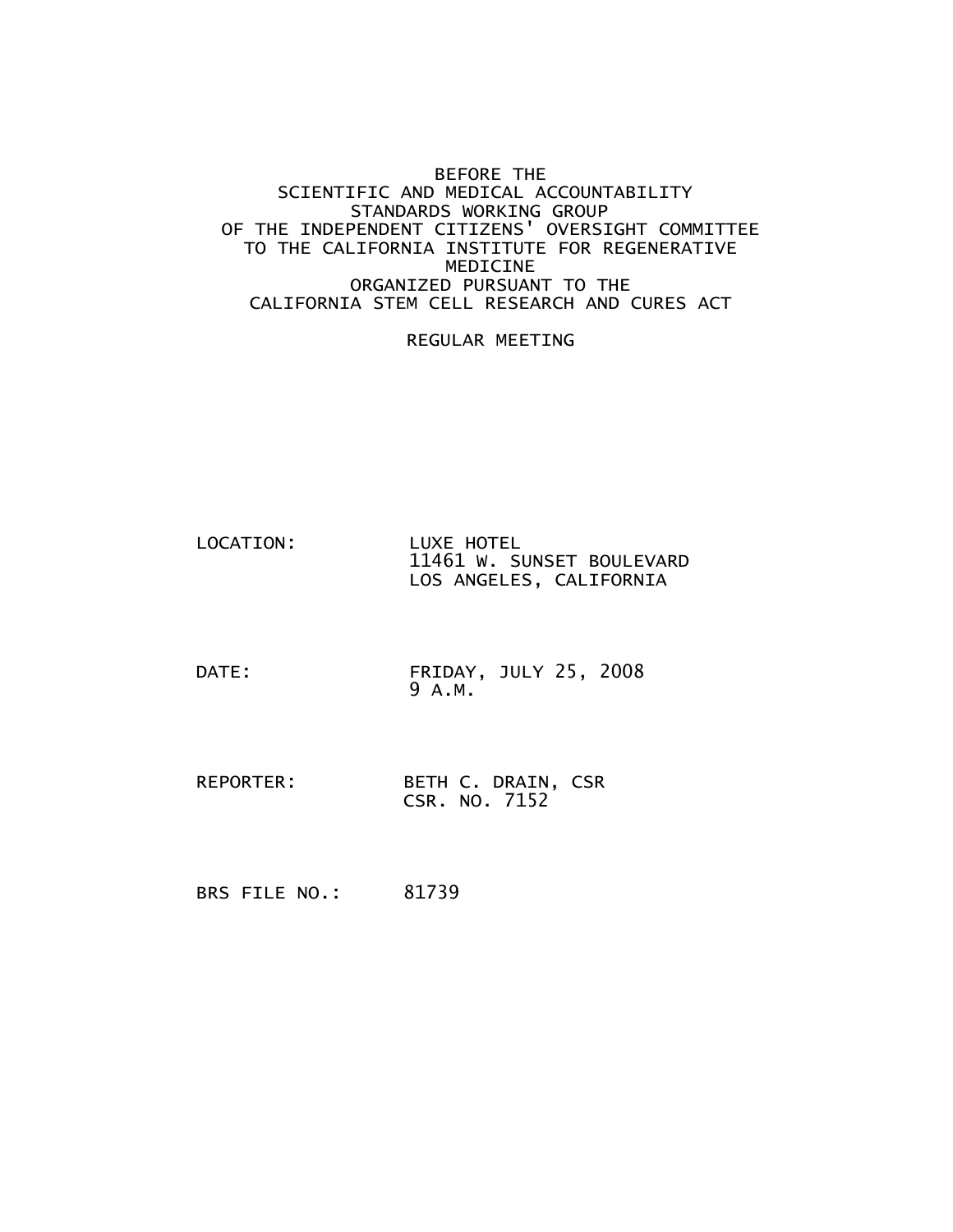|                   | <b>BARRISTERS' REPORTING SERVICE</b>                                               |                                     |
|-------------------|------------------------------------------------------------------------------------|-------------------------------------|
| $\mathbf{1}$      |                                                                                    |                                     |
| $\overline{2}$    | INDEX                                                                              |                                     |
| $\overline{3}$    |                                                                                    |                                     |
| 4                 | <b>ITEM</b><br>DESCRIPTION                                                         | PAGE NO.                            |
| 5                 | CALL TO ORDER                                                                      | 3                                   |
| 6                 | ROLL CALL                                                                          | 9                                   |
| $\overline{7}$    | STAFF REPORT                                                                       | 10                                  |
| 8                 | REGULATORY AND POLICY CONSIDERATIONS                                               | 17                                  |
| 9                 | PRESENTATION BY CALIFORNIA DEPARTMENT OF                                           | 179                                 |
| 10                | PUBLIC HEALTH REGARDING REPORTING REQUIREMENTS<br>FOR OOCYTE DONATION FOR RESEARCH |                                     |
| 11                | ADJOURNMENT                                                                        | 206                                 |
| $12 \overline{ }$ |                                                                                    |                                     |
| 13                |                                                                                    |                                     |
| 14                |                                                                                    |                                     |
| 15                |                                                                                    |                                     |
| 16                |                                                                                    |                                     |
| 17 <sup>2</sup>   |                                                                                    |                                     |
| 18                |                                                                                    |                                     |
| 19                |                                                                                    |                                     |
| 20                |                                                                                    |                                     |
| 21                |                                                                                    |                                     |
| 22                |                                                                                    |                                     |
| 23                |                                                                                    |                                     |
| 24                |                                                                                    |                                     |
| 25                |                                                                                    |                                     |
|                   | $\overline{2}$                                                                     |                                     |
|                   | $CD$ DDICTOL<br>$CTD$ $EPT$ $CQCT$<br><b>MECA</b>                                  | $\cap$ a i Ie $\cap$ dnii A<br>0200 |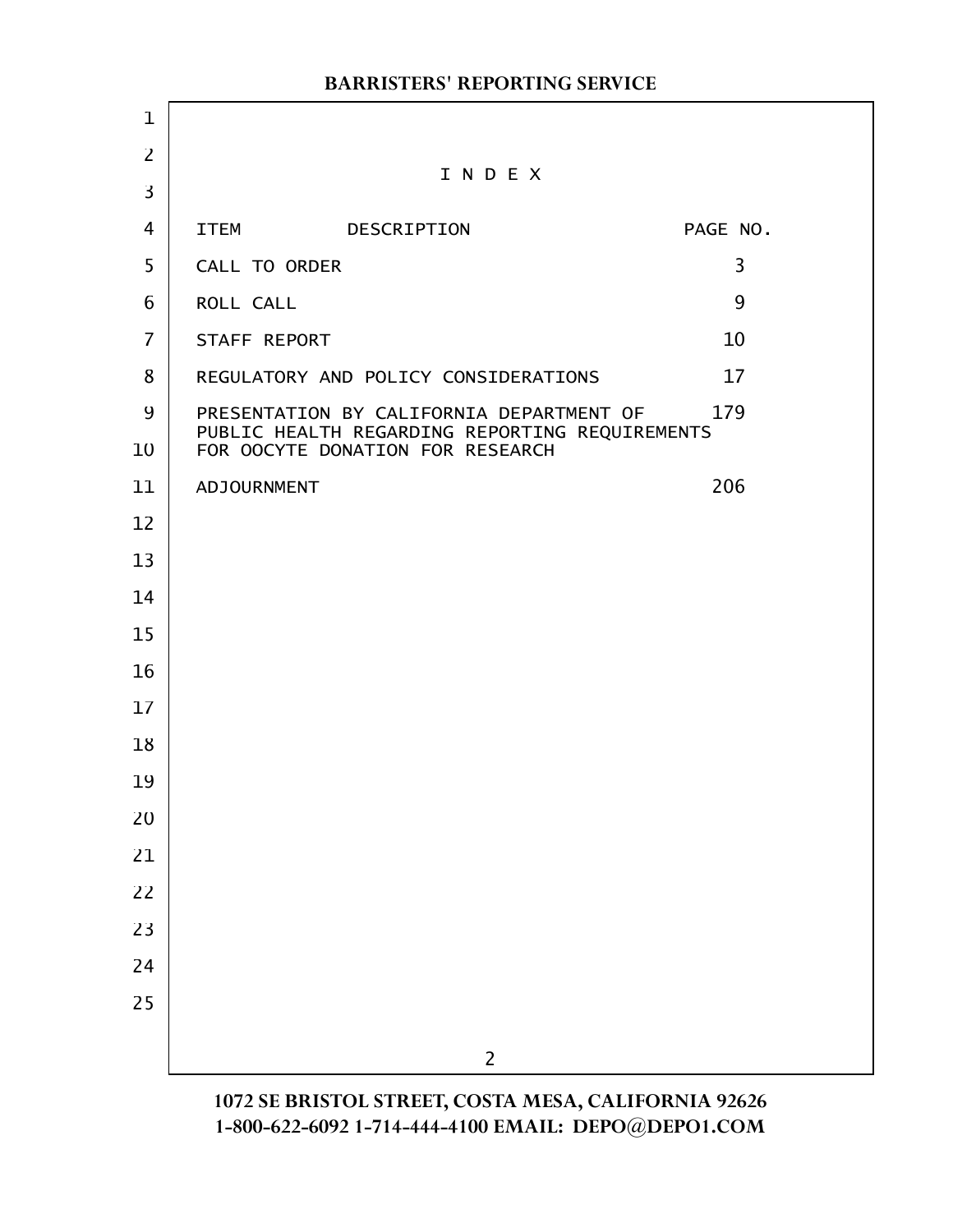

1072 SE BRISTOL STREET, COSTA MESA, CALIFORNIA 92626 1-800-622-6092 1-714-444-4100 EMAIL: DEPO@DEPO1.COM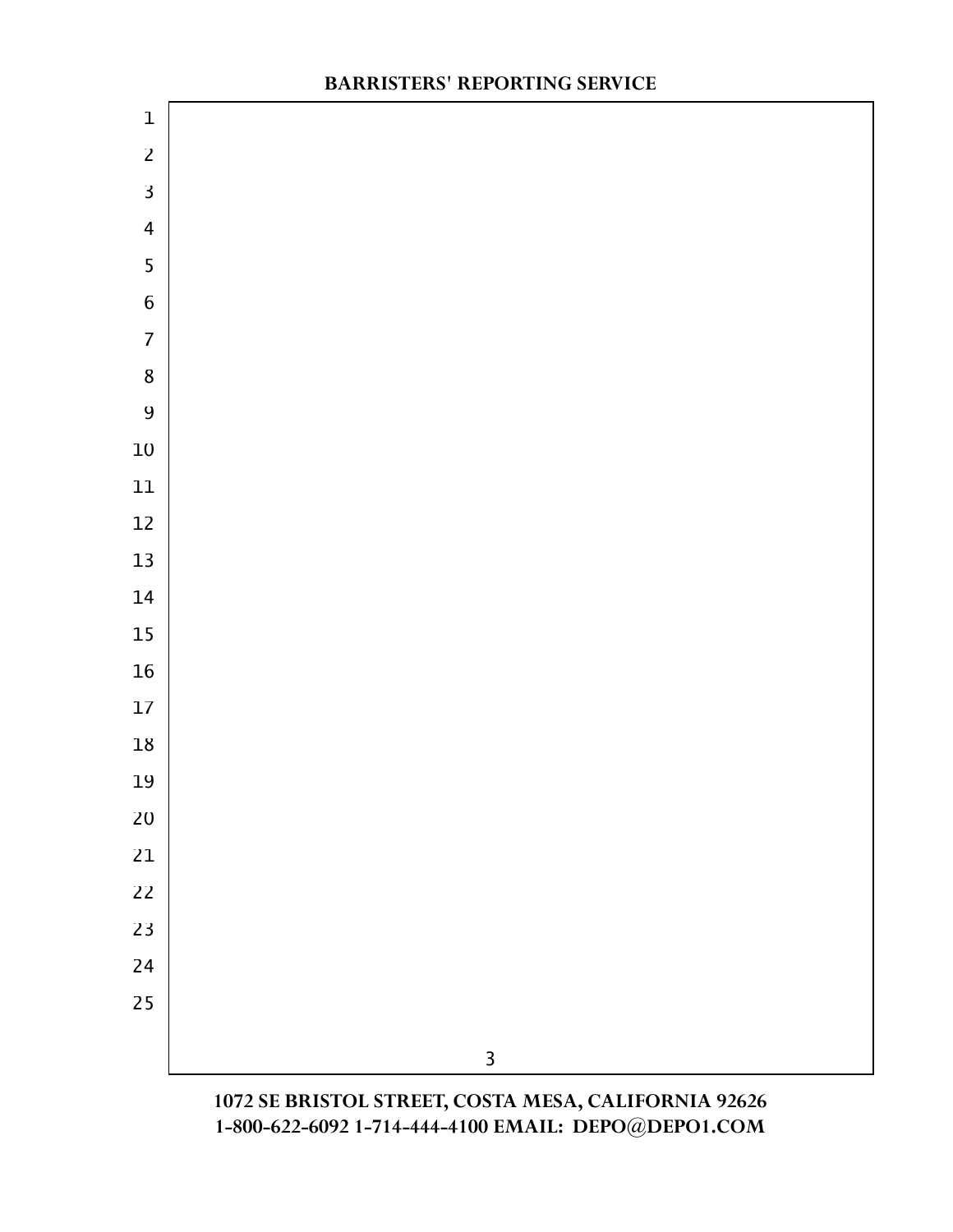|                | <b>BARRISTERS' REPORTING SERVICE</b>                 |
|----------------|------------------------------------------------------|
| $\mathbf 1$    | LOS ANGELES, CALIFORNIA; FRIDAY, JULY 25, 2008       |
| $\overline{2}$ | 9 A.M.                                               |
| 3              |                                                      |
| 4              | CHAIRMAN LO: OKAY, I'D LIKE TO WELCOME               |
| 5              | EVERYBODY AND ASK PEOPLE TO GET SETTLED. IT TURNS    |
| 6              | OUT WE WILL NOT HAVE A QUORUM TODAY, SO WE ARE JUST  |
| $\overline{7}$ | GOING TO HAVE A DISCUSSION AND BE ADVISORY TO THE    |
| 8              | ICOC. BUT IT WILL BE IMPORTANT. THERE ARE A NUMBER   |
| 9              | OF ISSUES, IMPORTANT ISSUES TO DISCUSS.              |
| 10             | I'M GOING TO ASK SHERRY TO START AND SORT            |
| 11             | OF FORMALLY GREET US. I FIRST WANT TO THANK YOU FOR  |
| 12             | THIS GORGEOUS WEATHER THAT YOU BROUGHT US IN LOS     |
| 13             | ANGELES.                                             |
| 14             | CO-CHAIR LANSING: I WANT TO TAKE FULL                |
| 15             | RESPONSIBILITY FOR THE WEATHER. IT'S TOTALLY WITHIN  |
| 16             | MY CONTROL. SO THANK YOU.                            |
| 17             | I WANT TO WELCOME ALL OF YOU AND TELL YOU            |
| 18             | AGAIN WHAT AN HONOR IT IS FOR ME PERSONALLY TO SERVE |
| 19             | ON THIS COMMITTEE, AND HOW GRATEFUL I AM TO ALL OF   |
| 20             | THE MEMBERS OF THIS COMMITTEE. I THANK YOU VERY,     |
| 21             | VERY, VERY MUCH FOR YOUR TIME. THIS IS OUR TWELFTH   |
| 22             | MEETING; AND AS I SAID WHEN WE FIRST STARTED THIS,   |
| 23             | THIS IS A CONTINUAL PROCESS THAT WILL GO ON IN ALL   |
| 24             | OF OUR LIFETIMES, I WOULD SAY, FOREVER UNTIL THE     |
| 25             | LAST DISEASE IS CONQUERED, DO YOU KNOW. AND WE ARE   |
|                |                                                      |

4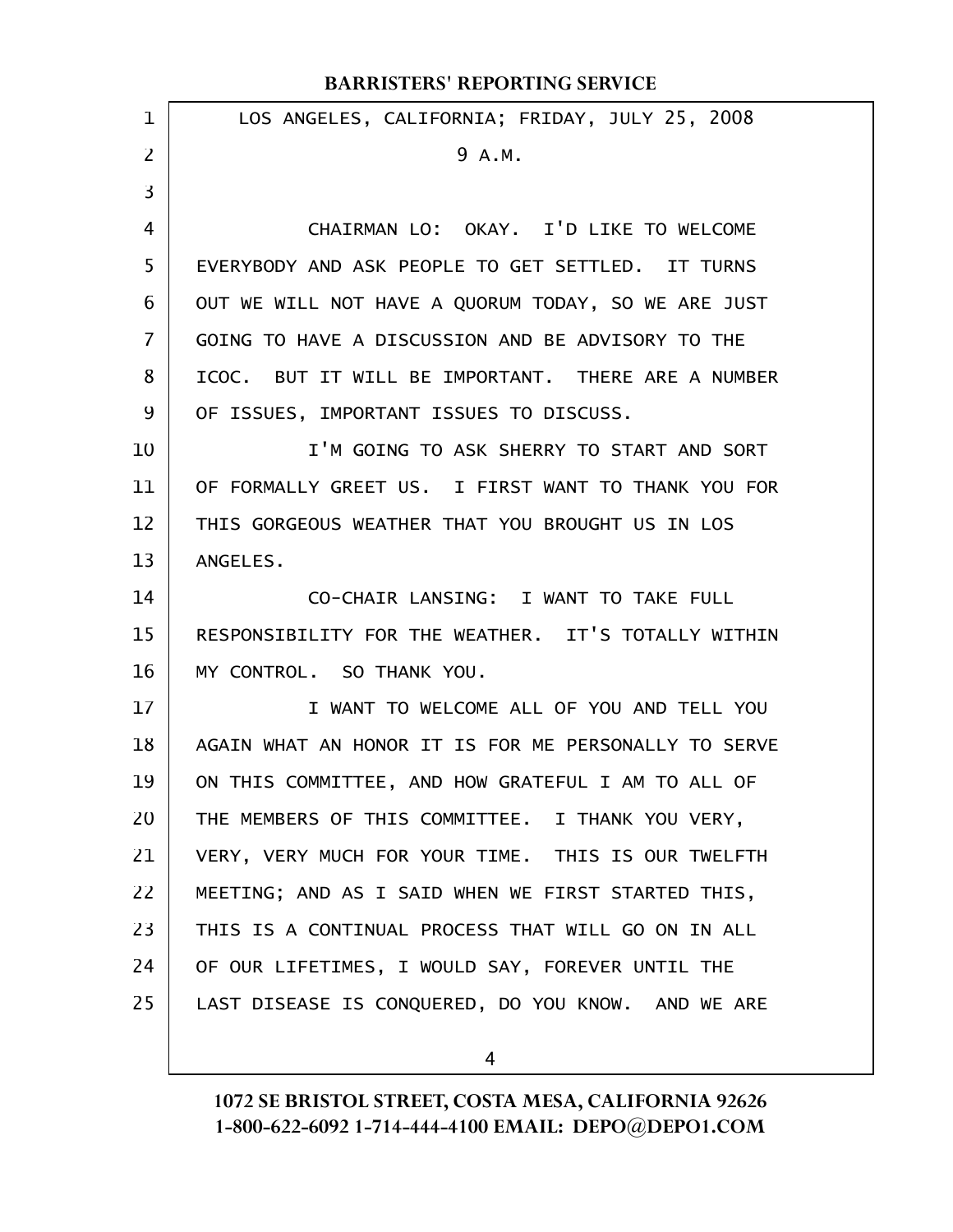| 1                 | A CONTINUAL WORK IN PROGRESS. WE WILL CONSTANTLY BE  |
|-------------------|------------------------------------------------------|
| 2                 | REEVALUATING WHERE WE ARE IN STEM CELL RESEARCH. I   |
| 3                 | DON'T NEED TO TELL ALL OF YOU HOW FAST THE FIELD IS  |
| 4                 | MOVING. AND IN ORDER TO KEEP UP WITH IT, WE          |
| 5                 | CONSTANTLY HAVE TO LOOK AT THE DECISIONS WE'VE MADE  |
| 6                 | AND QUESTION THEM IN THE LIGHT OF WHAT HAPPENS       |
| 7                 | THROUGH SCIENCE.                                     |
| 8                 | WE ALSO WANT OUR POLICIES TO BE                      |
| 9                 | CONSISTENT. WE WANT OUR POLICIES TO BE CONSISTENT    |
| 10                | WITHIN OURSELVES OBVIOUSLY, BUT WE ALSO HAVE TO LOOK |
| 11                | WHAT IS HAPPENING IN OTHER STATES AND WITH THE       |
| $12 \overline{ }$ | NATIONAL ACADEMY OF SCIENCE.                         |
| 13                | IN LIGHT OF THAT, WE DIRECTED OUR STAFF TO           |
| 14                | LISTEN TO THE CONSTITUENCIES WITHIN THE STATE TO     |
| 15                | HEAR WHAT THEY SAID AND TO REPORT BACK TO US. WE     |
| 16                | ALSO ASKED THEM TO LOOK AT WHAT'S HAPPENING IN THE   |
| 17                | NATIONAL AND INTERNATIONAL LEVEL IN THE FIELD OF     |
| 18                | SCIENCE, AND SOME OF THAT IS IN YOUR INFORMATION     |
| 19                | PACKETS.                                             |
| 20                | AS YOU KNOW, WE TOOK A VERY CONSERVATIVE             |
| 21                | VIEW WHEN WE STARTED, AND WE FELT THAT WAS THE       |
| 22                | PRUDENT VIEW. NOW, IN OUR MEETING TODAY, WE WANT TO  |
| 23                | LOOK BACK AT SOME OF THOSE DECISIONS AND MAKE SURE   |
| 24                | THEY'RE RIGHT, MAKE SURE THEY'RE CORRECT, AND IF     |
| 25                | POSSIBLE REEVALUATE OR EVEN CHANGE SOME OF THEM.     |
|                   | 5.                                                   |
|                   |                                                      |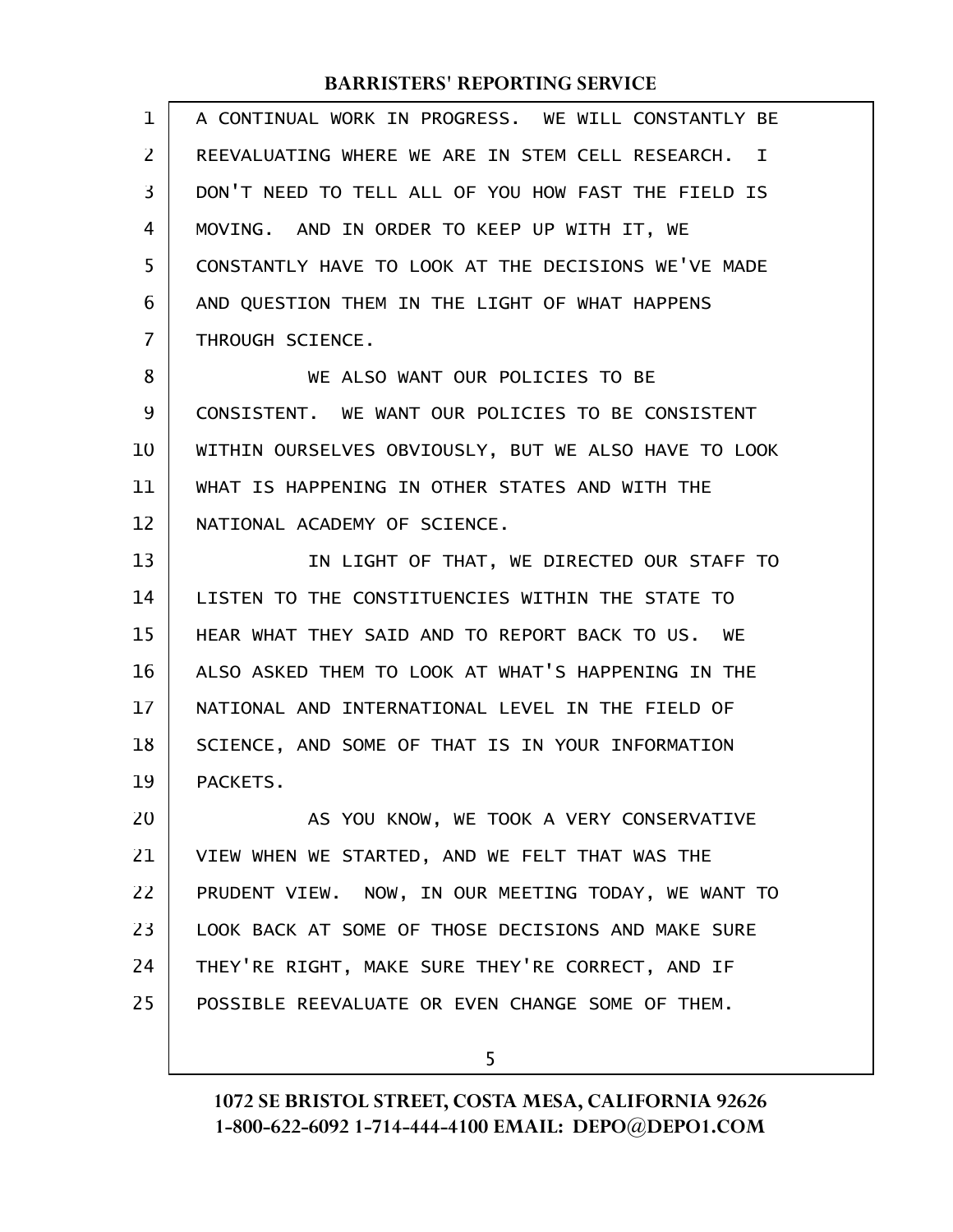| 1  | IT'S GOING TO BE A HEALTHY DISCUSSION TODAY.         |
|----|------------------------------------------------------|
| 2  | I ALSO WANT TO SAY, IN CLOSING, HOW                  |
| 3  | GRATEFUL I AM TO ALL OF YOU IN THE PUBLIC. I FEEL    |
| 4  | AS IF I KNOW MOST OF YOU NOW, AND YOU'RE PART OF OUR |
| 5  | TEAM. THIS IS A COLLABORATIVE EFFORT FOR ALL OF US   |
| 6  | TO DO THE BEST THAT WE CAN DO IN OUR AREA FOR THE    |
| 7  | PATIENTS TO LEAD TO THE CLOSEST CLINICAL TRIALS THAT |
| 8  | WE CAN IMAGINE.                                      |
| 9  | I ALSO WANT TO GIVE A SPECIAL THANK YOU TO           |
| 10 | PAT KING, WHO REGRETTABLY HAD TO RESIGN FROM OUR     |
| 11 | COMMITTEE DUE TO TIME AND TRAVEL CONSTRAINTS. WE'RE  |
| 12 | GRATEFUL FOR HER HELP, WE'RE GRATEFUL FOR EVERYTHING |
| 13 | THAT SHE'S DONE, AND WE MISS HER.                    |
| 14 | SO, AGAIN, THANK YOU TO ALL OF YOU FOR               |
| 15 | COMING TODAY. THANK YOU TO THE PUBLIC WHO,           |
| 16 | AS I SAID, IS PART OF EVERYTHING THAT WE DO. THANK   |
| 17 | YOU ALL FOR YOUR TIME AND WELCOME. I LOOK FORWARD    |
| 18 | TO TODAY. THE TOPICS ARE INTERESTING, AND WE'RE      |
| 19 | GOING TO HAVE A LOT OF DETAILED DISCUSSION. THANKS   |
| 20 | AGAIN.                                               |
| 21 | CHAIRMAN LO: THANKS, SHERRY. I JUST WANT             |
| 22 | TO, FIRST OF ALL, ADD MY OWN WELCOME AND THANKS TO   |
| 23 | THE COMMITTEE MEMBERS FOR THEIR HARD WORK AND        |
| 24 | CONTRIBUTING. I ALSO WANT TO, FIRST OF ALL, NOTE TO  |
| 25 | THANK PAT KING. PAT WAS APPOINTED TO THE GOVERNING   |
|    | 6                                                    |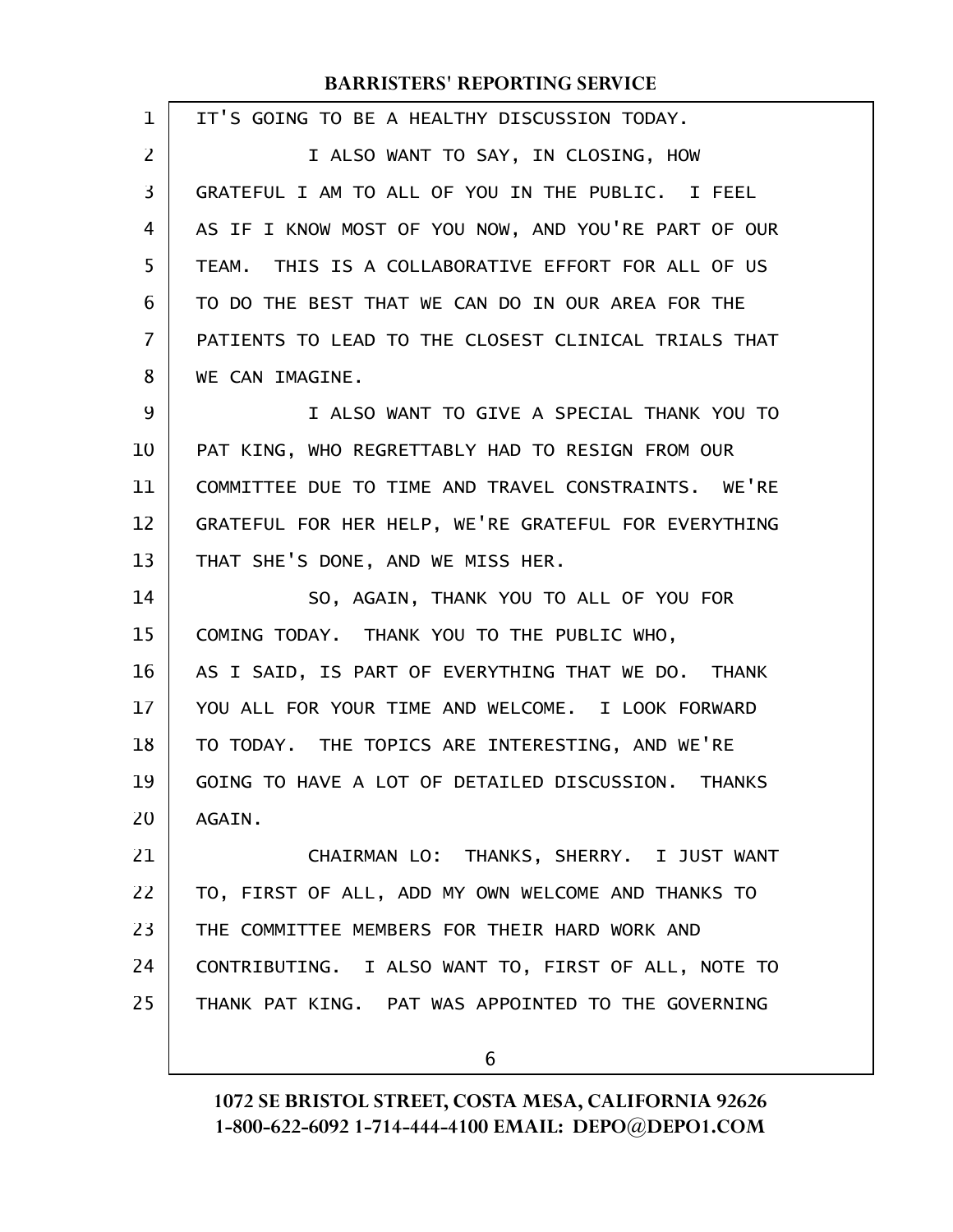| $\mathbf 1$ | COMMITTEE AT HARVARD, WHICH IS AN ENORMOUS           |
|-------------|------------------------------------------------------|
| 2           | RESPONSIBILITY. IT'S TAKEN UP AN INCREDIBLE AMOUNT   |
| 3           | OF HER TIME. SHE FELT THAT, MUCH AS SHE ENJOYED      |
| 4           | THIS WORK AND THOUGHT IT WAS IMPORTANT, THAT         |
| 5           | TRAVELING FROM THE EAST COAST WAS JUST TOO MUCH. I   |
| 6           | REALLY WANT TO ACKNOWLEDGE HOW MUCH SHE'S HELPED US  |
| 7           | AND ALSO HELPED ME PERSONALLY TO THINK THROUGH THESE |
| 8           | DIFFICULT ISSUES.                                    |
| 9           | AS SHERRY SO NICELY SAID, I THINK OUR TASK           |
| 10          | TODAY IS TO SORT OF TAKE A LOOK AT OUR REGULATION    |
| 11          | WITH AN EYE TOWARDS THE EVOLVING SCIENCE, THE        |
| 12          | SCIENTIFIC NEEDS, AND WHAT'S GOING ON IN THE POLICY  |
| 13          | SPHERE IN OTHER STATES AND OTHER COUNTRIES AND THE   |
| 14          | NAS.                                                 |
| 15          | AS SHERRY ALWAYS REMINDS US, THESE                   |
| 16          | REGULATIONS ARE MEANT TO BE DYNAMIC AND NOT STATIC,  |
| 17          | AND WE NEED TO SORT OF MAKE SURE WE'RE UP TO DATE.   |
| 18          | TODAY WE'LL BE TALKING ABOUT SOME ISSUES REGARDING   |
| 19          | THE USE OF HUMAN EMBRYONIC STEM CELL LINES AND THE   |
| 20          | DERIVATION OF NEW EMBRYONIC STEM CELL LINES AND      |
| 21          | WHETHER OUR CURRENT POLICIES, CURRENT REGULATIONS    |
| 22          | REALLY CAPTURE THE BEST APPROACH TO TAKE.            |
| 23          | I WANT TO MAKE VERY CLEAR THAT WE'RE NOT             |
| 24          | GOING TO TALK TODAY ABOUT THE ISSUE OF OOCYTE        |
| 25          | DONATION SPECIFICALLY FOR RESEARCH OR PAYMENT FOR    |
|             | $\overline{7}$                                       |
|             |                                                      |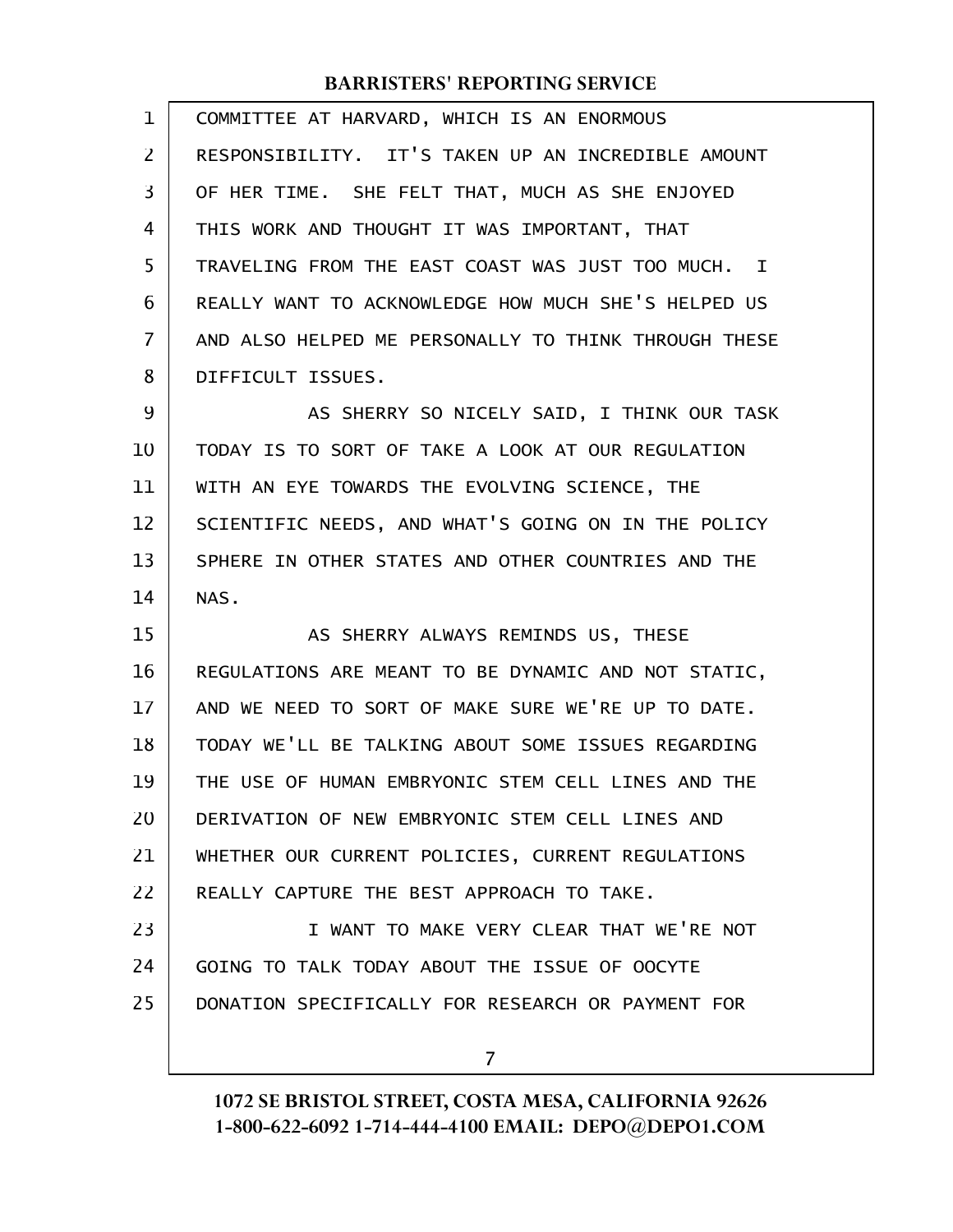| $\mathbf 1$ | OOCYTES IN THAT CONTEXT. THAT'S A MUCH -- IT'S A     |
|-------------|------------------------------------------------------|
| 2           | MUCH DIFFERENT ISSUE, I THINK, CONCEPTUALLY AS ONE   |
| 3           | WHERE PROP 71 HAS IMPORTANT THINGS TO SAY. SO        |
| 4           | ALTHOUGH THERE HAVE BEEN SOME REPORTS IN THE PRESS   |
| 5           | THAT WE WERE GOING TO DISCUSS THAT, WE SORT OF SAID  |
| 6           | THAT'S NOT OUR DISCUSSION. WE'RE TALKING ABOUT       |
| 7           | OOCYTES THAT HAVE EITHER BEEN DONATED FOR THE        |
| 8           | DERIVATION OF NEW STEM CELL LINES WHICH ARE BEING    |
| 9           | OFFERED TO STEM CELL RESEARCH.                       |
| 10          | NOW, WE HAVE A COUPLE OF OTHER THINGS                |
| 11          | WE'RE GOING TO DO. FIRST STAFF, GEOFF LOMAX, AGAIN,  |
| 12          | HE'S DONE A WONDERFUL JOB SORT OF PREPPING US FOR    |
| 13          | THIS, IS GOING TO GIVE US SOME BRIEF UPDATES JUST TO |
| 14          | KEEP THOSE OF US ON THE SWG UP TO DATE ON THE        |
| 15          | SCIENTIFIC AND POLICY ISSUE. THE MAIN SUBSTANTIVE    |
| 16          | DISCUSSION WE'RE GOING TO DO TODAY IS THE            |
| 17          | UTILIZATION OF STEM CELL LINES AND EMBRYOS TO DERIVE |
| 18          | EMBRYONIC STEM CELL LINES.                           |
| 19          | AND FINALLY, IF WE HAVE TIME, WE'RE GOING            |
| 20          | TO HEAR ABOUT THE CALIFORNIA DEPARTMENT OF PUBLIC    |
| 21          | HEALTH EFFORTS TO DEVELOP A SYSTEM TO TRACK OOCYTE   |
| 22          | DONATION. BUT LET ME JUST TURN IT OVER NOW TO GEOFF  |
| 23          | TO GIVE US THE, I GUESS, A FORMAL ROLL CALL AND      |
| 24          | STAFF REPORT.                                        |
| 25          | DR. LOMAX: THANK YOU VERY MUCH, BERNIE               |
|             | 8                                                    |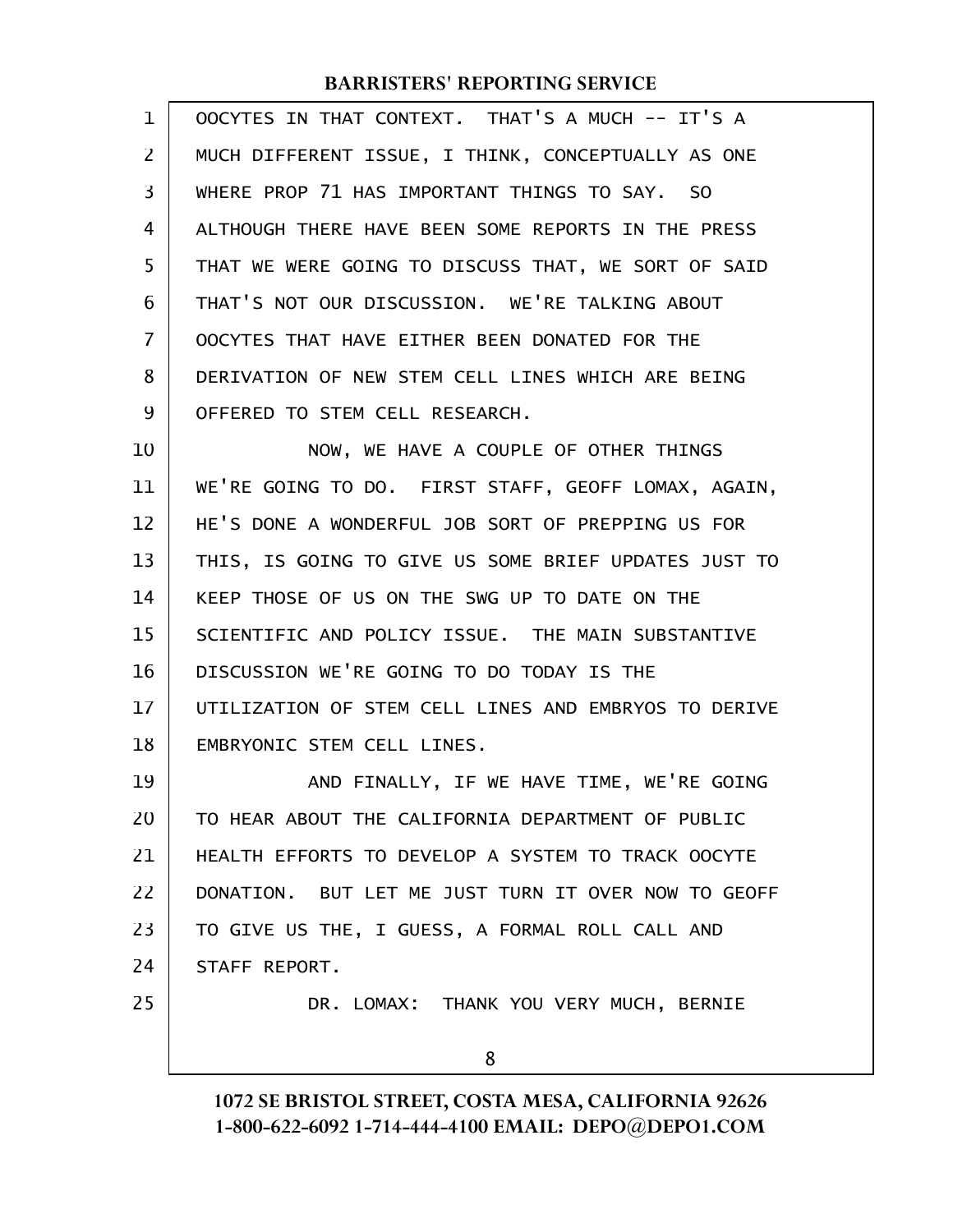| $\mathbf{1}$   | AND MEMBERS OF THE WORKING GROUP. QUICKLY, I'D LIKE |
|----------------|-----------------------------------------------------|
| $\overline{2}$ | TO DO A ROLL CALL.                                  |
| 3              | ROBERT TAYLOR.                                      |
| 4              | DR. TAYLOR: HERE.                                   |
| 5              | DR. LOMAX: ANN KIESSLING.                           |
| 6              | DR. KIESSLING: HERE.                                |
| 7              | DR. LOMAX: FRANCISCO PRIETO.                        |
| 8              | DR. PRIETO: HERE.                                   |
| 9              | DR. LOMAX: ALTA CHARO.                              |
| 10             | MS. CHARO: HERE.                                    |
| 11             | DR. LOMAX: BERNIE LO.                               |
| 12             | CHAIRMAN LO: HERE.                                  |
| 13             | DR. LOMAX: SHERRY LANSING.                          |
| 14             | CO-CHAIR LANSING: HERE.                             |
| 15             | DR. LOMAX: ROBERT KLEIN.                            |
| 16             | MR. KLEIN: HERE.                                    |
| 17             | DR. LOMAX: MARCY FEIT.                              |
| 18             | MS. FEIT: HERE.                                     |
| 19             | DR. LOMAX: JEFF SHEEHY.                             |
| 20             | MR. SHEEHY: HERE.                                   |
| 21             | DR. LOMAX: JOSE CIBELLI.                            |
| 22             | DR. CIBELLI: HERE.                                  |
| 23             | DR. LOMAX: THOSE ARE ALL THE MEMBERS                |
| 24             | PRESENT TODAY, AND, AGAIN, WE'RE NOT UNDER A QUORUM |
| 25             | AND MAY WELL NOT BE FOR THE DAY.                    |
|                |                                                     |

9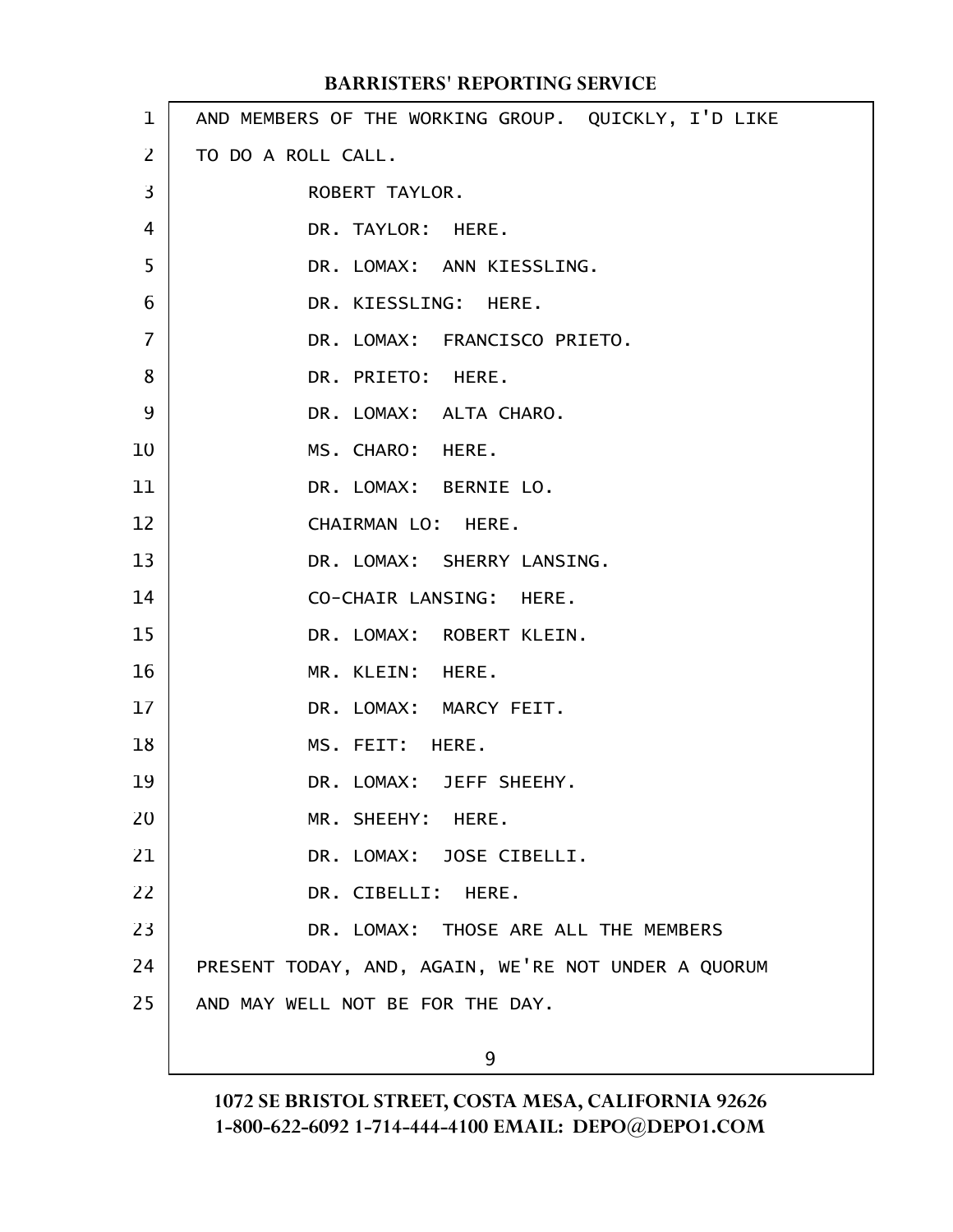| 1  | WHAT I'D LIKE TO DO IS BRIEFLY UPDATE YOU            |
|----|------------------------------------------------------|
| 2  | ALL ON A NUMBER OF ITEMS THAT ARE ONGOING IN NATURE, |
| 3  | AND THEY START WITH BRINGING YOU UP TO DATE ON THE   |
| 4  | MOST RECENT REGULATORY REVISIONS TO THE STANDARDS.   |
| 5  | A YEAR AGO YOU RECOMMENDED REVISIONS TO THREE        |
| 6  | SECTIONS OF THE REGULATIONS, AND I'VE BULLETED OUT   |
| 7  | THE SUBSTANTIAL REVISIONS. ONE, TO INCLUDE THE       |
| 8  | JAPANESE SUBSTEM CELL LINES DERIVED UNDER THE        |
| 9  | JAPANESE GUIDELINES AS ACCEPTABLY DERIVED. WE        |
| 10 | CLARIFIED LANGUAGE AROUND PAYMENTS FOR RESEARCH      |
| 11 | MATERIALS, AND WE SET A STANDARD TO ALLOW THE USE OF |
| 12 | CERTAIN CELLS FOR IPS EXPERIMENTS. THESE ARE THE     |
| 13 | SO-CALLED ARCHIVED CELL LINES THAT WE WERE NOT ABLE  |
| 14 | TO GO BACK AND BRING UP -- GET THE LEVELS OF CONSENT |
| 15 | THAT WOULD BE EXPECTED FOR MATERIALS PIPELINE TODAY. |
| 16 | SO THOSE REGULATIONS HAVE BECOME EFFECTIVE           |
| 17 | AS OF THE END OF JUNE. YOU HAVE A REVISED SET OF     |
| 18 | MATERIALS IN YOUR PACKET THAT REFLECT THE MOST       |
| 19 | RECENT CHANGES, AND THOSE MATERIALS ARE ALSO AT THE  |
| 20 | BACK OF THE ROOM IF MEMBERS OF THE PUBLIC WOULD LIKE |
| 21 | TO TAKE A LOOK AT THEM.                              |
| 22 | THIS IS JUST A REFRESHER ON THE TIMELINE             |
| 23 | TO REMIND FOLKS OF THE PROCESS. ANY TIME WE GO       |
| 24 | THROUGH A REVISION OF THE REGULATIONS, YOU ALL MAKE  |
| 25 | RECOMMENDATION, THAT RECOMMENDATION WILL GO TO THE   |
|    |                                                      |

10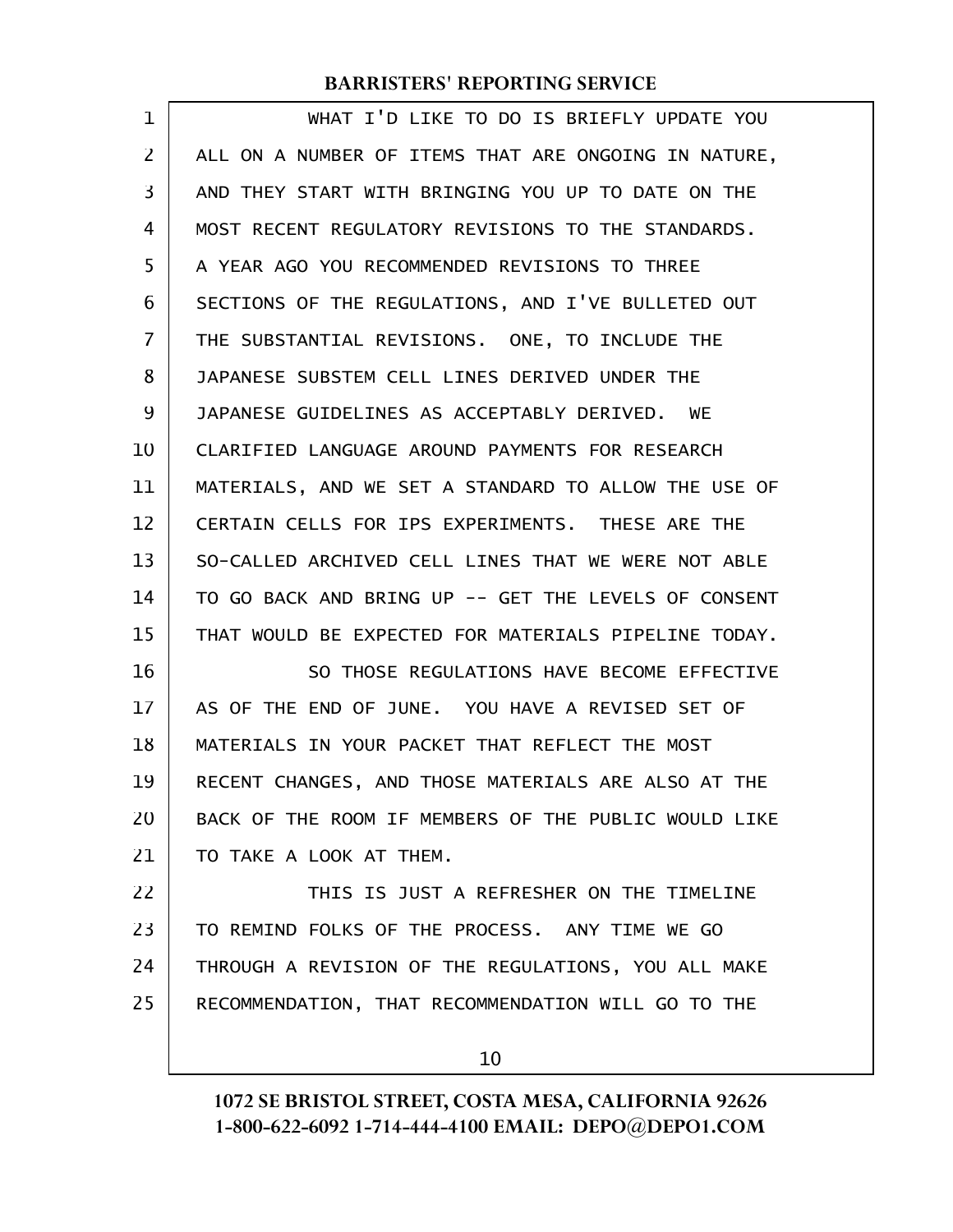| 1              | ICOC. WE TYPICALLY HAVE A NUMBER OF ROUNDS OF        |
|----------------|------------------------------------------------------|
| $\overline{2}$ | PUBLIC COMMENT, AT LEAST ONE. IN THIS CASE WE HAD    |
| 3              | TWO CYCLES OF PUBLIC COMMENT. THE ICOC PROVIDED      |
| 4              | FINAL APPROVAL EARLY THIS YEAR, AND THE AOL REVIEW   |
| 5              | CONCLUDED, AGAIN, AT THE END OF MAY WITH A JUNE      |
| 6              | EFFECTIVE DATE.                                      |
| 7              | I WANTED TO UPDATE YOU ON ANOTHER                    |
| 8              | PROGRAMMATIC PIECE THAT WE'VE DEVELOPED AND ACTUALLY |
| 9              | IMPLEMENTED IT AS OF THIS YEAR. WE INITIATED A       |
| 10             | PROGRAM OF SITE VISITS TO GRANTEE INSTITUTIONS TO    |
| 11             | REVIEW THEIR COMPLIANCE WITH THE REGULATIONS AND     |
| 12             | POLICIES THAT YOU ALL HAVE RECOMMENDED. THE SITE     |
| 13             | VISITS INCLUDE A REVIEW OF THE OVERALL PROCEDURES    |
| 14             | AND POLICIES, WHICH THE INSTITUTIONAL STEM CELL      |
| 15             | RESEARCH OVERSIGHT COMMITTEES OPERATE UNDER.         |
| 16             | WE THEN LOOK VERY SPECIFICALLY AND WE LOOK           |
| 17             | AT APPLICATIONS AND PERFORM EFFECTIVELY AN AUDIT OF  |
| 18             | THOSE APPLICATIONS TO ENSURE THAT THE REQUIRED       |
| 19             | REVIEWS AND APPROVAL ARE IN ACCORDANCE WITH THE      |
| 20             | REGULATORY REQUIREMENTS. AND WE ALSO TALK TO THE     |
| 21             | PI'S ABOUT VARIOUS REPORTING REQUIREMENTS EXPECTED   |
| 22             | OF THEM, REPORTING REQUIREMENTS SUCH AS THE NEED TO  |
| 23             | REPORT PUBLICATIONS OR INTELLECTUAL PROPERTY         |
| 24             | DEVELOPMENTS.                                        |
| 25             | WE ALSO TAKE A LOOK AT FINANCIAL RECORDS             |
|                | 11                                                   |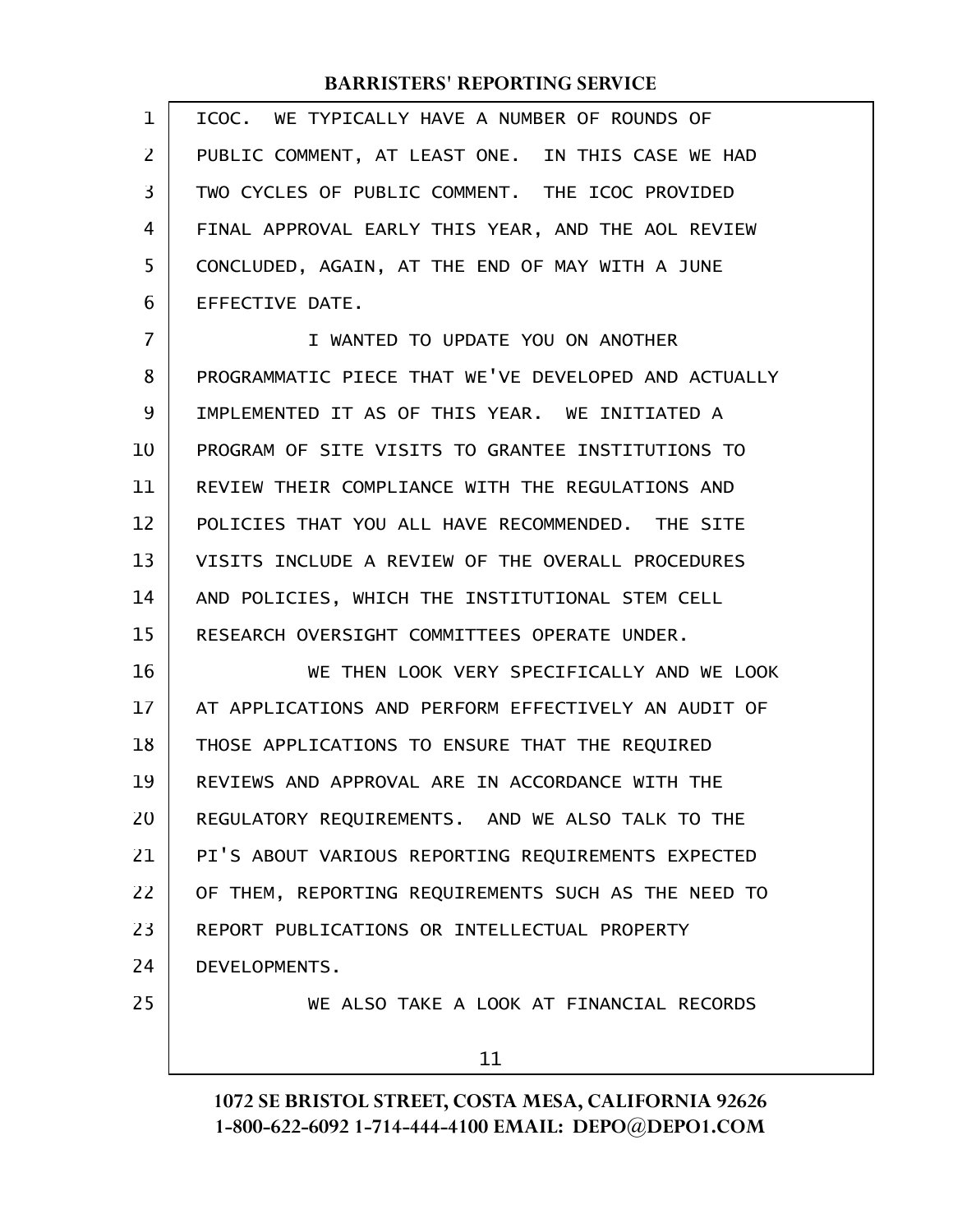| $\mathbf 1$ | TO ENSURE THAT SPECIFIC APPLICATIONS, THAT THE MONEY |
|-------------|------------------------------------------------------|
| 2           | IS GOING WHERE IT'S SUPPOSED TO GO. A COLLEAGUE OF   |
| 3           | MINE, CYNTHIA SCHAFFER, LEADS THAT EFFORT, AND SHE'S |
| 4           | DONE A TERRIFIC JOB THERE. IN ADDITION TO            |
| 5           | COMPLIANCE-RELATED ACTIVITIES, WE BUILD IN DURING    |
| 6           | THE SITE VISIT A SET OF INFORMATIONAL INTERVIEWS     |
| 7           | WITH THE STAFF AND THE PRINCIPAL INVESTIGATORS TO    |
| 8           | INFORM THE POLICY DELIBERATIONS YOU ALL ARE ENGAGED  |
| 9           | IN.                                                  |
| 10          | AND SOME OF THE COMMENTS YOU'VE GOT, FOR             |
| 11          | EXAMPLE, A LETTER FROM STANFORD UNIVERSITY IS REALLY |
| 12          | A REFLECTION OF THAT INTERACTION TO SIT DOWN AND     |
| 13          | DISCUSS WITH THEM SOME OF THE VERY SPECIFIC ISSUES   |
| 14          | THAT YOU ALL ARE SEEKING INPUT ON. SO I THINK WE     |
| 15          | SORT OF ACCOMPLISHED TWO THINGS HERE. WE REALLY      |
| 16          | ENSURE A HIGH LEVEL OF COMPLIANCE AND REALLY SET     |
| 17          | EXPECTATIONS WITH REGARD TO THE INSTITUTIONS, AND WE |
| 18          | GET QUALITY FEEDBACK FOR THE PURPOSES OF THESE       |
| 19          | MEETINGS.                                            |
| 20          | JUST SOME VERY BRIEF COMMENTS BASED ON               |
| 21          | SOME INITIAL VISITS. WE DO BELIEVE THAT THE SITE     |
| 22          | VISITS WILL SUPPORT EFFECTIVE PROGRAM OVERSIGHT.     |
| 23          | IT'S VERY GOOD FOR THE INSTITUTIONS TO HEAR FROM US  |
| 24          | WHAT WE'RE EXPECTING THEM IN REGARDS TO THEIR        |
| 25          | REVIEWS AND APPROVALS. WE'VE ALSO BECOME AWARE THAT  |
|             |                                                      |

12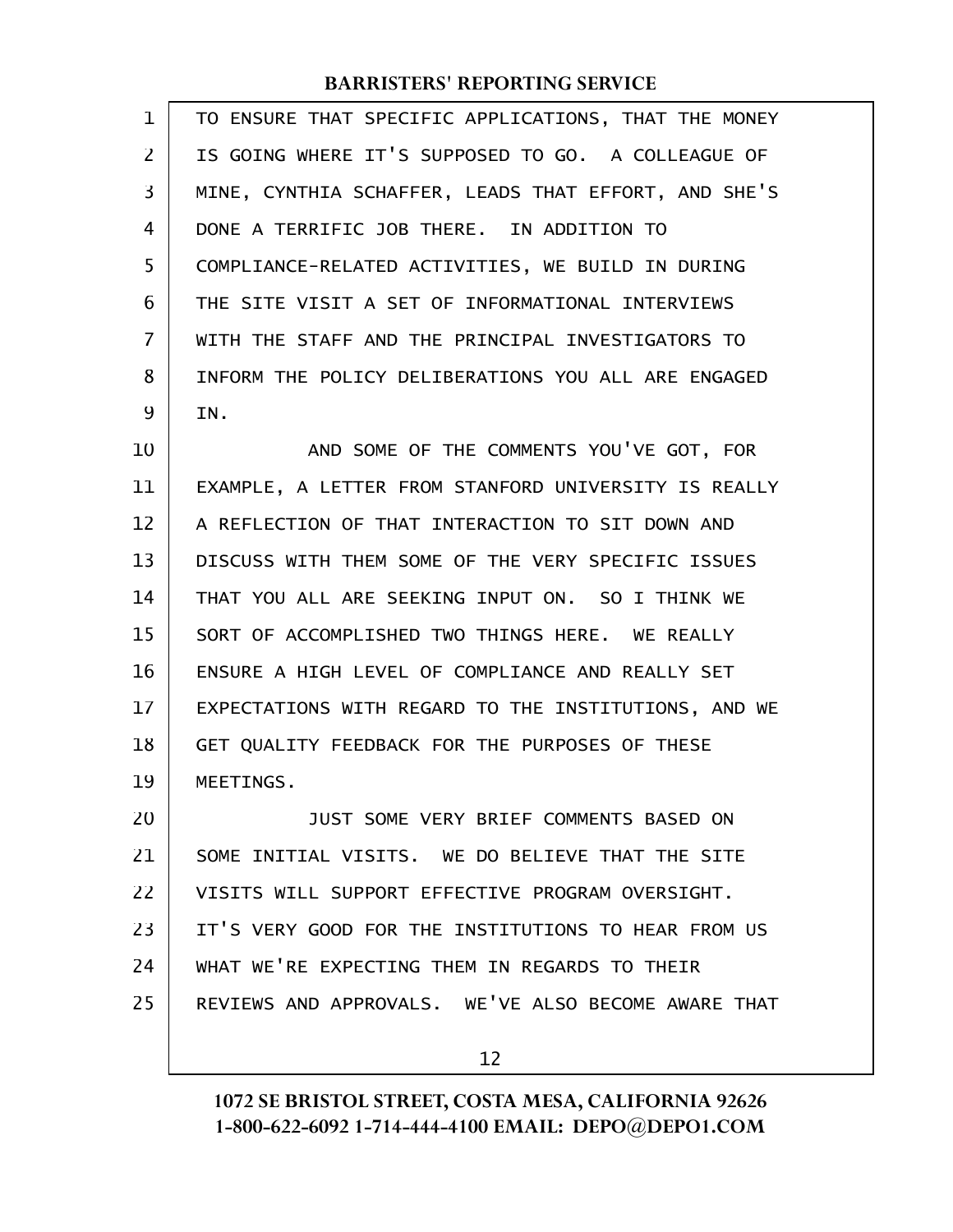WE THINK THERE ARE STEPS WE CAN TAKE INTERNALLY TO SET MORE STANDARDIZED DOCUMENTATION PROCEDURES FOR THEIR REVIEWS AND APPROVALS. SO WE'RE GOING TO BE WORKING ON THINGS LIKE A MODEL APPROVAL LETTER FOR STEM CELL RESEARCH OVERSIGHT COMMITTEE. AGAIN, THIS IS REALLY TO DEVELOP AS MUCH CONSISTENCY AS POSSIBLE IN THE APPROVAL PROCESS AND MORE SPECIFICALLY WITH DOCUMENTATION OF THAT PROCESS. 1 2 3 4 5 6 7 8

IN TERMS OF THE INTERVIEWS, AGAIN, THIS IS A COMMON THEME. I THINK WE SORT OF MENTIONED THIS AT THE LAST FOUR MEETINGS, BUT VERIFICATION OF ACCEPTABLY DERIVED CELL LINES CONTINUES TO REQUIRE A SUBSTANTIAL RESOURCE COMMITMENT ON THE PART OF INSTITUTIONS. AND THEY SORT OF CONTINUE TO SORT OF COMMENT THAT ANYTHING WE CAN DO TO DEVELOP A LIST OF SOME KIND OF MECHANISM THAT IDENTIFIES CELL LINES THAT ARE APPROPRIATE FOR USE IN RESEARCH, AND THAT LIST, PEOPLE COULD GO TO THAT LIST AS OPPOSED TO EVALUATING CELL LINES ON AN ONGOING BASIS. THAT WOULD BE A TREMENDOUS HELP. 9 10 11 12 13 14 15 16 17 18 19 20

AND FURTHER, CLEARLY, I THINK THIS IS A REFLECTION OF THE FACT THAT A LOT OF THE COMMITTEES AND A LOT OF PEOPLE OUT HERE REALLY LOOKING TO WHERE WE WANT TO GO WITH OUR RESEARCH. THEY REALLY SUGGESTED THE APPLICATION OF CELL THERAPIES, THAT 21 22 23 24 25

13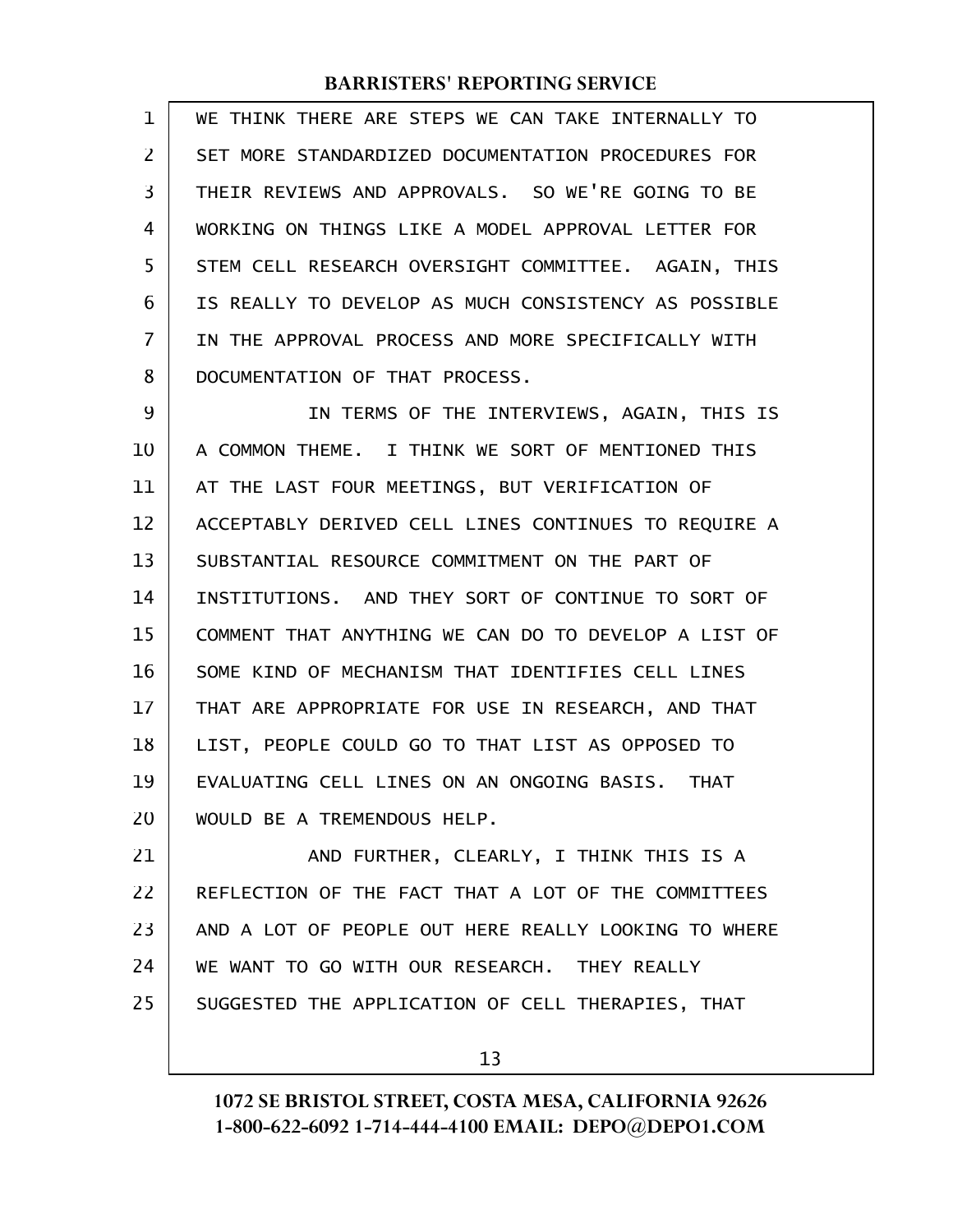| $\mathbf{1}$ | THE CLINICAL APPLICATION AND THE CLINICAL TRIALS IS  |
|--------------|------------------------------------------------------|
| 2            | A NEW TERRITORY THAT WILL REQUIRE GUIDANCE AND A LOT |
| 3            | OF THOUGHT. SO PERHAPS THAT'S SOMETHING TO LOOK      |
| 4            | FORWARD TO IN THE FUTURE, BUT MORE EVEN IN THE NEAR  |
| 5            | FUTURE BECAUSE ALREADY PEOPLE ARE REALLY STARTING TO |
| 6            | THINK SERIOUSLY ABOUT WHAT ABILITY THEY HAVE IN      |
| 7            | REGARDS TO CLINICAL TRIALS.                          |
| 8            | GIVEN THAT WE RECOGNIZE THIS PROBLEM OF              |
| 9            | CELL LINES AND WHAT CELL LINES ARE CONSIDERED        |
| 10           | ACCEPTABLY DERIVED AND THIS PROBLEM OF DOCUMENTATION |
| 11           | OF CELL LINES, IN ADDITION TO SORT OF LISTING WHAT   |
| 12           | FOLKS HAVE TO SAY, WE HAVE BEGUN TO REACH OUT TO     |
| 13           | NATIONAL AND INTERNATIONAL PARTNERS TO CONSIDER HOW  |
| 14           | WE CAN SORT OF IMPROVE REGISTRY DATA TO SUPPORT THE  |
| 15           | DETERMINATION OF CELL LINES THAT ARE ACCEPTABLY      |
| 16           | DERIVED.                                             |
| 17           | AND THERE ARE A NUMBER OF INITIATIVES OUT            |
| 18           | THERE, THE INTERNATIONAL SOCIETY FOR STEM CELL       |
| 19           | RESEARCH, THE EUROPEAN REGISTRY, THE UNIVERSITY OF   |
| 20           | MASSACHUSETTS HAS BEGUN A REGISTRY EFFORT. THERE'S   |
| 21           | WORK AT THE UNIVERSITY OF WISCONSIN, THE UK STEM     |
| 22           | CELL BANK. THERE ARE A WHOLE SERIES OF EFFORTS OUT   |
| 23           | THERE TO SORT OF DO THIS WORK, SO I THINK OUR        |
| 24           | INITIAL THINKING WAS WE DON'T NEED ANOTHER EFFORT.   |
| 25           | WHAT WE NEED TO DO IS TO GET IN WITH SOME OF THE     |
|              |                                                      |

14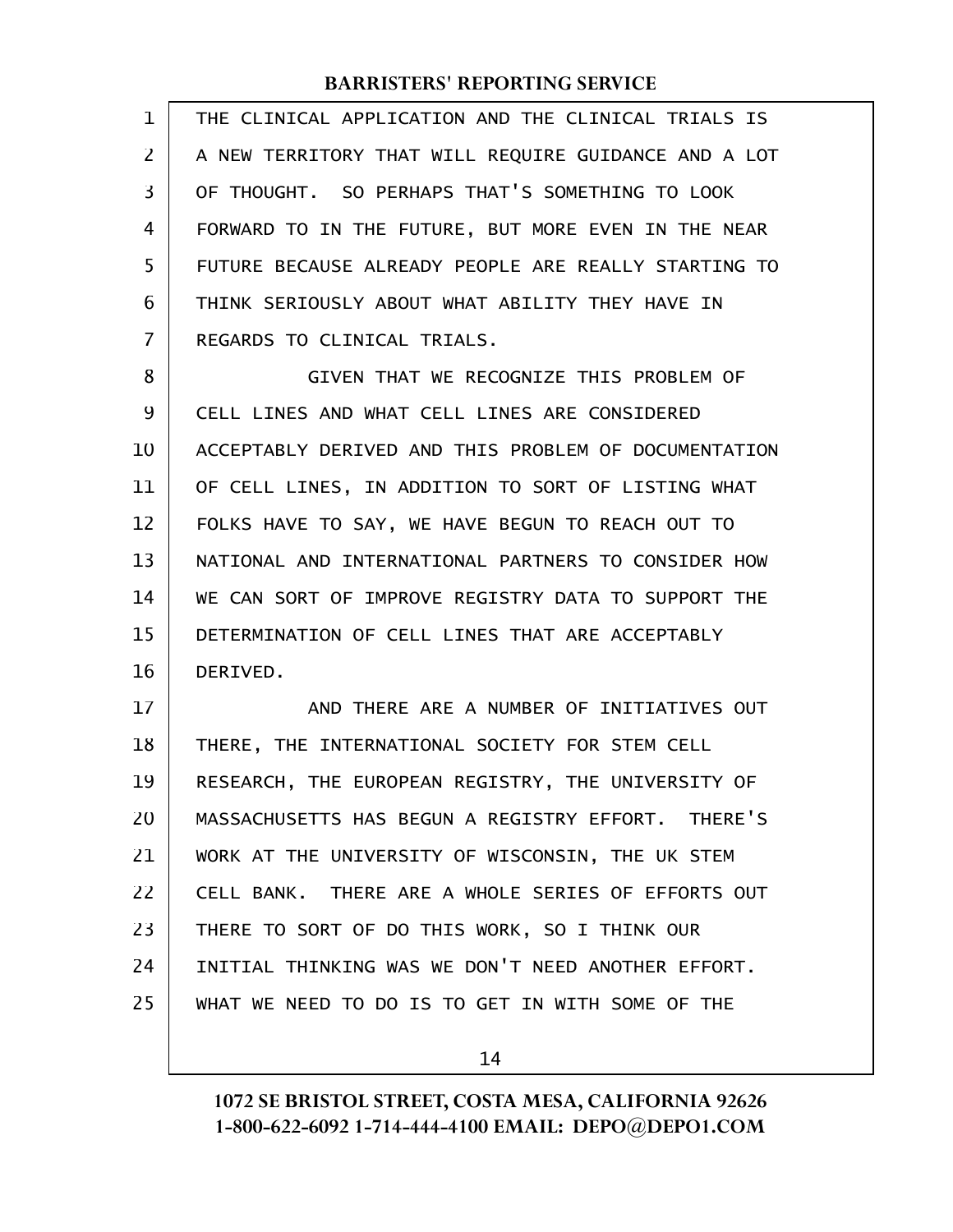| $\mathbf 1$       | INTERESTING EFFORTS AND SEE IF WE CAN'T FORGE SOME   |
|-------------------|------------------------------------------------------|
| 2                 | CONSENSUS AND SOME PRACTICES FOR DEVELOPING          |
| 3                 | CONSISTENCY FOR CELL LINE DOCUMENTATION.             |
| 4                 | AND WE HAD A WHAT I WOULD SAY IS A VERY              |
| 5                 | SUCCESSFUL MEETING THAT THE UNIVERSITY OF            |
| 6                 | MASSACHUSETTS HOSTED WHERE WE ACTUALLY DEVELOPED A   |
| 7                 | CONSENSUS STATEMENT WITH ALL THE PARTNERS PRESENT    |
| 8                 | AND SOME OTHER INDIVIDUALS REALLY STATING SORT OF    |
| 9                 | THE COMMITMENT, THAT WE NEED TO SORT OF MOVE FORWARD |
| 10                | WITH AN EFFORT THAT IS SORT OF OPTIMAL AND THAT      |
| 11                | PEOPLE ARE THINKING TOGETHER. SO IT'S SORT OF THE    |
| $12 \overline{ }$ | FIRST STEPS, I HOPE, TOWARDS A BROADER APPROACH TO   |
| 13                | IMPROVING DATA, STANDARDIZATION AS WE'RE MOVING      |
| 14                | FORWARD IN A MORE RELAXED WAY. BUT IT'S A            |
| 15                | PRELIMINARY DEVELOPMENT THAT WE'VE BEEN -- I WOULD   |
| 16                | SAY IT WAS A VERY PROMISING SET OF MEETINGS, AND     |
| 17                | WE'LL KEEP YOU POSTED ON DEVELOPMENTS THERE.         |
| 18                | I DID WANT TO JUST COME BACK TO THIS TABLE           |
| 19                | THAT WAS IN YOUR BRIEFING MATERIAL BECAUSE THIS WAS  |
| 20                | REALLY A FAIRLY SUBSTANTIAL PIECE OF FOLLOW-UP BASED |
| 21                | ON THE REQUEST YOU ALL MADE IN THE LAST MEETING,     |
| 22                | WHICH WAS TO SURVEY THE LAY OF THE LAND WITH REGARD  |
| 23                | TO POLICIES RELATED TO THE USE OF CERTAIN TYPES OF   |
| 24                | CELL LINES OR THE USE OF EMBRYOS FOR THE DERIVATION  |
| 25                | OF CELL LINES. AND I WANT TO JUST TAKE A MOMENT TO   |
|                   |                                                      |

15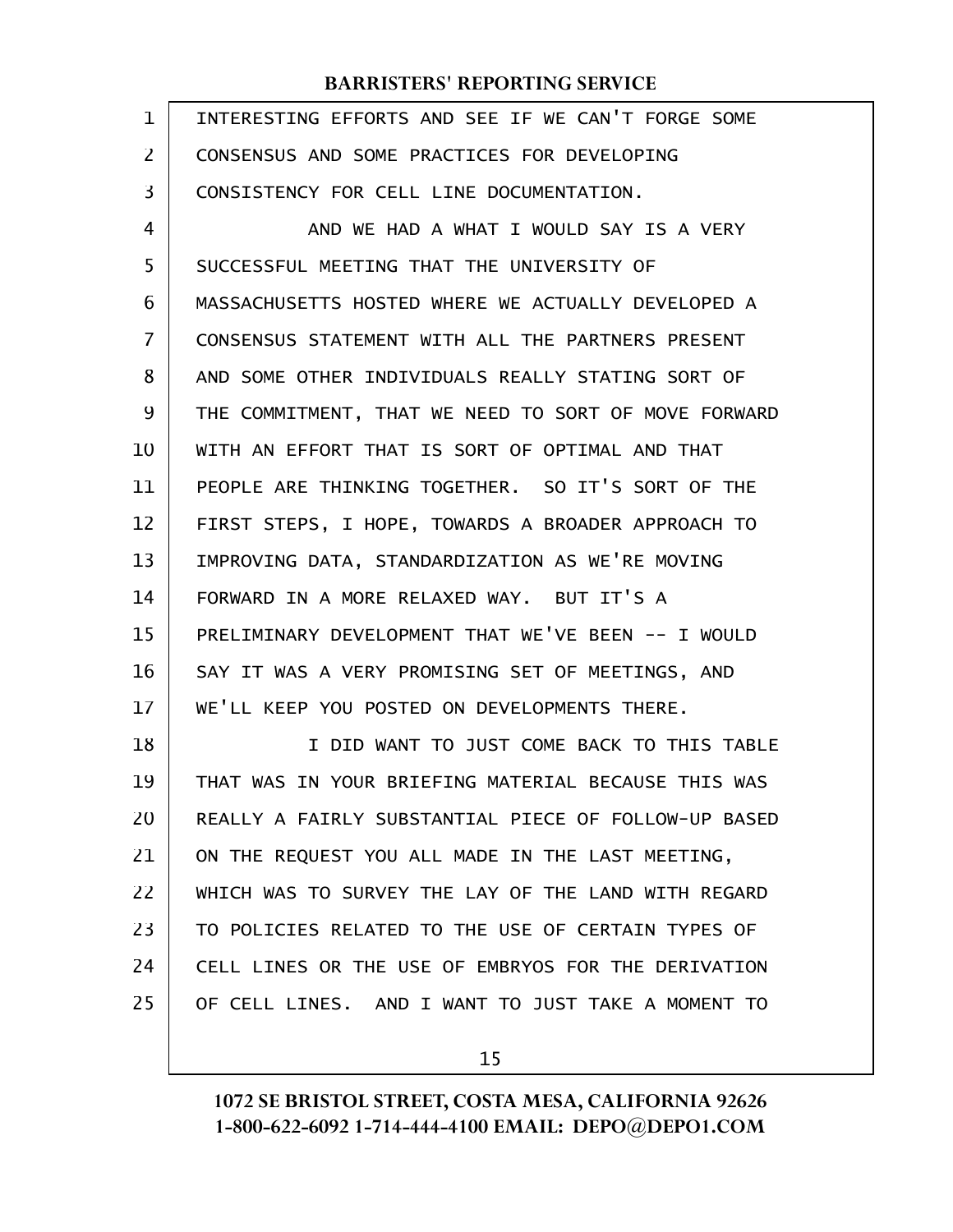$\mathbf{r}$ 

| 1  | EXPLAIN WHAT'S BEHIND THIS TABLE.                    |
|----|------------------------------------------------------|
| 2  | FOR EVERY STATE LISTED THERE, WE HAVE BEEN           |
| 3  | IN DIRECT CONTACT WITH TYPICALLY THE ATTORNEY        |
| 4  | GENERAL'S OFFICE OR SOME LEGAL ENTITY WITHIN THE     |
| 5  | STATE THAT OVERSEAS THE REGULATIONS OR IS SORT OF    |
| 6  | THE FINAL PARTY TO INTERPRET THE REGULATIONS AT THE  |
| 7  | STATE LEVEL. AND WE DID THIS WORK THROUGH THE        |
| 8  | INTERSTATE ALLIANCE FOR STEM CELL RESEARCH, WHICH IS |
| 9  | A COMMITTEE, WHICH IS A GROUP THAT I CO-CHAIR.       |
| 10 | AND SO THESE FINDINGS IN TERMS OF WHAT'S             |
| 11 | REPRESENTED IN THIS CHART REALLY REPRESENTS THE      |
| 12 | COLLECTIVE WORK OF ALL THE STATES LISTED HERE AND    |
| 13 | THE NATIONAL ACADEMIES AND CANADA. SO JUST IF YOU    |
| 14 | HAVE ANY QUESTIONS ABOUT THE CONTENT, I'M HAPPY TO   |
| 15 | EXPAND ON IT. I HOPE THE TABLE WILL MAKE SENSE TO    |
| 16 | YOU ALL, BUT I DID WANT TO EMPHASIZE THE DILIGENCE   |
| 17 | THAT KIND OF WENT INTO THIS EFFORT BECAUSE IT WAS    |
| 18 | SUBSTANTIAL. AND WE HAVE, AGAIN, ADDITIONAL          |
| 19 | DOCUMENTATION BACK BEHIND ON THOSE DATA. ANYONE      |
| 20 | MORE INTERESTED IN THAT.                             |
| 21 | AND I THINK THAT'S ALL I HAVE. TURN IT               |
| 22 | OVER TO YOU.                                         |
| 23 | CHAIRMAN LO: ANY QUESTIONS FOR GEOFF                 |
| 24 | ABOUT THE UPDATE? OKAY. QUESTIONS FROM THE           |
| 25 | AUDIENCE.                                            |
|    | 16                                                   |
|    |                                                      |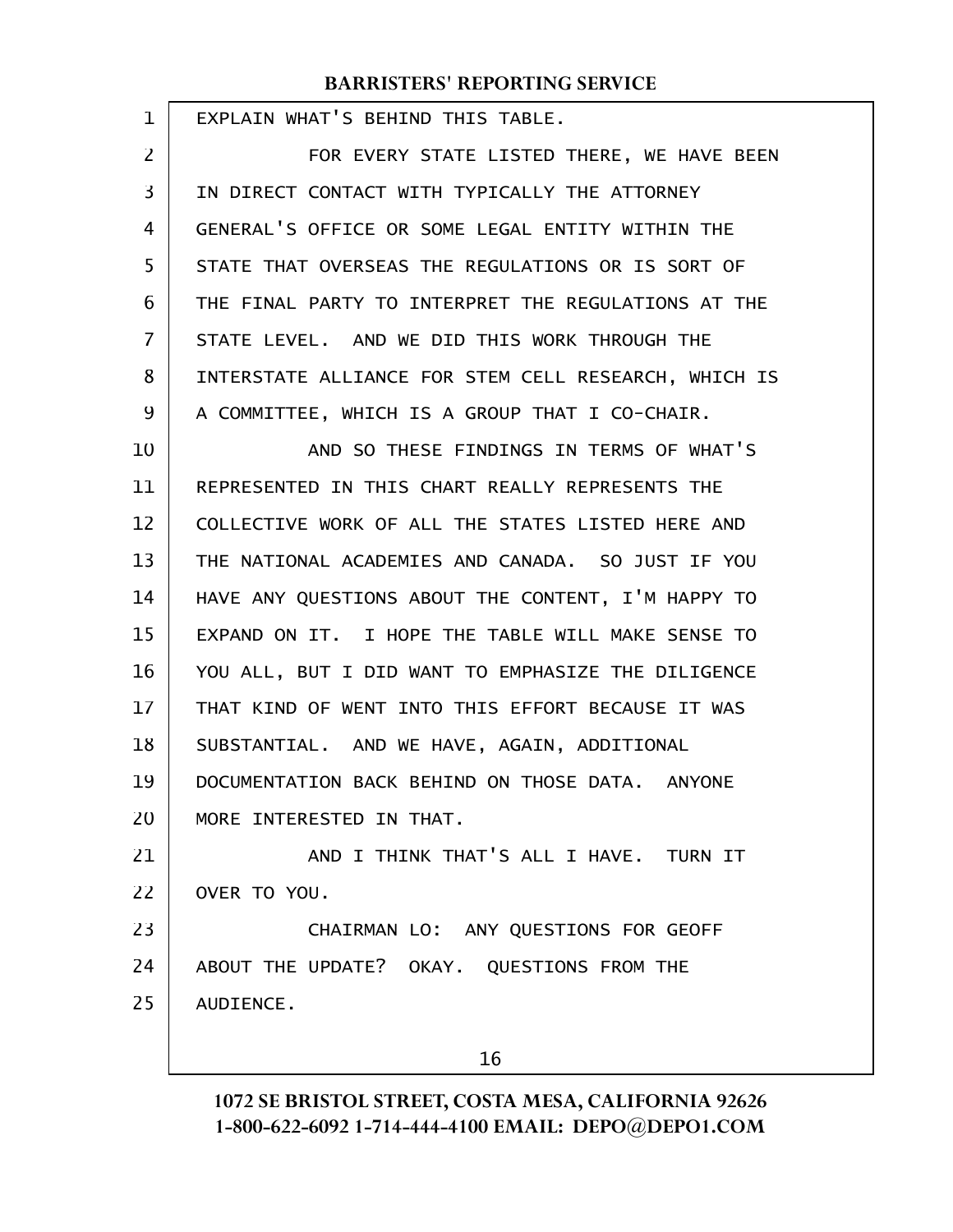| 2<br>TO GEOFF TO SORT OF HELP US GET STARTED ON THE<br>3<br>ISSUES WE'RE GOING TO DISCUSS TODAY IN TERMS OF<br>4<br>USING CELL LINES, FIRST USING HUMAN EMBRYONIC STEM<br>5<br>CELL LINES DERIVED PRIOR TO THE EFFECTIVE DATE OF |  |
|----------------------------------------------------------------------------------------------------------------------------------------------------------------------------------------------------------------------------------|--|
|                                                                                                                                                                                                                                  |  |
|                                                                                                                                                                                                                                  |  |
|                                                                                                                                                                                                                                  |  |
|                                                                                                                                                                                                                                  |  |
| 6<br>THE CIRM REGULATIONS, WHICH IS NOVEMBER 2006.                                                                                                                                                                               |  |
| GEOFF'S PREPARED SOME SLIDES THAT I THINK<br>7                                                                                                                                                                                   |  |
| 8<br>WILL CLARIFY FOR US THE -- THERE ARE A LOT OF                                                                                                                                                                               |  |
| 9<br>DIFFERENT ISSUES HERE. AND I THINK IT WOULD BE                                                                                                                                                                              |  |
| 10<br>CONCEPTUALLY BETTER IF WE TRY TO SORT OF SEPARATE                                                                                                                                                                          |  |
| 11<br>THEM OUT AND DEAL WITH THEM ONE AT A TIME AS OPPOSED                                                                                                                                                                       |  |
| 12<br>TO ALTOGETHER. GEOFF HAS TRIED TO HELP US                                                                                                                                                                                  |  |
| 13<br>ANALYTICALLY THINK THROUGH THE DIFFERENT RELATED                                                                                                                                                                           |  |
| 14<br>ISSUES.                                                                                                                                                                                                                    |  |
| DR. LOMAX: OKAY. AND JUST SO WE'RE ON<br>15                                                                                                                                                                                      |  |
| 16<br>ITEM 4 NOW. FOR THE BENEFIT OF THE MEMBERS OF THE                                                                                                                                                                          |  |
| AUDIENCE, WE HAVE A BRIEFING PAPER ON THIS ITEM,<br>17                                                                                                                                                                           |  |
| 18<br>BRIEFING NARRATIVE AS WELL IF FOLKS WOULD LIKE TO                                                                                                                                                                          |  |
| 19<br>FOLLOW ALONG.                                                                                                                                                                                                              |  |
| 20<br>THE ISSUE THAT WAS BROUGHT TO OUR                                                                                                                                                                                          |  |
| ATTENTION IS THAT THERE'S --<br>21                                                                                                                                                                                               |  |
| CHAIRMAN LO: I'M SORRY. BEFORE YOU<br>22                                                                                                                                                                                         |  |
| 23<br>START, ON THE LAST PAGE OF YOUR BRIEFING, THE                                                                                                                                                                              |  |
| 24<br>SLIDES --                                                                                                                                                                                                                  |  |
| 25<br>DR. LOMAX: I DON'T KNOW IF WE HAVE --                                                                                                                                                                                      |  |
| 17                                                                                                                                                                                                                               |  |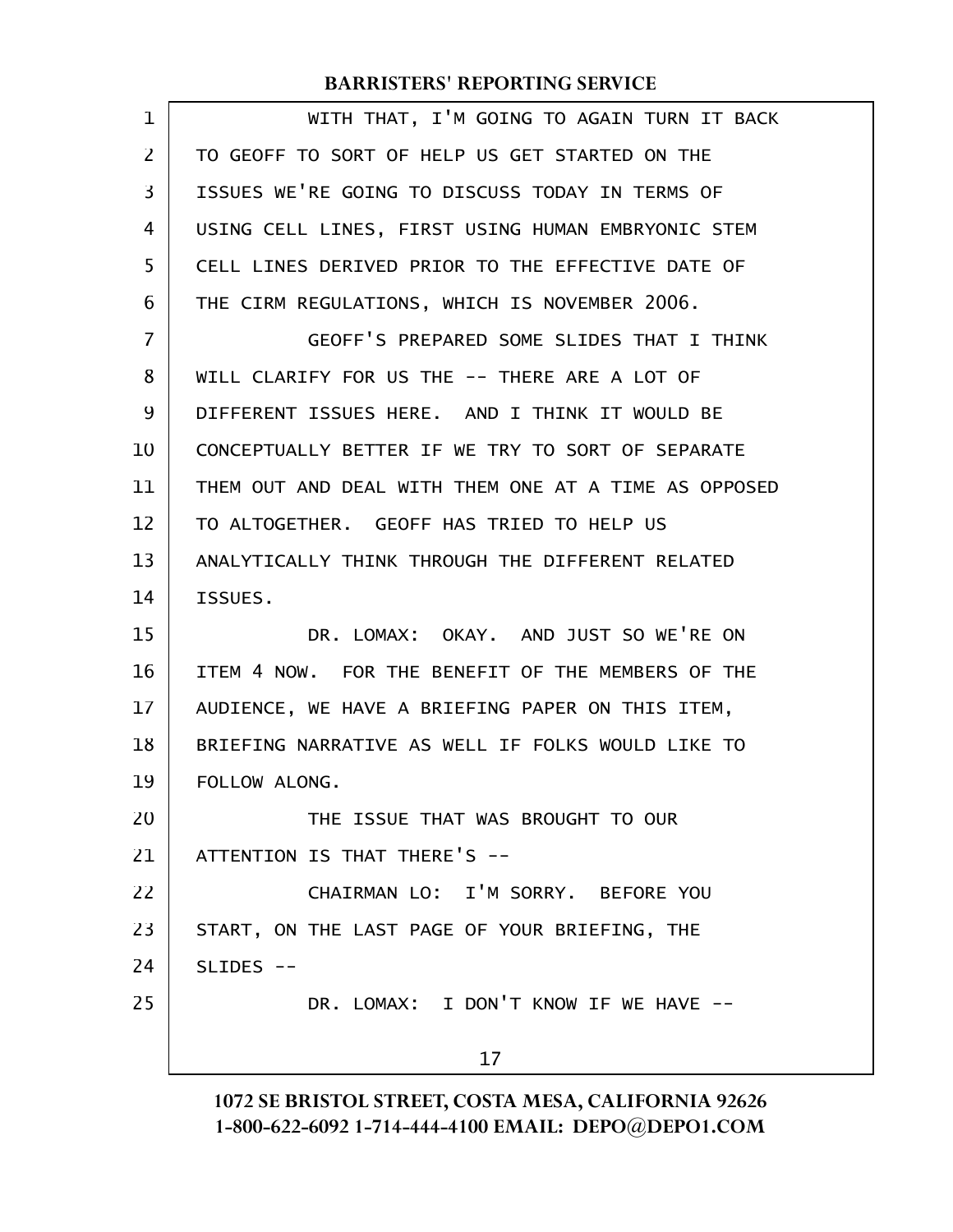| $\mathbf 1$    | CHAIRMAN LO: I'M SORRY. I MISSPOKE.                  |
|----------------|------------------------------------------------------|
| $\overline{2}$ | THEY'RE NOT IN HERE YET.                             |
| 3              | DR. LOMAX: THE TROUBLE WITH OF SLIDES,               |
| 4              | THEY TEND TO GET DEVELOPED IN THE LAST 24 HOURS      |
| 5              | AFTER WE COPIED EVERYTHING ELSE FOR THE PACKET. I    |
| 6              | APOLOGIZE, BUT WE WILL MAKE THE SLIDES AVAILABLE. I  |
| 7              | HOPE WHAT'S ON THE SCREEN IS SUFFICIENT.             |
| 8              | SO WOULD YOU LIKE ME TO WALK THROUGH THIS            |
| 9              | SLIDE, BERNIE?                                       |
| 10             | CHAIRMAN LO: YEAH.                                   |
| 11             | DR. LOMAX: OKAY, SO WHAT WE THOUGHT                  |
| 12             | WOULD BE HELPFUL WAS TO TALK ABOUT, I GUESS,         |
| 13             | CONCEPTUALLY THE MATERIALS THAT I THINK ARE THE      |
| 14             | FOCUS OF TODAY'S DISCUSSION, WHICH A TYPICAL EXAMPLE |
| 15             | WOULD BE YOU HAVE A SITUATION WHERE YOU'RE FORMING   |
| 16             | AN EMBRYO FOR -- WE'RE CALLING THEM IVF EMBRYOS, SO  |
| 17             | IT'S CREATED FOR INFERTILITY TREATMENT. IN SOME      |
| 18             | CASES YOU MAY HAVE ONE OR BOTH GAMETE DONORS ARE     |
| 19             | PAID IN THE CREATION OF THAT EMBRYO. AND THAT        |
| 20             | EMBRYO IS INTENDED TO GO TO AN IVF PATIENT FOR THE   |
| 21             | PURPOSES OF HAVING A CHILD.                          |
| 22             | AS WE'RE AWARE, THIS PROCESS HAS RESULTED            |
| 23             | IN A NUMBER OF STORED EMBRYOS THAT ARE NO LONGER     |
| 24             | REQUIRED FOR THE PATIENT FOR IVF PURPOSES. AND       |
| 25             | TYPICALLY THE PATIENT, THEN, HAS ONE OF THREE        |
|                |                                                      |

18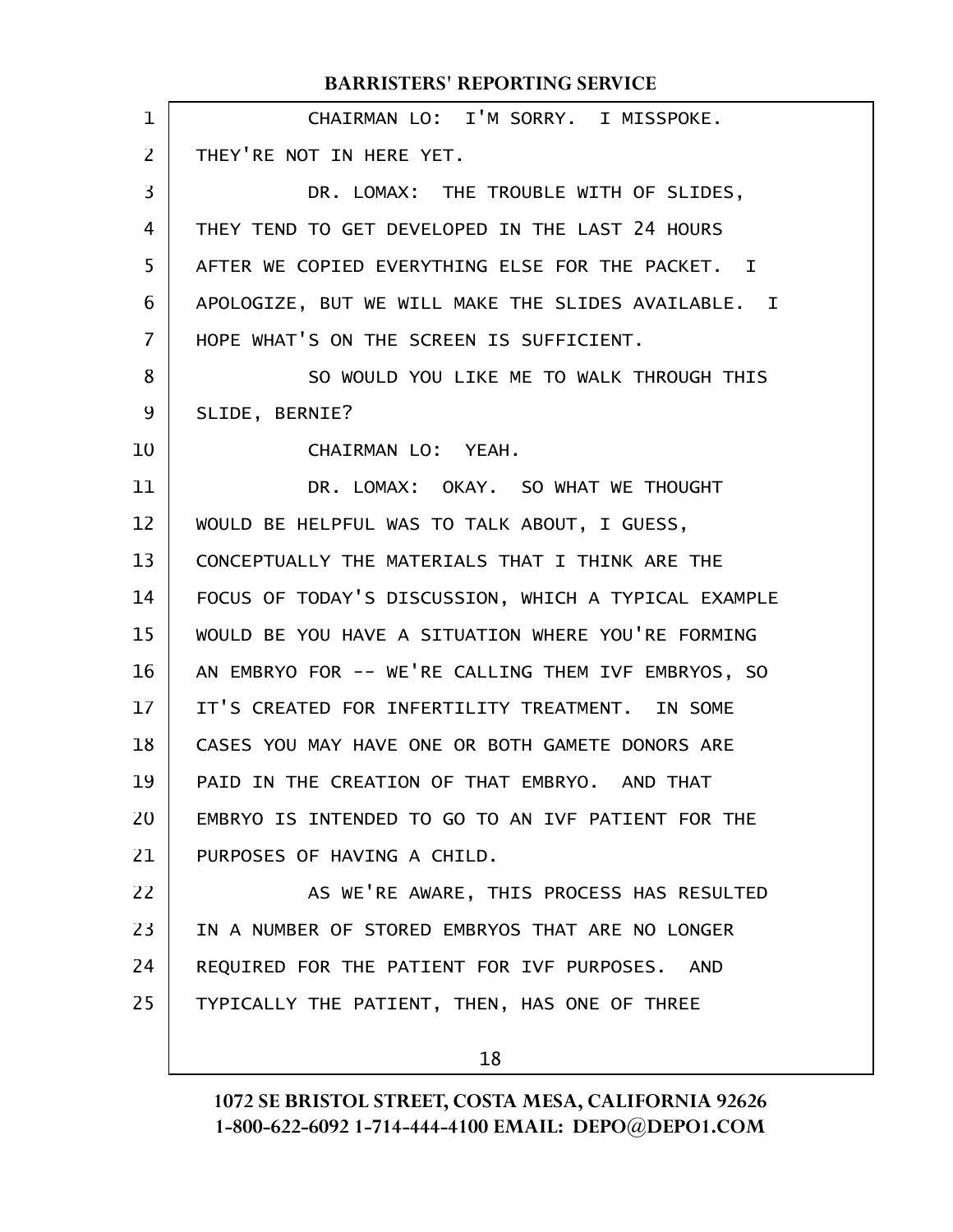| $\mathbf 1$       | OPTIONS FOR FINAL DISPOSITION OF THAT EMBRYO. IT     |
|-------------------|------------------------------------------------------|
| 2                 | COULD BE DONATED TO ANOTHER PATIENT, COULD BE        |
| 3                 | DISCARDED, OR DONATED TO RESEARCH.                   |
| 4                 | NOW, WHEN WE ORIGINALLY CRAFTED THE                  |
| 5                 | REGULATIONS, THIS ISSUE OF PAYMENT, WE DREW A SORT   |
| 6                 | OF, I GUESS YOU WOULD SAY, A BRIGHT LINE IS ONE WAY  |
| 7                 | OF CHARACTERIZING IT, AND SAID ANY CELL LINE THAT    |
| 8                 | RESULTS FROM PAID GAMETE -- IF YOU'VE GOT A CELL     |
| 9                 | LINE THAT'S CREATED FROM ONE OF THESE EMBRYOS WHERE  |
| 10                | THE PAID GAMETES IS CONTAINED IN THE EMBRYO, THEN WE |
| 11                | WOULDN'T CONSIDER IT ACCEPTABLY DERIVED BY VIRTUE OF |
| $12 \overline{ }$ | THE PAYMENT THAT WENT INTO THE INITIAL EMBRYO.       |
| 13                | AND SO THE QUESTION -- THIS IS ONE                   |
| 14                | EXAMPLE. AND SO THE QUESTION REALLY BEFORE YOU       |
| 15                | TODAY, ONE OF THE QUESTIONS BEFORE YOU TODAY, WILL   |
| 16                | BE DO WE WANT TO REEVALUATE THE CASE WHERE YOU'VE    |
| 17                | GOT A PAID EMBRYO AND IF THE CELL LINES ARE          |
| 18                | THEN -- YOU'VE GOT AN EMBRYO THAT'S CREATED FOR IVF, |
| 19                | DO WE WANT TO REEVALUATE THAT POSITION AND ALLOW     |
| 20                | CELL LINES DERIVED FROM THESE EMBRYOS TO BE MADE     |
| 21                | AVAILABLE FOR RESEARCH. SO THAT'S ONE OF THE         |
| 22                | ISSUES.                                              |
| 23                | NOW, BERNIE, THE PROBLEM WITH THIS SLIDE             |
| 24                | IS, WHICH WE STILL HAVEN'T ADDRESSED THE FIRST       |
| 25                | QUESTION, WHICH IS THE GRANDFATHERING OF LINES, SO   |
|                   | 19                                                   |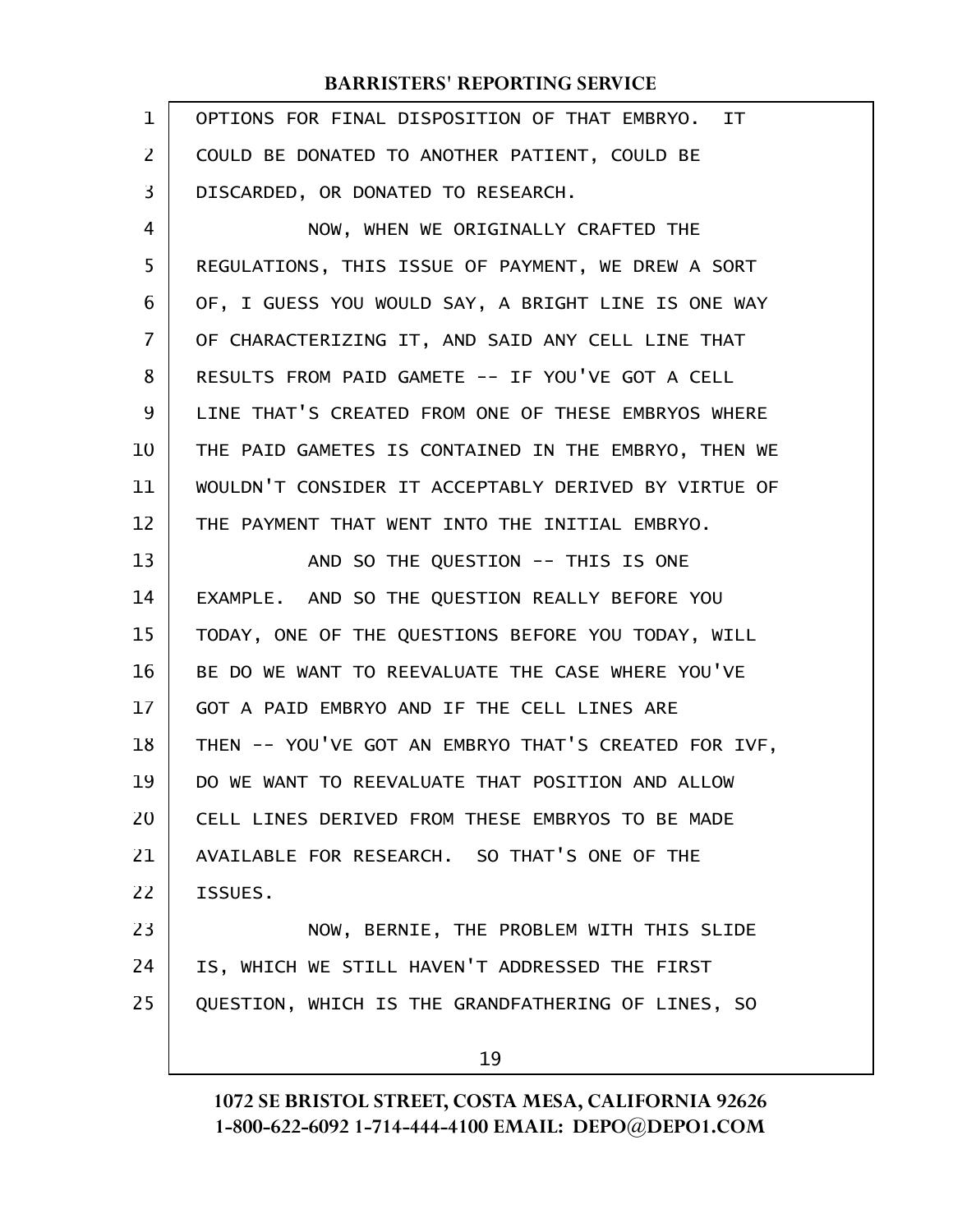| 1              | I'M DEFERRING TO YOU NOW. WHERE DO YOU WANT TO GO    |
|----------------|------------------------------------------------------|
| 2              | FROM HERE IN THE DISCUSSION?                         |
| $\overline{3}$ | CHAIRMAN LO: WHAT WE'RE TRYING TO DO HERE            |
| 4              | IS -- THE OTHER SITUATION WE WANT TO DISCUSS TODAY   |
| 5              | IS WHERE IN THE IVF CONTEXT THE GAMETE DONORS        |
| 6              | DONATED THEIR GAMETES FOR IVF AND GAVE CONSENT TO    |
| 7              | THAT, BUT THE RESEARCH DONATION WAS NOT MENTIONED TO |
| 8              | DO THE GAMETE DONORS, AND NOW THEY MAY BE NO LONGER  |
| 9              | CONTACTED. THEY MAY BE ANONYMOUS OR THEY MAY HAVE    |
| 10             | INDICATED THEY DON'T WANT TO BE CONTACTED AGAIN. SO  |
| 11             | CONCEPTUALLY YOU HAVE EMBRYOS THAT WERE CREATED FROM |
| 12             | GAMETES SPECIFICALLY FOR IVF CLINIC WORK THAT ENDED  |
| 13             | UP BEING FROZEN, NOT NEEDED BY THE WOMAN OR COUPLE   |
| 14             | IN IVF, AND NOW TYPICALLY YEARS AFTER THEY'VE        |
| 15             | COMPLETED THEIR INFERTILITY TREATMENT HAVE DECIDED   |
| 16             | THEY NO LONGER WANT TO KEEP THESE FROZEN EMBRYOS IN  |
| 17             | INDEFINITE STORAGE.                                  |
| 18             | THEIR OPTIONS ARE TO EITHER DISCARD THEM,            |
| 19             | TO GIVE THEM TO ANOTHER WOMAN AND COUPLE FOR         |
| 20             | REPRODUCTIVE PURPOSES, OR A NUMBER OF THEM ARE       |
| 21             | SAYING ARE I'D LIKE TO DONATE THEM FOR RESEARCH IN   |
| 22             | SOME SPECIFIC STEM CELL RESEARCH. SO THE QUESTION    |
| 23             | IS IN THAT CONTEXT WHERE THE EMBRYOS WERE CREATED IN |
| 24             | AN IVF CONTEXT WITH ALL THE APPROPRIATE CONSENT FOR  |
| 25             | IVF AND PERHAPS HUMAN GAMETE DONORS TYPICALLY AT A   |
|                |                                                      |

20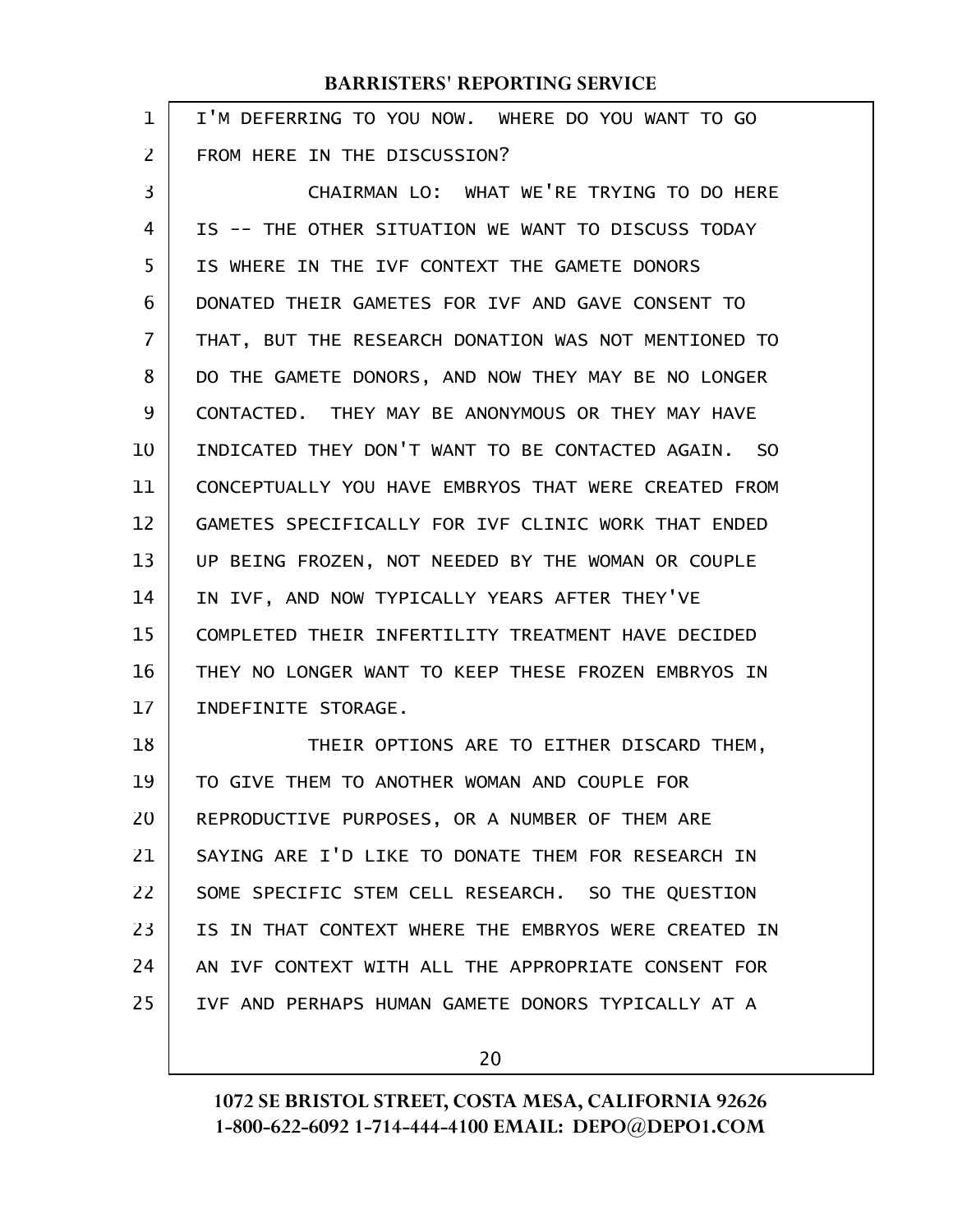| $\mathbf 1$    | TIME WHEN STEM CELL RESEARCH WAS NOT SOMETHING THAT  |
|----------------|------------------------------------------------------|
| $\overline{2}$ | PEOPLE WERE THINKING ABOUT. NOW DO WE ALLOW THOSE    |
| 3              | EMBRYOS TO BE USED FOR STEM CELL LINES DERIVED FROM  |
| 4              | IVF, EVEN THOUGH THEY DON'T MEET ALL THE             |
| 5              | REQUIREMENTS WE SUBSEQUENTLY SET UP IN NOVEMBER 2006 |
| 6              | FOR CIRM-FUNDED DERIVATION OF NEW HES LINES.         |
| $\overline{7}$ | SO I DON'T KNOW IF I'VE CONFUSED YOU.                |
| 8              | SHERRY, HELP US OUT.                                 |
| 9              | CO-CHAIR LANSING: I DON'T NEED TO HELP               |
| 10             | YOU OUT SO MUCH AS I WANT TO CLARIFY MY              |
| 11             | UNDERSTANDING. AND I THINK I CAN PUT IT IN -- IT     |
| 12             | SEEMS TO ME THERE'S TWO GROUPS. MAYBE I'M WRONG.     |
| 13             | OKAY. SO LET ME JUST -- I KNOW IN THE FERTILITY --   |
| 14             | A WOMAN GOES IN FOR FERTILITY TREATMENT, BUT IT'S    |
| 15             | ACTUALLY PERSONALIZED. AND SO, A, YOU CAN USE IT TO  |
| 16             | HAVE A CHILD; B, YOU'VE NOW DECIDED THAT YOU HAVE    |
| 17             | EXTRA ONES, AND SO YOU CAN USE THOSE TO HELP ANOTHER |
| 18             | PATIENT WHO WANTS TO HAVE A CHILD. YOU CAN DISCARD   |
| 19             | THEM AND SAY I DON'T WANT ANYTHING ELSE DONE WITH    |
| 20             | THEM. I JUST WANT TO BE SURE I'M CORRECT. OR YOU     |
| 21             | CAN CHECK A BOX WHEN THAT BOX WAS AVAILABLE FOR      |
| 22             | RESEARCH, BUT NOT EVERYBODY HAD THAT BOX AVAILABLE;  |
| 23             | IS THAT CORRECT?                                     |
| 24             | CHAIRMAN LO: WELL, BUT NOW AT THE TIME               |
| 25             | YOU SAID I'VE MADE UP MY MIND, I DON'T WANT TO KEEP  |
|                | 21                                                   |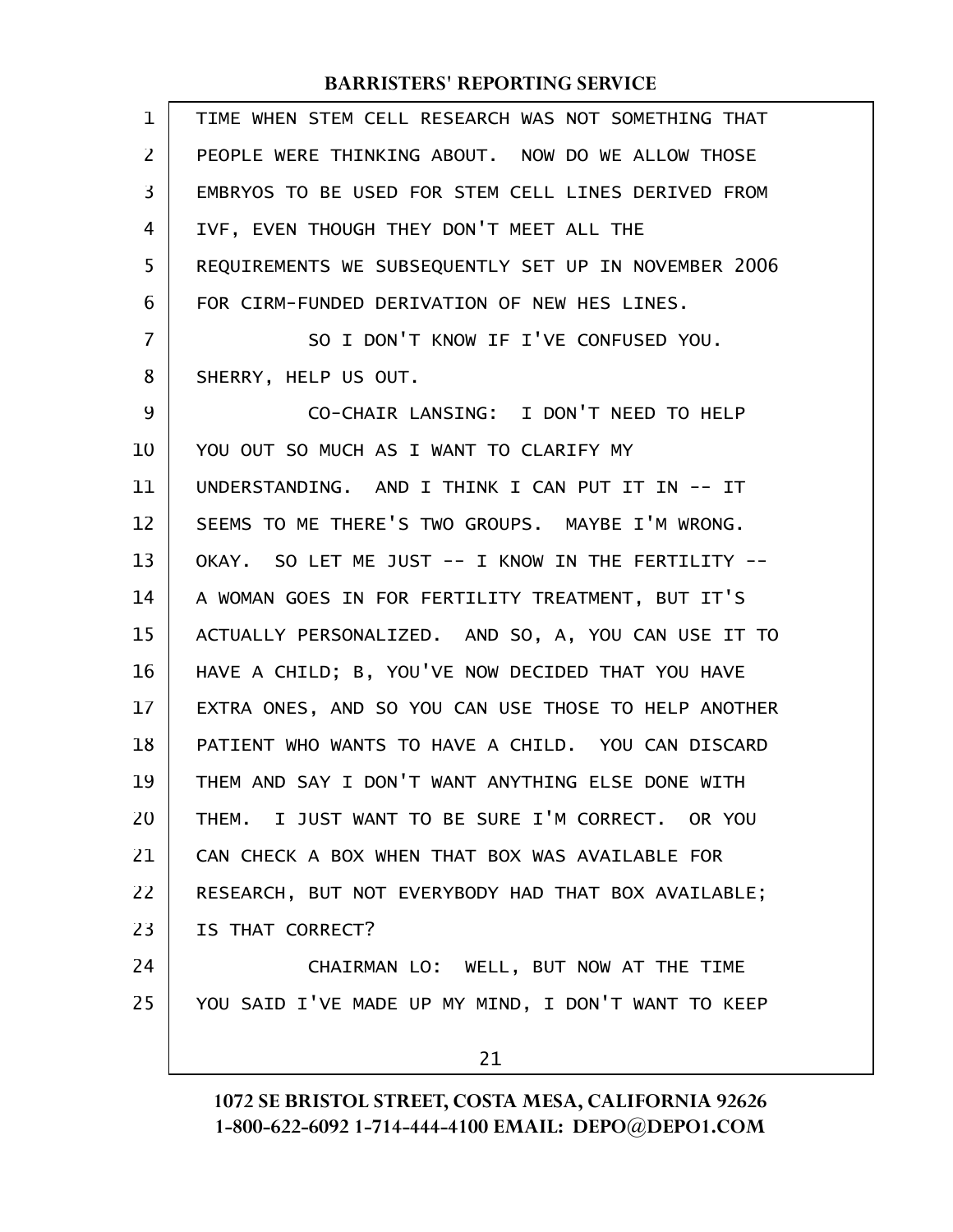| $\mathbf 1$ | THEM IN STORAGE, THE IVF BANK WHERE YOU HAVE THEM    |
|-------------|------------------------------------------------------|
| 2           | FROZEN WILL SAY, BUT NOW YOU HAVE TO TELL US WHAT    |
| 3           | YOU WANT DONE. TODAY THEY'LL OFFER YOU THE CHOICE    |
| 4           | KEEP THEM FROZEN, GIVE THEM TO ANOTHER COUPLE FOR    |
| 5           | REPRODUCTIVE PURPOSES --                             |
| 6           | CO-CHAIR LANSING: OR RESEARCH.                       |
| 7           | CHAIRMAN LO: -- DISCARD OR --                        |
| 8           | CO-CHAIR LANSING: OKAY. AND THEY DON'T               |
| 9           | SPECIFY -- I JUST WANT TO BE CLEAR -- WHAT THAT      |
| 10          | RESEARCH IS BECAUSE YOU CAN'T. I MEAN THAT WOULD     |
| 11          | $BE$ -- $RIGHT$ ?                                    |
| 12          | CHAIRMAN LO: RIGHT. ALTHOUGH SOME --                 |
| 13          | AGAIN, IT DEPENDS ON, YOU KNOW, PEOPLE LIKE ROB THAT |
| 14          | INVOLVED WITH IVF, ANN, I MEAN SOMETIMES THEY SAY    |
| 15          | JUST RESEARCH. OTHER TIMES NOW I THINK THEY SAY FOR  |
| 16          | STEM CELL RESEARCH IN PARTICULAR. SO THE COUPLE OR   |
| 17          | THE WOMAN IN IVF GENERALLY SAYS I WANT THESE TO GO   |
| 18          | SPECIFICALLY FOR STEM CELL RESEARCH. QUESTIONS THE   |
| 19          | GAMETE DONORS FROM YEARS AGO MAY NOT HAVE SAID THAT, |
| 20          | AND NOW WE MAY NOT BE ABLE TO CONTACT THEM.          |
| 21          | CO-CHAIR LANSING: OKAY. ISN'T IT -- AND              |
| 22          | THOSE GAMETE DONORS FROM BEFORE, I'M TALKING TEN     |
| 23          | YEARS AGO, DID THEY ACTUALLY HAVE A BOX THAT THEY    |
| 24          | COULD CHECK AT THAT TIME AND THEY GAVE THEM A        |
| 25          | RESEARCH OPTION? THE ANSWER IS NOT ALWAYS, RIGHT?    |
|             | 22                                                   |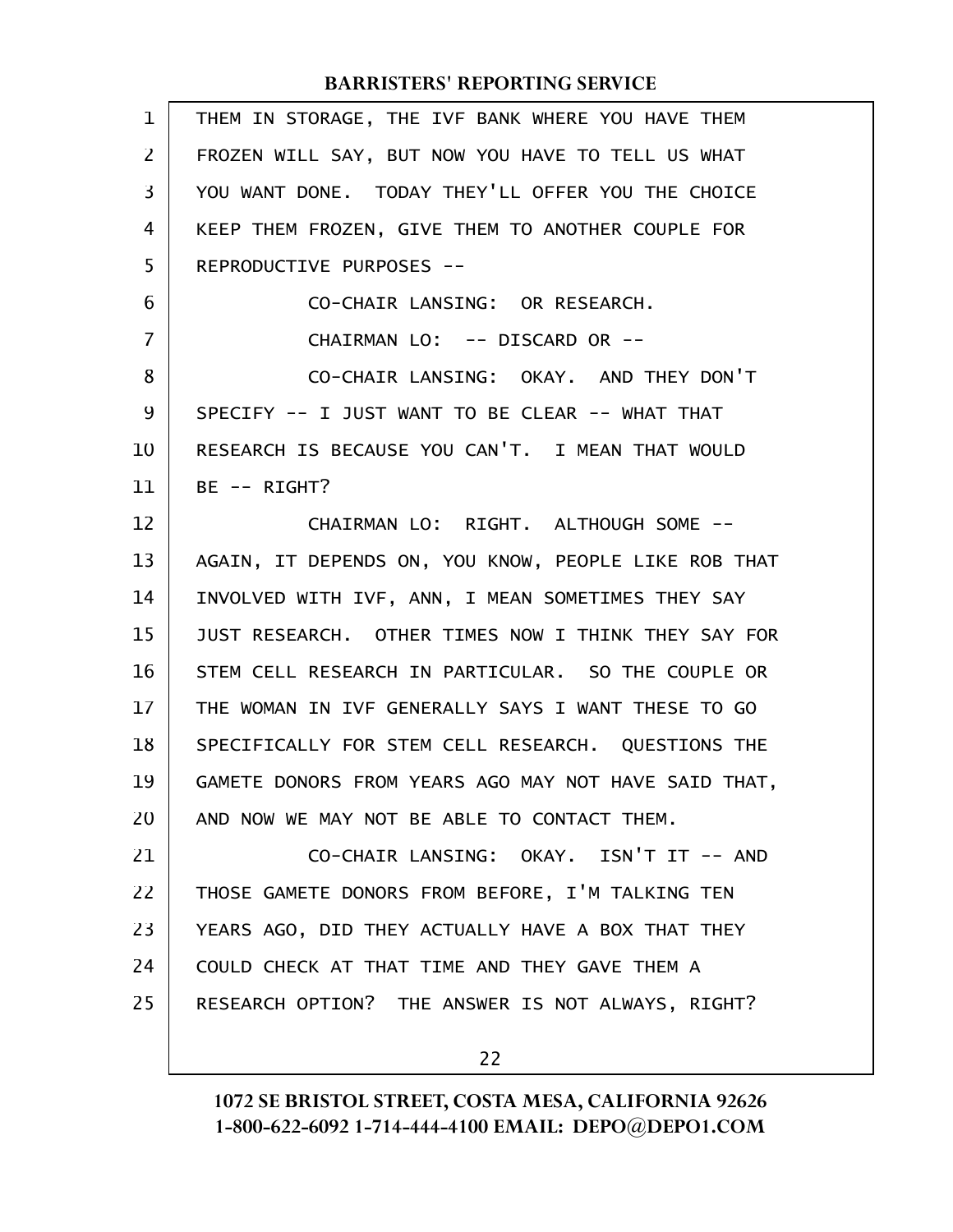| 1                 | DR. TAYLOR: SOMETIMES. I MEAN WE HAVE                |
|-------------------|------------------------------------------------------|
| 2                 | RESEARCH BOXES. WE DIDN'T REALLY KNOW -- WE DIDN'T   |
| 3                 | SPECIFY, FRANKLY, AND SOME PEOPLE MADE DIFFERENT     |
| 4                 | DECISIONS ABOUT RESEARCH IN GENERAL VERSUS STEM CELL |
| 5                 | RESEARCH. BUT THOSE OPTIONS WERE THERE --            |
| 6                 | CO-CHAIR LANSING: THOSE OPTIONS WERE                 |
| 7                 | ALWAYS THERE TO CHECK THE RESEARCH BOX?              |
| 8                 | CHAIRMAN LO: BUT NOT IN ALL IVF CENTERS.             |
| 9                 | I THINK ROB IS BEING MODEST. HE WAS SORT OF SETTING  |
| 10                | THE STAGE. AND, YOU KNOW, I WOULD SAY THE FARTHER    |
| 11                | BACK YOU GO IN TIME, THE MORE IVF CLINICS DIDN'T     |
| $12 \overline{ }$ | HAVE THAT OPTION FOR --                              |
| 13                | DR. KIESSLING: THE BIG DISTINCTION IS                |
| 14                | EGGS AND SPERM. THE EGG DONOR MORE FREQUENTLY HAVE   |
| 15                | THAT BOX TO CHECK THAN THE SPERM DONOR BECAUSE THE   |
| 16                | SPERM LINE HAS BEEN PURCHASED FROM A SPERM BANK, AND |
| 17                | THOSE GUYS WERE ONLY ASKED ABOUT THEIR -- YOU KNOW,  |
| 18                | MOST SPERM DONORS HAVE NEVER CHECKED A RESEARCH BOX. |
| 19                | CO-CHAIR LANSING: SO DON'T WE THEN HAVE              |
| 20                | TWO POOLS? WE HAVE THE BOX OF PEOPLE THAT CHECKED    |
| 21                | IT FOR RESEARCH AND HOW WE DEAL WITH THAT, AND THE   |
| 22                | BOX THAT PEOPLE -- OF WHICH THERE NEVER WAS THAT     |
| 23                | OPTION. OKAY. SO NOW IF YOU TAKE THERE NEVER WAS     |
| 24                | THAT OPTION, I MEAN OBVIOUSLY IN ALL CASES YOU'RE    |
| 25                | GOING TO TRY AND FIND THE PEOPLE, BUT THAT'S NOT     |
|                   |                                                      |

23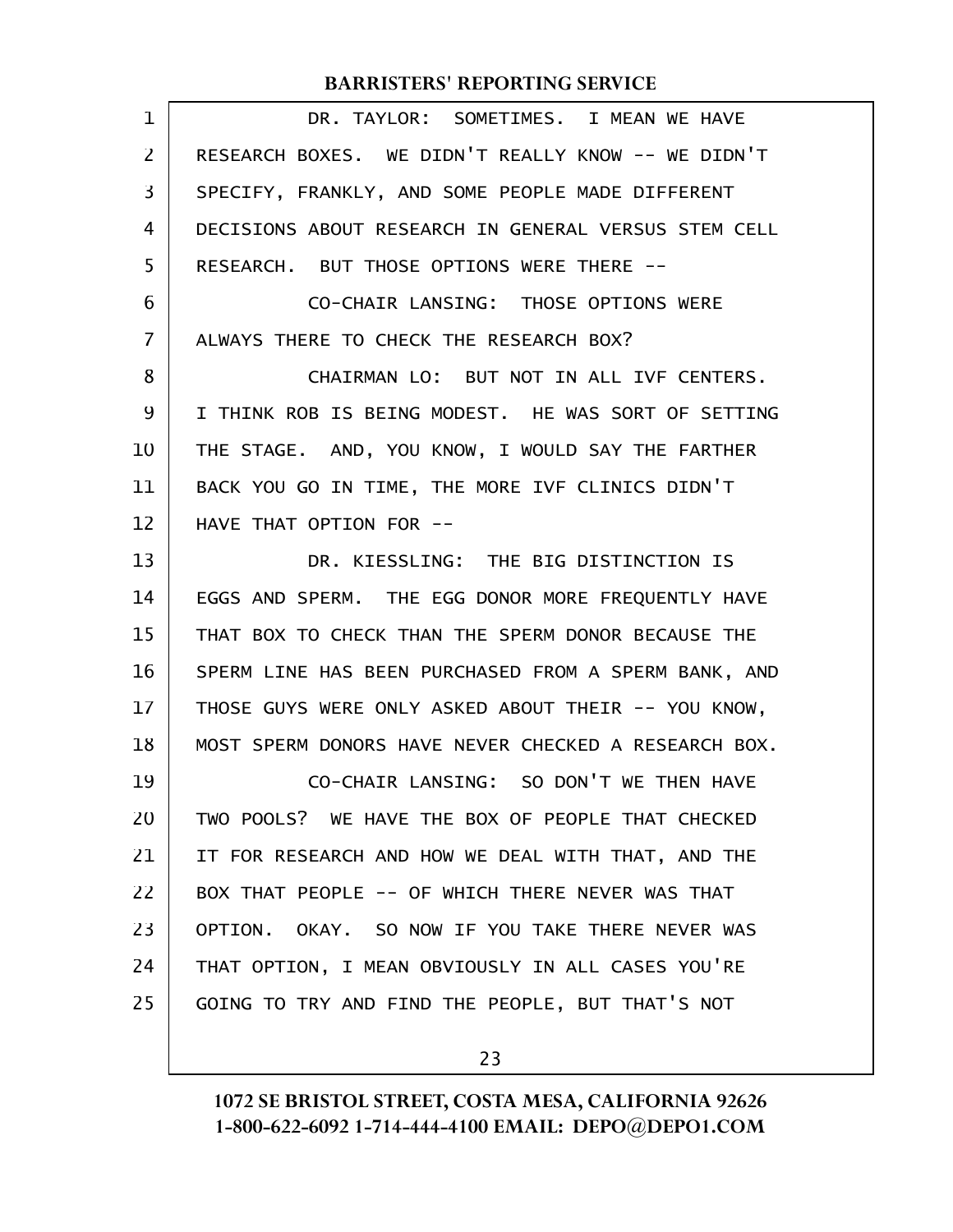| 1  | GOING TO BE EASY. SO NOW YOU TAKE THE PEOPLE THAT    |
|----|------------------------------------------------------|
| 2  | CHECKED RESEARCH; AND THEN IF YOU'RE LUCKY IN A MORE |
| 3  | SOPHISTICATED TIME, THERE WILL BE A RECOMMENDATION,  |
| 4  | I WOULD ASSUME FROM OUR GROUP, TO SAY YOU CHECK FOR  |
| 5  | RESEARCH OR YOU CHECK FOR STEM CELL RESEARCH OR      |
| 6  | YOU'RE NOT OBJECTING TO STEM CELL RESEARCH, WHATEVER |
| 7  | WAY YOU WANT TO PUT IT.                              |
| 8  | BUT IF IT'S JUST IN GENERAL RESEARCH,                |
| 9  | THAT'S THE BIG POOL THAT WE HAVE TO DEAL WITH. AND,  |
| 10 | YOU KNOW, I KNOW WHERE I'M COMING OUT ON THIS        |
| 11 | BECAUSE RESEARCH IS RESEARCH, BUT I DON'T WANT TO    |
| 12 | $SAY$ --                                             |
| 13 | CHAIRMAN LO: SHERRY, THIS HAS BEEN A                 |
| 14 | PROBLEM. LET ME JUST SORT OF CLARIFY -- TRY AND      |
| 15 | CLARIFY IT AGAIN. SO YOU'RE ASKING WHEREVER          |
| 16 | POSSIBLE WE SHOULD GO BACK AND SAY DO WE KNOW THAT   |
| 17 | THE -- WE ALWAYS KNOW THAT THE WOMAN AND COUPLE IN   |
| 18 | IVF TREATMENT HAVE CONSENTED TO DONATE FOR RESEARCH  |
| 19 | AND TYPICALLY FOR STEM CELL RESEARCH. WHEREVER       |
| 20 | POSSIBLE, WE GO BACK AND SAY DO WE KNOW THAT THE     |
| 21 | GAMETE DONORS ALSO APPROVED OF DONATING THIS TO STEM |
| 22 | CELL RESEARCH? IF THEY DID, THEN THERE'S OBVIOUSLY   |
| 23 | NO ETHICAL PROBLEM.                                  |
| 24 | CO-CHAIR LANSING: EXACTLY.                           |
| 25 | CHAIRMAN LO: IF THEY SOMEHOW SAID, NO, WE            |
|    | 24                                                   |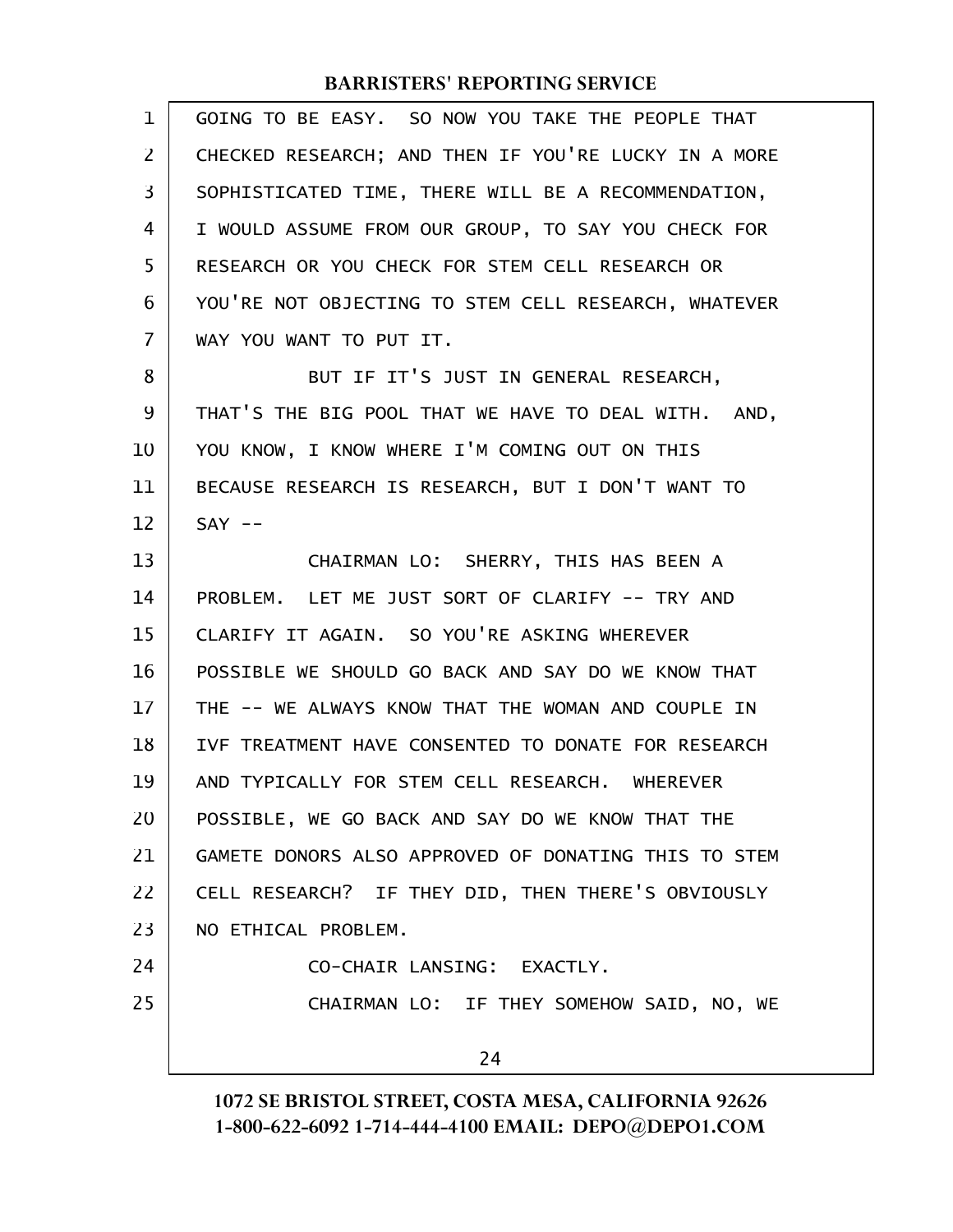ABSOLUTELY DON'T WANT IT -- CO-CHAIR LANSING: THEN THERE'S NO QUESTION EITHER. DR. TROUNSON: BERNIE -- CHAIRMAN LO: LET ME JUST MAKE SURE I'VE GOT IT STRAIGHT. THE OTHER TWO CASES ARE WHERE THEY WERE NEVER ASKED AND WE DON'T KNOW, AND THEN THE OTHER CASE IS THEY CHECK RESEARCH IN GENERAL -- MS. LANSING: RESEARCH. CHAIRMAN LO: -- BUT NO ONE THOUGHT OF STEM CELL RESEARCH. CO-CHAIR LANSING: BUT RESEARCH IN GENERAL, I JUST WANT TO SAY THIS AS A PATIENT ADVOCATE, THAT'S HUGE. I MEAN IT'S A HUGE THING. AND THEN I DON'T THINK WE SHOULD BE PUNISHED ANY MORE THAN SOMEBODY ELSE SHOULD BE PUNISHED. SO I GUESS WHAT I'M TRYING TO SAY IS I CHECKED RESEARCH IN GENERAL, AND FOR SOME REASON I DON'T BELIEVE IN BREAST CANCER RESEARCH. I CAN'T IMAGINE ANYBODY SAYING THAT. NOBODY IS ASKING ME ABOUT SPECIFIC RESEARCH. AND SO WHY ARE WE -- I'M ACTUALLY NOW -- I WAS THE MOST CONSERVATIVE ON THIS ISSUE. I'M ACTUALLY SAYING WHY ARE WE HELD TO A HIGHER STANDARD THAN ANY OTHER KIND OF RESEARCH? I DON'T THINK WE SHOULD BE BECAUSE THEN YOU OPEN IT UP TO THE 1 2 3 4 5 6 7 8 9 10 11 12 13 14 15 16 17 18 19 20 21 22 23 24 25

25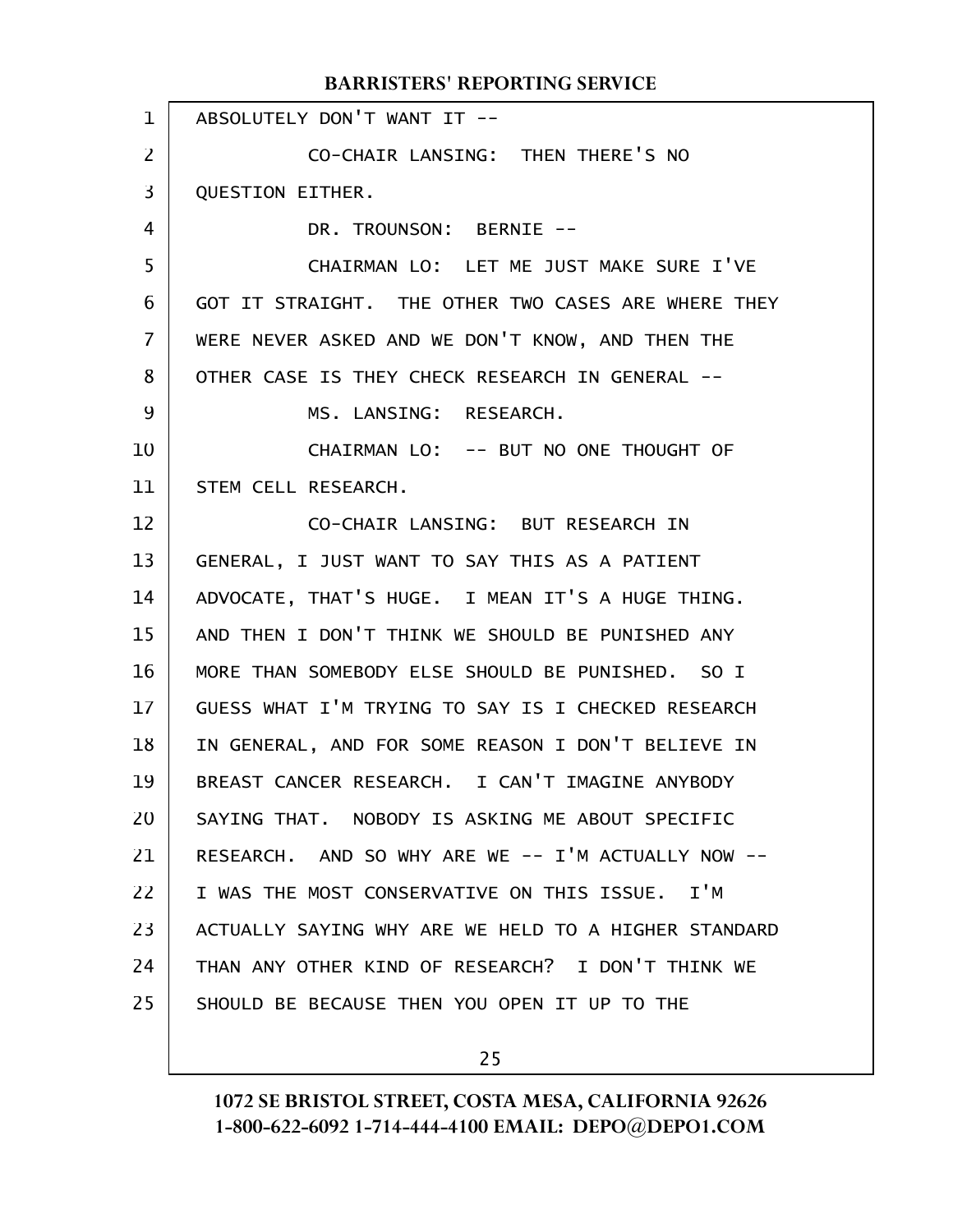| PATIENT -- YOU NEVER GET ANYONE TO CHECK THE         |
|------------------------------------------------------|
| RESEARCH BOX BECAUSE I MEAN IF THEY DON'T BELIEVE IN |
| BREAST CANCER RESEARCH, MAYBE I DON'T BELIEVE IN,    |
| YOU KNOW, MS RESEARCH. I DON'T KNOW.                 |
| CHAIRMAN LO: I THINK NOW WE'RE GOING TO              |
| GET SOME DISCUSSION. ALAN WANTED TO SAY SOMETHING    |
| AND BOB.                                             |
| DR. TROUNSON: I THINK WHERE SHERRY IS                |
| TALKING ABOUT THERE'S SOME REASONABLE CLARITY. BUT   |
| THERE WAS A VIEW TEN YEARS AGO OR MORE THAT IF YOU   |
| DON'T HAND AN EGG TO ANOTHER COUPLE FOR FOSTERING A  |
| CHILD, SO THAT YOU DIDN'T -- THEREFORE, YOU KNOW,    |
| YOU WEREN'T REQUIRED TO MAKE THE DECISIONS AND NOW   |
| THE DISPOSITION OF EMBRYOS BECAUSE WHILE YOU'RE      |
| PROVIDING THE EGG OR THE SPERM, YOUR DECISION ABOUT  |
| WHETHER THAT SHOULD BE DISPOSED OF, THAT MEANT THAT  |
| SOMEBODY ELSE WAS TRANSFERRED TO THE RECIPIENT       |
| COUPLE. AND THAT WAS AT THE TIME A VIEW NOT          |
| UNIVERSALLY HELD, BUT IT WAS A COMMON VIEW, THAT YOU |
| DIDN'T HAVE ANY BOXES TO PICK BESIDES DONATING TO    |
| THE OTHER COUPLE, RECIPIENT COUPLE. AND THE          |
| RECIPIENT COUPLE, AS YOU WOULD HAVE AS IF YOU HAVE   |
|                                                      |
| AN ADOPTED CHILD, TO MAKE THE DECISIONS ON BEHALF OF |
| THAT EMBRYO OR THOSE EMBRYOS FROM THEN ON.           |
| AND YOU WOULDN'T GO BACK TO THE DONOR WHO            |
|                                                      |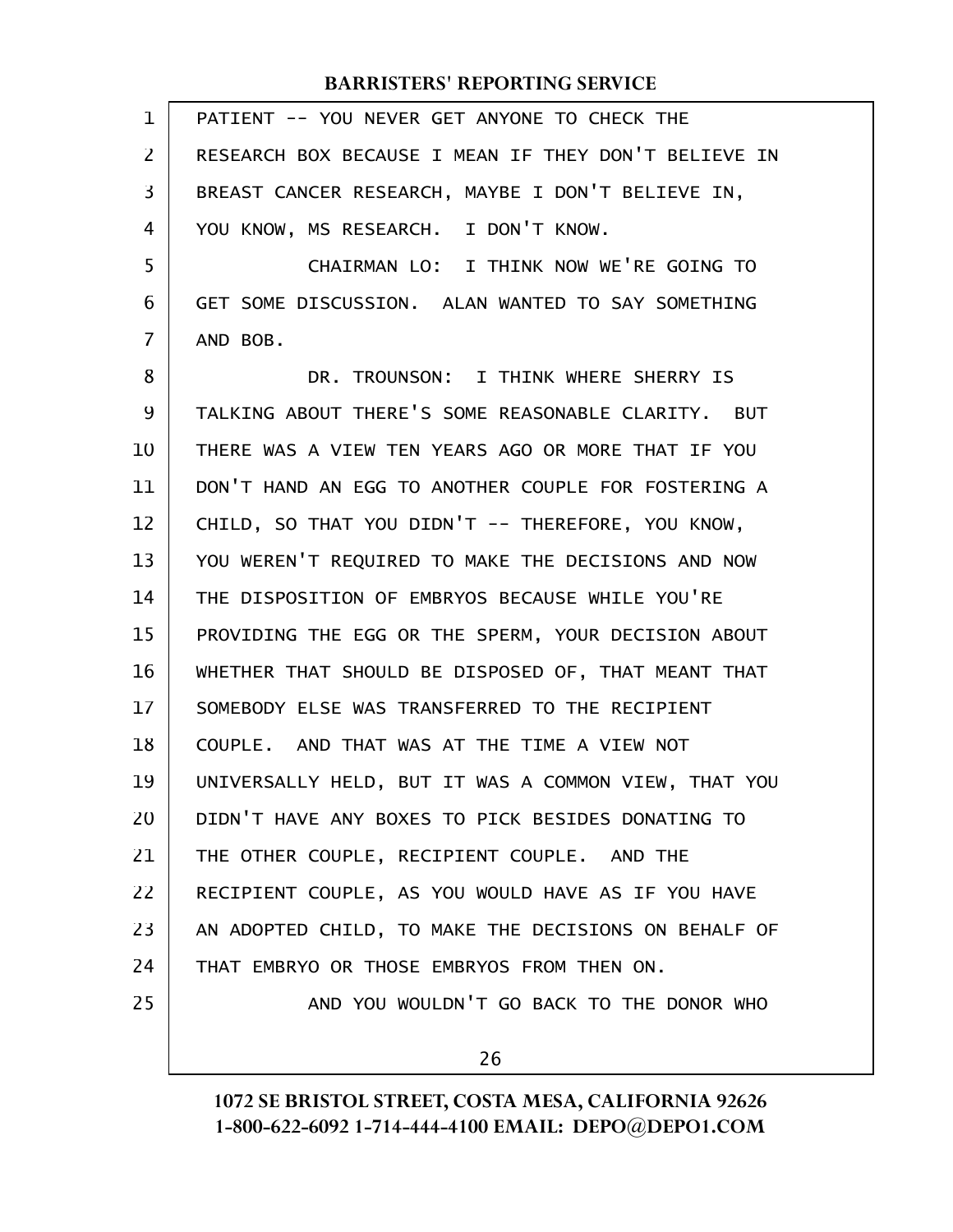| 1              | IN MANY INSTANCES WAS ANONYMOUS ANYWAY, WHO HAD PUT  |
|----------------|------------------------------------------------------|
| $\overline{2}$ | A BARRIER ABOUT GOING BACK TO THEM. SO THERE WAS A   |
| 3              | TIME WHERE ALL OF THESE THINGS WERE NOT SO CLEAR AS  |
| 4              | THEY ARE TODAY. AND WHEN, OF COURSE, WE GOT OUR      |
| 5              | GUIDELINES ESTABLISHED AT CIRM, IT'S BEEN VERY       |
| 6              | CLEAR. SO I THINK THAT'S A BIT OF A SITUATION, BUT   |
| 7              | WE'RE TALKING ABOUT TIME THAT WAS BEFORE NOW.        |
| 8              | CHAIRMAN LO: AND LET ME AGAIN SORT OF ADD            |
| 9              | ON WHAT ALAN SAID, WHICH IS VERY IMPORTANT, THAT, IN |
| 10             | FACT, IT WAS STANDARD PRACTICE IN A NUMBER OF IVF    |
| 11             | PRACTICES TO HAVE THE GAMETE DONORS SIGN BASICALLY A |
| 12             | RELEASE FORM, SAYING I'M GOING TO GIVE THESE AWAY TO |
| 13             | THE WOMAN OR COUPLE IN IVF, AND THEY CAN DO WHATEVER |
| 14             | THEY WANT. THEY HAVE TOTAL AUTHORITY TO CONTROL      |
| 15             | THEM. SO IN A SENSE THEY SIGNED EVERYTHING OVER TO   |
| 16             | THE EMBRYO DONOR, BUT NOT ANYTHING SPECIFIC WITH     |
| 17             | THAT.                                                |
| 18             | SO A NUMBER OF COMMENTS, WHICH IS GREAT,             |
| 19             | SO WE'RE GOING TO GO TO BOB AND THEN ALTA AND THEN   |
| 20             | FRANCISCO. AND ANYONE ELSE PUT YOUR HAND UP.         |
| 21             | MR. KLEIN: SO JUST FOR THE FRAMEWORK OF              |
| 22             | THIS DISCUSSION, TIME STARTS WITH DR. TROUNSON'S     |
| 23             | DISCUSSION. THERE IS NO TIME IN THE DISCUSSION OF    |
| 24             | IVF PRIOR TO TROUNSON. SO TROUNSON IS OUR ULTIMATE   |
| 25             | HISTORIAN IN THIS REGARD SINCE IT'S HIS DISCOVERY    |
|                | 27                                                   |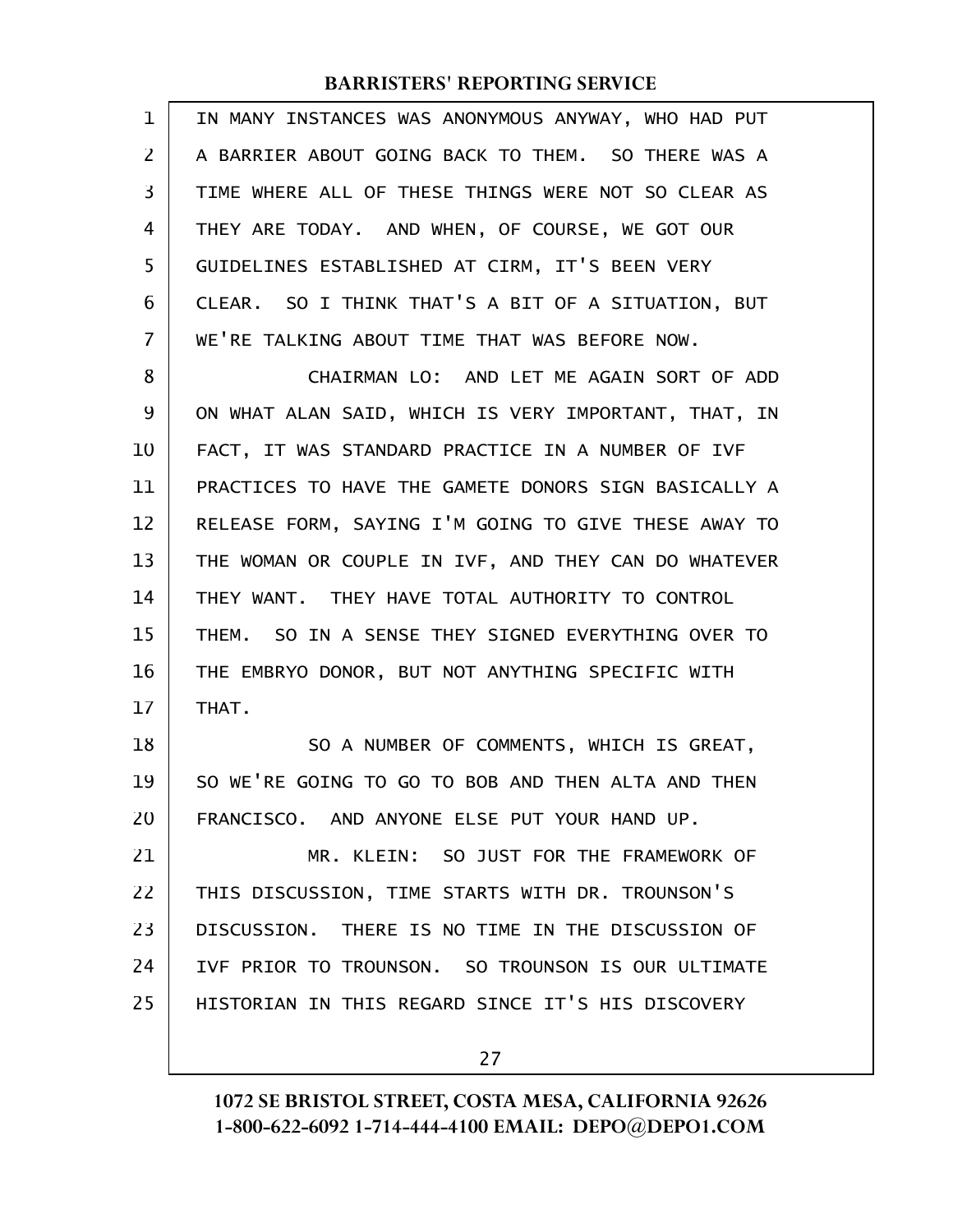| 1              | THAT RUNS IVF ON A GLOBAL SCALE. HE HAS THIS         |
|----------------|------------------------------------------------------|
| 2              | REMARKABLE WHOLE LOOK.                               |
| 3              | BUT MAYBE, DR. TROUNSON, YOU COULD CLARIFY           |
| 4              | FOR ME. I WAS UNDER THE IMPRESSION THAT EVEN IN      |
| 5              | VERY RECENT TIME, THAT SPERM DONORS, BECAUSE OF      |
| 6              | THEIR DESIRE TO BE TREATED ANONYMOUSLY AND, IN FACT, |
| $\overline{7}$ | OFTEN NOT TO BE COMMUNICATED WITH, THAT EVEN IN --   |
| 8              | THIS IS A CURRENT PROBLEM AS WELL AS A HISTORICAL    |
| 9              | PROBLEM WITH THE SPERM DONORS IS THAT WE HAVE DONORS |
| 10             | WHO MAY BE PAID DONORS WHO JUST DON'T WANT TO BE     |
| 11             | COMMUNICATED WITH OR WE DON'T KNOW WHO THEY ARE.     |
| 12             | IS THAT STILL A CURRENT PROBLEM? WHAT IS             |
| 13             | THE PRACTICE?                                        |
| 14             | DR. TROUNSON: I THINK THAT'S NOT VERY                |
| 15             | COMMON ANYMORE. I THINK THE COMMUNITY HAS MOVED ON   |
| 16             | IN MATURITY IN THAT RESPECT, AND I THINK THERE IS -- |
| 17             | THE COMMUNITY THINKS THERE IS AN APPROPRIATE WAY TO  |
| 18             | BANK IF EVERYTHING AGREES THAT YOU COULD GO BACK TO  |
| 19             | THE ORIGINAL DONOR BECAUSE THERE ARE SOME SITUATIONS |
| 20             | WHERE THERE ARE OFFSPRING. THAT'S NOT UNIVERSAL,     |
| 21             | BOB, SO THERE'S A GREAT VARIETY, I THINK. AND SOME   |
| 22             | OF THE CONDITIONS THAT YOU DESCRIBE STILL EXIST.     |
| 23             | THEY DON'T EXIST ANY LONGER IN AUSTRALIA. YOU HAVE   |
| 24             | TO BE IDENTIFIABLE IN THE LONG TERM, BUT I           |
| 25             | UNDERSTAND IN THE U.S. IT'S VERY VARIED.             |
|                |                                                      |

28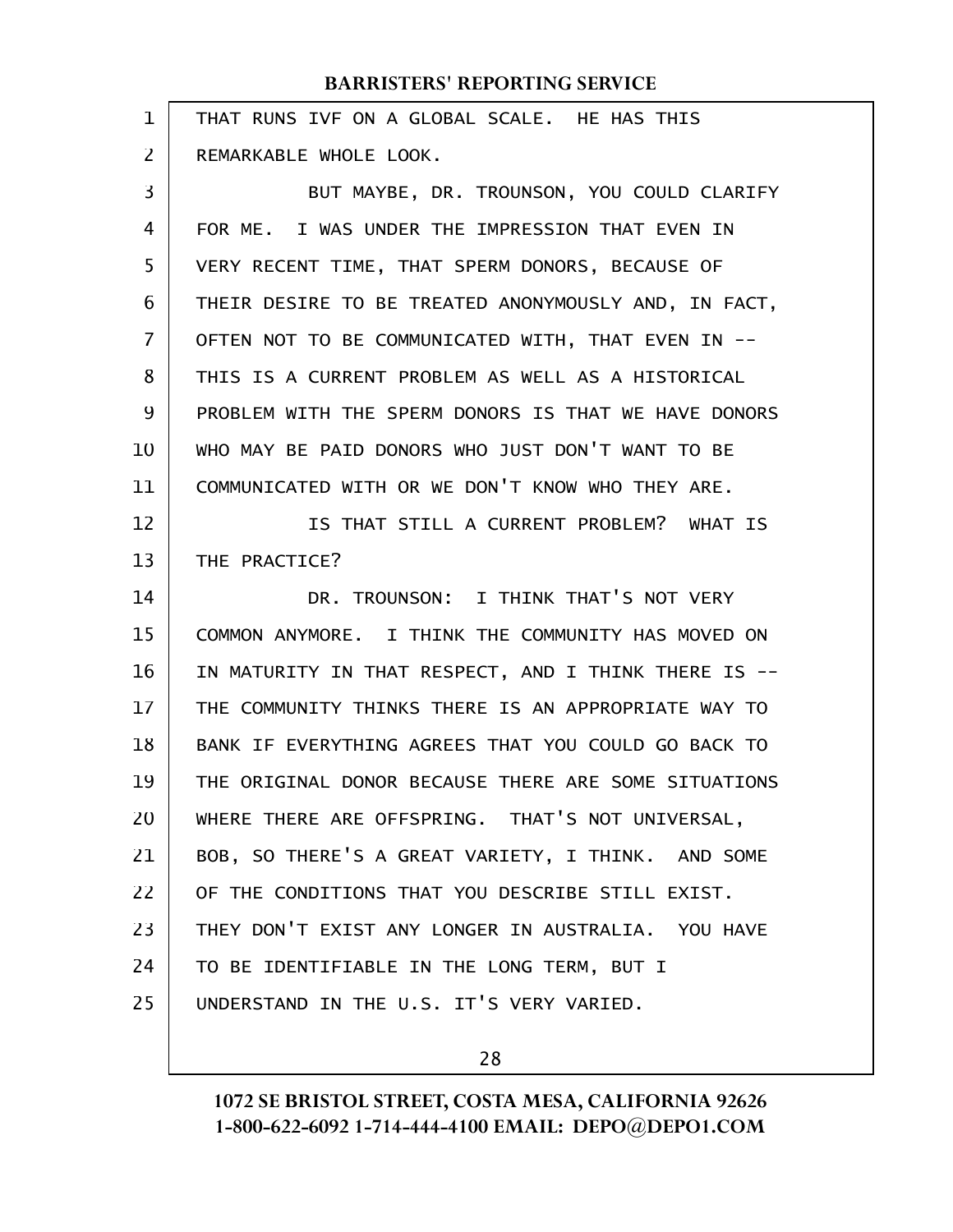| $\mathbf 1$ | MS. CHARO: IF I'M FOLLOWING THIS                     |
|-------------|------------------------------------------------------|
| 2           | CORRECTLY, WE'VE ACTUALLY CHANGED THE DISCUSSION NOW |
| 3           | FROM MUTUAL PAYMENT TO MUTUAL CONSENT, RIGHT? AND    |
| 4           | SO I'M GOING TO PUT ASIDE THE ISSUE OF PAYMENT FOR A |
| 5           | MOMENT AND JUST WANT TO MENTION SOMETHING ABOUT HOW  |
| 6           | THE NATIONAL ACADEMIES CAME TO THE POSITION THEY     |
| 7           | CAME TO BECAUSE I KNOW THAT THAT WAS PART OF THE     |
| 8           | REGULATIONS HERE CAME TO BE WHERE THEY ARE.          |
| 9           | THE NOTION HAD BEEN THAT, WHILE IT'S TRUE            |
| 10          | THAT MOST PEOPLE UNDERSTAND THE DONATION OF A        |
| 11          | GAMETE, EGG OR SPERM, ESSENTIALLY THE LEGAL ISSUE    |
| 12          | FOR CONTROL OVER IT, WE ALSO FOUND OURSELVES         |
| 13          | THINKING THAT MOST PEOPLE ENTER THAT ARRANGEMENT     |
| 14          | UNDER A CERTAIN SET OF ASSUMPTIONS. AND THOSE        |
| 15          | ASSUMPTIONS ARE BUILT AROUND THE NOTION THAT THIS IS |
| 16          | FOR REPRODUCTIVE PURPOSES. AND THEN, OF COURSE, IT   |
| 17          | MAY FAIL AND THE EMBRYO MAY WIND UP DESTROYED OR NOT |
| 18          | USED FOR A NUMBER OF REASONS, BUT THAT IT IS LIKELY, |
| 19          | AT LEAST HISTORICALLY, THAT MOST PEOPLE DO NOT       |
| 20          | IMAGINE A TRANSFER OF THE EMBRYO TO RESEARCH AS A    |
| 21          | LIKELY OUTCOME.                                      |
| 22          | AND SO BEING EXTREMELY CAUTIOUS, WE CHOSE            |
| 23          | TO PUT IN THE REQUIREMENT THAT THERE BE CONSENT FROM |
| 24          | ALL UNDERLYING GAMETE DONORS SOLELY SO THAT THERE    |
| 25          | WAS A SENSE THAT THE ORIGINAL DECISION TO DONATE FOR |
|             |                                                      |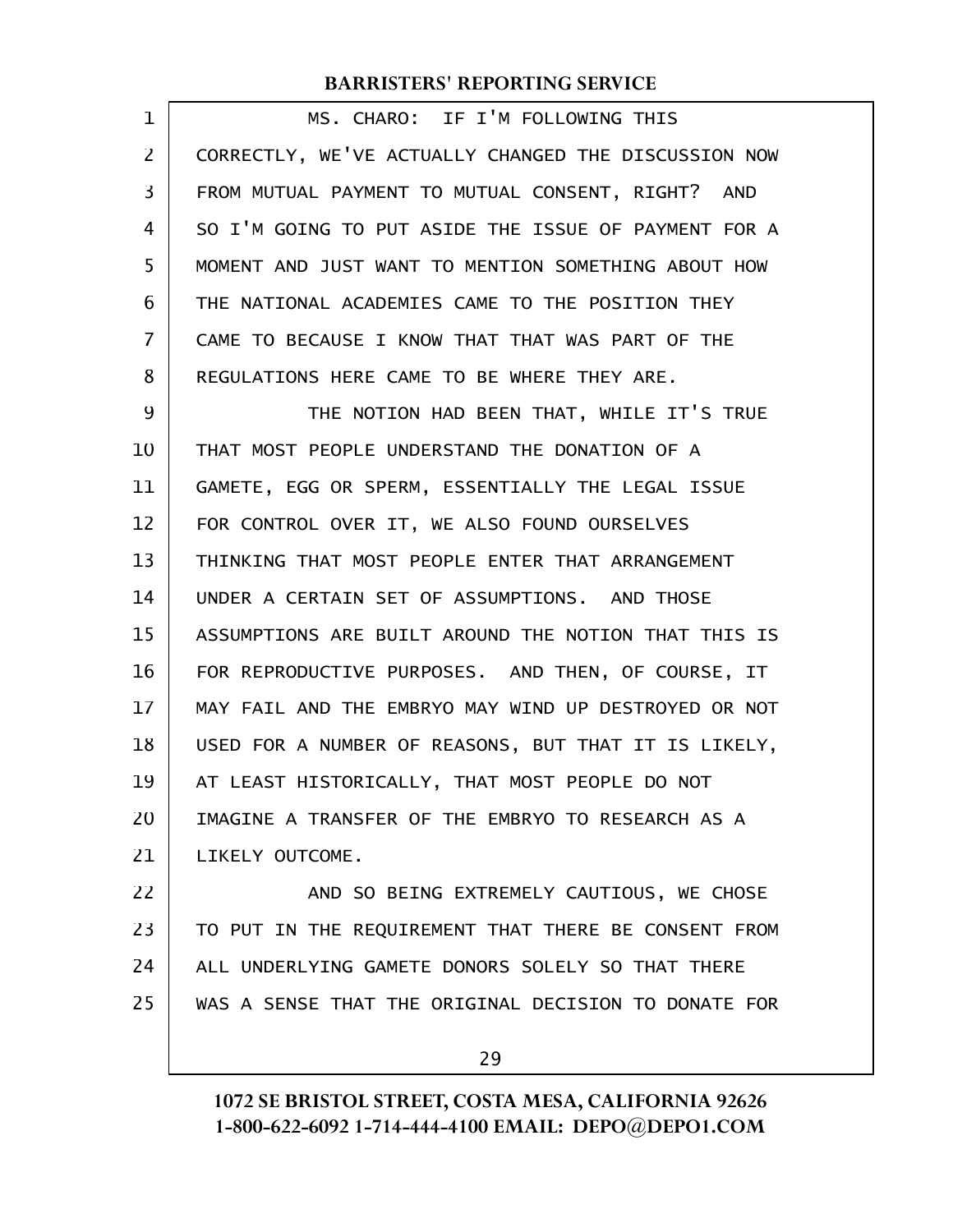| $\mathbf 1$ | REPRODUCTIVE PURPOSES WAS DONE WITH COMPLETE -- WITH |
|-------------|------------------------------------------------------|
| 2           | AN UNDERSTANDING OF THE COMPLETE RANGE OF OUTCOMES,  |
| 3           | BUT NOT NECESSARILY WITH A LIST OF PARTICULAR        |
| 4           | RESEARCH PROTOCOLS THAT MIGHT BE USED IN THE         |
| 5           | RESEARCH.                                            |
| 6           | THAT SAID, I SHOULD AT LEAST PUT ON THE              |
| 7           | TABLE FOR YOU ALL THAT THAT HAS PROBABLY BEEN ONE OF |
| 8           | THE TWO OR THREE MOST CHALLENGED GUIDELINES, RIGHT   |
| 9           | UP THERE WITH NONPAYMENT AND THE CREATION OF ESCRO'S |
| 10          | TO BEGIN WITH AS OPPOSED TO USING IRB'S. AND JUST    |
| 11          | TO PROVE THAT CONFLICT OF INTEREST RULES ARE         |
| 12          | SOMETIMES OVERDONE WITH THE ASSUMPTION THAT          |
| 13          | AFFILIATIONS DETERMINE EVERYTHING, MY OWN            |
| 14          | INSTITUTION, AS I UNDERSTAND IT, IS PLANNING TO      |
| 15          | IGNORE THAT PARTICULAR GUIDELINE THAT I AND ANOTHER  |
| 16          | MEMBER OF MY INSTITUTION HELPED TO WRITE ON THE      |
| 17          | NATIONAL ACADEMY'S COMMITTEE.                        |
| 18          | SO I JUST WANT TO PUT THAT ON THE TABLE SO           |
| 19          | THAT PEOPLE APPRECIATE WHY THAT'S PUT IN, AND THAT   |
| 20          | IT'S NOT ABOUT THE SPECIFICS OF THE RESEARCH SO MUCH |
| 21          | AS PEOPLE ENTERING THESE ARRANGEMENTS TO BE GAMETE   |
| 22          | DONORS WITH SOME APPRECIATION OF WHAT THEY'RE        |
| 23          | ACTUALLY GRANTING.                                   |
| 24          | CHAIRMAN LO: FRANCISCO AND THEN ANN.                 |
| 25          | DR. PRIETO: I THINK THAT, YOU KNOW,                  |
|             | 30                                                   |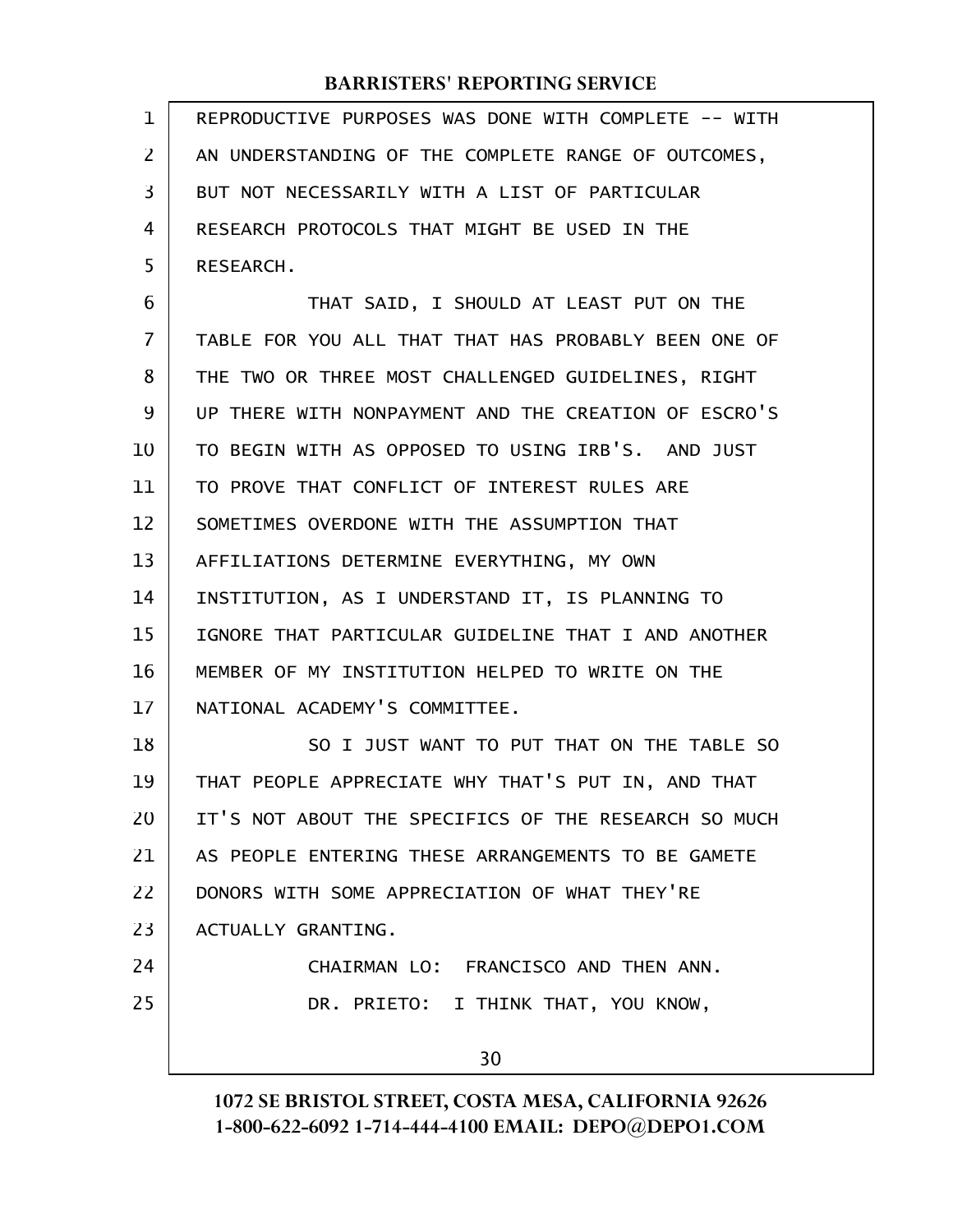| 1                 | THERE'S QUESTIONS OBVIOUSLY LEGAL AND ETHICAL. AND   |
|-------------------|------------------------------------------------------|
| 2                 | THE LEGAL ONE SEEMS FAIRLY CLEAR-CUT, THAT YOU'VE    |
| 3                 | RELINQUISHED CONTROL OVER THESE GAMETES PRESUMABLY   |
| 4                 | WITH SOME SORT OF BLANKET RELEASE. AND, YOU KNOW,    |
| 5                 | THERE IS NO LEGAL ISSUE OF REACHING BACK AND GETTING |
| 6                 | THEIR CONSENT. ETHICALLY I THINK WHAT WE HAVE TO     |
| 7                 | DECIDE IS HOW ESSENTIAL IS IT TO GET THAT SORT OF    |
| 8                 | APPROVAL.                                            |
| 9                 | I THINK IF THERE WAS A RESEARCH BOX                  |
| 10                | CHECKED, THEN TO ME THAT OPENS UP THE WINDOW OF      |
| 11                | ACCEPTABILITY THAT, YOU KNOW, PEOPLE UNDERSTAND THAT |
| $12 \overline{ }$ | VARIOUS THINGS ARE DONE IN RESEARCH. I DON'T THINK   |
| 13                | WE HAVE TO OR CAN GO BACK AND EXPLAIN TO PEOPLE.     |
| 14                | WE'D HAVE TO, YOU KNOW, TRAIN AT THE LEVEL OF A      |
| 15                | PH.D. TO UNDERSTAND ALL THE POTENTIAL RAMIFICATIONS  |
| 16                | OF THE RESEARCH. I DON'T THINK THAT WOULD EVER BE    |
| 17                | SOMETHING THAT WE'D LIKE. I THINK THE PEOPLE THAT    |
| 18                | CHECK THAT BOX, THEN THAT'S ACCEPTABLE.              |
| 19                | CHAIRMAN LO: ANN AND THEN SHERRY.                    |
| 20                | DR. KIESSLING: I ACTUALLY WANT TO ASK                |
| 21                | ALTA A QUESTION WITH YOUR LAWYER HAT ON.<br>I MEAN   |
| 22                | SETTING ASIDE THE ETHICAL ISSUES OF WHETHER SOME     |
| 23                | COLLEGE GUY IS DONATING SPERM FOR THE SPERM BANK,    |
| 24                | AND THE CALIFORNIA CRYO BANK IS THE ONE OF THE       |
| 25                | BIGGEST SPERM BANKS IN THE COUNTRY, WHOSE DONATIONS  |
|                   |                                                      |

31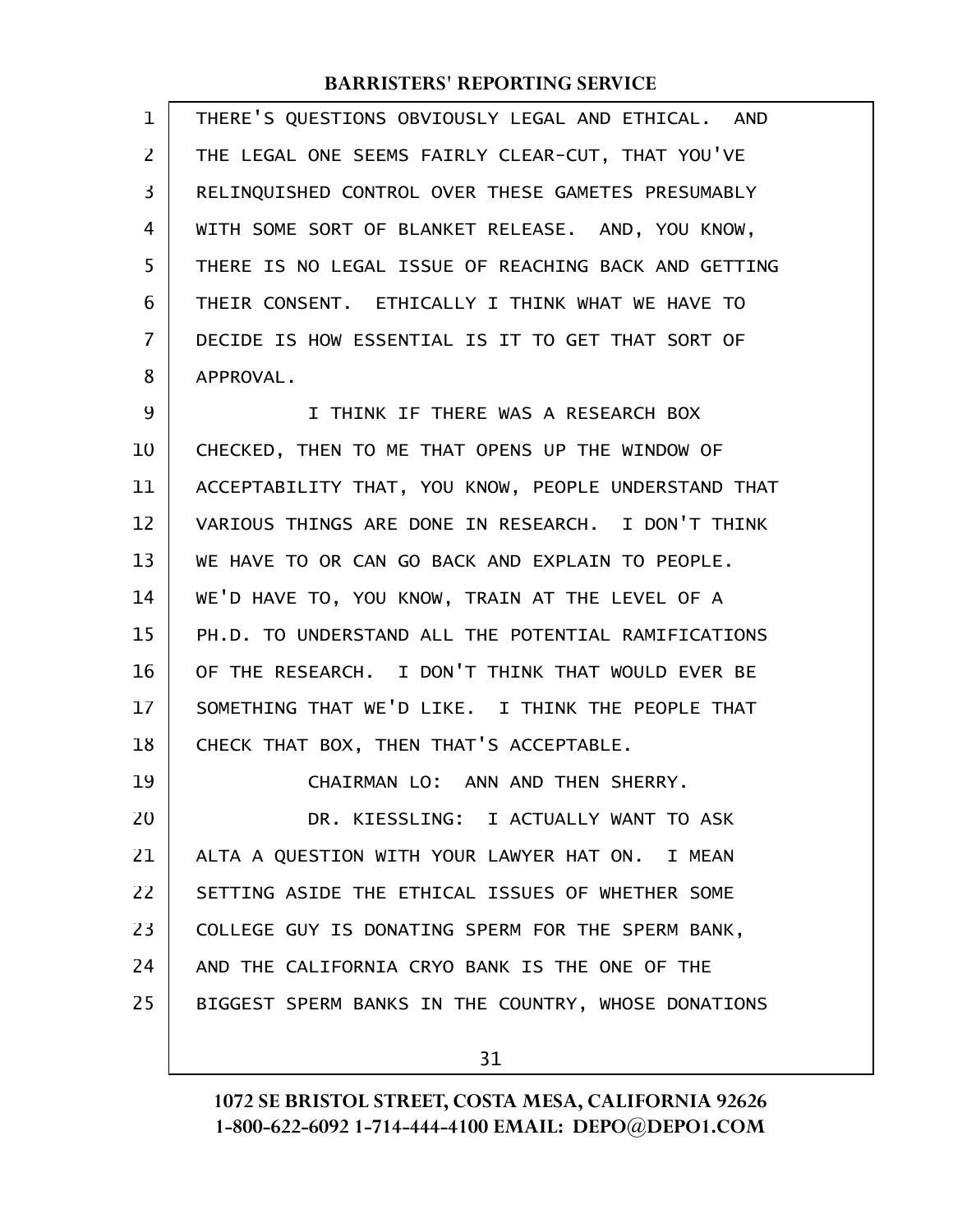| $\mathbf 1$    | ARE STILL ANONYMOUS. THERE'S TWO CHAPTERS IN         |
|----------------|------------------------------------------------------|
| $\overline{2}$ | BOSTON, I BELIEVE.                                   |
| 3              | WHETHER OR NOT THAT PERSON ENVISIONS THAT            |
| 4              | AT SOME POINT IN TIME HIS GENETIC INFORMATION WOULD  |
| 5              | BE USED TO TREAT SPINAL CORD INJURY. I THINK THAT'S  |
| 6              | A DISCUSSION WE NEED TO HAVE AS A SEPARATE ISSUE.    |
| 7              | BUT ONE OF THE LEGAL CONCERNS HERE, AND              |
| 8              | THIS IS NOW A LEGAL CONCERN, NOT AN ETHICAL CONCERN, |
| 9              | HOW DOES THE RETROSPECTIVE WORK ON THAT? NOW, IF     |
| 10             | YOU ARE NOW -- AND THERE MUST BE EXAMPLES OF THIS IN |
| 11             | TERMS OF A STANDARD FOR DOING HUMAN SUBJECTS         |
| 12             | RESEARCH THAT'S EMBRACED NOW AND LOOKING BACK AT     |
| 13             | WHEN DISCUSSING THING AT A PRIOR TIME.               |
| 14             | SO IN OTHER WORDS, IF THIS COMES AS A                |
| 15             | COURT CHALLENGE, WHAT DO COURTS SAY ABOUT IF THE     |
| 16             | STANDARDS UNDER WHICH THIS MATERIAL WAS COLLECTED DO |
| 17             | NOT AGREE WITH TODAY'S STANDARDS?                    |
| 18             | CHAIRMAN LO: THIS ACTUALLY IS GEOFF'S                |
| 19             | NEXT SLIDE. SO CAN WE HOLD AND THEN ALTA JUMP IN     |
| 20             | AFTER THIS BECAUSE GEOFF IS GOING TO TRY AND WALK US |
| 21             | THROUGH THAT WITH ALTA'S HELP. SHERRY.               |
| 22             | CO-CHAIR LANSING: WELL, I ACTUALLY WANT              |
| 23             | TO HEAR THE SLIDES, SO I'LL MAKE MY COMMENTS BRIEF.  |
| 24             | I ACTUALLY UNDERSTAND WHAT YOU ARE SAYING, ALTA, AND |
| 25             | I AGREE WITH IT. BUT IF YOU -- IF WE ACCEPT THE      |
|                | 32                                                   |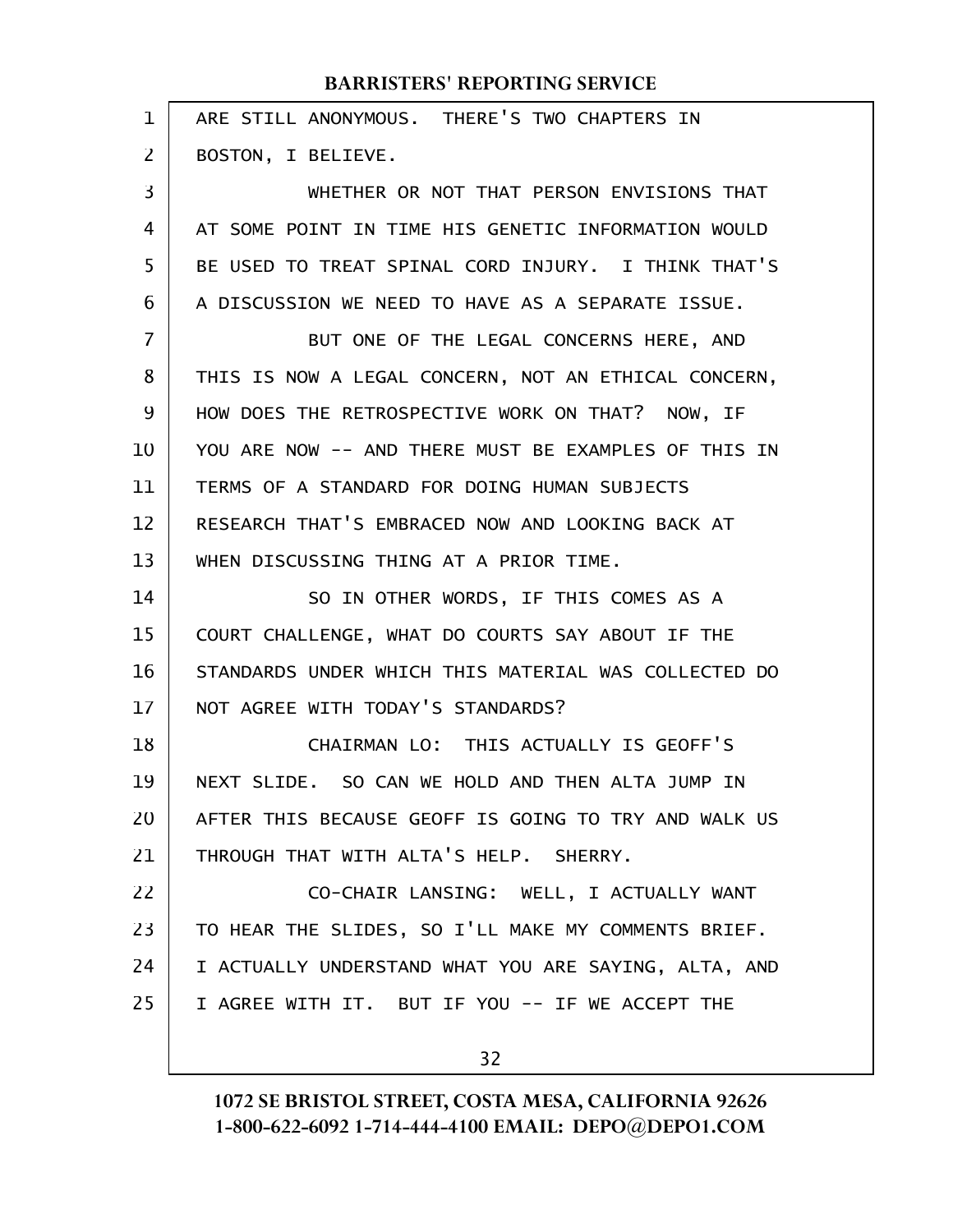| $\mathbf 1$    | FACT THAT WE ARE A WORK IN PROGRESS, WE STARTED HERE |
|----------------|------------------------------------------------------|
| $\overline{2}$ | ON THE SLATE OF CONSERVATIVISM AND WE HAVE THERE AND |
| 3              | IT'S POSSIBLE. AND IT SEEMS TO ME A STEP TO TAKE     |
| 4              | WOULD BE TO SAY THAT ANYONE THAT CHECKED THE         |
| 5              | RESEARCH BOX, YOU KNOW, IS ACCEPTABLE BECAUSE WE'RE  |
| 6              | NOT GOING TO -- WE'RE NOT GOING TO SPECIFY WHAT KIND |
| 7              | OF RESEARCH. I MEAN THAT WOULD BE IMPOSSIBLE TO DO.  |
| 8              | AND IF YOU CHECKED THAT BOX, THEN WHY SHOULD WE NOT  |
| 9              | BE ABLE TO USE THAT SINCE EVERYONE ELSE CAN? I MEAN  |
| 10             | WE'RE THEN ACTUALLY HOLDING OURSELVES TO A STANDARD  |
| 11             | NOW. THAT TO ME IS A STEP.                           |
| 12             | NOW, WHETHER OR NOT -- THEN THE NEXT STEP            |
| 13             | IS A MUCH BOLDER STEP AND A STEP THAT I WOULD SAY    |
| 14             | LET'S REVISIT IF WE NEED TO, AND I'M NOT             |
| 15             | RECOMMENDING IT TODAY, IS THEY NEVER CHECK THE       |
| 16             | RESEARCH BOX. AND THEN I THINK, YOU KNOW, YES, I     |
| 17             | WOULD SAY ALWAYS TRY AND FIND THE DONOR, ALWAYS TRY  |
| 18             | AND ASK THE QUESTIONS, AND I THINK AND GET           |
| 19             | PERMISSION, THEN LET'S NOT DO THAT TODAY.            |
| 20             | CHAIRMAN LO: WELL, THE OTHER OPTION WOULD            |
| 21             | BE IF THERE WAS NO BOX FOR THEM TO CHECK WHEN THEY   |
| 22             | DONATED.                                             |
| 23             | CO-CHAIR LANSING: THEN I THINK, AS MUCH              |
| 24             | AS, YOU KNOW, WISH WE COULD USE THEM ALL FOR         |
| 25             | RESEARCH, THEN I THINK THAT'S -- IF YOU CAN'T FIND   |
|                | 33                                                   |
|                |                                                      |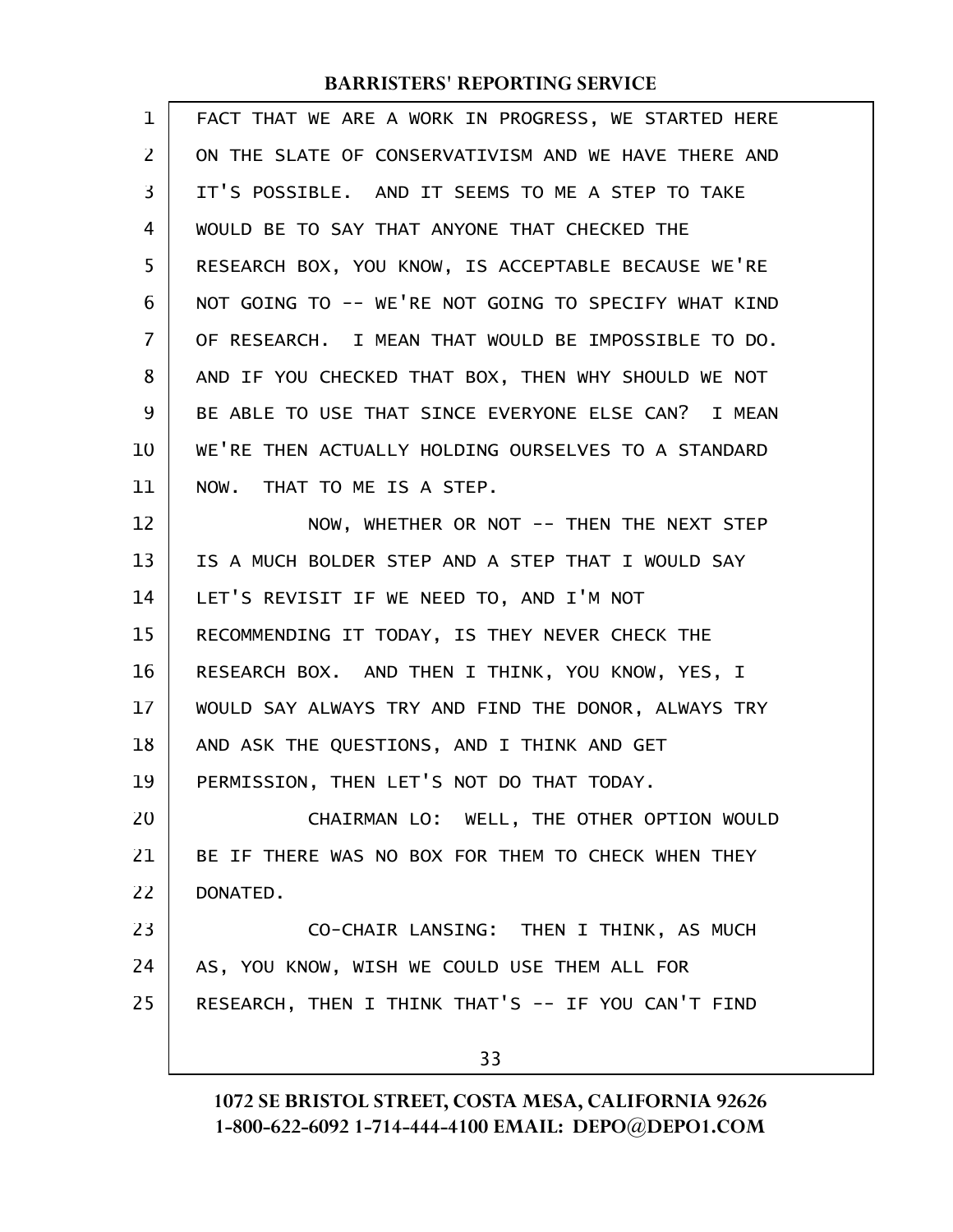| $\mathbf 1$ | THEM, THEN I SAY THAT'S MAYBE TOO BIG A STEP TODAY.  |
|-------------|------------------------------------------------------|
| 2           | CHAIRMAN LO: IF SOMEONE -- ROB.                      |
| 3           | DR. TAYLOR: YEAH. I'D ACTUALLY LIKE TO               |
| 4           | KIND OF STEP BACK TO THE QUESTION OF THE BOXES AND   |
| 5           | THE TIMELINE. SO TEN YEARS AGO IN A UNIVERSITY       |
| 6           | PROGRAM WHERE WE WERE DOING RESEARCH ON LOTS OF      |
| 7           | TISSUES THAT WERE MAINLY DERIVED FROM SURGICAL       |
| 8           | PROCEDURES OR BIOPSIES DONE IN THE OFFICE OR BLOOD   |
| 9           | SAMPLES THAT WERE BEING DRAWN ROUTINELY AS PART OF   |
| 10          | NORMAL CARE, WE HAD LOTS OF RESEARCH BOXES ON LOTS   |
| 11          | OF THINGS. SO I THINK IT WOULD BE FAIR TO SAY THAT   |
| 12          | IF WE GO BACK TEN YEARS AND WE LOOK AT THE POOL OF   |
| 13          | FROZEN EMBRYOS THAT ARE KIND OF SITTING AROUND, I    |
| 14          | WOULD HAVE TO ARGUE THAT THE BIGGEST COHORT IN A     |
| 15          | POOL PROBABLY HAVE NO INFORMATION ABOUT RESEARCH     |
| 16          | PROTOCOLS.                                           |
| 17          | THERE'S A SMALLER SUBSET IN WHICH THERE              |
| 18          | WAS A BOX LIKE IN THE UC SAN FRANCISCO PROGRAM, LOTS |
| 19          | OF OTHER UNIVERSITY PROGRAMS, I'M SURE, THAT HAD A   |
| 20          | RESEARCH BOX THAT WASN'T PARTICULARLY SPECIFIED, BUT |
| 21          | IT WOULD ALLOW OTHERWISE DISCARDED MATERIAL TO BE    |
| 22          | USED FOR RESEARCH. AND THAT'S NOT GOING TO BE THE    |
| 23          | ENTIRE POPULATION OF THOSE FROZEN EMBRYOS, BUT IT'S  |
| 24          | GOING TO REPRESENT A SET.                            |
| 25          | AND IT'S GOING TO BE A MUCH, MUCH SMALLER            |
|             | 34                                                   |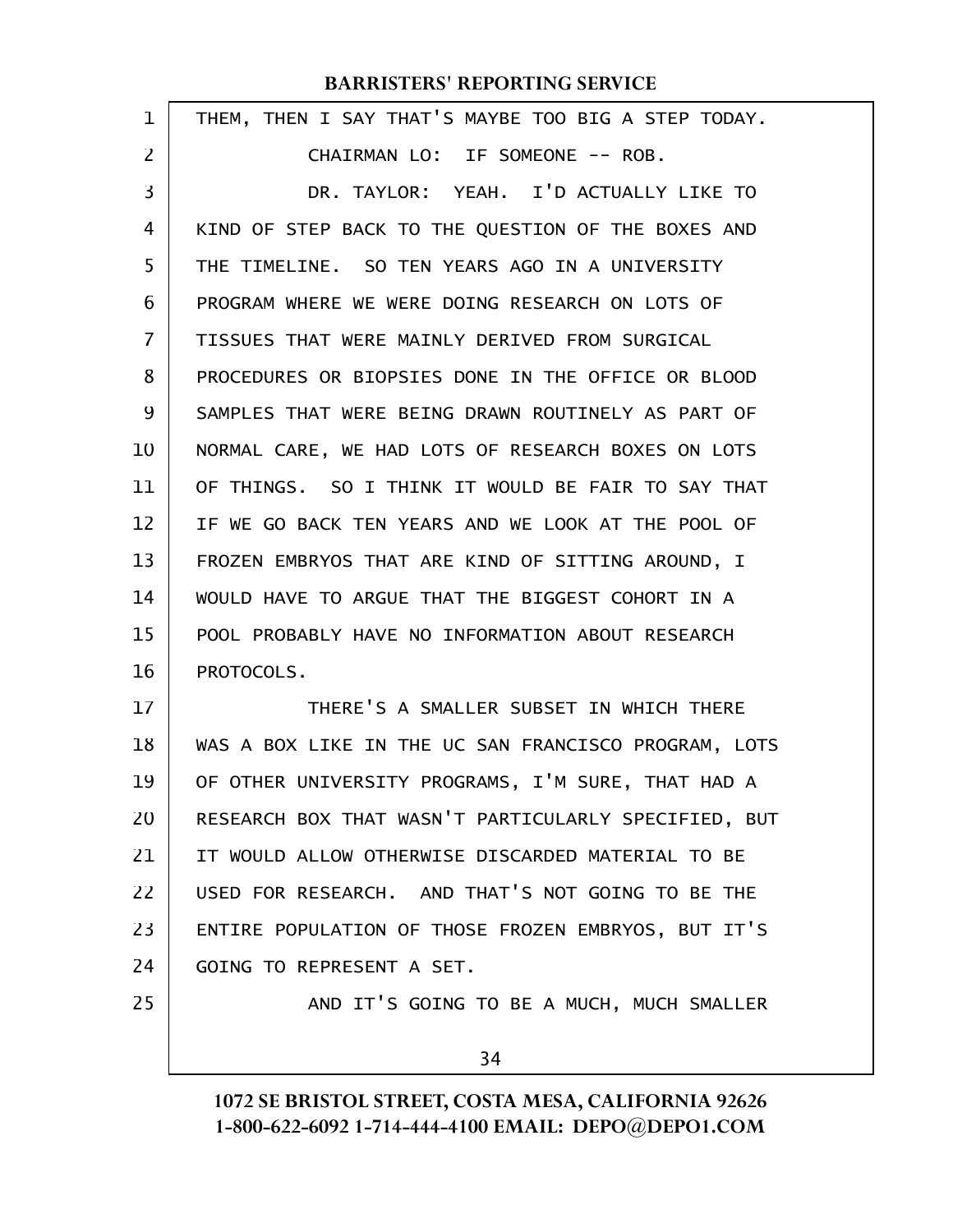| $\mathbf 1$    | SET WHERE WE CAN TRACE IT BACK TO THE GAMETE DONORS, |
|----------------|------------------------------------------------------|
| $\overline{2}$ | AND INFINITESIMALLY SMALLER GROUP, I WOULD ARGUE,    |
| 3              | BASED ON PARTICULARLY THE SPERM DONOR ISSUES, IN     |
| 4              | THIS COUNTRY AT LEAST, WHICH ARE ALMOST COMPLETELY   |
| 5              | ANONYMOUS AND UNTRACEABLE.                           |
| 6              | CO-CHAIR LANSING: BUT TEN YEARS AGO THERE            |
| $\overline{7}$ | WAS THIS BOX FOR RESEARCH, WHICH IS A START.         |
| 8              | DR. TAYLOR: RIGHT.                                   |
| 9              | CHAIRMAN LO: LET ME SORT OF PUT THIS IN A            |
| 10             | MUCH BIGGER CONTEXT, WHICH, AS ROB SUGGESTED, ALL    |
| 11             | THE TIME IN THE COURSE OF CLINICAL CARE, WE          |
| 12             | PHYSICIANS OBTAIN TISSUE AND IT'S STORED IN A        |
| 13             | REPOSITORY, BIOPSY SAMPLES FROM CANCER SURGERY,      |
| 14             | EXTRA TUBES OF BLOOD THAT MAY BE USED FOR            |
| 15             | (UNINTELLIGIBLE). AT A CERTAIN POINT WE ALLOW THOSE  |
| 16             | SPECIMENS TO BE USED FOR RESEARCH, BUT NOW IT'S      |
| 17             | SPECIFIC IN THE SENSE OF RESEARCH PROVIDING WE STRIP |
| 18             | ALL IDENTIFIERS FROM THEM. AND THAT'S COMMONLY       |
| 19             | ACCEPTED. IN FACT, A LOT OF THE CANCER RESEARCH IS   |
| 20             | DONE WITH OLD PATHOLOGY SPECIMENS WHERE WE TAKE ALL  |
| 21             | THE PATIENT'S IDENTIFYING INFORMATION AND JUST TURN  |
| 22             | IT OVER TO THE RESEARCHER. AND FEDERAL REGULATIONS   |
| 23             | FOR HUMAN SUBJECTS RESEARCH EXPLICITLY ALLOWED THAT. |
| 24             | SO ANONYMOUS TISSUE COLLECTED FOR CLINICAL PURPOSES  |
| 25             | LEFT OVER, NOT NEEDED FOR RESEARCH FOR CLINICAL WORK |
|                |                                                      |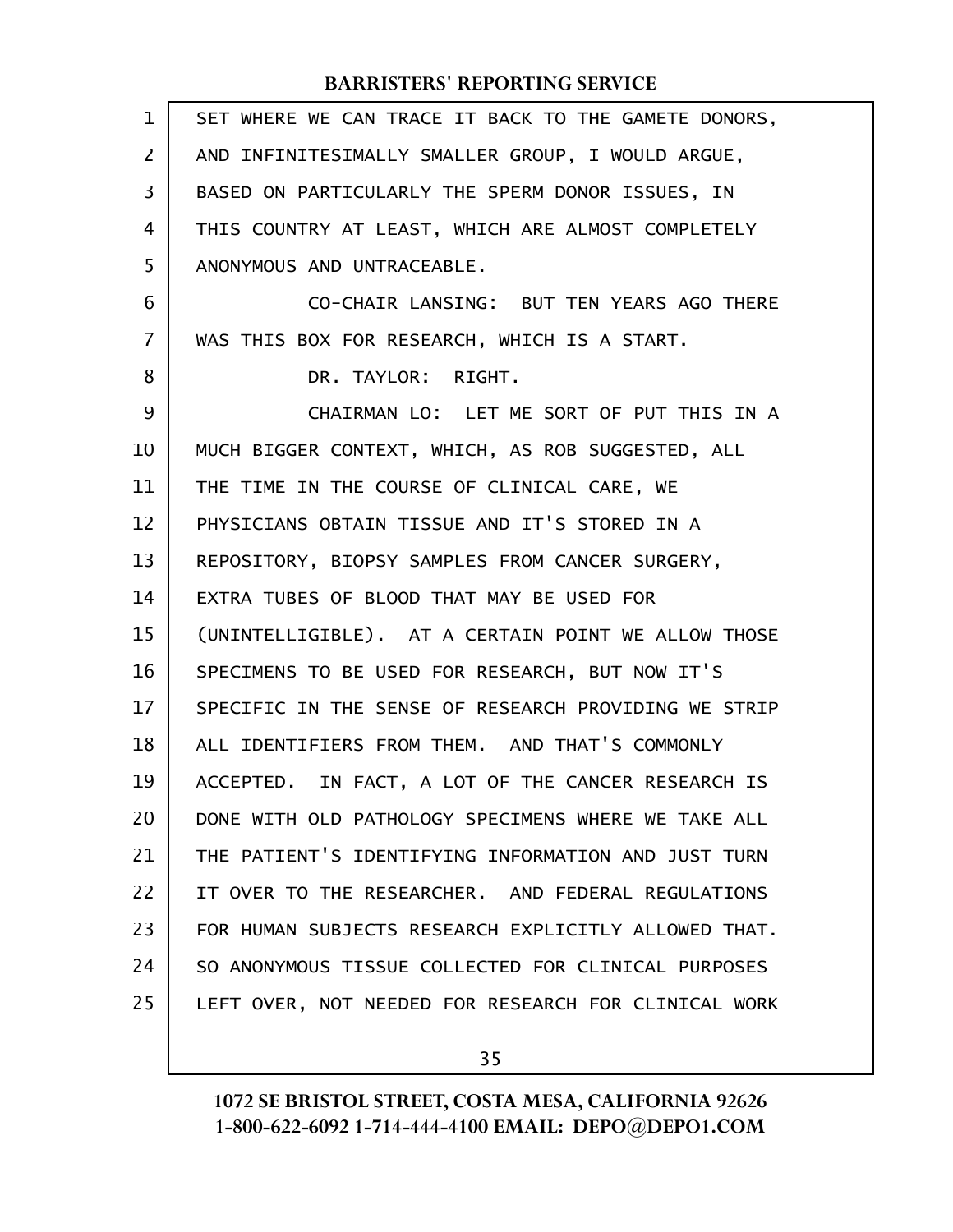| $\mathbf{1}$      | MAY BE GIVEN TO RESEARCHERS WITHOUT EXPLICIT         |
|-------------------|------------------------------------------------------|
| $\overline{2}$    | CONSENT --                                           |
| 3                 | CO-CHAIR LANSING: ANONYMOUSLY.                       |
| 4                 | CHAIRMAN LO: -- ANONYMOUSLY. NOW, WHAT,              |
| 5                 | AGAIN, I THINK SHERRY IS VERY RIGHT TO SAY, WE       |
| 6                 | WANTED TO BE VERY CAUTIOUS ON THIS BECAUSE OF THE    |
| 7                 | SENSE IT'S VIEWED AS EMBRYO RESEARCH WHERE WE KNOW   |
| 8                 | THERE ARE PEOPLE IN THE POPULATION CAN SAY, WAIT A   |
| 9                 | MINUTE, TAKING AWAY MY NAME DOESN'T MAKE IT ANY      |
| 10                | RIGHT.                                               |
| 11                | CO-CHAIR LANSING: WHAT DO YOU SIGN WHEN              |
| $12 \overline{ }$ | YOU'RE AN ANONYMOUS TISSUE? MAYBE YOU SIGN AWAY      |
| 13                | YOUR RIGHTS. I DON'T KNOW.                           |
| 14                | CHAIRMAN LO: WELL, YOU SIGN AWAY YOUR                |
| 15                | RIGHTS WITH A GENERAL CONSENT TO COME TO THE         |
| 16                | HOSPITAL. NO ONE EVER READ IT BECAUSE IT'S JUST A    |
| 17                | PIECE OF PAPER. SO BASICALLY IT WAS, I THINK, AND    |
| 18                | ALTA CAN HELP ME OUT, BUT I THINK THE OTHER          |
| 19                | BACKGROUND IS THAT THIS SORT OF SPECIFIC CONSENT FOR |
| 20                | RESEARCH FROM THESE REPRODUCTIVE TISSUES IS IN A     |
| 21                | SENSE AN EXCEPTION TO THE GENERAL RULE THAT          |
| 22                | ANONYMIZED TISSUE THAT'S ALREADY COLLECTED FOR       |
| 23                | CLINICAL PURPOSES USED FOR RESEARCH BECAUSE          |
| 24                | REPRODUCTIVE TISSUE IS A LITTLE MORE SENSITIVE AND   |
| 25                | BECAUSE EMBRYONIC STEM CELL RESEARCH MAY BE          |
|                   |                                                      |

36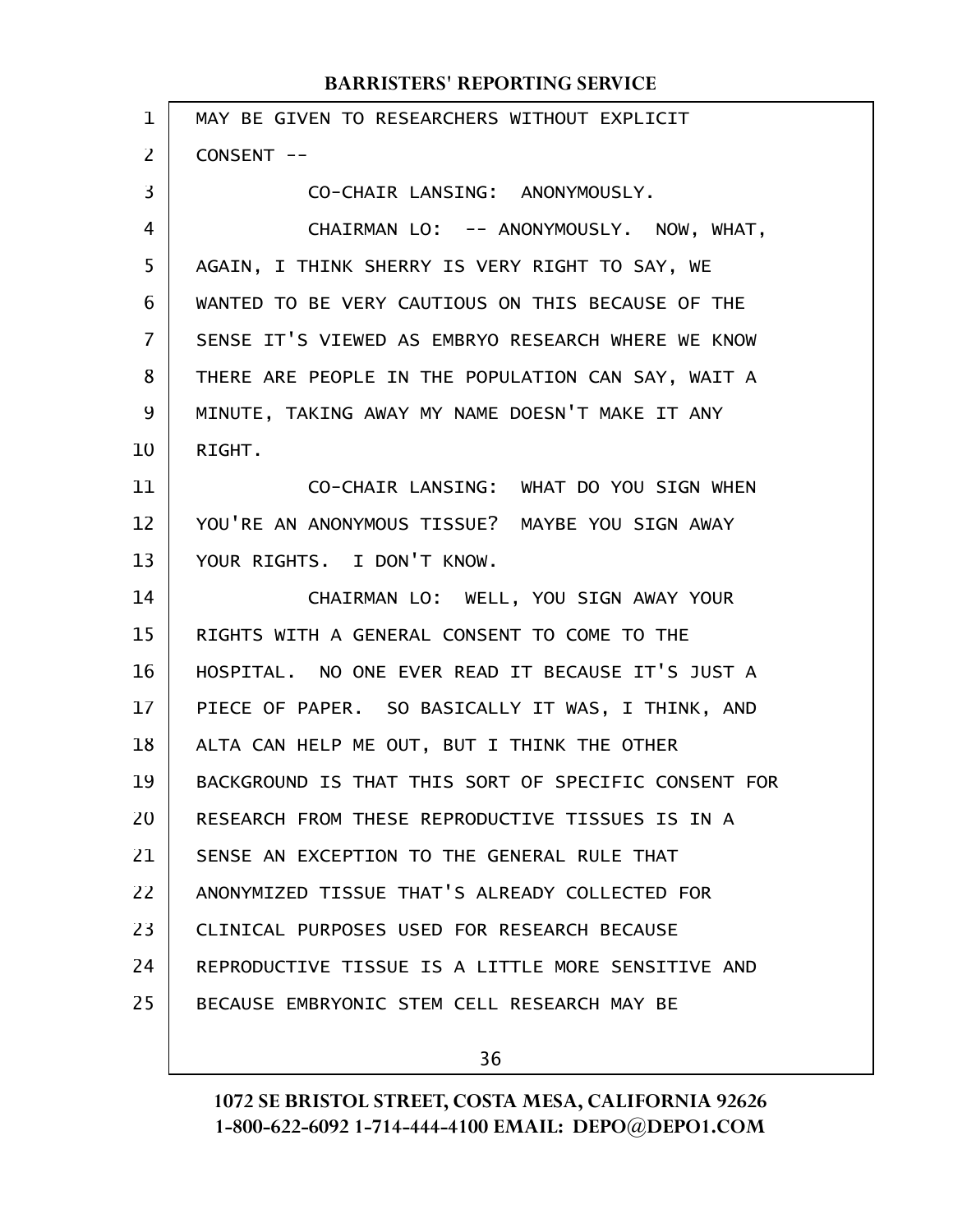ADDITIONALLY SENSITIVE. 1

AND I THINK THE NOTION WAS YOU WOULDN'T WANT SOMEONE TO COME BACK AND SAY, WELL, I REALLY WASN'T ASKED, BUT, YOU KNOW, HAD YOU ASKED, I WOULD HAVE THOUGHT NOW YOU'RE GOING TO DO RESEARCH ON INFERTILITY, WHICH I WOULD HAVE SUPPORTED, BUT -- SO THAT WAS -- ROB AND I CO-AUTHORED A PAPER IN 2004 WHICH ACTUALLY RECOMMENDED THAT WE GET SPECIFIC CONSENT TO USE THOSE EMBRYOS FROM BOTH AN EMBRYO DONOR AND THE GAMETE DONOR, BUT THAT WAS IN 2004. ALTA, HELP ME OUT. MS. CHARO: YOU HAVE NO IDEA HOW MUCH I RESPECT YOUR OPINION ABOUT THIS, BUT I THINK THERE'S A LEGAL CONFUSION AT THE BASE OF IT WHICH MAKES THE ISSUE OF ANONYMITY NOT QUITE THE RIGHT ISSUE TO BE 2 3 4 5 6 7 8 9 10 11 12 13 14 15

DISCUSSING HERE BECAUSE THERE ARE TWO THINGS THAT GO ON THAT DETERMINE HOW TO TREAT HUMAN TISSUE. ONE IS A PROPERTY ANALYSIS, MY DISPOSITIONAL AUTHORITY OVER THE TISSUE, AND THE SECOND IS HUMAN SUBJECTS PROTECTIONS. 16 17 18 19 20

NOW, IN THE CONTEXT OF ORDINARY SURGICAL WASTE, THE USUAL PROPERTY ANALYSIS IS THAT THAT TISSUE, WHATEVER MY PRIMARY INTEREST IN IT MIGHT BE, AND IT'S UNCLEAR IN MOST STATE LAW, WHATEVER THAT PROPERTY INTEREST IS, THE TISSUE HAS BEEN ABANDONED, 21 22 23 24 25

37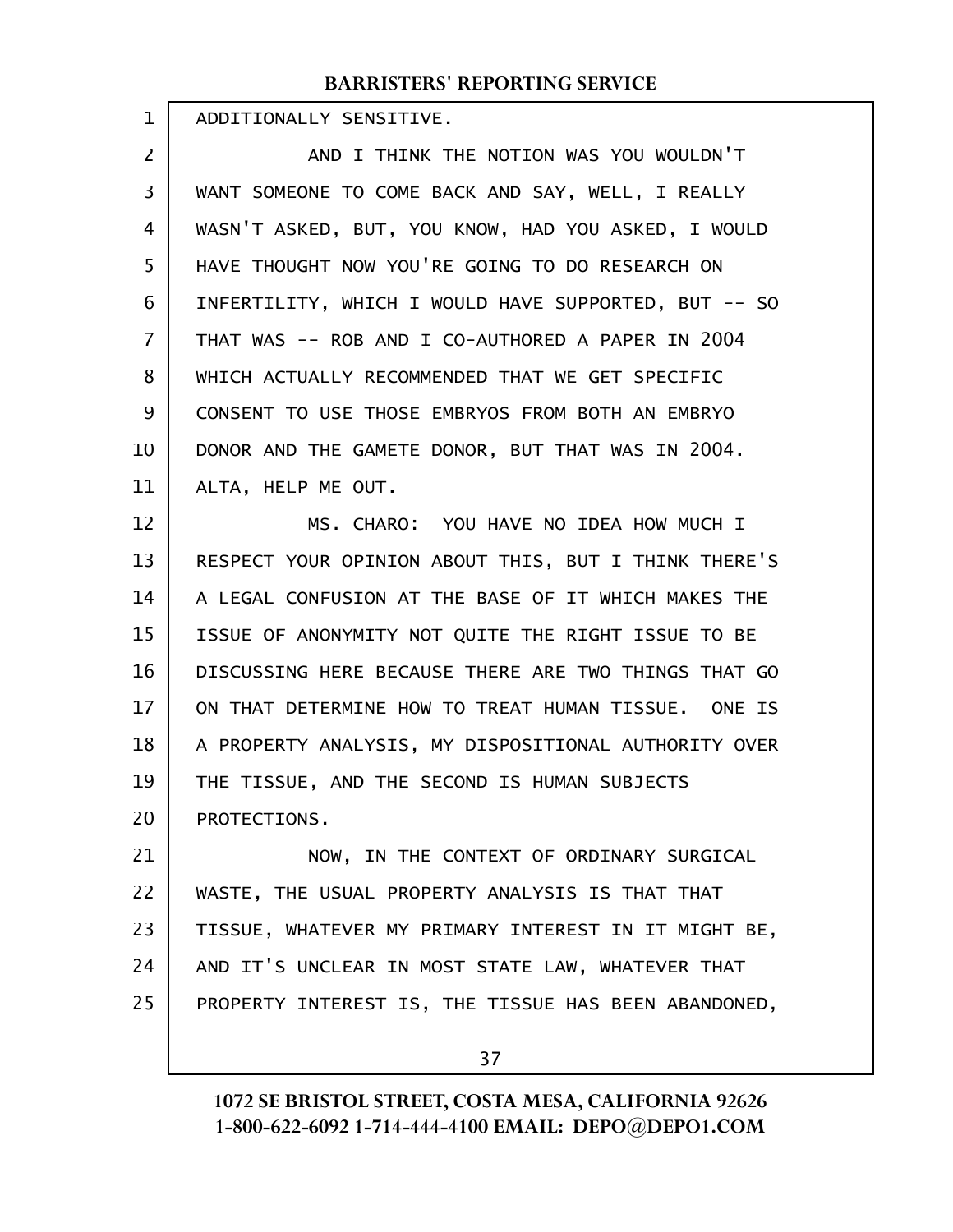| 1              | SO I NO LONGER HAVE A PROPERTY INTEREST THAT IS THE  |
|----------------|------------------------------------------------------|
| $\overline{2}$ | CONTROL, SO THE ONLY THING THAT'S LEFT ON THE TABLE  |
| 3              | IS PROTECTION OF MY INTEREST, WHICH IS WHERE         |
| 4              | ANONYMITY IS CONSIDERED SUFFICIENT, HUMAN SUBJECTS   |
| 5              | RULES NO LONGER APPLY.                               |
| 6              | HERE I THINK IT'S REALLY NOT THE SAME                |
| $\overline{7}$ | THING BECAUSE THE CONCERN ABOUT THE UNDERLYING       |
| 8              | GAMETE DONORS IS NOT SO MUCH WHETHER THEY ARE THE    |
| 9              | SUBJECT OF STUDY, WHICH WOULD TRIGGER HUMAN SUBJECTS |
| 10             | RIGHTS, AND FOR WHICH ANONYMITY WOULD PROVIDE THE    |
| 11             | SOLUTION. I THINK THE QUESTION IS WHETHER OR NOT AT  |
| 12             | THE MOMENT THEY WERE ASKED TO DONATE GAMETES TO A    |
| 13             | COUPLE, THEY WOULD HAVE SAID, OH, I'D RATHER NOT HAD |
| 14             | THEY KNOWN THAT RESEARCH WAS A POSSIBLE OUTCOME.     |
| 15             | IT'S WHETHER OR NOT THERE'S A MATERIAL               |
| 16             | MISUNDERSTANDING AS BETWEEN THE GAMETE DONORS AND    |
| 17             | THE RECIPIENTS ON THE POSSIBLE OUTCOMES THAT WOULD   |
| 18             | HAVE CHANGED THE TRANSACTION.                        |
| 19             | NOW, PROPERTY LAW ABOUT HUMAN TISSUE IN              |
| 20             | THE BODY AND OUTSIDE THE BODY, GAMETES, NONGAMETES,  |
| 21             | IS A MESS IN THE UNITED STATES. THERE ARE NO CLEAR   |
| 22             | NATIONAL RULES, AND EVEN WITHIN THE INDIVIDUAL       |
| 23             | STATES, THERE'S NO CLEAR ANALYSIS. BUT THE ONE       |
| 24             | THING I AM PRETTY CONFIDENT ABOUT IS THAT TO THE     |
| 25             | EXTENT THAT THERE'S ANY NOTION OF CONTROL, THAT IT   |
|                |                                                      |

38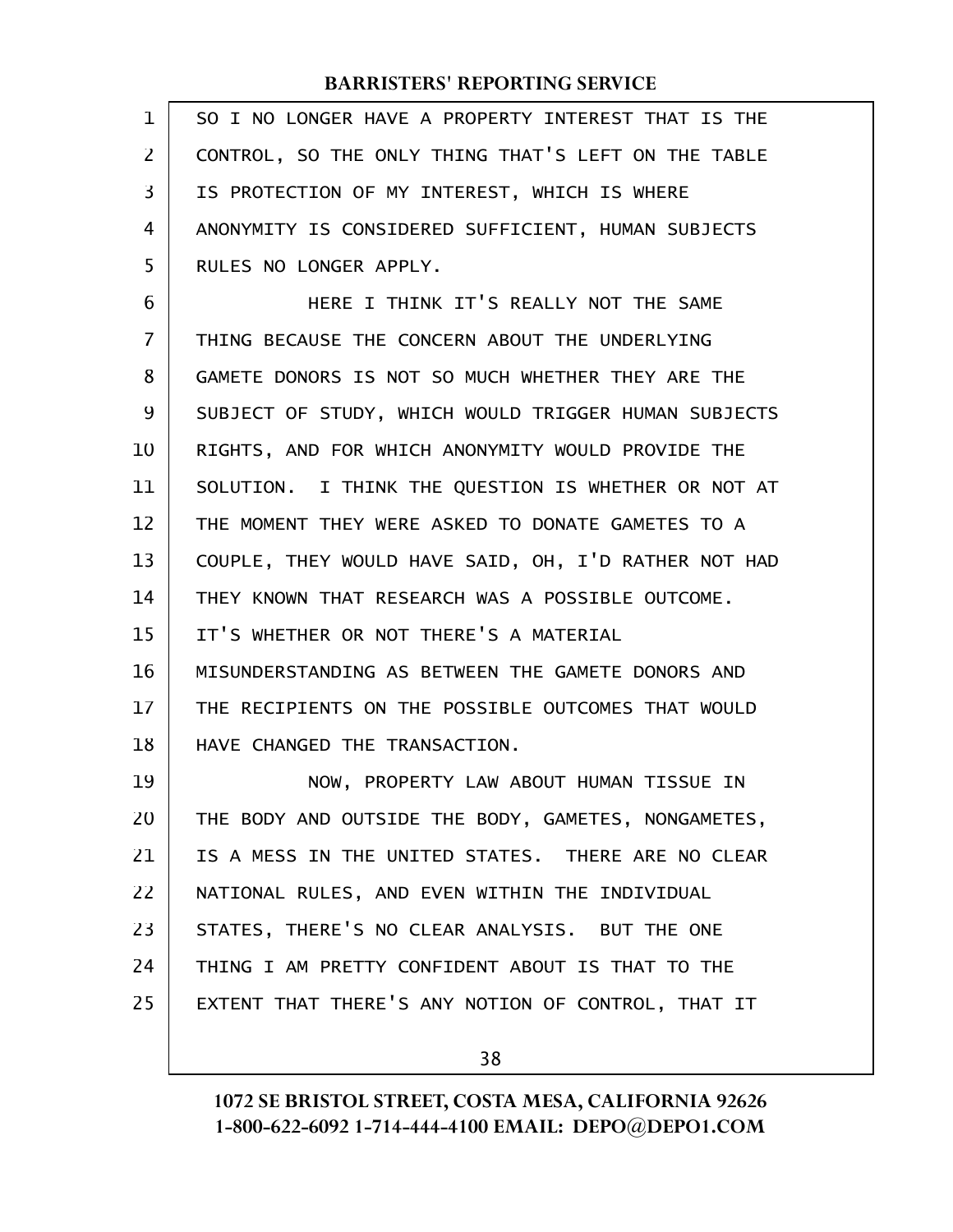| 1              | DOES REST UPON ACTUAL UNDERSTANDING OF THE MEANING   |
|----------------|------------------------------------------------------|
| 2              | OF THE TRANSACTION.                                  |
| 3              | SO I DO THINK THAT, DESPITE THE ABSENCE OF           |
| 4              | HUMAN SUBJECTS RIGHTS IN THE ANONYMOUS CONTEXT, I    |
| 5              | DON'T THINK WE CAN COMPLETELY GET AROUND THE         |
| 6              | QUESTION OF WHETHER WE THINK, A, IT WOULD BE VERY    |
| $\overline{7}$ | LIKELY THAT PEOPLE WOULD DETERMINE THEIR WILLINGNESS |
| 8              | TO DONATE GAMETES TO COUPLES BASED UPON WHETHER      |
| 9              | RESEARCH WAS ONE OF THE SEVERAL OUTCOMES THAT THEY   |
| 10             | WERE AWARE OF AND, SECOND, WHETHER, EVEN IF THEY     |
| 11             | KNEW THE OUTCOMES, THEY SOMEHOW HAD TO HAVE SOME     |
| 12             | INCREDIBLY ELABORATE LISTING OF ALL THE POSSIBLE     |
| 13             | OUTCOMES. I DON'T THINK WE CAN GET AWAY FROM EITHER  |
| 14             | OF THOSE QUESTIONS WITH HUMAN SUBJECTS RIGHTS.       |
| 15             | CHAIRMAN LO: I WAS GOING TO SAY THAT                 |
| 16             | THERE'S A BIGGER CONTEXT.                            |
| 17             | CO-CHAIR LANSING: I THINK -- I HAVE A                |
| 18             | QUESTION FOR YOU, ALAN. SINCE WE WANT TO DO WHAT IS  |
| 19             | ETHICAL, BUT WE ALSO WANT TO ADVANCE SCIENCE IN AN   |
| 20             | ETHICAL WAY, HOW BIG IS THIS POOL THAT WE'RE TALKING |
| 21             | ABOUT OF PEOPLE THAT CHECKED THE RESEARCH BOX? YOU   |
| 22             | HAVE ANY IDEA? ARE WE ARGUING ABOUT SOMETHING WE     |
| 23             | DON'T NEED TO ARGUE ABOUT TODAY? I FEEL THAT         |
| 24             | PEOPLE, I COULD BE WRONG, AND MAYBE WE NEED TO DO A  |
| 25             | STRAW POLL, BUT I FEEL THAT IF YOU CHECKED THE       |
|                |                                                      |

39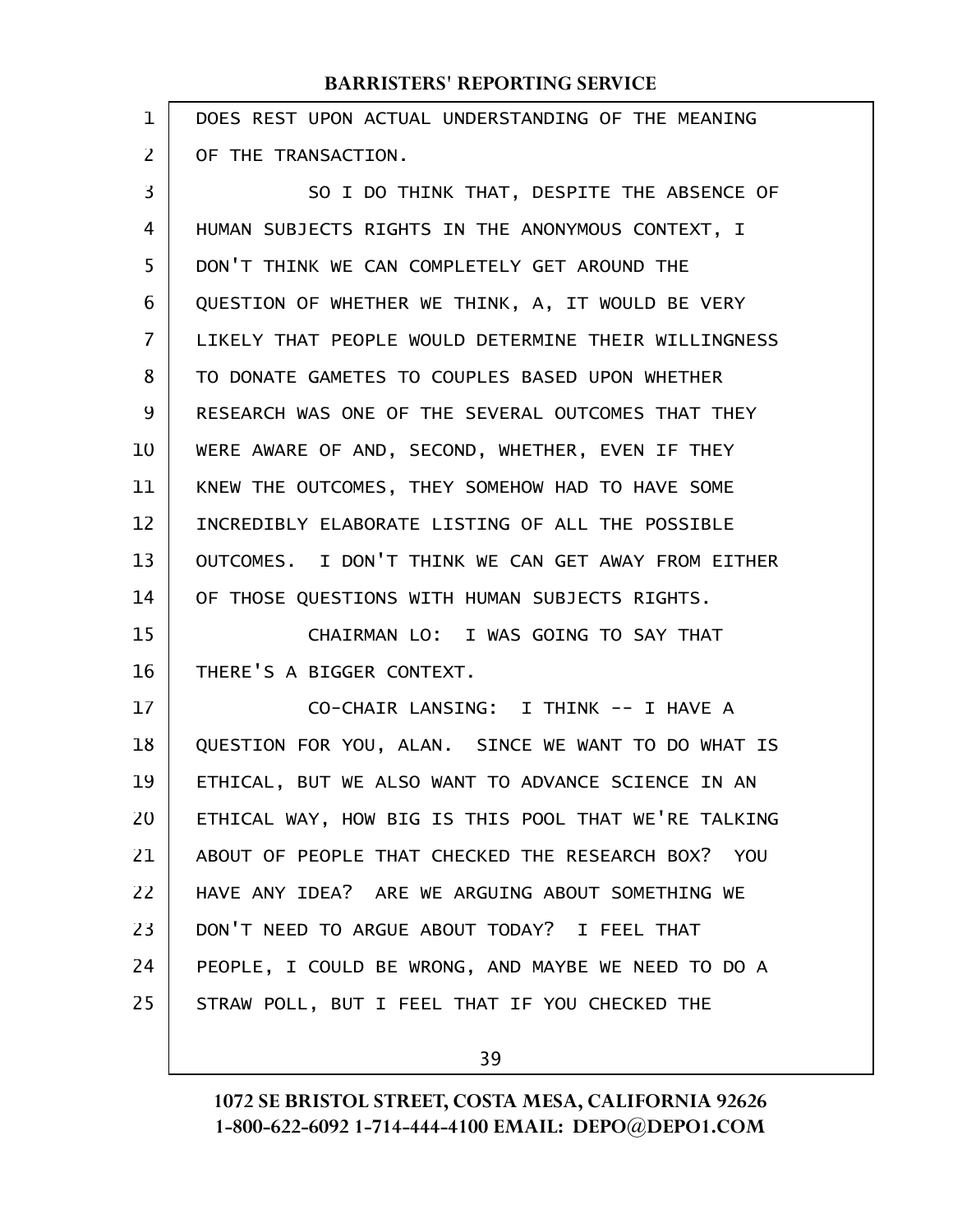| $\mathbf 1$ | RESEARCH BOX, AND I'M ULTIMATELY WRONG, BUT I THINK  |
|-------------|------------------------------------------------------|
| 2           | MOST PEOPLE ARE SAYING YOU DON'T NEED -- WE'RE NOT   |
| 3           | GOING TO GO THROUGH A LIST OF WHAT THE RESEARCH IS.  |
| 4           | AND IF YOU CHECK THE RESEARCH BOX, THEN STEM CELL    |
| 5           | RESEARCH IS PART OF RESEARCH TOO.                    |
| 6           | BUT I'M ASKING YOU, FROM YOUR POINT OF               |
| 7           | VIEW AS A SCIENTIST, IS THAT A BIG ENOUGH POOL FOR   |
| 8           | US TO ADVANCE OUR WORK AT LEAST TODAY?               |
| 9           | DR. TROUNSON: I THINK IT IS, SHERRY,                 |
| 10          | WITHOUT TRYING TO REVISIT THE DECISION THAT THE      |
| 11          | COMMITTEE MADE SOME TIME AGO. ALL THE ORIGINAL       |
| 12          | LINES FROM ISRAEL THAT CONSTITUTED THE ORIGINAL      |
| 13          | EMBRYONIC STEM CELL LINES ALL FALL IN THIS CATEGORY. |
| 14          | SO THEY WERE GRANDFATHERED IN ON THE BASIS THAT, YOU |
| 15          | KNOW, IT WASN'T AVAILABLE. THAT CHOICE HADN'T        |
| 16          | BEEN -- WASN'T AVAILABLE AT THAT TIME AND NOT MADE   |
| 17          | AVAILABLE TO THOSE PATIENTS.                         |
| 18          | SO, NO. 1, IT IS, AS YOU GO BACK -- AS YOU           |
| 19          | GO FURTHER BACK ALL THE TIME, IT'S MORE AND MORE     |
| 20          | COMMON. AND SO THIS COULD BE A RATHER LARGE POOL OF  |
| 21          | MATERIAL THAT'S AVAILABLE.                           |
| 22          | TWO OTHER THINGS IS THAT SCIENTISTS HAVE             |
| 23          | BEEN USING THESE EMBRYOS TO FORM EMBRYONIC STEM      |
| 24          | CELLS. AND WE HAVE A SITUATION, FOR EXAMPLE, THAT'S  |
| 25          | WHY WE ARE PRESSING FOR A DISCUSSION ON THEM, THAT A |
|             | 40                                                   |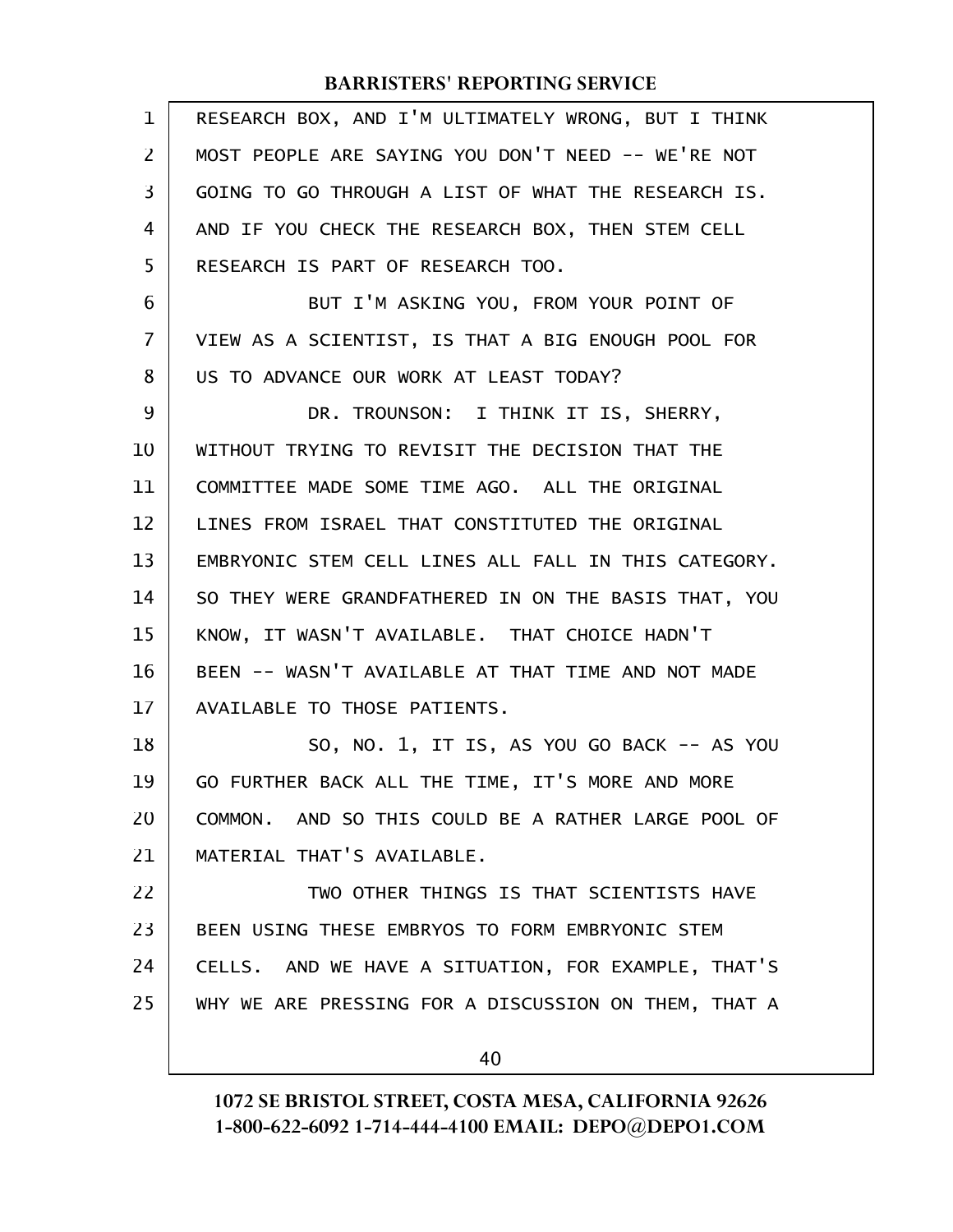| APPROPRIATE GMP WAY TO BE CLINICALLY ACCEPTABLE. IS<br>THIS A BASIS FOR A WHOLE LOT OF RESEARCH WORK IN A<br>GROUP OR A GROUP OF PEOPLE, AND IT'S NOT ACCEPTABLE<br>UNDER OUR -- UNDER THESE DEFINITIONS BECAUSE THERE |
|------------------------------------------------------------------------------------------------------------------------------------------------------------------------------------------------------------------------|
|                                                                                                                                                                                                                        |
|                                                                                                                                                                                                                        |
|                                                                                                                                                                                                                        |
|                                                                                                                                                                                                                        |
|                                                                                                                                                                                                                        |
| DIDN'T GIVE ANY APPROVAL. THAT WAS SOME TIME AGO.                                                                                                                                                                      |
| SO THERE ARE INDIVIDUAL SITUATIONS WHERE                                                                                                                                                                               |
|                                                                                                                                                                                                                        |
|                                                                                                                                                                                                                        |
| THEY HAVE BEEN MADE CLINICALLY ACCEPTABLE OR, AS FAR                                                                                                                                                                   |
|                                                                                                                                                                                                                        |
|                                                                                                                                                                                                                        |
|                                                                                                                                                                                                                        |
| CO-CHAIR LANSING: BUT, ALAN, I JUST WANT                                                                                                                                                                               |
| TO MAKE SURE I UNDERSTOOD THIS ANSWER BECAUSE I AM A                                                                                                                                                                   |
| LAYPERSON. THE FIRST PART OF THE QUESTION, WHICH IS                                                                                                                                                                    |
| TO ME A MORE EASY ANSWER, IS THAT PEOPLE -- THAT YOU                                                                                                                                                                   |
| BELIEVE THERE'S A PRETTY BIG POOL THAT WOULD ADVANCE                                                                                                                                                                   |
| THE SCIENCE OF PEOPLE WHO KNOWINGLY CHECKED RESEARCH                                                                                                                                                                   |
|                                                                                                                                                                                                                        |
| DR. TROUNSON: THERE'S A LARGE NUMBER OF                                                                                                                                                                                |
| EMBRYOS, AS I UNDERSTAND, IN THE U.S. WHERE THE BOX                                                                                                                                                                    |
|                                                                                                                                                                                                                        |
|                                                                                                                                                                                                                        |
| CO-CHAIR LANSING: SO SAY THAT. THAT'S A                                                                                                                                                                                |
|                                                                                                                                                                                                                        |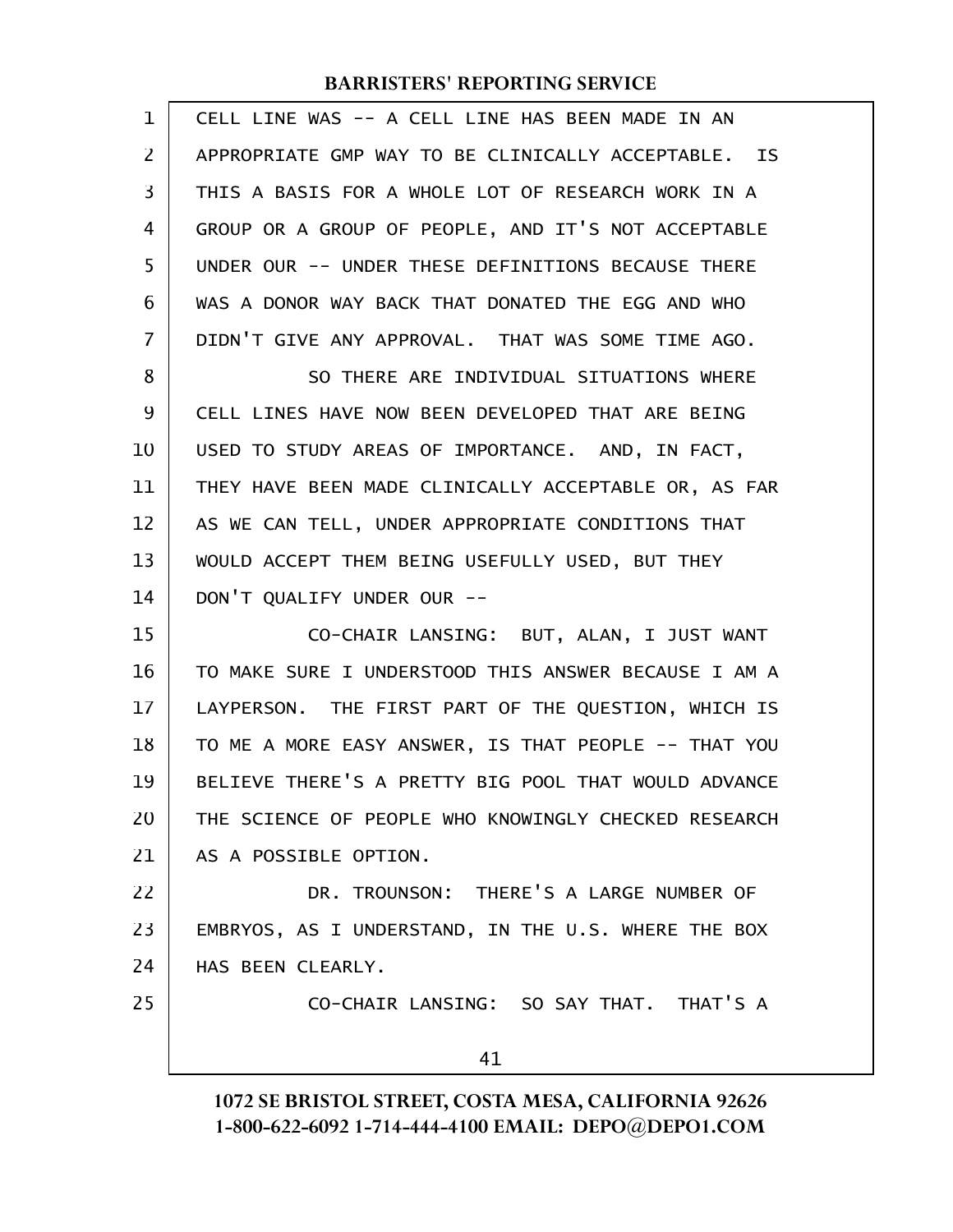| 1              | VERY IMPORTANT --                                    |
|----------------|------------------------------------------------------|
| $\overline{2}$ | CHAIRMAN LO: YOU'RE SAYING THE BOX WAS               |
| 3              | CHECKED, NOT JUST BY THE PERSON WHO WANTED TO DONATE |
| 4              | THE EMBRYO, BUT WAS ALSO CHECKED FOR RESEARCH BY THE |
| 5              | GAMETE DONOR. THAT'S WHAT I WASN'T SURE OF.          |
| 6              | DR. TROUNSON: WE DON'T HAVE THAT                     |
| $\overline{7}$ | INFORMATION, I DON'T THINK, ANYWHERE AT HAND TO SAY  |
| 8              | WHAT PORTION OF THOSE THAT ARE. BUT THERE'S          |
| 9              | CERTAINLY, IF YOU GO BACK AND ASK IN EACH AND EVERY  |
| 10             | CASE, YOU WILL FIND SOME OF THOSE. BUT IT WILL       |
| 11             | BE -- IN THE CASE OF A DONATED EGG, THE FURTHER YOU  |
| 12             | GO BACK, THE LESS LIKELY THERE IS. AND EVEN NOW YOU  |
| 13             | WILL FIND IT, BUT IN THE CASE IT WAS A DONATED       |
| 14             | SPERM, AS ANN SAYS, IT'S STILL QUITE COMMON.         |
| 15             | CO-CHAIR LANSING: THE DONATED EGG, THERE             |
| 16             | WILL BE -- BUT YOU THINK -- YOU SAID INITIALLY YOU   |
| 17             | THOUGHT THERE WAS A PRETTY BIG POOL OF RESEARCH      |
| 18             | CHECKED BOXES.                                       |
| 19             | DR. TROUNSON: YES. YOU KNOW, I THINK OF              |
| 20             | RESEARCH CHECKED BOXES FOR EMBRYOS; BUT WHEN WE'RE   |
| 21             | TALKING ABOUT SORT OF DONATION OF EGGS TO FORM AN    |
| 22             | EMBRYO, THAT I CAN'T TELL. AND I DON'T THINK ANYONE  |
| 23             | HAS THAT --                                          |
| 24             | CHAIRMAN LO: LET ME ASK SHERRY'S QUESTION            |
| 25             | A DIFFERENT WAY TO YOU AND ACTUALLY MARIE AS WELL.   |
|                | 42                                                   |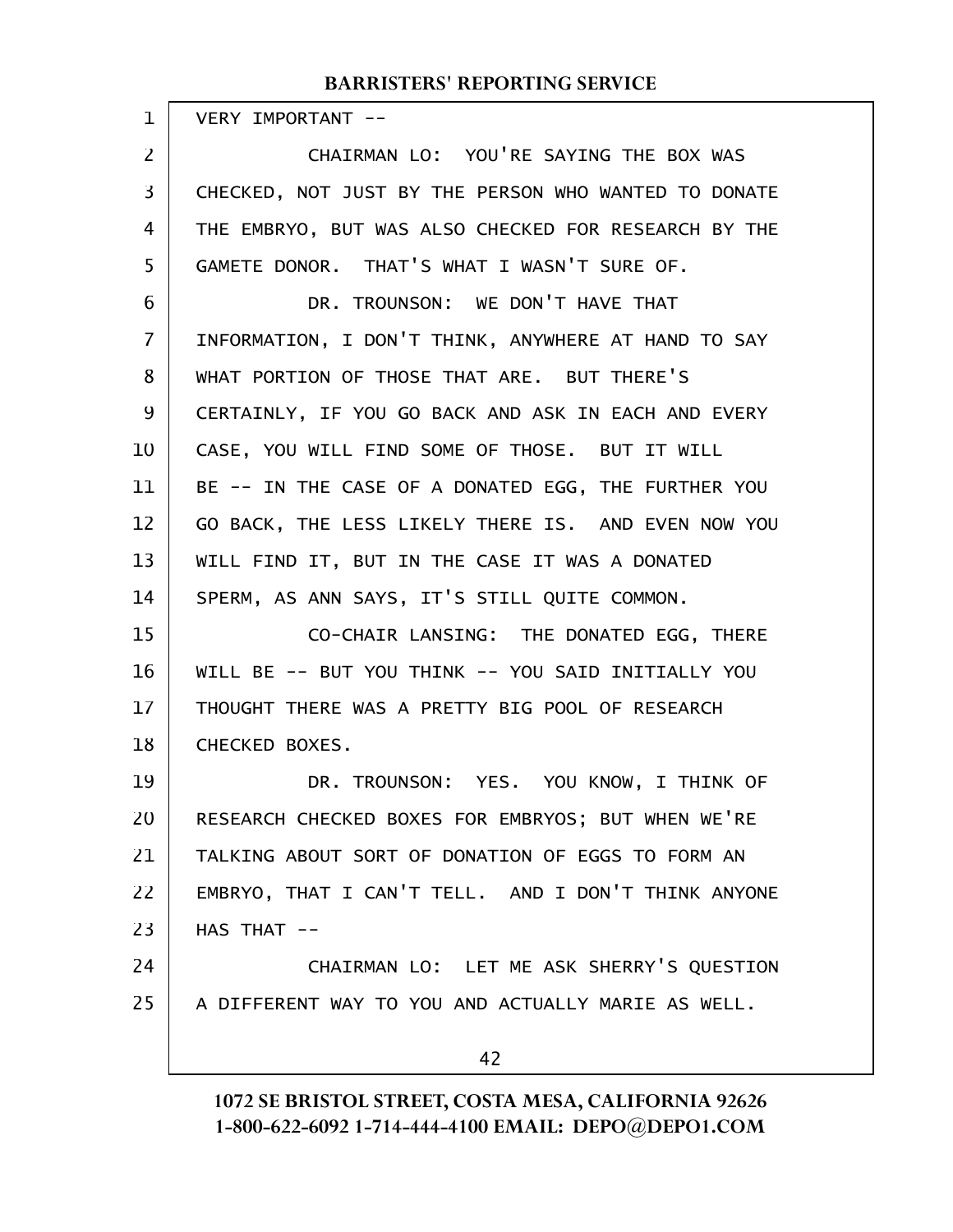| 1  | IS THE POOL OF EMBRYOS FOR WHICH WE HAVE CONSENT     |
|----|------------------------------------------------------|
| 2  | FROM THE EMBRYO WOMAN OR COUPLE IN IVF PLUS A CHECK  |
| 3  | BOX ON BOTH GAMETE DONOR SUFFICIENT FOR SCIENTIFIC   |
| 4  | PURPOSES, OR IS THERE IMPORTANT SCIENCE THAT WOULD   |
| 5  | REQUIRE ADDITIONAL EMBRYOS USED -- TO USE IN         |
| 6  | RESEARCH WHERE WE HAVE CONSENT FROM THE DONOR COUPLE |
| 7  | IN IVF, BUT WE ACTUALLY DON'T KNOW AT ALL WHAT THE   |
| 8  | OOCYTE OR GAMETE OR OOCYTE OR SPERM DONOR, THEY      |
| 9  | WEREN'T OFFERED A CHECK BOX? I GUESS THAT'S THE, I   |
| 10 | THINK, THE FOLLOW-ON TO SHERRY'S QUESTION.           |
| 11 | DR. CSETE: SO FOR SCIENTIFIC PURPOSES,               |
| 12 | SOMETHING THAT HAS TO LEAVE THE LAB, THE ANSWER IS,  |
| 13 | YES, THERE'S SIGNIFICANT MATERIAL. I THINK EVERYONE  |
| 14 | WOULD AGREE TO THAT. HOWEVER, WHEN YOU GO FOR        |
| 15 | CLINICAL PURPOSES, WE NOW HAVE A SITUATION WHERE YOU |
| 16 | CAN'T REPLACE A HUGE BODY OF BANKED MATERIAL BASED   |
| 17 | ON ONE CLINICAL LINE THAT SERVES AS THE MASTER BANK  |
| 18 | FOR A POTENTIAL CELL PRODUCT THAT'S VERY CLOSE TO    |
| 19 | GOING INTO PATIENTS. SO THAT'S WHY WE'RE HAVING      |
| 20 | THIS DISCUSSION.                                     |
| 21 | I THINK PART OF YOUR QUESTION, SHERRY, I             |
| 22 | WANT TO TRY TO LEAD TO WHAT YOU SAID, WAS ARE THERE  |
| 23 | AVAILABLE MATERIALS THAT CAN SORT OF COVER THE NEED. |
| 24 | AND I THINK, YES, THERE ARE FOR A NEED RESTRICTED TO |
| 25 | A LABORATORY, BUT THERE'S A PARTICULAR CLINICAL      |
|    |                                                      |

43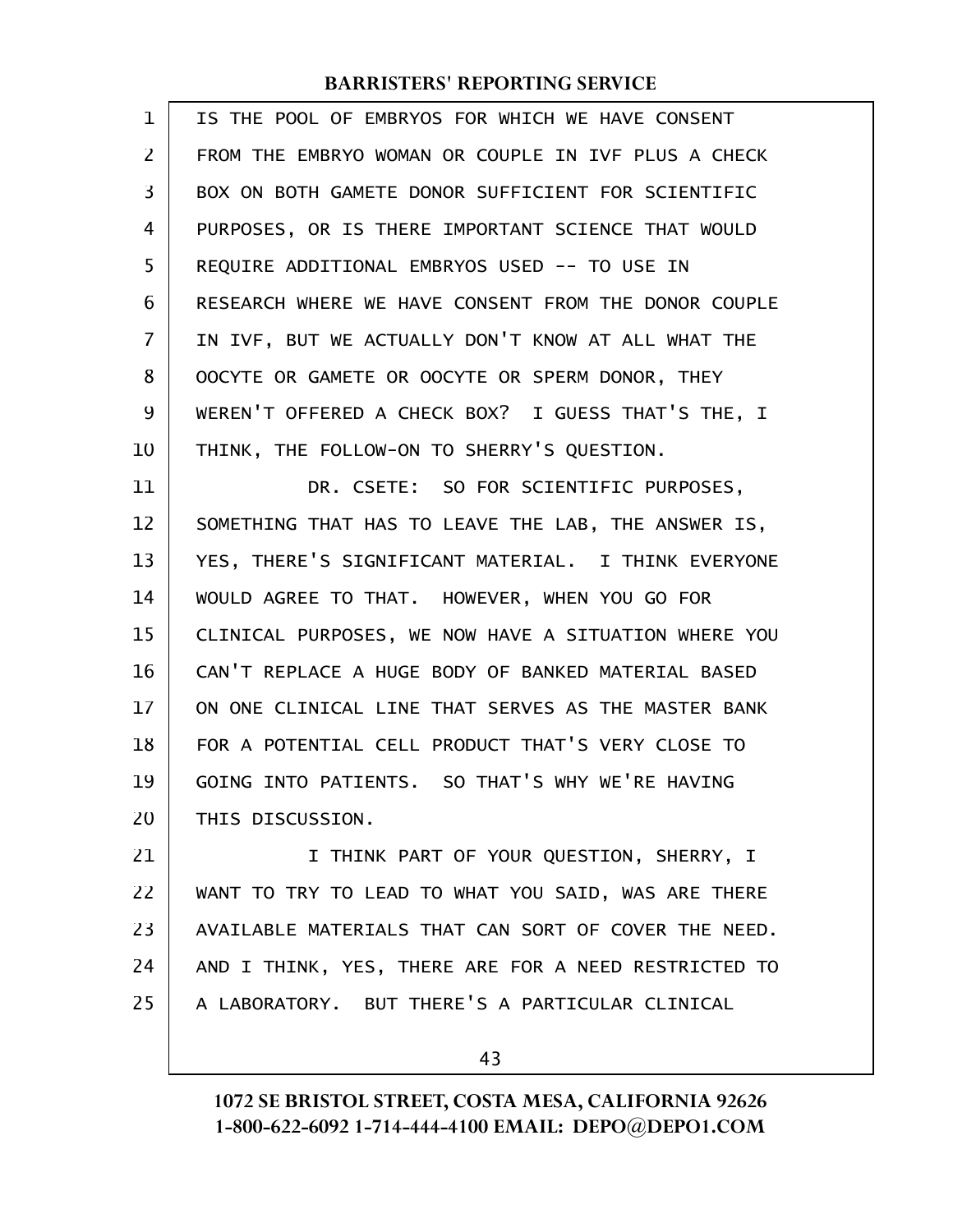| $\mathbf 1$    | NEED FOR CONSIDERING SOME LINES THAT HAVE BEEN NOW   |
|----------------|------------------------------------------------------|
| $\overline{2}$ | EXTENSIVELY CHARACTERIZED AND BECOME THE BASIS FOR A |
| 3              | NOMINAL THERAPY.                                     |
| 4              | CO-CHAIR LANSING: HOW WOULD YOU EXPLAIN              |
| 5              | THAT SECOND PART?                                    |
| 6              | DR. CSETE: THOSE ARE FEW. SO A                       |
| $\overline{7}$ | COMMERCIAL ENTITY DECIDES TO MAKE A DIFFERENTIATED   |
| 8              | CELL PRODUCT FROM A HUMAN EMBRYONIC STEM CELL LINE.  |
| 9              | YOU'RE NOT GOING TO DO THAT FROM POOLS OF HUMAN      |
| 10             | EMBRYONIC STEM CELL LINES. YOU'RE GOING TO DO IT     |
| 11             | FROM ONE. AND THE EXPANSION OF THAT BANK THAT WILL   |
| 12             | SERVE AS THE SOURCE FOR THE CELLS FOR THERAPY IS     |
| 13             | UNIQUE TO THAT LINE BECAUSE THAT'S THE ONE THAT WAS  |
| 14             | PICKED, THAT'S THE ONE WHERE YEARS AND A HUGE AMOUNT |
| 15             | OF EFFORT WENT INTO EXPANDING AND FREEZING THE       |
| 16             | SOURCE FOR THE FUTURE THERAPIES. AND THIS WAS ALL    |
| 17             | DONE PRIOR TO THE REGULATIONS.                       |
| 18             | CO-CHAIR LANSING: HOW DOES THAT -- HOW               |
| 19             | ARE WE AFFECTED BY THAT?                             |
| 20             | CHAIRMAN LO: LET ME -- SO THIS IS A                  |
| 21             | SOMEWHAT DIFFERENT SITUATION, BUT MARIE'S COMMENT IS |
| 22             | ACTUALLY A STEM CELL LINE THAT EXISTS, NOT AN        |
| 23             | EMBRYO --                                            |
| 24             | CO-CHAIR LANSING: RIGHT.                             |
| 25             | CHAIRMAN LO: -- THAT WAS MADE AT LEAST               |
|                | 44                                                   |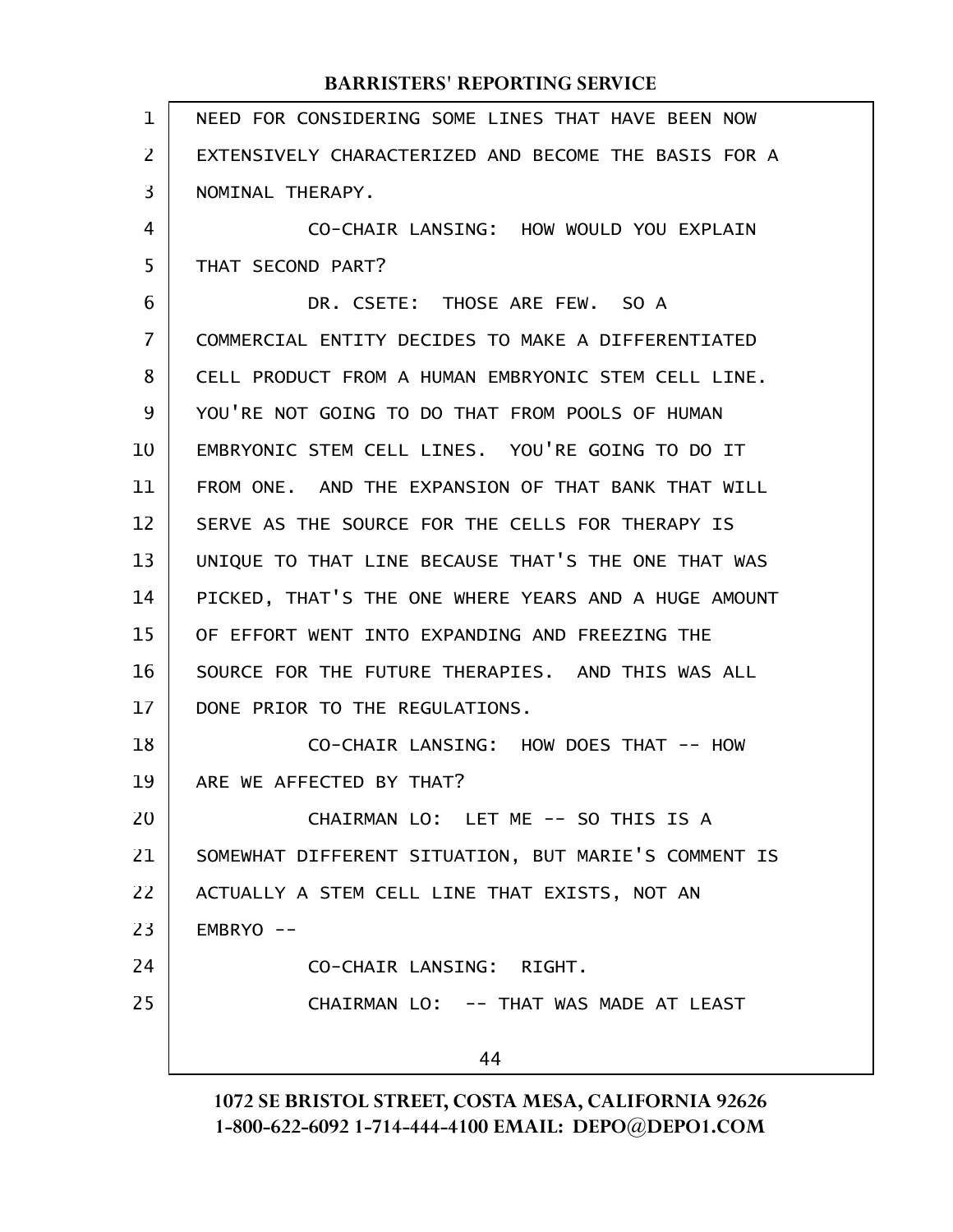| $\mathbf 1$    | THROUGH AN EMBRYONIC STEM CELL LINE BEFORE 2005, AND |
|----------------|------------------------------------------------------|
| $\overline{2}$ | ALSO, JUST TO SORT OF UNDERLINE THE REASON, WAS DONE |
| 3              | UNDER GOOD MANUFACTURING PRACTICES. SO A LOT MORE    |
| 4              | ATTENTION TO STERILITY, QUALITY CONTROL, ALL THE     |
| 5              | THINGS THAT YOU DIDN'T WANT IN A STEM CELL LINE THAT |
| 6              | MIGHT BE USED FOR TRANSPLANTATION. BUT TYPICALLY IF  |
| $\overline{7}$ | WE'RE JUST DOING IT IN THE LABORATORY TO DERIVE A    |
| 8              | STEM CELL LINE FOR SCIENTIFIC RESEARCH, YOU WOULDN'T |
| 9              | GO THROUGH ALL THAT EXTRA EFFORT AND COST.           |
| 10             | SO IT'S ONE PARTICULAR LINE THAT WAS                 |
| 11             | ACTUALLY AN EXISTING LINE FROM EMBRYOS MADE INTO A   |
| 12             | LINE BEFORE NAS OR WE ISSUED GUIDELINES. AND         |
| 13             | BECAUSE IT WAS DONE UNDER THESE GOOD MANUFACTURING   |
| 14             | PRACTICES, IT'S DEEMED AS HIGHLY DESIRABLE FOR       |
| 15             | POTENTIAL TRANSPLANT. SO NOW A LOT OF PEOPLE ARE     |
| 16             | USING THIS ONE PARTICULAR LINE TRYING TO             |
| 17             | DIFFERENTIATE IT INTO A SPECIALIZED CELL, FOR        |
| 18             | EXAMPLE --                                           |
| 19             | CO-CHAIR LANSING: I UNDERSTAND.                      |
| 20             | CHAIRMAN LO: -- TRYING TO GET AN ISLET               |
| 21             | CELL FOR TRANSPLANTATION.                            |
| 22             | CO-CHAIR LANSING: SO WHY CAN'T WE USE                |
| 23             | THAT? WHAT'S THE --                                  |
| 24             | CHAIRMAN LO: WELL, THE PROBLEM WAS THAT              |
| 25             | WHEN YOU GO BACK TO HOW THAT LINE WAS DERIVED,       |
|                | 45                                                   |
|                |                                                      |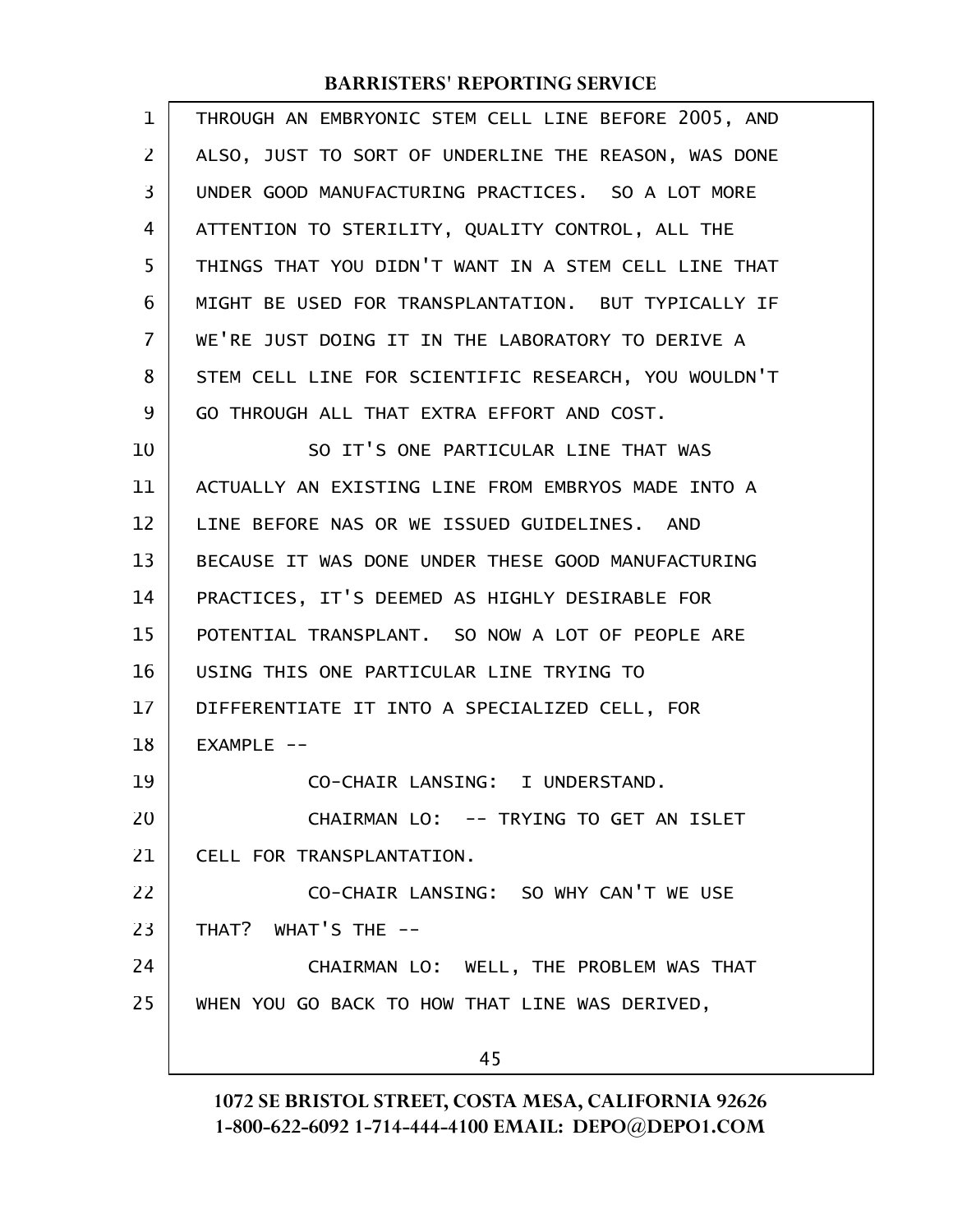| $\mathbf 1$       | GRANTED, YOU DON'T KNOW THE YEAR, THEY HAD CONSENT   |
|-------------------|------------------------------------------------------|
| 2                 | FROM THE WOMAN IN IVF, THE COUPLE IN IVF, BUT ONE OF |
| 3                 | THE DONORS WAS ANONYMOUS. THEY DIDN'T KNOW WHETHER   |
| 4                 | THAT DONOR WOULD HAVE APPROVED. THEY DID AT THE      |
| 5                 | TIME BECAUSE AT THE TIME THEY DID IT, NO HAD         |
| 6                 | MENTIONED GETTING CONSENT FROM OOCYTE OR SPERM       |
| $\overline{7}$    | DONORS FOR STEM CELL DERIVATION. THEY WENT AHEAD     |
| 8                 | AND DID IT, WERE SUCCESSFUL, AND NOW IT'S BEING      |
| 9                 | USED. AND THE QUESTION IS --                         |
| 10                | CO-CHAIR LANSING: THERE'S AN EXISTING                |
| 11                | STEM CELL LINE.                                      |
| $12 \overline{ }$ | CHAIRMAN LO: IT'S AN EXISTING LINE WHICH             |
| 13                | IS DIFFERENT --                                      |
| 14                | CO-CHAIR LANSING: SO IT'S BEEN DONE                  |
| 15                | ALREADY, SO WE ARE NOT CULPABLE. IT'S BEEN DONE      |
| 16                | ALREADY, SO THAT'S AN EXISTING STEM CELL LINE, AND   |
| 17                | DO WE NOT USE IT THEN AGAIN, WE'D BE HELD TO A       |
| 18                | HIGHER STANDARD. THAT DOESN'T MAKE SENSE TO ME.      |
| 19                | CHAIRMAN LO: SO THIS IS --                           |
| 20                | CO-CHAIR LANSING: I CAN'T UNDERSTAND                 |
| 21                | THAT. I'M REALLY SORRY.                              |
| 22                | CHAIRMAN LO: THIS IS -- WE'VE GOT ALL THE            |
| 23                | ISSUES.                                              |
| 24                | DR. TAYLOR: WITH ALL DUE RESPECT, I'VE               |
| 25                | GOT TO SAY THAT IF WE'RE GOING TO DEVELOP A STEM     |
|                   | 46                                                   |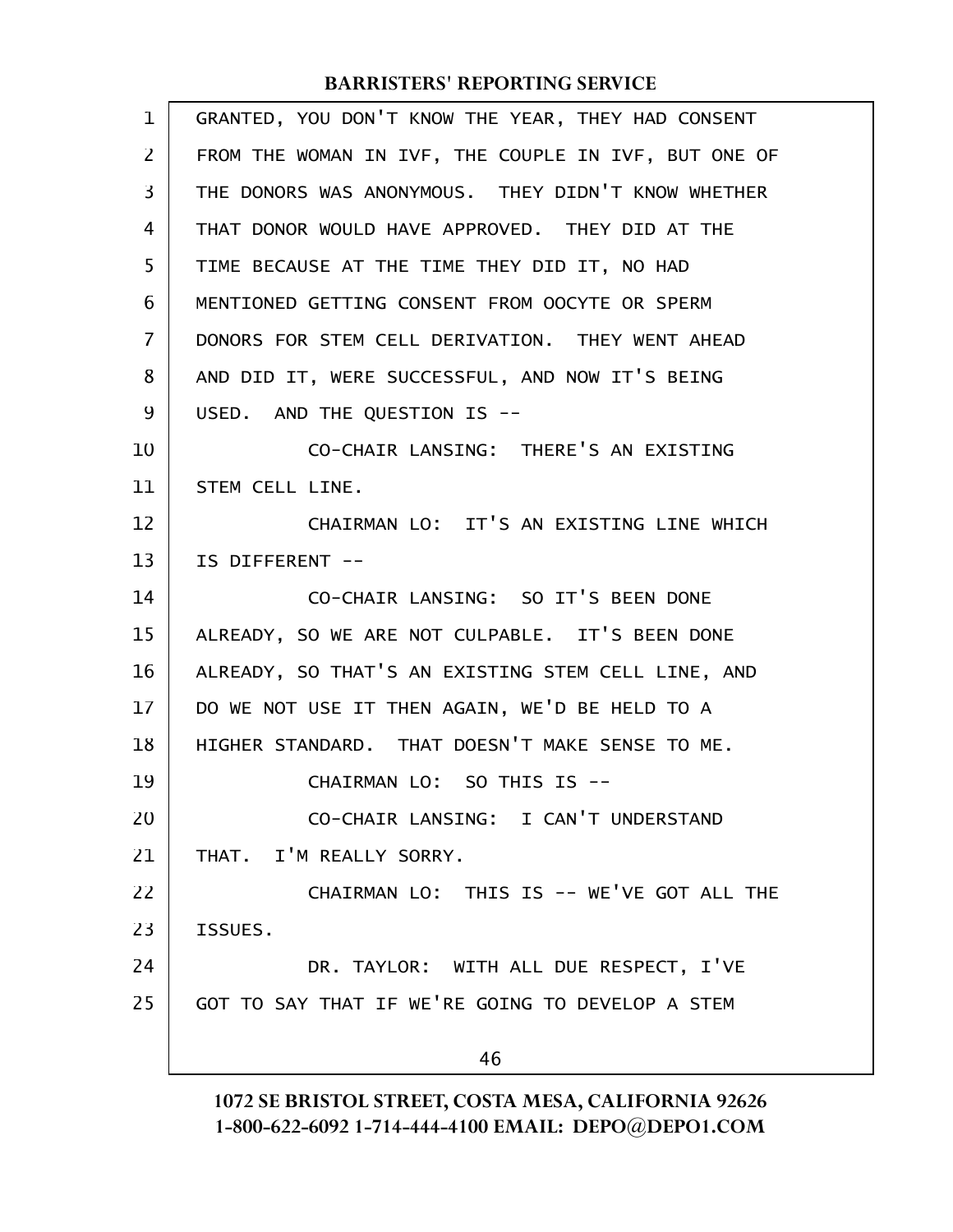| 1  | CELL LINE AND GO THROUGH GMP PROCEDURES AND DO THIS  |
|----|------------------------------------------------------|
| 2  | WITH A CELL WE HAVE NO INFORMATION ABOUT WHO ARE THE |
| 3  | GAMETE DONORS, I FIND THAT JUST HIGHLY               |
| 4  | IRRESPONSIBLE. GIVEN THE OPPORTUNITIES THAT WE       |
| 5  | HAVE, GIVEN THE OPPORTUNITIES THAT WE HAVE TO        |
| 6  | ACTUALLY KNOW AND DEVELOP CELLS AND KNOW WHAT THE    |
| 7  | GENETIC BACKGROUND IS, TO ME IT SEEMS CRAZY TO TAKE  |
| 8  | SOMETHING THAT WE ARE NEVER GOING TO HAVE ANY        |
| 9  | INFORMATION ABOUT AND DRIVE THAT CELL ALL THE WAY TO |
| 10 | THE END SO THAT THAT BECOMES AN ATTRACTIVE CELL FOR  |
| 11 | PRODUCTION.                                          |
| 12 | DR. CSETE: I WANT TO MAKE SURE THAT, YOU             |
| 13 | KNOW, THAT IT WASN'T DERIVED WITHOUT ANY             |
| 14 | INFORMATION. SO I'M JUST CONCERNED THAT IF WE'RE     |
| 15 | MAKING DECISIONS ABOUT NOT HAVING CONSENT FROM AN    |
| 16 | ANONYMOUS EGG DONOR, THAT THAT HAS IMPLICATIONS FOR  |
| 17 | THESE LINES. AND THERE WAS CONSENT. THERE IS         |
| 18 | CONSENT FROM SPERM DONOR, THE WOMAN WHO WAS THERE    |
| 19 | FOR REPRODUCTIVE PURPOSES, AND THERE'S NO CONTACT    |
| 20 | CLAUSE ON THE EGG DONOR, IRB APPROVAL CHECKED OFF,   |
| 21 | DONE WITH THE BEST OF THE INTENTIONS EVEN BEFORE     |
| 22 | THESE --                                             |
| 23 | DR. TAYLOR: THERE ARE LOTS OF GREAT                  |
| 24 | THINGS THEY CAN DO WITH THE CELLS. IT'S JUST THAT I  |
| 25 | DON'T PERSONALLY WANT THOSE CELLS TO TRANSPLANT IN   |
|    | 47                                                   |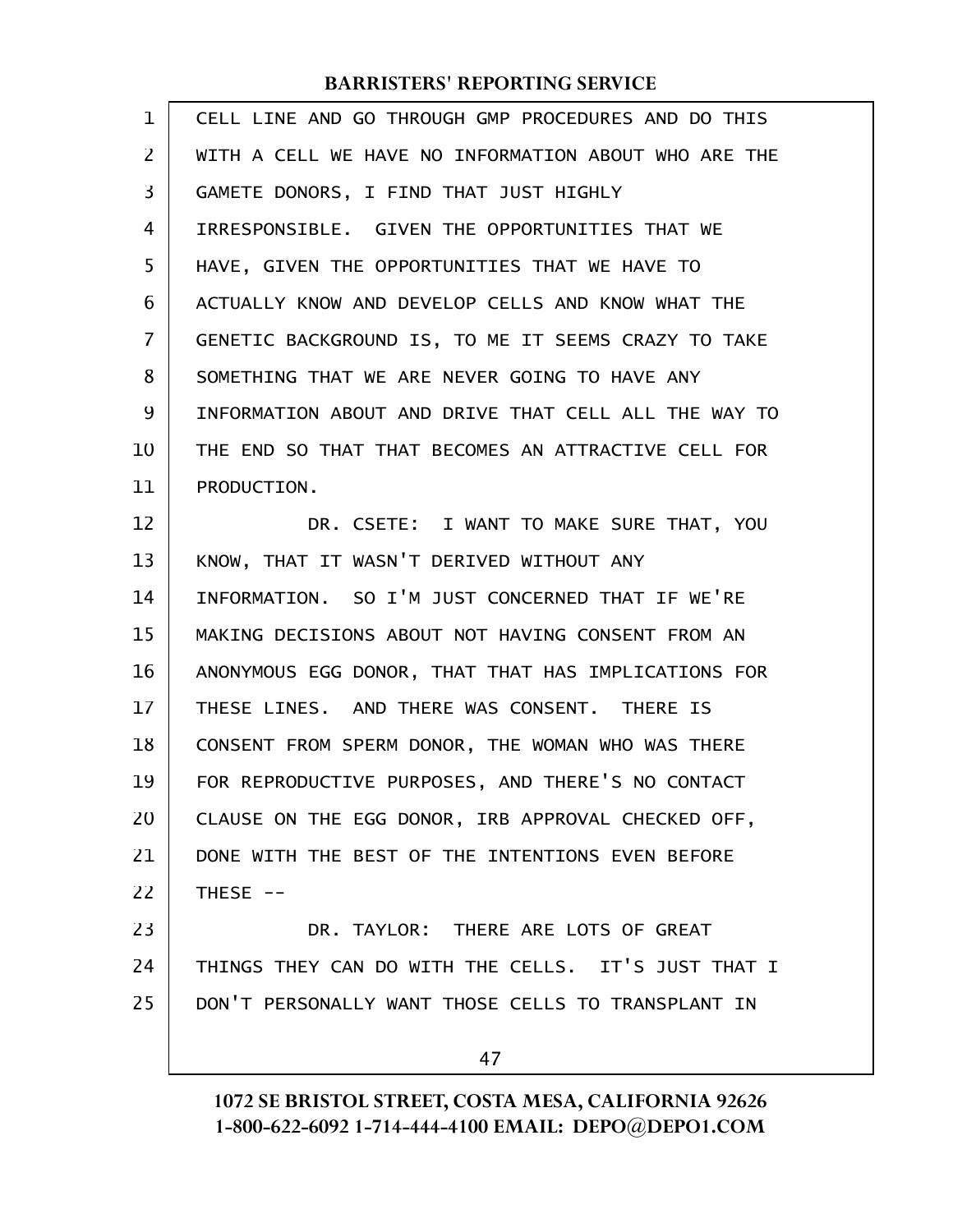# MY LIVER. CHAIRMAN LO: WHAT YEAR WAS THAT DERIVED? DR. LOMAX: MARCH -- LET ME JUST LOOK THROUGH. THE EMBRYO WAS CREATED IN 200- --CHAIRMAN LO: WHAT WAS THE LINE? DR. LOMAX: I BELIEVE IT'S A LINE THAT DIDN'T NEED TO BE -- THE EXTENSION OF THE LINE BEGAN IN MARCH 2005. MR. KLEIN: AND, BERNIE, I'D LIKE TO COMMENT ON THIS. ROB, WITH DUE RESPECT, I HAVE A REAL PROBLEM WITH YOUR POSITION BECAUSE IF IT WAS LEGALLY DERIVED, AND THIS IS A FIELD THAT'S BARRISTERS' REPORTING SERVICE

1

2

3

4

DEVELOPING, AND IN THE FIELD OF DIABETES SPECIFICALLY YOU'RE IMPACTING THAT I'M AWARE OF. IF YOU'VE GOT TO THE POINT YOU'VE GOT A GMP LINE THAT MEETS FDA REQUIREMENTS, THAT HAS PROPER CHARACTERIZATION, AND A TREMENDOUS AMOUNT OF RESEARCH HAS GONE INTO, AND YOU'RE GOING TO GO BACK AND SAY YOU DIDN'T HAVE A SPERM DONOR WHO DIDN'T -- WHO WANTED TO BE ANONYMOUS AND DIDN'T WANT TO BE CONTACTED, AND NOW TO IMPOSE AT THIS POINT AN OBLIGATION OF THAT PERSON HAVING CONSENTED, WHEN WE HAVE ALL THE OTHER PROTOCOLS BEING FOLLOWED, I THINK YOU'RE PUTTING A NEW STANDARD WITH FULL INFORMATION ABOVE THE IMPORTANCE OF THE PATIENT, WHICH VIOLATES 5 6 7 8 9 10 11 12 13 14 15 16 17 18 19 20 21 22 23 24 25

48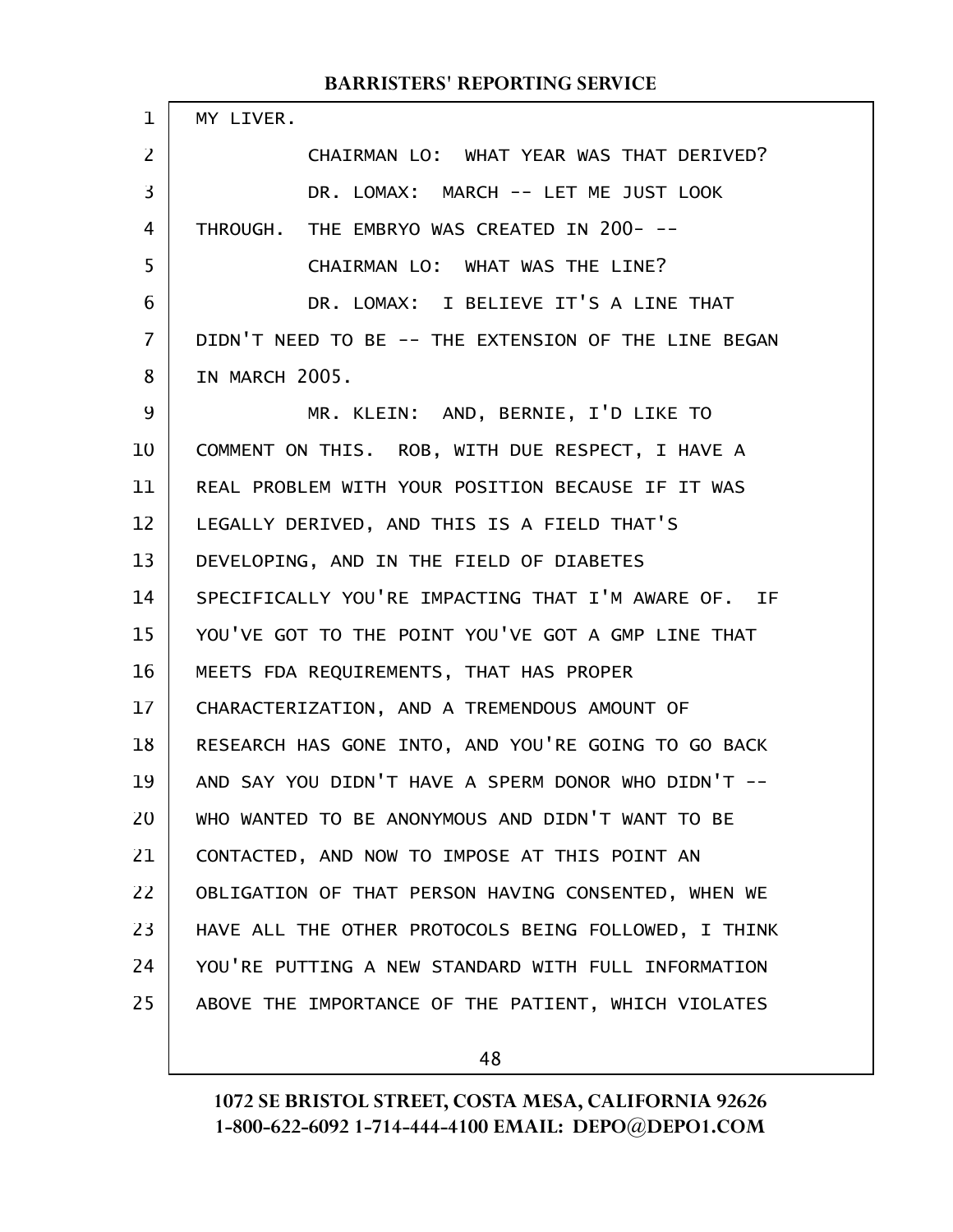SOME BASIC VALUES OF MINE. 1

THE PATIENT HAS TO BE VALUED; THEIR LIFE HAS TO BE VALUED. WE CANNOT DEFAULT ON OUR OBLIGATIONS TO THE PATIENTS BECAUSE OF A SUPER ETHICAL PERSPECTIVE WE NOW HAVE THAT SOME SPERM DONOR FIVE YEARS AGO OR TEN YEARS AGO MAY HAVE WANTED TO, IF THEY HAD KNOWN AT THE TIME THEY GAVE UP CONTROL OF THAT SPERM, TO HAVE SOME FUTURE CONTROL. 2 3 4 5 6 7 8 9

SO I JUST DON'T -- I JUST DON'T AGREE IN TERMS OF ETHICAL VALUES, IN TERMS OF MORAL VALUES, OR IN TERMS OF LEGAL VALUES ON DEFAULTING OUT THAT TYPE OF LINE WHEN WE'RE SO DEPENDENT ON MOVING THERAPIES FOR PATIENTS WHO MAY BE GOING BLIND BECAUSE THEY HAVE A DISEASE OR LOSING THEIR KIDNEYS BECAUSE THEY HAVE A DISEASE. AND I THINK WE HAVE TO WEIGH THAT CONSIDERATION VERY SERIOUSLY. 10 11 12 13 14 15 16 17

DR. TAYLOR: I APPRECIATE WHAT YOU'RE SAYING. ACTUALLY MY ISSUES ARE NEITHER ETHICAL NOR MORAL. THEY'RE PURELY SCIENTIFIC AND INTELLECTUAL. IT SEEMS TO ME THAT IF WE'RE DEVELOPING CELLS FOR TRANSPLANTATION, I THINK IT'S BEST TO KNOW THE FAMILY HISTORY, AS MUCH DETAIL AS WE HAVE ABOUT THE INDIVIDUAL DONORS, AND TO HAVE DONORS WHO ARE WILLING TO SORT OF HAVE THAT INFORMATION COLLECTED. 18 19 20 21 22 23 24 25

49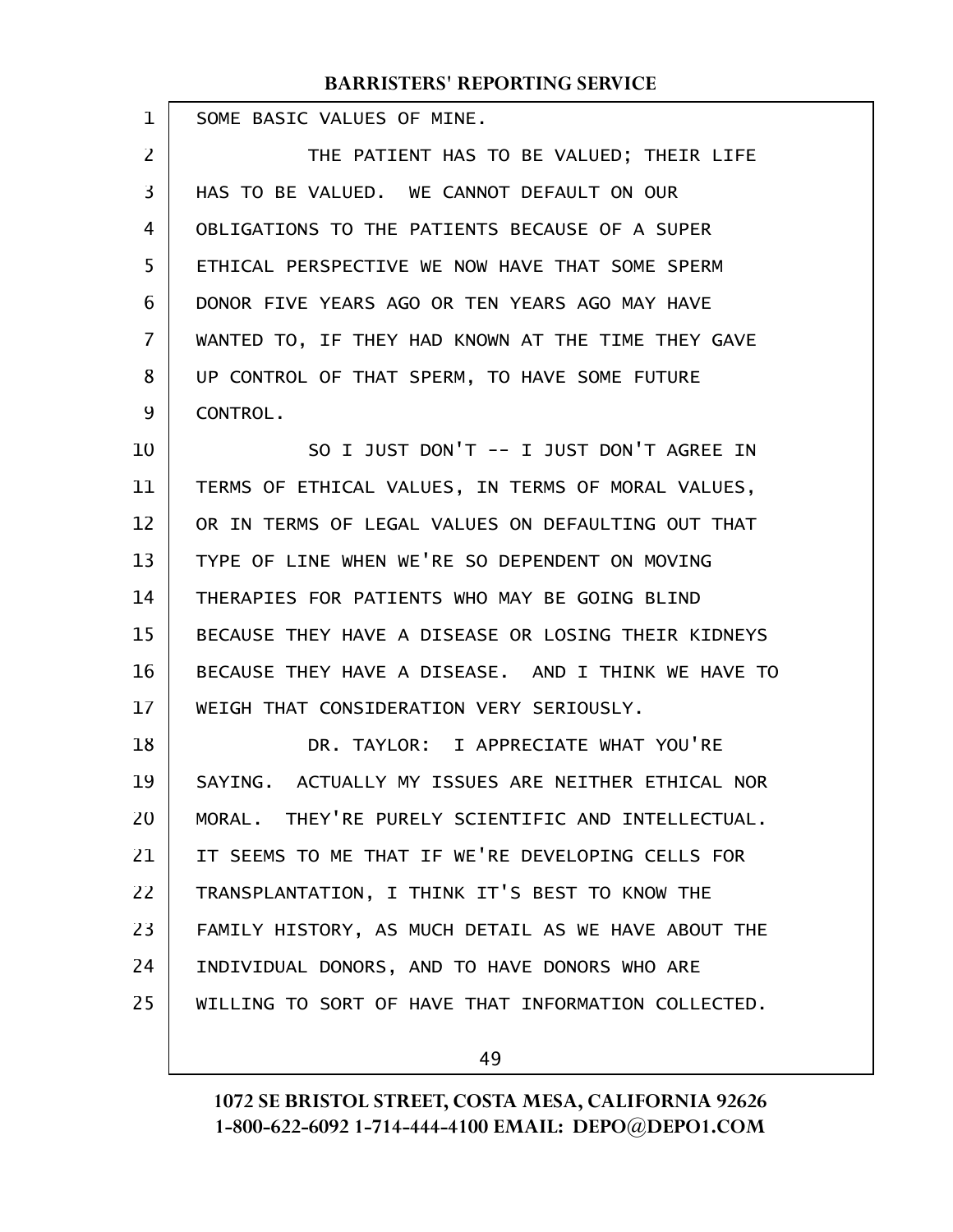| $\mathbf 1$ | SO IT'S REALLY NOT AN ETHICAL ISSUE. TO              |
|-------------|------------------------------------------------------|
| 2           | ME IT'S KIND OF A JUDGMENT ISSUE ABOUT WHAT CELL DO  |
| 3           | YOU KIND OF PUSH TO GATHER FIRST. AND IF IT WERE     |
| 4           | KIND OF COMING OUT OF MY LABORATORY, THAT WOULDN'T   |
| 5           | HAVE BEEN THE CELL LINE THAT I WOULD HAVE TRIED TO   |
| 6           | DRIVE TO THE END POINT.                              |
| 7           | NOW, IF YOU'RE TELLING ME THAT SORT OUT OF           |
| 8           | DESPERATION WE NEED TO USE WHATEVER IS AVAILABLE,    |
| 9           | THEN ONE HAS TO MAKE COMPROMISES. AND I THINK THE    |
| 10          | COMPROMISE WE'RE MAKING HERE, AGAIN FROM MY          |
| 11          | PERSPECTIVE, IS NOT REALLY A MORAL OR ETHICAL ONE.   |
| 12          | IT'S AN INFORMATIONAL ONE. THIS IS THE BEST ONE.     |
| 13          | IT'S LIKE SORT OF A BLOOD -- MISMATCHED BLOOD        |
| 14          | DONATION WHEN SOMEBODY'S EXSANGUINATED. YOU UTILIZE  |
| 15          | WHATEVER YOU'VE GOT.                                 |
| 16          | MR. KLEIN: I CERTAINLY AGREE                         |
| 17          | SCIENTIFICALLY WE WOULD PREFER TO HAVE THE MOST      |
| 18          | DETAILED INFORMATION POSSIBLE. IN THIS CASE MY       |
| 19          | UNDERSTANDING, IF YOU HAVE A VERY HIGH DEGREE OF     |
| 20          | INFORMATION, BUT AS TO THE SPERM DONOR AND THE       |
| 21          | DEGREE OF INFORMATION YOU HAVE, WHILE ANONYMOUS, AS  |
| 22          | TO HISTORY, I JUST DON'T HAVE THAT INFORMATION. YOU  |
| 23          | KNOW, I APPRECIATE THE CLARIFICATION, SO IT'S NOT AN |
| 24          | ETHICAL OR MORAL DECISION. IT'S JUST A QUESTION OF   |
| 25          | SCIENTIFIC --                                        |

50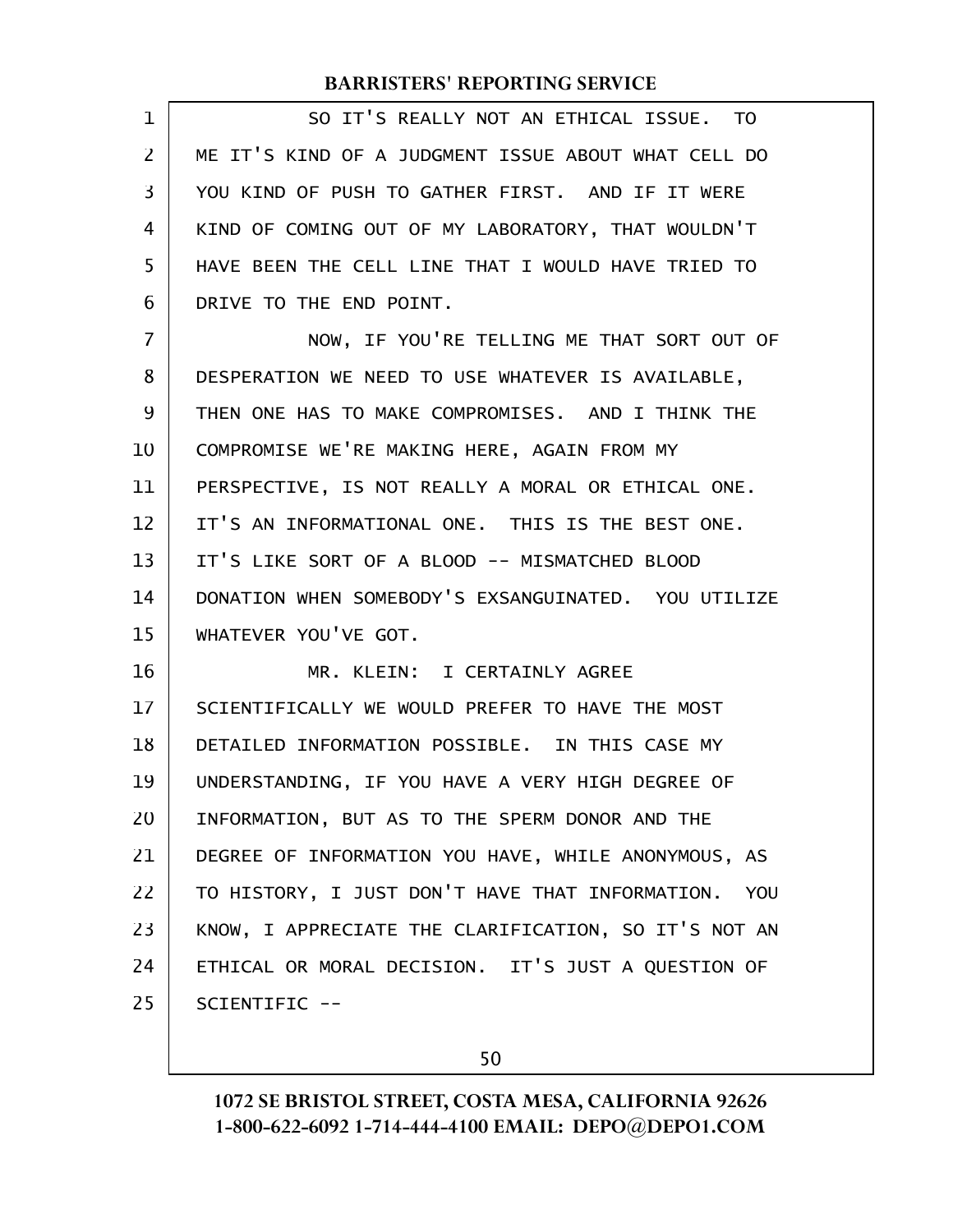CHAIRMAN LO: SO I THINK IT FALLS TO SCIENCE BECAUSE THERE'S A CONCERN ABOUT SAFETY FOR THE TRANSPLANTED CELL. MR. KLEIN: I UNDERSTAND. DR. TAYLOR: I JUST KIND OF THINK IT WAS A BAD EXPERIMENT. CHAIRMAN LO: SO A LOT OF PEOPLE ARE WANTING TO GET IN, SO LET ME JUST MAKE SURE. JEFF, MARCY, SHERRY. JEFF, YOU HAVEN'T HAD A CHANCE. MR. SHEEHY: WELL, I GUESS WHAT I'M TRYING TO FOCUS ON IS KIND OF THE POINT BETWEEN BOB AND ROB. FOR WANT AFTER BETTER DESCRIPTION, I CALL IT UTILITY ARGUMENT. AND RATHER THAN TRYING TO REWRITE ALL OF OUR RULES, IS THERE A WAY TO CAPTURE JUST THIS -- YOU KNOW, THERE'S A LOT -- AND MAYBE WE CAN DO ONE-OFF EXCEPTIONS OR, YOU KNOW, THERE'S A LOT ABOUT THIS ONE PARTICULAR LINE THAT WE COULD DESCRIBE IN ORDER TO SAY THAT IT'S AN EXCEPTION. IT'S GMP, CERTAIN TYPES OF -- YOU KNOW, THERE'S ALL THESE OTHER UTILITY, WHAT IS IT GOING TO BE USED FOR, WHAT IT'S BEING USED FOR, THE GENERAL -- THE WAY IN WHICH IT'S KIND OF INVALIDATED FOR USE FOR ALL THESE OTHER FOLKS BESIDES US THAT COULD BE THE WAY TO CAPTURE THE ABILITY FOR OUR RESEARCHERS TO USE IT WITHOUT SUDDENLY SAYING ALL -- YOU KNOW, YOU BARRISTERS' REPORTING SERVICE 1 2 3 4 5 6 7 8 9 10 11 12 13 14 15 16 17 18 19 20 21 22 23 24 25

51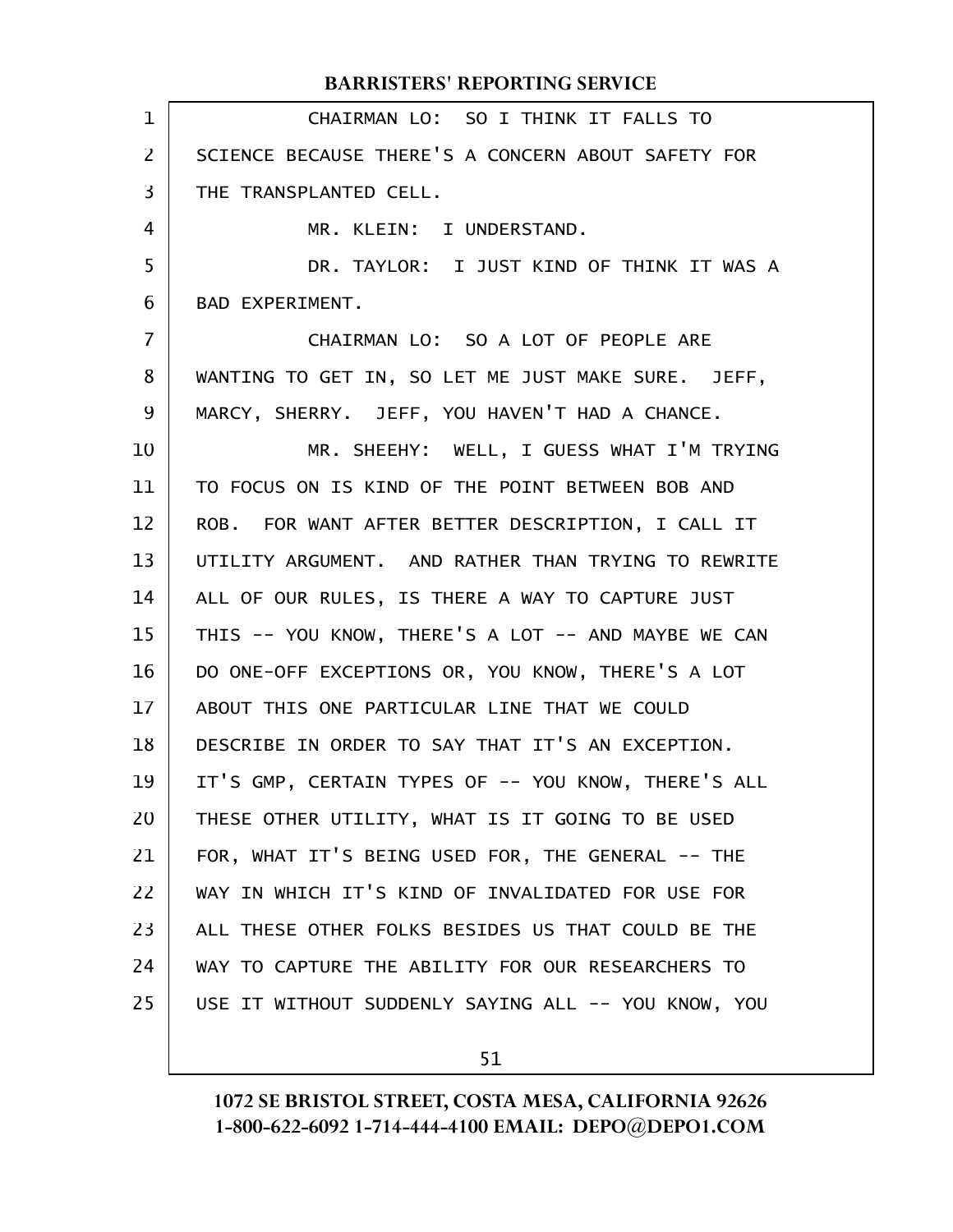| 1  | DON'T HAVE TO HAVE IDENTIFYING -- YOU DON'T HAVE TO  |
|----|------------------------------------------------------|
| 2  | BE ABLE TO GET IN CONTACT WITH EVERY GAMETE DONOR.   |
| 3  | YOU KNOW, BECAUSE IT SEEMS LIKE WE'RE                |
| 4  | LETTING THE EXCEPTION DRAW THE RULES WHEN REALLY WE  |
| 5  | SHOULD WRITE A RULE FOR THE EXCEPTION. THAT'S MY     |
| 6  | POINT.                                               |
| 7  | MS. FEIT: I JUST TEND TO AGREE WITH                  |
| 8  | DR. TAYLOR'S COMMENTS BECAUSE I HAVE A SON WHO'S     |
| 9  | GOING BLIND OF DIABETES. HE'S STILL YOUNG.<br>JUST   |
| 10 | HAD MAJOR EYE SURGERY. WE DON'T KNOW IF WE CAN SAVE  |
| 11 | HIS SIGHT, BUT I WOULD NOT WANT HIM INSTILLED WITH   |
| 12 | STEM CELLS COMPETING BEHIND. I MEAN CERTAINLY BEING  |
| 13 | BLIND AND LIVING ANOTHER 20 YEARS AS A BLIND PERSON  |
| 14 | IS A LIFE-ALTERING SITUATION FOR OTHER THINGS.       |
| 15 | IN MEDICINE IT'S ALWAYS BEEN THE MANTRA DO           |
| 16 | NO HARM. AND SO I THINK YOU HAVE TO BE CAREFUL.      |
| 17 | YOU HAVE TO GET KNOWLEDGE, FOLLOW PROCESSES, WE HAVE |
| 18 | TO ACKNOWLEDGE THE FACT THAT WE DON'T HAVE           |
| 19 | INFORMATION. THAT CAN MEAN SOMETHING. SO WE DO       |
| 20 | HAVE TO BE CAREFUL.                                  |
| 21 | I THINK GOING BACK TO SHERRY'S COMMENTS,             |
| 22 | WHICH ARE VERY VALID, NOT UNDERSTANDING HOW MANY AND |
| 23 | WHAT THE POOLS ARE AND WHAT THEY REPRESENT.<br>MAYBE |
| 24 | WHERE WE'RE GOING IS INTO AN ERA WHERE WE HAVE TO    |
| 25 | HAVE THAT KNOWLEDGE. AND WE HAVE TO KNOW, YOU KNOW,  |
|    |                                                      |

52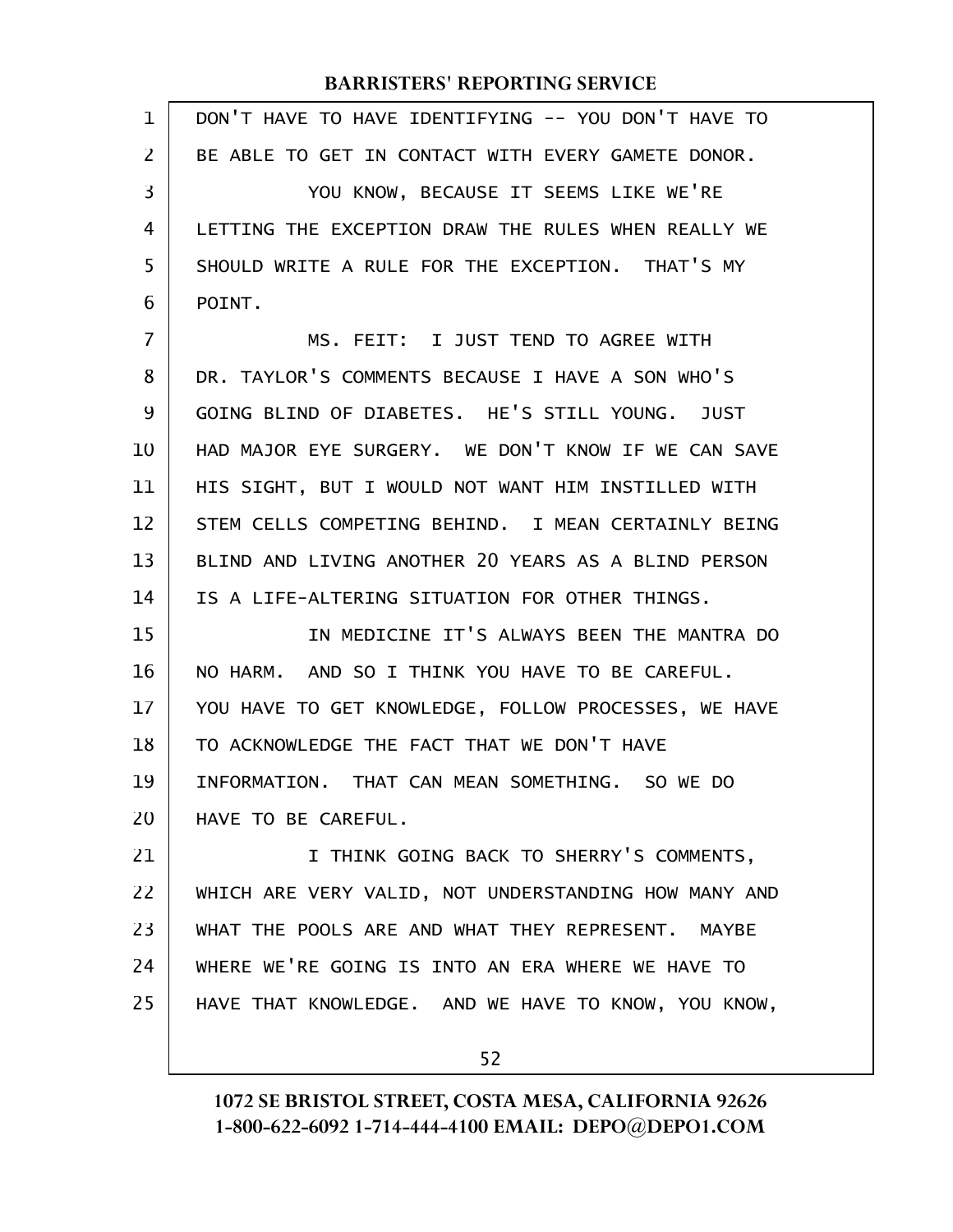| $\mathbf 1$    | HOW MANY OF THOSE EMBRYOS ARE AVAILABLE, WHAT IS THE |
|----------------|------------------------------------------------------|
| $\overline{2}$ | CIRCUMSTANCE, ARE THEY DONATABLE, AND ARE THEY       |
| 3              | DONATABLE FOR GENERAL RESEARCH.                      |
| 4              | I ALSO AGREE THAT IF THEY SAID THEY COULD            |
| 5              | BE DONATED FOR GENERAL RESEARCH, AND WE HAVE ALL THE |
| 6              | RIGHT SCIENTIFIC PROCESS INFORMATION, THAT WE        |
| $\overline{7}$ | SHOULDN'T THEN DISCRIMINATE. WE'RE A PART OF         |
| 8              | RESEARCH. WE SHOULD MOVE FORWARD.                    |
| 9              | CHAIRMAN LO: LET ME MAKE ONE COMMENT. I              |
| 10             | THINK THE LAST THREE OR FOUR SPEAKERS HAVE REALLY    |
| 11             | TOUCHED ON SOME IMPORTANT POINTS. I THINK IT'S       |
| 12             | POSSIBLE TO SEPARATE OUT THE SAFETY FOR POTENTIAL    |
| 13             | TRANSPLANT RECIPIENTS FROM THE QUESTION WHICH WE     |
| 14             | HAVE BEFORE US, WHICH IS REALLY SHOULD WE ALLOW      |
| 15             | CIRM-FUNDED RESEARCHERS TO WORK WITH THIS LINE. I    |
| 16             | THINK TO SOME EXTENT THE FDA CHARGE IS TO WHEN       |
| 17             | SOMEONE SAYS I WISH TO DO A CLINICAL TRIAL INVOLVING |
| 18             | THIS CANDIDATE FOR THERAPY, THERE'S WHEN WE SHOULD   |
| 19             | LOOK AT THE POTENTIAL RISK TO THE PARTICIPANTS IN    |
| 20             | THAT CLINICAL TRIAL, WHICH IN THIS CASE I WOULD HOPE |
| 21             | WE WOULD CONSIDER THIS NOTION OF DO WE HAVE ENOUGH   |
| 22             | INFORMATION ABOUT THE GAMETE DONOR.                  |
| 23             | I DON'T KNOW WHAT THE -- THE FDA, THESE              |
| 24             | ARE CONFIDENTIAL DISCUSSIONS BETWEEN THE FDA AND THE |
| 25             | INVESTIGATOR AND THE SPONSOR OF THE CLINICAL TRIAL.  |
|                | 53                                                   |
|                |                                                      |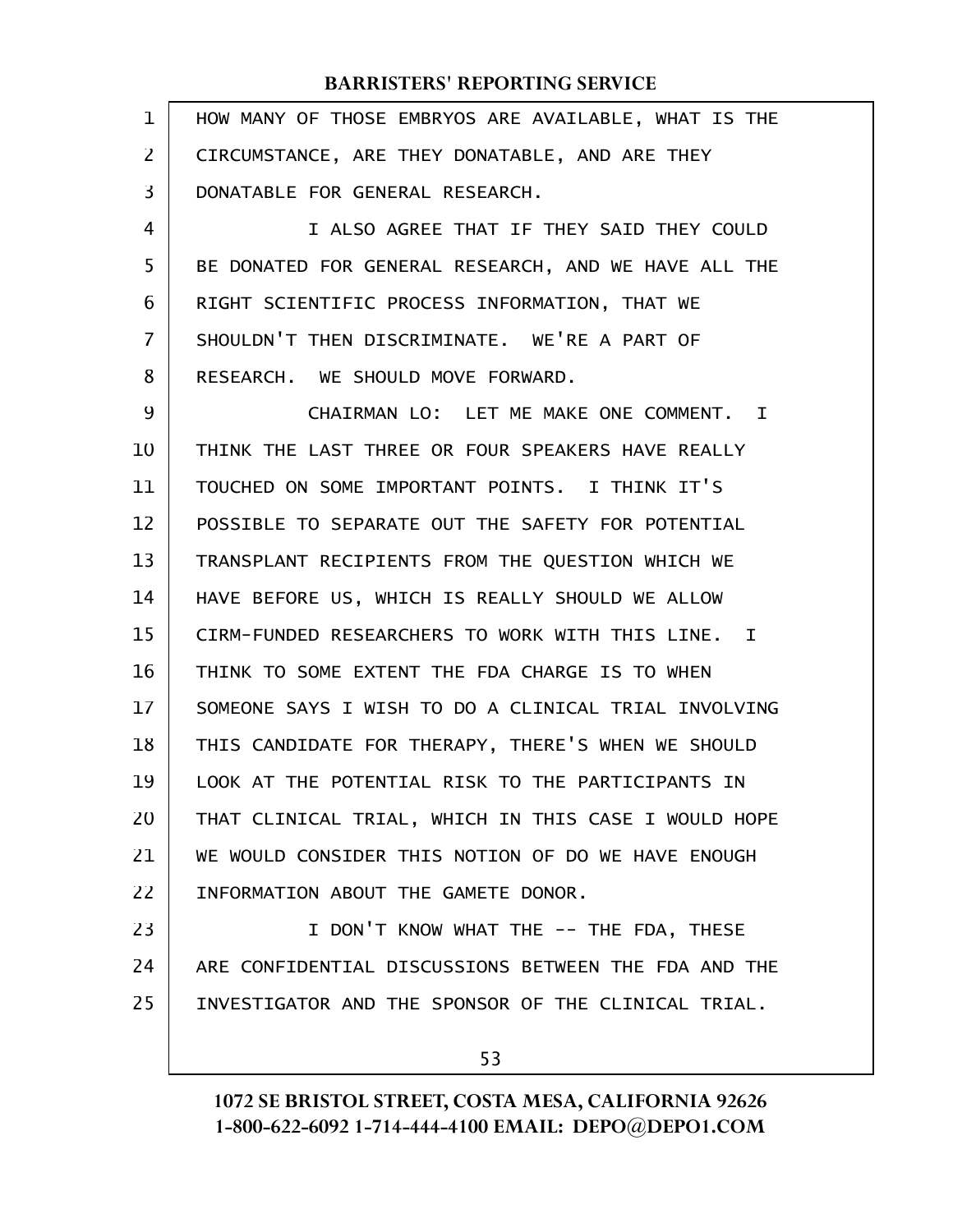| $\mathbf{1}$ | SO I DON'T KNOW WHAT'S TRANSPIRED THERE, BUT I THINK |
|--------------|------------------------------------------------------|
| 2            | WE SHOULD ALL KEEP IN MIND THE FDA, TO THE EXTENT IT |
| 3            | DOES ITS CHARGE, IS SUPPOSED TO LOOK AT THIS         |
| 4            | QUESTION IN DETAIL WITH REGARD TO THE SPECIFIC       |
| 5            | PROTOCOLS. WE DON'T HAVE TO SETTLE THAT. IN FACT,    |
| 6            | WE CAN'T BECAUSE WE DON'T KNOW THE DETAILS.          |
| 7            | DR. CSETE: THAT'S ABSOLUTELY RIGHT.                  |
| 8            | CHAIRMAN LO: IT'S NOT SOMETHING                      |
| 9            | THAT'S $--$                                          |
| 10           | DR. TROUNSON: IT'S NOT THAT THEY'RE GOING            |
| 11           | TO ISSUE GUIDELINES. THIS PARTICULAR ORGANIZATION    |
| 12           | HAS BEEN IN CONTACT WITH THE FDA, AND THEY HAVE BEEN |
| 13           | CONTINUING TO DO WORK ON THE BASAL SET. IT IS VERY   |
| 14           | LIKELY THAT THAT COULD BE AGREED TO BY THE FDA.      |
| 15           | THEY'RE NOT CHARGED WITH SPECIFICALLY THE ETHICAL    |
| 16           | ISSUES, BUT BETTER THE MEDICAL RISKS IN SOME         |
| 17           | RESEARCH ASPECT. IN REALITY, NEARLY ALL THE          |
| 18           | RESEARCH HAS BEEN DONE ON STEM CELL LINES WHERE      |
| 19           | THERE'S ABSOLUTELY NO BACKGROUND KNOWLEDGE OR WILL   |
| 20           | THERE EVER BE ON THE GENOME AND DISEASE HISTORY.     |
| 21           | SO I THINK IN A SENSE THAT, YOU KNOW, WE             |
| 22           | OUGHT TO IMPROVE THESE THINGS GOING FORWARD. MY OWN  |
| 23           | VIEW HERE IS IT'S NOT REALLY US, THE COMMITTEE       |
| 24           | SPECIFICALLY, CARTE BLANCHE TO DEVELOP NEW EMBRYONIC |
| 25           | STEM CELL LINES FROM SUCH EMBRYOS, BUT HOPEFULLY     |
|              | 54                                                   |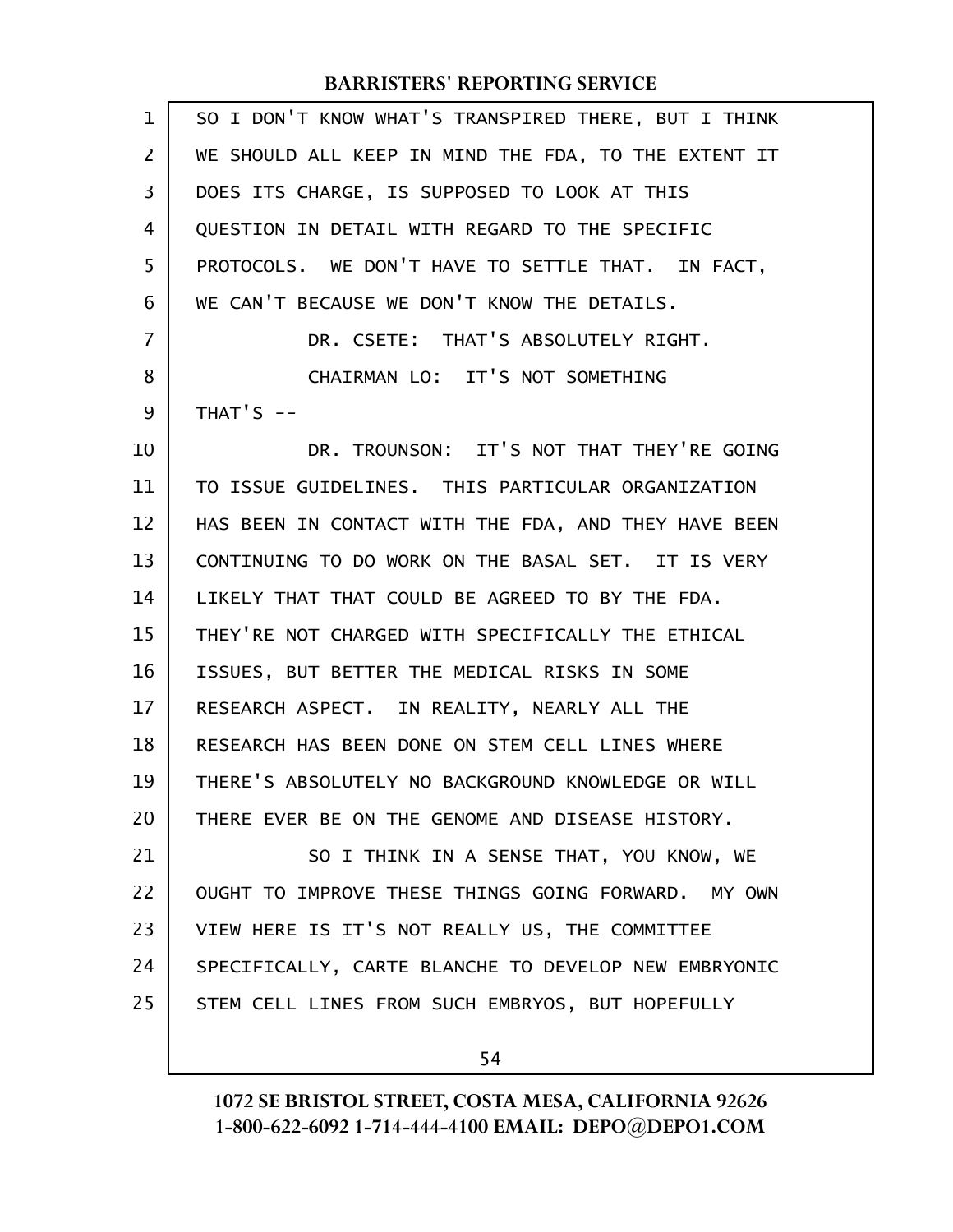| $\mathbf{1}$   | IT'S GRANDFATHERING IN SOMETHING THAT WAS DONE PRIOR |
|----------------|------------------------------------------------------|
| $\overline{2}$ | TO THE ESTABLISHMENT OF OUR GUIDELINES BECAUSE IT    |
| 3              | SEEMS LIKE THAT IS SOMETHING THAT WE'VE DONE IN THE  |
| 4              | PAST, OR WE'VE AGREED TO IN THE PAST. AND IF         |
| 5              | THERE'S SUFFICIENT JUSTIFICATION TO DO THAT, I THINK |
| 6              | IT WOULD BE EXTREMELY HELPFUL OR COULD BE EXTREMELY  |
| 7              | HELPFUL IN THE PARTICULAR INSTANCE THAT WE HAVE NOW. |
| 8              | CHAIRMAN LO: WE HAVE A LOT OF HANDS.                 |
| 9              | SHERRY, AND THEN ANN --                              |
| 10             | CO-CHAIR LANSING: I'LL GO LAST SINCE I'VE            |
| 11             | TALKED A LOT.                                        |
| 12             | CHAIRMAN LO: ANN.                                    |
| 13             | DR. KIESSLING: I JUST WANTED TO MAKE A               |
| 14             | QUICK RESPONSE TO SHERRY'S QUESTION. ONLY ABOUT 15   |
| 15             | PERCENT OF IVF CYCLES IN THE COUNTRY INVOLVE ANY     |
| 16             | DONATED GAMETES. SO 85 PERCENT OF IVF CYCLES IN THE  |
| 17             | COUNTRY ARE FROM THE COUPLE INVOLVED; IS THAT RIGHT? |
| 18             | DR. TAYLOR: (NODS.)                                  |
| 19             | DR. KIESSLING: SO WE'RE TALKING ABOUT --             |
| 20             | FROM THE EMBRYO WE'RE TALKING ABOUT MAYBE -- IT      |
| 21             | MIGHT BE MORE THAN 15 PERCENT OF EMBRYOS BECAUSE EGG |
| 22             | DONORS TEND TO GENERATE MORE EMBRYOS, BUT WE'RE NOT  |
| 23             | TALKING ABOUT THAT PROBLEM RELATIVE TO THE ENTIRE    |
| 24             | FROZEN EMBRYO BANK. A RELATIVELY SMALL PERCENTAGE    |
| 25             | ARE DONATED.                                         |
|                |                                                      |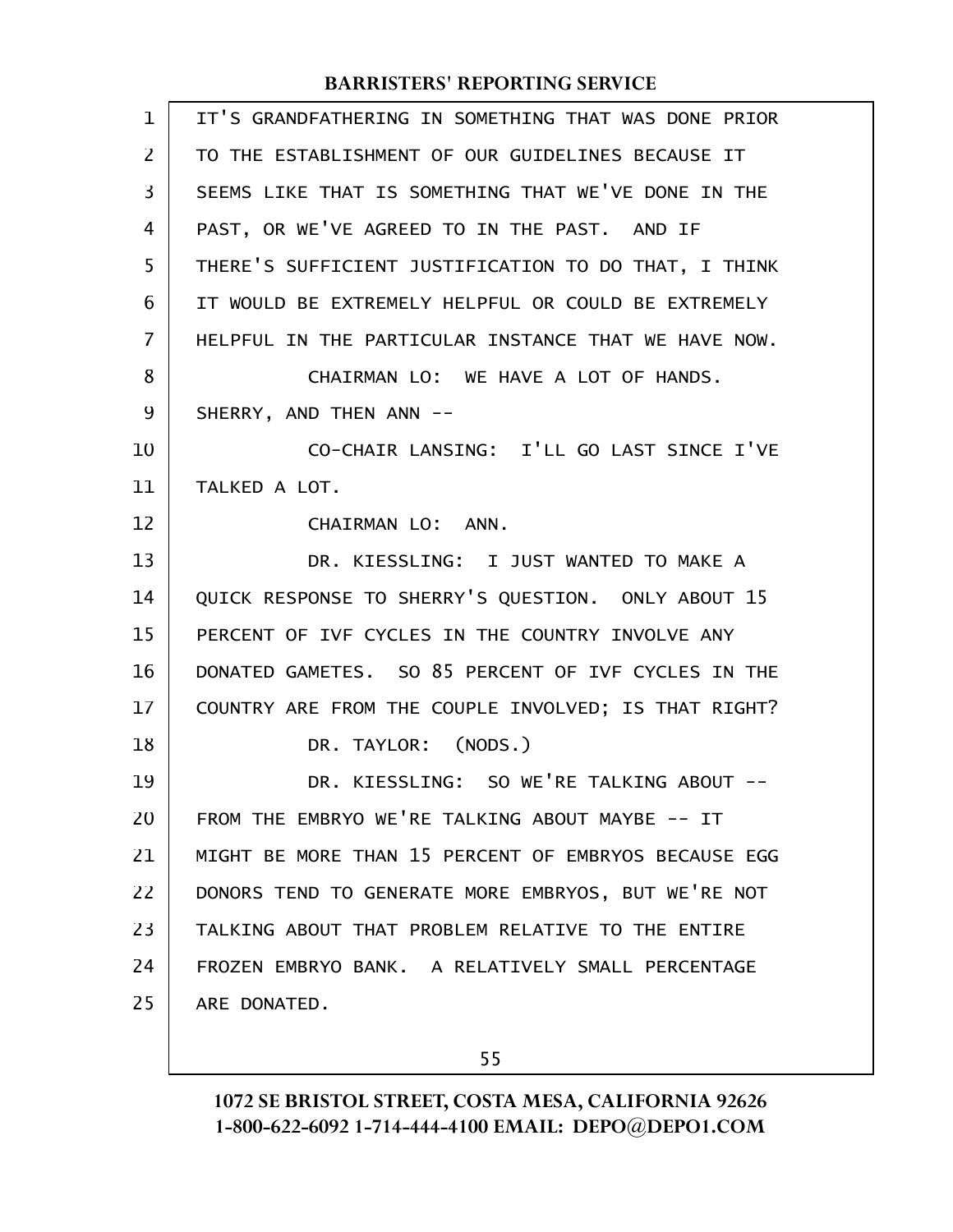| 1  | CHAIRMAN LO: LET ME JUST, AGAIN, IF I                |
|----|------------------------------------------------------|
| 2  | COULD INTERRUPT FOR A MINUTE. BUT ALL OF THE 15      |
| 3  | PERCENT OF EMBRYOS FROZEN IN IVF CLINICS THAT ARE    |
| 4  | FROM OOCYTE DONORS, ARE THERE SCIENTIFIC REASONS TO  |
| 5  | WANT TO USE THOSE TO DERIVE NEW EMBRYONIC STEM CELL  |
| 6  | LINES SINCE THE DONORS ARE YOUNGER AND MAY BE ABLE   |
| 7  | TO GET A MORE ROBUST LINE. THAT'S A QUESTION I       |
| 8  | DON'T KNOW THE ANSWER TO.                            |
| 9  | DR. TROUNSON: BERNIE, IT'S REALLY HARD TO            |
| 10 | ANSWER THAT QUESTION BECAUSE THERE MIGHT BE SOME     |
| 11 | SPECIAL REASON TO DO THAT. BUT THEN I THINK, AGAIN,  |
| 12 | WE CAN PICK A SPECIAL REASONS TO YOU. AS JEFF SAID,  |
| 13 | YOU KNOW, THAT THERE WOULD BE A REASON FOR DOING IT. |
| 14 | FOR EXAMPLE, IF THERE WOULD BE A SPECIFIC GENOTYPE   |
| 15 | NOT AVAILABLE SOMEWHERE ELSE. ONE WOULD HAVE         |
| 16 | THOUGHT THAT MIGHT BE DIFFICULT.                     |
| 17 | BUT, YOU KNOW, I THINK THERE COULD BE                |
| 18 | REASONS. THE OTHER EXAMPLE FOR WHICH DR. CIBELLI     |
| 19 | WOULD BE AWARE IS IF AT TIMES WHEN YOU DEVELOP A     |
| 20 | SPECIAL STEM CELL LINE, SAY HOMOLOGOUS RECOMBINATION |
| 21 | PROCEDURE THAT YOU INSERTED A REPORTER GENE INTO     |
| 22 | THESE CELLS. IT'S TAKEN FOUR YEARS TO DO IT. IT'S    |
| 23 | NOW A REAGENT AVAILABLE TO CALIFORNIA SCIENTISTS,    |
| 24 | BUT IT FALLS OUT UNDER THESE RULES BECAUSE THE DONOR |
| 25 | WAS NOT -- COULD NOT GIVE APPROVAL. HERE WOULD BE    |
|    |                                                      |

56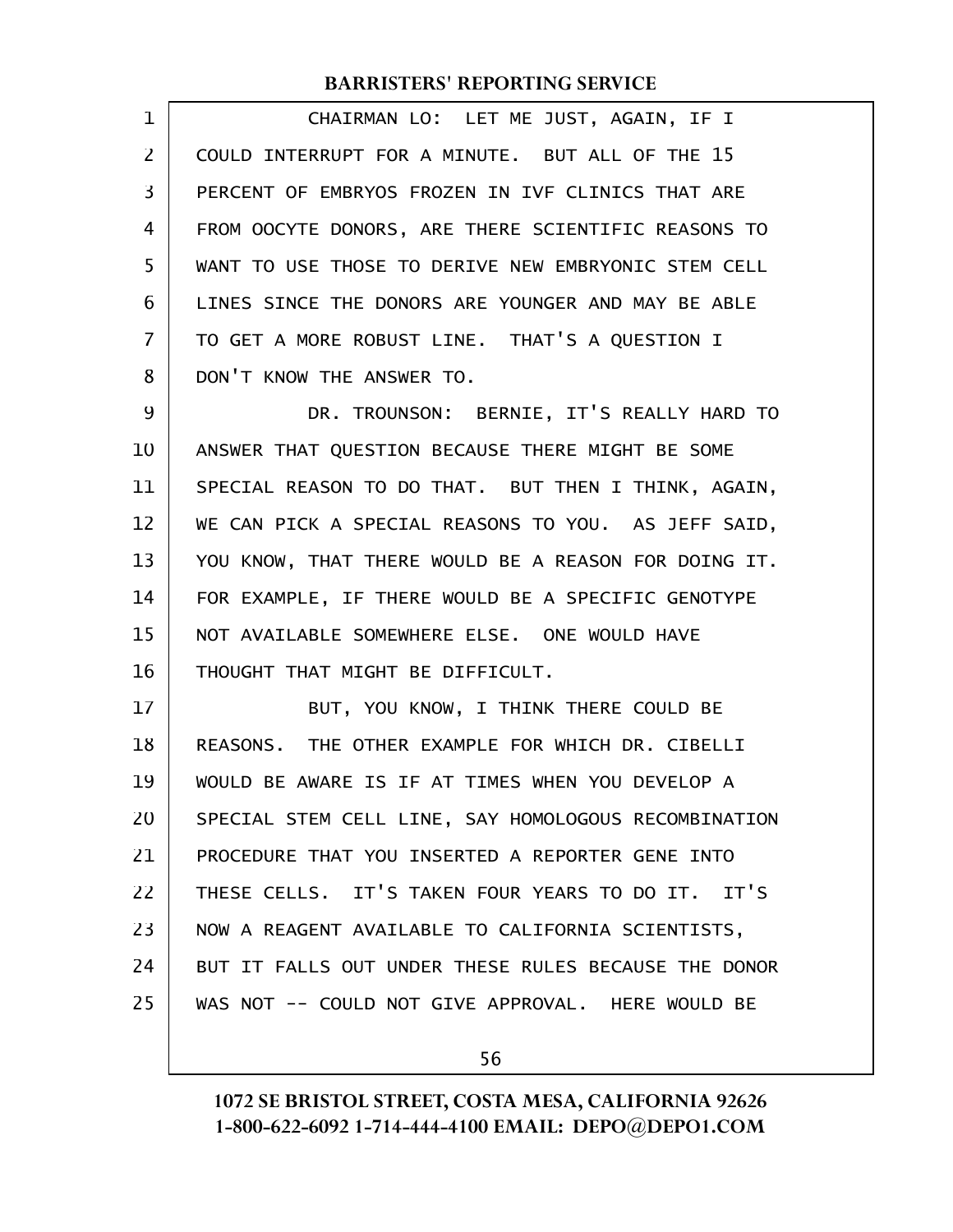| $\mathbf{1}$   | ANOTHER EXAMPLE FOR WHICH I THINK I'D WANT THE      |
|----------------|-----------------------------------------------------|
| $\overline{2}$ | COMMITTEE TO CONSIDER THAT CAREFULLY BECAUSE FOUR   |
| 3              | YEARS OF WORK TO GET BACK TO THAT POINT IS AN AWFUL |
| 4              | LONG TIME FOR AN IMPORTANT REAGENT.                 |
| 5              | CHAIRMAN LO: JOSE AND THEN ROB AND THEN             |
| 6              | ALTA.                                               |
| $\overline{7}$ | DR. CIBELLI: FIRST THING I WOULD SAY IS             |
| 8              | THAT HAVING BEEN FACED WITH THIS, I THINK THAT      |
| 9              | SCIENCE WILL NEVER FINISH ANSWERING ALL THE         |
| 10             | QUESTIONS RELATED TO THE DERIVATION OF NEW STEM     |
| 11             | CELLS. SO WE ALSO NEED TO REALIZE IT'S BEEN 25      |
| 12             | YEARS SINCE THE PERSON (INAUDIBLE). SO THIS IS      |
| 13             | GOING TO HAPPEN AND NEEDS TO HAPPEN.                |
| 14             | THE OTHER QUESTION IS WHO HAS THE LEGAL             |
| 15             | AUTHORITY TO DECIDE THE FATE OF THAT EMBRYO? SO IF  |
|                |                                                     |
| 16             | THE MALE IS DONATING HIS SPERM, AND AS ALAN WAS     |
| 17             | SAYING, THEN THOSE EMBRYOS ARE BASICALLY ADOPTED OR |
| 18             | TAKEN BY THE COUPLE, IS THE COUPLE THE ONE THAT'S   |
| 19             | GOING TO DECIDE WHETHER WE'RE GOING GIVE THEM TO BE |
| 20             | RESERVED, WHETHER THEY'VE TO BE DESTROYED, OR GOING |
| 21             | INTO RESEARCH? I THINK THAT WE SHOULD STAY TO THE   |
| 22             | WISHES OF THE COUPLE. AND IF THE DONORS, IN FACT,   |
| 23             | ARE WILLING GIVE THOSE RIGHTS TO THE COUPLE, WHY    |
| 24             | WOULD WE GO BACK AND TRY TO CHANGE THEIR VIEWS?     |
| 25             | DR. TAYLOR: LET'S SEE. I WAS JUST GOING             |

57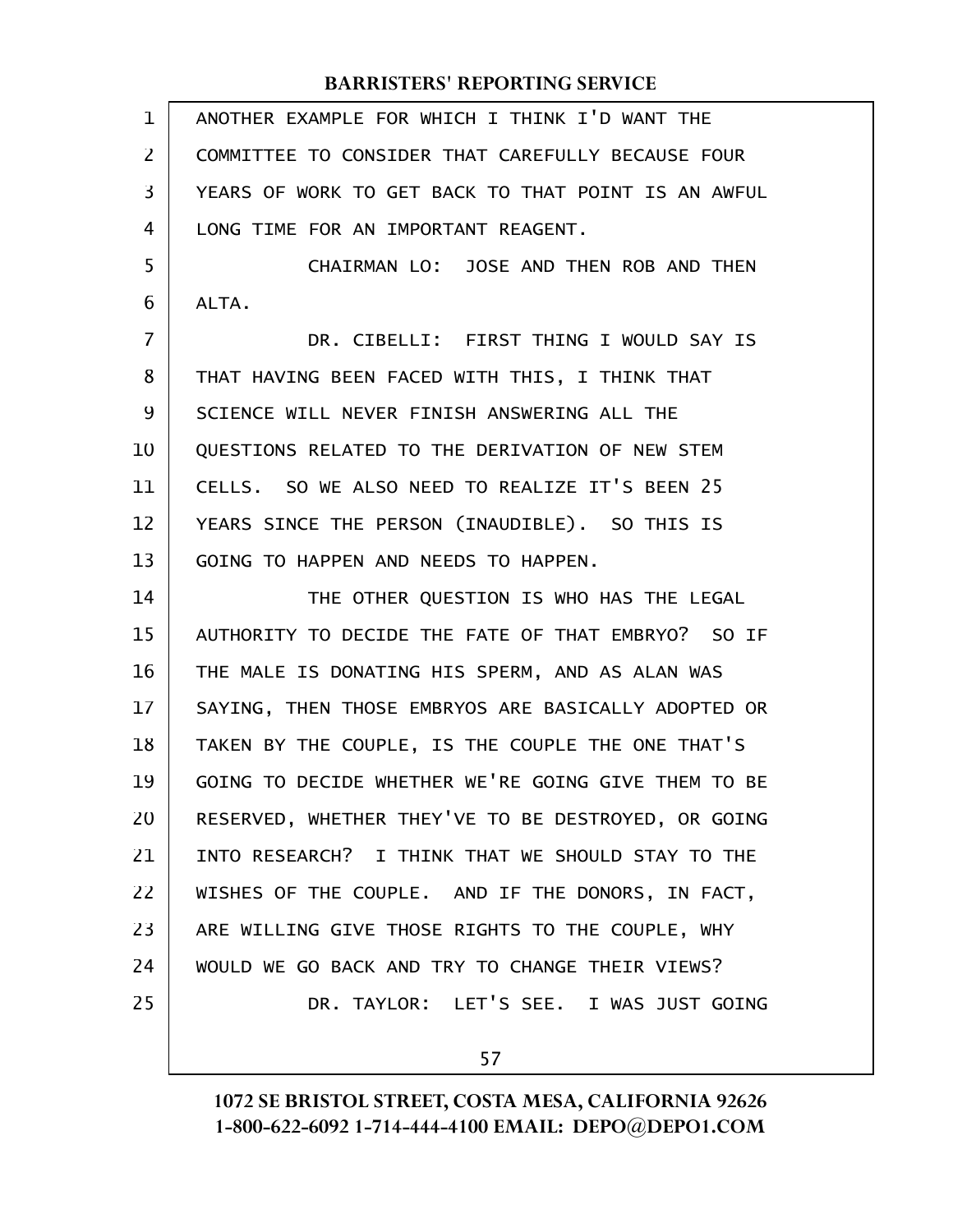| 1  | TO -- YOU KNOW, I SORT OF HESITATE TO SAY THIS       |
|----|------------------------------------------------------|
| 2  | BECAUSE WE'LL BE HERE FOREVER ON THE BASIS OF, BUT I |
| 3  | DO BELIEVE THAT THERE'S RESEARCH AND THERE'S         |
| 4  | RESEARCH AND THERE'S RESEARCH AND THERE'S RESEARCH.  |
| 5  | I SORT OF -- IT'S UNFORTUNATE, BUT I BELIEVE THERE   |
| 6  | ARE A LOT OF LAYERS OF THINGS THAT WE MAY HAVE TO    |
| 7  | SUBCATEGORIZE IN TERMS OF THE DEGREE OF INFORMATION  |
| 8  | THAT WE HAVE BOTH KIND ON KIND OF A SCIENTIFIC BASIS |
| 9  | AND ALSO POSSIBLY ON AN ETHICAL BASIS.               |
| 10 | SO I DO BELIEVE THAT HOMOLOGOUS                      |
| 11 | RECOMBINATION CELL LINES THAT WAS DERIVED COULD BE   |
| 12 | USEFUL FOR LABORATORY EXPERIMENTS TO LEARN LOTS AND  |
| 13 | LOTS AND LOTS OF THINGS AND SHOULD BE MADE AVAILABLE |
| 14 | AS QUICKLY AS POSSIBLE. BUT WHAT I PERSONALLY FEEL   |
| 15 | IS THAT WHEN WE'RE TALKING ABOUT CELLS THAT ARE      |
| 16 | GOING TO BE PREPARED FOR CLINICAL INTERVENTIONS,     |
| 17 | THAT THOSE BE HELD TO THE VERY HIGHEST STANDARD, NOT |
| 18 | JUST ETHICALLY, BUT PARTICULARLY SCIENTIFICALLY SO   |
| 19 | THAT WE KNOW AS MUCH ABOUT THOSE AS WE POSSIBLY CAN. |
| 20 | AND SO IT MAY WELL BE THAT WE HAVE GRADED DEGREES OF |
| 21 | CONSENT AND ASSENT.                                  |
| 22 | AND, YOU KNOW, MY VIEW, AND I'M A SPERM              |
| 23 | DONOR WHO DIDN'T EVEN REALLY -- I HAD NEVER HEARD OF |
| 24 | STEM CELLS, AND THOSE EMBRYOS WERE THEN LATER GIVEN  |
| 25 | FOR RESEARCH. I DON'T BELIEVE YOU'VE GOT TO GO BACK  |
|    |                                                      |

58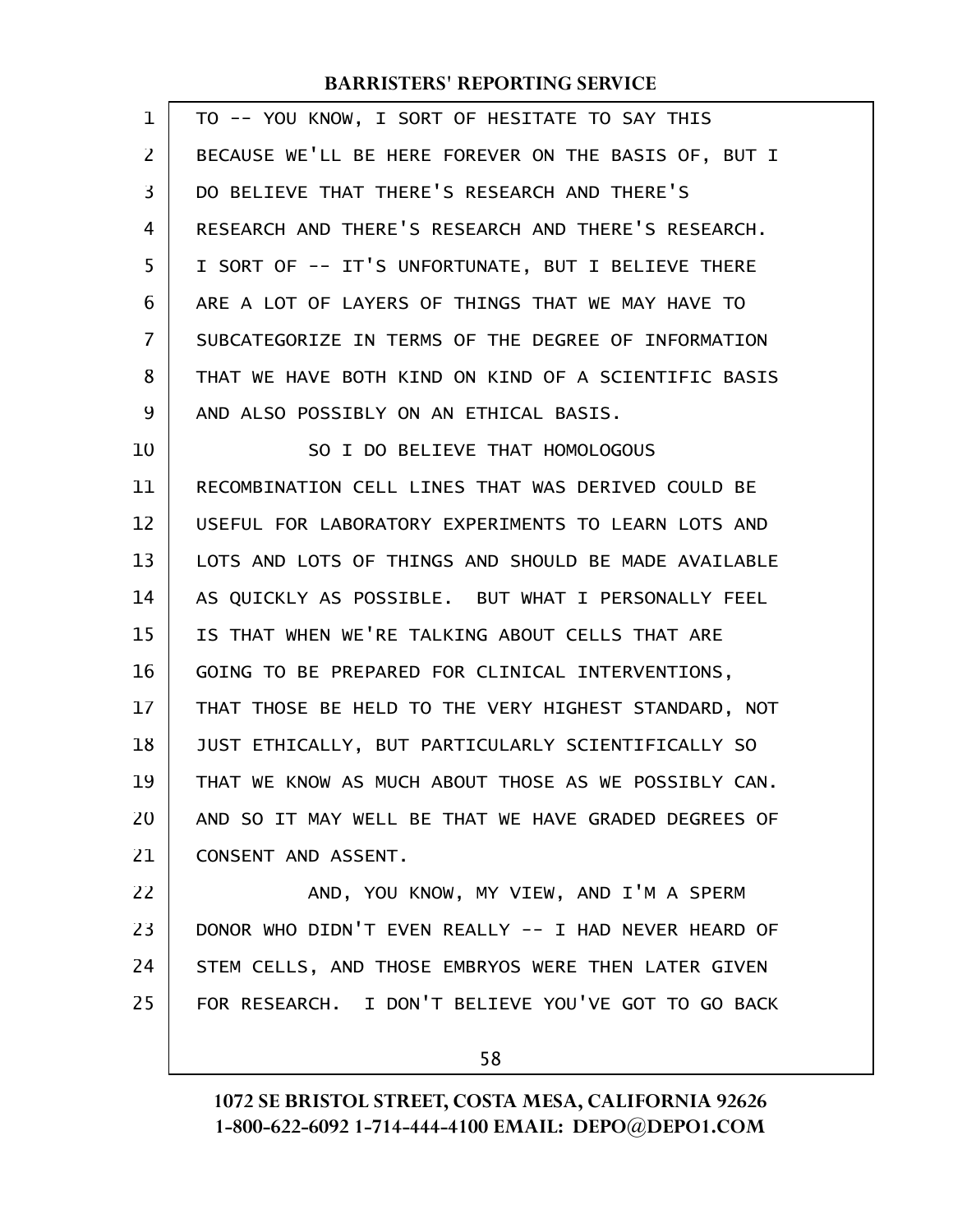| $\mathbf 1$ | AND GET THAT FOR SOMEBODY TO WORK ON STUFF IN THE    |
|-------------|------------------------------------------------------|
| 2           | LABORATORY. SO, YOU KNOW, AGAIN, I'M SORT OF         |
| 3           | SUGGESTING WE MIGHT HAVE AN INCREDIBLY COMPLEX       |
| 4           | MATRIX, AND THIS IS GOING TO BE A HUGE PAIN IN THE   |
| 5           | REAR TO GO THROUGH THIS POTENTIALLY, BUT I DO THINK  |
| 6           | IT'S WORTH THINKING ABOUT DIFFERENT DEGREES OF       |
| 7           | CONSENT, DIFFERENT DEGREES OF SORT OF SCIENTIFIC     |
| 8           | INFORMATION FOR DIFFERENT ULTIMATE PURPOSES.         |
| 9           | AND WE'RE CLOSE NOW TO BEING ABLE TO SHOOT           |
| 10          | FOR THE MOON AND TO ACTUALLY DO WHAT WE WANT TO DO   |
| 11          | WITH THESE STEM CELLS. I'D JUST LIKE TO SEE THE      |
| 12          | VARIOUS CANDIDATES GET OUT THERE AND NOT HAVE        |
| 13          | SOMEBODY PUSH A PONY THAT THEY'VE INVESTED A LOT OF  |
| 14          | MONEY IN THAT MIGHT NOT BE THE BEST ONE TO RIDE DOWN |
| 15          | THE ROAD.                                            |
| 16          | MR. KLEIN: I THINK THAT WE HAVE TO RELY              |
| 17          | ON THE FDA BECAUSE THIS AREA OF SCIENCE IS CHANGING  |
| 18          | CONSTANTLY. I MEAN EVEN IN HUNTINGTON'S DISEASE AND  |
| 19          | MAYBE EIGHT DIFFERENT DISEASES, SOME PEOPLE WITH     |
| 20          | CERTAIN GENETIC CHARACTERISTICS YOU WOULD BELIEVE    |
| 21          | WITH HUNTINGTON'S DISEASE ARE FUNCTIONING NORMALLY   |
| 22          | AND SOME THAT HAVE THOSE CHARACTERISTICS THAT ARE    |
| 23          | REALLY TOTALLY DISABLED. THE SPEED OF GENETIC        |
| 24          | RESEARCH, THE SPEED OF BIOLOGICAL RESEARCH IS        |
| 25          | CHANGING OUR LEVELS OF KNOWLEDGE SO CONSTANTLY, THAT |
|             |                                                      |

59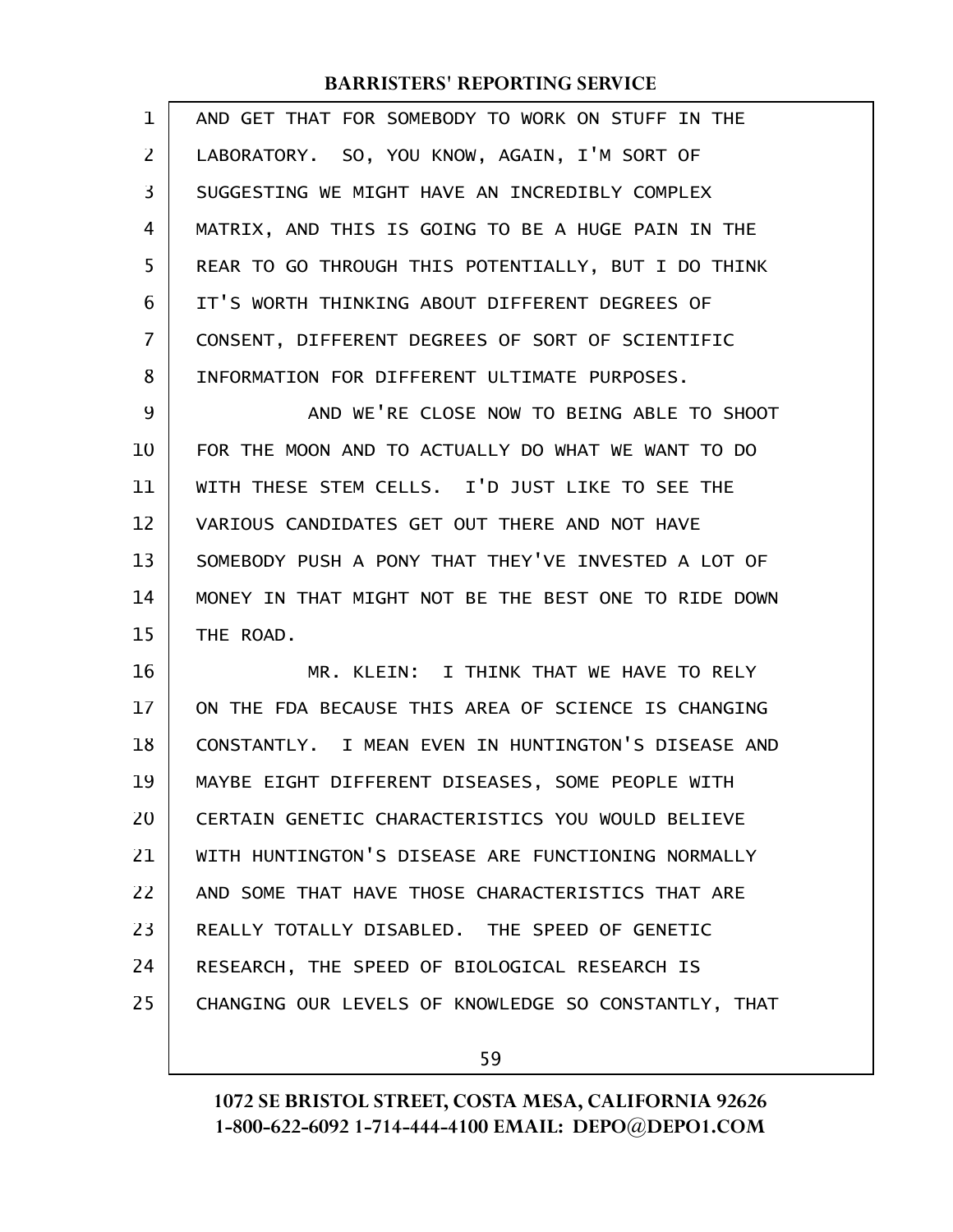| $\mathbf 1$    | THE PROBLEM IS THE OPTIMAL IS ALWAYS DIFFERENT.<br><b>THE</b> |
|----------------|---------------------------------------------------------------|
| $\overline{2}$ | NEXT DAY IT'S GOING TO BE DIFFERENT FROM WHAT IT WAS          |
| 3              | THE DAY BEFORE.                                               |
| 4              | AND I THINK WE NEED TO BELIEVE THAT THE                       |
| 5              | FDA IS GOING TO BE EFFECTIVE IN FIGURING OUT WHAT IS          |
| 6              | A SCIENTIFICALLY ACCEPTABLE LINE FOR UTILITY                  |
| 7              | PURPOSES BALANCED IN THE INITIATIVE. FOR ALS IT'S             |
| 8              | GOING TO BE DIFFERENT THAN IT IS POTENTIALLY FOR              |
| 9              | DIABETES. SO WE'RE GOING TO GET IN A LOT OF                   |
| 10             | TROUBLE, I THINK, IF WE TRY AND CREATE SOME                   |
| 11             | SCIENTIFIC STANDARDS THAT PREEMPT OUR SCIENTISTS              |
| 12             | FROM ACTUALLY REACHING EVERY DAY. AND WE NEED TO              |
| 13             | LOOK AT OUR CHARTER, WHICH HAS BEEN IS IT MORAL, IS           |
| 14             | IT ETHICAL, IS IT LEGAL. AND WE ALSO NEED TO                  |
| 15             | REALIZE THAT OUR SCIENTISTS NEED TO WORK WITH THE             |
| 16             | SCIENTISTS FROM OTHER STATES.                                 |
| 17             | THE OTHER CHART UP THERE THAT SHOWED US                       |
| 18             | THAT EVERY OTHER STATE IN THE UNITED STATES THAT HAS          |
| 19             | NEEDED SCIENTISTS HAVE DECIDED THAT THESE LINES AS            |
| 20             | LONG AS THEY MEET THE OTHER STANDARDS, IF THEY HAD A          |
| 21             | SPERM DONOR WHO WAS PAID THAT IT WAS ACCEPTABLE. SO           |
| 22             | TO THE EXTENT THAT WE DON'T, ON THE BASIS OF                  |
| 23             | INTEGRITY, SEE THAT THERE IS A MAJOR ETHICAL ISSUE,           |
| 24             | WE SHOULDN'T APPROVE IT. BUT IF WE THINK IT'S GOT             |
| 25             | ETHICS AND IT'S GOT MORALS, WE NEED TO APPROVE IT SO          |
|                |                                                               |

60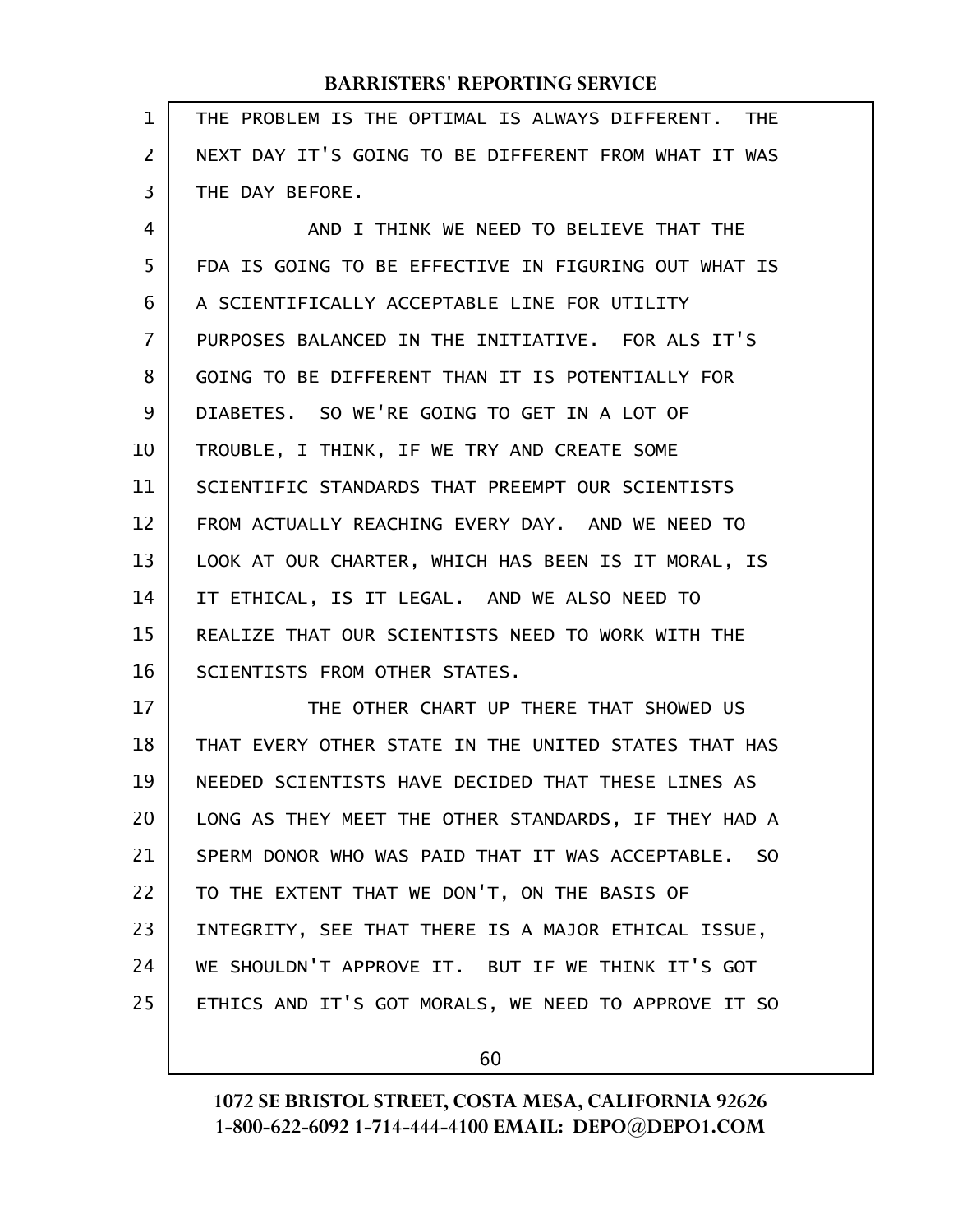OUR SCIENTISTS CAN ACTUALLY WORK WITH SCIENTISTS IN THESE OTHER STATES ON THESE LINES WHICH MAY BE IN MANY DISEASES VERY IMPORTANT TO THE ADVANCEMENT OF MEDICAL THERAPIES. CHAIRMAN LO: ALTA. MS. CHARO: I WANT TO IN SOME WAYS RETURN TO A QUESTION THAT ANN ASKED, BUT WAS NEVER ANSWERED ABOUT RETROACTIVE APPLICATION BECAUSE I THINK THERE ARE TWO VERY DIFFERENT DEBATES GOING ON. I FEEL LIKE OFTEN WE'RE CONFLATING THAT, AND I WANT TO FOCUS NOW ON THE ETHICS ISSUE ONLY, NOT THE SCIENTIFIC ISSUE. CLEARLY WE HAVE AN OPTION OF DECIDING WE WANT TO HAVE THE TIGHTEST POSSIBLE STANDARDS FOR NEW DERIVATIONS GOING FORWARD, AND WE LIMIT THE RANGE OF EMBRYOS THAT CIRM GRANTEES MAY USE TO DIVIDE. AND THAT'S A CONSIDERED DECISION. YOU CAN GO EITHER WAY, BUT THAT'S ONE DISCUSSION ABOUT WHAT STANDARDS YOU WANT TO APPLY TO YOUR OWN GRANTEES FOR THE FUTURE GOING FORWARD. IT'S A VERY DIFFERENT QUESTION ASKING WHETHER OR NOT YOUR GRANTEES CAN USE MATERIALS, NOT ONLY THAT WERE CREATED IN THE PAST, BUT THAT WERE CREATED BY OTHER PEOPLE IN OTHER JURISDICTIONS UNDER OTHER RULES. AND THIS GETS VERY TRICKY BECAUSE ON 1 2 3 4 5 6 7 8 9 10 11 12 13 14 15 16 17 18 19 20 21 22 23 24 25

61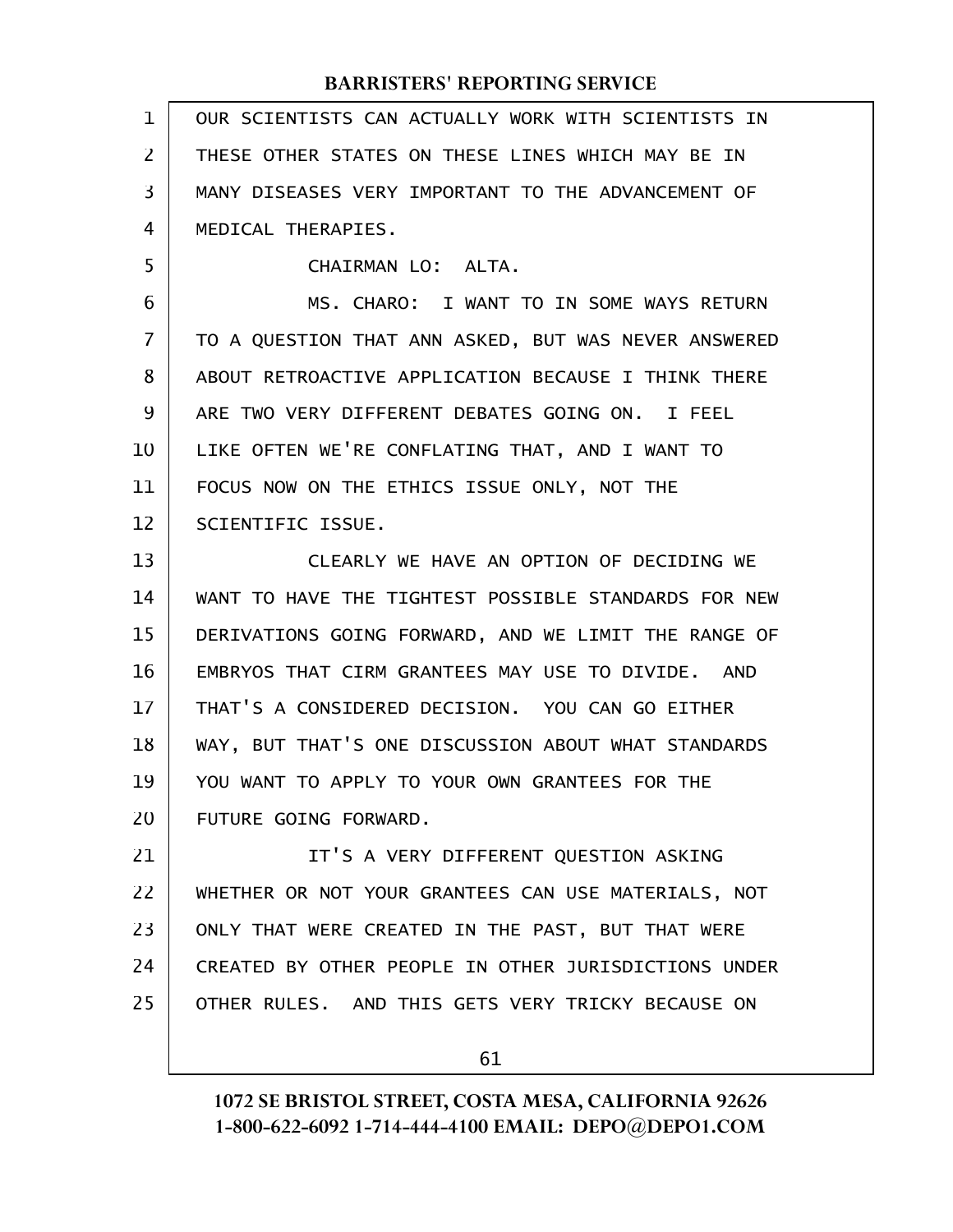| 1              | THE ONE HAND, IF YOU DO WANT, NOT ONLY FOR THE SAKE  |
|----------------|------------------------------------------------------|
| $\overline{2}$ | OF CAPTIVE RESEARCH, BUT ALSO FOR THE SAKE OF        |
| 3              | RESPECT AND ACCOMMODATING AND AVOIDING A KIND OF     |
| 4              | CALIFORNIA ETHICAL IMPERIALISM, RIGHT, YOU WANT TO   |
| 5              | ACKNOWLEDGE THAT OTHER JURISDICTIONS MAY HAVE RULES  |
| 6              | THAT, ALTHOUGH THAT NOT THE SAME, ARE NONETHELESS    |
| $\overline{7}$ | REASONABLE WITHIN THE WORLD OF REASONABLE SENSE OF   |
| 8              | RULES, AND THAT THERE OUGHT TO BE THE ABILITY TO GO  |
| 9              | AHEAD AND USE THOSE LINES BECAUSE THEY WERE JUDGED   |
| 10             | TO BE REASONABLY DERIVED UNDER SOMEBODY'S ELSE'S     |
| 11             | NOTIONS OF REASONABLE, WHETHER IT'S THE UK HFEA OR   |
| 12             | IT'S THE AUSTRALIANS OR IT'S THE ISRAELIS OR         |
| 13             | WHATEVER.                                            |
| 14             | THAT SAID, WE NONETHELESS ALSO, AND THE              |
| 15             | NATIONAL ACADEMIES DID THIS, JUST LIKE CIRM DID      |
| 16             | THIS, IDENTIFIED A FEW VERY FUNDAMENTAL CORE         |
| 17             | PRINCIPLES WHICH WERE NONNEGOTIABLE, FOR WHICH THERE |
| 18             | WOULD BE AN ETHICAL IMPERIALISM, AN INSISTENCE ON    |
| 19             | CERTAIN THINGS. FOR EXAMPLE, AN INSISTENCE THAT THE  |
| 20             | EMBRYO, NOT THE GAMETE, BUT EMBRYO DONORS HAD GIVEN  |
| 21             | INFORMED CONSENT THAT THE EMBRYOS BE DIVERTED TO     |
| 22             | RESEARCH, THAT IT HAD BEEN DONE WITH SOME            |
| 23             | INDEPENDENT OVERSIGHT. THESE WERE NONNEGOTIABLES.    |
| 24             | THEY GO INTO THE DEFINITION OF SEPARATELY DERIVED.   |
| 25             | SO IN SOME WAYS I THINK THE QUESTION THAT            |
|                | 62                                                   |
|                |                                                      |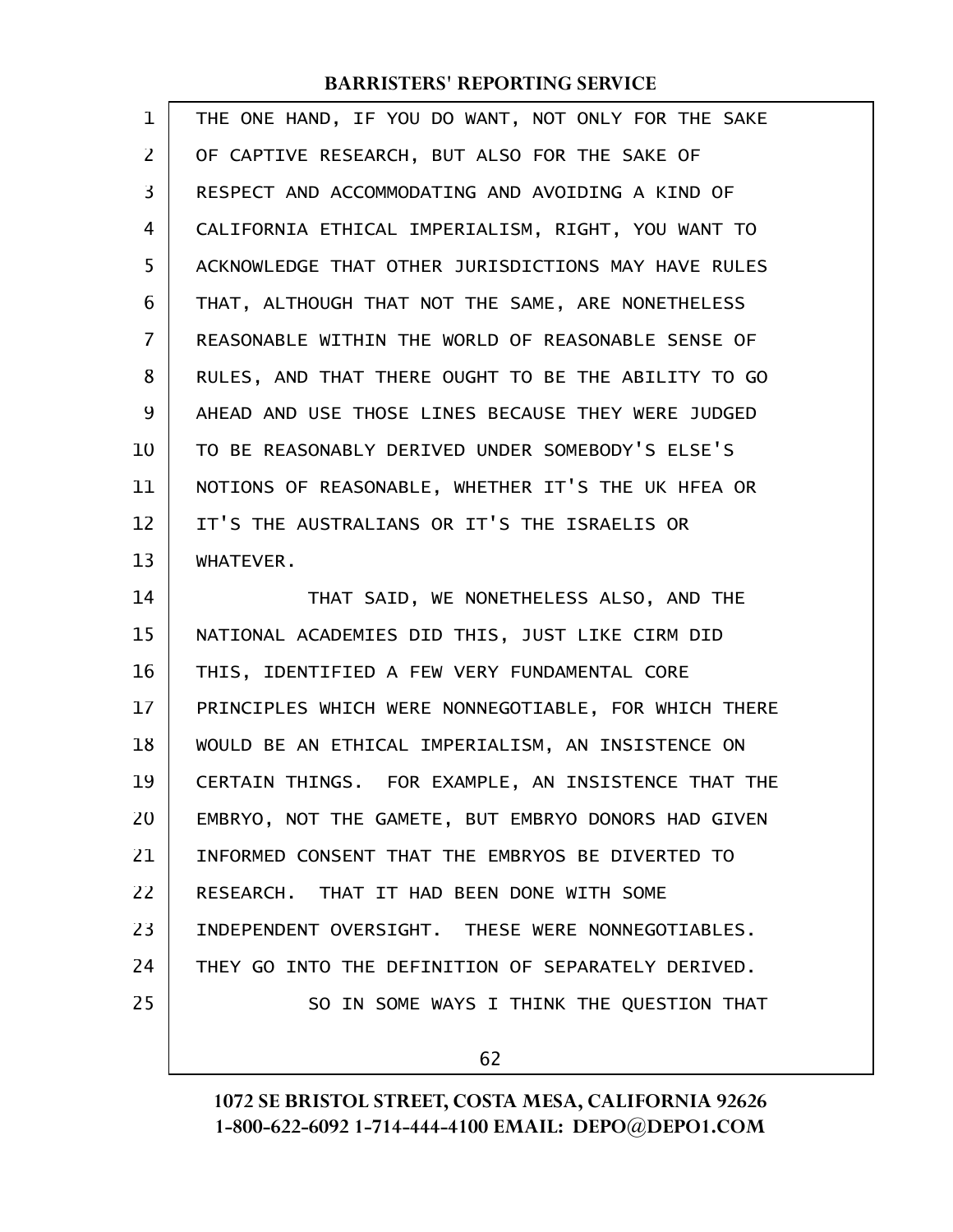| 1              | WE MIGHT WANT TO FOCUS ON IS WHETHER OR NOT CONSENT  |
|----------------|------------------------------------------------------|
| $\overline{2}$ | FROM AN UNDERLYING OFTEN ANONYMOUS GAMETE DONOR IS   |
| 3              | ONE OF THOSE NONNEGOTIABLE FUNDAMENTALS THAT WE WILL |
| 4              | INSIST UPON AS A CONDITION FOR THE USE OF LINES THAT |
| 5              | WERE CREATED ELSEWHERE OR AT ANOTHER TIME VERSUS     |
| 6              | SAYING THAT THIS IS ONE OF THE ONES WHERE SO LONG AS |
| $\overline{7}$ | IT WAS DONE IN A WAY THAT MET THE REQUIREMENTS AT    |
| 8              | THAT TIME IN THAT PLACE, WE WILL ACCEPT AS WITHIN    |
| 9              | THE REALM OF REASONABLE. AND FOCUSING ON THAT, I     |
| 10             | THINK, MAYBE NARROWS THE DISCUSSION A LITTLE BIT,    |
| 11             | NOT TO WHAT WOULD BE OPTIMAL, BUT TO WHAT IS SO CORE |
| 12             | THAT WE WILL NOT YIELD ON IT EVEN IF THE LINES WERE  |
| 13             | LEGALLY DERIVED IN ANOTHER PLACE AND TIME.           |
| 14             | CO-CHAIR LANSING: SO I JUST WANTED TO                |
| 15             | MAKE SURE THAT I'M HEARING THIS RIGHT BECAUSE I      |
| 16             | THINK WE'VE GOTTEN OFF AND CHANGED SLIGHTLY. I       |
| 17             | THINK WE'VE GOTTEN OFF ON WHAT OUR MISSION IS. OUR   |
| 18             | MISSION INITIALLY, THE QUESTION THAT WAS PUT BEFORE  |
| 19             | THE GROUP WAS WOULD WE REVISE OUR ETHICAL POLICY,    |
| 20             | THAT IF THERE WAS A PAYMENT FOR FERTILIZATION, WOULD |
| 21             | WE NOW TAKE THOSE EMBRYOS FOR SCIENTIFIC RESEARCH.   |
| 22             | AND INITIALLY WE SAID NO. YOU KNOW, THAT WAS OUR     |
|                |                                                      |
| 23             | VERY, VERY, VERY CONSERVATIVE STANCE, AND THAT       |
| 24             | STANCE WE ARE NOW REEVALUATING AND QUESTIONING       |
| 25             | WHETHER THAT IS TOO HIGH GIVEN THE INFORMATION THAT  |

63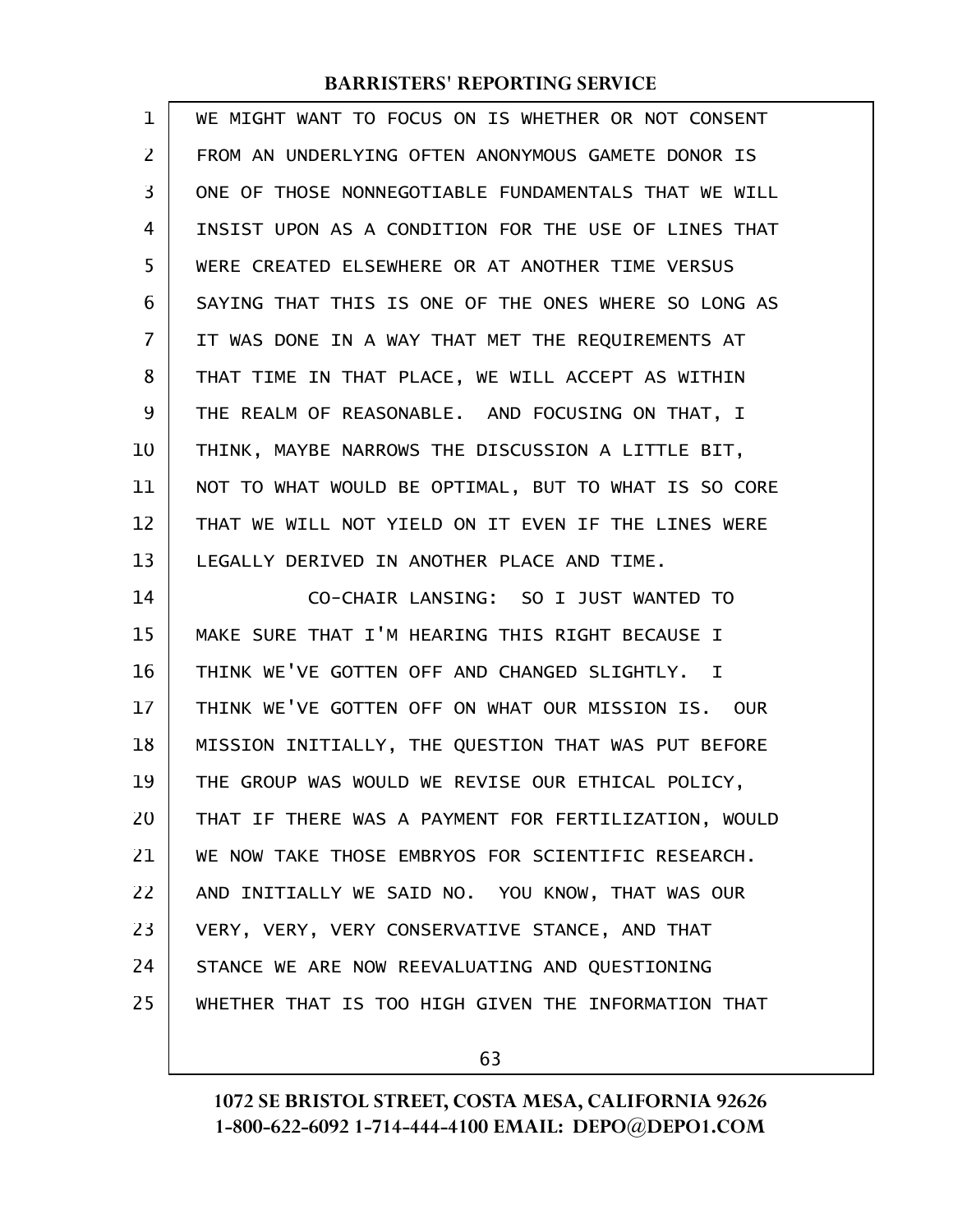| $\mathbf 1$ | WE'RE FINDING NATIONALLY AND INTERNATIONALLY, AND    |
|-------------|------------------------------------------------------|
| 2           | ALSO WHETHER IT'S HURTING US IN TERMS OF ADVANCING   |
| 3           | THE SCIENCE.                                         |
| 4           | DR. TAYLOR: WE'RE BACK TO PAYMENT NOW, SO            |
| 5           | I'M KIND OF CONFUSED. REALLY THERE ARE TWO ISSUES.   |
| 6           | CHAIRMAN LO: LET'S TRY --                            |
| 7           | CO-CHAIR LANSING: NOT PAYING FOR.                    |
| 8           | DR. LOMAX: I THINK FOR THE BENEFIT OF THE            |
| 9           | COMMITTEE AND THE AUDIENCE, PERHAPS I COULD JUST LAY |
| 10          | OUT THE CONDITIONS, I THINK THE FACTS AROUND THE     |
| 11          | SPECIFIC EXAMPLE WHICH WE WANTED TO BRING TO YOUR    |
| 12          | ATTENTION AS AN EXAMPLE OF THE CATEGORY OF PROBLEM   |
| 13          | OR ISSUE WE'VE IDENTIFIED.                           |
| 14          | SO THIS DOES NOT ACTUALLY DEAL WITH                  |
| 15          | PAYMENTS. IT IS THE CASE IN THIS PARTICULAR          |
| 16          | EXAMPLE, WHICH WAS DESCRIBED EARLIER BY THE          |
| 17          | SCIENTIFIC TEAM, OF AN EXISTING STEM CELL LINE THAT  |
| 18          | HAS CERTAIN SCIENTIFIC VALUE, WHICH IS DESCRIBED IN  |
| 19          | THE BRIEFING MEMO ON THIS TOPIC. THE TITLE OF THE    |
| 20          | MEMO IS "USE OF STEM CELL LINES DERIVED PRIOR TO THE |
| 21          | EFFECTIVE DATE OF THE REGULATION."                   |
| 22          | SO IN THIS CASE IT IS AN EXISTING LINE.              |
|             |                                                      |
| 23          | AND WHAT I'VE TRIED TO DO IN THIS VIEW GRAPH IS TO   |
| 24          | SUMMARIZE THE POLICY CONSIDERATIONS WHERE THERE'S A  |
| 25          | NARRATIVE IN THE BRIEFING MEMO. IF YOU WANT TO       |

64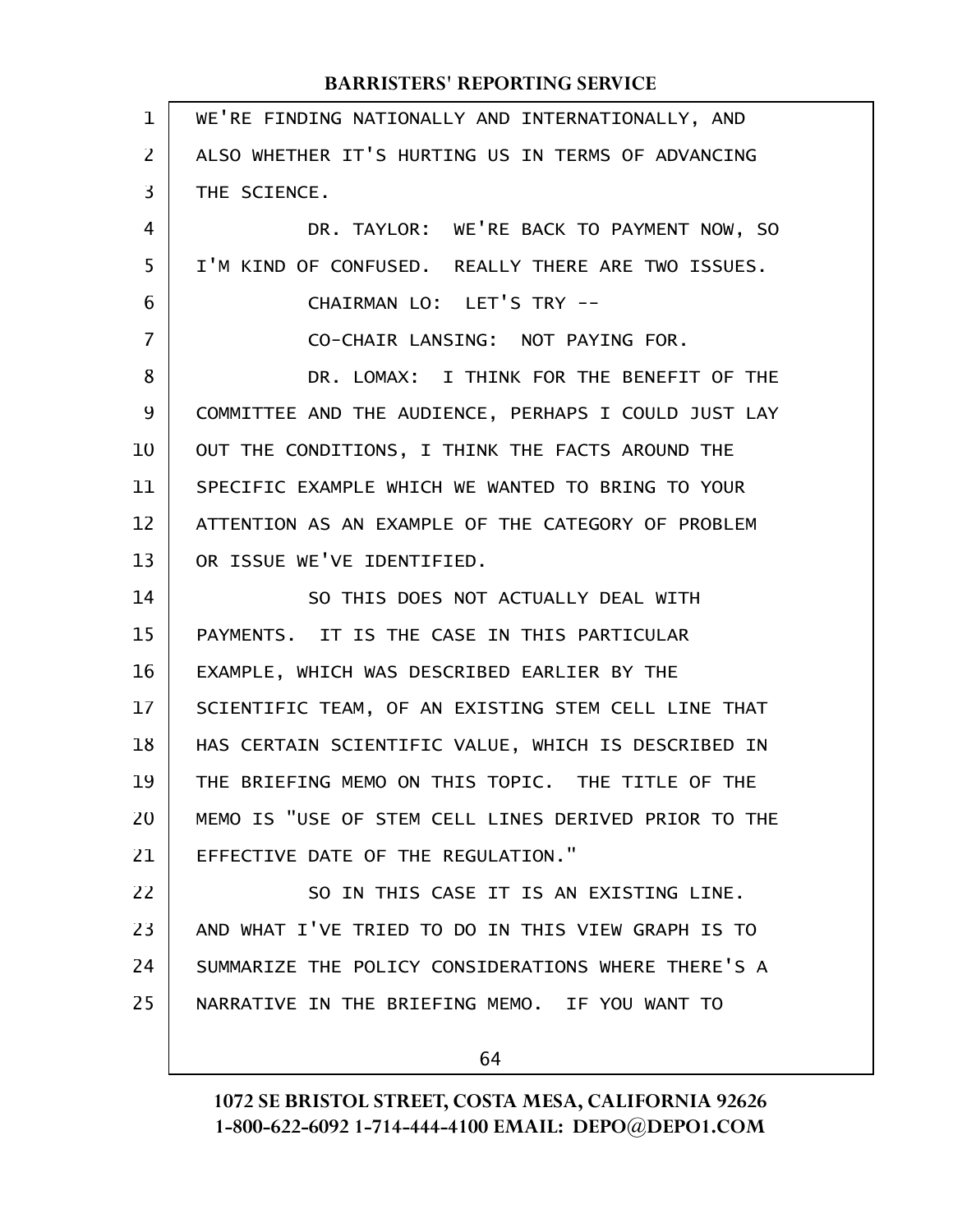| 1  | EVALUATE THOSE LINES AGAINST OUR STANDARD FOR        |
|----|------------------------------------------------------|
| 2  | ACCEPTABLY DERIVED, THE ISSUE OF GAMETE DONOR        |
| 3  | CONSENT IS THE ISSUE WHERE THIS LINE DOES NOT MEET   |
| 4  | THE LETTER OF OUR STANDARD TODAY. BUT IF YOU WERE    |
| 5  | TO GO THROUGH THE ADDITIONAL CRITERIA, THERE WAS NO  |
| 6  | PAYMENT FOR THE GAMETE DONOR, IT WAS DONE UNDER IRB  |
| 7  | APPROVAL, AND THERE WAS NO REIMBURSEMENT FOR         |
| 8  | STORAGE.                                             |
| 9  | SO THE FIRST QUESTION WE BROUGHT TO YOU              |
| 10 | TODAY WAS ACTUALLY NOT ABOUT PAYMENT PER SE. IT WAS  |
| 11 | ABOUT THE ACCEPTABILITY OF EXISTING LINES THAT WERE  |
| 12 | IN EXISTENCE PRIOR TO OUR REGULATIONS TAKING EFFECT. |
| 13 | THEY WERE DERIVED OUTSIDE OF SORT OF THE CIRM        |
| 14 | UNIVERSE. AND IS THERE -- WE WANT TO CONSIDER SOME   |
| 15 | MECHANISM TO BRING A LOT OF THOSE MATERIALS TO ENTER |
| 16 | INTO EXISTING CIRM GRANTS.                           |
| 17 | SO THAT'S THE SPECIFIC --                            |
| 18 | CO-CHAIR LANSING: WHEN YOU SAY EXISTING              |
| 19 | STEM CELL LINES --                                   |
| 20 | DR. LOMAX: WELL, IT'S EXISTING STEM CELL             |
| 21 | LINES DERIVED PRIOR TO THE DATE OF OUR REGULATIONS.  |
| 22 | WE USED THAT AS A CUT POINT BECAUSE IT ADDRESSES     |
| 23 | THIS ISSUE OF WHETHER OR NOT YOU APPLY THE STANDARDS |
| 24 | RETROACTIVELY OR NOT. AND I THINK THERE'S A          |
| 25 | SENTIMENT THAT YOU DON'T APPLY THINGS RETROACTIVELY, |
|    | 65                                                   |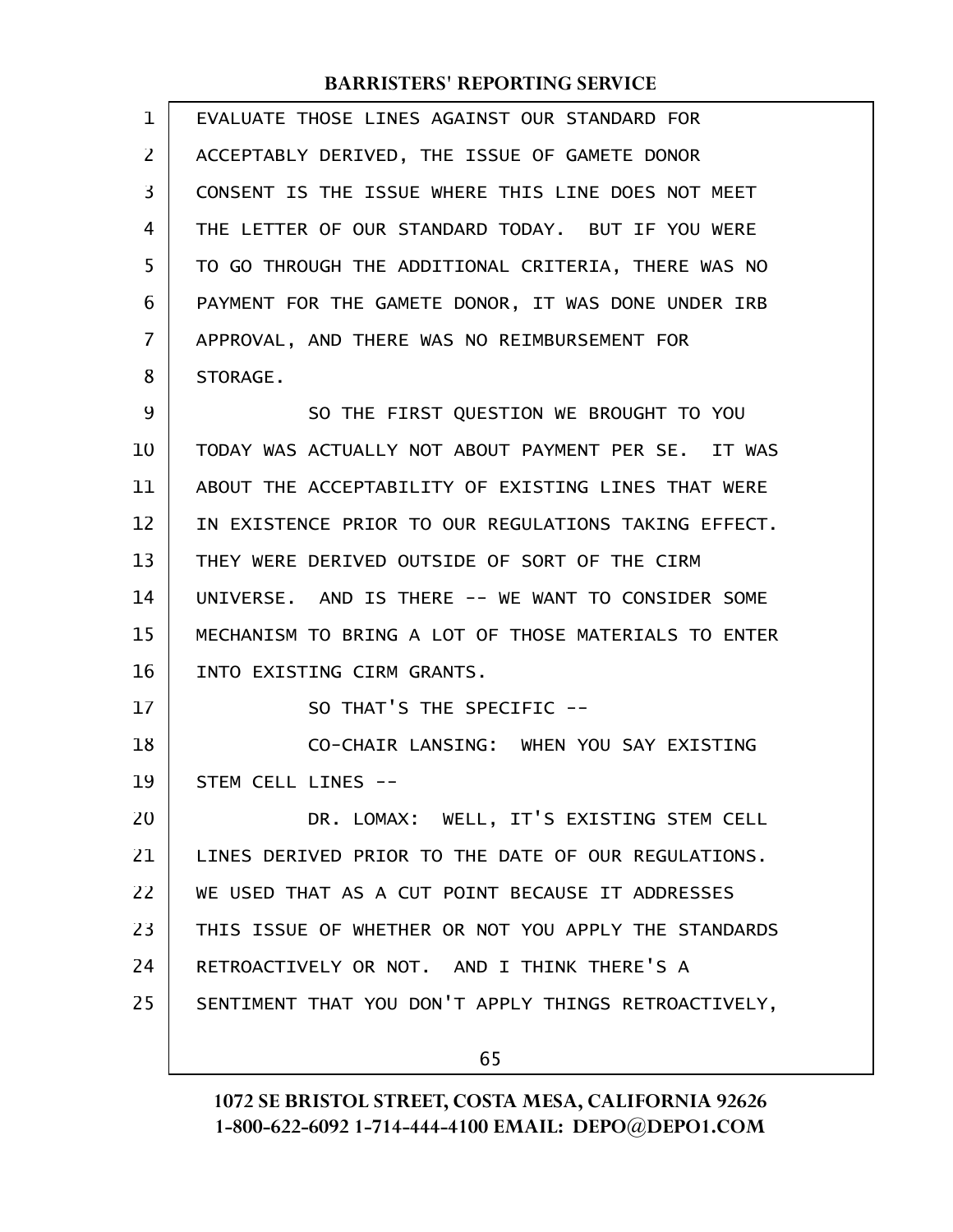| 1              | BUT THAT'S ONE OF THE QUICK CONDITIONS. THE WAY THE  |
|----------------|------------------------------------------------------|
| $\overline{2}$ | STANDARDS ARE WRITTEN NOW, IF YOU WERE TO READ THEM  |
| 3              | AS WRITTEN, THEY DO APPLY RETROACTIVELY. THERE'S NO  |
| 4              | EXCEPTION FOR MATERIALS THAT WERE IN EXISTENCE PRIOR |
| 5              | TO OUR STANDARDS. IT WAS THE POINT MR. KLEIN MADE    |
| 6              | EARLIER.                                             |
| $\overline{7}$ | MR. KLEIN: SO, MADAM CHAIR, MAYBE WE                 |
| 8              | COULD FOCUS ON THAT FIRST QUESTION ON EXISTING CELL  |
| 9              | LINES AND SEE IF THERE'S AN ABILITY TO HAVE A MOTION |
| 10             | ON THAT, AND THEN DECIDE WHETHER WE GO TO THE        |
| 11             | MORE $--$                                            |
| 12             | CO-CHAIR LANSING: THE SECOND.                        |
| 13             | DR. KIESSLING: THEN I'D LIKE AN ANSWER TO            |
| 14             | MY QUESTION FROM ALTA. ARE THERE EXAMPLES, LEGAL     |
| 15             | EXAMPLES, OF THINGS GOING FORWARD THAT ARE ACTUALLY  |
| 16             | WHERE TODAY'S STANDARDS ARE APPLIED RETROACTIVELY?   |
| 17             | I THINK THAT'S THE NUTS AND BOLTS OF WHAT YOU'RE     |
| 18             | ASKING. WHAT IS THE LIABILITY OF ACCEPTING           |
| 19             | SOMETHING DOES NOT MEET TODAY'S STANDARD, BUT IT     |
| 20             | WAS -- BECAUSE THE STANDARD DIDN'T EXIST WHEN THIS   |
| 21             | TOOK PLACE. THERE'S GOT TO BE EXAMPLES OF THAT IN    |
| 22             | THE MEDICAL RESEARCH.                                |
| 23             | MS. CHARO: I'M TRYING TO THINK OF                    |
| 24             | SOMETHING. AND TAMAR WILL THINK OF AS WELL.          |
| 25             | DR. TAYLOR: AN EXAMPLE COMES TO MIND IS              |
|                | 66                                                   |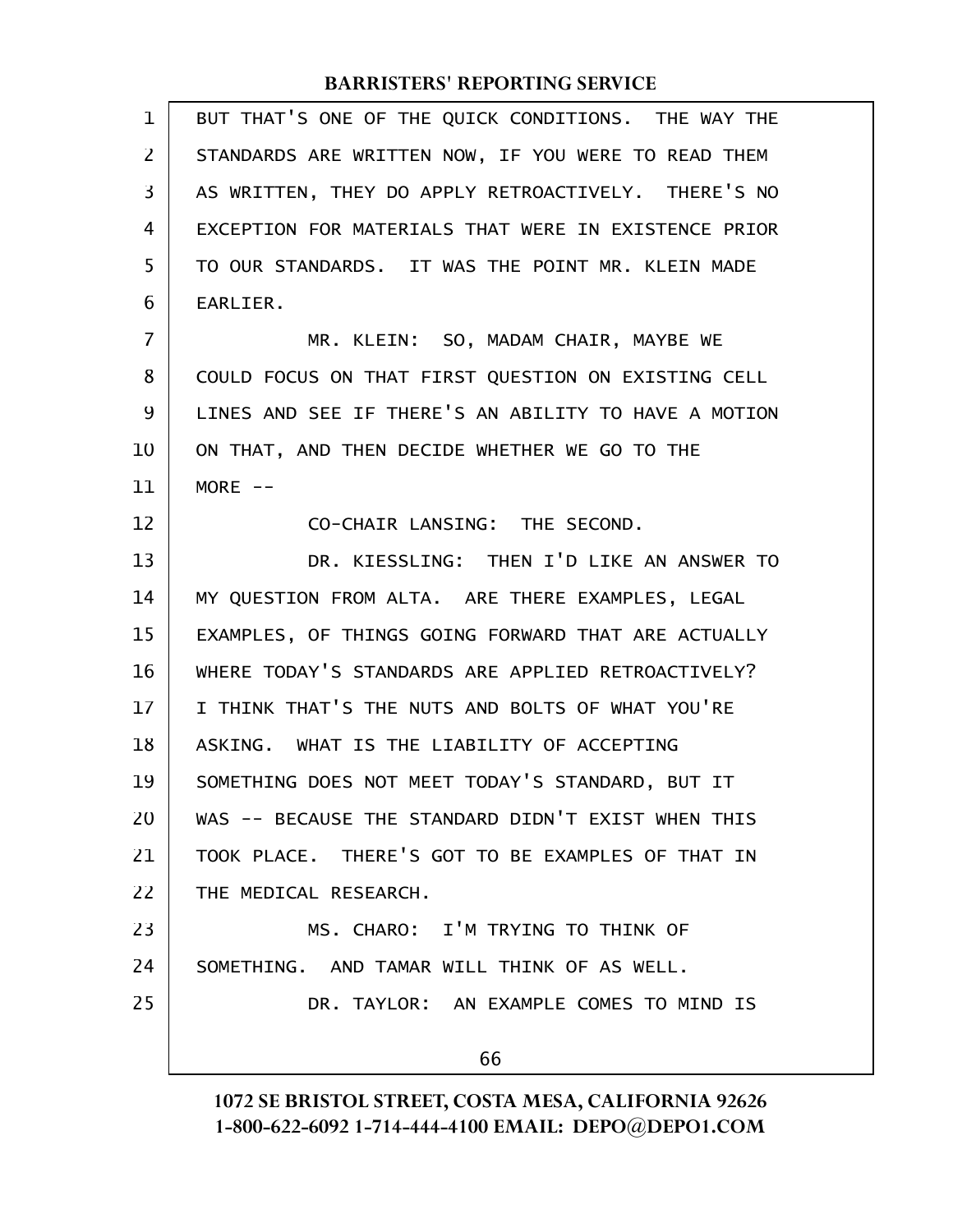| $\mathbf 1$    | THE SPERM DONATION BEFORE THE TIME OF ROUTINE HIV    |
|----------------|------------------------------------------------------|
| 2              | SCREENING. SO, YOU KNOW, AT THE TIME THE HIV         |
| 3              | EPIDEMIC WAS REALLY STARTING TO BREAK OPEN, NOBODY   |
| 4              | REALLY NEW VERY MUCH. AND ACTUALLY WOMEN WERE        |
| 5              | IMPREGNATED FROM DONATED SPERM FROM DONORS WHO WERE  |
| 6              | NOT SCREENED, AND THERE WAS A BIG ISSUE ABOUT WHEN   |
| $\overline{7}$ | THAT SCREENING SHOULD HAVE OCCURRED OR WOMEN EXPOSED |
| 8              | TO HIV POSITIVE OR SPERM IN HIV POSITIVE MEN. I      |
| 9              | JUST SORT REMEMBER THAT ISSUE.                       |
| 10             | MS. CHARO: WELL, THAT'S INTERESTING. I               |
| 11             | THINK WE'LL PROBABLY HAVE TO DOUBLE-CHECK ON THIS,   |
| 12             | BUT IT'S A GOOD EXAMPLE YOU BRING UP, ROB, BECAUSE   |
| 13             | THE FDA INSTITUTED REQUIREMENTS IN THE '90S, LATE    |
| 14             | '90S FOR THE SCREEN NOT ONLY FOR HIV, BUT FOR A      |
| 15             | VARIETY OF CONDITIONS, HEP C, HEP B, THINGS LIKE     |
| 16             | THAT. AND WHAT I DON'T REMEMBER WAS WHETHER OR NOT   |
| 17             | THOSE RULES WERE PROSPECTIVE ONLY FOR THE FUTURE     |
| 18             | RECRUITMENT OF SPERM DONORS OR WHETHER THEY          |
| 19             | EFFECTIVELY MADE IT -- THEY DISALLOWED THE USE OF    |
| 20             | ANY SEMEN THAT HAD BEEN COLLECTED PRIOR TO SCREENING |
| 21             | PRACTICES. I'D BE SURPRISED IF THAT WERE THE CASE    |
| 22             | BECAUSE I DON'T REMEMBER THE SPERM BANKS PUTTING UP  |
| 23             | A HUGE FUSS, BUT IT COULD BE. AND I WOULD WANT TO    |
| 24             | CHECK IT BEFORE ASSUMING THAT THE FDA HAD            |
| 25             | ESSENTIALLY ALLOWED THE CONTINUED USE OF THE SEMEN   |
|                |                                                      |

67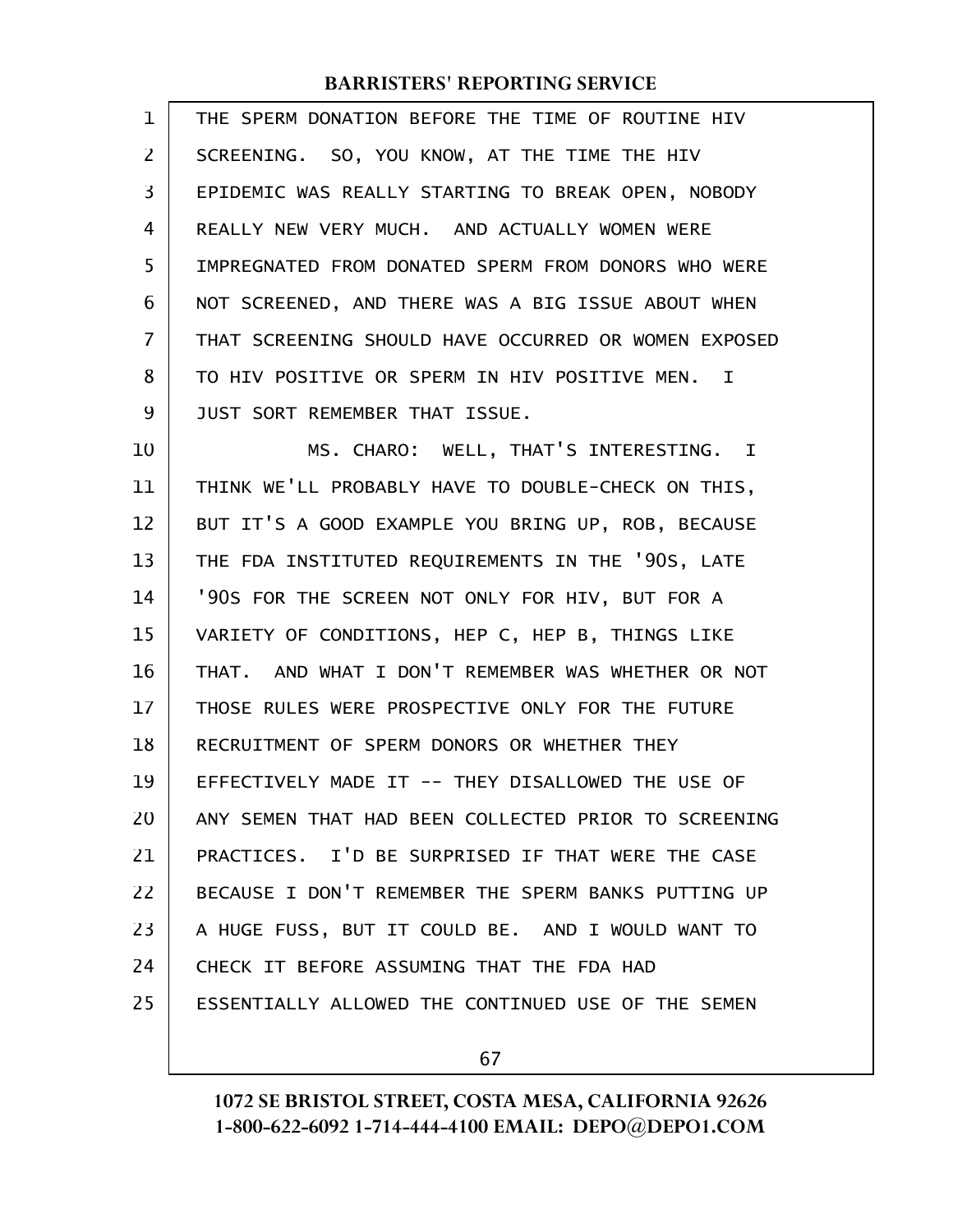| $\mathbf{1}$ | THAT WAS SCREENED UNDER THE OLD LAWS.                |
|--------------|------------------------------------------------------|
| 2            | DR. CSETE: I THINK IT FELL UNDER THE SAME            |
| 3            | ISSUE AS STORED FRESH FROZEN PLASMA. ALL THAT STUFF  |
| 4            | WAS NOT ALLOWED.                                     |
| 5            | MS. CHARO: SO ESSENTIALLY IT WAS THROWN              |
| 6            | OUT. IT WAS NO LONGER USABLE. BUT, OF COURSE,        |
| 7            | THESE WERE ALSO RULES THAT HAD TO DO WITH SAFETY AND |
| 8            | NOT WITH -- TO CHANGE ETHICAL NORMS. YOU KNOW, ROB,  |
| 9            | IN MANY WAYS IT'S BEEN AROUND USE OF DATA FROM       |
| 10           | RESEARCH THAT IN THE PAST WAS DONE ON THE ASSUMPTION |
| 11           | THAT IT WAS OKAY AND BY TODAY'S STANDARDS IS         |
| 12           | CONSIDERED APPALLING. SO OBVIOUSLY THE HOLOCAUST     |
| 13           | DATA WAS ONE EXAMPLE OF THAT DISCUSSION AND A        |
| 14           | MORE -- A LESS WELL-KNOWN ONE HAD TO DO WITH THE USE |
| 15           | OF THE DATA FROM THE RADIATION EXPERIMENTS THAT THE  |
| 16           | DEPARTMENT OF DEFENSE AND THE DEPARTMENT OF ENERGY   |
| 17           | DID IN THE '60S AND '70S.                            |
| 18           | AGAIN, IT KIND OF GOES BACK TO THE SAME              |
| 19           | THING I WAS TALKING ABOUT BEFORE, WHICH IS SOMETIMES |
| 20           | WE WILL DISALLOW THE USE OF THE DATA BECAUSE THE     |
| 21           | PREVIOUSLY PERFORMED RESEARCH VIOLATED A STANDARD    |
| 22           | THAT WE NOW THINK OF AS SO FUNDAMENTAL, THAT YOU DO  |
| 23           | NOT WISH TO IN ANY WAY AFFILIATE YOURSELF WITH THAT  |
| 24           | BEHAVIOR. IN OTHER CASES YOU USE IT ON THE           |
| 25           | UNDERSTANDING THAT THERE'S NO WAY WHICH YOU ARE      |
|              |                                                      |

68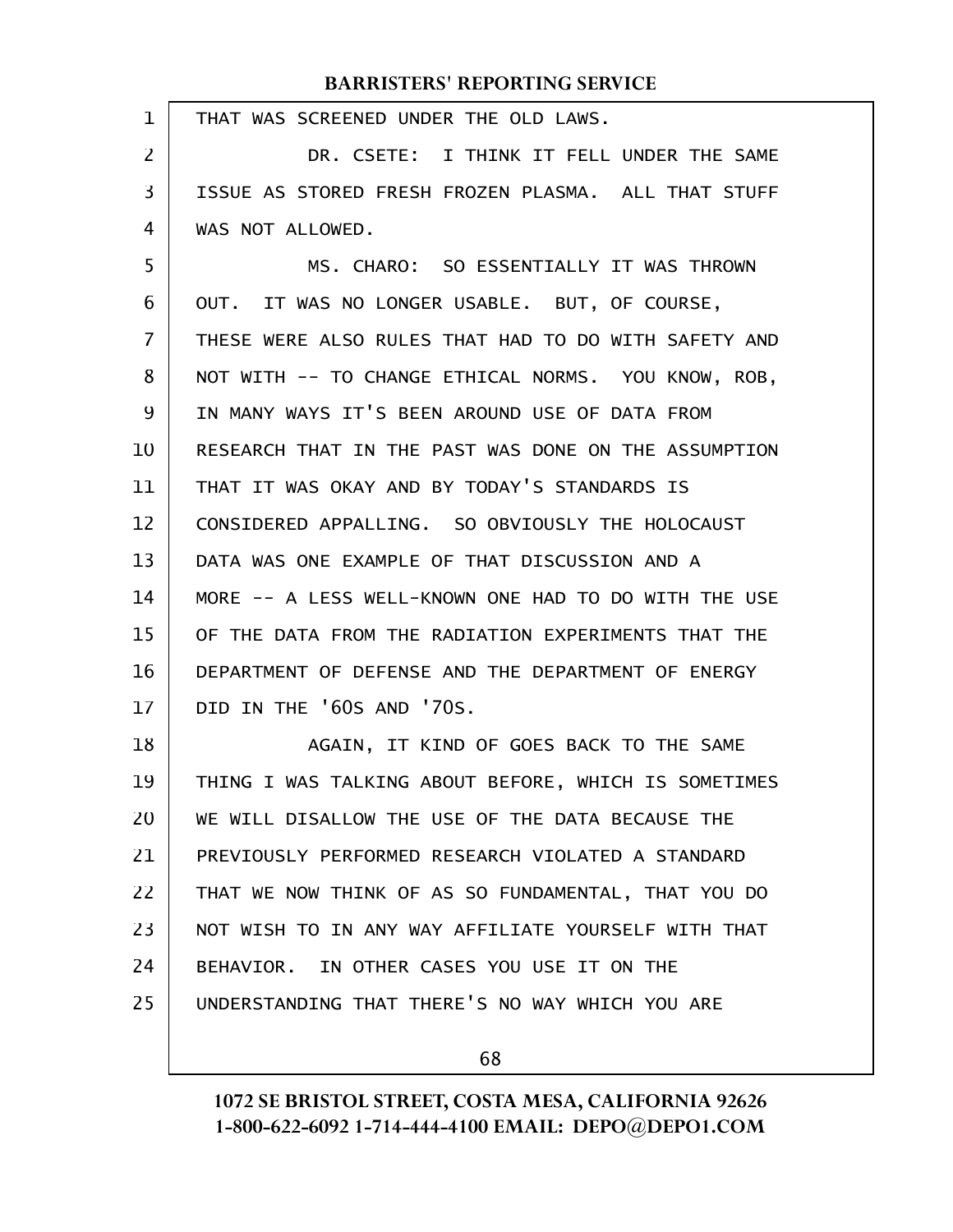| 1  | FOSTERING THE CONTINUATION OF THAT BEHAVIOR BECAUSE  |
|----|------------------------------------------------------|
| 2  | WE'VE EVOLVED PAST THOSE PREVIOUS NORMS AND YOU TAKE |
| 3  | WHAT YOU CAN.                                        |
| 4  | SO I DON'T KNOW THAT THERE'S A SINGLE                |
| 5  | LEGAL RULE ABOUT IT. RETROACTIVE APPLICATION IS      |
| 6  | USUALLY A PROCESS QUESTION IN THE CONTEXT OF EITHER  |
| 7  | CRIMINAL JUSTICE OR OCCASIONALLY ASSESSING LIABILITY |
| 8  | OF A PREVIOUS ACT THAT THIS RULE DOES.               |
| 9  | MR. KLEIN: SO, MR. CHAIRMAN, JUST TO HAVE            |
| 10 | A FORMAL MOTION IN PLACE FOR OUR DISCUSSION, I WOULD |
| 11 | LIKE TO KNOW HOW WE WOULD WORD A MOTION, AND MAYBE   |
| 12 | DR. CSETE COULD MAYBE INSTRUCT US ON THIS OR GEOFF.  |
| 13 | DR. CSETE: BERNIE, YOU CAN HELP WITH THIS            |
| 14 | BECAUSE I THINK THE -- ONE SET OF WORDS DIDN'T COME  |
| 15 | UP IN THIS DISCUSSION THAT I THINK IS IMPORTANT TO   |
| 16 | COME UP IN THIS DISCUSSION IS THAT THE BEST EFFORTS  |
| 17 | OF THE ETHICAL STANDARDS AT THE TIME WERE FOLLOWED.  |
| 18 | AND SO JUST WHEN YOU FRAME YOUR MOTION, THINK ABOUT  |
| 19 | THAT AS PERHAPS A CONTEXT.                           |
| 20 | CHAIRMAN LO: I THINK THAT ACTUALLY GOES              |
| 21 | IN THE NEXT SLOT.                                    |
| 22 | DR. LOMAX: AND JUST TO GIVE SOME CONTEXT             |
| 23 | TO MR. KLEIN'S COMMENT THERE, STAFF WERE APPROACHED  |
| 24 | ON THIS, AND I WANT TO ECHO SOMETHING JEFF SAID.     |
| 25 | WHAT WOULD YOU RECOMMEND IF YOU WERE GOING TO HANDLE |
|    | 69                                                   |
|    |                                                      |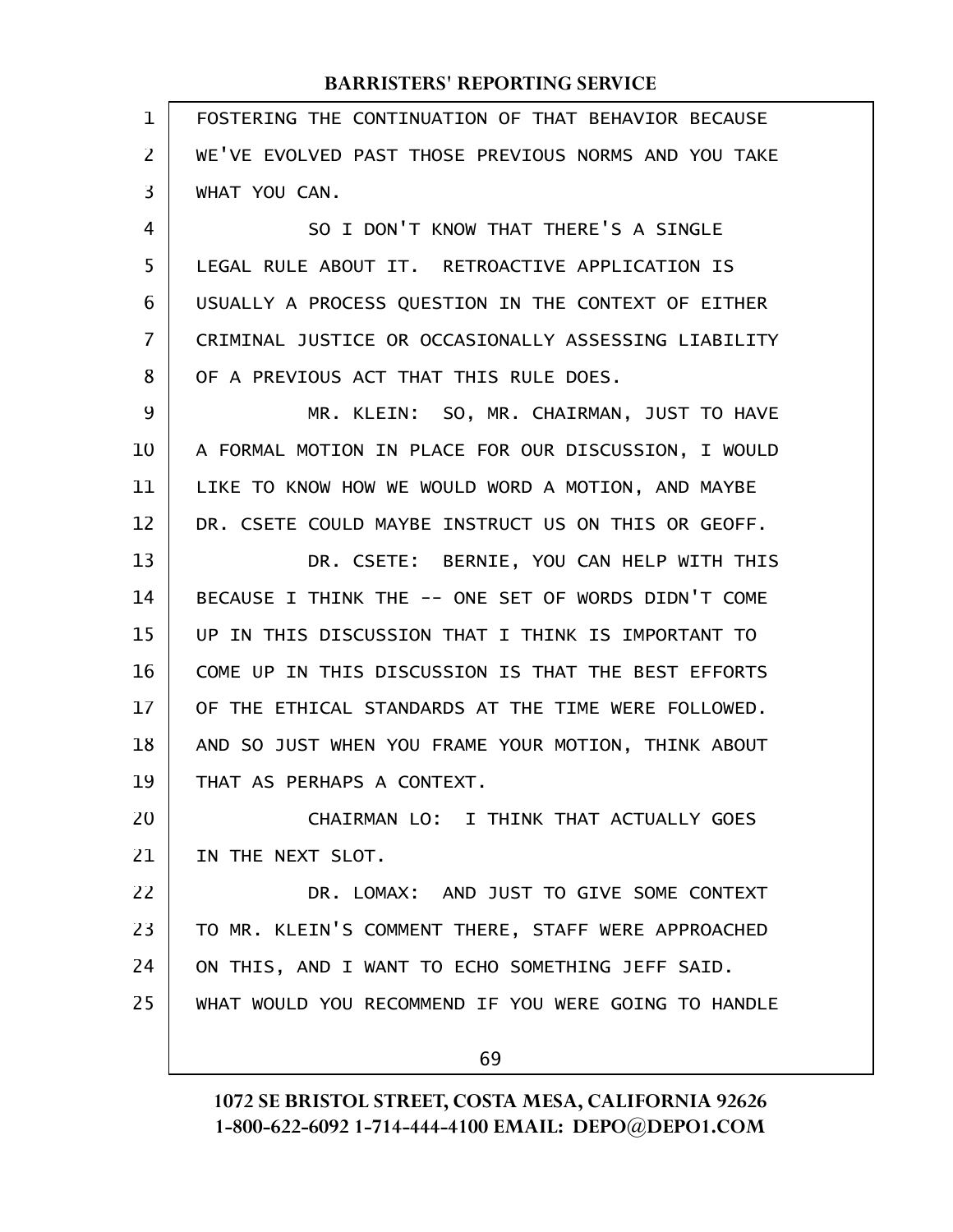| 1                 | THIS IN A REGULATORY CONTEXT? AND, JEFF, YOU SUMMED  |
|-------------------|------------------------------------------------------|
| 2                 | IT UP VERY ARTICULATELY. OUR ASSESSMENT WAS THAT WE  |
| 3                 | WERE NO LONGER AT A STAGE WHERE WE WANT TO CHANGE    |
| 4                 | THE REGULATIONS FOR EVERY EXAMPLE. WE NEED SOME      |
| 5                 | SORT OF A PROCESS.                                   |
| 6                 | SO WE CAME BACK AND SUGGESTED THAT FROM AN           |
| $\overline{7}$    | ADMINISTRATIVE, REGULATORY LENS THAT SOME TYPE OF    |
| 8                 | PROCESS TO ADDRESS THIS AS OPPOSED TO CHANGING THE   |
| 9                 | REGULATIONS WAS ADVISED BECAUSE OTHERWISE YOU DON'T  |
| 10                | HAVE REGULATIONS ANYMORE. YOU END UP WITH A SERIES   |
| 11                | OF PATHWAYS THAT LOSE SORT OF PARSIMONY. SO THE      |
| $12 \overline{ }$ | NEXT SLIDE WAS OUR SUGGESTION, WHICH WOULD BE SOME   |
| 13                | SORT OF PROCESS THAT WOULD ALLOW YOU TO EVALUATE     |
| 14                | THESE CRITERIA WHICH ARE REALLY THE DRIVING CRITERIA |
| 15                | IN THE REGULATIONS. SO TURN IT OVER TO YOU, BERNIE.  |
| 16                | MR. KLEIN: SO I ASKED THE QUESTION, BUT              |
| 17                | IT'S NOT BEEN ANSWERED.                              |
| 18                | CHAIRMAN LO: LET ME MAKE THE PROPOSAL,               |
| 19                | BOB, AS A STRAW. AGAIN, WE'RE NOT -- WE DON'T HAVE   |
| 20                | A QUORUM, SO THIS IS REALLY --                       |
| 21                | CO-CHAIR LANSING: WE CAN GO BACK.                    |
| 22                | CHAIRMAN LO: LET ME PROPOSE, IF I MAY,               |
| 23                | AND GEOFF YOU CAN GET THIS DOWN, THAT FOR HESC LINES |
| 24                | THAT ALREADY BEEN DERIVED, OUR REGULATIONS EFFECTIVE |
| 25                | IN NOVEMBER 2006 THAT ARE ALREADY DERIVED MAY BE     |
|                   | 70                                                   |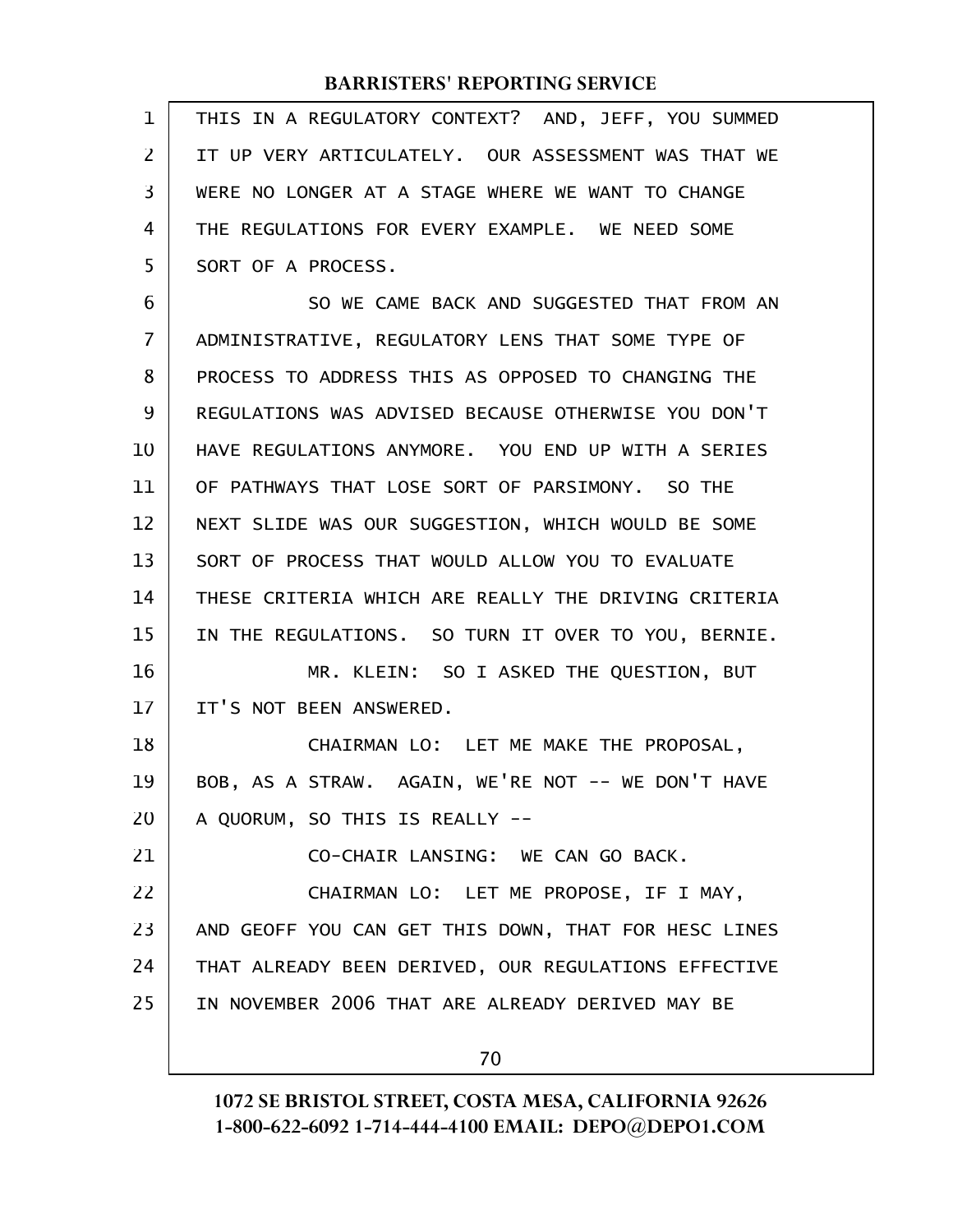| $\mathbf{1}$ | USED BY CIRM-FUNDED RESEARCHERS PROVIDED THAT, NO.   |
|--------------|------------------------------------------------------|
| 2            | 1, THAT THEY MET THE ETHICAL AND LEGAL STANDARDS IN  |
| 3            | PLACE AT THE TIME WHEN JURISDICTION WAS DERIVED.     |
| 4            | TWO, THAT THE -- SO THE ISSUES ARE CONSENT, IRB      |
| 5            | APPROVAL, AND SO FORTH.                              |
| 6            | SECOND, THAT THERE WAS CONSENT FROM THE              |
| 7            | DONOR COUPLE IN IVF WHO HAD A FROZEN EMBRYO TO       |
| 8            | DONATE THAT. AND I THINK WE'RE GOING TO HAVE TO      |
| 9            | SORT OF THINK THROUGH HOW MUCH CONSENT THAT WOULD    |
| 10           | TAKE. WHERE POSSIBLE --                              |
| 11           | MR. KLEIN: CONSENT CONSISTENT WITH                   |
| 12           | STANDARDS OF CONSENT AT THE TIME.                    |
| 13           | CHAIRMAN LO: AT THE TIME. THAT'S RIGHT.              |
| 14           | AND THEN THERE MUST BE NO SORT OF INDICATION THAT    |
| 15           | THE GAMETE DONORS WOULD OBJECT TO THIS RESEARCH USE, |
| 16           | SO THEY KNOW THE GAMETE DONOR OBJECTED.              |
| 17           | ALSO, I WOULD SUGGEST WE HAVE THAT AN IRB            |
| 18           | OR EQUIVALENT APPROVE THE PROCESS BY WHICH THE       |
| 19           | MATERIALS WERE GIVEN TO THE RESEARCHERS AND THE      |
| 20           | DERIVATION. OKAY.                                    |
| 21           | SO THAT'S, I THINK, THE GIST OF THAT.                |
| 22           | NOW, GEOFF HAS ALSO PROPOSED A PROCEDURE FOR HOW     |
| 23           | THAT'S DONE BECAUSE, AS YOU A NUMBER OF YOU HAVE     |
| 24           | SUGGESTED, WHAT'S LIKELY TO HAPPEN, THERE WILL BE    |
| 25           | SPECIFIC LINES THAT HAVE ACHIEVED THEIR USEFULNESS   |
|              | 71                                                   |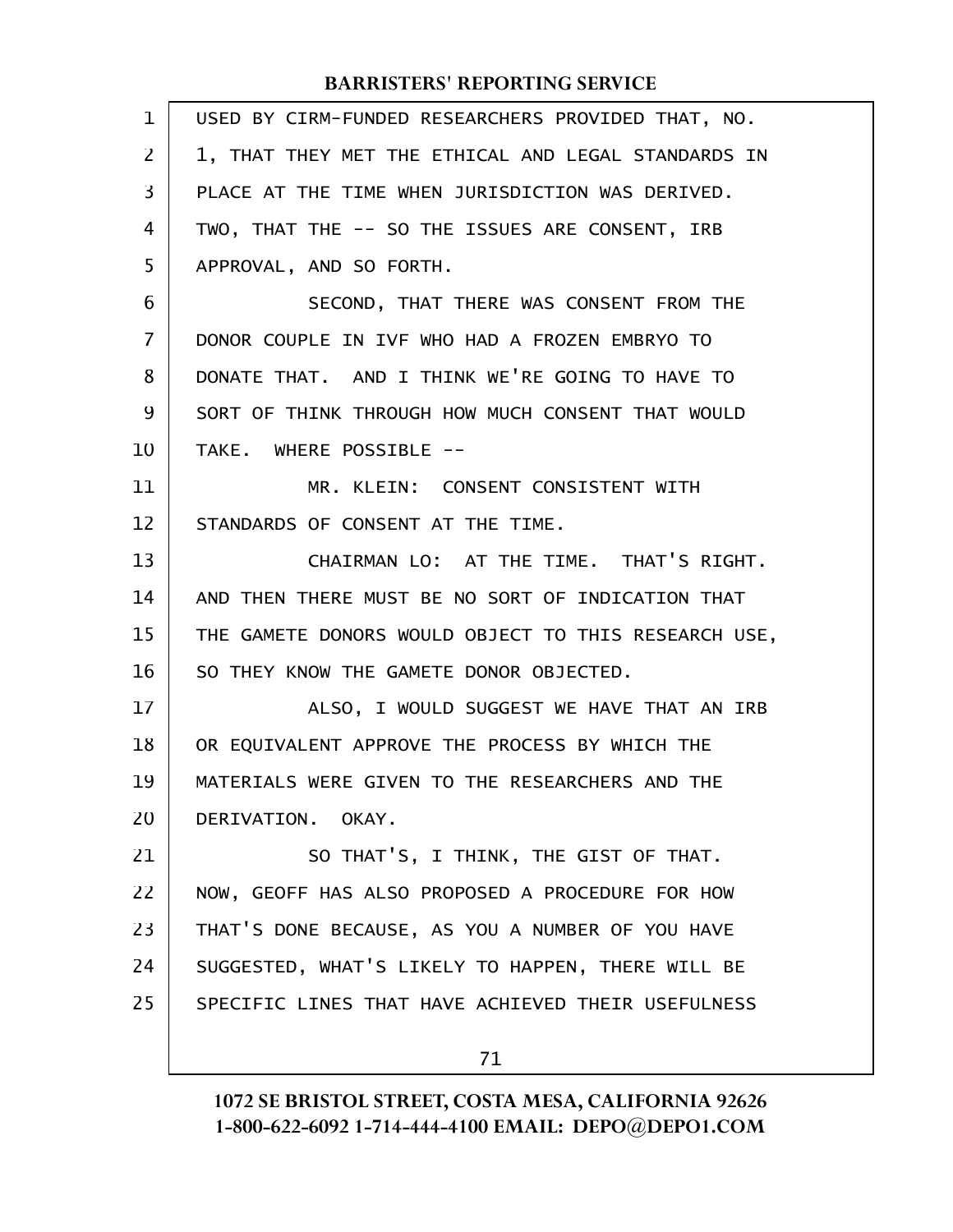| $\mathbf 1$ | OR SCIENTIFIC VALUE WHERE THERE WILL BE CERTAIN      |
|-------------|------------------------------------------------------|
| 2           | CIRCUMSTANCES THAT WE MAY NEED TO CONSIDER THIS ON A |
| 3           | CASE-BY-CASE BASIS. AND GEOFF HAD SUGGESTED A        |
| 4           | PROCEDURE BY WHICH CIRM STAFF WITH ALAN TO MAKE A    |
| 5           | RECOMMENDATION TO THE ICOC WITH ADVICE AND INPUT     |
| 6           | FROM ONE OR TWO MEMBERS OF THE SWG. THAT'S A         |
| 7           | PROCEDURAL ISSUE OF HOW THAT ACTUALLY GETS DONE.     |
| 8           | BUT IN TERMS OF THE SUBSTANCE, THAT'S HOW            |
| 9           | I FELT IN RESPONSE TO YOUR VERY -- TONE OF MY        |
| 10          | QUESTION.                                            |
| 11          | MR. KLEIN: SO FOR PURPOSES OF THE                    |
| 12          | DISCUSSION AT THIS POINT IN OUR MEETING, THAT IS THE |
| 13          | QUESTION. AND ARE WE AT A POINT WHERE ON THIS        |
| 14          | NARROW ISSUE WE CAN ASK THE MEMBERS WHAT THEIR STRAW |
| 15          | VOTE POSITION IS BECAUSE WE HAVE OTHER POSITIONS TO  |
| 16          | DISCUSS IN THIS MEETING.                             |
| 17          | CHAIRMAN LO: GEOFF, IF YOU COULD PUT THAT            |
| 18          | UP ON THE SCREEN AND READ IT, THAT WOULD BE GREAT.   |
| 19          | DR. KIESSLING: SO, BERNIE, THE ONLY THING            |
| 20          | ABOUT THIS THAT TROUBLES ME IS THAT WHEN WAS THIS    |
| 21          | LINE DERIVED?                                        |
| 22          | DR. CSETE: BEFORE THE NATIONAL ACADEMY               |
| 23          | GUIDELINES WERE PUBLISHED, JUST BEFORE ACTUALLY.     |
| 24          | DR. KIESSLING: 2002?                                 |
| 25          | CHAIRMAN LO: 2005.                                   |
|             | 72                                                   |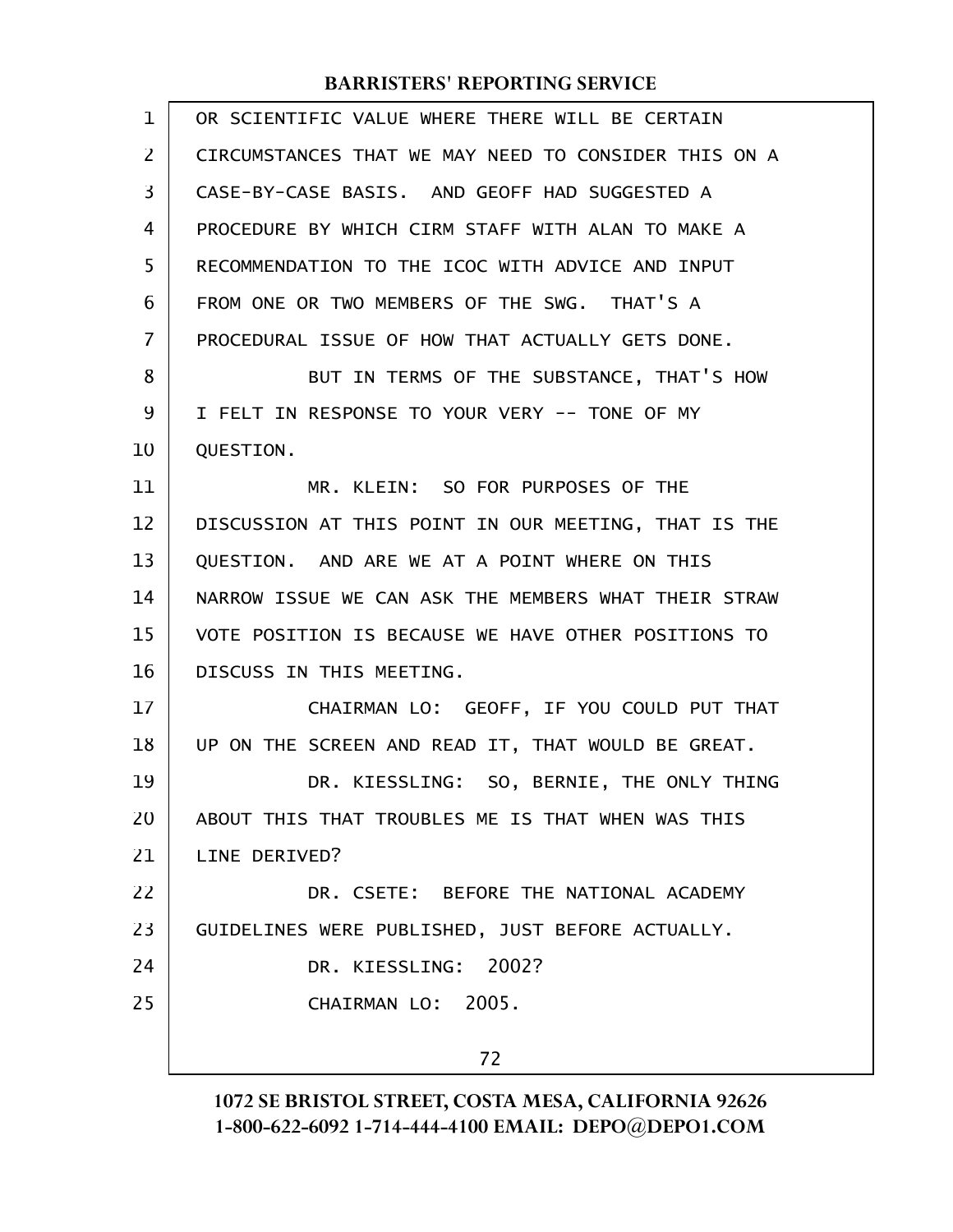| $\mathbf 1$    | DR. KIESSLING: SO ARE WE TO SAY THAT IN              |
|----------------|------------------------------------------------------|
| $\overline{2}$ | 2005 THE ETHICAL STANDARD IN THIS COUNTRY WAS THAT   |
| 3              | IT WAS ALL RIGHT TO DERIVE A STEM CELL LINE FROM AN  |
| 4              | EMBRYO FROM WHICH YOU DID NOT HAVE THE CONSENT OF    |
| 5              | BOTH GAMETE DONORS? I DON'T THINK THAT WAS THE       |
| 6              | ETHICAL STANDARD.                                    |
| $\overline{7}$ | DR. CSETE: NO. THEY HAD THE CONSENT SO               |
| 8              | THAT THE -- THE EMBRYO WAS CREATED IN 2001. THEY     |
| 9              | HAD THE CONSENT OF THE COUPLE.                       |
| 10             | DR. KIESSLING: BUT NOT THE GAMETE DONORS?            |
| 11             | DR. CSETE: NOT THE GAMETE DONORS.                    |
| 12             | MR. KLEIN: IT WAS 2001.                              |
| 13             | DR. KIESSLING: ARE WE SAYING THAT IN 2001            |
| 14             | THE ETHICAL STANDARD IN THIS COUNTRY WAS THAT IT DID |
| 15             | NOT MEET --                                          |
| 16             | CHAIRMAN LO: WELL, I THINK THIS IS A NICE            |
| 17             | ILLUSTRATION OF IS THERE ARE ISSUES THAT HAVE TO DO  |
| 18             | WITH THE GENERAL POLICY, AND OTHERS HAVE BEEN        |
| 19             | LOOKING AT A SPECIFIC LINE. I GUESS I'D LIKE TO      |
| 20             | HAVE US TRY AND AGREE --                             |
| 21             | DR. KIESSLING: YOU KNOW, I'M HAPPY TO                |
| 22             | LOOK AT THE SPECIFIC LINE. I THINK THERE ARE         |
| 23             | COMPELLING ARGUMENTS ON THIS LINE. I DON'T WANT IT   |
| 24             | CONSTRUED THAT WE AGREE THAT THE ETHICAL STANDARD    |
| 25             | HAS ONLY EVOLVED IN THE LAST FIVE YEARS.             |
|                | 73                                                   |
|                |                                                      |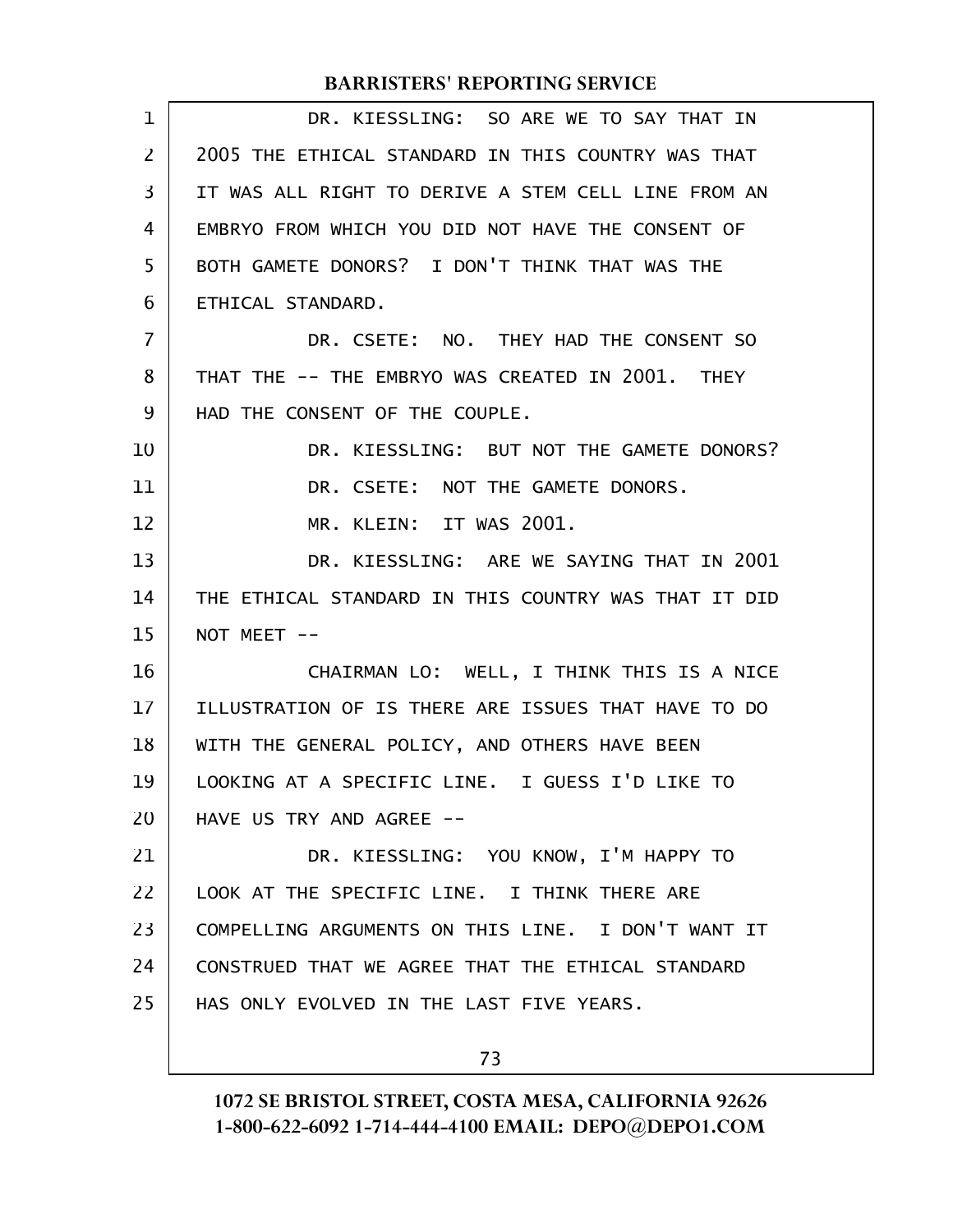| 1              | MS. CHARO: ANN, I WOULD SIMPLY NOTE THAT             |
|----------------|------------------------------------------------------|
| $\overline{2}$ | THE NIH ALLOWED FEDERAL MONEY TO BE USED ON THE      |
| 3              | LINES THAT WE NOW CALL THE PRESIDENTIAL LINES EVEN   |
| 4              | KNOWING THAT THERE WAS A LACK OF CLARITY ABOUT       |
| 5              | WHETHER THERE HAD BEEN AN ANONYMOUS DONOR OF GAMETES |
| 6              | USED IN SOME OF THOSE EMBRYOS. FROM THE VERY         |
| 7              | BEGINNING THEY SAID THEY DIDN'T KNOW ONE WAY OR THE  |
| 8              | OTHER. SO IF ANYTHING, AT LEAST THE U.S. FEDERAL     |
| 9              | GOVERNMENT'S ETHICAL STANDARD WAS, WELL, IT DOESN'T  |
| 10             | MATTER ENOUGH THAT WE'RE GOING TO DISALLOW THINGS    |
| 11             | BASED ON THE FACT THAT WE CAN'T BE SURE THAT CONSENT |
| 12             | WAS OBTAINED. THAT WAS THE FEDERAL GOVERNMENT'S      |
| 13             | POSITION. I DON'T KNOW IF THAT'S THE NORM.           |
| 14             | CHAIRMAN LO: LET ME SUGGEST WE SEPARATE              |
| 15             | OUT THE GENERAL STANDARD OF HOW WE APPLY             |
| 16             | (UNINTELLIGIBLE) BECAUSE I DON'T WANT TO SAY RIGHT   |
| 17             | NOW IN THIS PARTICULAR CELL LINE WITHOUT SEEING MORE |
| 18             | FACTS ABOUT THE CASE. I THINK IF WE CAN AGREE THAT   |
| 19             | HAVING THESE BE LEGAL, ETHICAL STANDARDS AT THE      |
| 20             | TIME, THEN I THINK IT'S A DIFFERENT -- IT'S A SECOND |
| 21             | ORDER OF QUESTION. AT THAT PARTICULAR DAY IN TIME    |
| 22             | WAS IT THE LEGAL, ETHICAL STANDARD? AND YOU HAVE TO  |
| 23             | LOOK AT THE NIH POLICY, LOOK AT THE NAS POLICY, ROB  |
| 24             | TAYLOR AND OTHERS OF IN 2004 WAS LIKE. I MEAN        |
| 25             | THAT'S THE KIND OF A POINT IN A PARTICULAR CASE THAT |
|                |                                                      |

74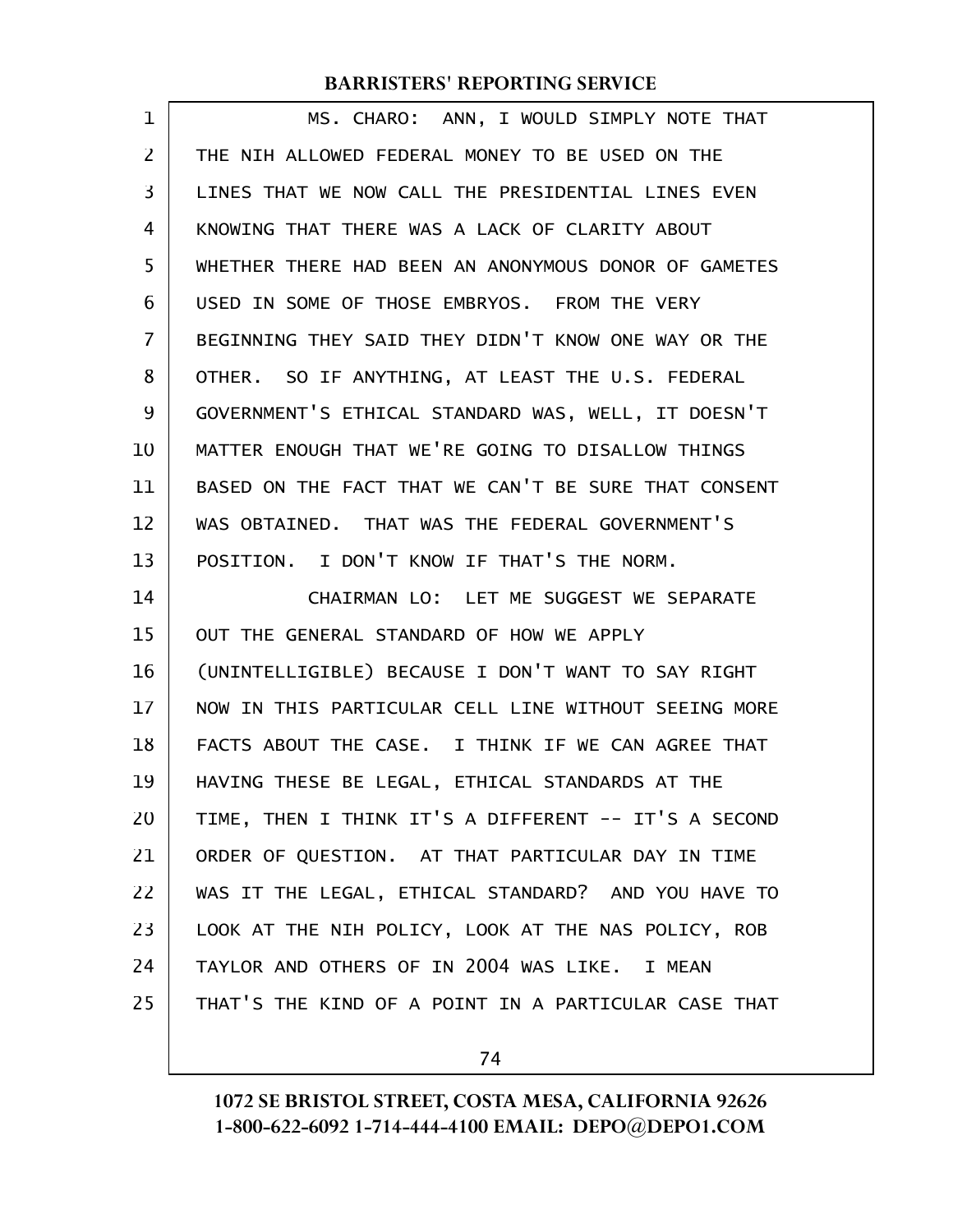| $\mathbf 1$    | I DON'T THINK WE NEED TO DO TODAY.                   |
|----------------|------------------------------------------------------|
| $\overline{2}$ | WHAT WE CAN DO IS LAY OUT THE TIMELINE AND           |
| 3              | SAY WHO MAKES THAT DETERMINATION. I MEAN IF WE CAN   |
| 4              | AGREE --                                             |
| 5              | DR. TAYLOR: LET'S CLARIFY THE TIME. 2001             |
| 6              | IS WHEN IS THE EMBRYO WAS CREATED. 2005 IS WHEN THE  |
| 7              | CELL LINE WAS CREATED.                               |
| 8              | CHAIRMAN LO: SO I WOULD SAY IT HAD --                |
| 9              | THAT WHEN THE LINE WAS DERIVED, SO IF HESC LINE WAS  |
| 10             | DERIVED, IT HAD TO BE BEFORE -- AGAIN, WE CAN ARGUE  |
| 11             | WHETHER IT'S OUR GUIDELINES OR THE NAS GUIDELINES,   |
| 12             | BUT WE ADOPTED THE NAS GUIDELINES AS TEMPORARY       |
| 13             | GUIDELINES AS SOON AS WE KNEW THEY EXISTED. BUT ONE  |
| 14             | OF THOSE CUTOFF DATES IS WHEN YOU HAVEN'T DERIVED    |
| 15             | THE LINE. THAT'S WHAT WE'RE TALKING ABOUT. WE CAN    |
| 16             | TALK ABOUT SOME OTHER CASES LATER, BUT LET'S TALK    |
| 17             | ABOUT DERIVING -- THE DERIVATION WAS DONE BEFORE     |
| 18             | THAT DATE. AND THE CRITERIA ARE IRB APPROVAL         |
| 19             | MEETING THE ETHICAL AND LEGAL STANDARDS AT THE TIME. |
| 20             | AND NO CONTRADICTIONS -- AND CONSENT FROM THE EMBRYO |
| 21             | DONOR AND NO CONTRADICTORY IDEA THAT THE -- AND NO   |
| 22             | INDICATION THAT THE GAMETE DONORS, IF ANY, WOULD     |
| 23             | HAVE OBJECTED TO THE RESEARCH.                       |
| 24             | WE'VE GOT TO GET THAT DOWN BECAUSE THIS IS           |
| 25             | THE SENSE THAT WE'RE GOING TO TRY AND ASK SHERRY AND |
|                | 75                                                   |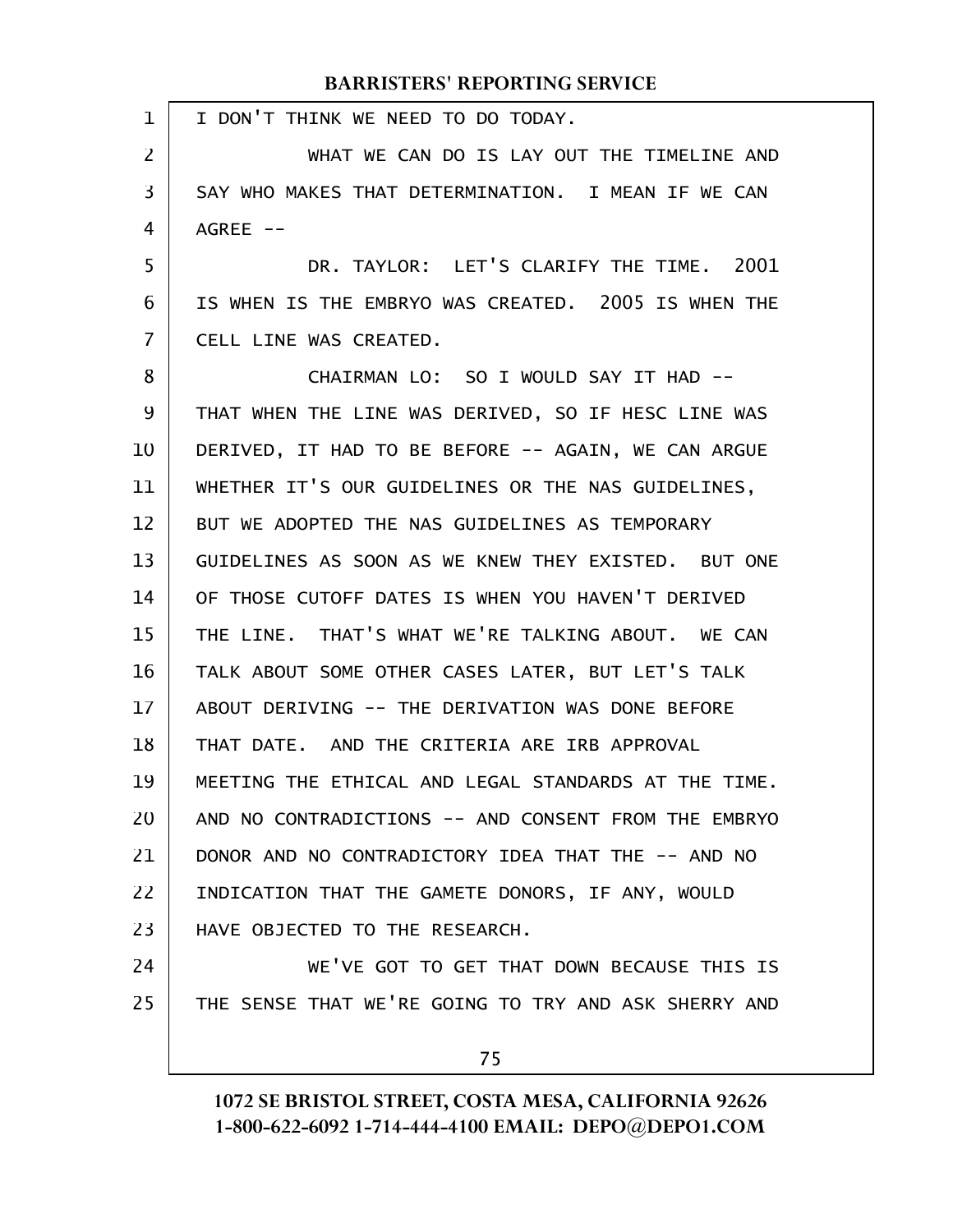| $\mathbf 1$    | ROB AND JEFF AND MARCY TO TAKE BACK TO THE ICOC.     |
|----------------|------------------------------------------------------|
| $\overline{2}$ | IT'S REALLY OUR THINKING ON THIS TOPIC RATHER THAN A |
| 3              | FORMAL VOTE.                                         |
| 4              | MR. KLEIN: QUESTION FOR YOU. UP THERE                |
| 5              | THERE'S THIS KIND OF COMMENT ABOUT NO PAYMENT.       |
| 6              | CHAIRMAN LO: YEAH. THAT'S WHY I WANT TO              |
| 7              | HAVE A NEW SLIDE FROM WHAT I WAS JUST TRYING TO SAY, |
| 8              | AND THEN WE CAN MODIFY THAT. THAT WAS THE FIRST      |
| 9              | CUT.                                                 |
| 10             | MR. KLEIN: THIS ISSUE UP THERE I THINK WE            |
| 11             | SHOULD ELIMINATE. THE ISSUE OF PAYMENT FOR EMBRYO    |
| 12             | STORAGE SHOULDN'T BE THE CRITERIA. THAT'S            |
| 13             | IRRELEVANT TO THIS DISCUSSION.                       |
| 14             | DR. KIESSLING: PAYMENT OF ANY KIND IS                |
| 15             | IRRELEVANT TO THIS DISCUSSION.                       |
| 16             | MR. KLEIN: TO THIS DISCUSSION.                       |
| 17             | CHAIRMAN LO: OF THE DERIVED CELL LINES               |
| 18             | THE EXISTENCE BEFORE -- I GUESS -- IT STRIKES ME --  |
| 19             | THERE'S AN ARGUMENT TO BE MADE FOR HAVING ALTA'S NAS |
| 20             | GUIDELINES OF MAY 2005 --                            |
| 21             | MS. CHARO: APRIL.                                    |
| 22             | CHAIRMAN LO: -- APRIL 2005 BE THE CUTOFF             |
| 23             | DATE. I FORGET, BOB, YOU'LL HAVE TO REMIND ME WHEN   |
| 24             | WE ADOPTED THOSE AS OUR INTERIM GUIDELINES.          |
| 25             | MR. KLEIN: WE ADOPTED THOSE IN MAY OF                |
|                | 76                                                   |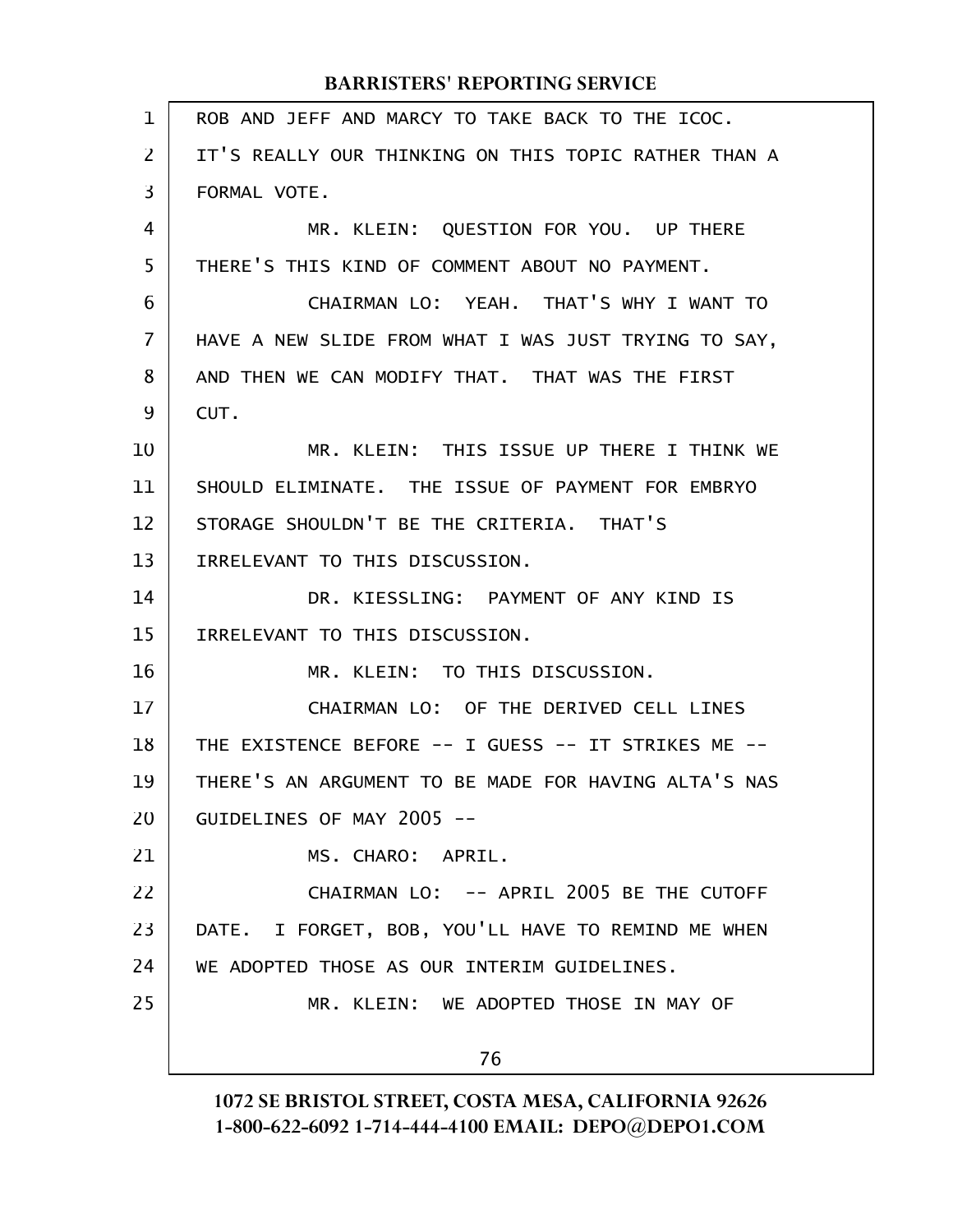| 1              | 2005.                                                |
|----------------|------------------------------------------------------|
| $\overline{2}$ | CHAIRMAN LO: IT WAS THE YEAR BEFORE -- A             |
| 3              | GOOD YEAR BEFORE OUR -- YEAR AND A HALF BEFORE OUR   |
| $\overline{4}$ | SWG GUIDELINE RECOMMENDATIONS WERE ACCEPTED BY ICOC. |
| 5              | OKAY. SO THESE WE'RE GOING TO TAKE OFF.              |
| 6              | WHY DON'T YOU JUST LOOK AT THAT AND SEE IF THAT'S    |
| $\overline{7}$ | THE SENSE OF OUR GROUP TO GO BACK TO THE ICOC.       |
| 8              | MR. KLEIN: AS I UNDERSTAND IT, IN EVERY              |
| 9              | CASE, THE SCIENTIFIC STAFF IS GOING TO LOOK AT       |
| 10             | SPECIFIC LINES AND SPECIFIC STANDARDS. WE'RE NOT     |
| 11             | DOING THAT. WE DON'T HAVE ENOUGH YEARS IN OUR LIFE   |
| 12             | LEFT TO LOOK AT THAT, BUT SO WE'RE CREATING POLICY.  |
| 13             | CHAIRMAN LO: POLICY. I DON'T KNOW IF                 |
| 14             | IT'S WITHIN OUR AMBIT OR WHETHER IT WOULD BE HELPFUL |
| 15             | TO MAKE A RECOMMENDATION TO CIRM LEADERSHIP AS TO    |
| 16             | WHAT THAT PROCESS SHOULD LOOK LIKE. OBVIOUSLY YOU    |
| 17             | NEED SCIENTIFIC INPUT, STAFF INPUT, ALAN, AND BOB,   |
| 18             | AND YOU MIGHT ALSO WANT ONE OR TWO MEMBERS OF THIS   |
| 19             | GROUP TO GIVE ETHICAL ADVICE ON WHAT, FOR EXAMPLE,   |
| 20             | IS LEGAL AT THE TIME. IT'S AN OPEN QUESTION TO WHAT  |
| 21             | EXTENT YOU WANT ANYONE FROM THIS GROUP INVOLVED IN   |
| 22             | THOSE CASE-BY-CASE DETERMINATIONS.                   |
| 23             | MR. KLEIN: ON A CASE-BY-CASE BASIS, IF WE            |
| 24             | COULD HAVE THE PRESIDENT HAVE THE ABILITY AND CHIEF  |
| 25             | SCIENTIFIC OFFICER HAVE THE ABILITY TO CONTACT A     |
|                |                                                      |

77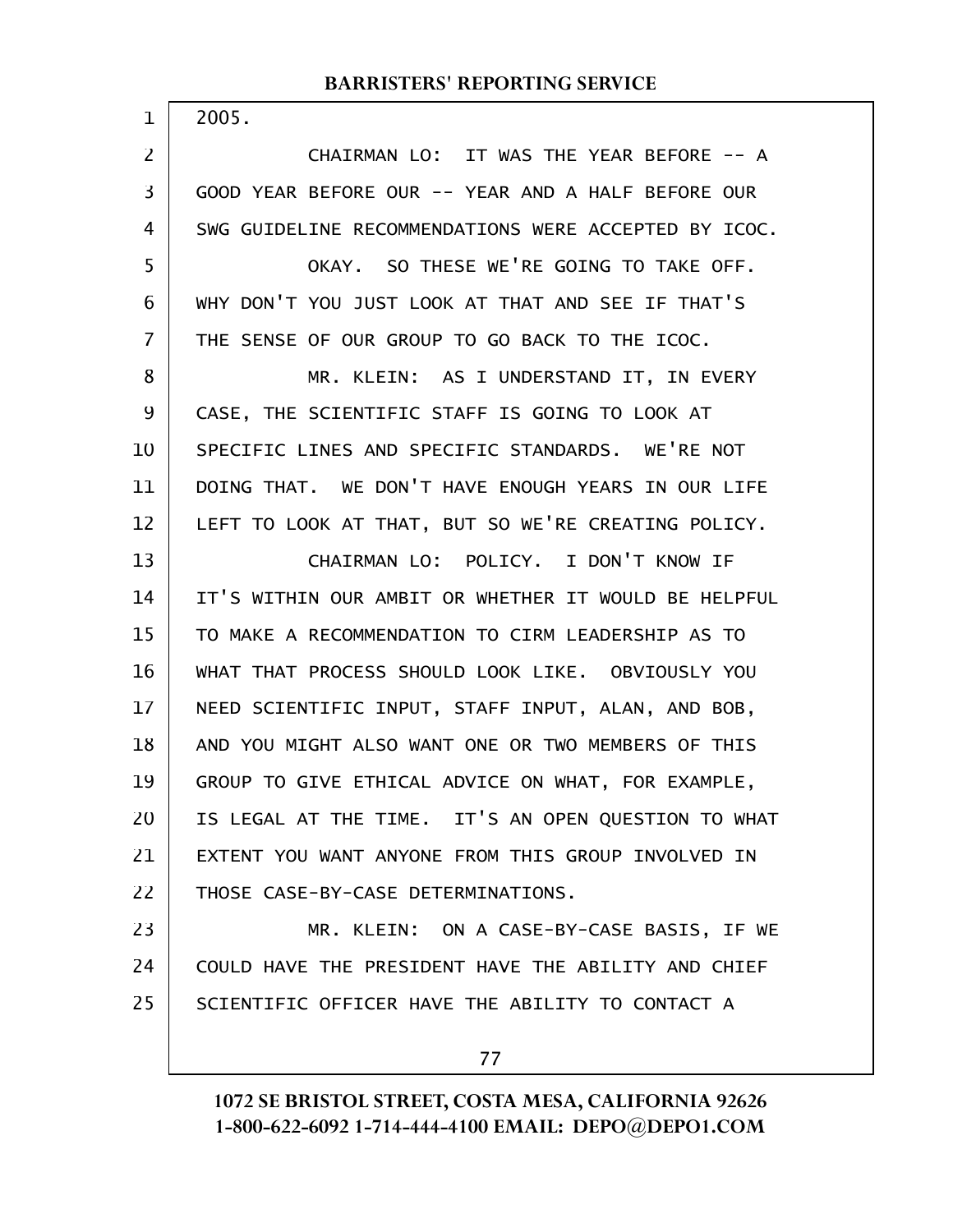| $\mathbf{1}$   | MEMBER OF THIS GROUP, OR IF THERE'S A VERY           |
|----------------|------------------------------------------------------|
| 2              | SPECIALIZED QUESTION TO GO SOME OTHER PERSON OF      |
| 3              | SPECIALIZED INFORMATION. MY BELIEF IS THAT THEY      |
| 4              | WOULD GENERALLY ALWAYS COME TO THIS GROUP FOR INPUT, |
| 5              | BUT I THINK WE SHOULD GIVE THE PRESIDENT AND CHIEF   |
| 6              | SCIENTIFIC OFFICER THE ABILITY TO ALSO DRAW          |
| $\overline{7}$ | INFORMATION FROM OUTSIDE.                            |
| 8              | CHAIRMAN LO: SO WE'RE NOT GOING TO MAKE              |
| 9              | THESE CASE-BY-CASE DETERMINATIONS AS A GROUP. WE'RE  |
| 10             | GOING TO SET THE GENERAL POLICY, AND IT'S GOING TO   |
| 11             | BE IMPLEMENTED BY THE PRESIDENT AND THE SCIENTIFIC   |
| 12             | OFFICER.                                             |
| 13             | THOSE WHO ARE ON THE ICOC, JEFF, MARCY,              |
| 14             | SHERRY, ANY ADDITIONAL.                              |
| 15             | MS. FEIT: I THINK JUST BASED ON -- WE'RE             |
| 16             | JUST TALKING ABOUT PROCESS ON EVALUATING THESE LINES |
| 17             | AS WE MOVE FORWARD. WE'RE NOT TALKING ABOUT MAKING   |
| 18             | THOSE DETERMINATIONS. I THINK IT WILL HAVE TO        |
| 19             | INVOLVE SOLVING WHAT IS KNOWN ABOUT THEM, AND WHERE  |
| 20             | IT CAME FROM, WHEN IT WAS ESTABLISHED, WHAT WAS      |
| 21             | INVOLVED. AND THEN I THINK IN TERMS OF -- SO WE'RE   |
| 22             | JUST LOOKING AT PROCESS OF HOW THAT'S GOING TO       |
| 23             | HAPPEN AT THIS INSTITUTION.                          |
| 24             | CHAIRMAN LO: MORE THAN PROCESS. WE'RE                |
| 25             | SAYING GENERAL POLICY STANDARDS THAT WILL BE CARRIED |
|                | 78                                                   |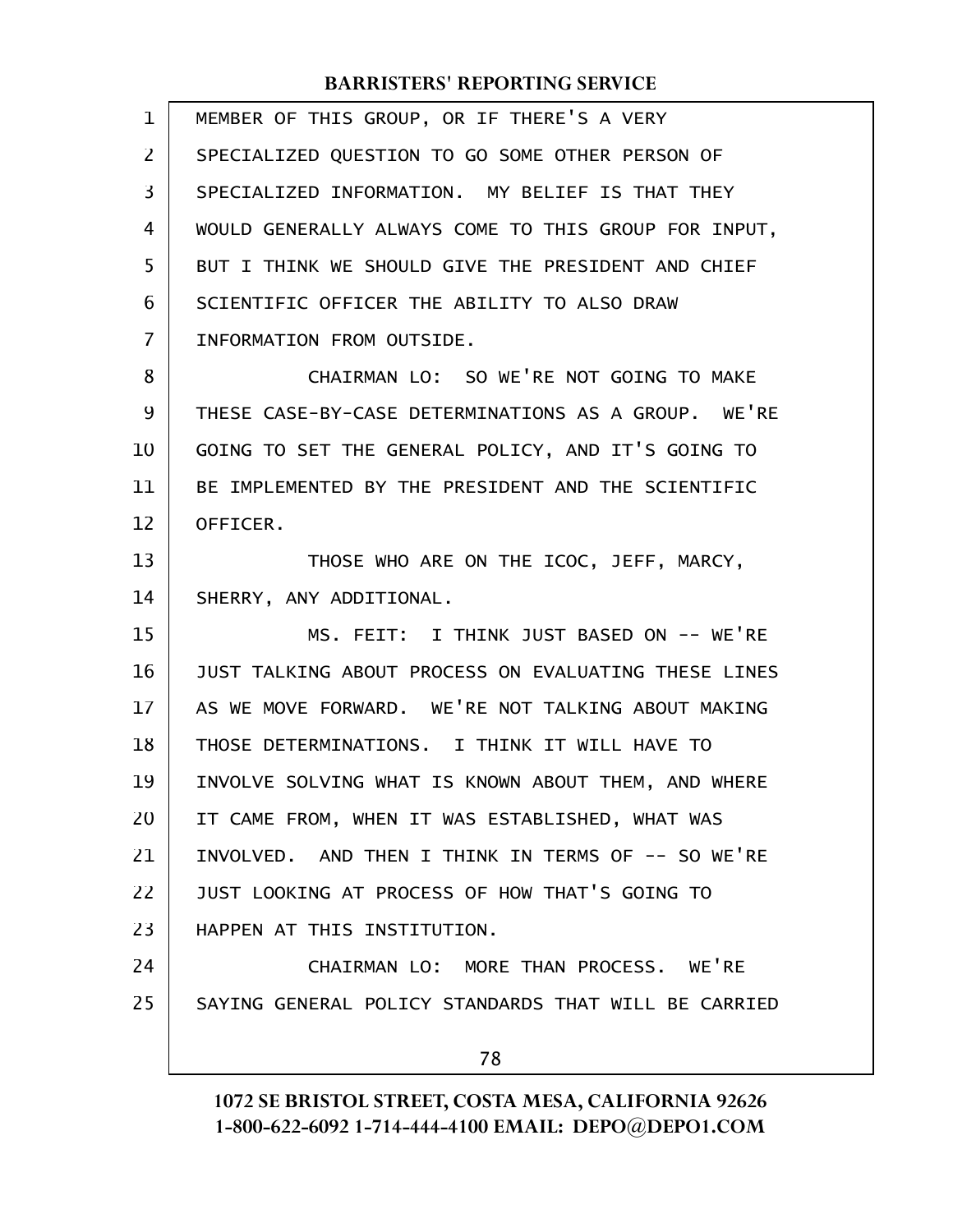OUT ON A CASE-BY-CASE BASIS BY MARIE AND ALAN. DR. CSETE: AND I'M EXPECTING THAT THIS IS A RARE EVENT. MS. FEIT: I THINK THAT NEEDS TO BE STATED, THOUGH, IN THE PROCESS TO ENSURE THAT THE BOARD UNDERSTANDS THAT PROCESS. CO-CHAIR LANSING: AND THAT THIS IS RARE. THAT THIS IS FOR THIS UNIQUE LINE. THIS IS NOT COMMON POLICY. THIS IS A RARE POLICY. MR. KLEIN: I THINK THAT THE DERIVATIVE OF THAT, SHERRY, MAY BE GIVEN VERY LARGE NUMBERS OF LINES, WE CAN SEE IN THE PETITIONS FAIRLY FREQUENTLY IF ONE HAS 200 LINES, BUT YOU MIGHT SEE THEM COMING UP AT EVERY BOARD MEETING. AS LONG AS THERE'S A GOOD UTILITY FOR IT -- CO-CHAIR LANSING: THAT'S FINE. MR. KLEIN: -- IT'S FINE. CO-CHAIR LANSING: I THINK THAT'S GREAT. CHAIRMAN LO: I WANT TO ASK ALAN TROUNSON AND MARIE CSETE TO SORT OF -- MR. SHEEHY: I JUST -- COULD I SEE THE WHOLE THING BECAUSE I'M NOT -- I JUST WANT -- I GET THESE CRITERIA AND THEN THE PROCESS. CHAIRMAN LO: THE PROCESS WILL BE SEPARATE, SO YOU WANT TO TALK ABOUT THAT NOW? 79 1 2 3 4 5 6 7 8 9 10 11 12 13 14 15 16 17 18 19 20 21 22 23 24 25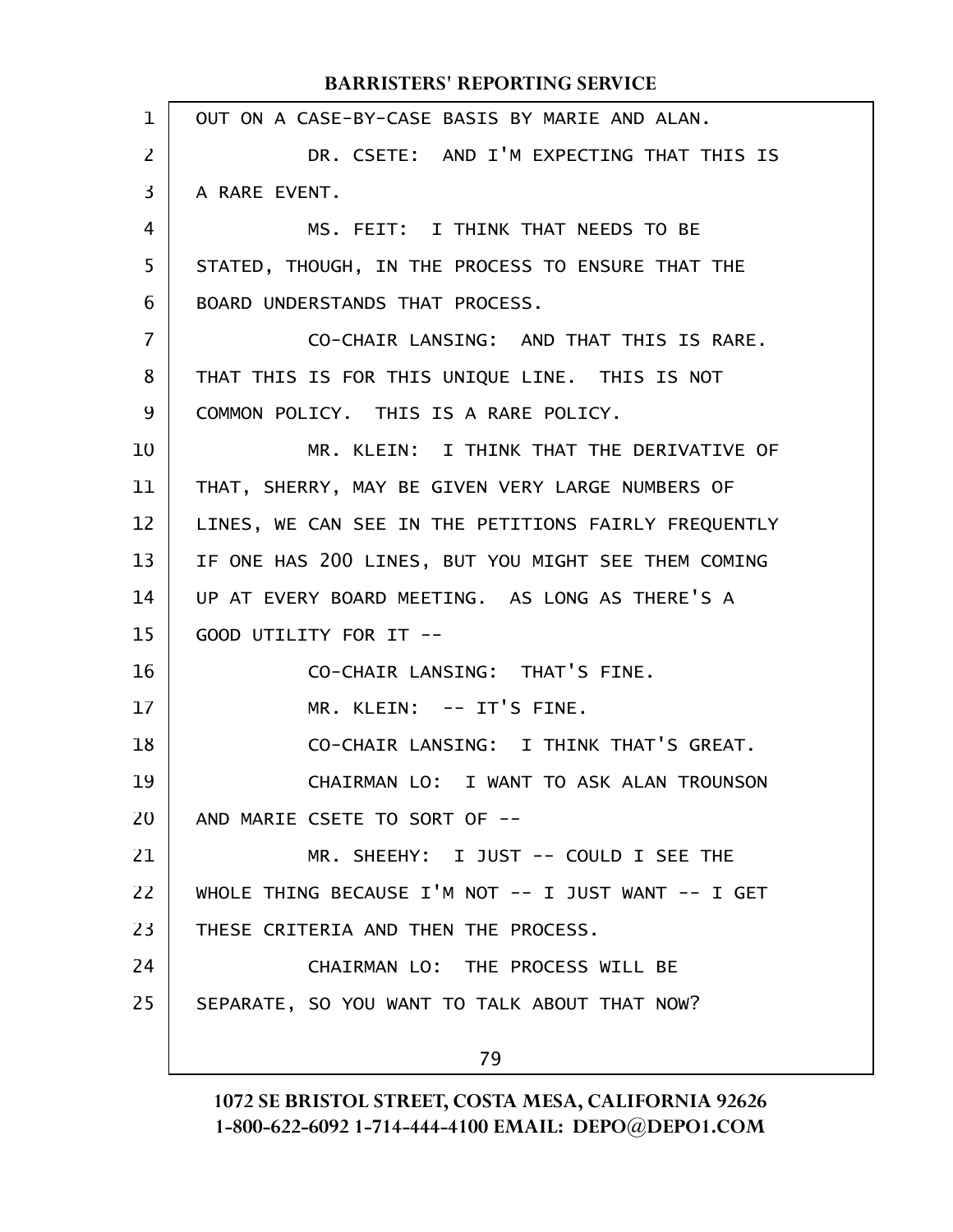| 1              | MR. SHEEHY: AS LONG AS THERE'S A ROBUST              |
|----------------|------------------------------------------------------|
| $\overline{2}$ | PROCESS THAT VALIDATE THOSE CRITERIA. THIS PROCESS   |
| 3              | AS DESCRIBED HERE SEEMS FINE. AND THEN EFFECTIVE     |
| 4              | DATE WE'RE TALKING ABOUT IS MAY 2005 OR THE NOVEMBER |
| 5              | 2006?                                                |
| 6              | CHAIRMAN LO: I WOULD SAY MAY 2005, BUT               |
| $\overline{7}$ | THAT'S THE PLEASURE OF THE COMMITTEE. THAT'S WHEN    |
| 8              | WE FIRST PUT IN PLACE OUR INTERIM REGS.              |
| 9              | MR. KLEIN: BY CHOOSING THAT DATE, YOU GET            |
| 10             | A GAP BECAUSE OUR REGS ARE MORE RESTRICTIVE THAN THE |
| 11             | NATIONAL ACADEMY, SO YOU CREATE A GAP. SO I THINK    |
| 12             | YOU HAVE TO GO WITH WHEN OUR REGS WERE IN PLACE      |
| 13             | BECAUSE OTHERWISE YOU HAVE A SITUATION WHERE YOU'RE  |
| 14             | HOLDING THEM TO A HIGHER STANDARD THAT WASN'T IN     |
| 15             | PLACE IN 2005.                                       |
| 16             | CHAIRMAN LO: AS FAR AS MY THOUGHTS WERE,             |
| 17             | THE NAS ISSUED ITS GUIDELINES IN MAY -- APRIL 2005.  |
| 18             | THOSE BECAME DE FACTO NATIONAL STANDARDS.            |
| 19             | MR. KLEIN: RIGHT. SO IT WILL BE JUDGED               |
| 20             | AGAINST THOSE AT THAT TIME.                          |
| 21             | CHAIRMAN LO: AT THAT TIME.                           |
| 22             | MR. KLEIN: RIGHT. AND THE LATER DATE,                |
| 23             | THEN THERE'S OTHERS THAN WHEN OUR STANDARDS          |
| 24             | <b>OCCURRED.</b>                                     |
| 25             | CHAIRMAN LO: SO LET'S LOOK AT THE                    |
|                | 80                                                   |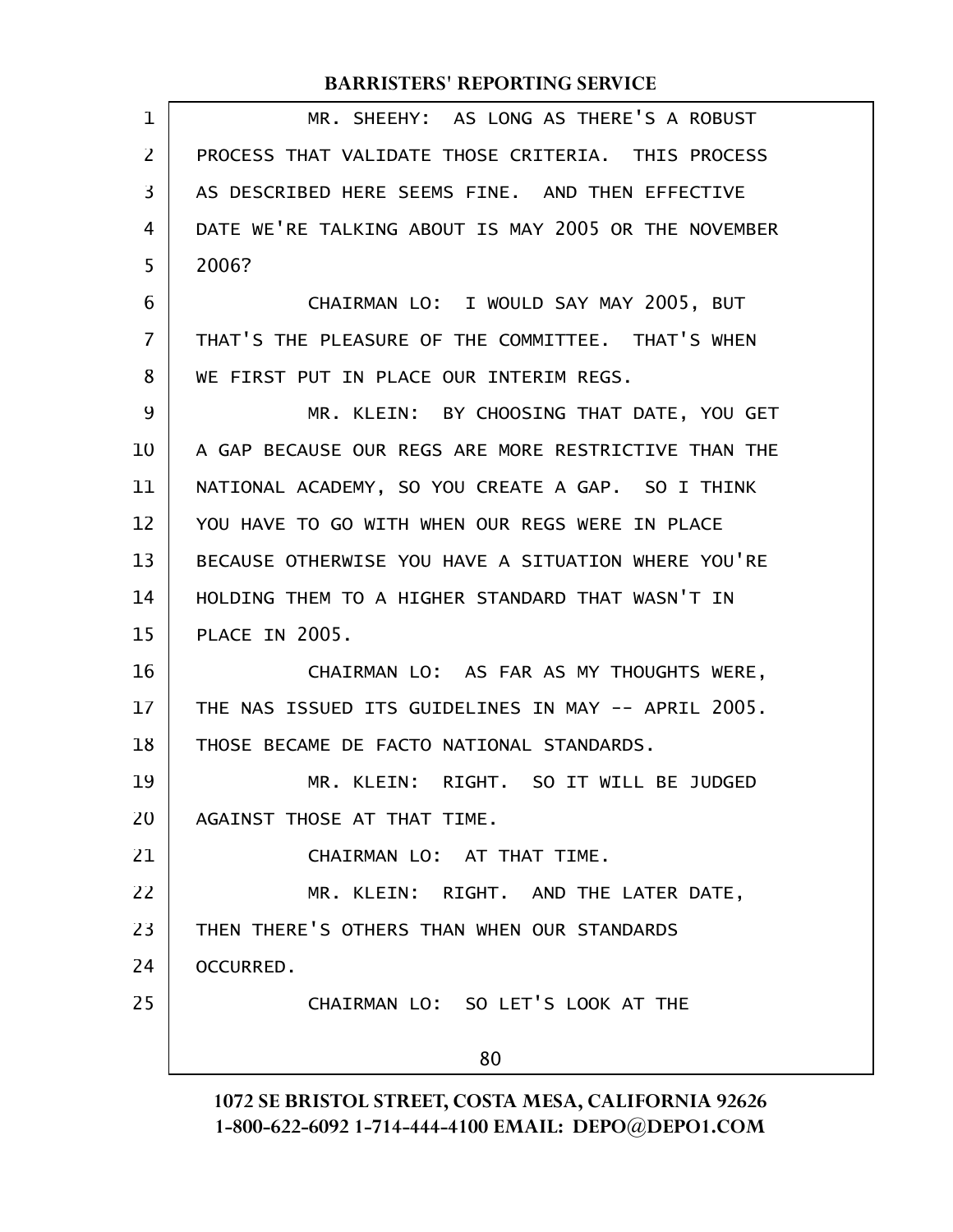PROCESS. GEOFF, IF YOU'D GO TO NEXT SLIDE FOR PROCESS BECAUSE I THINK JEFF RIGHTLY WANTS US TO CONSIDER THEM BOTH TOGETHER AS A PAIR. DR. KIESSLING: THE EFFECTIVE DATE IS 2005, MAY 2005. CHAIRMAN LO: APRIL OF 2005. NO. NO. NO. THE EFFECTIVE -- MR. SHEEHY: IT IS NOVEMBER 2006. CHAIRMAN LO: NOVEMBER 2006 FOR OUR REGULATIONS TO KICK IN EFFECT. OTHERWISE WE'RE GOING TO TIE IT ALL -- BOB, HAD THE NAS GUIDELINES -- DR. KIESSLING: WHAT IS THE EFFECTIVE DATE THEN? CHAIRMAN LO: NOVEMBER 2006 WITH THE UNDERSTANDING, AS WE TURN THIS, IS AS OF APRIL 2005, THE NATIONAL STANDARD WAS THE NAS GUIDELINES. DR. KIESSLING: WHAT'S THE EFFECTIVE DATE  $FOR$   $--$ CHAIRMAN LO: THIS IS -- THE PREVIOUS LINE, I THOUGHT WE WERE SAYING NOVEMBER 200- --MR. SHEEHY: WE GOT TWO DIFFERENT THINGS. DR. LOMAX: THIS IS A POINT OF CLARIFICATION, AND, ALTA, I'LL DEFER TO YOU ON THIS. MY UNDERSTANDING IS THAT THESE LINES WOULD NOT BE 81 1 2 3 4 5 6 7 8 9 10 11 12 13 14 15 16 17 18 19 20 21 22 23 24 25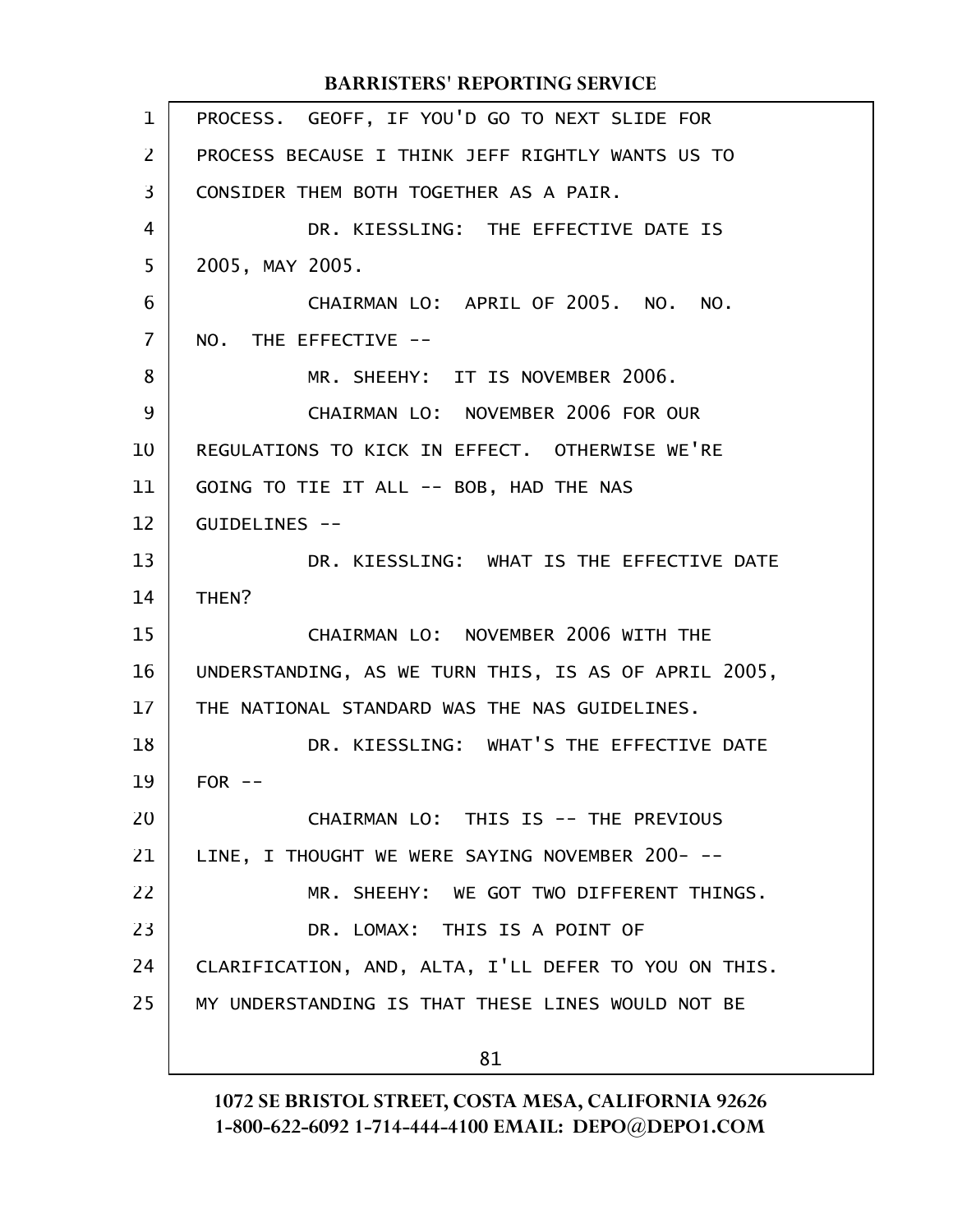| $\mathbf 1$    | DISQUALIFIED UNDER THE NATIONAL ACADEMY'S STANDARDS. |
|----------------|------------------------------------------------------|
| $\overline{2}$ | SO IT'S NOT AN ISSUE UNTIL YOU GET TO NOVEMBER 2006  |
| 3              | BECAUSE THE PREVAILING STANDARD OF THE TIME THAT WE  |
| 4              | ADOPTED AS INTERIM STANDARDS WERE THE NATIONAL       |
| 5              | ACADEMY STANDARDS. AND THESE LINES WOULD MEET THE    |
| 6              | NATIONAL ACADEMY STANDARDS.                          |
| $\overline{I}$ | MR. KLEIN: MORE FOCUSED, IN APRIL 2005,              |
| 8              | THEY HAVE TO MEET THE NATIONAL ACADEMY STANDARDS.    |
| 9              | IN 2006 THEY HAVE TO MEET OUR STANDARDS.             |
| 10             | (SIMULTANEOUS DISCUSSION.)                           |
| 11             | MR. SHEEHY: SO WE HAVE TWO DIFFERENT                 |
| 12             | DATELINES.                                           |
| 13             | MS. PACHTER: THERE YOU WANT THE DATE                 |
| 14             | THAT -- FOR PURPOSES OF ESTABLISHING A PROCESS, YOU  |
| 15             | WANT THE EFFECTIVE DATE OF OUR INTERIM REGULATIONS,  |
| 16             | THE CIRM INTERIM REGULATIONS.                        |
| 17             | DR. KIESSLING: THAT'S MAY 2005.                      |
| 18             | MR. SHEEHY: NO. THAT'S NOVEMBER 22 --                |
| 19             | MS. PACHTER: NOVEMBER 2006.                          |
| 20             | MR. SHEEHY: YEAH.                                    |
| 21             | MS. PACHTER: IT WAS THE NATIONAL                     |
| 22             | ACADEMY'S GUIDELINES THAT WERE ADOPTED IN 2005.      |
| 23             | DR. KIESSLING: WE ADOPTED THOSE, AND                 |
| 24             | AREN'T THOSE THE CRITERIA THAT WE'RE TALKING ABOUT?  |
| 25             | MR. SHEEHY: ANN, LET ME TRY TO DESCRIBE              |
|                | 82                                                   |
|                |                                                      |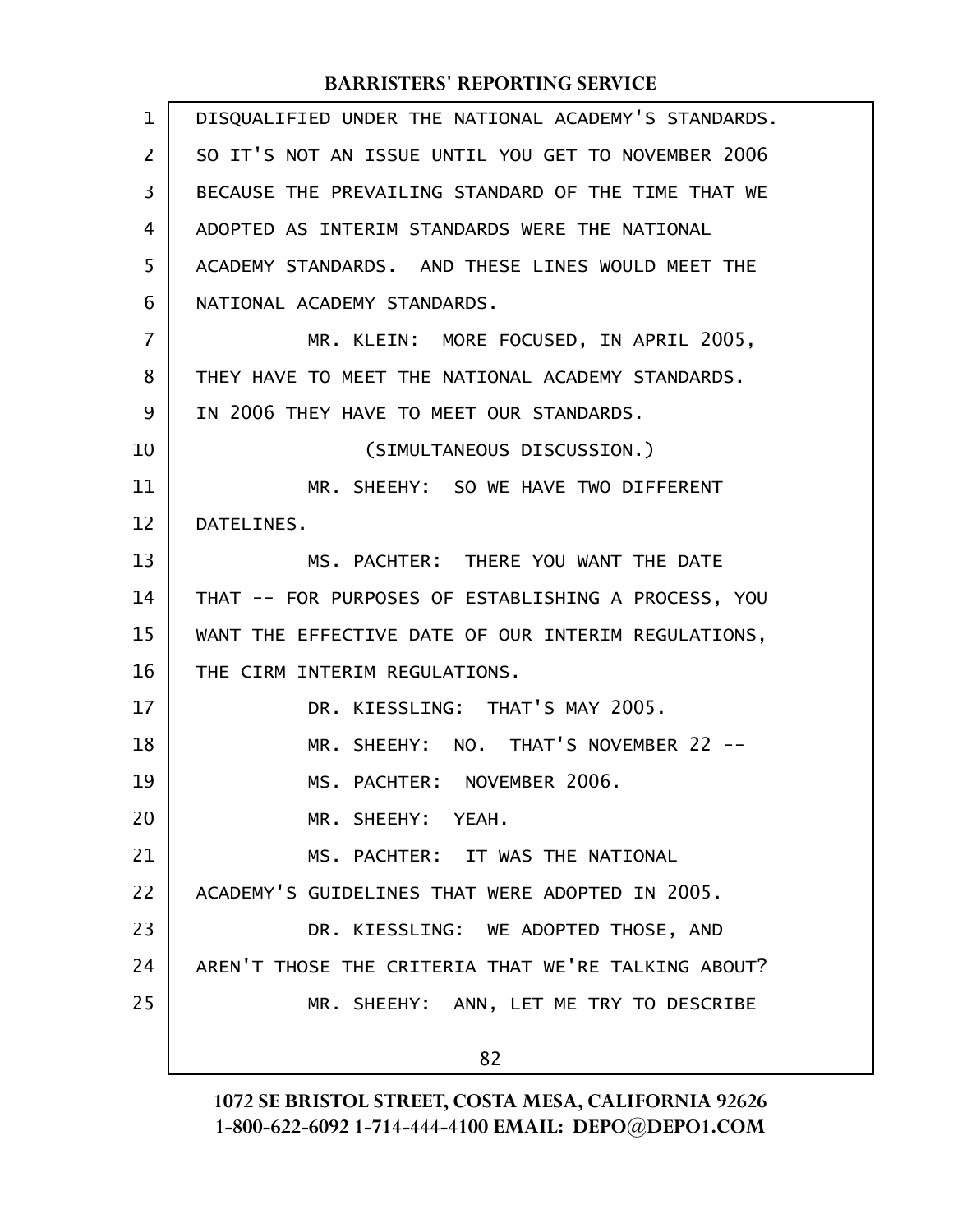| $\mathbf 1$ | IT TO YOU. ONE IS WHAT LINES DO WE WANT TO CONSIDER  |
|-------------|------------------------------------------------------|
| 2           | GRANDFATHERING, AND THOSE ARE THE ONES THAT WERE     |
| 3           | CREATED BEFORE OUR EFFECTIVE REGULATIONS IN          |
| 4           | NOVEMBER. THOSE LINES, THOUGH, WOULD HAVE TO BE, IF  |
| 5           | YOU LOOK AT THE LAST LINE, WOULD HAVE TO BE GOVERNED |
| 6           | BY THE NAS STANDARDS IN THAT GAP.                    |
| 7           | MR. KLEIN: THAT'S RIGHT.                             |
| 8           | MR. SHEEHY: SO THE NAS STANDARDS ARE                 |
| 9           | APPLICABLE TO THOSE LINES IF THEY WERE CREATED WHILE |
| 10          | THE NAS GUIDELINES WERE AVAILABLE BECAUSE THAT WOULD |
| 11          | HAVE BEEN THE PREVAILING ETHICAL-LEGAL STANDARD.     |
| 12          | DR. KIESSLING: OKAY. SO --                           |
| 13          | MR. SHEEHY: BUT IN THE EVENT FOR OUR                 |
| 14          | CONSIDERATION IN GRANDFATHERING, THE TOP LINE, THAT  |
| 15          | SHOULD BE NOVEMBER OF '06.                           |
| 16          | DR. KIESSLING: SO NOVEMBER. AND THEN IN              |
| 17          | PLACE AT THE TIME IS MAY OR APRIL 2005.              |
| 18          | MR. SHEEHY: WELL, IT WOULD BE WHATEVER IS            |
| 19          | IN PLACE.                                            |
| 20          | (SIMULTANEOUS DISCUSSION.)                           |
| 21          | CHAIRMAN LO: LET'S LOOK AT -- GEOFF HAD              |
| 22          | SOME SUGGESTIONS FOR PROCESS. SO THIS IS ACTUALLY A  |
| 23          | LITTLE DIFFERENT THAN WHAT BOB SAID. SO BASICALLY    |
| 24          | SOMEONE COMES TO CIRM AND SAYS WE'D LIKE YOU TO      |
| 25          | APPROVE THE USE OF THIS PARTICULAR CELL LINE BY A    |
|             | 83                                                   |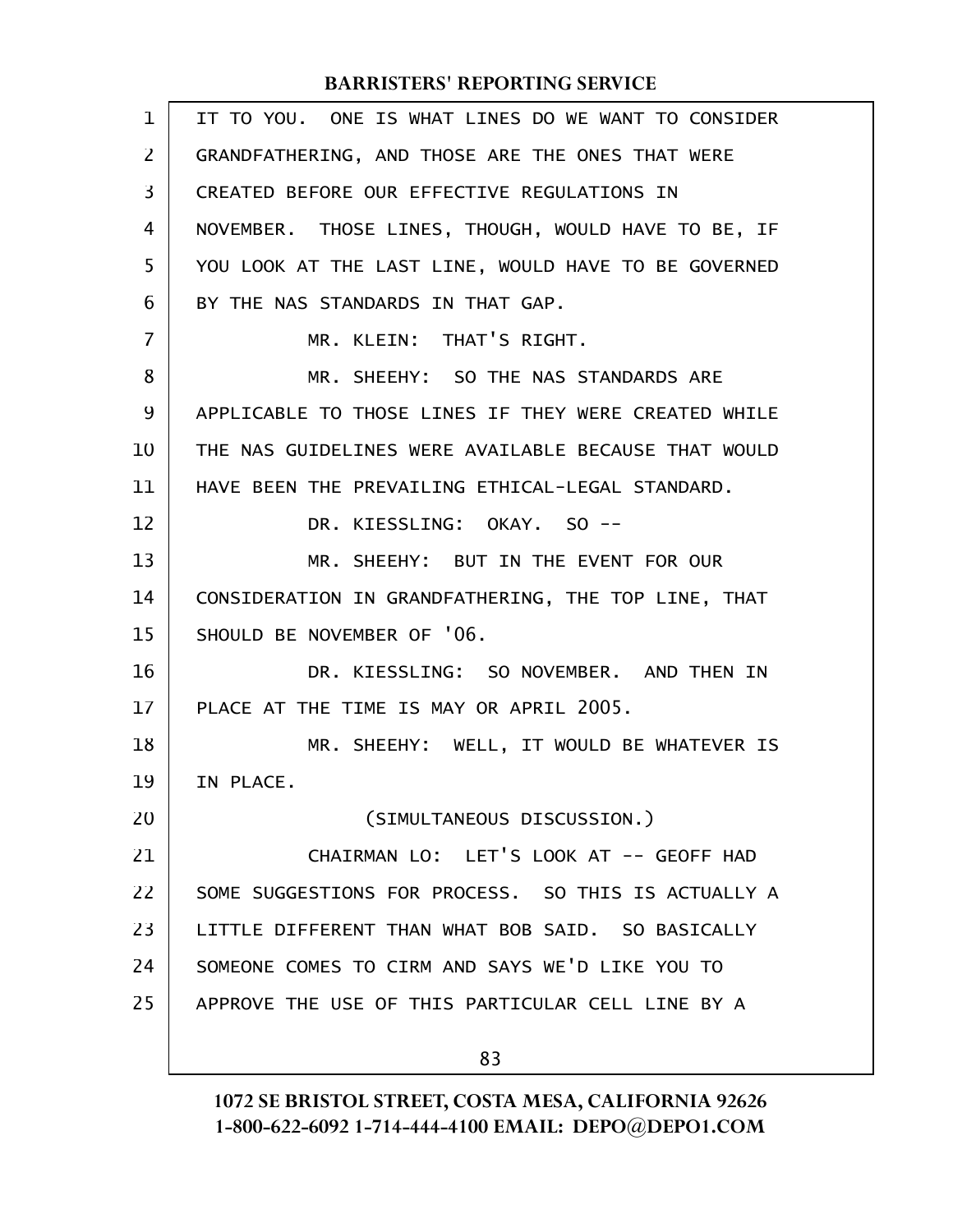| 1              | CIRM-FUNDED RESEARCHER. SO CIRM STAFF MIGHT KNOW,    |
|----------------|------------------------------------------------------|
| $\overline{2}$ | THAT MEANS CHIEF SCIENTIFIC OFFICER, PRESIDENT, CEO, |
| 3              | AND BOB SUGGESTED ACTUALLY THAT WE GIVE THE          |
| 4              | PRESIDENT AND CHIEF OPERATING OFFICER THE OPTION OF  |
| 5              | CONSULTING, NOT JUST ANYONE HERE ON THE SWG, BUT     |
| 6              | ALSO OUTSIDE EXPERTS. THIS WAS WRITTEN A LITTLE      |
| $\overline{7}$ | DIFFERENTLY. GOES TO THE ICOC WITH A RECOMMENDATION  |
| 8              | FROM STAFF AS TO WHAT ICOC SHOULD DO AND IT PROVIDES |
| 9              | DOCUMENTATION.                                       |
| 10             | THE ICOC CONSIDERS THAT IN ONE OF THEIR              |
| 11             | PUBLIC MEETINGS. SO THERE IS A PROCESS IN PLACE FOR  |
| 12             | PUBLIC COMMENT ON THIS AS WELL, BUT THE -- WE HAD    |
| 13             | THOUGHT THAT THE INITIAL DETERMINATION SHOULD BE     |
| 14             | DONE PRIMARILY BY CIRM STAFF FOR EFFICIENCY,         |
| 15             | CONSULTING WITH MEMBERS. I DON'T THINK SHERRY OR I   |
| 16             | HAVE A VESTED INTEREST IN ALWAYS BEING THE ONES      |
| 17             | BEING CONSULTED. I THINK --                          |
| 18             | CO-CHAIR LANSING: IT'S OUR PLACE TO GO               |
| 19             | BACK TO THE GROUP WHEN WE SEE SOME PROBLEMS.         |
| 20             | CHAIRMAN LO: BOB AS WELL, BUT THERE COULD            |
| 21             | BE OTHER EXPERTS AROUND THE WORLD WHO MAY, IN FACT,  |
| 22             | BE CONSULTED.                                        |
| 23             | MR. KLEIN: AND IT MAY HAVE BEEN DERIVED              |
| 24             | IN SOME OTHER --                                     |
| 25             | MR. SHEEHY: I MIGHT CHANGE THAT WORD TO              |
|                | 84                                                   |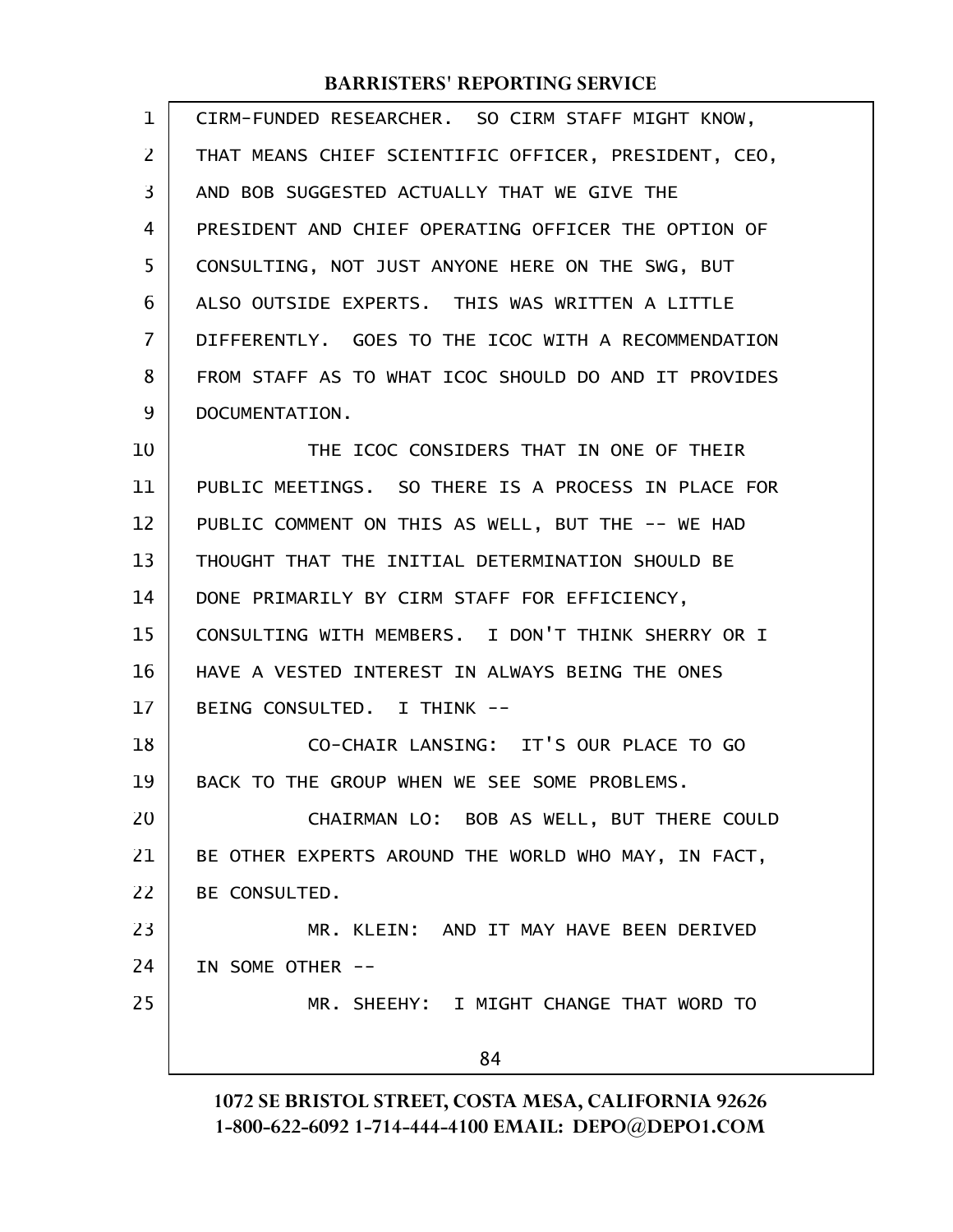"AND" AFTER SWG.

1

CHAIRMAN LO: I'M SORRY. MY OWN, IF THIS STATES AS CO-CHAIRS, IS THAT THEY COME AND IT'S A TECHNICAL POINT THAT ALTA OR ANN OR ROB WOULD KNOW, I WOULD SAY AT LEAST TALK TO THEM JUST TO BE SUFFICIENTLY INCLUSIVE. YOU'VE HEARD ABOUT GOING TO STANDARDS, GENERAL STANDARDS OF PROCESS WOULD BE LOOKED AT TOGETHER. AGAIN, THOSE OF YOU PLEASE SUGGEST ANY WAYS TO IMPROVE THIS. ALAN, DOES THIS SEEM REASONABLE TO YOU AS WELL? AND THEN WE HAVE PUBLIC COMMENTS. DR. TROUNSON: I THINK IT SEEMS PERFECTLY REASONABLE. IT'S REALLY COMING TO US AS AN ISSUE OF DELIVERY OUR MISSION. AND IF WE SEE THERE IS A 2 3 4 5 6 7 8 9 10 11 12 13 14

PROBLEM US GOING FORWARD WITH SOME OF THE GRANTS, WHETHER WE COULD ACCEPT A GRANT. SO CLEARLY IT'S VERY PRAGMATIC FROM OUR POINT OF VIEW WE NEED GUIDANCE TO HELP US, SO WE WOULD BE QUITE PREPARED TO BRING IT CASE BY CASE. I DON'T EXPECT IT WOULD BE FREQUENT, BUT IT WOULD BE REALLY DIFFICULT TO ALWAYS PREDICT EXACTLY WHAT THE UNDERLYING REASONS WERE. AND IT WOULD GIVE US A CHANCE TO EXPLORE THOSE, SO WE WOULD FIND OUT WHETHER THERE WERE SUITABLE CELL LINES AVAILABLE AND THEN WHAT'S THE PRIMARY IMPEDIMENT. 15 16 17 18 19 20 21 22 23 24 25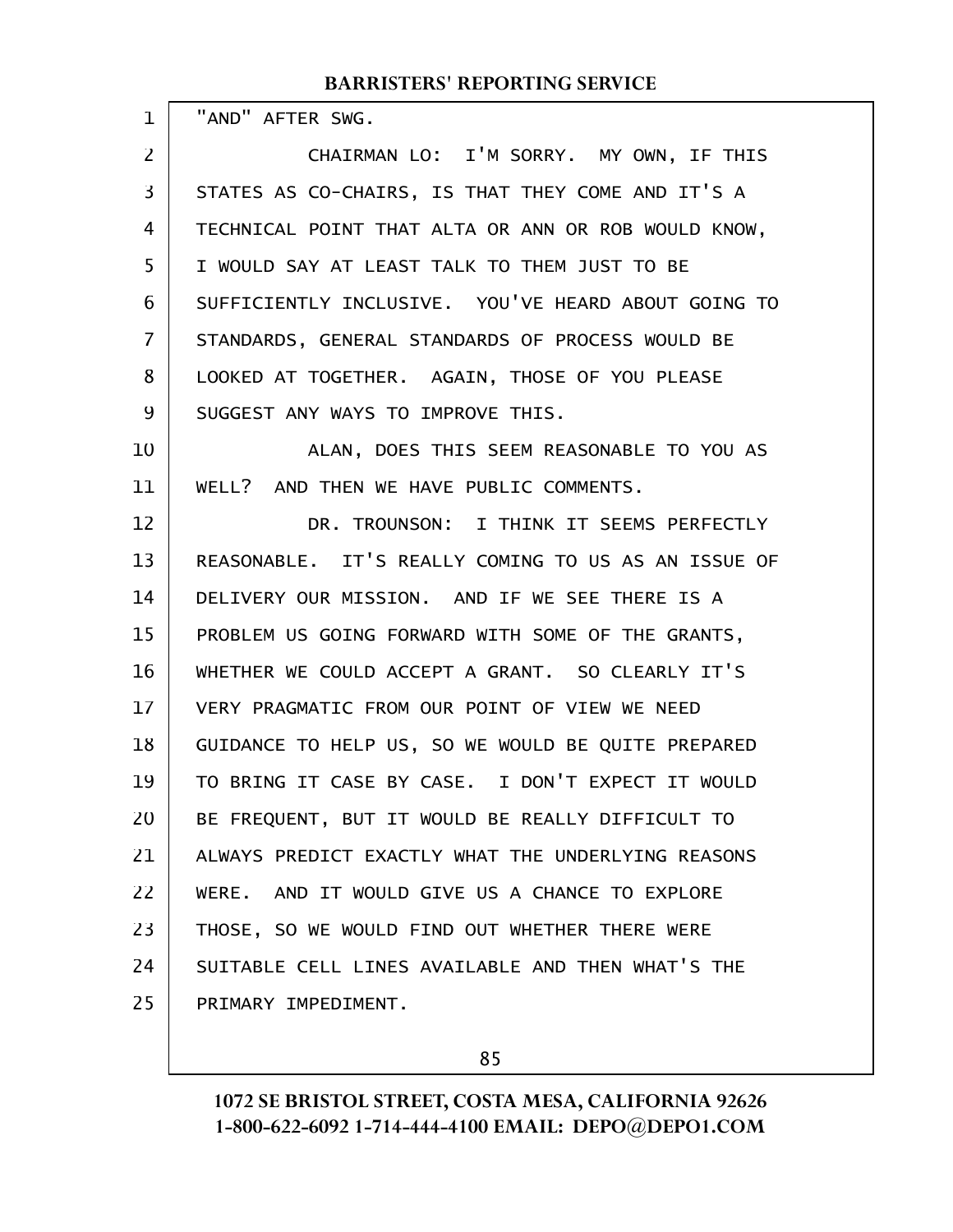| 1              | I HAVE TO SAY TO YOU IN THIS PARTICULAR              |
|----------------|------------------------------------------------------|
| $\overline{2}$ | CASE, IT'S A VERY PRIMARY IMPEDIMENT FOR, AS BOB     |
| 3              | SAYS, DELIVERY TO THE PATIENTS BECAUSE THE REAL      |
| 4              | DERIVATION WOULD BE EXTRAORDINARILY COSTLY AND       |
| 5              | TIME-CONSUMING.                                      |
| 6              | DR. CSETE: AND I JUST WANT TO ALLAY THE              |
| $\overline{7}$ | FEARS THAT OBVIOUSLY THE FDA'S CONSIDERATION FOR     |
| 8              | SAFETY WILL HAVE A HIGHER BAR. THE MEDICAL HISTORY   |
| 9              | IS UNKNOWN FROM WHEN ONE BIOLOGIC COMPONENT OF THIS. |
| 10             | AND SO I WOULDN'T BE SURPRISED AT ALL IF THEY, FOR   |
| 11             | EXAMPLE, SAY WE'LL TAKE THIS (UNINTELLIGIBLE).       |
| 12             | DR. TAYLOR: THAT MAY BE HELPFUL, BUT I               |
| 13             | STILL -- YOU HAVE MAYBE MORE FAITH IN THE FDA THAN   |
| 14             | I, ONE. TWO, MORE FAITH IN PRIMARY NUCLEOTIDE        |
| 15             | SEQUENCE THAN I.                                     |
| 16             | CHAIRMAN LO: BUT, AGAIN, CERTAINLY THIS              |
| 17             | IS SOMETHING THAT IS SCIENTIFICALLY --               |
| 18             | DR. CSETE: SO THE NORMAL DISEASES FOR                |
| 19             | WHICH THERE WOULD BE GENETIC TESTING IN AN IVF       |
| 20             | CLINIC SETTING.                                      |
| 21             | MS. CHARO: I'M UNDERSTANDING THAT THIS IS            |
| 22             | NOW KIND OF AMORPHOUS GUIDANCE. WE'RE NOT DRAFTING   |
| 23             | REGULATIONS, CORRECT?                                |
| 24             | CHAIRMAN LO: YES, THAT IS CORRECT.                   |
| 25             | MS. CHARO: THEN WITH DUE RESPECT TO THE              |
|                | 86                                                   |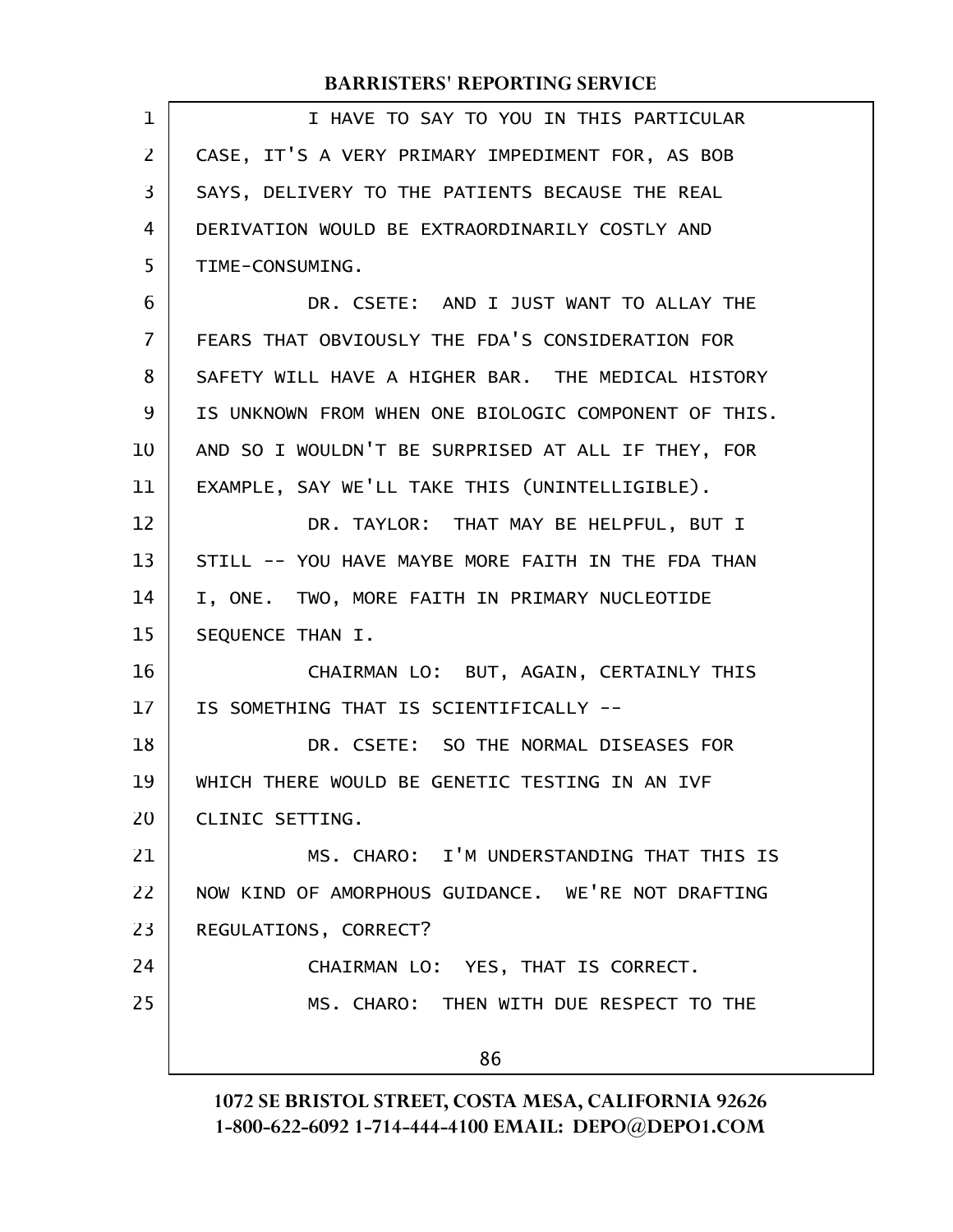| $\mathbf 1$       | STAFF, (UNINTELLIGIBLE) ONE MORE THING THAT THEY     |
|-------------------|------------------------------------------------------|
| 2                 | MIGHT DO, AND THAT IS TO TRY AND KEEP A FAIRLY GOOD  |
| 3                 | RUNNING TALLY OF THE LINES AND THE REASONING BECAUSE |
| 4                 | I KNOW IT WILL BE IN A PUBLIC SESSION, I KNOW IT     |
| 5                 | WILL BE TRANSPARENT, BUT AS SOON AS THE NIH GOES     |
| 6                 | BACK INTO THE BUSINESS OF FUNDING EMBRYONIC STEM     |
| 7                 | CELL RESEARCH, THEY WILL BE FACED WITH PRECISELY     |
| 8                 | THIS QUESTION. IT WILL NOW BE 2009 OR MAYBE 2010,    |
| 9                 | AND THERE IS MORE FUNDING, AND THE FIRST ISSUE IS    |
| 10                | GOING TO BE, NOW THAT WE'VE GOT OUR RULES FOR NEW    |
| 11                | DERIVATIONS -- I TAKE IT BACK. THEY'RE NOT GOING TO  |
| $12 \overline{ }$ | FUND THE DERIVATIONS. BUT THEY'LL STILL HAVE TO      |
| 13                | DECIDE WHAT THE STANDARDS ARE FOR THE LINES THAT     |
| 14                | THEY'RE WILLING TO FUND FOR USABILITY. AND SO TO     |
| 15                | SOME EXTENT, THIS CIRM EXPERIENCE CAN ACTUALLY HAVE  |
| 16                | A DRAMATIC EFFECT.                                   |
| 17                | CO-CHAIR LANSING: IT'S A GREAT POINT.                |
| 18                | IT'S A GREAT POINT.                                  |
| 19                | DR. TROUNSON: SO WE'RE PICKING THAT UP,              |
| 20                | AS GEOFF SAID, IN THE INFORMATION THAT WE'VE BEEN    |
| 21                | COMPILING IN ASSOCIATION WITH THE BANKING GROUPS.    |
| 22                | MS. CHARO: OH, THAT'S GOOD.                          |
| 23                | DR. TROUNSON: AND THEN WE'LL BE TALKING              |
| 24                | ABOUT INCLUDING WHETHER THEY QUALIFY FOR USE OF THE  |
| 25                | CALIFORNIA; SO RATHER THAN WE CREATE SOMETHING THAT  |
|                   | 87                                                   |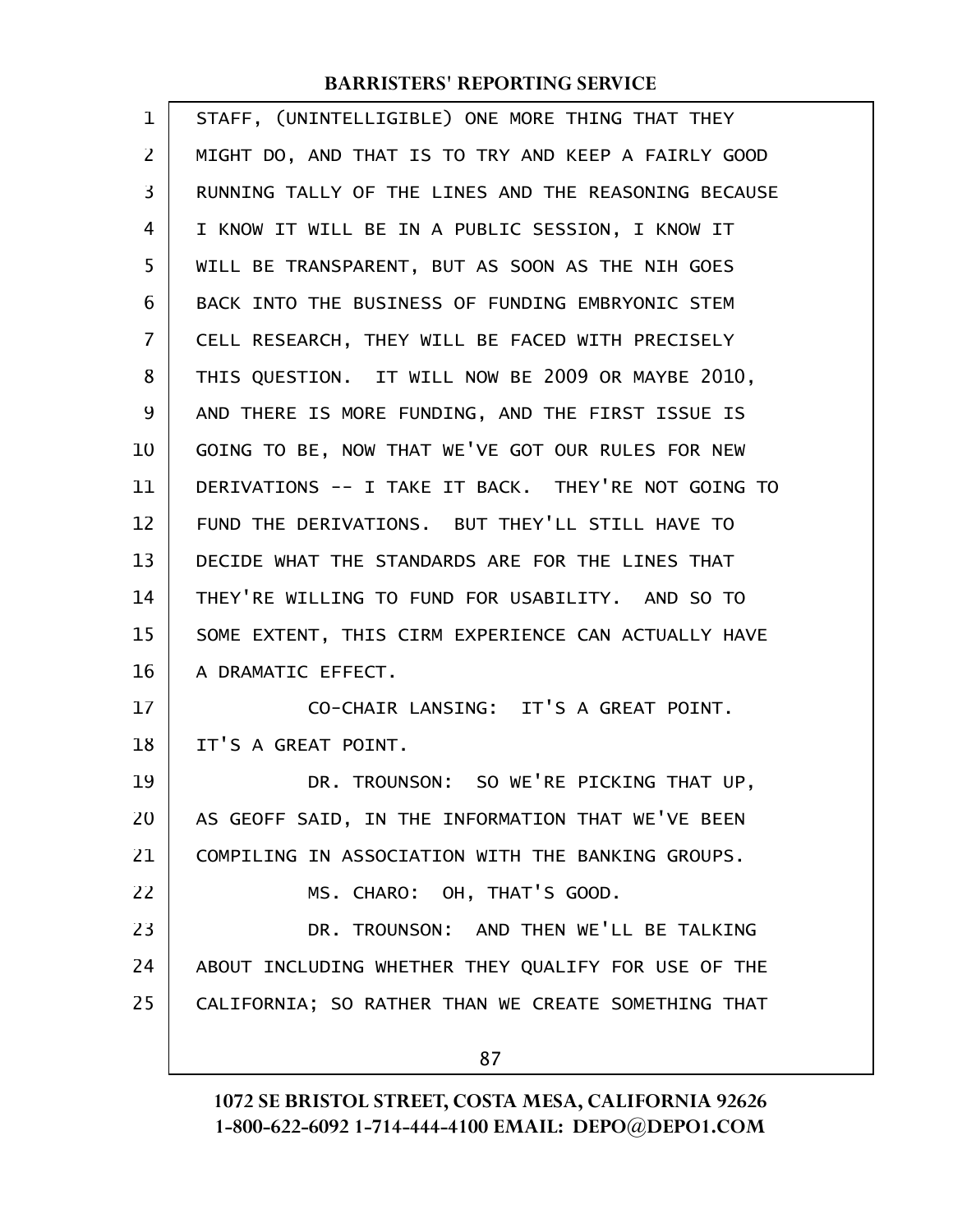| 1                 | IS THERE, WE'VE GOT GEOFF WORKING ON UTILIZING THE  |
|-------------------|-----------------------------------------------------|
| 2                 | INFORMATION THAT'S PRESENTLY THERE THAT WE CAN THEN |
| 3                 | TAKE IN-HOUSE AND ANSWER THOSE QUESTIONS VERY       |
| 4                 | PRECISELY.                                          |
| 5                 | CHAIRMAN LO: IF I COULD JUST EXPAND ON              |
| 6                 | ALTA'S COMMENT. I THINK IT WAS VERY HELPFUL. IT     |
| 7                 | WOULD ALSO BE EXTREMELY USEFUL TO SCRO'S AT         |
| 8                 | INDIVIDUAL INSTITUTIONS, AND I THINK THEY WOULD     |
| 9                 | REALLY APPRECIATE SORT OF THE SYNOPSIS OF THE       |
| 10                | REASONING THAT CIRM STAFF AND ICOC WENT THROUGH     |
| 11                | BECAUSE I WOULD ENVISION THE SCRO SAYING, OH, THESE |
| $12 \overline{ }$ | GUYS REALLY LOOKED AT IT. HERE'S THEIR REPORT AND   |
| 13                | THEIR REASONING. RATHER THAN US GOING THROUGH ALL   |
| 14                | OF THIS, LET'S DEFER TO THEIR JUDGMENT.             |
| 15                | MS. CHARO: THERE IS AN ESCRO LIST SERVE             |
| 16                | THAT THE NATIONAL ACADEMIES RUNS WHERE THEY SHARE   |
| 17                | INFORMATION AROUND IT. THAT WOULD BE A PERFECT      |
| 18                | PLACE ON A LINE-BY-LINE BASIS AFTER THE ICOC HAS    |
| 19                | MADE ITS DETERMINATIONS TO POST THE SYNOPSIS TO     |
| 20                | SHARE AROUND THE COUNTRY WHAT'S GOING ON HERE. IT   |
| 21                | DOESN'T CONTROL WHAT THEY'LL DO, BUT IS INFORMATIVE |
| 22                | FOR EVERYBODY TO KNOW WHAT'S GOING ON.              |
| 23                | CHAIRMAN LO: I JUST WANT TO OFFER AN                |
| 24                | OPPORTUNITY FOR ANYBODY IN THE PUBLIC ALSO TO       |
| 25                | COMMENT ON THIS. FOR THE RECORD STATE YOUR NAME.    |
|                   | 88                                                  |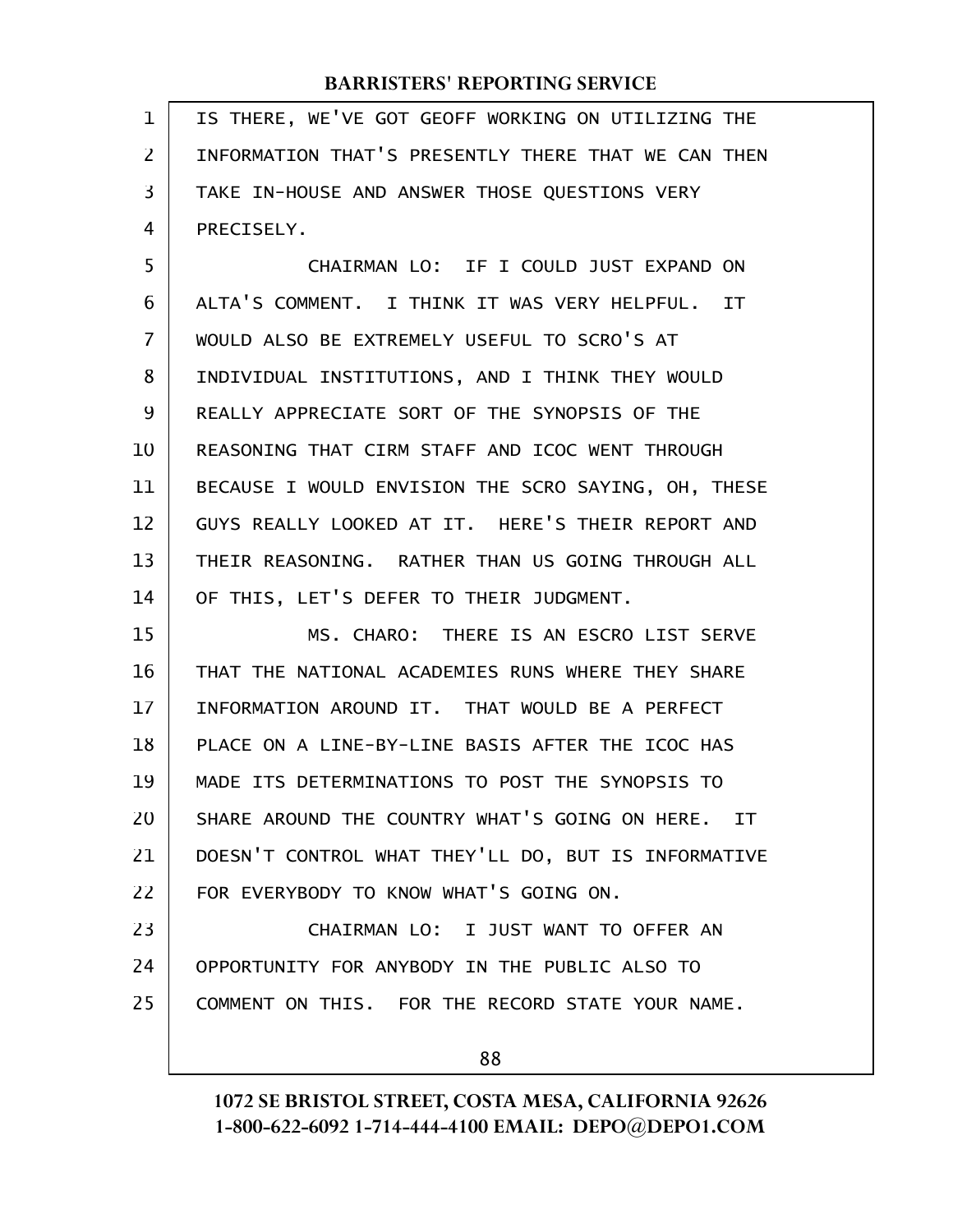| 1              | MR. REED: I'M DON REED, CALIFORNIANS FOR             |
|----------------|------------------------------------------------------|
| 2              | CURES. KNOWING THE STRESS THE TIME ON THE ICOC, I    |
| 3              | WONDER IF THIS SHOULDN'T BE A MATTER THAT'S SET UP   |
| 4              | IN POLICY RATHER THAN FOR AN INDIVIDUAL PETITION. I  |
| 5              | THINK THIS IS GOING TO BE NOT JUST THIS ONE. I       |
| 6              | THINK THERE WILL BE OTHER -- A LOT MORE LINES LIKE   |
| $\overline{7}$ | THIS TO BE CONSIDERED. I THINK ONCE YOU ESTABLISH    |
| 8              | THE STANDARDS, IT SHOULD BE HANDLED INTERNALLY. IF   |
| 9              | THE NEW LINE MEETS THE STANDARDS, THEN IT SHOULD GO  |
| 10             | FORWARD. BUT IF IT HAS TO BE INDIVIDUALLY            |
| 11             | CONSIDERED BY THE ICOC, AND THEN MAYBE A LOT OF      |
| 12             | THESE COME ON, THAT COULD BE A LOT OF TIME INVOLVED. |
| 13             | CHAIRMAN LO: ANY OTHER COMMENTS?                     |
| 14             | MR. SIMPSON: JOHN SIMPSON FROM CONSUMER              |
| 15             | WATCHDOG. I UNFORTUNATELY FIND MYSELF DISAGREEING    |
| 16             | WITH MY FRIEND DON REED. I DO THINK THAT GOING BACK  |
| 17             | RETROACTIVELY, YOU CAN'T SET STANDARDS RETROACTIVELY |
| 18             | BECAUSE EACH SITUATION IS DIFFERENT. THIS SEEMS TO   |
| 19             | ME THE PERFECT MIX OF THE RECOGNITION THAT THERE MAY |
| 20             | BE VALUE THAT ETHICAL STANDARDS EVOLVE OVER THE TIME |
| 21             | AND GIVES YOU A PROCESS TO DEAL WITH THESE           |
| 22             | SITUATIONS, I THINK, IS A VERY GOOD THING. I GUESS   |
| 23             | IT WILL END UP BEING AN AMORPHOUS RECOMMENDATION TO  |
| 24             | STAFF TO COME UP WITH REGS, WHICH WOULD THEN         |
| 25             | PRESUMABLY BE THE NEXT ICOC, AND THAT TO ME MAKES    |
|                |                                                      |

89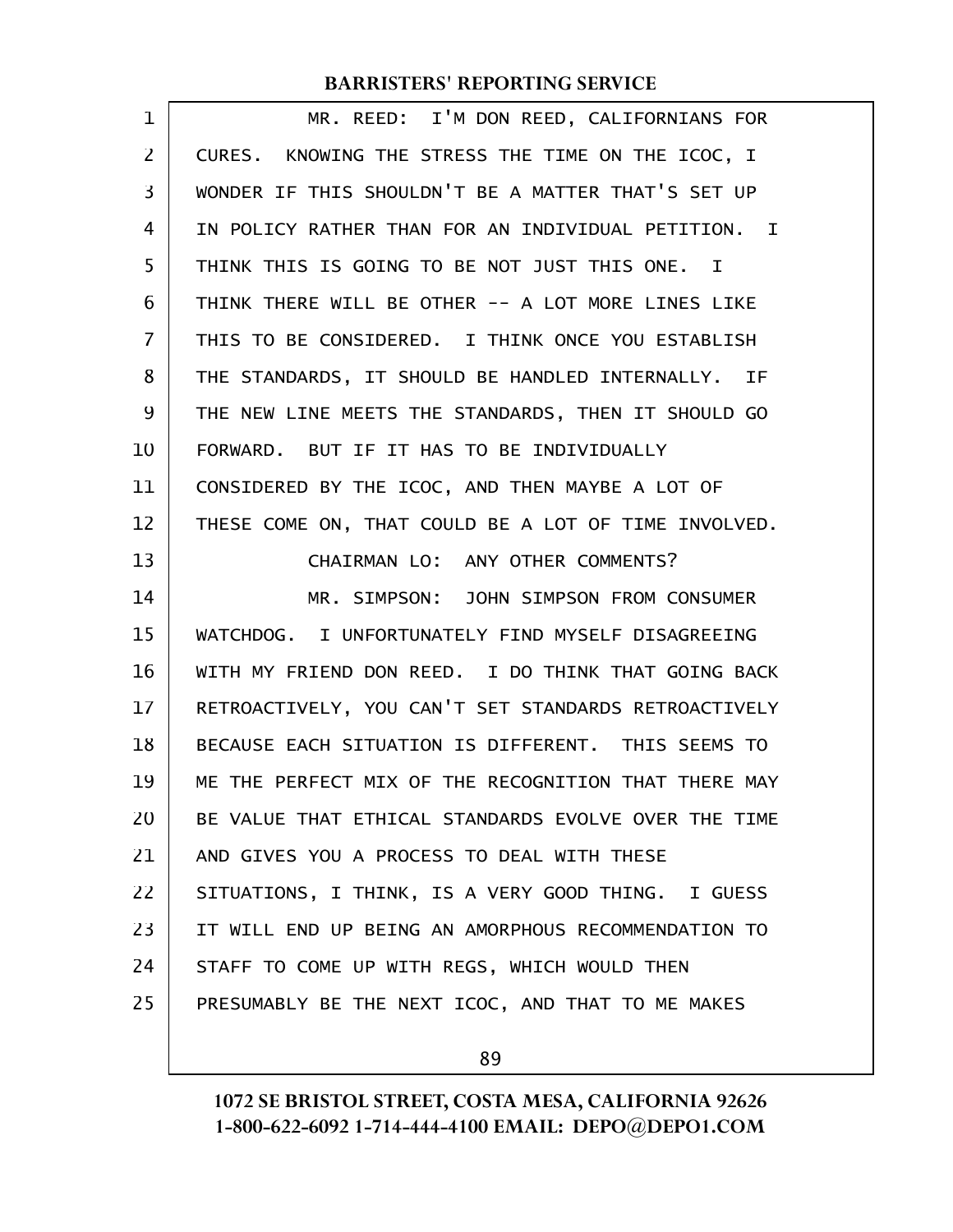SENSE. THANK YOU. CHAIRMAN LO: SO I THINK IT'S FAIR TO SAY THAT I'M TAKING AN INFORMAL VOTE. CO-CHAIR LANSING: WHY DON'T YOU JUST DO A STRAW POLL. CHAIRMAN LO: LET'S DO A STRAW POLL. GEOFF, YOU WANT TO WALK US THROUGH A STRAW POLL TO GET THE SENSE OF THE GROUP TO THE ICOC. I GUESS WHY DON'T WE GO ON THE WHOLE PACKAGE. DR. LOMAX: I THINK WE'RE GETTING A SENSE OF THE COMMITTEE TO -- THE PRIMARY SENSE OF THE COMMITTEE IS A DIRECTION FOR STAFF TO DEVELOP REGULATORY LANGUAGE THAT WOULD -- SORRY -- THE STAFF WOULD DEVISE A REGULATORY CONCEPT TO BE BROUGHT TO THE ICOC FOR A GRANDFATHERING CONCEPT CONSISTENT WITH THE ITEMS ON THIS SLIDE, THAT THERE WOULD BE AN EVALUATION OF THE INFORMED CONSENT, AN EVALUATION OF THE REVIEW OF THE PROTOCOL THAT GOVERN THE PROCUREMENT OF THE MATERIALS THAT WENT INTO THE STEM CELL LINE, AND AN EVALUATION OR DOCUMENTATION OF COMPLIANCE WITH PREVAILING ETHICAL AND LEGAL STANDARDS IN PLACE AT THE TIME OF THE DERIVATION. SO THE SENSE OF THE COMMITTEE -- MR. KLEIN: YOU'RE LOOKING AT BOTH SLIDES. CHAIRMAN LO: PLUS THE SECOND SLIDE. 90 BARRISTERS' REPORTING SERVICE 1 2 3 4 5 6 7 8 9 10 11 12 13 14 15 16 17 18 19 20 21 22 23 24 25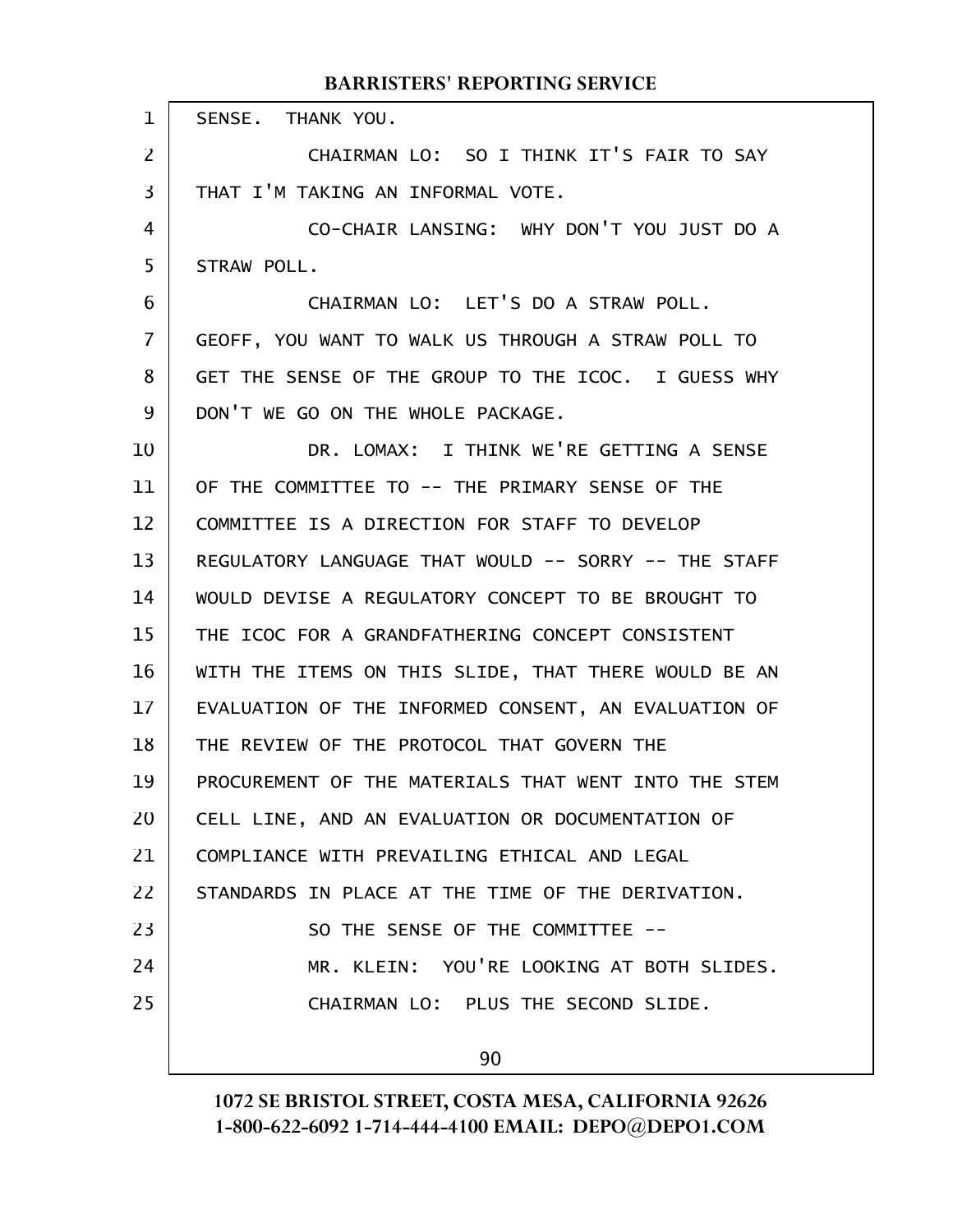| $\mathbf 1$ | DR. LOMAX: YES. I THINK HERE THIS IS                 |
|-------------|------------------------------------------------------|
| 2           | SORT OF THE PARAMETERS OF WHAT I WOULD ENVISION A    |
| 3           | REGULATION --                                        |
| 4           | CHAIRMAN LO: THIS BEING SORT OF THE                  |
| 5           | IMPLEMENTATION NOT POLICY -- THAT'S TOO STRONG A     |
| 6           | WORD -- BUT PROCEDURES THAT WE WOULD -- I'M NOT SURE |
| 7           | HOW TO FRAME THIS IN TERMS -- THIS IS OUR SENSE OF   |
| 8           | WHAT WE THINK CIRM AND STAFF SHOULD DO.              |
| 9           | DR. LOMAX: I THINK THE FIRST SLIDE                   |
| 10          | REFLECTS THE HIGH LEVEL POLICY, WHAT THE BOUNDARIES  |
| 11          | ARE FOR AN ANALYSIS THAT NEEDS TO GO TO THE ICOC. I  |
| 12          | THINK THE SECOND SLIDE MAY SPEAK TO A SLIGHTLY MORE  |
| 13          | GRANULAR LEVEL OF DETAIL, WHICH WOULDN'T NECESSARILY |
| 14          | APPEAR IN THE REGULATORY LANGUAGE, BUT WOULD BE A    |
| 15          | SUPPORTING SORT OF PROTOCOL THAT BACKS UP THAT       |
| 16          | REGULATORY LANGUAGE.                                 |
| 17          | MR. KLEIN: THEY WOULD BE ADOPTING                    |
| 18          | PROCEDURES CONCURRENT WITH THE ADOPTION OF THE       |
| 19          | REGULATORY LANGUAGE.                                 |
| 20          | DR. LOMAX: CORRECT. PROCEDURES VERSUS                |
| 21          | THE ENABLING REGULATION.                             |
| 22          | CO-CHAIR LANSING: WOULD YOU SAY THAT                 |
| 23          | AGAIN?                                               |
| 24          | DR. LOMAX: WE WANT TO START WITH THE                 |
| 25          | FIRST ONE?                                           |
|             | 91                                                   |
|             |                                                      |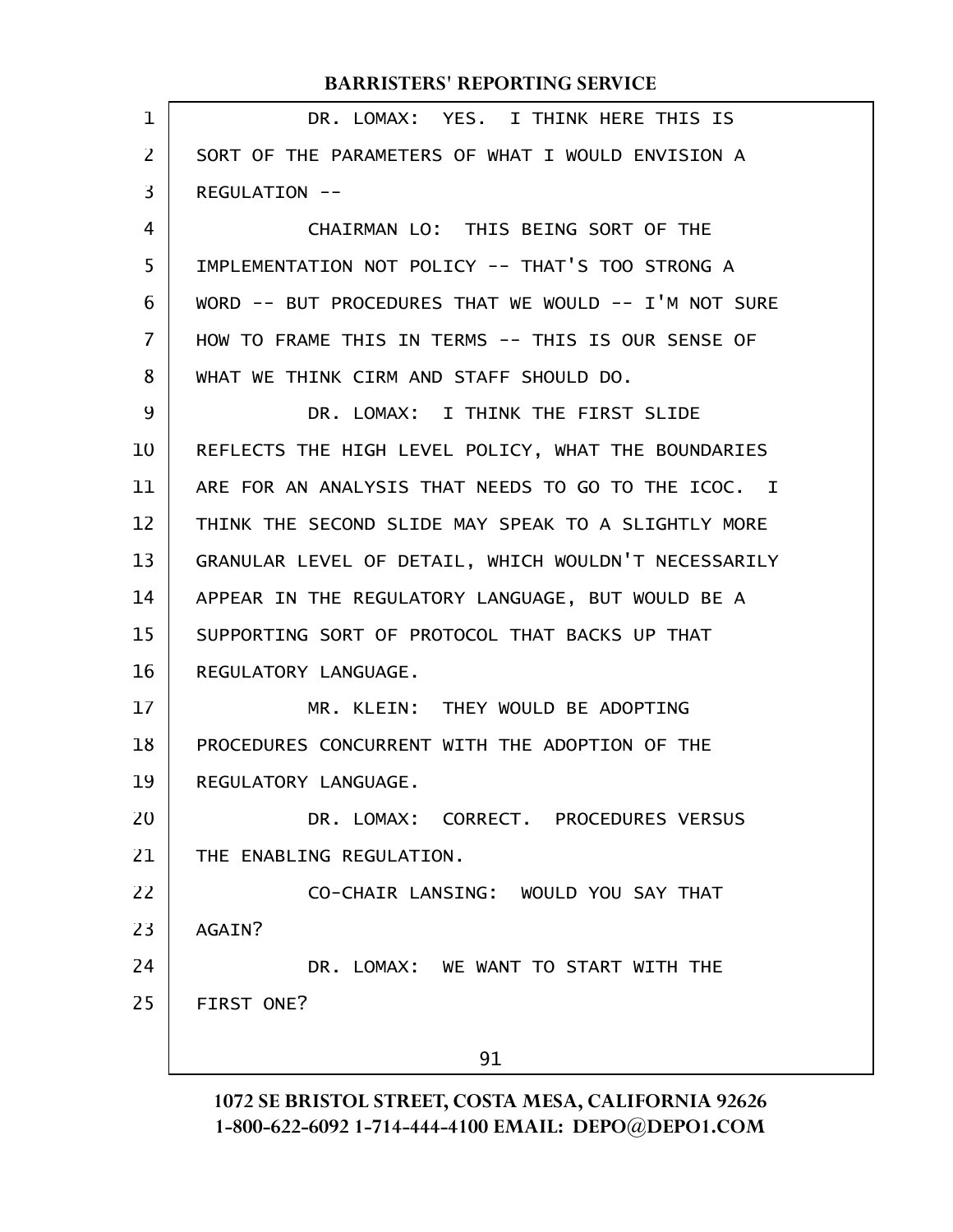| $\mathbf{1}$   | CHAIRMAN LO: WE'LL ADOPT BOTH TOGETHER               |
|----------------|------------------------------------------------------|
| $\overline{2}$ | BECAUSE JEFF RAISED THE POINT THAT STANDARDS,        |
| 3              | CRITERIA DON'T MAKE SENSE UNLESS WE UNDERSTAND THE   |
| 4              | PROCEDURE.                                           |
| 5              | CO-CHAIR LANSING: ABSOLUTELY.                        |
| 6              | DR. LOMAX: SO THE STANDARD CRITERIA WOULD            |
| 7              | ENABLE AN ANALYSES WHERE STAFF -- THE DETERMINATION  |
| 8              | OF ACCEPTABLY DERIVED SHALL INCLUDE THE FOLLOWING    |
| 9              | PROCEDURES: CIRM RECEIVES DOCUMENTATION THAT THE     |
| 10             | ABOVE CRITERIA WERE SATISFIED IN THE PETITION TO USE |
| 11             | THE HUMAN EMBRYONIC STEM CELL LINE FOR CIRM-FUNDED   |
| 12             | RESEARCH, CIRM STAFF IN CONSULTATION WITH THE        |
| 13             | CO-CHAIRS OF THE STANDARDS WORKING GROUP AND OTHER   |
| 14             | EXPERTS REVIEWS THE APPLICATION AND FORWARDS THE     |
| 15             | PETITION TO THE ICOC WITH A RECOMMENDATION FOR       |
| 16             | APPROVAL OR DISAPPROVAL, THE REVIEW OF THE           |
| 17             | APPLICATION SHOULD INCLUDE CONSIDERATION OF THE      |
| 18             | SCIENTIFIC SIGNIFICANCE OF THE STEM CELL LINE, AND   |
| 19             | THE ICOC WILL CONSIDER THE PETITION IN PUBLIC        |
| 20             | SESSION AFTER A PUBLIC POSTING OF THE PETITION.      |
| 21             | CHAIRMAN LO: I'M JUST GOING TO WALK                  |
| 22             | AROUND THE TABLE. DR. TAYLOR.                        |
| 23             | DR. TAYLOR: I'M IN FAVOR.                            |
| 24             | CHAIRMAN LO: DR. KIESSLING.                          |
| 25             | DR. KIESSLING: (INAUDIBLE.)                          |
|                | 92                                                   |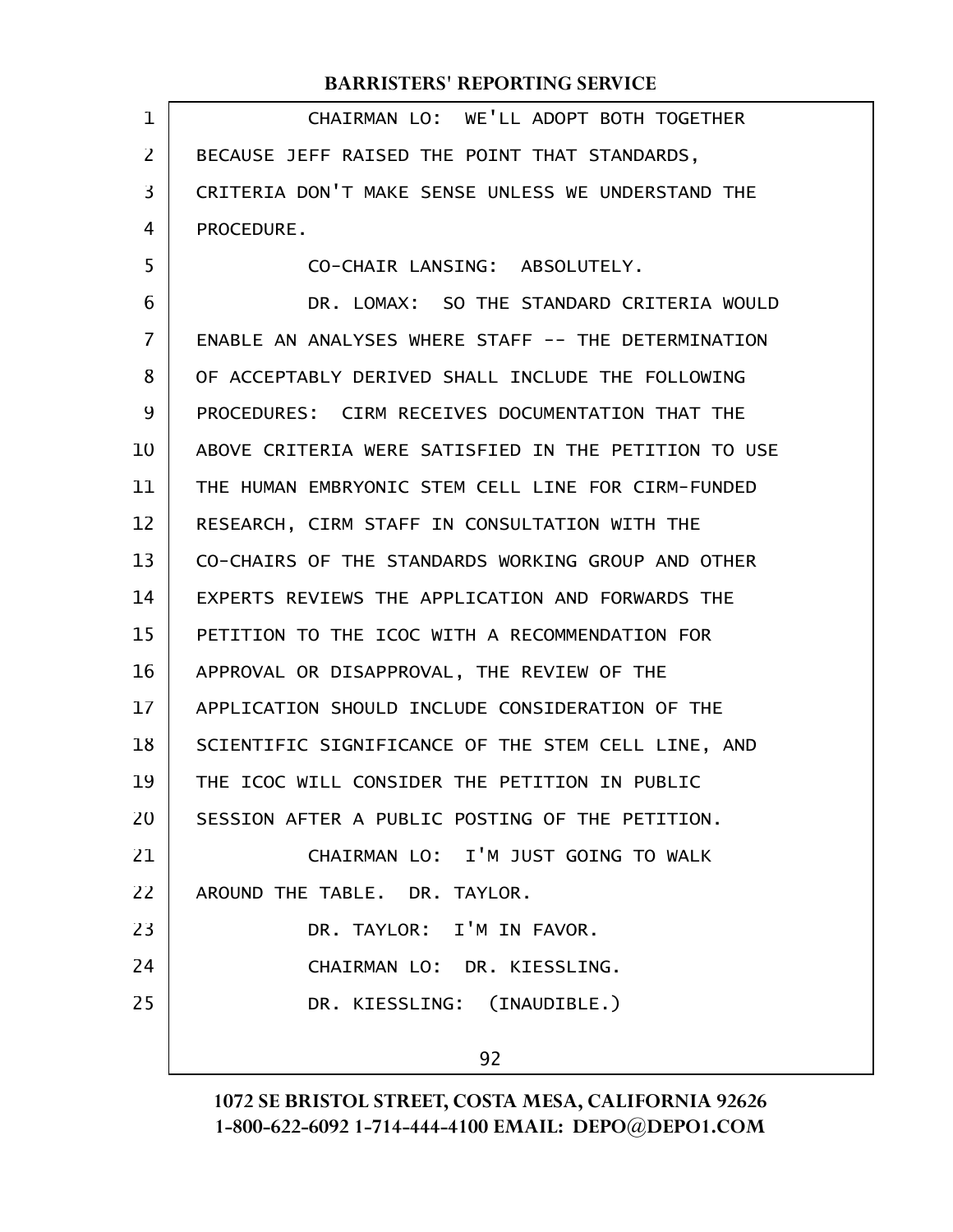| 1              | CHAIRMAN LO: DR. PRIETO.                            |
|----------------|-----------------------------------------------------|
| $\overline{2}$ | DR. PRIETO: I'M IN FAVOR.                           |
| 3              | CHAIRMAN LO: PROFESSOR CHARO.                       |
| 4              | MS. CHARO: YES. I'M IN FAVOR.                       |
| 5              | CHAIRMAN LO: IN FAVOR. SO THAT'S OUR                |
| 6              | SENSE, AND THEN, SHERRY AND BOB, IF YOU COULD TAKE, |
| $\mathbf{7}$   | AND MARCY AND JEFF, IF YOU COULD TAKE THIS BACK TO  |
| 8              | THE ICOC. I KEEP FORGETTING --                      |
| 9              | (SIMULTANEOUS DISCUSSION.)                          |
| 10             | CHAIRMAN LO: I'M PLAYING A DUAL ROLE. I             |
| 11             | SUGGEST WE REWARD OURSELVES WITH A BREAK. LET'S     |
| 12             | TAKE ABOUT A 15-MINUTE BREAK AND COME BACK.         |
| 13             | (A RECESS WAS TAKEN.)                               |
| 14             | CHAIRMAN LO: I'D LIKE TO TRY AND GET                |
| 15             | STARTED BECAUSE WE HAVE SOME OTHER IMPORTANT AND    |
| 16             | FASCINATING ISSUES TO DEAL WITH. WHAT I WOULD LIKE  |
| $17 \,$        | TO DO, JUST SO THOSE OF YOU WHO WOULD LIKE TO SEE   |
| 18             | YOUR DAY PLANNED OUT, BEFORE LUNCH I WOULD LIKE TO  |
| 19             | HAVE AN OVERVIEW OF THE NEXT TOPIC FROM GEOFF. AND  |
| 20             | WE HAVE THREE PANELISTS TO PROVIDE KIND OF          |
| 21             | BACKGROUND INFORMATION FROM THREE VERY DIFFERENT    |
| 22             | PERSPECTIVES, COMPLEMENTARY AND IMPORTANT           |
| 23             | PERSPECTIVES, FOR US.                               |
| 24             | AND THEN I'M GOING TO -- THIS WILL BE               |
| 25             | MOSTLY INFORMATION BEFORE LUNCH. THEN AFTER LUNCH I |
|                | 93                                                  |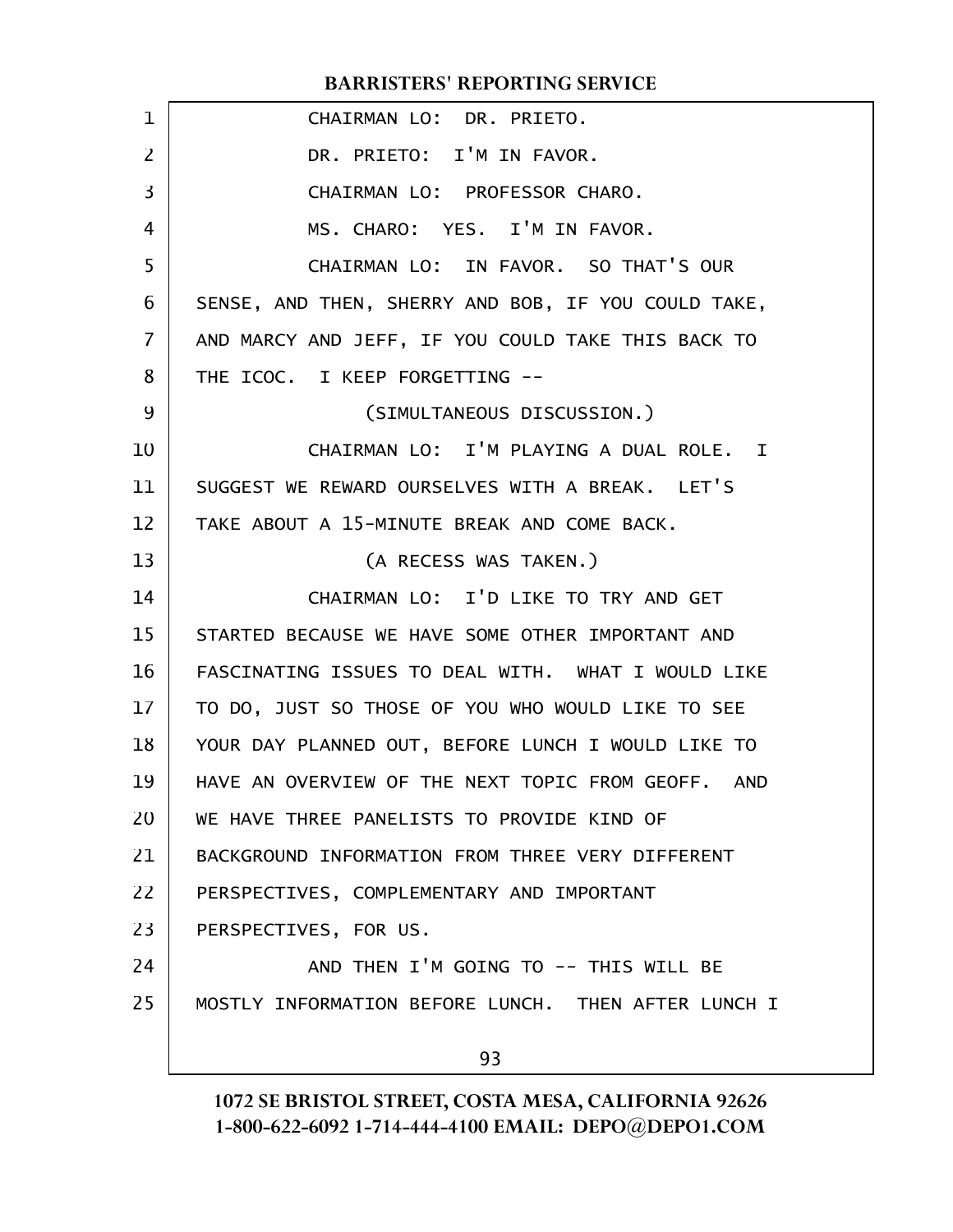| 1  | WANT US TO BE ABLE TO DELIBERATE ON THIS QUESTION OF |
|----|------------------------------------------------------|
| 2  | USING EITHER STEM CELL LINES ALREADY CREATED THAT    |
| 3  | INVOLVE GAMETES DONATED FOR IVF PURPOSES FOR WHOM    |
| 4  | THE GAMETE DONORS WERE PAID. AND THE SECOND ISSUE    |
| 5  | IS FOR EMBRYOS THAT A WOMAN IN IVF WISHES TO DONATE  |
| 6  | FOR STEM CELL RESEARCH, BUT ONE OF THE GAMETE DONORS |
| 7  | WAS COMPENSATED. SO THIS IS DIFFERENT THAN THE       |
| 8  | ISSUE WE TOOK BEFORE THE BREAK, BUT, AGAIN, THIS HAS |
| 9  | COME UP.                                             |
| 10 | SO GEOFF HAS PREPARED A COUPLE OF SLIDES             |
| 11 | TO JUST HELP WITH THIS ISSUE, DEFINE THE ISSUE AND   |
| 12 | PUT IT IN CONTEXT, AND THEN WE HAVE THREE PEOPLE WHO |
| 13 | HAVE COME TO -- TWO PEOPLE HAVE ACTUALLY COME AND    |
| 14 | ONE ON THE CELL PHONE TO PROVIDE SOME BACKGROUND     |
| 15 | INFORMATION. SO, GEOFF, WHY DON'T YOU START. I'M     |
| 16 | GOING TO ASK US TO JUST SORT OF MAINLY BE IN A       |
| 17 | LISTENING MODE HERE AND THEN SAVE OUR DELIBERATIONS  |
| 18 | TILL AFTER LUNCH. GEOFF.                             |
| 19 | DR. LOMAX: OKAY. THANK YOU. SO THIS --               |
| 20 | WE'RE NOW -- I'M GOING TO TRY TO PROVIDE A BRIEF     |
| 21 | BACKGROUND THAT'S CONSISTENT WITH THE BRIEFING MEMO  |
| 22 | TITLED "USE OF EMBRYOS CREATED FOR REPRODUCTIVE      |
| 23 | PURPOSES WITH PAID GAMETES." SO THIS SHOULD BE       |
| 24 | FAMILIAR BASED ON THIS MORNING'S DISCUSSION, BUT IT  |
| 25 | SORT OF SETS THE STAGE BECAUSE WE'RE DEALING WITH A  |
|    |                                                      |

94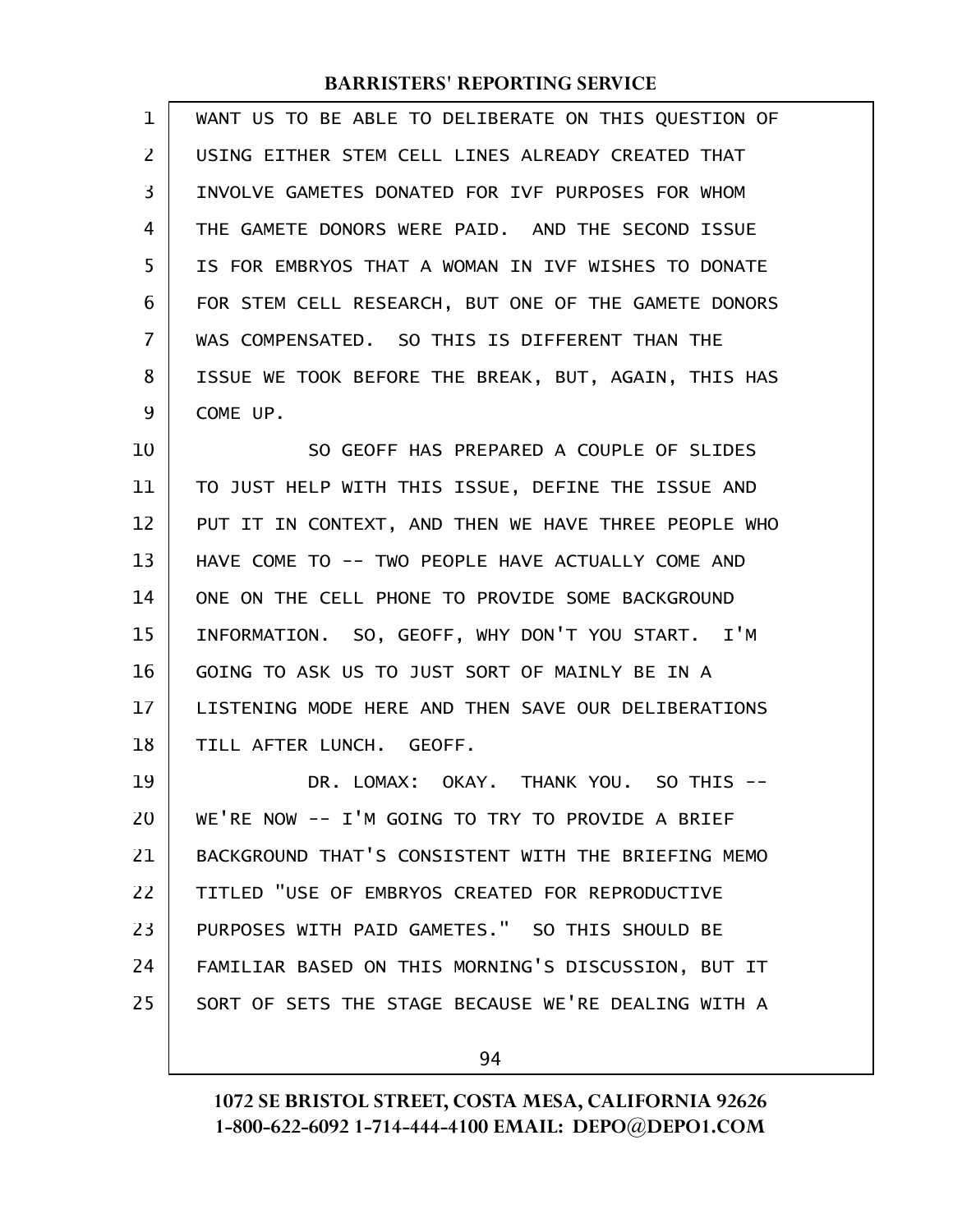| $\mathbf 1$ | NUMBER OF SITUATIONS, ALL OF WHICH WE'D LIKE YOU TO  |
|-------------|------------------------------------------------------|
| 2           | AGAIN CONSIDER.                                      |
| 3           | THE FIRST SITUATION WOULD BE AN EXISTING             |
| 4           | STEM CELL LINE THAT WAS CREATED FROM AN EMBRYO THAT  |
| 5           | WAS CONSTITUTED FROM ONE OR MORE PAID GAMETES. AND   |
| 6           | AGAIN, WHETHER APPLIED RETROACTIVELY OR NOT, BUT TO  |
| 7           | REMIND YOU THIS WOULD BE AN OUTSIDE LINE THAT WAS    |
| 8           | DERIVED FROM, LET'S JUST SAY, MASSACHUSETTS. THE     |
| 9           | ACCEPTABLY DERIVED STANDARD IN THE REGULATION WHICH  |
| 10          | GOVERNS WHETHER THAT STEM CELL LINE COULD OR COULD   |
| 11          | NOT BE USED BY A FUNDED RESEARCHER STIPULATES IN THE |
| 12          | PROVISION THAT NO PAYMENT TO THE GAMETE DONORS COULD |
| 13          | HAVE OCCURRED IN THE CREATION OF THAT EMBRYO.        |
| 14          | THEREFORE, THE ACTUAL LINE WOULD BE DISQUALIFIED FOR |
| 15          | USE BY CIRM RESEARCHERS. SO IS THAT EXAMPLE CLEAR?   |
| 16          | MAKES SENSE?                                         |
| 17          | SO THAT'S ONE SITUATION. THAT WAS                    |
| 18          | QUESTION ONE, I BELIEVE, IN THE DOCUMENT THAT YOU    |
| 19          | WERE PROVIDED AS THE BACKGROUND DOCUMENT.            |
| 20          | CHAIRMAN LO: GEOFF, IF I COULD JUST POINT            |
| 21          | OF CLARIFICATION. THESE ARE LINES THAT WERE DERIVED  |
| 22          | FROM EMBRYOS THAT WERE CREATED FOR IVF, NOT          |
| 23          | SPECIFICALLY FOR THE PURPOSE OF RESEARCH. SO THE     |
| 24          | WOMEN WHO DONATED OOCYTES RECEIVED COMPENSATION AS   |
| 25          | THEY OTHERWISE WOULD IN THE IVF PROCESS. THEY WERE   |
|             |                                                      |

95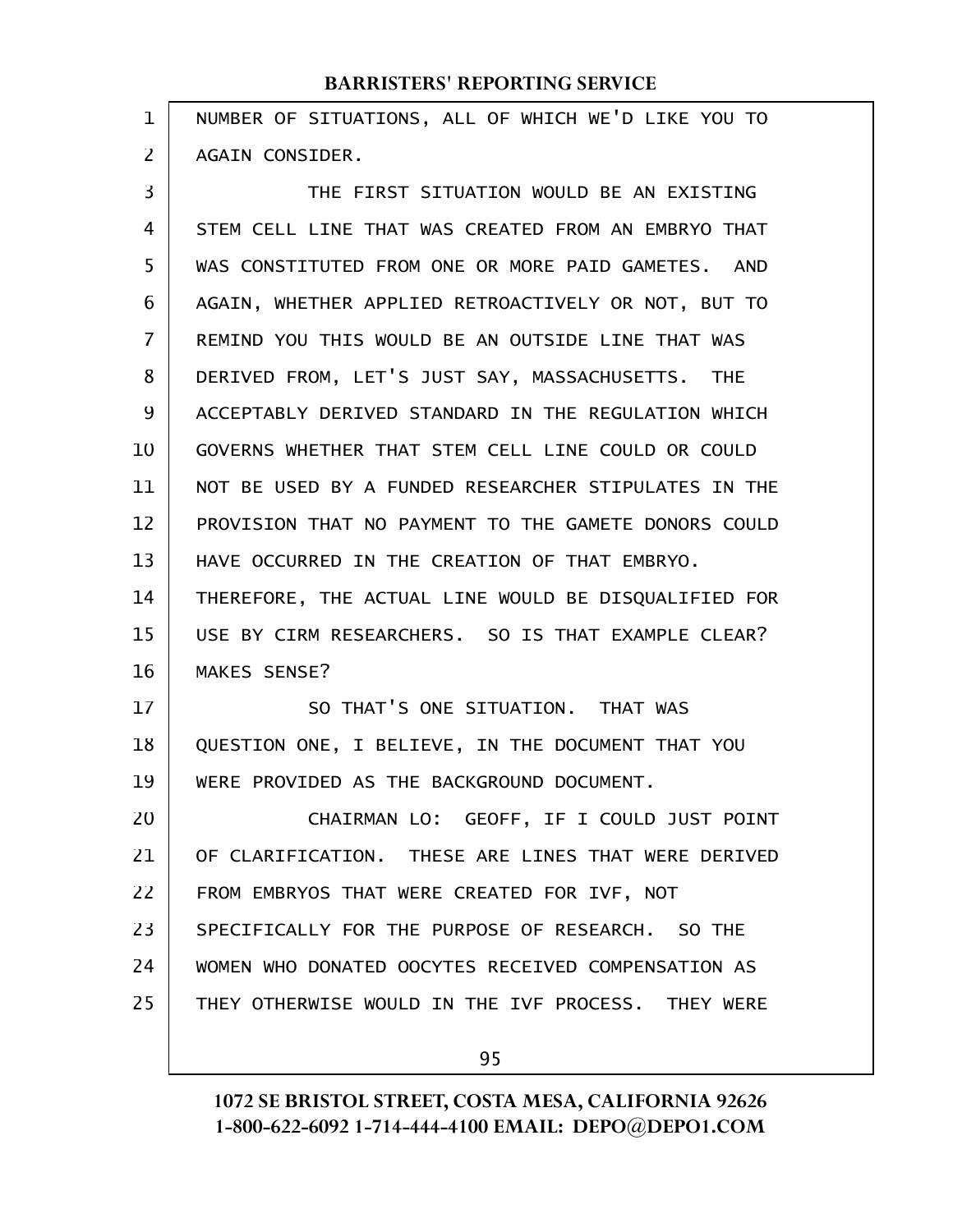| $\mathbf 1$    | NOT, AS I UNDERSTAND IT, COMPENSATED TO THE SPECIFIC |
|----------------|------------------------------------------------------|
| $\overline{2}$ | <b>RESEARCH DONOR.</b>                               |
| 3              | DR. LOMAX: THAT IS CORRECT. AND WE --                |
| 4              | WE'VE COINED THE TERM IVF-EMBRYO IN THE BRIEFING     |
| 5              | MATERIALS TO TRY TO CAPTURE THAT DETAIL.             |
| 6              | CHAIRMAN LO: SO THIS WAS A MISS -- THIS              |
| 7              | WAS SAID IN THE PRESS. WE'RE NOT TALKING ABOUT       |
| 8              | PAYING WOMEN TO COME AND GO THROUGH OOCYTE RETRIEVAL |
| 9              | SPECIFICALLY FOR RESEARCH PURPOSES. WE'RE TALKING    |
| 10             | ABOUT WOMEN WHO ARE GOING THROUGH IVF DONATION.      |
| 11             | DR. LOMAX: CORRECT. SO THE SECOND                    |
| 12             | EXAMPLE, THIS GETS AT QUESTION THREE, AS IT CONCERNS |
| 13             | THE UTILIZATION OF EMBRYOS THAT CONTAIN PAID         |
| 14             | GAMETES. SO AN EXAMPLE HERE MIGHT BE AN EMBRYO       |
| 15             | BANK, AND WE'LL HEAR ABOUT EMBRYO BANKING IN A FEW   |
| 16             | MINUTES, COMES INTO RECEIVERSHIP OF AN EMBRYO, IS    |
| 17             | NOW SITTING IN A BANK. AND IN THE PROCESS OF THAT    |
| 18             | EMBRYO GOING INTO THE BANK, ONE OF THE INDICATIONS   |
| 19             | SUPPORTING THAT -- ON ONE OF THE DOCUMENTATIONS I    |
| 20             | HAVE AVAILABLE IS AN INDICATION THAT A PAID DONOR    |
| 21             | PROVIDED ONE OR MORE OF THE GAMETES FOR THAT EMBRYO. |
| 22             | THE QUESTION, AGAIN, IT TRIGGERS THE SAME            |
| 23             | PROVISION IN THE STANDARD. IT'S ACTUALLY NOT         |
| 24             | TECHNICALLY CORRECT TO SAY ACCEPTABLY DERIVED.       |
| 25             | THERE'S ANOTHER PIECE OF THE REGULATION THAT SAYS    |
|                |                                                      |

96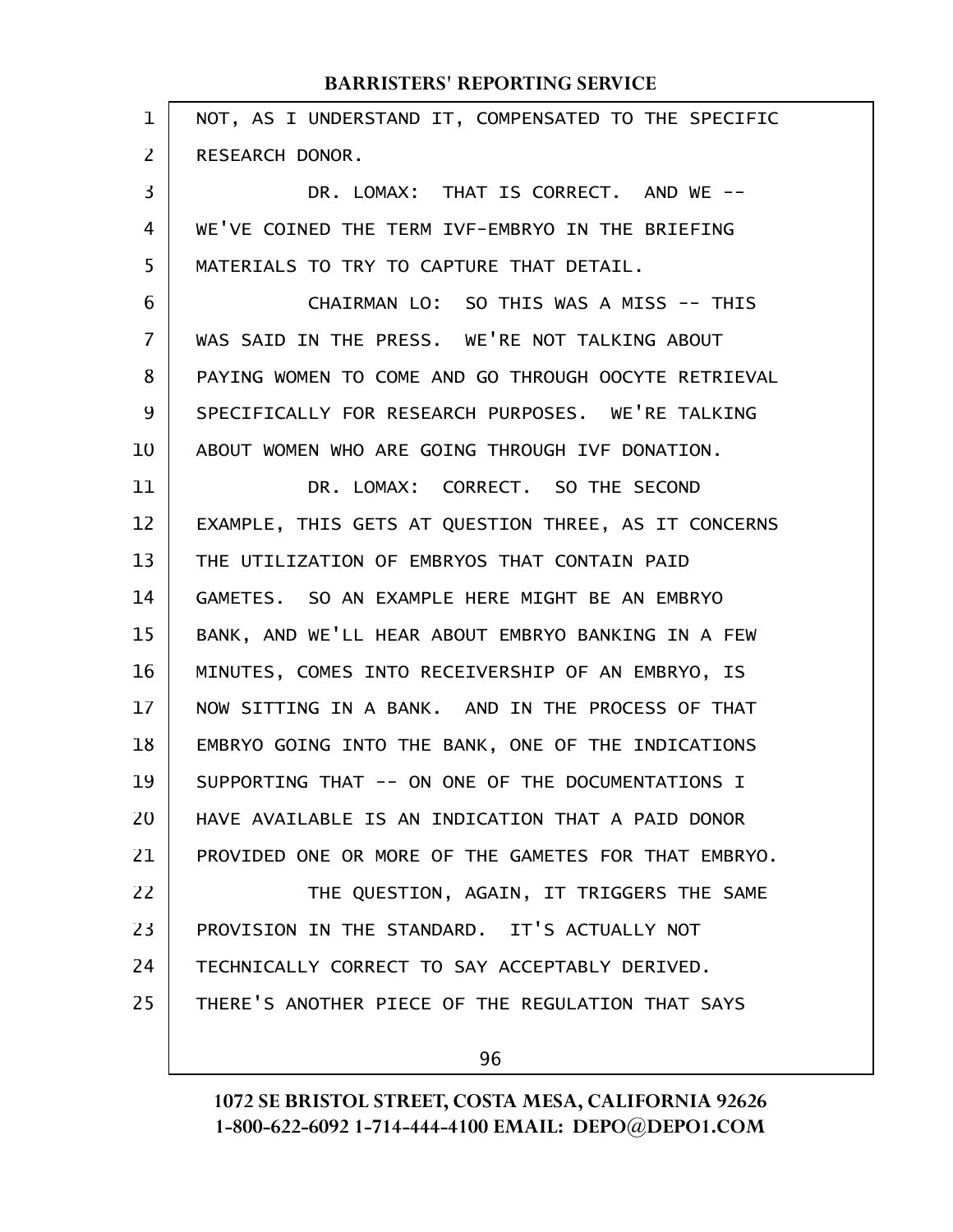| 1              | EMBRYOS -- ESSENTIALLY GAMETES IN EMBRYOS USED IN    |
|----------------|------------------------------------------------------|
| $\overline{2}$ | CIRM-FUNDED RESEARCH SHOULD NOT -- THERE SHOULD BE   |
| 3              | NO PAYMENT TO ANYONE DONATING FOR THAT.              |
| 4              | MR. KLEIN: AND, GEOFF, WE'RE NOT TALKING             |
| 5              | ABOUT OTHER COUNTRIES' BANKS BECAUSE THOSE ARE       |
| 6              | GRANDFATHERED UNDER ANOTHER PROCESS OR IN THE UNITED |
| 7              | STATES.                                              |
| 8              | DR. LOMAX: NOW WE'RE TALKING ABOUT A                 |
| 9              | SITUATION SPECIFICALLY WHERE ONE OF OUR GRANTEES IS  |
| 10             | PROPOSING TO DO A STEM CELL LINE DERIVATION, AND THE |
| 11             | SOURCE MATERIAL FOR THAT DERIVATION WOULD BE AN      |
| 12             | EMBRYO. UNDER THE CURRENT REGULATIONS ONLY EMBRYOS   |
| 13             | FOR WHICH NONE OF THE GAMETE DONORS HAVE BEEN PAID   |
| 14             | IS ELIGIBLE TO BE USED IN DERIVATIONS. AND THE       |
| 15             | QUESTION BEFORE YOU ALL IS SHOULD THEY BE ABLE TO    |
| 16             | UTILIZE EMBRYOS FOR WHICH ONE OR MORE GAMETE DONORS  |
| 17             | HAVE BEEN PAID IF THE EMBRYO IS ORIGINALLY CREATED   |
| 18             | FOR THE SOLE PURPOSE OF IVF FOR REPRODUCTIVE USE.    |
| 19             | MR. SHEEHY: DO WE KNOW WHEN THAT EMBRYO              |
| 20             | WAS CREATED? IS THAT PRIOR TO OUR REGULATIONS?       |
| 21             | DR. LOMAX: THAT'S --                                 |
| 22             | CHAIRMAN LO: THAT'S THE NEXT SLIDE.                  |
| 23             | DR. LOMAX: I TRIED TO -- I'M NOT SURE                |
| 24             | THIS SLIDE DOES ACTUALLY CAPTURE IT, BERNIE. THAT'S  |
| 25             | ANOTHER -- YOU MAY WANT TO -- I MIGHT SUGGEST YOU    |
|                | 97                                                   |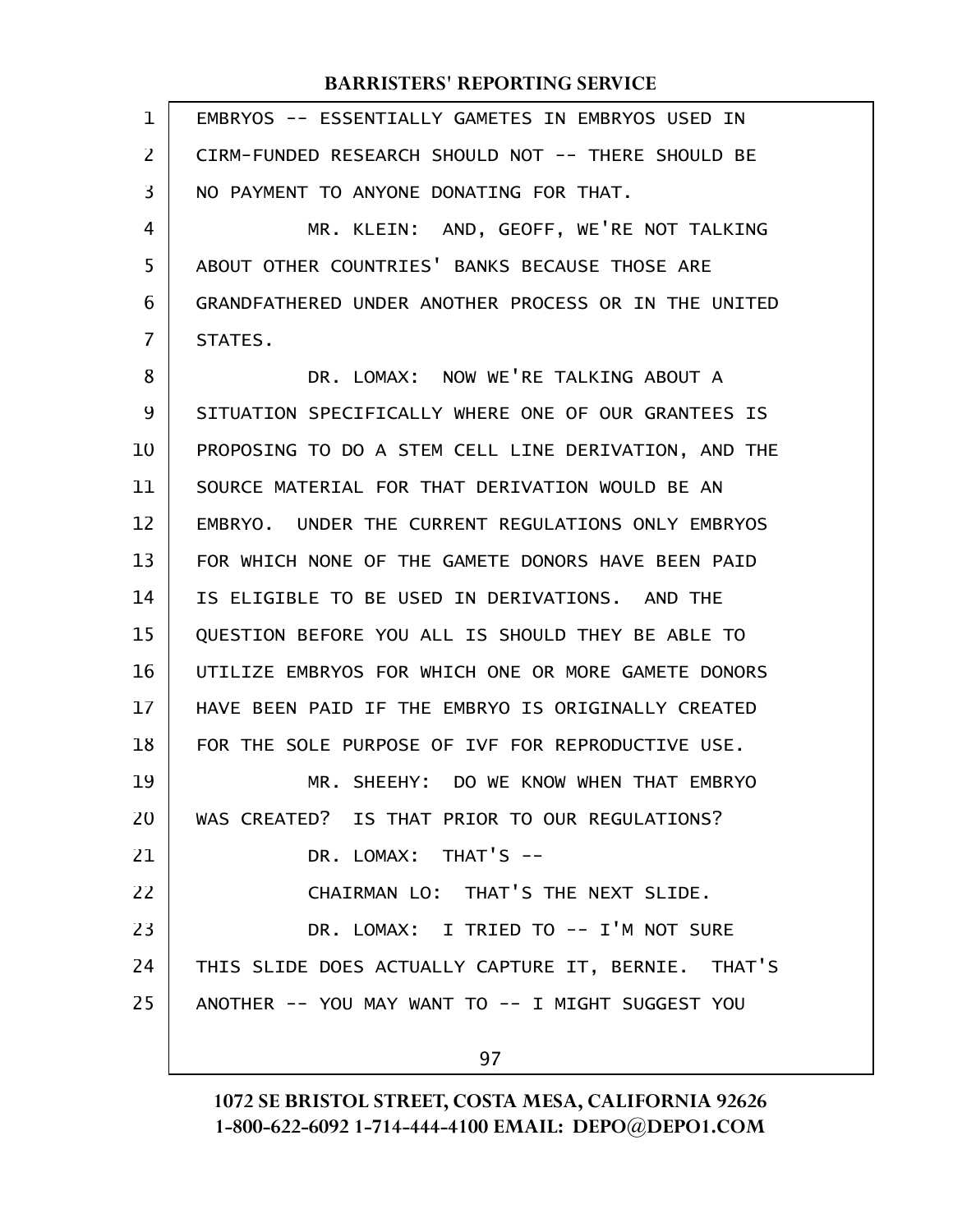| $\mathbf{1}$      | KIND OF SORT OF AGAIN ADDRESS THESE QUESTIONS        |
|-------------------|------------------------------------------------------|
| 2                 | STEPWISE BECAUSE YOU HAVE SORT OF ANOTHER FACTOR     |
| 3                 | WHICH IS TIMING, AND I SORT OF LOOK TO YOU ALL TO    |
| 4                 | SORT OF THINK THAT THROUGH. IT'S ANOTHER VARIABLE    |
| 5                 | IN A FAIRLY COMPLEX CHAIN OF CIRCUMSTANCES. I THINK  |
| 6                 | SOME OF THE PANEL -- WE'VE BEEN ASKING THE PANEL.    |
| 7                 | WE MIGHT BE ABLE TO SORT OF GET AT SOME OF THOSE     |
| 8                 | QUESTIONS AS WELL WITH TIMING AND HOW MUCH WE KNOW   |
| 9                 | ABOUT THEM.                                          |
| 10                | MR. KLEIN: THE DATES ARE THE ACTUAL                  |
| 11                | ISSUE.                                               |
| $12 \overline{ }$ | MR. SHEEHY: THE ONLY POINT IS THAT FOR               |
| 13                | PURPOSE OF OUR REGULATIONS, YOU KNOW, IF THEY WERE   |
| 14                | MADE BEFORE OUR REGULATIONS WERE IN PLACE, HOW WOULD |
| 15                | ANYBODY KNOW? BUT IF IT'S POST OUR REGULATIONS.      |
| 16                | THEN PEOPLE WOULD BE (INAUDIBLE).                    |
| 17                | DR. LOMAX: AGAIN, I THINK IN TERMS OF THE            |
| 18                | PANEL WE'VE CONVENED, THERE IS AN OPPORTUNITY TO     |
| 19                | HEAR A LITTLE BIT ABOUT HOW THAT IS ADDRESSED.       |
| 20                | CHAIRMAN LO: IT'S AN IMPORTANT POINT.                |
| 21                | THAT'S ONE OF THE FEW THINGS WE NEED TO DISCUSS      |
| 22                | AFTER LUNCH. WHAT I WANT TO DO IS JUST LAY OUT FOR   |
| 23                | YOU, WHICH HAS BEEN HIGHLIGHTED IN THE FOURTH ONE,   |
| 24                | THE DATE AT WHICH THE EMBRYO WAS CREATED.            |
| 25                | DR. TAYLOR: SO IS THE INTENT HERE TO LOOK            |
|                   | 98                                                   |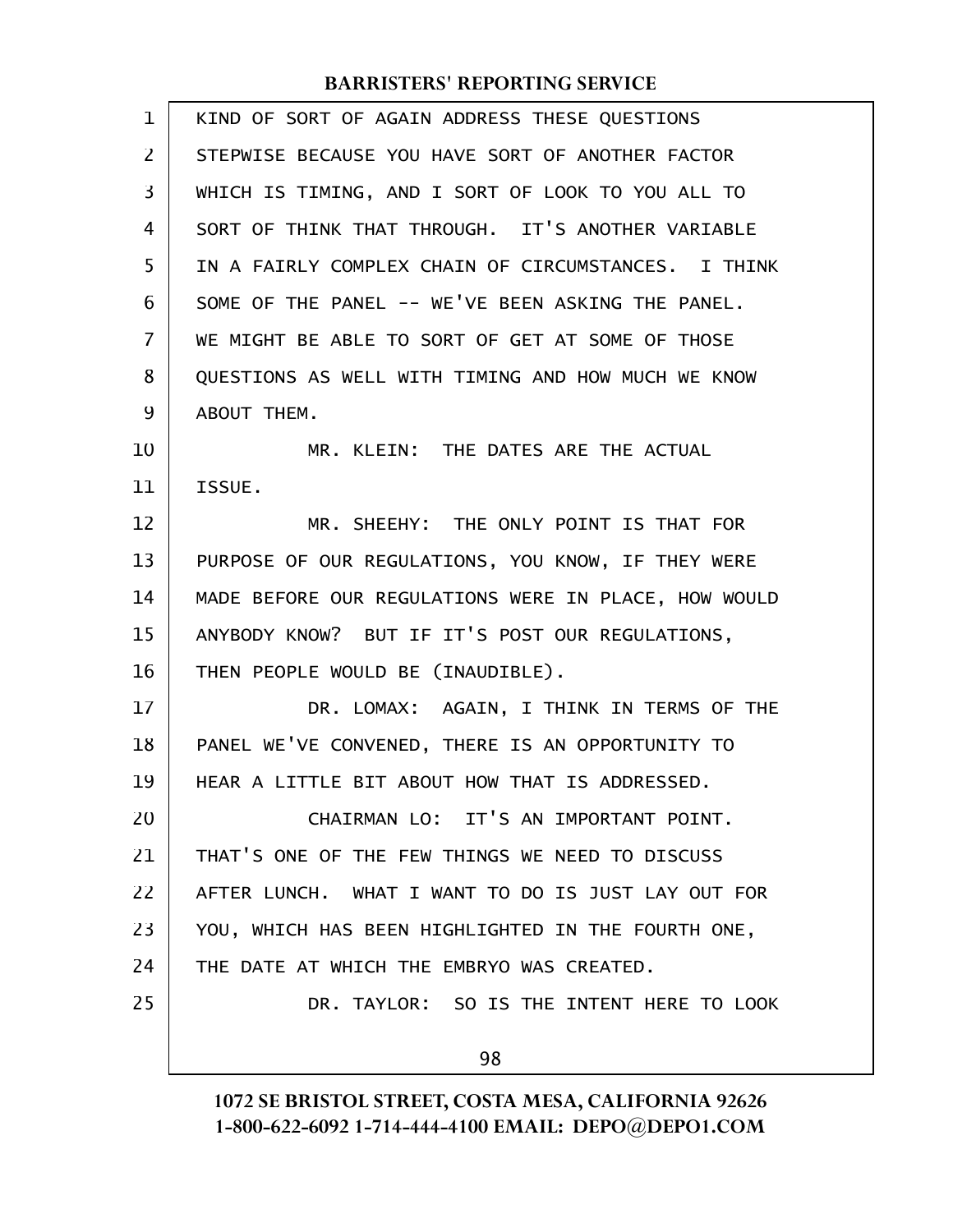| $\mathbf{1}$ | AT THIS AS AN EXCEPTION LIKE IN THE LAST DISCUSSION, |
|--------------|------------------------------------------------------|
| 2            | OR IS THIS NOT VIEWED AS AN EXCEPTIONAL --           |
| 3            | CHAIRMAN LO: RIGHT NOW WE'RE JUST TRYING             |
| 4            | TO LAY OUT SOME ISSUES FOR US TO CONSIDER. AND       |
| 5            | AFTER LUNCH WE NEED TO THINK THROUGH WHAT, IF        |
| 6            | ANYTHING, WE WISH TO DO TO MODIFY OUR CURRENT        |
| 7            | POLICY.                                              |
| 8            | DR. LOMAX: THE SCOPE OF THESE ISSUES ARE             |
| 9            | A BIT BROADER THAN WHAT WE BROUGHT BEFORE YOU IN     |
| 10           | QUESTION ONE. AND SO WE HAD SORT OF A NARROW         |
| 11           | RECOMMENDATION. THIS IS AN ISSUE WHICH WE DON'T AT   |
| 12           | THIS TIME HAVE ANY FORMAL RECOMMENDATION. WE'RE      |
| 13           | TRYING TO FOLLOW THE SENSE OF THE COMMITTEE AND      |
| 14           | UNDERSTAND HOW TO MOVE FORWARD. SO THAT'S WHY WE     |
| 15           | TRIED TO SEPARATE IT.                                |
| 16           | SO I'M NOT SURE -- I'M WONDERING IF YOU              |
| 17           | THINK IT'S WORTH TRYING TO WALK THROUGH THIS SLIDE,  |
| 18           | OR DO YOU WANT THEN TO SORT OF BEGIN --              |
| 19           | CHAIRMAN LO: MAYBE WE SHOULD TURN TO THE             |
| 20           | PANEL BECAUSE I THINK THEY HAVE A LOT OF             |
| 21           | IMPORTANT -- GO THROUGH -- YOU WANT TO GO THROUGH    |
| 22           | THIS SLIDE.                                          |
| 23           | DR. LOMAX: WE'VE DONE THIS ONE. I JUST               |
| 24           | THOUGHT I'D GO BACK TO IT BECAUSE IT'S -- IT GIVES   |
| 25           | US SOMETHING TO LOOK AT. WE'VE DONE THIS ONE. THIS   |
|              | 99                                                   |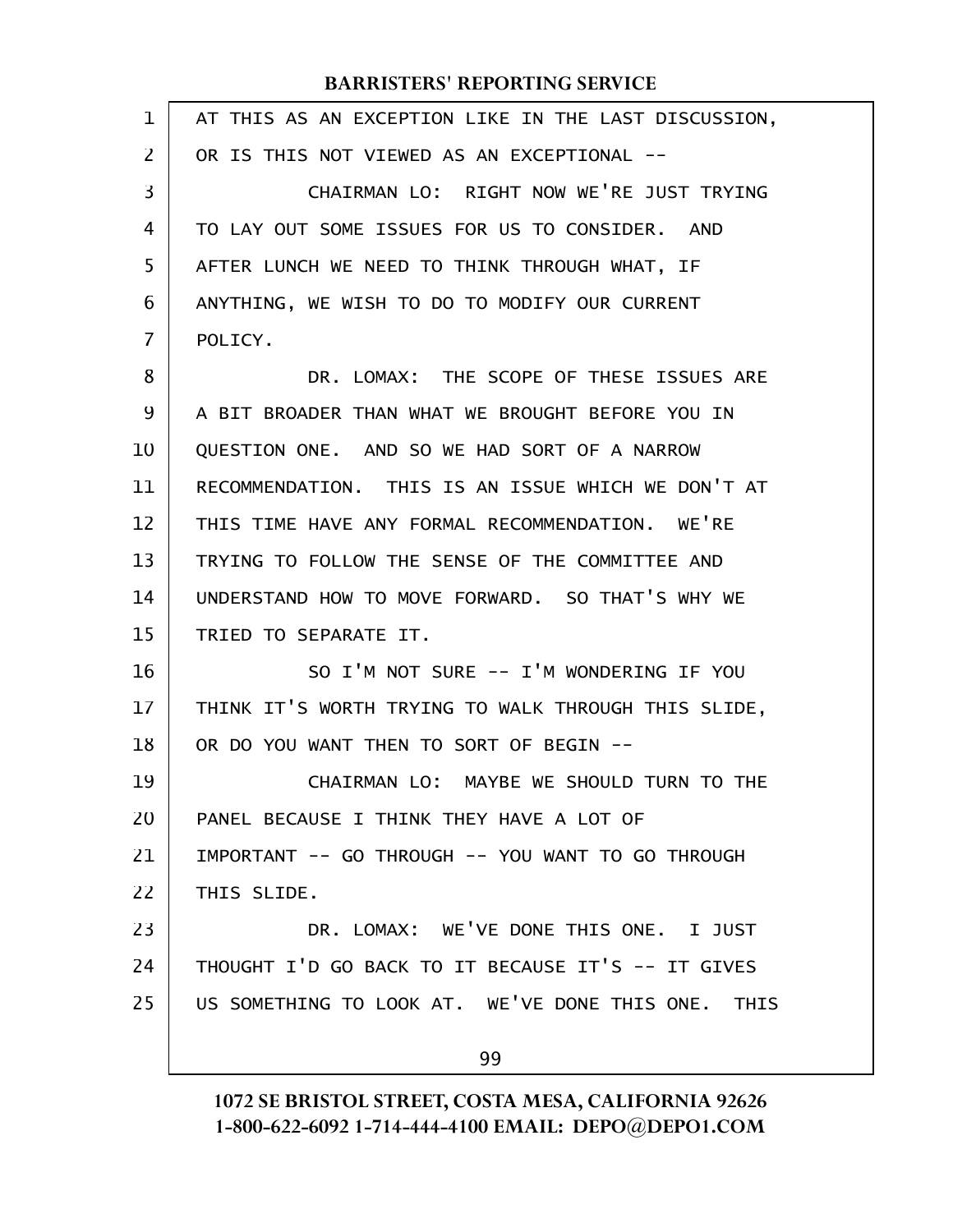| $\mathbf{1}$ | IS THE EMBRYO EXAMPLE. NOW WE HAVE JEFF'S POINT TO   |
|--------------|------------------------------------------------------|
| 2            | BE SENSITIVE ABOUT TIMING AS WELL.                   |
| 3            | CHAIRMAN LO: SO DO YOU WANT TO, GEOFF,               |
| 4            | INTRODUCE THE PANEL. ANN, YOU HAD A QUESTION.        |
| 5            | MR. KLEIN: IN INTRODUCING THE PANEL,                 |
| 6            | COULD WE SEE HOW CLOSE SHERRY IS TO HER              |
| 7            | CONVERSATION? I THINK THIS PANEL IS VERY IMPORTANT.  |
| 8            | SO COULD SOMEONE JUST CHECK WHERE SHERRY IS?         |
| 9            | CHAIRMAN LO: I THINK SHE HAD ANOTHER CALL            |
| 10           | SHE HAD TO TAKE AT 11:45.                            |
| 11           | MS. KING: RIGHT. IT WOULD BE STARTING IN             |
| 12           | ABOUT FIVE MINUTES.                                  |
| 13           | DR. LOMAX: ONE MINUTE. WE'RE CHECKING ON             |
| 14           | HER.                                                 |
| 15           | (PAUSE IN PROCEEDINGS.)                              |
| 16           | MS. KING: DR. LO, IT'S GOING TO BE AT                |
| 17           | LEAST 15 OR 20 MINUTES.                              |
| 18           | CHAIRMAN LO: SO WHY DON'T YOU INTRODUCE              |
| 19           | ALL THREE PANELISTS FIRST, AND THEN WE'LL THEM GO IN |
| 20           | ORDER.                                               |
| 21           | DR. LOMAX: I THINK WE HAVE TWO PANELISTS             |
| 22           | AT THE MOMENT. SO FIRST, ONE OF THE -- SO WISHES OF  |
| 23           | THE COMMITTEE AT THE LAST MEETING WAS TO PROVIDE     |
| 24           | SORT OF MORE INSIGHT INTO THE ACTUAL PROCUREMENT     |
| 25           | PROCESS PARTICULARLY FOR EMBRYOS. SO WE CONTACTED    |
|              | 100                                                  |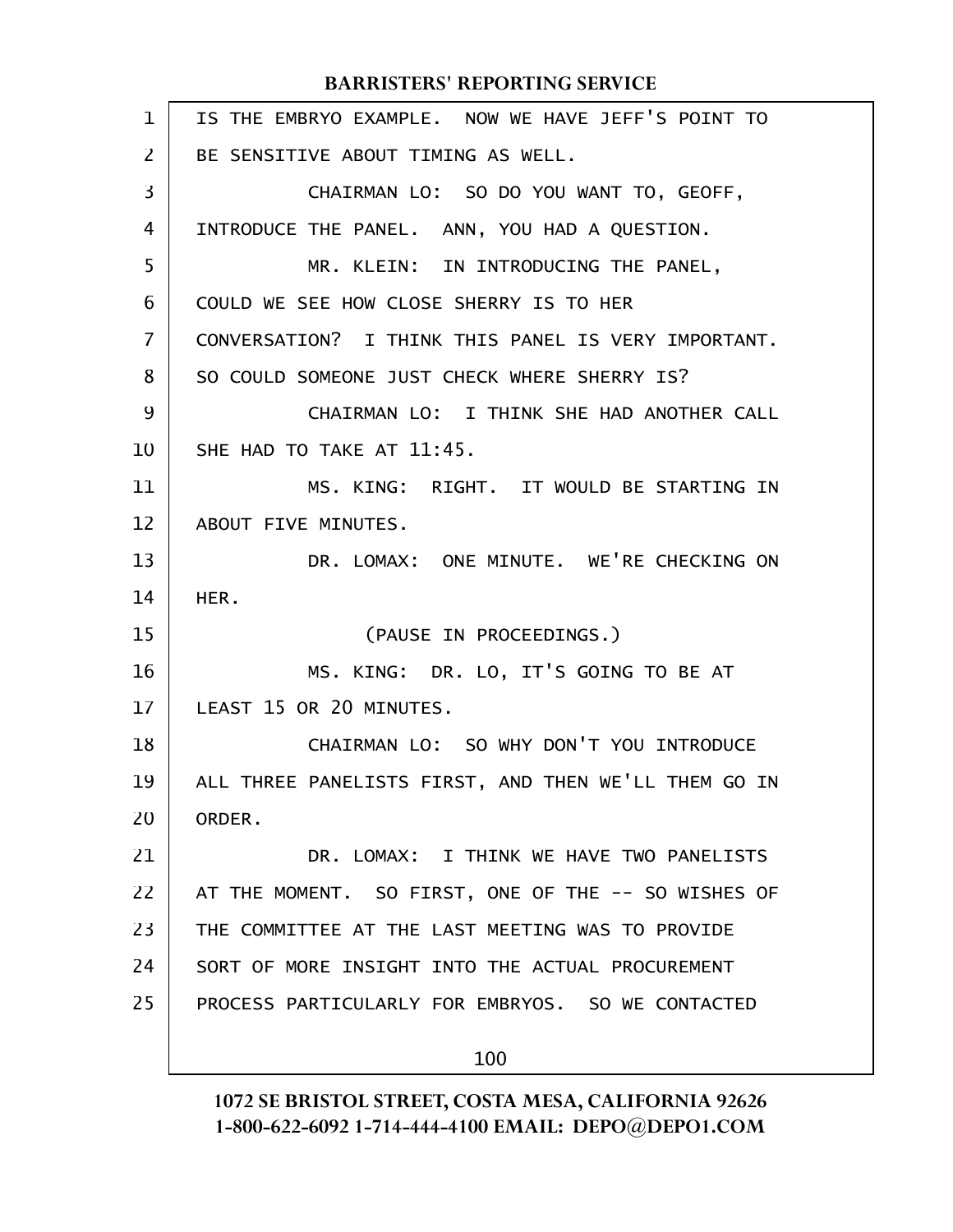| 1  | THE UCSF TISSUE BANK, AND DENISE BERNSTEIN IS GOING  |
|----|------------------------------------------------------|
| 2  | TO WALK US THROUGH THEIR PROCEDURES AND THEIR        |
| 3  | PROTOCOLS FOR OBTAINING MATERIALS THAT WOULD GO INTO |
| 4  | THE BANK. AND THESE MATERIALS WOULD POTENTIALLY BE   |
| 5  | AVAILABLE FOR RESEARCH, PARTICULARLY DERIVATION      |
| 6  | <b>RESEARCH.</b>                                     |
| 7  | WE ALSO INVITED DIANE MICHELSEN ALONG.               |
| 8  | SHE WORKS WITH INDIVIDUALS WHO ARE INVOLVED IN THE   |
| 9  | IVF PROCESS, AND SHE HAS SORT OF AN UNDERSTANDING OF |
| 10 | SORT OF SOME OF THE ASPIRATIONS OF POTENTIAL DONORS, |
| 11 | PARTICULARLY DONORS WHO MAY HAVE EMBRYOS THAT THEY   |
| 12 | WOULD LIKE TO GIVE TO RESEARCH, BUT BECAUSE OF THE   |
| 13 | REGULATIONS GOVERNING PAYMENTS AND OTHER             |
| 14 | RESTRICTIONS, SHE'S HAD FEEDBACK FROM DONORS AND     |
| 15 | BRINGS A LITTLE BIT OF A DONOR PERSPECTIVE IN TERMS  |
| 16 | OF HOW OUR REGULATIONS IMPACT SORT OF CALIFORNIANS.  |
| 17 | SO THOSE ARE TWO PERSPECTIVES.                       |
| 18 | WE HAVE SOME SCIENTISTS FROM STANFORD                |
| 19 | WHICH WE'RE TRYING TO GET ON THE PHONE, AND WE'VE    |
| 20 | ASKED THEM TO SORT OF EXPAND ON THE COMMENTS WHICH   |
| 21 | THEY'VE ALREADY PROVIDED IN WRITING, WHICH WERE SENT |
| 22 | OUT TO YOU. AND THIS WILL DEAL MORE WITH THE         |
| 23 | SCIENTIFIC ASPECTS OF THE SCIENTIFIC UTILITY OF      |
| 24 | EMBRYOS. PARTICULARLY THIS QUESTION HAS COME UP      |
| 25 | ABOUT ARE THERE CHARACTERISTICS OF PAID IVF-EMBRYOS  |
|    |                                                      |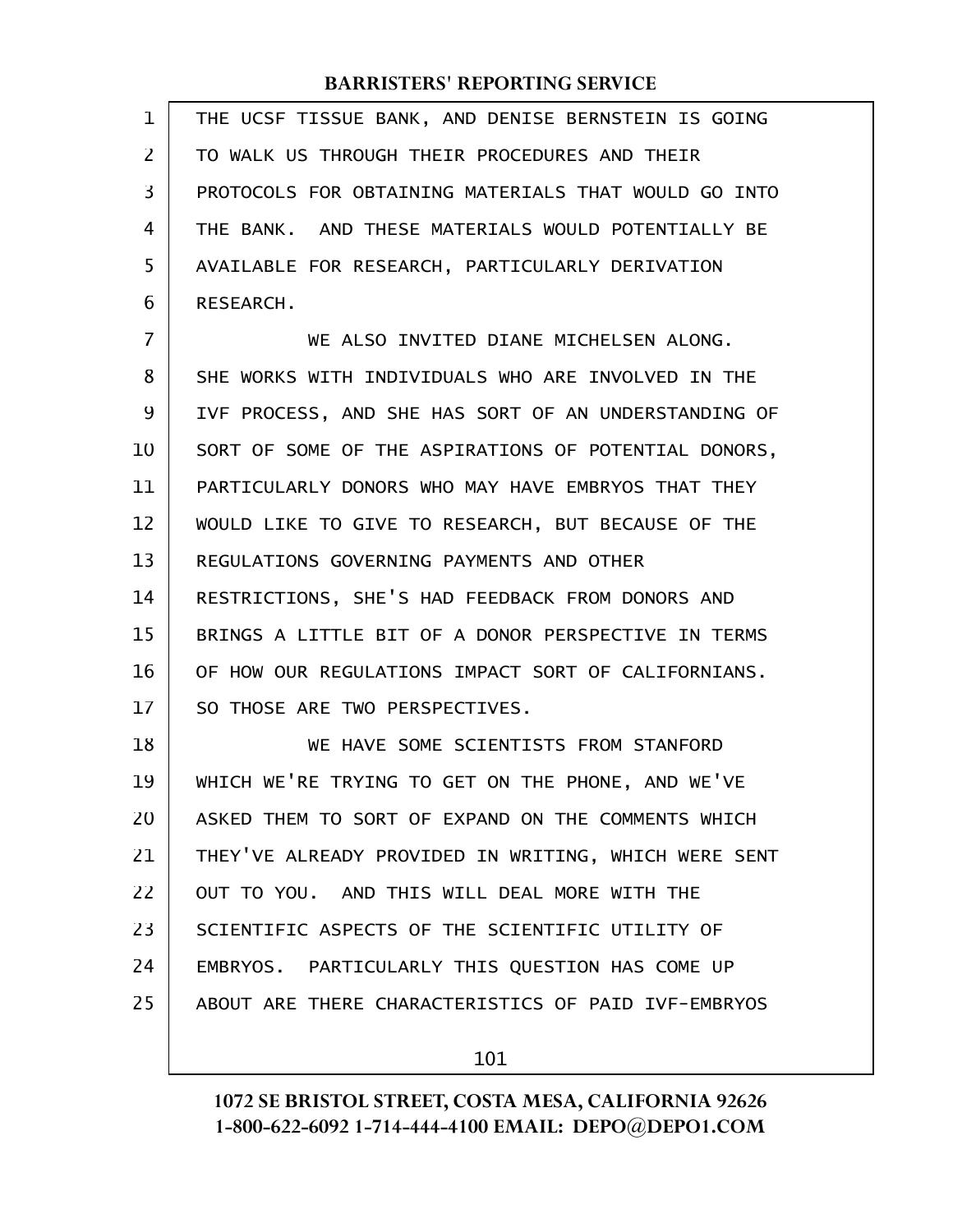| 1              | THAT ARE SOMEWHAT DIFFERENT THAN THE OTHER 80 OR 75  |
|----------------|------------------------------------------------------|
| $\overline{2}$ | PERCENT OF EMBRYOS. SO IT'S SORT OF A SPECTRUM OF    |
| 3              | VIEWS FROM SORT OF THE DONOR, THE SCIENTISTS, AND,   |
| 4              | AGAIN, TO ADDRESS A NUMBER OF QUESTIONS THAT YOU ALL |
| 5              | RAISED IN THE MEETING IN FEBRUARY THIS YEAR.         |
| 6              | MS. BERNSTEIN: SO THANK YOU FOR THE                  |
| $\overline{7}$ | INVITATION. THIS IS A GREAT OPPORTUNITY FOR ME TO    |
| 8              | INTRODUCE THE CONSENTING PROCESS FOR UCSF'S TISSUE   |
| 9              | BANK. WE DO HAVE SOME DOCUMENTS THAT WERE EITHER     |
| 10             | E-MAILED TO YOU OR COPIED IN THE BACK REGARDING THE  |
| 11             | BANK. I MAY MAKE REFERENCE TO THESE OCCASIONALLY.    |
| 12             | THIS IS THE FIRST STEP IN EMBRYONIC                  |
| 13             | RESEARCH. IT'S CONSENTING AND OBTAINING EMBRYOS.     |
| 14             | SO THE PURPOSE OF OUR BANK IS TO PROVIDE THE         |
| 15             | RESEARCHERS WITH THE TISSUES THEY NEED, PROVIDING    |
| 16             | THE MAXIMUM USEFULNESS OF TISSUES, AND MATCHING THE  |
| 17             | SPECIFIC TISSUE QUALITY TO THE RESEARCH QUESTION.    |
| 18             | WE CURRENTLY ARE PROVIDING EMBRYOS AND               |
| 19             | EGGS. WE OFFER THE DONORS LEVELS OF RESEARCH SO      |
| 20             | THAT THEY'RE COMFORTABLE CHOOSING A TYPE OF RESEARCH |
| 21             | THAT IS DONE WITH THEIR EMBRYOS AND EGGS. WE ALSO    |
| 22             | DEIDENTIFY THE SPECIMENS SO THAT THE SCIENTIFIC      |
| 23             | RESEARCHER DOES NOT KNOW WHO THE DONOR IS. THEY DO   |
| 24             | NOT EVEN KNOW WHICH PROGRAM THEY COME FROM.          |
| 25             | WE COMPLY WITH ALL THE RULES AND                     |
|                | 102                                                  |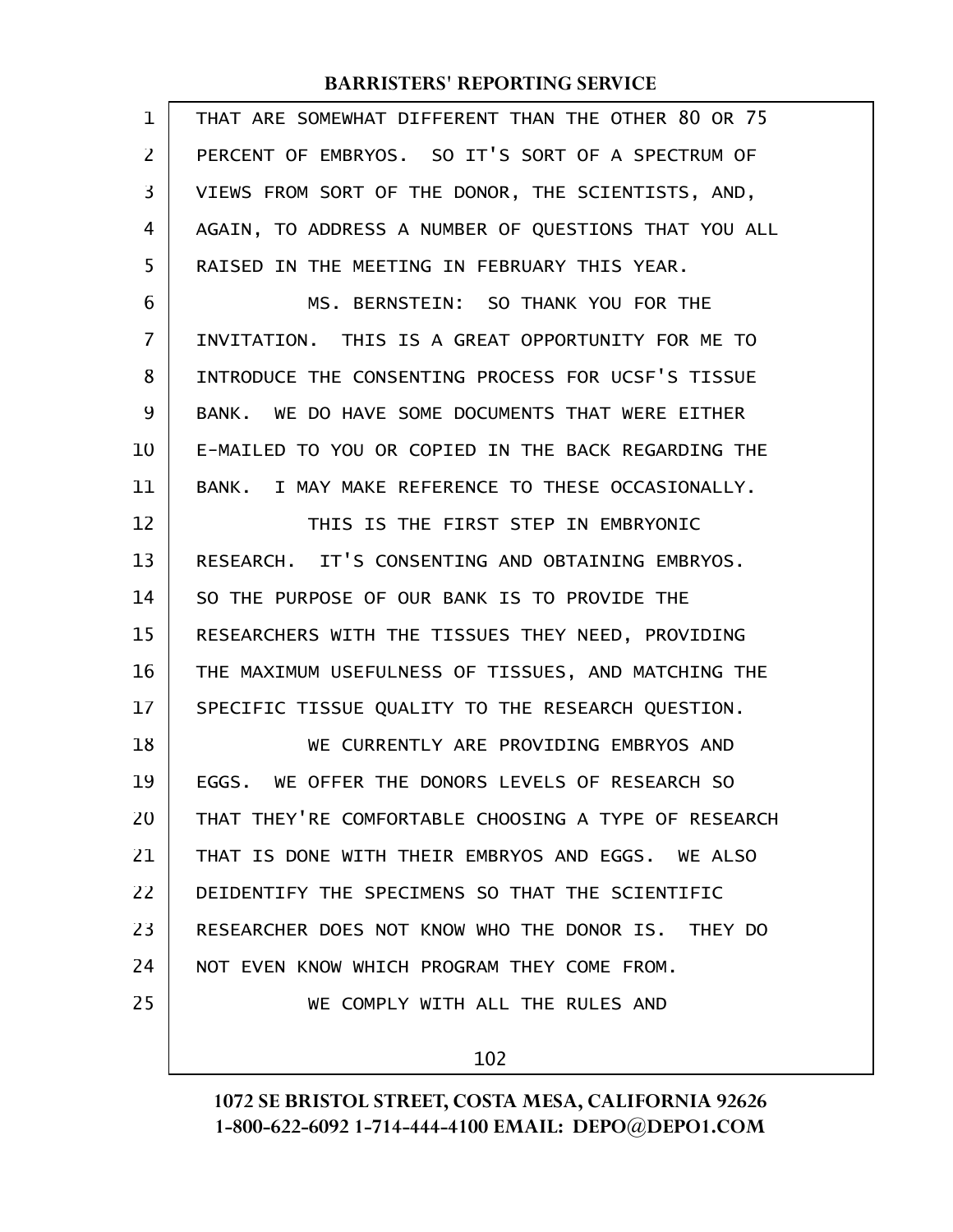| 1              | REGULATIONS OF THESE AGENCIES AND THE CIRM AT THE      |
|----------------|--------------------------------------------------------|
| $\overline{2}$ | TOP, OF COURSE.                                        |
| 3              | SO I WAS TALKING ABOUT LEVELS OF RESEARCH.             |
| 4              | I'LL EXPLAIN THIS AS I EXPLAIN THIS TO PATIENTS ON     |
| 5              | THE PHONE THAT ARE DONORS IN PERSON OR ON THE PHONE.   |
| 6              | LEVEL ONE RESEARCH IS A GENERAL KIND OF RESEARCH.      |
| 7              | AND WHAT THAT IS IS ALLOWING THE RESEARCHERS IN ANY    |
| 8              | WAY THEY POSSIBLY CAN TO EXAMINE THE EMBRYOS OR        |
| 9              | THAT COULD MEAN STAINING, DISSECTION, GROWING<br>EGGS. |
| 10             | OUT EMBRYOS FOR TWO TO THREE DAYS TO TRY TO BETTER     |
| 11             | UNDERSTAND WHAT WOULD MAKE THEM NORMAL OR ABNORMAL,    |
| 12             | AND THEY CAN EXAMINE GENETIC PATTERNS. NO STEM         |
| 13             | CELLS ARE GROWN FROM LEVEL ONE EMBRYOS OR LEVEL ONE    |
| 14             | RESEARCH.                                              |
| 15             | LEVEL TWO RESEARCH IS STEM CELL RESEARCH.              |
| 16             | IT'S ALLOWING THE RESEARCHERS TO ATTEMPT TO GROW,      |
| 17             | AND HOPEFULLY SUCCESSFULLY GROW, THOSE SPECIALIZED     |
| 18             | CELLS THAT REPAIR DAMAGED TISSUES. AND THAT DOES       |
| 19             | NOT REPLACE AN ORGAN THAT CAN BECOME A CELL            |
| 20             | SUPPORTING TYPE SUCH AS A HEART, BRAIN, SPINAL CORD    |
| 21             | CELL. IT'S IMPORTANT TO NOTE THAT THE DONOR'S DNA      |
| 22             | IS CONTAINED WITHIN THE STEM CELLS, AND THAT THOSE     |
| 23             | CELLS COULD BE OUT THERE FOR YEARS TO COME.            |
| 24             | LEVEL THREE RESEARCH IS A MORE                         |
| 25             | MANIPULATIVE FORM OF RESEARCH, AND ITS GOAL IS TO      |
|                |                                                        |

1072 SE BRISTOL STREET, COSTA MESA, CALIFORNIA 92626 1-800-622-6092 1-714-444-4100 EMAIL: DEPO@DEPO1.COM

#### 103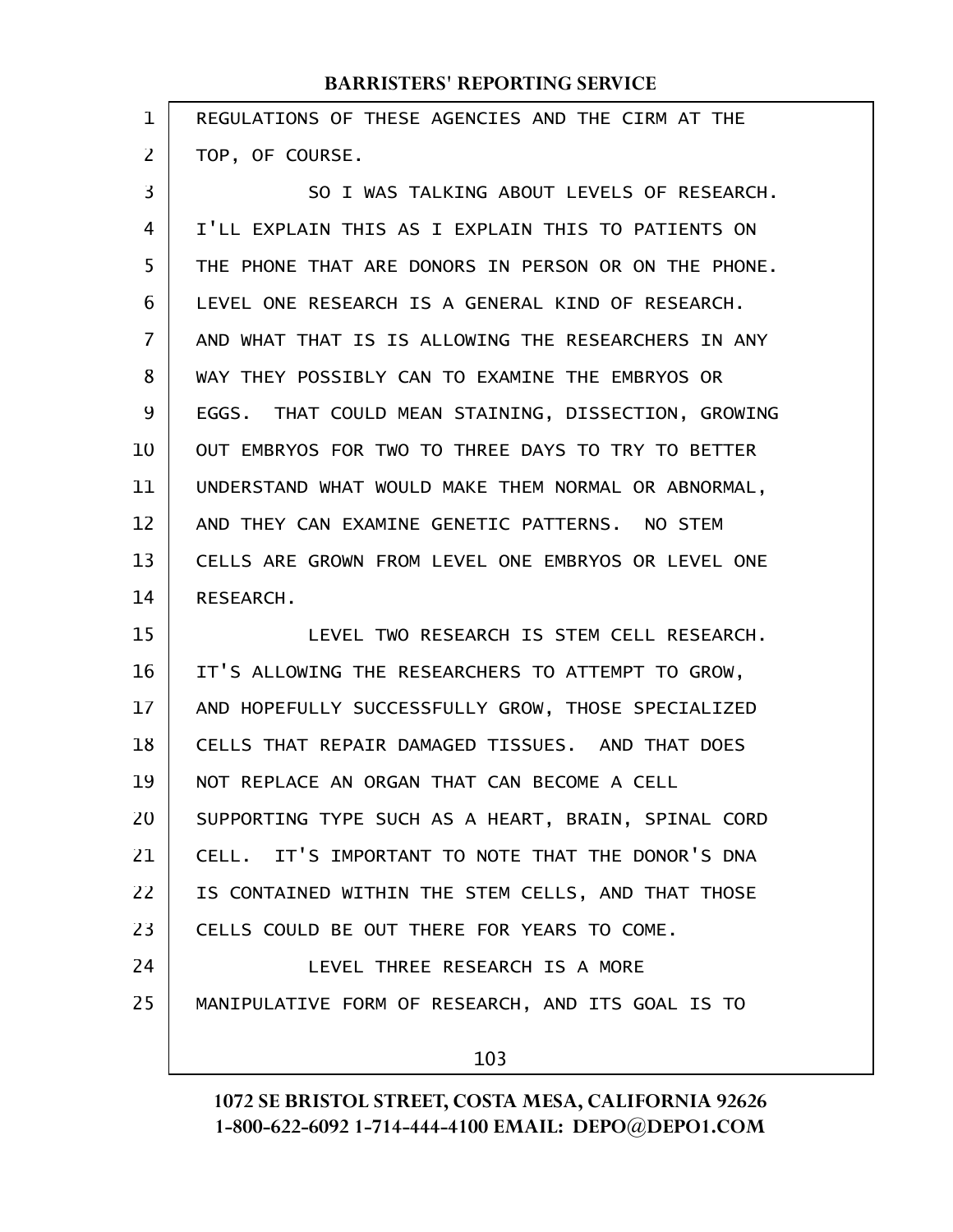| $\mathbf 1$       | CREATE A STEM CELL THAT MATCHES A SPECIFIC PERSON AS |
|-------------------|------------------------------------------------------|
| 2                 | WELL AS A SPECIFIC ORGAN TYPE TO HOPEFULLY AVOID THE |
| 3                 | NEED FOR ANTIREJECTION MEDICATIONS. IT INVOLVES      |
| 4                 | MOVING DNA FROM ONE CELL TO ANOTHER AND THEN GROWING |
| 5                 | OUT THOSE STEM CELLS. THE SCIENTIFIC TERM BEING      |
| 6                 | STEM CELL NUCLEAR TRANSFER. ANOTHER TERM FOR THAT    |
| 7                 | IS THERAPEUTIC CLONING, NOT TO BE CONFUSED WITH      |
| 8                 | REPRODUCTIVE CLONING. WE'RE NOT TRYING TO CREATE     |
| 9                 | ANOTHER BEING, BUT WE ARE TRYING TO CREATE CELLS     |
| 10                | THAT MATCH A PARTICULAR BEING.                       |
| 11                | AND I DO HAVE SOME NUMBERS THAT I BROUGHT            |
| $12 \overline{ }$ | WITH ME REGARDING HOW MANY PEOPLE CHOOSE THESE       |
| 13                | DIFFERENT LEVELS OF RESEARCH AND ALSO THE EGG DONORS |
| 14                | WHO WE CONSENT AND WHAT THEY SELECT.                 |
| 15                | SO WHO ARE THE DONORS? THERE ARE SEVEN               |
| 16                | DONOR GROUPS, AND, YES, SEVEN CONSENTING PACKETS FOR |
| 17                | EACH OF THESE GROUPS. AND THE PERSON'S DNA           |
| 18                | CONTRIBUTION DIRECTS US TO THE CORRECT PACKET.       |
| 19                | THERE ARE THREE GROUPS THAT DONATE FRESH TISSUES AND |
| 20                | THERE ARE FOUR GROUPS THAT DONATE FROZEN TISSUES.    |
| 21                | THOSE THAT DONATE FRESH TISSUES ARE FROM             |
| 22                | THE UCSF IVF PRACTICE, AND THAT WOULD BE YOUR        |
| 23                | STANDARD IVF PATIENT. UCSF EGG DONORS, KNOWN, WERE   |
| 24                | ANONYMOUS, PAID OR UNPAID, AND UCSF SPERM DONORS     |
| 25                | KNOWN, PAID, OR UNPAID. I JUST HAVE TO SAY THAT THE  |
|                   | 104                                                  |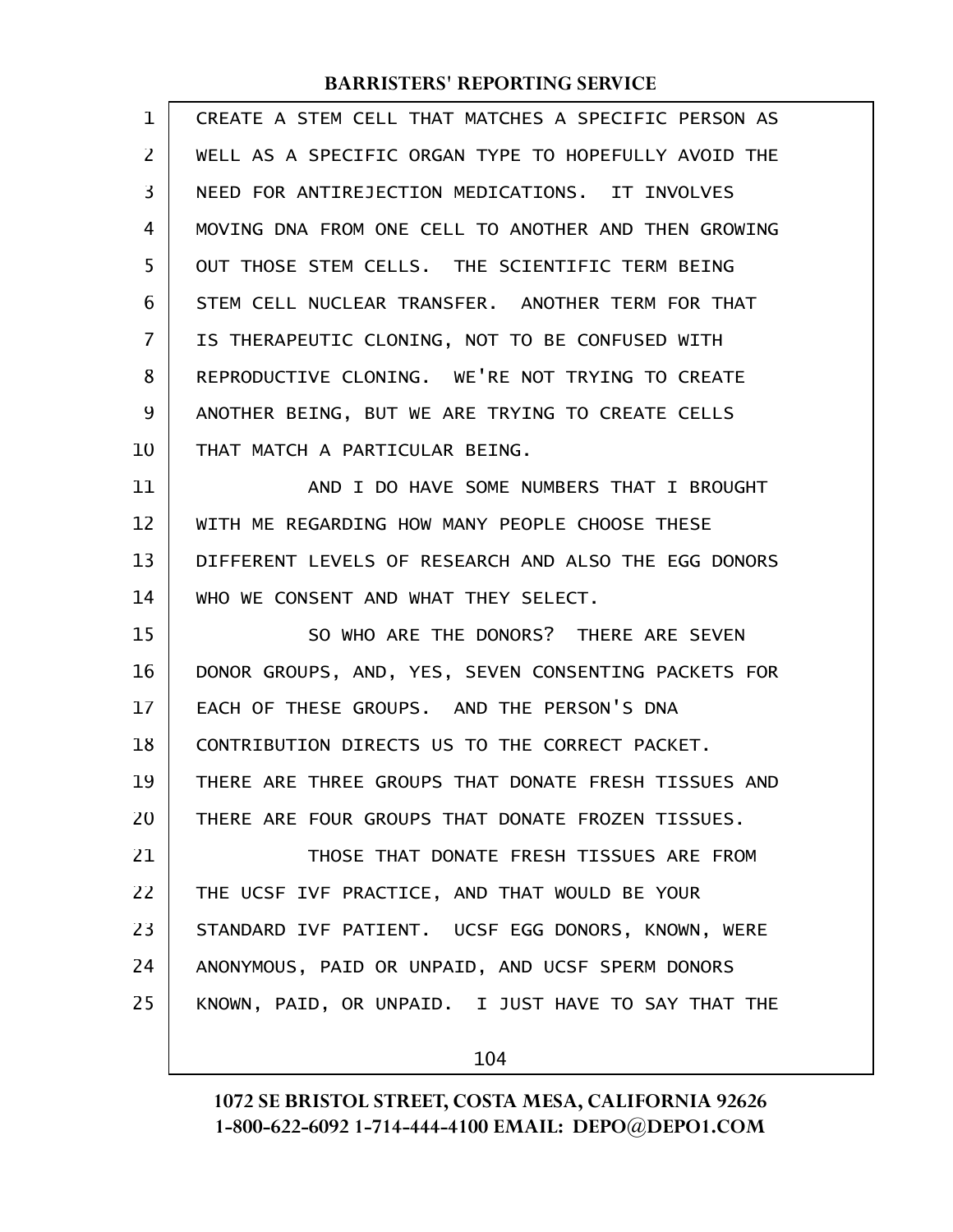| $\mathbf 1$ | SPERM DONOR GROUP, IT'S AN EXTREMELY RARE THAT WE    |
|-------------|------------------------------------------------------|
| 2           | GET A CONSENT FROM THEM. THE BANKS DO NOT GET THAT   |
| 3           | RESEARCH CLAUSE PUT IN THEIR CONTRACT, AND WE'VE     |
| 4           | NEVER HAD A DONATION FROM AN ANONYMOUS SPERM DONOR.  |
| 5           | WE COLLECT CONSENTS FROM ALL DONORS THAT             |
| 6           | ARE IN THE PRACTICE WHETHER THEY'RE PAID OR UNPAID,  |
| 7           | BUT WE ONLY DISTRIBUTE MATERIALS OF UNPAID DONORS.   |
| 8           | WE DO NOT DISTRIBUTE THOSE FROM PAID DONORS.         |
| 9           | THE NEXT GROUP ARE PEOPLE THAT DONATE                |
| 10          | FROZEN MATERIALS, AND IT'S PRIMARILY EMBRYOS. AND    |
| 11          | THESE ARE PEOPLE THAT NO LONGER NEED, NO LONGER WANT |
| 12          | THEIR FROZEN TISSUES ANYMORE. IT'S PRIMARILY PEOPLE  |
| 13          | WHO HAVE COMPLETED THEIR FAMILIES. SOMETIMES IT'S    |
| 14          | DIVORCE. SOMETIMES IT'S DEATH. AND THE FROZEN        |
| 15          | GROUPS CONSIST OF THOSE WHO ARE DONATING FROZEN      |
| 16          | EMBRYOS, EGG DONORS WHO CONTRIBUTED TO THE CREATION  |
| 17          | OF FROZEN EMBRYOS, SPERM DONORS WHO CONTRIBUTED TO   |
| 18          | THE CREATION OF FROZEN EMBRYOS, AND DONORS OF FROZEN |
| 19          | EGGS. THESE ARE USUALLY WOMEN WHO ARE GOING THROUGH  |
| 20          | CANCER TREATMENT AND HAVE CHOSEN TO FREEZE THEIR     |
| 21          | EGGS PRIOR TO CHEMOTHERAPY AND HOPING TO PRESERVE    |
| 22          | THEIR FUTURE FERTILITY.                              |
| 23          | SO THE CONSENTING OF THE FRESH TISSUE                |
| 24          | DONORS, AT UCSF THE PATIENTS PRIOR TO THEIR IVF      |
| 25          | CYCLE GET A LARGE NUMBER OF DOCUMENTS AND INCLUDE    |
|             | 105                                                  |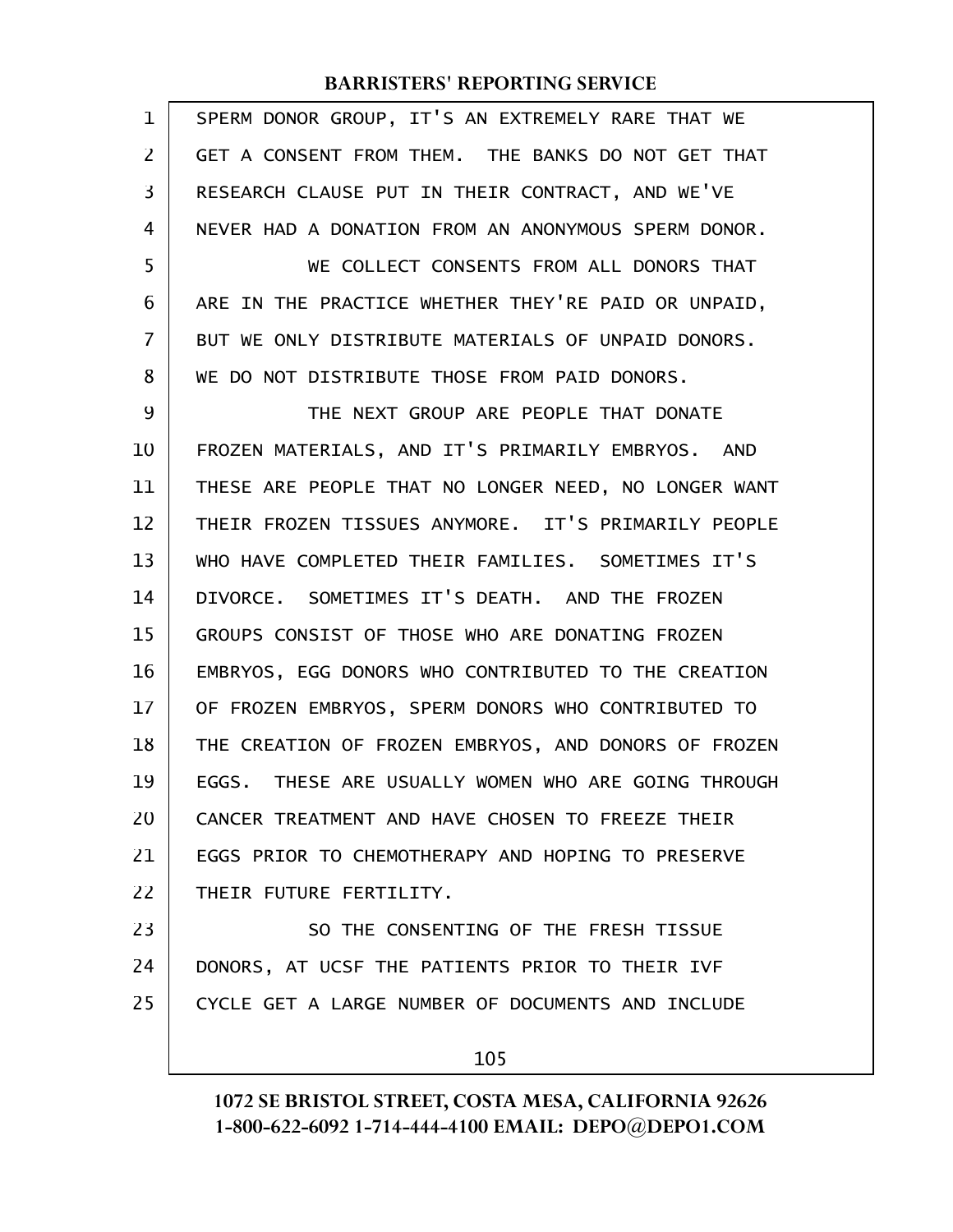| $\mathbf 1$    | MULTIPLE CONSENTS. ONE OF THOSE IS A GROUP OR OUR    |
|----------------|------------------------------------------------------|
| $\overline{2}$ | PACKET OF CONSENTS FOR TISSUE DONATION FOR THE       |
| 3              | TISSUE BANK. THIS IS FOR GENERAL IVF PATIENTS AND    |
| 4              | THE EGG DONORS.                                      |
| 5              | PRIOR TO THEM STARTING TREATMENT, THEY SIT           |
| 6              | DOWN WITH A NURSE COORDINATOR OR RESEARCH            |
| $\overline{7}$ | COORDINATOR, AND THE LEVELS OF RESEARCH ARE          |
| 8              | DISCUSSED WITH THEM. THEY ARE OFFERED LEVELS ONE,    |
| 9              | TWO, AND THREE. THEY ARE ALSO OFFERED TO DECLINE.    |
| 10             | SO THERE'S A DECLINE BOX AND THEY CAN JUST CHECK     |
| 11             | THAT OFF. AND THEN THESE PARTIES PUT THE CONSENT     |
| 12             | FORM IN AN ENVELOPE, A SEALED ENVELOPE, AND IT COMES |
| 13             | TO ME.                                               |
| 14             | PRIOR TO THE IVF TREATMENT FOR THE ACTUAL            |
| 15             | RETRIEVAL, I MEET WITH THEM AND GO THROUGH A CIRM    |
| 16             | VERIFICATION FORM. THERE ARE SEVEN POINTS ON THAT    |
| 17             | FORM THAT WE MAKE SURE THEY UNDERSTAND, AND I HAVE A |
| 18             | COPY OF THAT AS WELL. IT GIVES THEM THE OPPORTUNITY  |
| 19             | TO CLARIFY ANY QUESTIONS THEY MIGHT HAVE AND TO      |
| 20             | CHANGE THEIR MIND IF THEY WISH.                      |
| 21             | IN ORDER TO PREVENT CLINICAL BIAS,                   |
| 22             | PHYSICIANS AND EMBRYOLOGISTS ARE NOT PERMITTED TO    |
| 23             | KNOW IF THEIR PATIENTS HAVE CONSENTED TO DONATE TO   |
| 24             | THE TISSUE BANK.                                     |
| 25             | NOW, THE CONSENTING OF FROZEN TISSUE                 |
|                | 106                                                  |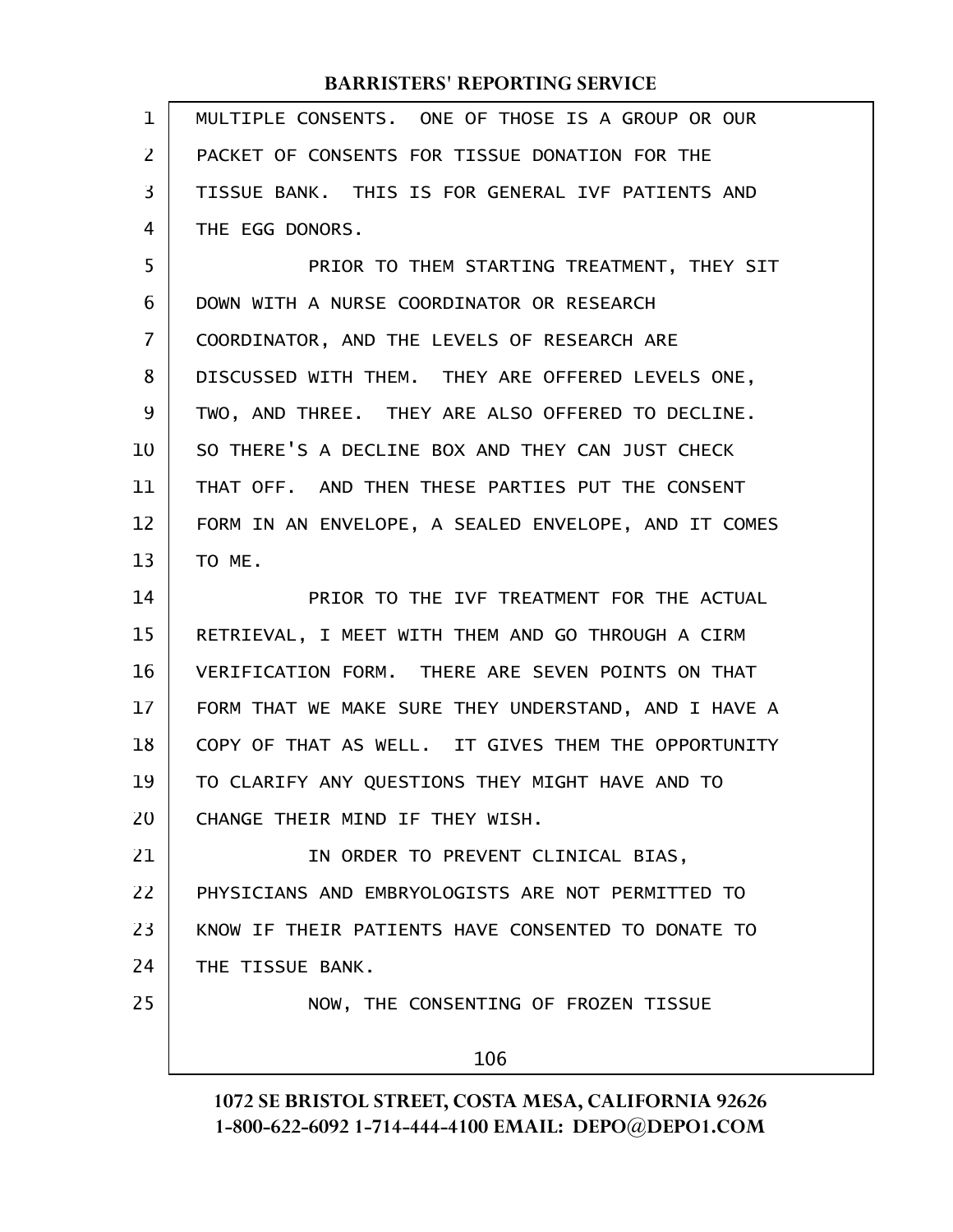| 1              | DONORS, FIRST OF ALL, THOSE DONORS COME FROM MOSTLY  |
|----------------|------------------------------------------------------|
| $\overline{2}$ | OUTSIDE PROGRAMS THROUGHOUT THE UNITED STATES, AND   |
| 3              | THEY CONTACT US BY GETTING INFORMATION FROM THEIR    |
| 4              | IVF PROGRAM OR FROM THE INTERNET, BUT FROM THEIR IVF |
| 5              | PROGRAMS PRIMARILY. THEY GET A BROCHURE WHICH SOME   |
| 6              | OF YOU HAVE COPIES OF, AND IT TELLS THEM HOW TO      |
| $\overline{7}$ | CONTACT US. WHEN THEY FIRST CALL ME, I ASK THEM      |
| 8              | ELIGIBILITY QUESTIONS. THE FIRST QUESTION BEING DID  |
| 9              | YOU USE DONOR GAMETES AND EXPLAINING WHAT THAT       |
| 10             | MEANS. AND I'LL GET INTO THAT A LITTLE BIT MORE      |
| 11             | LATER.                                               |
| 12             | THE OTHER ISSUE IS WHAT STATE WERE YOU               |
| 13             | EMBRYOS CREATED. WE WILL NOT ACCEPT EMBRYOS FROM     |
| 14             | STATES THAT BAN EMBRYONIC RESEARCH.                  |
| 15             | I MAIL THE CONSENT PACKET OUT TO THEM AND            |
| 16             | ASK THAT BOTH PARTNERS READ THROUGH IT. AND THEN I   |
| 17             | HAVE TO SPEAK WITH THEM BY PHONE TO REVIEW THE       |
| 18             | CONSENT FORM PRIOR TO THEM MAILING IT BACK. WE DO    |
| 19             | NOT CONSIDER A RETURNED CONSENT BY PHONE ONLY VALID. |
| 20             | I GO THROUGH THE LEVELS OF CONSENT, PERSONAL HEALTH  |
| 21             | INFORMATION CONSENT WHICH IS UNIQUE TO UNIVERSITY OF |
| 22             | CALIFORNIA, REVIEW THE CIRM FORM. AND IF THEY HAVE   |
| 23             | TIME AND IF THEY'RE WILLING, I GO THROUGH A HEALTH   |
| 24             | QUESTIONNAIRE WITH EACH PARTNER.                     |
| 25             | AFTER THE CONSENTS ARE COMPLETE, I REVIEW            |
|                | 107                                                  |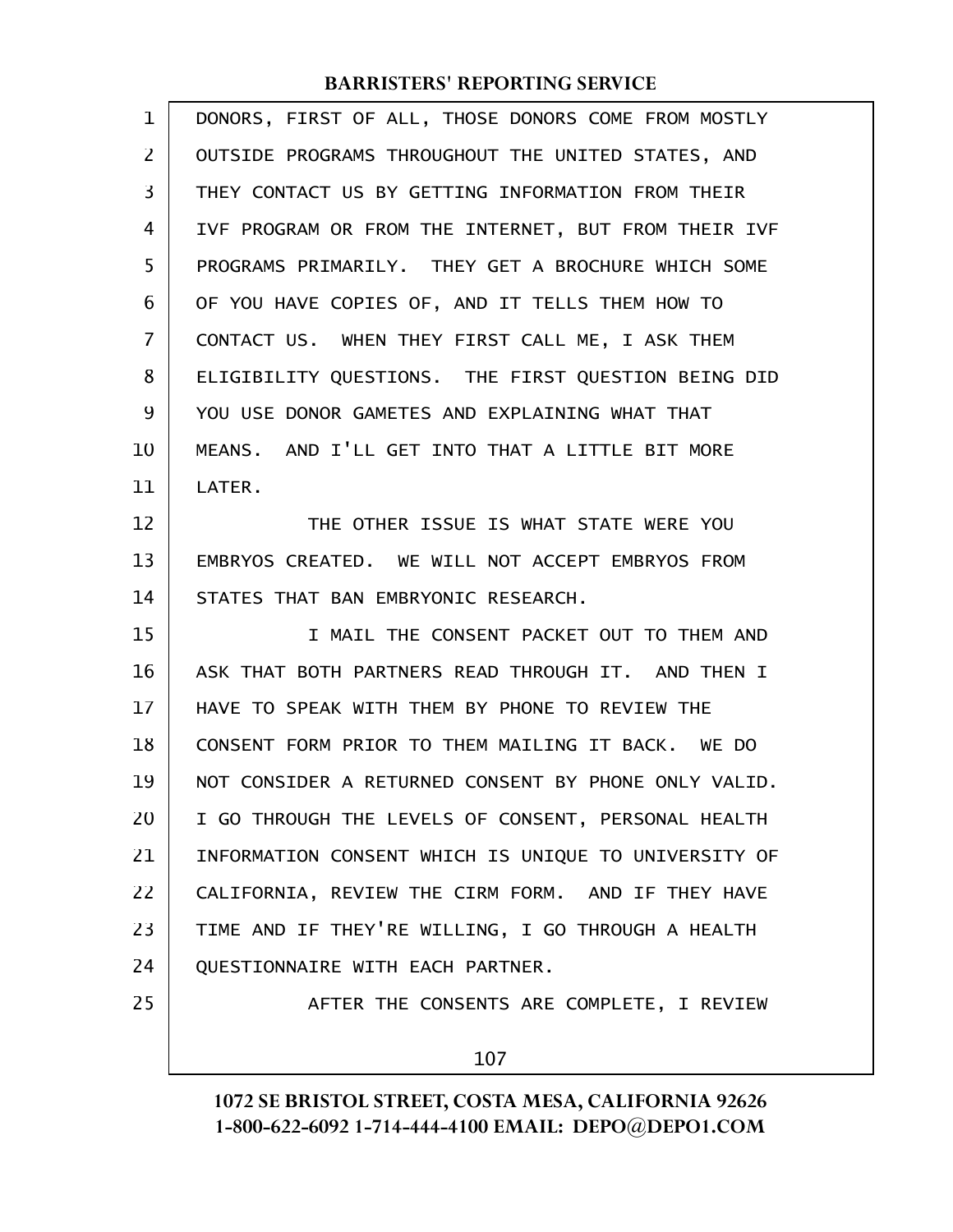| 1  | THEM TO MAKE SURE ALL THE LINES ARE FILLED IN,       |
|----|------------------------------------------------------|
| 2  | PRETTY COMPULSIVE ABOUT THAT, AND THEN I NOTIFY THE  |
| 3  | IVF PROGRAM AND MAKE ARRANGEMENTS FOR THOSE EMBRYOS  |
| 4  | TO BE SHIPPED TO UCSF. IF A KNOWN GAMETE DONOR WAS   |
| 5  | USED, IT'S THE RESPONSIBILITY OF THE RECIPIENT       |
| 6  | COUPLE TO CONTACT THAT DONOR AND ASK HER TO CONTACT  |
| 7  | ME. I CANNOT PURSUE THE DONOR. ONCE THE DONOR        |
| 8  | CONTACTS ME, I MAIL HER A PACKET AND I DO THE SAME   |
| 9  | THING WITH HER, REVIEWING THE FULL CONSENT, AND THEN |
| 10 | SHE CAN MAIL IT BACK TO ME.                          |
| 11 | THE CONSENTING PROCESS IS A COSTLY                   |
| 12 | ENDEAVOR. THERE'S ADMINISTRATIVE COST, SCIENTIFIC    |
| 13 | COST, STAFFING, PAPER, MAILING, SHIPPING, STORAGE,   |
| 14 | DATA MANAGEMENT, WHICH IS HUGE, AND DEIDENTIFYING.   |
| 15 | INDEPENDENT RESEARCH GRANTS COVER A MINIMUM OF A     |
| 16 | HUNDRED DOLLARS PER EMBRYO. THE IRONY IS THAT THE    |
| 17 | RESEARCH FUNDING THAT IS PROVIDED FOR THE STUDIES    |
| 18 | THAT REQUIRE THE USE OF THE EMBRYOS, BUT FUNDING HAS |
| 19 | NOT BEEN MADE AVAILABLE TO SUPPORT THE SOURCE OF THE |
| 20 | MATERIALS. AND AS I'VE INDICATED, THEY'RE            |
| 21 | EXPENSIVE.                                           |
| 22 | FUTURE CONTACT, ALL DONORS ARE ASKED IF WE           |
| 23 | CAN CONTACT THEM AT SOME FUTURE POINT. IT COULD BE   |
| 24 | FIVE TO TEN YEARS FROM NOW. IT'S 2008 AND WE DON'T   |
| 25 | KNOW WHAT 2012 OR 2018 IS GOING TO BRING. SO THEY    |
|    | 108                                                  |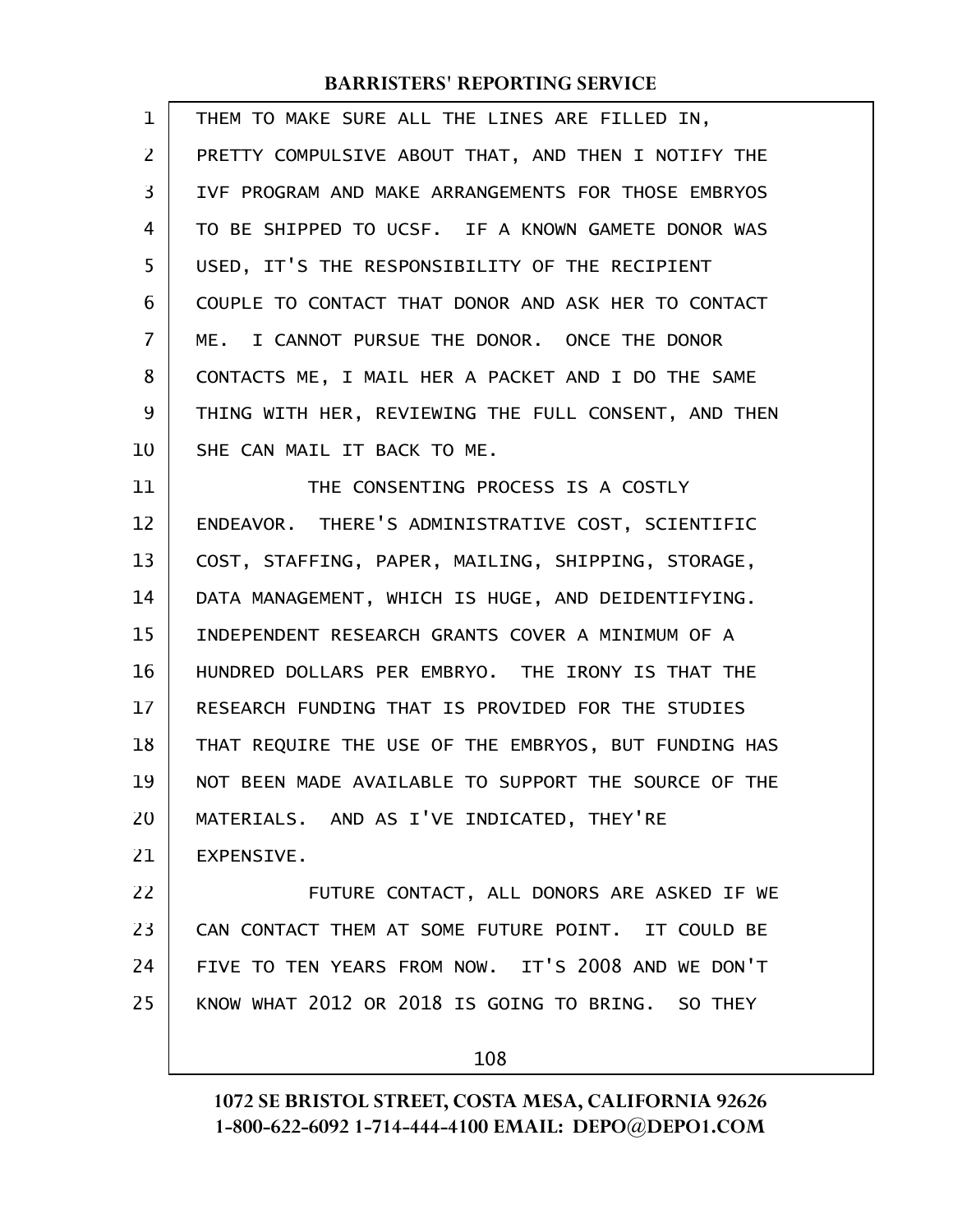CAN DECLINE OR THEY CAN AGREE. BOTH PARTIES NEED TO AGREE. THE TWO REASONS WE WOULD DO THAT IS IF A RESEARCHER FOUND SOME INFORMATION THAT COULD BE USEFUL TO THEM IN THEIR FUTURE HEALTHCARE DECISIONS OR FOR THEIR CHILDREN. OR IF STEM CELLS WERE CREATED AND THEY COULD BE USED THERAPEUTICALLY, WE ARE ASSUMING THAT THE FOOD AND DRUG ADMINISTRATION IS GOING TO ASK US TO CONTACT THESE DONORS AND ASK IF THERE'S BEEN ANY UPDATE IN THEIR HEALTH HISTORY. SO THEY GIVE US WHAT THEY WOULD ESTIMATE TO BE THEIR FUTURE CONTACT INFORMATION, AND IT'S USUALLY CELL PHONES AND E-MAILS, AND WE GO WITH THAT. WE ALSO ANTICIPATE THAT WE WOULD UTILIZE THE ETHICS COMMITTEE TO MAKE SURE THAT WE ARE INDEED PASSING ALONG USEFUL INFORMATION. 1 2 3 4 5 6 7 8 9 10 11 12 13 14 15

NOW, THERE ARE SOME ALTERNATIVES TO THE TISSUE BANK CONSENTS. I'M GOING TO START AT THE BOTTOM OF THE CONSENT FOR CRYOPRESERVATION. THAT IS A FORM THAT ALL IVF PROGRAMS USE PRIOR TO FREEZING EMBRYOS, AND THEY OFFER CERTAIN LIFE SITUATIONS AND THEN OPTIONS FOR DISPOSITION. THE LIFE SITUATIONS MIGHT BE IF THIS PARTNER DIES OR THAT PARTNER DIES, IF THERE'S A DIVORCE. IF THEY DONATED THE EMBRYOS AND NOBODY CAN FIND THEM IN, SAY, FIVE YEARS TO MAKE THE PAYMENT UNDER YEARLY PAYMENT, THEY CAN DETERMINE 16 17 18 19 20 21 22 23 24 25

109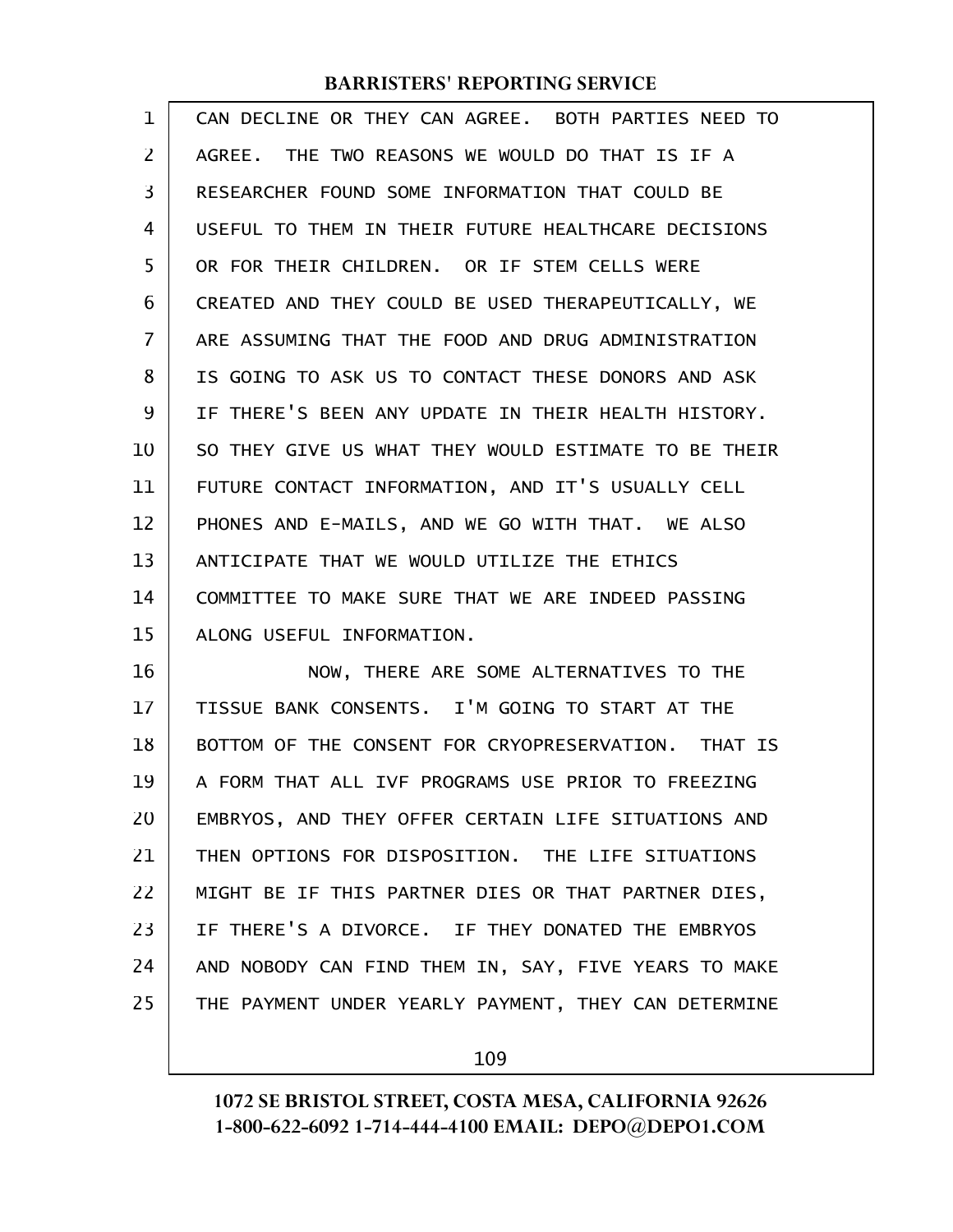| $\mathbf 1$    | WHERE THOSE EMBRYOS WOULD GO IN THOSE SITUATIONS,    |
|----------------|------------------------------------------------------|
| 2              | AND THAT COULD BE DONATION TO RESEARCH, DONATE TO    |
| 3              | ANOTHER COUPLE, DONATE TO THE OTHER PARTY, DISCARD.  |
| 4              | ANOTHER GROUP WOULD BE FORTUNATELY A SMALL           |
| 5              | GROUP, BUT WE STILL HAVE HAD THEM, IS CONSENT VIA    |
| 6              | THEIR WILL. AND MOST PEOPLE DON'T THINK THAT FAR     |
| $\overline{7}$ | AHEAD WHEN THEY HAVE FROZEN EMBRYOS, BUT SOME PEOPLE |
| 8              | WILL PUT INTO THEIR WILL WHAT THEY WOULD LIKE DONE   |
| 9              | WITH THESE FROZEN EMBRYOS. AND IF THAT OPTION IS     |
| 10             | RESEARCH, THEN WE CAN ACCEPT THAT WILL AS CONSENT.   |
| 11             | MR. KLEIN: IF I CAN ASK YOU A QUESTION               |
| 12             | HERE, A LEGALISTIC QUESTION. THE WORD "ONLY"         |
| 13             | FOLLOWS THE WORD "RESEARCH" UNDER LEVEL ONE          |
| 14             | RESEARCH. SO THESE FORMS ARE LIMITED TO LEVEL ONE    |
| 15             | RESEARCH ONLY. THAT MEANS THAT THEY ONLY DISCUSS     |
| 16             | GENERAL MEDICAL RESEARCH. IT DOESN'T MEAN THAT THEY  |
| 17             | SAY -- THE FORM DOESN'T SAY THAT YOU CAN ONLY DO     |
| 18             | RESEARCH WHICH IS NOT SCNT AND NOT STEM CELL         |
| 19             | RESEARCH.                                            |
| 20             | MS. BERNSTEIN: NO. IT DOESN'T CLARIFY IT             |
| 21             | ON THE FORMS. IT JUST -- IF THEY SAY RESEARCH AND    |
| 22             | THEY DON'T CLARIFY STEM CELL RESEARCH --             |
| 23             | MR. KLEIN: I WAS ONLY TRYING TO ACUTELY              |
| 24             | GET TO THE FUNCTIONALITY OF THE MODIFIER.            |
| 25             | MS. BERNSTEIN: YEAH. YEAH. MAYBE I                   |
|                | 110                                                  |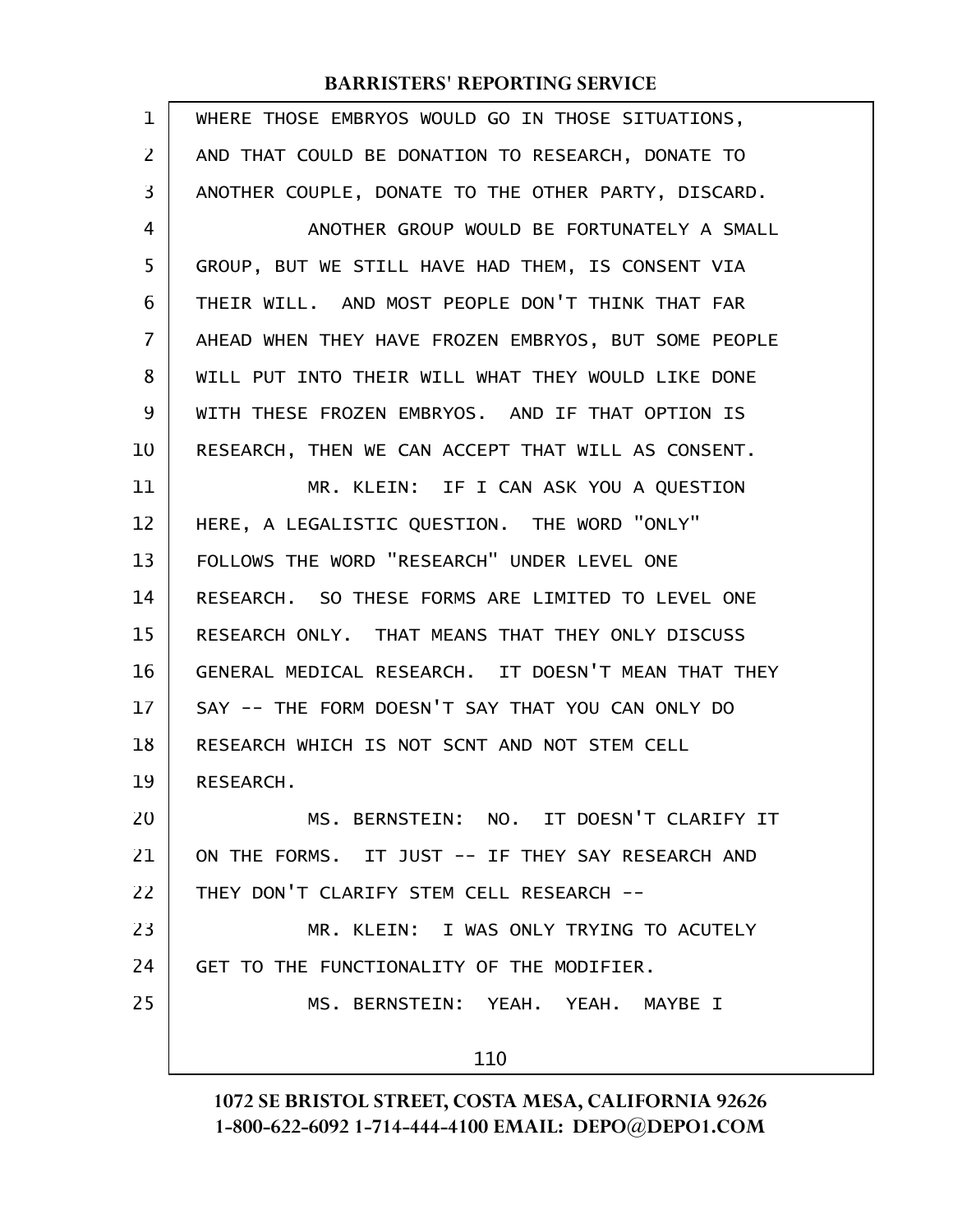| $\mathbf 1$ | SHOULDN'T HAVE PUT MY ONLY IN ANOTHER SPOT.         |
|-------------|-----------------------------------------------------|
| 2           | WE CAN ACCEPT CONSENT FROM A GAMETE DONOR           |
| 3           | CONTRACT. WHEN SOMEBODY SIGNS WITH THEIR AGENCY,    |
| 4           | THEY SOMETIMES WILL SAY THAT THE RECIPIENT COUPLE   |
| 5           | CAN CHOOSE TO DONATE THOSE EMBRYOS TO RESEARCH. IF  |
| 6           | WE CAN GET A COPY OF THAT SIGNED CONSENT, THAT IS   |
| 7           | CONSIDERED CONSENT FOR TISSUE BANK RESEARCH. THE    |
| 8           | OTHER ONE IS CONSENT BY DISPOSITION FORM. AND THIS  |
| 9           | IS NOW UNIQUE TO ONLY TWO GROUPS, UC SAN FRANCISCO  |
| 10          | IVF PROGRAM AND A PRIVATE STORAGE FACILITY IN       |
| 11          | NORTHERN NEVADA. THEY HAVE THE OPTION OF KEEPING    |
| 12          | THE EMBRYOS IN STORAGE OR DONATING THEM TO ANOTHER  |
| 13          | COUPLE OR DONATING TO RESEARCH OR TO DISCARD. AND   |
| 14          | IF THEY DONATE TO RESEARCH, THEN THOSE CAN COME     |
| 15          | DIRECTLY TO US.                                     |
| 16          | AGAIN, THE LIMITATION IS THAT IT'S FOR              |
| 17          | LEVEL ONE RESEARCH ONLY. AND ALSO THIS GROUP CANNOT |
| 18          | HAVE FUTURE CONTACT.                                |
| 19          | THE ADVANTAGES TO THE TISSUE DONORS ARE             |
| 20          | THAT IT'S A SATISFYING OPTION. MOST PEOPLE WILL SAY |
| 21          | WE'RE NOT JUST THROWING THEM AWAY. THE OTHER THING  |
| 22          | IS THAT THEY HAVE A DESIRE, STRONG DESIRE, TO HELP  |
| 23          | OTHERS. THE MEDIA HAS BEEN VERY HELPFUL IN MOST     |
| 24          | CASES OF ADVERTISING FOR STEM CELL RESEARCH AND HOW |
| 25          | IT CAN HELP. SOMETIMES THEY'RE A LITTLE OPTIMISTIC, |
|             |                                                     |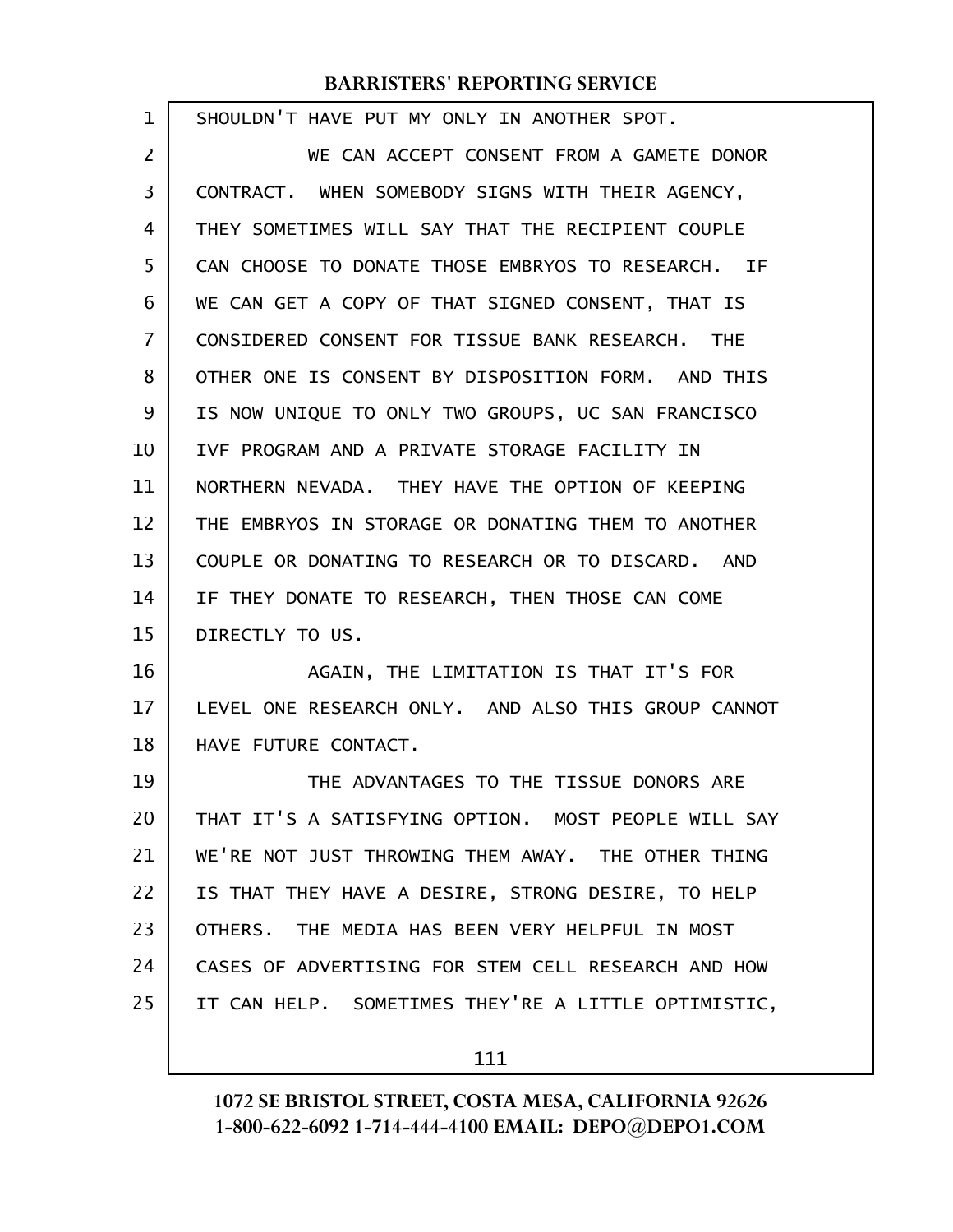| $\mathbf 1$    | BUT GENERALLY SPEAKING IT HELPS.                     |
|----------------|------------------------------------------------------|
| $\overline{2}$ | THEY'RE OFFERED THE LEVELS OF RESEARCH,              |
| 3              | AND THIS GIVES THEM THE OPTION TO CHOOSE A LEVEL     |
| 4              | THAT THEY'RE COMFORTABLE WITH AND THAT THEY HAVE     |
| 5              | CONTROL OVER THE DECISION ABOUT WHERE THEIR EMBRYOS  |
| 6              | ARE GOING. AND THEY ARE VERY GLAD TO HAVE THE        |
| 7              | SEPARATION OF THE FIREWALL, IF YOU WILL, FROM        |
| 8              | SEPARATING DONORS FROM THE RESEARCHERS.              |
| 9              | THE ADVANTAGES TO THE RESEARCHERS ARE                |
| 10             | CONSISTENT WITH CONSENTING. AND THE COLLECTION OF    |
| 11             | TISSUES IS ONGOING, AND THEY DON'T HAVE TO START AND |
| 12             | STOP THE RECRUITMENT WITH EACH PROTOCOL. IF THE      |
| 13             | STUDY STOPS IN APRIL AND THEY START A NEW PROTOCOL   |
| 14             | IN OCTOBER, THEY DON'T NEED TO RESTART THE           |
| 15             | RECRUITING PROCESS BECAUSE WE, AS THE TISSUE BANK,   |
| 16             | ARE JUST COLLECTING EMBRYOS ALL ALONG THE WAY.       |
| 17             | TISSUE BANK HANDLES ALL CONSENTING ISSUES,           |
| 18             | REGULATIONS, THE COMMITTEES, AND THE SCIENTIFIC      |
| 19             | RESEARCHERS, OF COURSE, HAVE TO DO SOME OF THIS ON   |
| 20             | THEIR OWN IN THEIR OWN PROTOCOLS, BUT THEY DON'T     |
| 21             | HAVE TO HANDLE ANY OF THAT CONSENTING.               |
| 22             | AND IT DECREASES THEIR RECRUITMENT COSTS.            |
| 23             | STAFF AND TIME AND DOCUMENTS, AS I MENTIONED         |
| 24             | EARLIER, SOMEBODY HAS TO PICK THAT UP, AND THAT IS   |
| 25             | THE TISSUE BANK. WE DO NOT GET CIRM FUNDS.           |
|                |                                                      |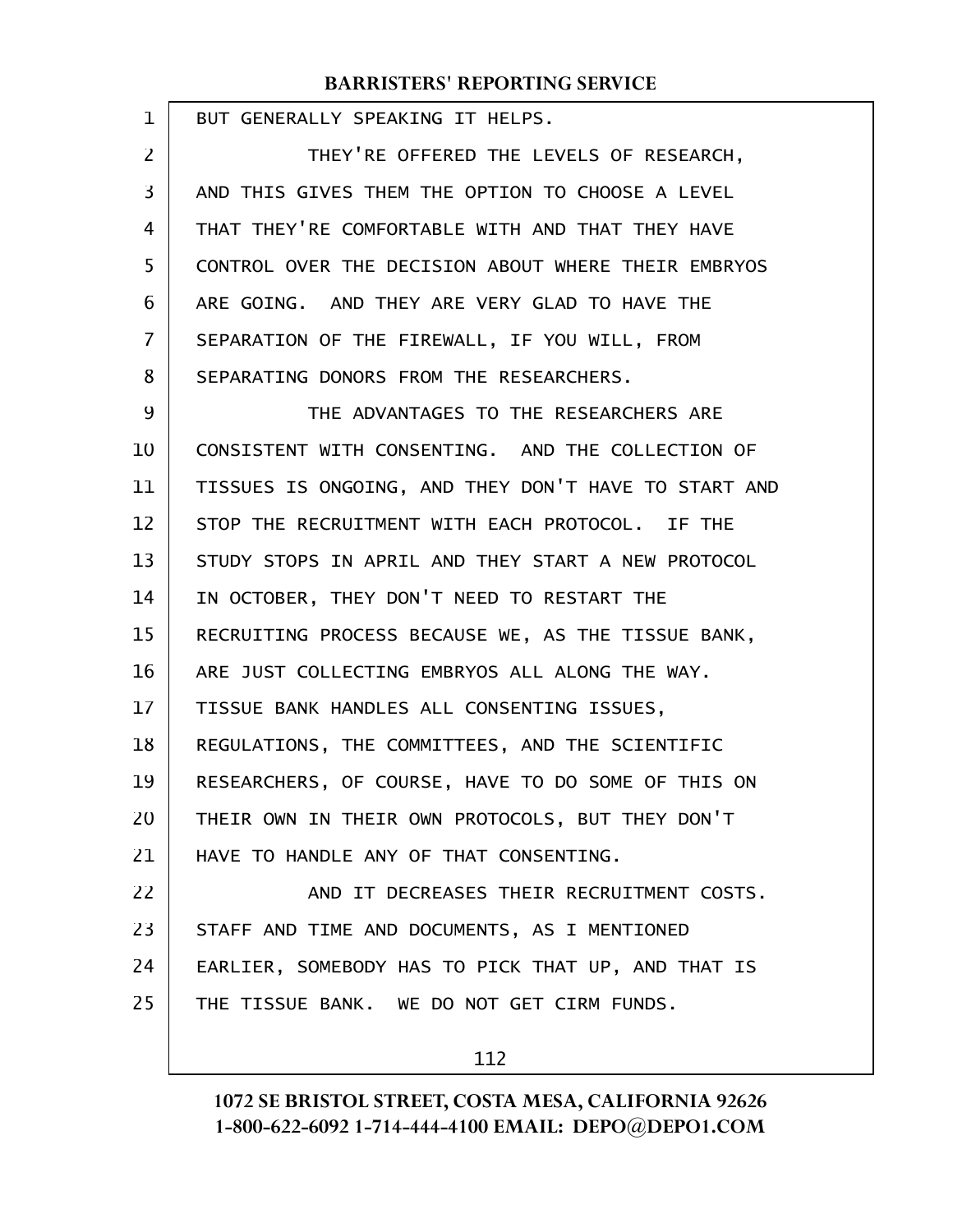| 1  | WHAT DISAPPOINTS OR ANGERS POTENTIAL                 |
|----|------------------------------------------------------|
| 2  | DONORS, I HAD TO PUT THIS SLIDE HERE BECAUSE OF MY   |
| 3  | INTERACTIONS WITH THE DONORS. THE INDIVIDUAL STATE   |
| 4  | LAWS BANNING RESEARCH, IT'S HARD TO TAKE. IT, I      |
| 5  | BELIEVE, IS A CLASS FOUR FELONY IN LOUISIANA TO      |
| 6  | DESTROY AN EMBRYO. THERE ARE SOME STATES THAT HAVE   |
| 7  | PENDING LEGISLATION. UCSF DEPARTMENT OF LEGAL        |
| 8  | AFFAIRS CHECKS THE LAWS IN EACH STATE, AND WE TELL   |
| 9  | THE PERSON YES OR NO WE CAN OR CANNOT ACCEPT FROM    |
| 10 | YOUR STATE. I DO HAVE A SHORT LIST OF WHICH STATES   |
| 11 | ARE LEGAL AND WHICH ONES AREN'T.                     |
| 12 | THE RISK IS TO THE DONOR AND TO THE                  |
| 13 | PHYSICIAN. UCSF HAS NO RISK IN ACCEPTING THESE       |
| 14 | EMBRYOS, BUT WE DON'T WANT TO VIOLATE THE PATIENTS   |
| 15 | IF WE VIOLATED, THEIR CONFIDENTIALITY BE VIOLATED IN |
| 16 | THE STATE THAT THEY LIVE IN.                         |
| 17 | SOME OF THEM HAVE EVEN OFFERED TO SHIP               |
| 18 | THEIR EMBRYOS TO ANOTHER STATE AND THEN ASK US TO    |
| 19 | SHIP THEM IN FROM THAT STATE. AND THAT'S WHY WE ASK  |
| 20 | THEM WHAT STATE WERE THEY CREATED BECAUSE THEY WILL  |
| 21 | SHIP THEM TO TEXAS AND THEN TRY TO SHIP THEM TO US.  |
| 22 | TEXAS IS A LEGAL STATE.                              |
| 23 | NOW, OUR CONSENTING PROCESS IS TEDIOUS AND           |
| 24 | IT'S DIFFICULT. AND WHEN YOU SEE THE SIZE OF OUR     |
| 25 | PACKETS AND YOU KNOW THE NUMBER OF PHONE CALLS THAT  |
|    | 113                                                  |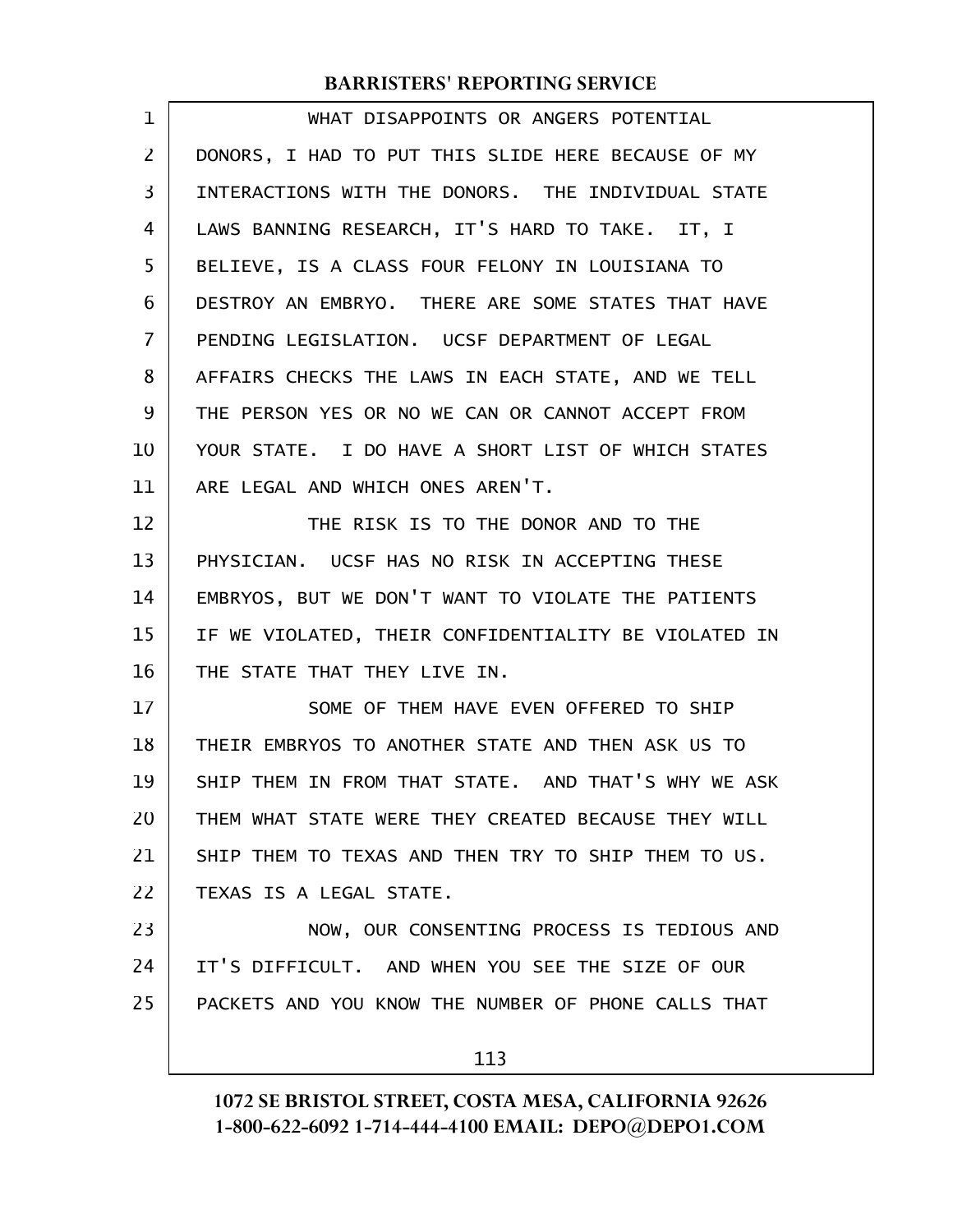| $\mathbf 1$    | HAVE TO HAPPEN, YOU WILL SEE WHY. SOME PEOPLE WILL   |
|----------------|------------------------------------------------------|
| $\overline{2}$ | JUST SAY, YOU KNOW WHAT, IT'S JUST EASIER TO DISCARD |
| 3              | AND WE WILL. THOSE WHO SAY IT'S EASIER TO DISCARD    |
| 4              | AND STILL DONATE, THOSE ARE PEOPLE THAT ARE          |
| 5              | MOTIVATED.                                           |
| 6              | NOW, THE GAMETE DONOR RESTRICTIONS IS THE            |
| $\overline{7}$ | HOTTEST ISSUE THAT I DEAL WITH ON ANY GIVEN DAY. A   |
| 8              | RECIPIENT COUPLE WILL CALL ME, AND I HAVE TO ASK     |
| 9              | THEM CAN I GET CONSENT FROM THIS DONOR. IF I CANNOT  |
| 10             | GET CONSENT FROM THE DONOR, THEN IT'S ALL OVER. I    |
| 11             | HAVE TO TELL THEM I'M SORRY I CAN'T ACCEPT YOUR      |
| 12             | DONATION. THEY DON'T UNDERSTAND WHY THIS IS THE      |
| 13             | CASE WHEN THEIR DONOR CONTRACT STATES THAT I TURN    |
| 14             | OVER ALL RIGHTS TO THE RECIPIENT COUPLE. I ASSUME    |
| 15             | THAT DIANE CAN PROBABLY CLARIFY THIS, BUT ALL RIGHTS |
| 16             | MEANS THAT THEY CAN DISPOSE OF THEM OR THEY CAN      |
| 17             | DONATE THEM TO ANOTHER COUPLE OR THEY CAN DO         |
| 18             | WHATEVER THEY WANT WITH THEM, BUT THEY CAN'T DO      |
| 19             | RESEARCH. AND SO I ALWAYS TELL THE AGENCIES WE'RE    |
| 20             | LOOKING FOR THE MAGIC WORD "RESEARCH" IN THE         |
| 21             | CONTRACT.                                            |
| 22             | SO WE SHARE THIS DISAPPOINTMENT IN A BIG             |
| 23             | WAY. OUR CONCERN IS NOT ONLY THE NUMBER OF EMBRYOS   |
| 24             | IN THE BANK, BUT THE QUALITY OF THOSE EMBRYOS IN THE |
| 25             | BANK. CERTAINLY ACCEPTING EMBRYOS FROM YOUNGER       |
|                |                                                      |

114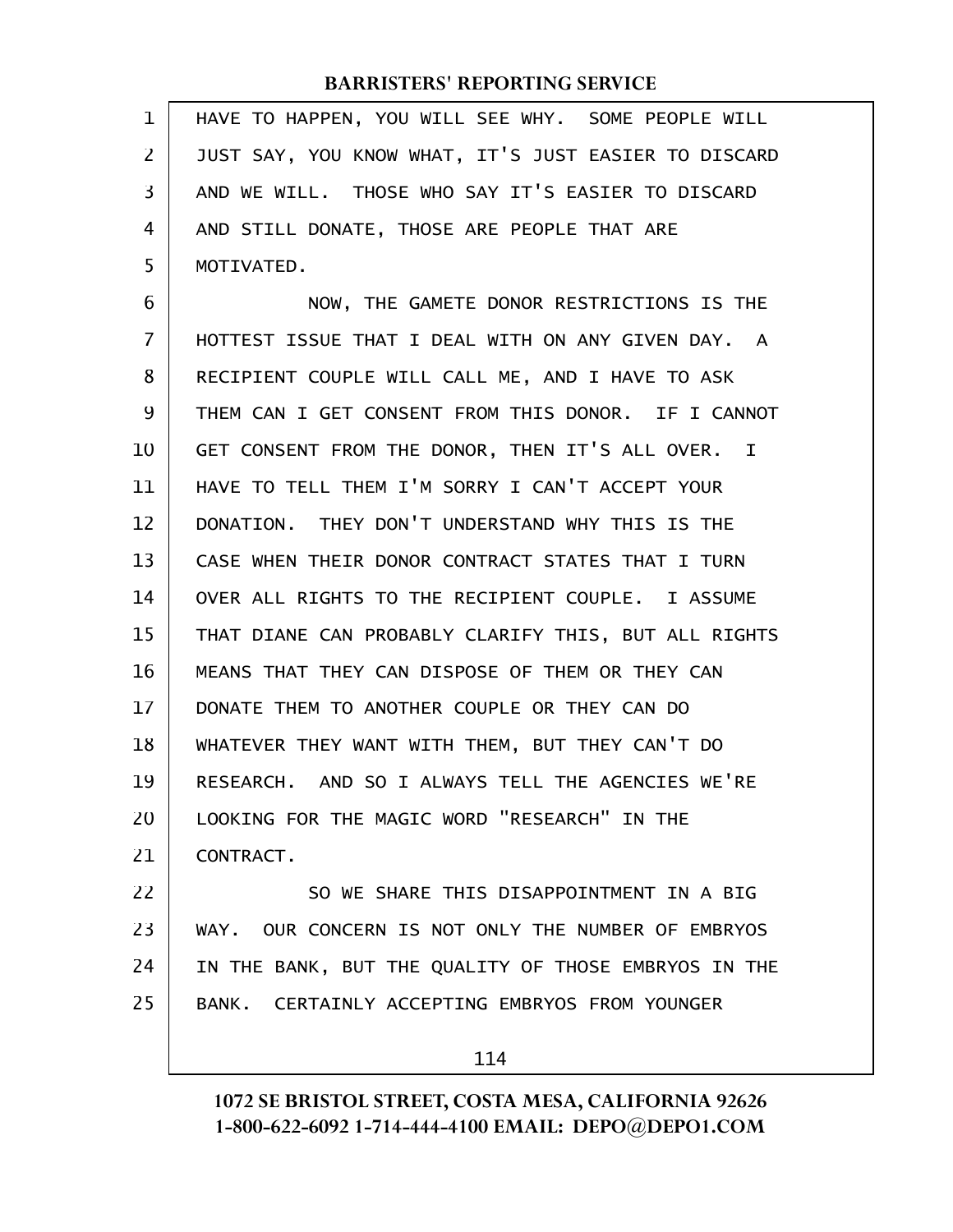| $\mathbf{1}$ | DONORS IS PREFERABLE AND ENHANCES THE RESEARCH       |
|--------------|------------------------------------------------------|
| 2            | <b>OUTCOMES.</b>                                     |
| 3            | SO IN CONCLUSION, THE DETAILED CONSENTING            |
| 4            | PROCESS IS VALUABLE TO THE RESEARCHERS AND THE       |
| 5            | DONORS. BY HAVING A CONSISTENT CONSENTING PROCESS,   |
| 6            | WE'RE MAKING CERTAIN THAT RESEARCHERS ARE RECEIVING  |
| 7            | TISSUES FROM DONORS WHO HAVE PROVIDED TRULY INFORMED |
| 8            | CONSENT AND THAT SOCIETY WILL BENEFIT FROM THE WORK  |
| 9            | OF THIS RESEARCH TEAM, AND THIS TEAM IS THE TISSUE   |
| 10           | BANK AND THE SCIENTIFIC RESEARCHERS AND THE DONORS.  |
| 11           | SO I'M SURE I'VE RAISED MORE QUESTIONS THAN I HAVE   |
| 12           | ANSWERS, BUT I THANK YOU FOR YOUR TIME.              |
| 13           | CHAIRMAN LO: OKAY. THANKS VERY MUCH.                 |
| 14           | QUICK QUESTIONS. WE HAVE THREE PEOPLE ON THE LINE    |
| 15           | IN THE CLINIC WHO WANT TO MAKE A PRESENTATION. SO    |
| 16           | WE'LL HOLD THESE. WHY DON'T WE GET BACK TO THE       |
| 17           | QUESTIONS TO DENISE.                                 |
| 18           | HELLO, PALO ALTO. ANYBODY THERE? NO ONE              |
| 19           | IS THERE. ALL RIGHT. ASK YOUR QUESTION, JOSE.        |
| 20           | DR. CIBELLI: CAN I ASK YOU A QUESTION                |
| 21           | PLEASE?                                              |
| 22           | MS. BERNSTEIN: YES. I'M SORRY.                       |
| 23           | DR. CIBELLI: HAVE YOU ATTEMPTED TO GET               |
| 24           | THOSE FORMS SIGNED FOR PEOPLE WHO HAVE DONATED       |
| 25           | OOCYTES FOR A SINGLE (INAUDIBLE)?                    |
|              | 115                                                  |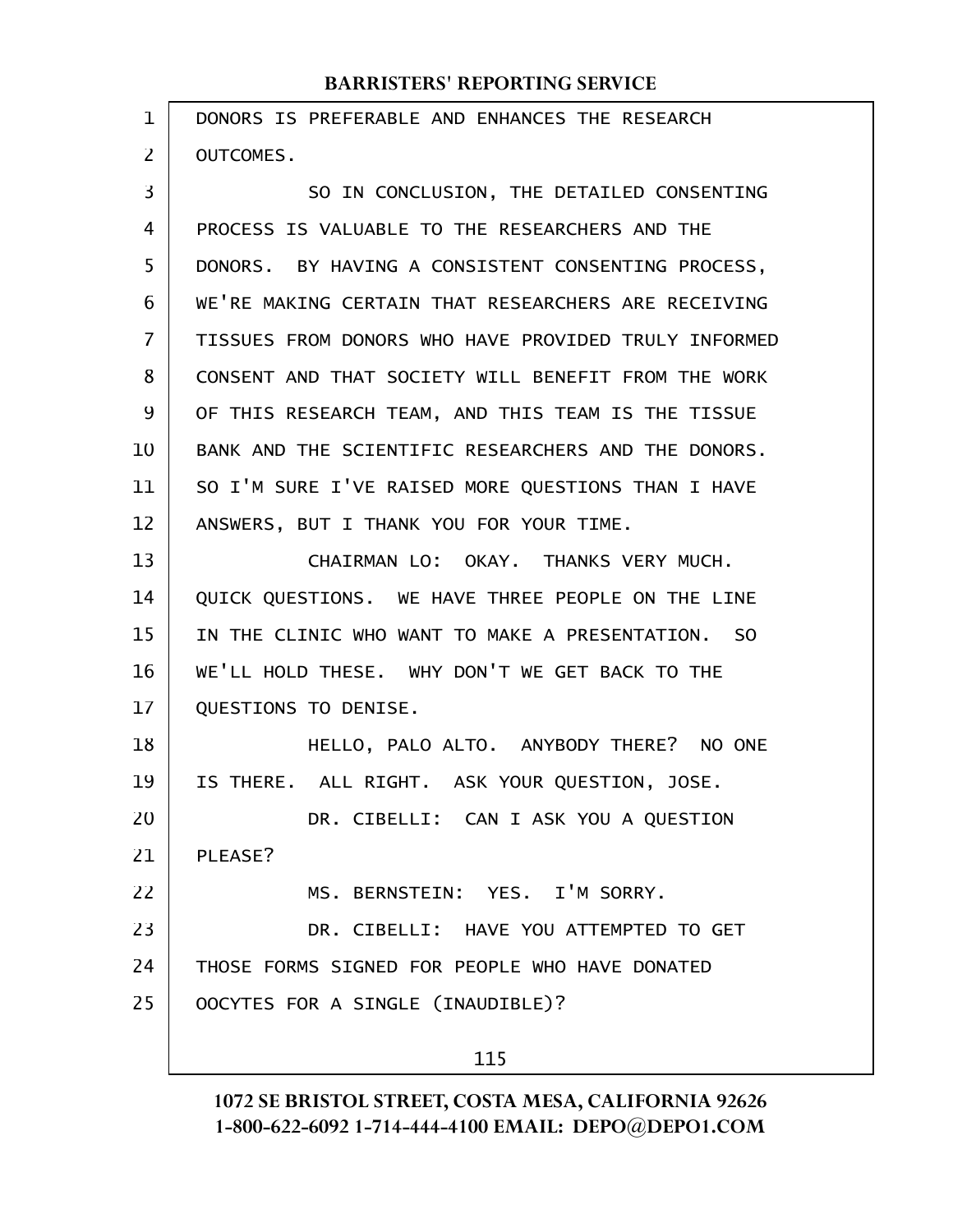| 1              | MS. BERNSTEIN: YES.                                    |
|----------------|--------------------------------------------------------|
| $\overline{2}$ | DR. CIBELLI: HOW DIFFICULT, HOW EASY? DO               |
| 3              | PEOPLE DONATE JUST FOR (INAUDIBLE) REASONS?            |
| 4              | MS. BERNSTEIN: FIRST OF ALL, THE PEOPLE                |
| 5              | THAT APPROACH ME WHO ARE DONATING FROZEN SPECIMENS     |
| 6              | ARE ALREADY MOTIVATED AND THEY'RE EASY TO GET          |
| 7              | CONSENT FROM. THE FRESH CYCLES ARE A LITTLE TOUGHER    |
| 8              | BECAUSE THESE PEOPLE ARE IN ACTIVE TREATMENT, AND      |
| 9              | THE MAIN TRUST ISSUES ARE THEY'RE OVERWHELMED. AND     |
| 10             | SO I THINK AT UCSF ABOUT 50 PERCENT OF PEOPLE WHO      |
| 11             | ARE GOING THROUGH ACTIVE TREATMENT CHOOSE TO DONATE    |
| 12             | TO RESEARCH. I DO HAVE NUMBERS, THOUGH, ON THE EGG     |
| 13             | DONORS THAT I APPROACH.                                |
| 14             | CHAIRMAN LO: I'M SORRY, DENISE. DID YOU                |
| 15             | TALK ABOUT 50 PERCENT OF WOMEN UNDERGOING TREATMENT    |
| 16             | AGREE TO BE DONORS, AND WHAT ARE THEY DONATING?        |
| 17             | MS. BERNSTEIN: OH, TO DONATE TISSUE --                 |
| 18             | CHAIRMAN LO: TISSUE, BUT NOT --                        |
| 19             | MS. BERNSTEIN: -- TO THE TISSUE BANK.<br><sub>SO</sub> |
| 20             | IT WOULD BE EGGS THAT ARE IMMATURE, EGGS THAT DON'T    |
| 21             | FERTILIZE, OR DON'T FERTILIZE NORMALLY OR ABNORMALLY   |
| 22             | GROWING EMBRYOS OR THOSE THAT CAN'T BE --              |
| 23             | CHAIRMAN LO: NOT FRESH OOCYTES THAT ARE                |
| 24             | NORMAL MORPHOLOGY WHERE YOU SEND THEM TO SCNT.         |
| 25             | MS. BERNSTEIN: I REALLY THINK OF US AS                 |
|                | 116                                                    |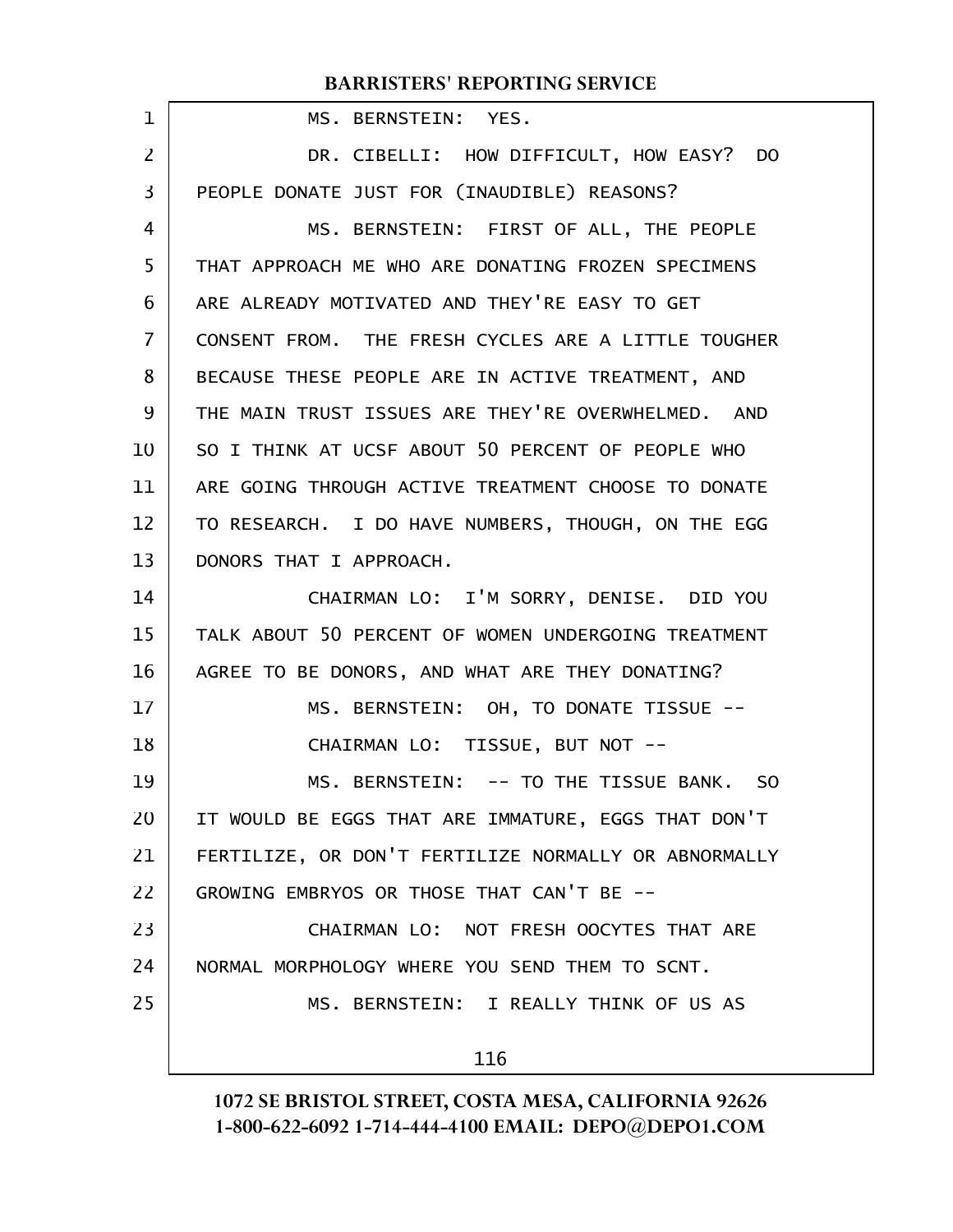| 1              | HAVING TWO BANKS, SO THERE REALLY ARE TWO SEPARATE   |
|----------------|------------------------------------------------------|
| $\overline{2}$ | GROUPS.                                              |
| 3              | DR. CIBELLI: THIS GOES BACK TO THE                   |
| 4              | PREVIOUS DISCUSSION THAT WE HAD IN TERMS OF HOW WE   |
| 5              | SEE HOW HARD IT WILL BE TO GET OOCYTES DONATED FOR   |
| 6              | SCNT. OF THOSE YOU APPROACH, HOW MANY OF THOSE       |
| 7              | ACTUALLY DONATED GOOD QUALITY OOCYTES FOR SCNT?      |
| 8              | MS. BERNSTEIN: GOOD QUALITY, I CAN'T TELL            |
| 9              | YOU THAT. MAYBE I'LL JUST GO THROUGH THIS GROUP OF   |
| 10             | NUMBERS.                                             |
| 11             | THERE WERE 228 CYCLES THAT WERE DONATED TO           |
| 12             | US IN THE FROZEN BANK. SO THE FROZEN EMBRYOS. OF     |
| 13             | THOSE 107 WERE LEVEL ONE ONLY; BUT IF YOU PULL OFF   |
| 14             | THE 90 THAT CONSENTED BY DISPOSITION FORM ONLY, THAT |
| 15             | LEAVES YOU WITH 17. THOSE THAT CONSENTED BY          |
| 16             | DISPOSITION FORM AUTOMATICALLY ARE LEVEL ONE.        |
| 17             | LEVEL TWO RESEARCH, WHICH IS STEM CELL               |
| 18             | RESEARCH, IS 30. AND LEVEL ONE, TWO, THREE, ALL BUT  |
| 19             | STEM CELL NUCLEAR TRANSFER FINDING ONE. SO VAST      |
| 20             | MAJORITY GO THROUGH ALL THIS RESEARCH, ONE, TWO, AND |
| 21             | THREE.                                               |
| 22             | CHAIRMAN LO: DR. CIBELLI HAS A QUESTION.             |
| 23             | DR. CIBELLI: (32:34 TRACK 3) MY QUESTION             |
| 24             | IS WHAT IS THE PRACTICAL TERMS AT UCSF FOR SOMEONE   |
| 25             | THAT WANTED FRESH, WELL, NOT FRESH, BUT GOOD QUALITY |
|                | 117                                                  |
|                |                                                      |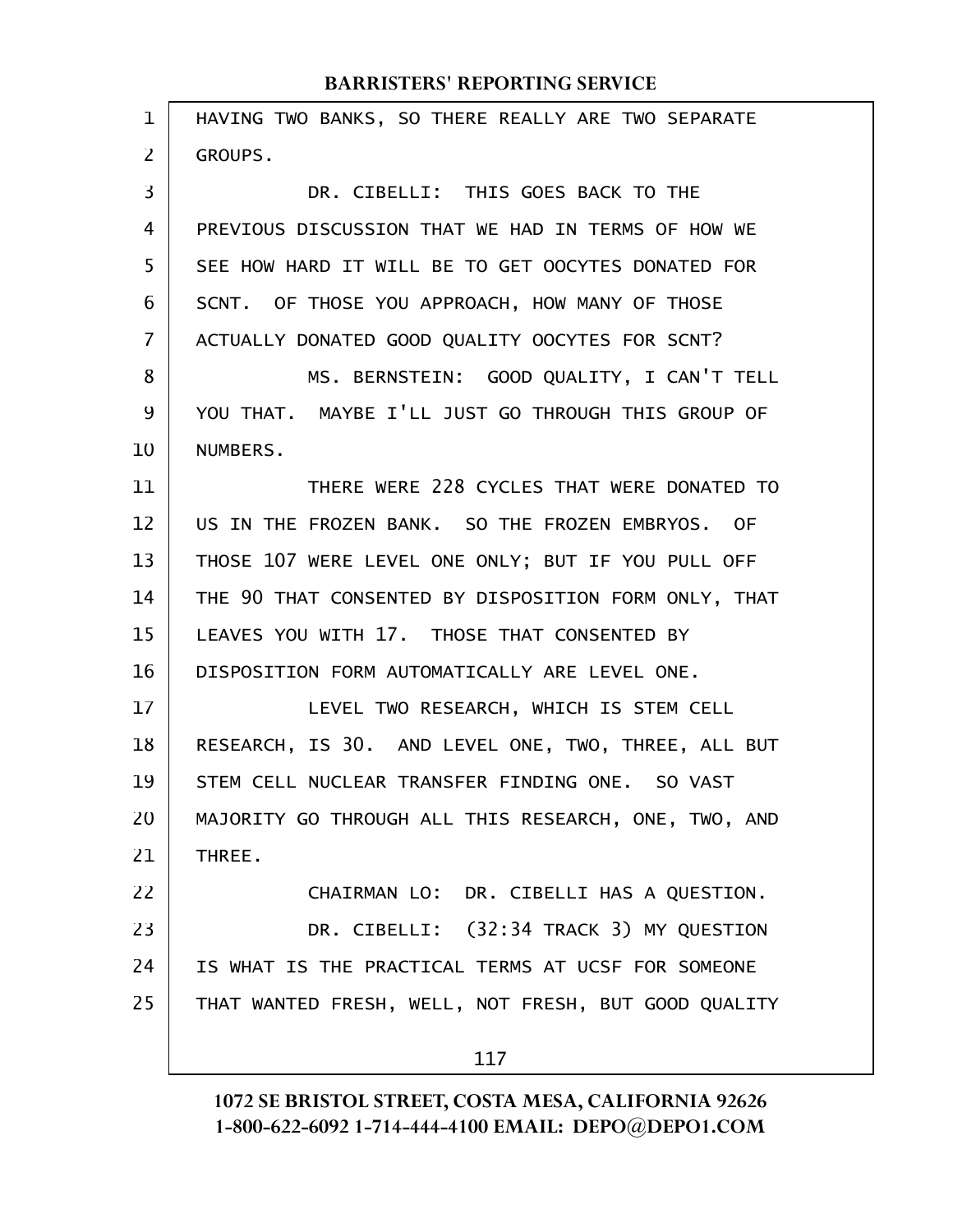| $\mathbf 1$ | OOCYTES EVEN THOUGH I COULD TAKE SOME FROZEN, I CAN |
|-------------|-----------------------------------------------------|
| 2           | USE THOSE TOO. HOW PRACTICAL IS THAT? IS IT         |
| 3           | PRECLUSIVE OR BOTH ARE TRYING TO DO THAT? AND       |
| 4           | BEFORE WE GO INTO TOO MUCH DETAIL IN THAT, I WOULD  |
| 5           | WANT TO KNOW IF IT'S FEASIBLE.                      |
| 6           | MS. BERNSTEIN: IT CAN HAPPEN ON THE                 |
| 7           | FROZEN, YOU'D PROBABLY GET BETTER QUALITY SPECIMEN  |
| 8           | AND, YES, YOU CAN GET LEVEL THREE EMBRYOS. WE CAN   |
| 9           | FOLLOW ABOUT 30 TO 40 IN A WEEK. FRESH EMBRYOS THAT |
| 10          | WE GET, WE'VE HAD --                                |
| 11          | DR. CIBELLI: YOU SAY EMBRYOS. I'M ASKING            |
| 12          | YOU ABOUT OOCYTES.                                  |
| 13          | MS. BERNSTEIN: OOCYTES. I'M SORRY. WE               |
| 14          | HAVEN'T DONE THAT IN A WHILE.                       |
| 15          | CHAIRMAN LO: AGAIN, THIS IS NOT QUITE               |
| 16          | WHAT WE WANT TO TALK ABOUT, THOUGH, AN IMPORTANT    |
| 17          | TOPIC, BUT I THINK THE ANSWER IS THEY AREN'T.       |
| 18          | DR. CIBELLI: SINCE WE HAVE HER HERE.                |
| 19          | MS. BERNSTEIN: I DON'T HAVE THE                     |
| 20          | STATISTICS IN FRONT OF ME ON OOCYTES. I HAVE THEM   |
| 21          | AS THEY RELATE TO THE DONORS, BUT I DON'T HAVE      |
| 22          | DISTRIBUTION. BUT I WOULD GUESS THAT WE GAVE OUT    |
| 23          | MAYBE 10 TO 12 OOCYTES PER WEEK WHEN WE WERE GIVING |
| 24          | THOSE OUT. THEY WERE FRESH ONLY. THEY WERE NOT      |
| 25          | FROZEN. AND THEY WERE PRIMARILY M1'S THAT WERE NOT  |
|             |                                                     |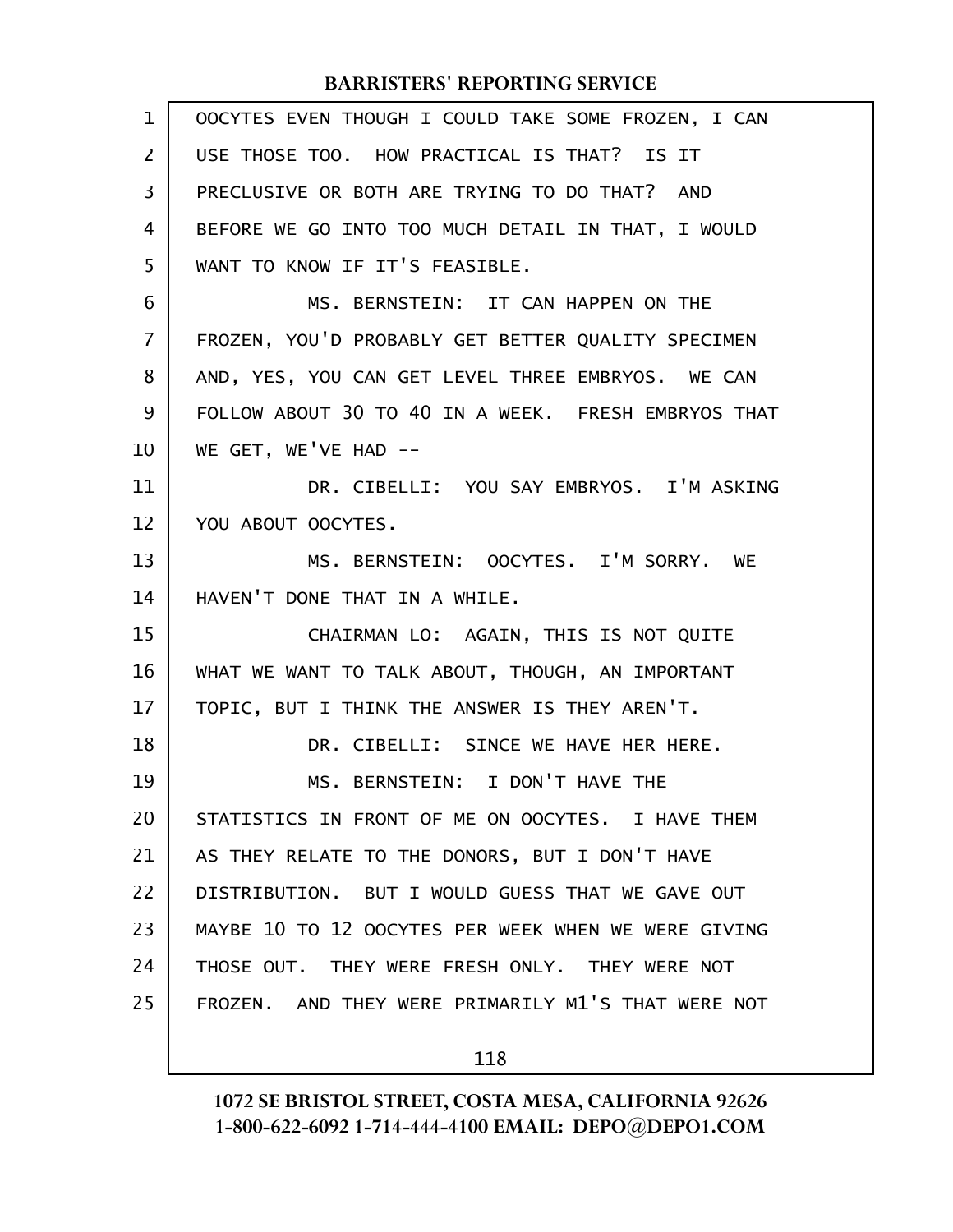| 1              | MATURE ENOUGH. IF THAT'S WHAT YOU WERE LOOKING FOR.  |
|----------------|------------------------------------------------------|
| $\overline{2}$ | DR. CIBELLI: IF YOU HAVE THE OPPORTUNITY             |
| 3              | (INAUDIBLE).                                         |
| 4              | MS. BERNSTEIN: I MIGHT ACTUALLY RECOMMEND            |
| 5              | THAT OUR REPRODUCTIVE BIOLOGIST DO THAT.             |
| 6              | MR. KLEIN: JUST TO CLARIFY, YOU SAY THEY             |
| 7              | WERE M1S THAT WERE IMMATURE.                         |
| 8              | MS. BERNSTEIN: YEAH.                                 |
| 9              | MR. KLEIN: SO THEY'RE NOT -- THEY'RE NOT             |
| 10             | THE HIGH QUALITY DESIGNEE FOR SCNT?                  |
| 11             | CHAIRMAN LO: SO I WANT TO MAKE SURE WE               |
| 12             | DON'T -- BECAUSE THE ISSUE WE WANTED TO SORT OF      |
| 13             | ADDRESS FOR THE CIRM LEADERSHIP WAS REALLY THE       |
| 14             | EXISTING STEM CELL LINES AND EMBRYOS TO BE USED FOR  |
| 15             | THE DERIVATION OF NEW LINES. SO I WANT MAKE SURE WE  |
| 16             | GET TO THOSE BECAUSE THE OOCYTE DONATIONS ARE A      |
| 17             | WHOLE DIFFERENT ISSUE AND AN IMPORTANT ONE, BUT I    |
| 18             | THINK NOT WHAT I UNDERSTOOD WE WANTED TO DO TODAY.   |
| 19             | NOW, WE HAVE ANOTHER STANFORD. DENISE,               |
| 20             | CAN WE -- I'M SORRY. DIANE, CAN WE TURN TO YOU AND   |
| 21             | HAVE YOU TALK.                                       |
| 22             | MS. MICHELSEN: SURE. THANKS FOR HAVING               |
| 23             | ME. MY NAME IS DIANE MICHELSEN. I AM AN ATTORNEY     |
| 24             | AND MY PRACTICE IS IN LAFAYETTE, AND AS PART OF THIS |
| 25             | PRACTICE, WE HAVE A DONATION PROGRAM, AND SURROGACY  |
|                | 119                                                  |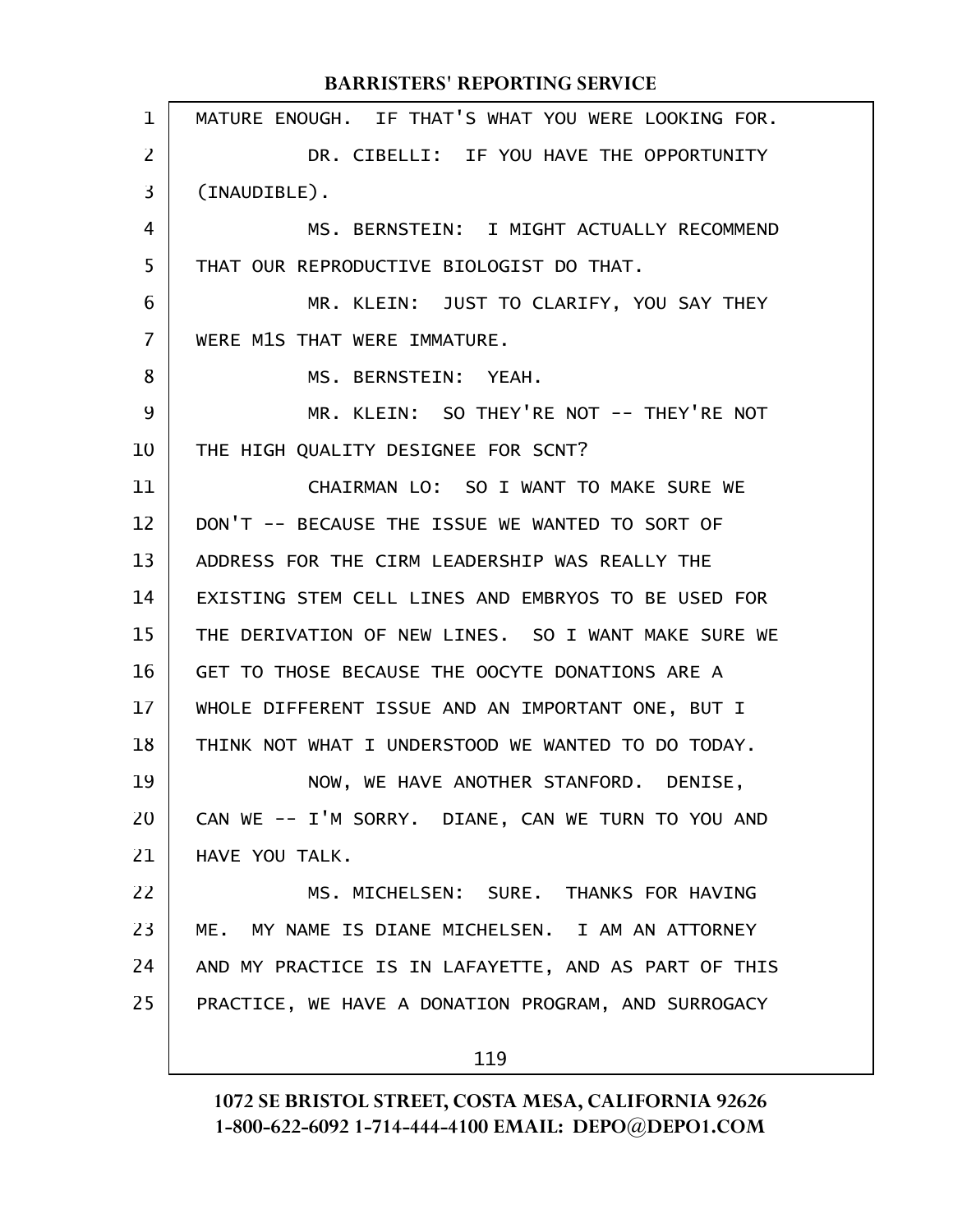| $\mathbf 1$ | DONATION PROGRAMS. WE WRITE CONTRACTS FOR PEOPLE     |
|-------------|------------------------------------------------------|
| 2           | DEALING WITH ASSISTED REPRODUCTION, AND WE REVIEW    |
| 3           | CONTRACTS FOR PEOPLE THAT ARE INVOLVED IN ASSISTED   |
| 4           | REPRODUCTION. AND THAT COULD BE EMBRYO DONATION, IT  |
| 5           | COULD BE OVUM DONATION, IT COULD BE SPERM DONATION,  |
| 6           | IT COULD BE REDONATION, ANY OF THAT.                 |
| 7           | SO I SPEAK WITH A LOT OF PEOPLE FROM                 |
| 8           | ACROSS THE UNITED STATES AND CANADA. IN TERMS OF     |
| 9           | CREDENTIALS, I HAVE BEEN PRESIDENT OF THE AMERICAN   |
| 10          | ACADEMY OF ADOPTION ATTORNEYS, AND I HAVE BEEN HEAD  |
| 11          | OF THEIR ASSISTED REPRODUCTION COMMITTEE, AND I HAVE |
| 12          | BEEN PRESIDENT OF THE ACADEMY OF HEALTH AND          |
| 13          | ADOPTION. SO I'VE BEEN ACTIVE IN THE FIELD FOR OVER  |
| 14          | 25 YEARS, AND I'VE BEEN WATCHING YOU ALL.            |
| 15          | ONE OF THE WAYS I GOT INVOLVED WITH THIS             |
| 16          | IS WHEN IT FIRST CAME TO MY ATTENTION THAT DONATIONS |
| 17          | FROM PAID GAMETE DONORS INVALIDATED THE POSSIBILITY  |
| 18          | OF RESEARCH. I STARTED REALIZING THAT ALL OF THE     |
| 19          | DISPENSATIONS THAT WE HAD BEEN PUTTING IN CONTRACTS  |
| 20          | FOR PAID GAMETE DONORS WERE GOING TO BE NOT ABLE TO  |
| 21          | BE FOLLOWED. AND I WAS KIND OF CONCERNED ON BEHALF   |
| 22          | OF MY CLIENTS, AND THAT IS REALLY HOW I GOT IN TOUCH |
| 23          | WITH GEOFF.                                          |
| 24          | THERE ARE AN AMAZING NUMBER OF PEOPLE WHO            |
| 25          | CREATE EMBRYOS; AND THEN WHEN THEIR EMBRYOS ARE --   |
|             | 120                                                  |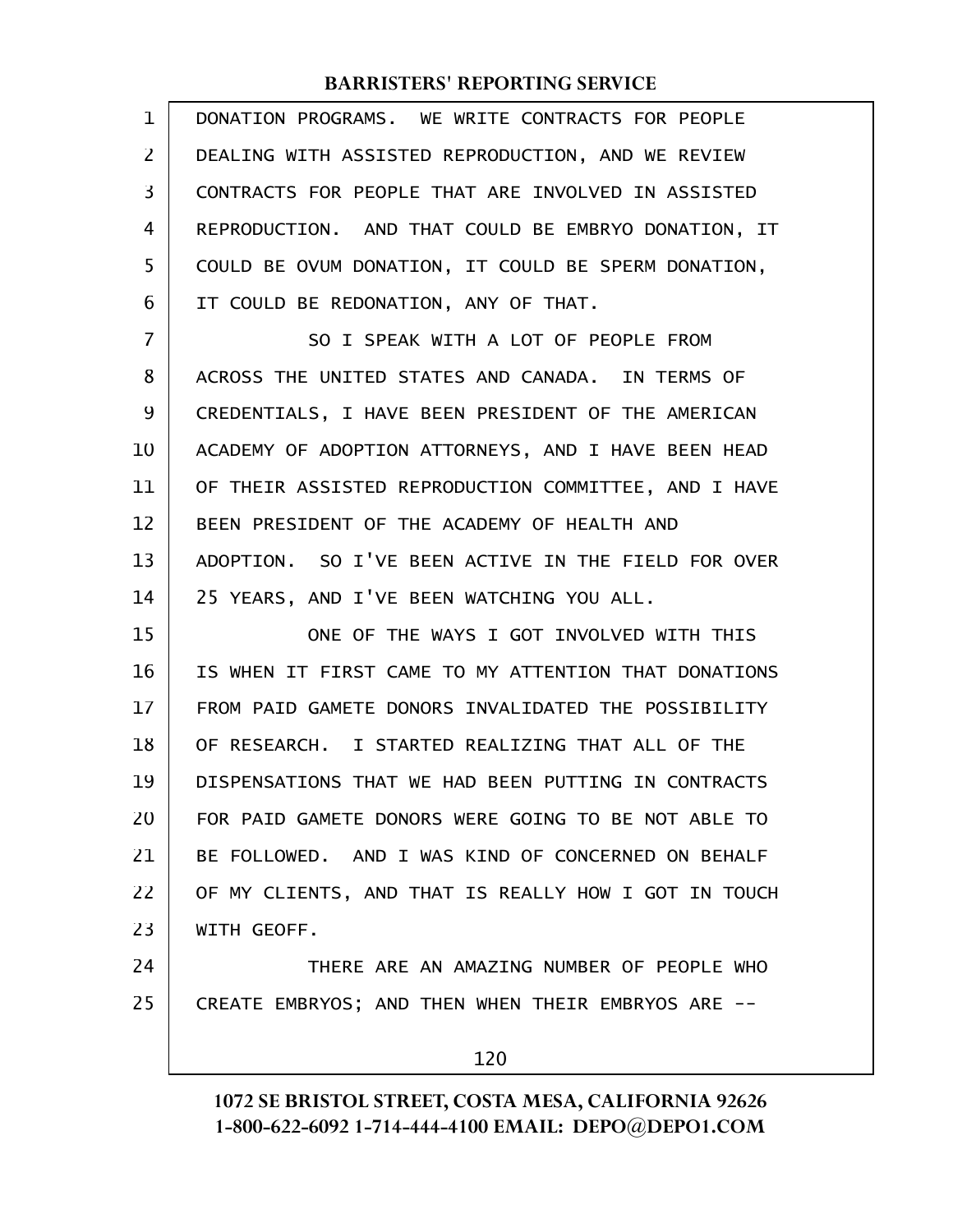| 1  | THEY HAVE COMPLETED THEIR FAMILY AND THEIR EMBRYOS   |
|----|------------------------------------------------------|
| 2  | HAVE BEEN FROZEN FOR A PERIOD OF YEARS, AND THEY     |
| 3  | DECIDE THEN THAT THEY WOULD LIKE TO DO SOMETHING     |
| 4  | WITH THIS BECAUSE THEY WOULD LIKE TO REALLY HELP     |
| 5  | OTHER PEOPLE WHO HAVE FERTILITY PROBLEMS. AND IF     |
| 6  | THEY CAN GO FOR OTHER TYPES OF RESEARCH, THEY'RE ALL |
| 7  | VERY DELIGHTED TO DO THAT. IT COSTS THEM A LOT OF    |
| 8  | MONEY TO CREATE THE EMBRYOS, AND THEY WOULD LIKE NOT |
| 9  | TO JUST THAW THEM AND TOSS THEM.                     |
| 10 | SO MANY OF THESE PEOPLE, I WOULD SAY MOST            |
| 11 | OF THESE PEOPLE ARE NOT INVOLVED IN DONATING EMBRYOS |
| 12 | TO ANOTHER COUPLE. THEY DO NOT WANT A FULL SIBLING   |
| 13 | OF THEIR CHILD TO BE RAISED BY ANOTHER COUPLE WHERE  |
| 14 | THEY HAVE NO CONTACT OR NO CONTROL. AND SO THE       |
| 15 | RESEARCH IS THEIR DESIRED OUTCOME.                   |
| 16 | I SEE PROBABLY, I WOULD SAY, 90 PERCENT OF           |
| 17 | THE CONTRACTS WE EITHER CREATE OR REVIEW HAVE        |
| 18 | DONATIONS FOR RESEARCH, AND THEY'RE DONE WITH PAID   |
| 19 | DONORS. THE CHARACTERISTICS OF THE PAID DONORS, AND  |
| 20 | THIS IS WHY PEOPLE I'M WORKING WITH TEND USE THE     |
| 21 | PAID DONORS, IS THEY'RE YOUNGER. THEY'RE USUALLY 18  |
| 22 | TO 34. THEY HAVE A VERY CLEAN HEALTH HISTORY, AND    |
| 23 | PART OF THAT IS THEY ARE YOUNGER. BUT THEIR FAMILY   |
| 24 | HEALTH HISTORY TENDS TO BE PRETTY CLEAN, AT LEAST    |
| 25 | THE REPORTED FAMILY HEALTH HISTORY TENDS TO BE       |

121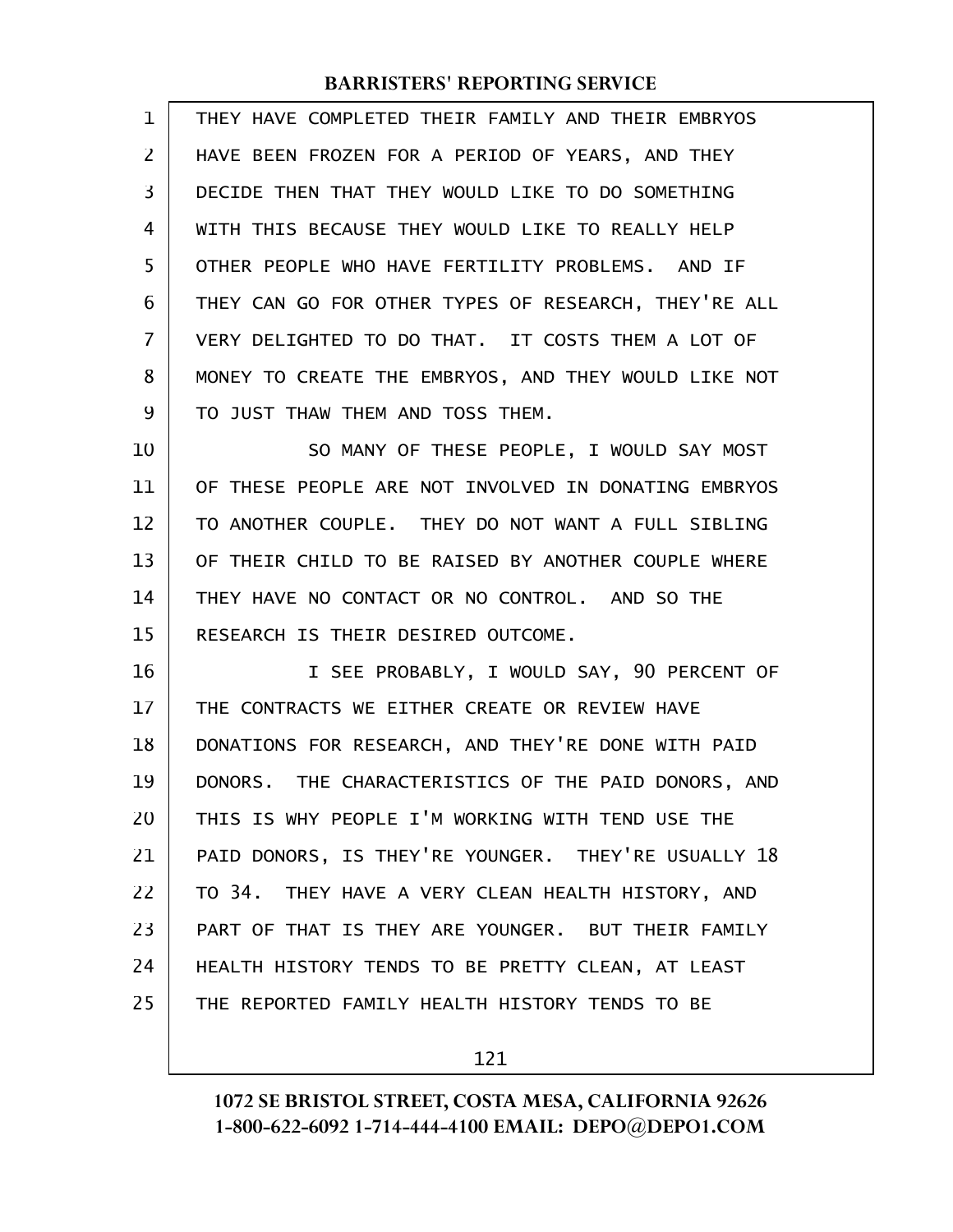| $\mathbf{1}$   | CLEAN. THEY'RE BODY MASS INDEX IS USUALLY LESS THAN |
|----------------|-----------------------------------------------------|
| $\overline{2}$ | 26. AND THEN ALL OF THE ASRM GUIDELINES ARE         |
| 3              | FOLLOWED IN TERMS OF TATTOOS AND ACUPUNCTURE AND    |
| 4              | BLOOD DONATIONS AND SUCH.                           |
| 5              | THE VAST MAJORITY OF THESE DONORS ARE               |
| 6              | ANONYMOUS TO THE RECIPIENTS. THAT IS NOT TO SAY     |
| 7              | THAT THE PROGRAM DOESN'T HAVE INFORMATION AS TO     |
| 8              | WHO'S WHO. BUT AT THE MOMENT THERE IS NO ABSOLUTE   |
| 9              | REGISTRY, SO THE ABILITY TO GO BACK AND CONTACT     |
| 10             | DONORS IS NOT AS REALLY COMPLETE BECAUSE WHAT       |
| 11             | HAPPENS IS SOME OF THE PROGRAMS, THEY GO OUT OF     |
| 12             | BUSINESS AND THEIR RECORDS ARE GONE.                |
| 13             | THE CONTRACTS WE CREATE GENERALLY HAVE A            |
| 14             | CLAUSE THAT SAYS THE DONOR IS DONATING SPECIFICALLY |
| 15             | TO MR. AND MRS. XYZ, AND OFTEN WE'LL WRITE THESE    |
| 16             | ANONYMOUSLY, NOT MY PREFERENCE, BY THE WAY, AND     |
| 17             | THEY'RE DONATING THEM FOR THEIR OWN USE. AND THEY   |
| 18             | ARE ALSO ALLOWING ANY UNUSED DONATIONS TO BE        |
| 19             | UTILIZED FOR RESEARCH PURPOSES. THEY ARE NOT DOING  |
| 20             | A BLANKET DONATION THAT ALLOWS MR. AND MRS. XYZ TO  |
| 21             | DONATE TO ANOTHER COUPLE.                           |
| 22             | AND THERE IS INDEED A STATUTE IN                    |
| 23             | CALIFORNIA THAT SAYS DONORS NEED TO KNOW WHAT THE   |
| 24             | DISPOSITION OF THEIR GENETIC MATERIAL IS. SO IT'S   |
| 25             | SOMETHING I INTERPRET A LITTLE MORE TIGHTLY THAN    |
|                | 122                                                 |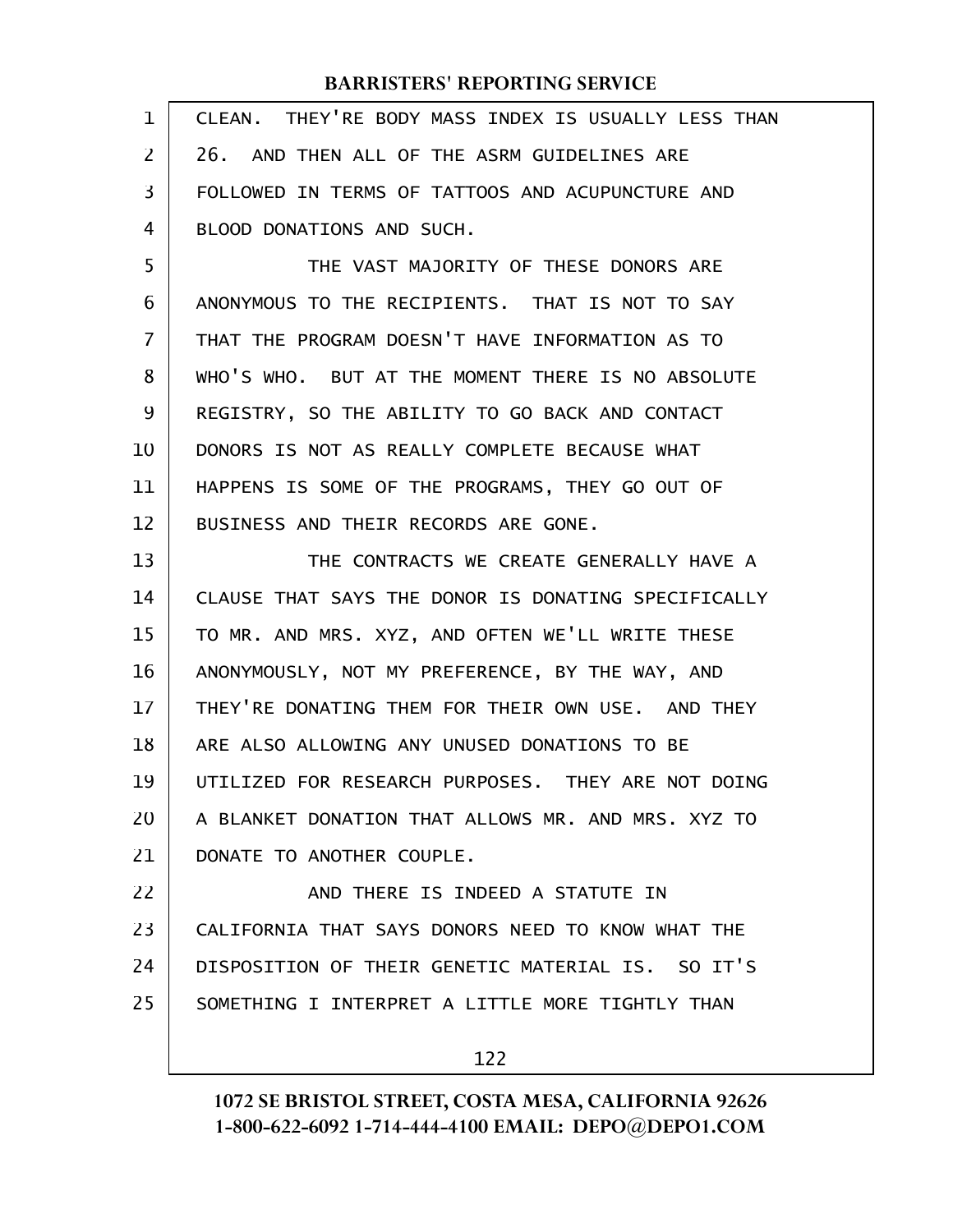| 1              | SOME OF THE OTHER PROGRAMS. SOME OF THE PROGRAMS    |
|----------------|-----------------------------------------------------|
| $\overline{2}$ | BELIEVE IF THE DONORS SIGN A BLANKET DONATION       |
| 3              | PERMISSION SLIP, THAT ANYTHING CAN HAPPEN. I DON'T. |
| 4              | I DON'T THINK THAT'S THE APPROPRIATE INTERPRETATION |
| 5              | AND WOULD RATHER ERR ON THE SIDE OF CAUTION.        |
| 6              | $SO$ --                                             |
| $\overline{7}$ | MR. KLEIN: COULD WE GET A CLARIFICATION             |
| 8              | ABOUT WHAT SHE JUST SAID.                           |
| 9              | MS. MICHELSEN: YES.                                 |
| 10             | MR. KLEIN: SO IF THEY SIGN THIS DONATION,           |
| 11             | YOUR INTERPRETATION --                              |
| 12             | MS. MICHELSEN: SIGNED ADMISSION.                    |
| 13             | MR. KLEIN: IN CALIFORNIA THERE'S A LAW              |
| 14             | THAT SAYS THAT SOMEONE WHO DONATES HAS TO KNOW WHAT |
| 15             | THE ULTIMATE DISPOSITION IS?                        |
| 16             | MS. MICHELSEN: THEY HAVE TO BE DONATING             |
| 17             | FOR A PARTICULAR PURPOSE.                           |
| 18             | MR. KLEIN: AND THE FORMS THAT YOU USE               |
| 19             | INCLUDE RESEARCH OR DO NOT?                         |
| 20             | MS. MICHELSEN: TYPICALLY THEY DO.                   |
| 21             | MR. KLEIN: THEY INCLUDE --                          |
| 22             | MS. MICHELSEN: BUT THAT'S PART OF MY                |
| 23             | DONOR CONTRACT, THAT THE DONOR ALLOW RESEARCH.      |
| 24             | MR. KLEIN: OKAY. THANK YOU.                         |
| 25             | MS. LANSING: BUT NOT THE SPECIFIC KIND OF           |
|                | 123                                                 |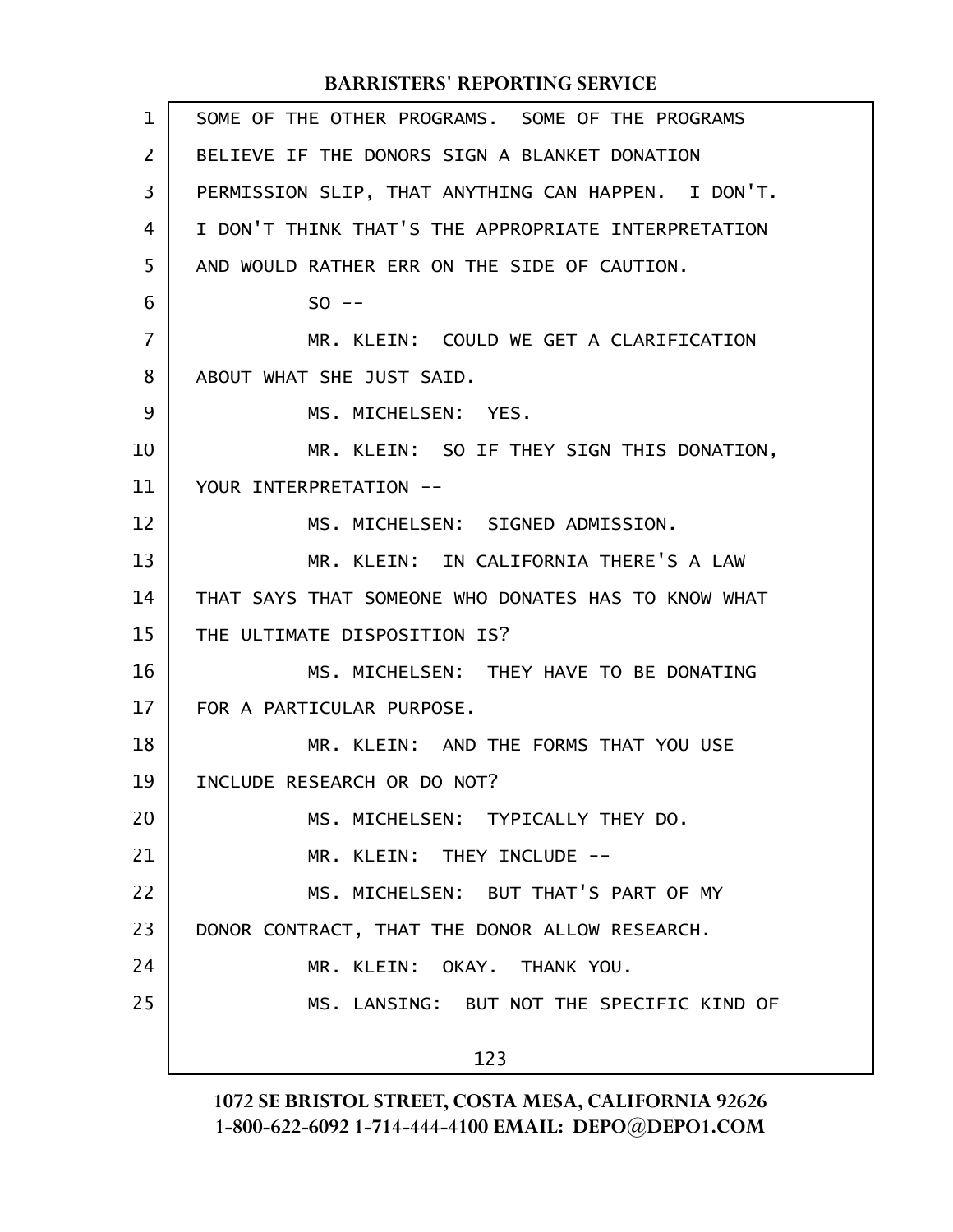| 1              | RESEARCH. THAT'S AN IMPORTANT DISTINCTION.          |
|----------------|-----------------------------------------------------|
| $\overline{2}$ | MS. MICHELSEN: YOU HAD ASKED ABOUT GOOD             |
| 3              | QUALITY EMBRYOS OR GOOD QUALITY EGGS IS REALLY WHAT |
| 4              | YOU ASKED. LET ME JUST TALK ABOUT GOOD QUALITY      |
| 5              | EMBRYOS AND THEN GO BACK TO EGGS JUST FOR A BRIEF   |
| 6              | MOMENT.                                             |
| 7              | TYPICALLY WHAT WILL HAPPEN IS FRESH                 |
| 8              | EMBRYOS OF THE BEST QUALITY ARE THOSE THAT ARE USED |
| 9              | FIRST, AND THEN THE NEXT ARE FROZEN FOR SECONDARY   |
| 10             | USE. WHAT IS HAPPENING WITH MANY OF THE IVF         |
| 11             | PROGRAMS NOW IS THEY ARE JUST FREEZING. THEY'RE NOT |
| 12             | BRINGING IT OUT FRESH. AND PART OF THAT IS FOR      |
| 13             | CYCLE ADJUSTMENT. BUT MANY OF THE PROGRAMS THAT     |
| 14             | I'VE BEEN TALKING TO HAVE NOT SEEN STATISTICS THAT  |
| 15             | MANDATE THAT THE EMBRYOS HAD TO BE FRESH.           |
| 16             | SO WHAT I'M SEEING IS MORE PEOPLE HAVE              |
| 17             | FROZEN EMBRYOS RATHER THAN FRESH, AND THAT MAY HAVE |
| 18             | IMPLICATIONS FOR RESEARCH. ALMOST ALWAYS PEOPLE     |
| 19             | WILL NOT DONATE FRESH EMBRYOS BECAUSE THEY DO NOT   |
| 20             | KNOW IF THEIR FAMILIES ARE GOING TO BE COMPLETED OR |
| 21             | IF THE PREGNANCY WILL TAKE. AND IF THE EMBRYOS ARE  |
| 22             | OF ANY GOOD QUALITY AT ALL, THEY WANT TO PRESERVE   |
| 23             | THE ABILITY TO REINSERT THEM.                       |
| 24             | IT'S VERY SIMILAR ON FRESH EGGS BECAUSE             |
| 25             | THEY MAY HARVEST 20 EGGS, AND THEY'RE ALMOST ALWAYS |
|                | 124                                                 |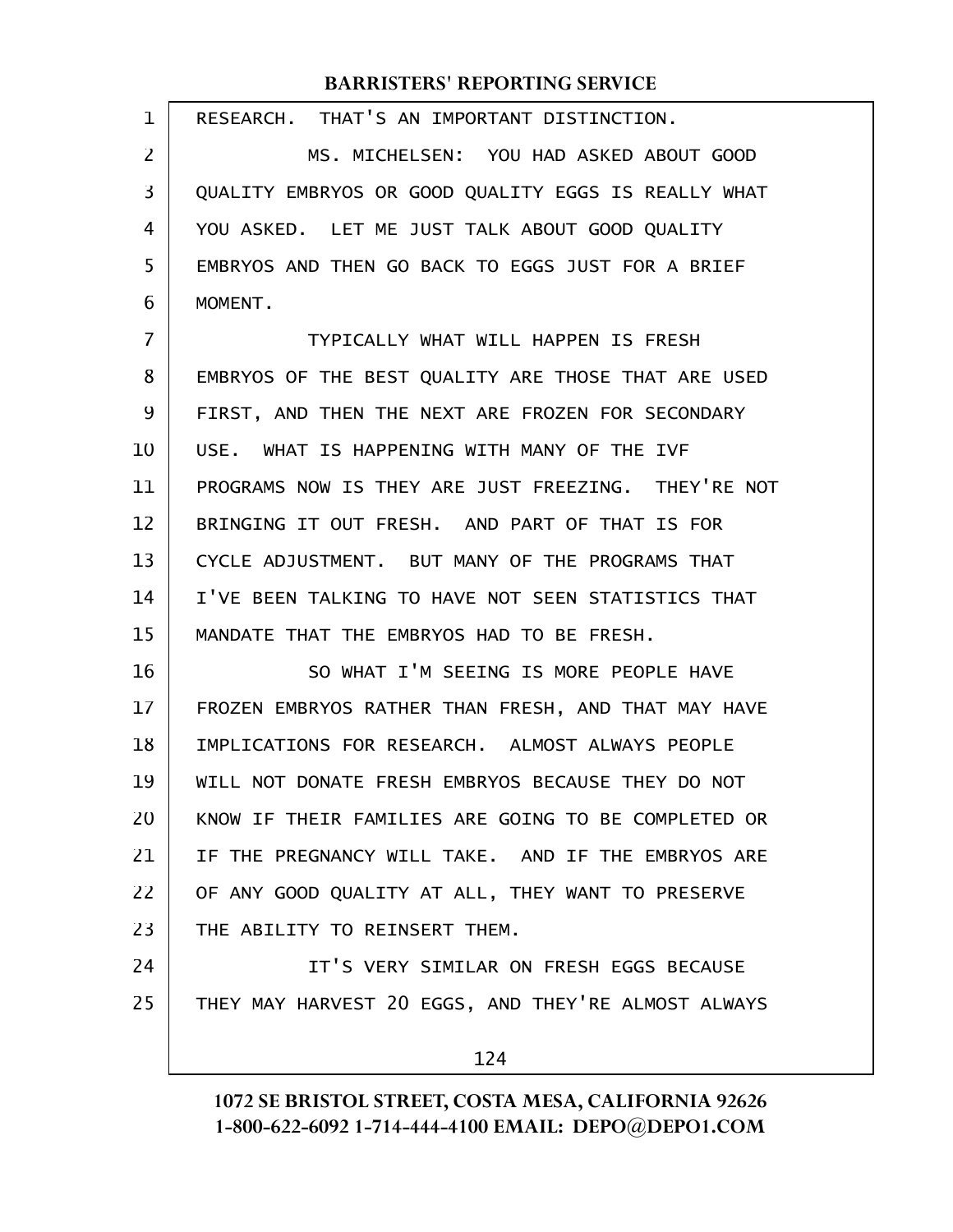| $\mathbf{1}$   | GOING TO WANT TO FERTILIZE ALL OF THE EGGS TO SEE    |
|----------------|------------------------------------------------------|
| $\overline{2}$ | WHAT GRADE EMBRYOS COME OUT. TWENTY EGGS, YOU MAY    |
| 3              | GET OUT OF THAT FOUR EXCELLENT EMBRYOS, YOU MAY GET  |
| 4              | NONE, YOU MAY GET 20. BUT ALMOST EVERY PROGRAM       |
| 5              | WE'VE WORKED WITH, AND I CAN SAY EVERY PROGRAM I'VE  |
| 6              | WORKED WITH, FERTILIZES ALL OF THE EGGS THAT ARE ANY |
| $\overline{7}$ | DECENT QUALITY. SO THAT KIND OF MAKES YOUR           |
| 8              | QUESTION, BUT THAT'S PROBABLY NOT GOING TO HAPPEN.   |
| 9              | THAT'S MY COMMENTS. AND I'M OPEN FOR ANY             |
| 10             | QUESTIONS.                                           |
| 11             | CHAIRMAN LO: QUESTIONS FOR EITHER DENISE             |
| 12             | OR DIANE?                                            |
| 13             | MR. KLEIN: SO LET ME ASK THIS QUESTION.              |
| 14             | YOU'RE SAYING THAT IN CALIFORNIA A SPERM DONOR WOULD |
| 15             | BE COVERED BY THE LAW YOU CITED AS WELL?             |
| 16             | MS. MICHELSEN: YES.                                  |
| 17             | MR. KLEIN: SO YOU HAVE TO HAVE A RESEARCH            |
| 18             | AUTHORIZATION IN THE FORM.                           |
| 19             | MS. MICHELSEN: YES.                                  |
| 20             | MR. KLEIN: NOW, IS THAT TRUE IN                      |
| 21             | MASSACHUSETTS?                                       |
| 22             | MS. LANSING: WISCONSIN.                              |
| 23             | MS. MICHELSEN: I CAN'T SPEAK TO THAT. I              |
| 24             | DON'T KNOW.                                          |
| 25             | MS. LANSING: DOES SOMEBODY KNOW THE                  |
|                | 125                                                  |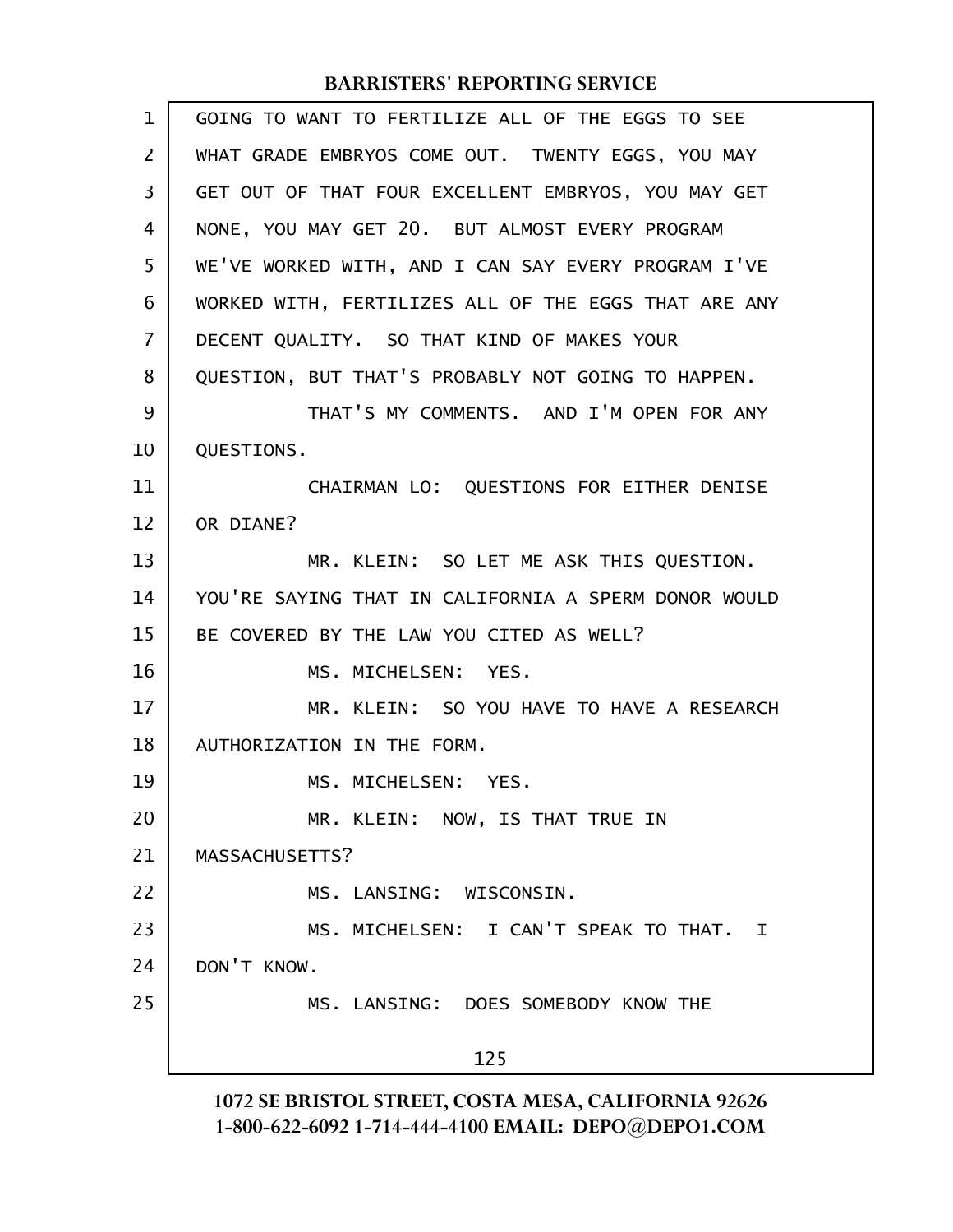| $\mathbf{1}$   | ANSWER TO THAT? WE'VE BEEN TALKING ABOUT THIS        |
|----------------|------------------------------------------------------|
| $\overline{2}$ | BECAUSE THAT'S THE REAL ISSUE, ISN'T IT? I MEAN THE  |
| 3              | SPERM DONOR. AM I WRONG?                             |
| 4              | MR. KLEIN: MOST FREQUENTLY.                          |
| 5              | MS. LANSING: MOST FREQUENTLY. I'M JUST               |
| 6              | ASKING BECAUSE IT -- AM I WRONG -- BECAUSE IT SEEMS  |
| $\overline{7}$ | LIKE IN CALIFORNIA WE'RE NOT GOING TO HAVE THAT      |
| 8              | PROBLEM, BUT IF WE WANT TO USE OTHER LINES -- MY     |
| 9              | REAL QUESTION IS, TO COME BACK TO THIS, NO ONE CAN   |
| 10             | SEEM TO ANSWER WHAT THE POOL IS WHERE YOU HAD A      |
| 11             | CONSENT TO RESEARCH FROM BOTH THE SPERM AND THE EGG  |
| 12             | DONOR. WHAT'S THAT POOL? IS THAT POOL BIG ENOUGH?    |
| 13             | AND THEN, B, FOR OUT-OF-STATE, WHAT HAPPENS IN       |
| 14             | WISCONSIN OR PLACES WHERE WE COULD HAVE SOME VERY    |
| 15             | GOOD LINES?                                          |
| 16             | MR. KLEIN: MAYBE WE CAN ASK ANN. WE'RE               |
| 17             | CONFERRING -- SHERRY AND I BOTH ARE CONFERRING IN    |
| 18             | SOME OF THIS DISCUSSION, THAT IN MASSACHUSETTS WE'RE |
| 19             | REALLY TALKING ABOUT THERE IS RESEARCH ON OOCYTES,   |
| 20             | BUT THE PROBLEM IS THERE IS CONSENT ON OOCYTES. BUT  |
| 21             | IF -- TO THE EXTENT THAT THERE'S CONSENT ISSUES, IS  |
| 22             | THE CONSENT ISSUE GENERALLY WITH THE SPERM DONOR?    |
| 23             | DR. KIESSLING: YOU KNOW, I REALLY -- I               |
| 24             | THINK SO. IT'S MY IMPRESSION THAT SPERM DONORS DO    |
| 25             | NOT VERY OFTEN SIGN A RESEARCH FORM. BUT YOU'RE      |
|                |                                                      |

126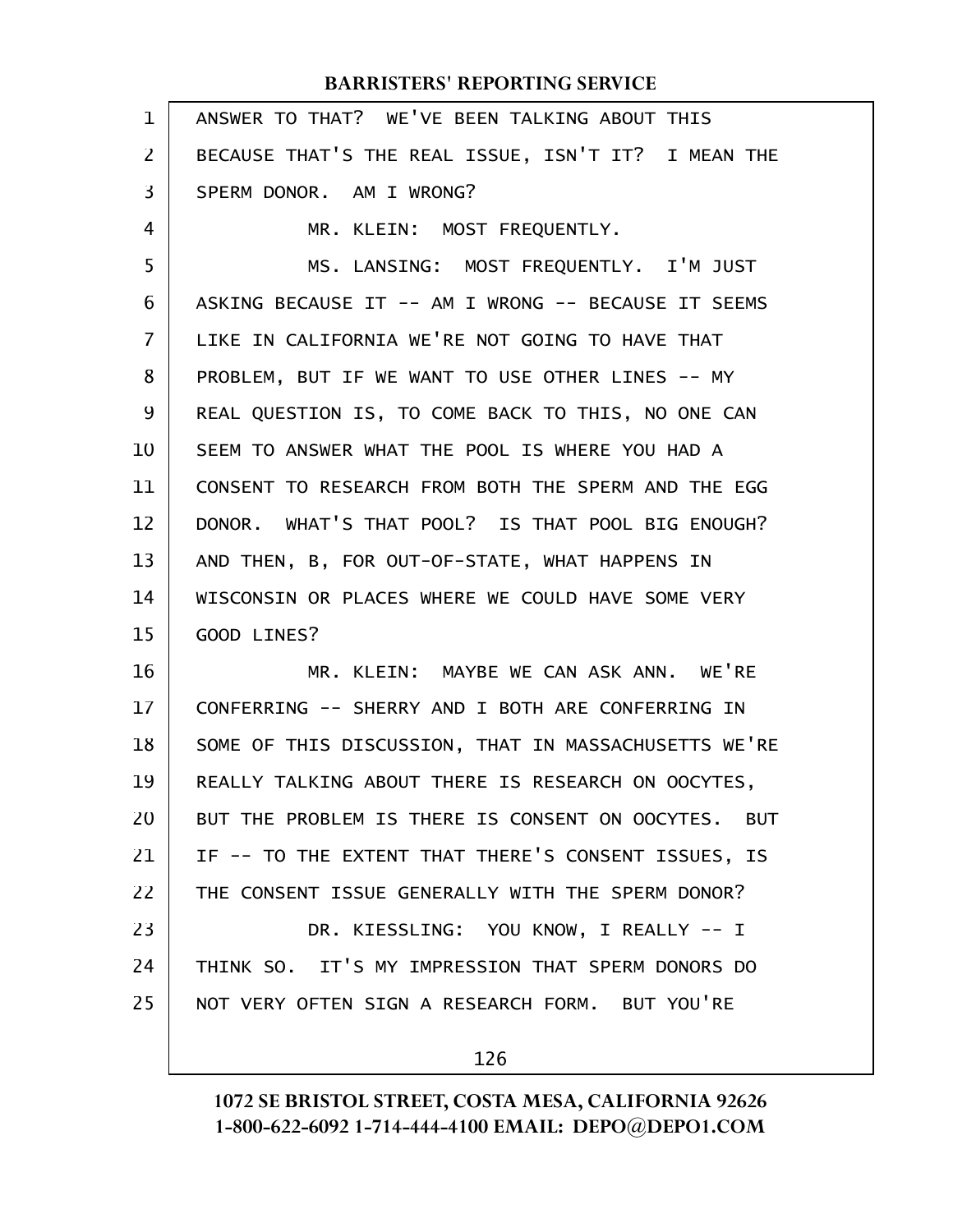| $\mathbf 1$    | SAYING THAT IN CALIFORNIA SOMEBODY GOING INTO        |
|----------------|------------------------------------------------------|
| $\overline{2}$ | DONATING SPERM FOR FERTILITY AT A SPERM BANK, HE'S   |
| 3              | GOING TO BE PAID, WHAT, \$250 OR \$300. HE SIGNS A   |
| 4              | FORM THAT SAYS THAT THE EMBRYO MAY BE USED FOR       |
| 5              | <b>RESEARCH PURPOSES?</b>                            |
| 6              | MS. MICHELSEN: I CAN'T ABSOLUTELY SAY ONE            |
| $\overline{7}$ | WAY OR ANOTHER. I DON'T KNOW. I WORK MOSTLY WITH     |
| 8              | EGGS. I VERY RARELY WILL WORK WITH SPERM FROM SPERM  |
| 9              | <b>BANKS.</b>                                        |
| 10             | MR. KLEIN: BUT THE POINT, ANN, IS THAT               |
| 11             | SHE INDICATED THERE WAS A STATUTE IN CALIFORNIA THAT |
| 12             | CONCERNS THE BIOLOGICAL MATERIAL. AND IF THE         |
| 13             | STATUTE COVERS SPERM, THEN WE CAN ONLY MAKE A        |
| 14             | DECISION WHERE THE SPERM DONOR HAS GIVEN CONSENT.    |
| 15             | DR. KIESSLING: IS THAT --                            |
| 16             | MS. MICHELSEN: YOU NEED A COPY OF THAT               |
| 17             | STATUTE.                                             |
| 18             | MS. LANSING: YES.                                    |
| 19             | MS. MICHELSEN: AND WHEN WE BREAK FOR                 |
| 20             | LUNCH, I WILL SEE IF I CAN GET ONE.                  |
| 21             | MS. LANSING: IT SEEMS TO ME THAT WHAT                |
| 22             | WE'RE TALKING ABOUT IS, UNLESS I'M READING THIS      |
| 23             | WRONG, IF SOMEBODY IS GIVING YOU CONSENT, AN EGG AND |
| 24             | A SPERM DONOR, TO USE IT FOR RESEARCH, WE'RE ALL     |
| 25             | SAYING THEY DON'T WANT TO SPECIFY WHAT THAT RESEARCH |
|                | 127                                                  |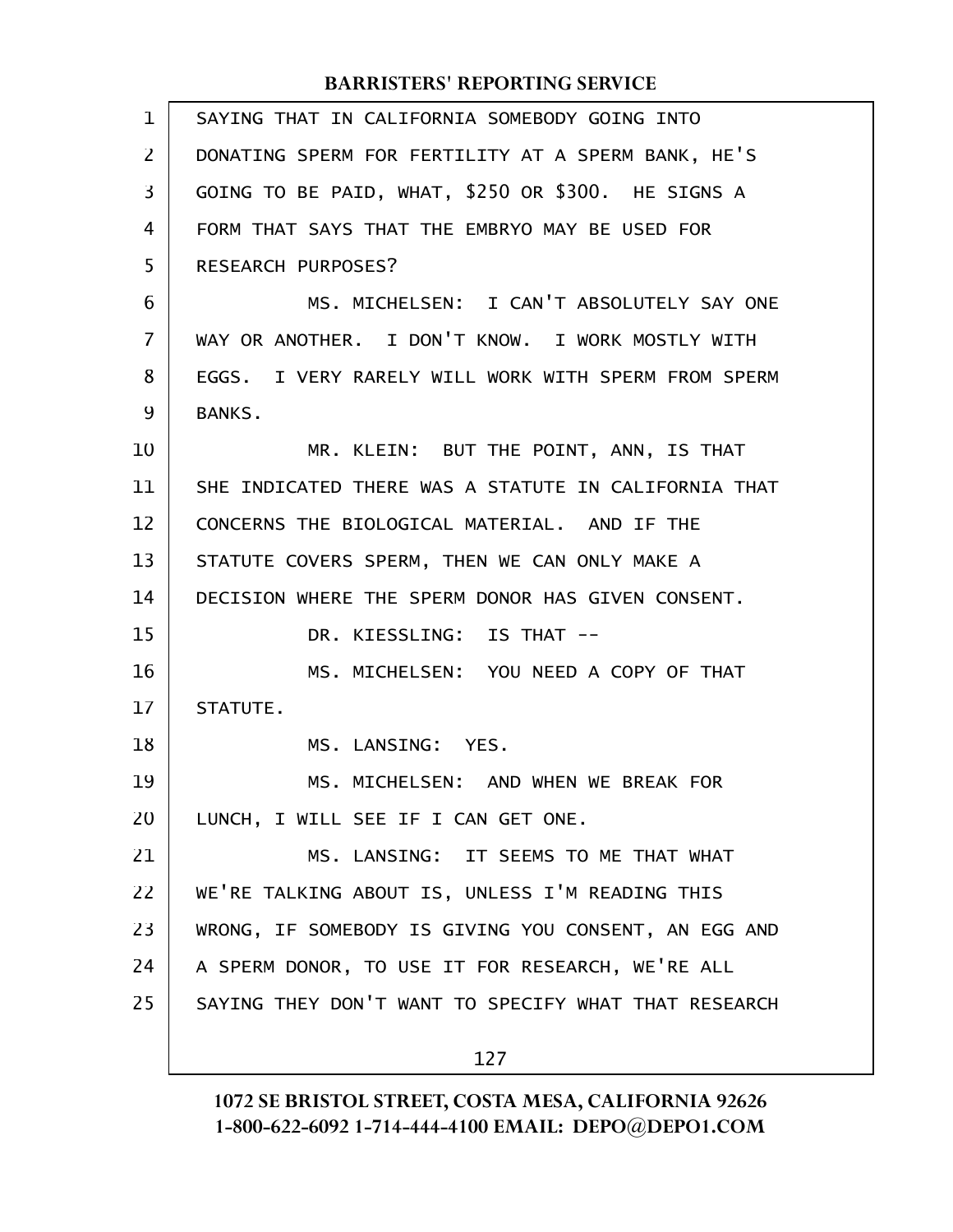| $\mathbf 1$ | IS, THAT WE WOULDN'T DO THAT. NOW THE QUESTION IS    |
|-------------|------------------------------------------------------|
| 2           | YOU ONLY HAVE THE EGG DONOR GIVING YOU CONSENT, AND  |
| 3           | SO HOW DO YOU TRACK BACK TO THE SPERM DONOR          |
| 4           | ESPECIALLY IF YOU CAN'T TRACK IT? AND ARE WE         |
| 5           | HURTING OURSELVES?                                   |
| 6           | CHAIRMAN LO: THE OTHER ISSUE MEMBERS                 |
| 7           | WANTED TO TALK ABOUT THIS SESSION IS THE PAYMENT     |
| 8           | SO THE OTHER ISSUE IS THE OOCYTE DONORS.<br>ISSUE.   |
| 9           | EXCEPT IN A RARE CASE WHERE IT'S A RELATIVE OR CLOSE |
| 10          | FRIEND ARE PAID THE STANDARD AMOUNT FOR OOCYTE       |
| 11          | RETRIEVAL FOR IVF, AND THAT WHAT WE NOW HAVE IS      |
| 12          | AFTER THE WOMAN GOES THROUGH RETRIEVAL, THE COUPLE   |
| 13          | OR WOMAN IN IVF GOES THROUGH THEIR FERTILITY         |
| 14          | TREATMENT AND DECIDE THAT THEY'VE COMPLETED THEIR    |
| 15          | FAMILY, THEY DON'T WANT TO DONATE THEM TO ANOTHER    |
| 16          | COUPLE FOR REPRODUCTION, RATHER THAN DISCARD THEM,   |
| 17          | THEY WOULD LIKE TO DONATE TO RESEARCH. BUT THE       |
| 18          | QUESTION OF THE PAYMENT ISSUE, CONSENT IS ONE        |
| 19          | PROBLEM OF PAYMENT. IT'S ANOTHER PROBLEM             |
| 20          | DISQUALIFYING THAT EMBRYO OR A LINE THAT'S ALREADY   |
| 21          | DERIVED FROM SUCH AN EMBRYO.                         |
| 22          | MS. LANSING: I MEAN I WAS THE MOST                   |
| 23          | CONSERVATIVE ON THIS, AND I'VE COME FULL CIRCLE, NOT |
| 24          | FULL CIRCLE, BUT I'VE COME TO (INAUDIBLE). BECAUSE,  |
| 25          | YOU KNOW, WHAT, DID WE START TWO YEARS AGO? IT'S     |
|             | 128                                                  |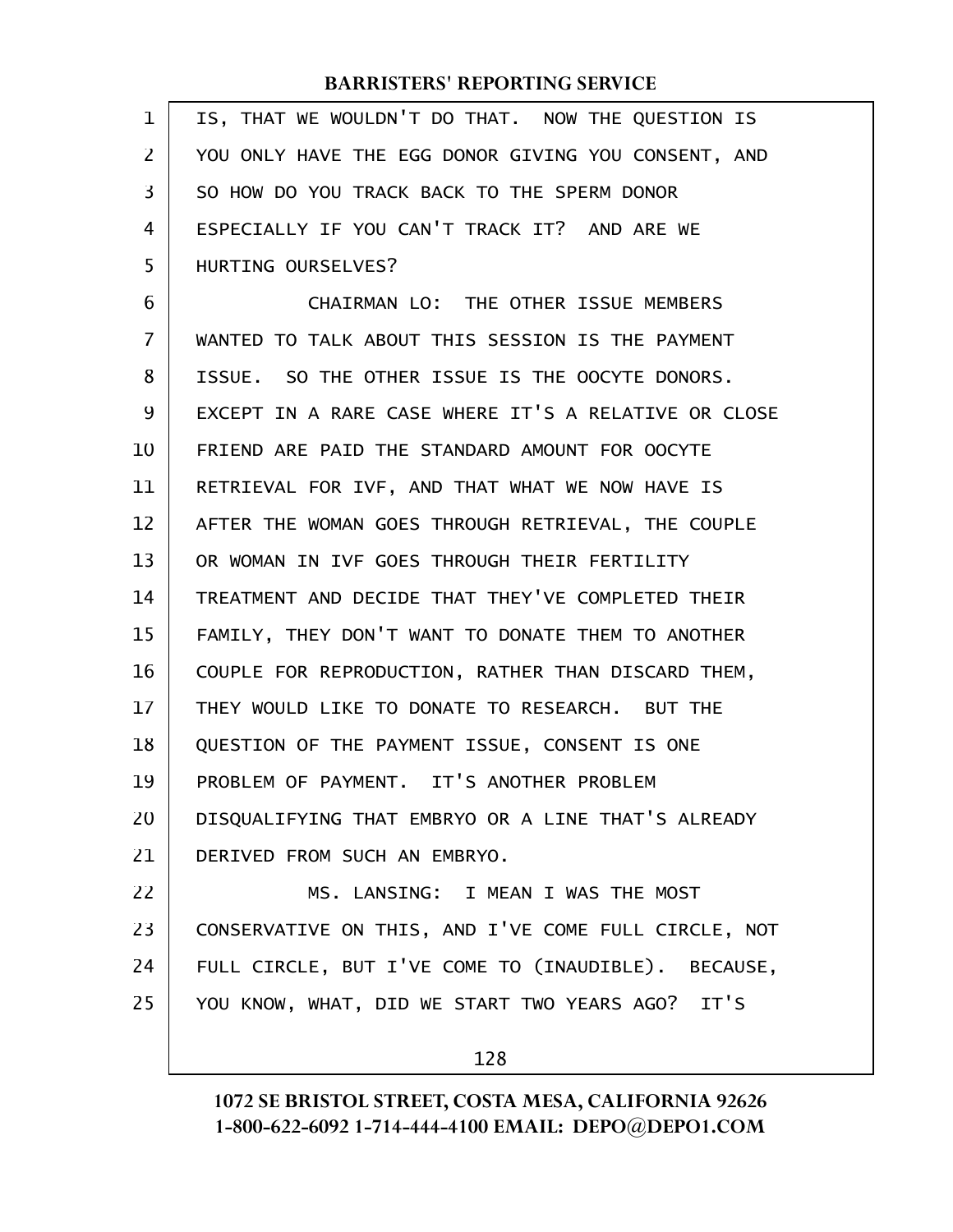| TWO YEARS LATER, AND ONE IS ENTITLED TO REEVALUATE   |
|------------------------------------------------------|
| AND QUESTION AS THE SCIENCE MOVES AHEAD. AND IT      |
| JUST SEEMS TO ME THAT TO HOLD OUR RESEARCH TO A      |
| HIGHER STANDARD THAN ANY OTHER RESEARCH THAT IS      |
| DONE, YOU KNOW, IN THE UNITED STATES SEEMS TO ME     |
| DISCRIMINATION AGAINST THE STEM CELL RESEARCH, WHICH |
| I DON'T THINK IS CORRECT.                            |
| CHAIRMAN LO: DENISE WANTED TO SAY                    |
| SOMETHING, AND THEN WE HAVE A LOT OF QUESTIONS.      |
| MS. BERNSTEIN: I WAS JUST GOING TO SAY               |
| WHEN THE DONOR SIGNS THEIR CONTRACT, THAT THEY DO    |
| WANT RESEARCH SUCH AS AN EGG DONOR OR A SPERM DONOR, |
| WE DO NEED TO RECEIVE A COPY OF THAT CONTRACT AS THE |
| CONSENT, AND THE SPERM BANKS WILL NOT RELEASE THAT.  |
| THEY STILL WANT TO KEEP THE ANONYMITY OF THE DONOR,  |
| SO HAVING THEM SIGN A CONSENT SAYING THAT IT'S OKAY  |
| TO DO RESEARCH IS NOT REALLY USEFUL AT ALL. WE       |
| CAN'T ACCEPT THAT.                                   |
| MS. MICHELSEN: CAN YOU ACCEPT IT IF THE              |
| NAMES ARE REDACTED AND THE BANK SWEARS UNDER PENALTY |
| OF PERJURY THAT THIS IS A TRUE COPY OF THEIR RELEASE |
| AND THAT TAKES US TO DONOR 8235?                     |
| DR. TAYLOR: THERE'S ZERO FINANCIAL                   |
| INCENTIVE FOR THEM TO PROVIDE THAT.                  |
| MS. MICHELSEN: YES.                                  |
|                                                      |
|                                                      |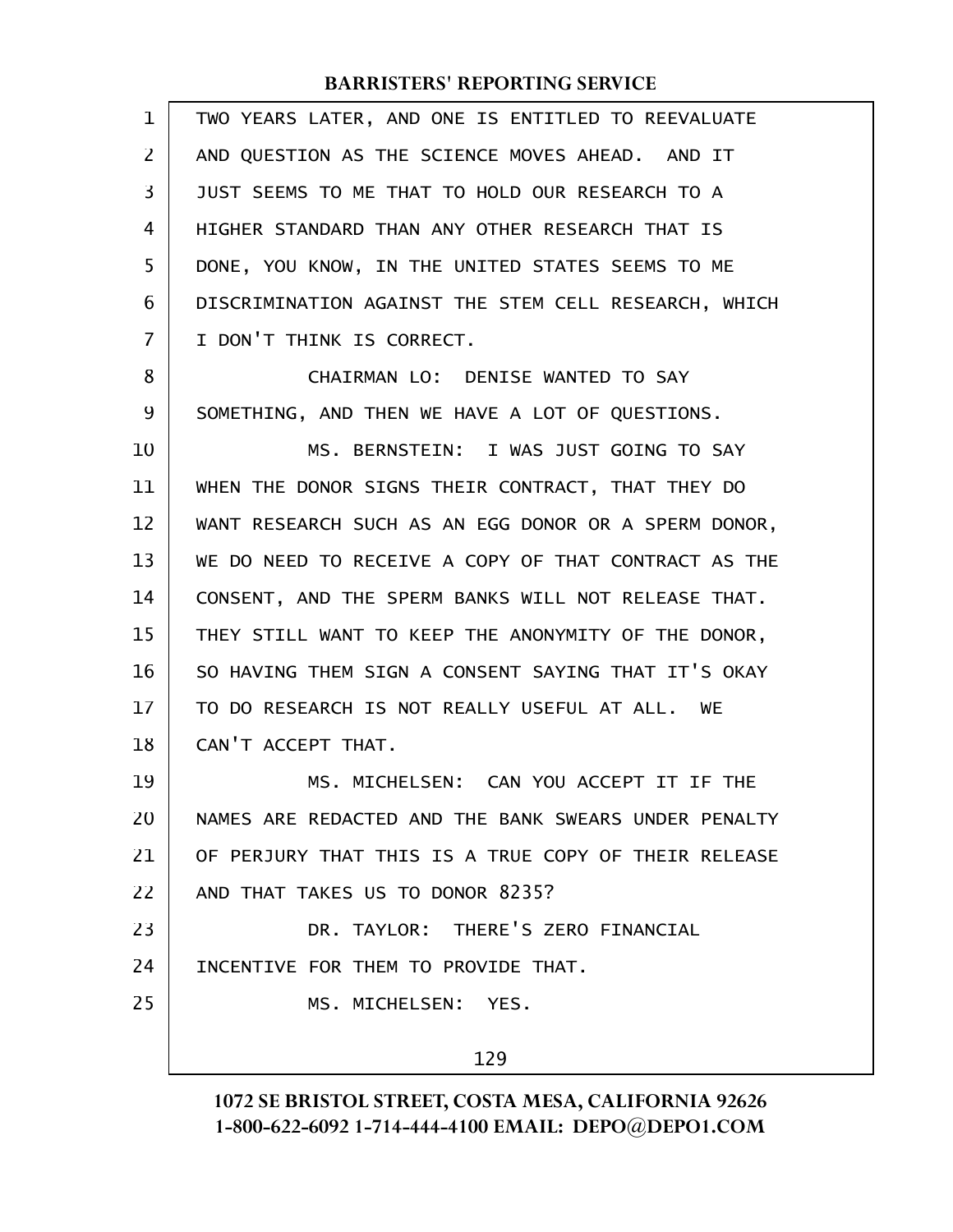| $\mathbf 1$ | MS. BERNSTEIN: WE HAVE HAD ZERO SUCCESS              |
|-------------|------------------------------------------------------|
| 2           | WORKING WITH THE SPERM BANK.                         |
| 3           | MR. KLEIN: THIS IS A VERY IMPORTANT POINT            |
| 4           | THAT DENISE JUST MADE, SHERRY. EVEN THOUGH THE       |
| 5           | SPERM BANK, THEY GET THE RESEARCH FORMS SIGNED,      |
| 6           | BECAUSE OF THE REQUIREMENT FOR ANONYMITY, THE SPERM  |
| 7           | BANK CAN'T GIVE THAT FORM TO UCSF. SO IT DOESN'T DO  |
| 8           | THEM ANY GOOD BECAUSE THEY CAN'T DELIVER THAT        |
| 9           | CONSENT FORM. SO IT MAY BE SITTING THERE WITH        |
| 10          | CONSENT, BUT THEY CAN'T EVEN GET THE CONSENT OVER TO |
| 11          | UCSF SO THEY CAN USE THE LINE.                       |
| 12          | CHAIRMAN LO: DIANE, YOU HAD SOMETHING.               |
| 13          | MS. MICHELSEN: THIS IS JUST A PIECE OF               |
| 14          | CLARIFICATION THAT WOULD BE REALLY HELPFUL TO ME.    |
| 15          | THE PURPOSE OF YOUR REGULATIONS ABOUT NOT ACCEPTING  |
| 16          | EMBRYOS IF THERE WAS A PAYMENT TO THE GAMETE DONOR   |
| 17          | IS WHAT?                                             |
| 18          | MR. KLEIN: THE PURPOSE IS NOT TO INDUCE              |
| 19          | THE GAMETE DONOR TO SELL EGGS FOR RESEARCH.          |
| 20          | MS. LANSING: AND I DON'T THINK WE WANT TO            |
| 21          | CHANGE THAT. IN OTHER WORDS, SOMEONE WHO IS          |
| 22          | SPECIFICALLY COMING IN TO DONATE -- I FEEL VERY      |
| 23          | STRONGLY ABOUT THIS. IT'S IN OUR STATUTE. WE CAN'T   |
| 24          | CHANGE IT -- SOMEONE SPECIFICALLY COMING IN TO       |
| 25          | DONATE THEIR EGGS FOR STEM CELL RESEARCH, PERIOD,    |
|             | 130                                                  |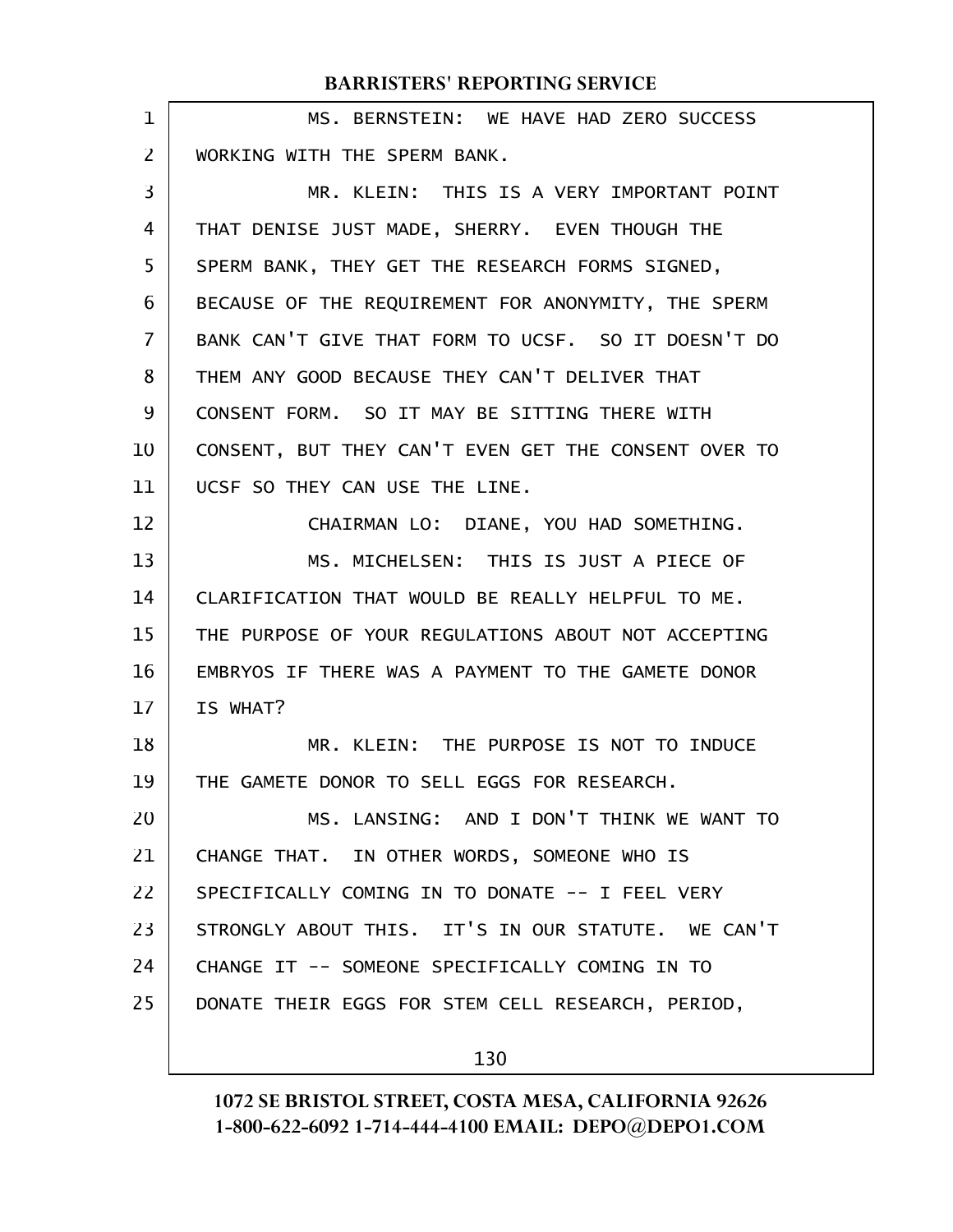| $\mathbf 1$    | THERE IS NO PAYMENT.                                 |
|----------------|------------------------------------------------------|
| 2              | MS. MICHELSEN: THEREIN IS PERHAPS THE                |
| 3              | CRUX THAT YOU CAN WORK WITH, SPECIFICALLY GETTING    |
| 4              | PAID FOR RESEARCH PURPOSES, BECAUSE THE DONORS THAT  |
| 5              | I'M TALKING ABOUT, THEY'RE NOT GETTING PAID AT ALL   |
| 6              | FOR RESEARCH PURPOSES. IT HAS NOTHING TO DO --       |
| $\overline{7}$ | MS. LANSING: THAT'S CORRECT.                         |
| 8              | MS. MICHELSEN: MAYBE THIS --                         |
| 9              | MS. LANSING: THAT'S WHY I CHANGED MY                 |
| 10             | OPINION.                                             |
| 11             | MS. MICHELSEN: MAYBE THE STATUTE IS                  |
| 12             | ALREADY BROAD THE WAY IT'S WRITTEN, AND IT COULD BE  |
| 13             | REWRITTEN TO PROTECT THAT WHICH YOU WANT PROTECTED.  |
| 14             | MS. LANSING: YOU ARE GIVING US -- WE HAVE            |
| 15             | TO GET EVERYBODY'S OPINION, BUT WE STARTED TWO YEARS |
| 16             | AGO WITH THE MOST CONSERVATIVE. AND SO WE STARTED    |
| 17             | AT ONE POINT, AND NOW WE'RE JUST MOVING A LITTLE BIT |
| 18             | AS WE ARE BECOMING MORE EDUCATED. AND YOU'RE QUITE   |
| 19             | RIGHT. THEY WERE PAID FOR IVF AND THAT'S IT, AND     |
| 20             | THEY CHECKED A BOX THAT SAID RESEARCH. AND SO FOR    |
| 21             | US NOT TO BE ABLE TO USE IT IN AN EQUAL OPPORTUNITY  |
| 22             | RESEARCH WAY I THINK IS PUNITIVE TO US.              |
| 23             | CHAIRMAN LO: A NUMBER OF PEOPLE.                     |
| 24             | FRANCISCO HAS BEEN VERY PATIENT AND ALTA AND WHO     |
| 25             | ELSE, BOB.                                           |
|                |                                                      |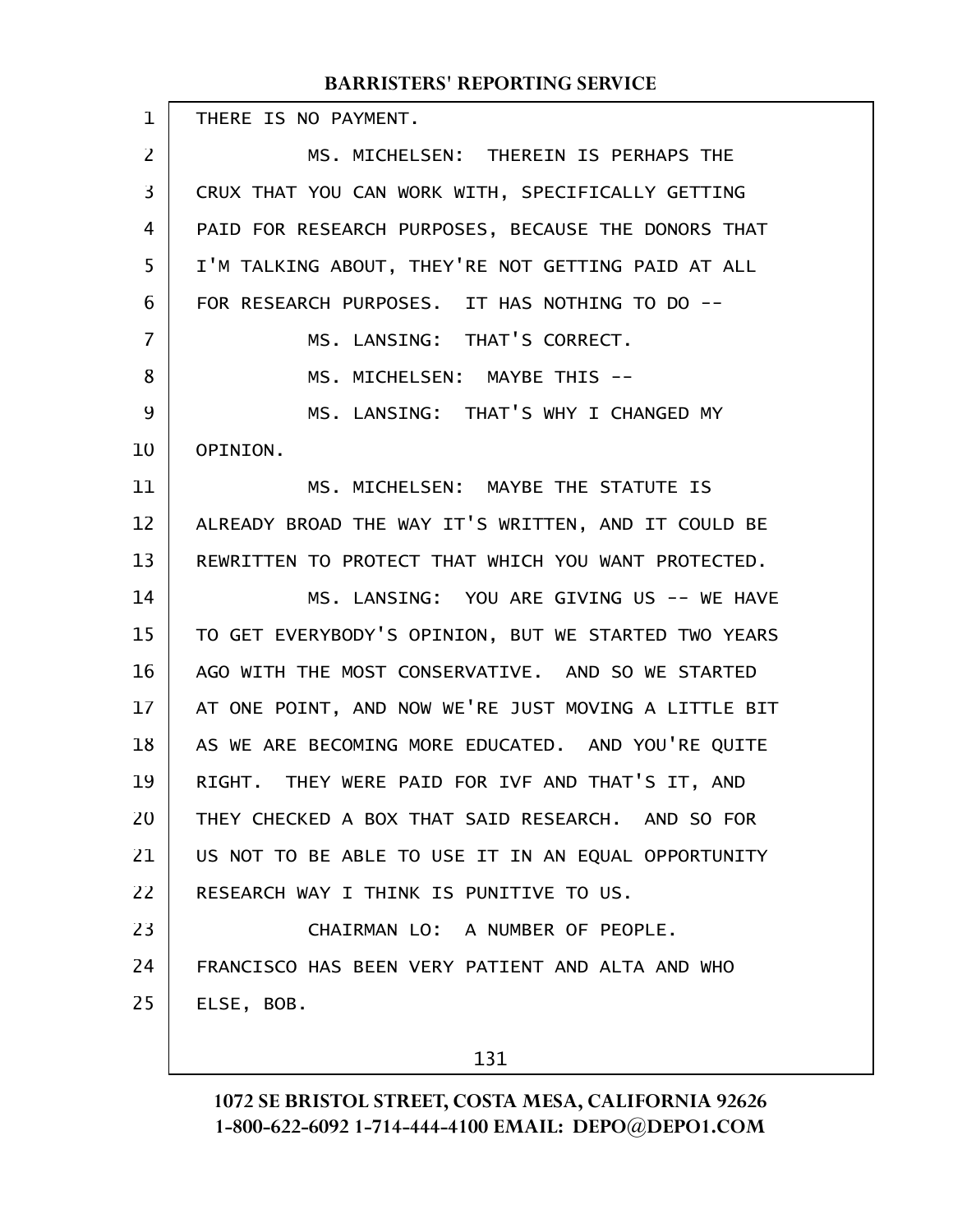| 1  | DR. PRIETO: MY FEELING ON PAYMENT LIKE               |
|----|------------------------------------------------------|
| 2  | SHERRY IS ALL PUT -- CONSENT SEEMS PRETTY BASIC, AND |
| 3  | I GUESS I REALLY DON'T -- YOU KNOW, BOB HAS PUT THAT |
| 4  | THE CONSENT FORM CAN'T BE TRANSFERRED OVER. I DON'T  |
| 5  | REALLY UNDERSTAND WHY THAT WOULD BE UNDER THE TERMS  |
| 6  | THAT YOU LAID OUT WITH THE NAMES REDACTED AND SO ON. |
| 7  | I MEAN IT DOESN'T SEEM TO ME THAT SPERM DONORS ARE   |
| 8  | THAT HARD TO RECRUIT, AND IT'S HARD FOR ME TO        |
| 9  | BELIEVE THAT IN 2008 THE STANDARD IS, NOT KNOWING    |
| 10 | THAT THIS RESEARCH IS OUT THERE, TO GET SOME SORT OF |
| 11 | CONSENT THAT YOUR GENETIC MATERIAL MAY BE USED FOR   |
| 12 | RESEARCH. HOW HARD IS THAT?                          |
| 13 | MR. KLEIN: THE ISSUE IS THE CONSENT FORM             |
| 14 | WHEN SIGNED HAS THE NAME.                            |
| 15 | DR. PRIETO: SO YOU REDACT THE NAME, YOU              |
| 16 | CODE IT SO THAT YOU ANONYMIZE IT, YOU ISOLATE THE    |
| 17 | RESEARCHER FROM THAT INFORMATION.                    |
| 18 | MR. KLEIN: MAYBE WE SHOULD JUST ASK WHAT             |
| 19 | WOULD BE PRACTICAL BECAUSE WHAT MAY BE PRACTICAL IS  |
| 20 | THAT THE SPERM BANK PROVIDES JUST AN ACKNOWLEDGEMENT |
| 21 | THAT THIS MATERIAL CAN BE USED FOR RESEARCH.         |
| 22 | DR. PRIETO: SURE. AND UNDER PENALTY OF               |
| 23 | PERJURY WE OBTAINED THE APPROPRIATE CONSENTS.        |
| 24 | MR. KLEIN: DOES THAT WORK, DENISE?                   |
| 25 | DR. PRIETO: BUT THAT SHOULD BE THE                   |
|    | 132                                                  |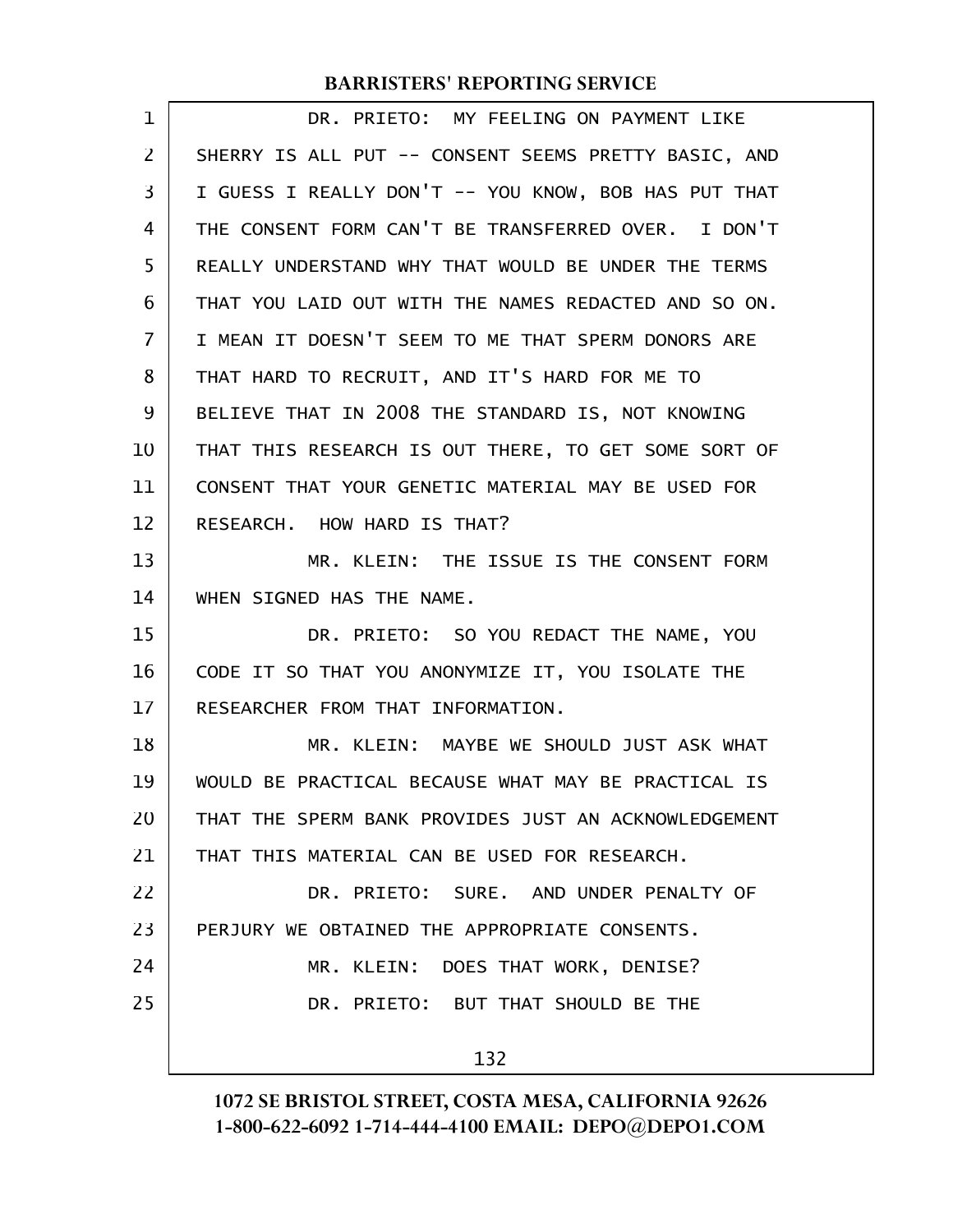| $\mathbf{1}$   | STANDARD.                                            |
|----------------|------------------------------------------------------|
| $\overline{2}$ | MS. BERNSTEIN: I'D HAVE TO LOOK BACK AT              |
| $\overline{3}$ | THAT. IT WOULD CERTAINLY BE DIFFERENT FROM WHAT WE   |
| 4              | DID FOR THE EGG DONORS, AND IT WOULD BE PUTTING      |
| 5              | ANOTHER PARTY IN THE CONSENTING PROCESS. IN OTHER    |
| 6              | WORDS, THE SPERM BANK WOULD BE SAYING, NO, WE SWEAR  |
| 7              | THIS IS THIS PERSON.                                 |
| 8              | MR. KLEIN: AND I THINK THE POINT WAS MADE            |
| 9              | BY DR. TAYLOR, THEY DON'T HAVE ANY ECONOMIC          |
| 10             | INCENTIVE TO SWEAR UNDER PENALTY OF PERJURY AND THEN |
| 11             | GET SUED.                                            |
| 12             | DR. PRIETO: BUT THEY DON'T HAVE A                    |
| 13             | DISINCENTIVE.                                        |
| 14             | MR. KLEIN: BECAUSE SOMEONE CHANGED THEIR             |
| 15             | MIND OR SOMETHING. WHAT WE ARE -- ARE WE CORRECTLY   |
| 16             | UNDERSTANDING THAT THE OOCYTE CONSENTS ARE FAIRLY    |
| 17             | STRAIGHTFORWARD? THE REAL PROBLEM HERE IS THE SPERM  |
| 18             | CONSENTS?                                            |
| 19             | MS. BERNSTEIN: THE OOCYTES ARE NOT                   |
| 20             | TOTALLY CLEAR BECAUSE THE ONES WHO CONSENT AT UCSF   |
| 21             | SIGN THEIR REAL NAME, THEY CHOOSE THE LEVEL OF       |
| 22             | RESEARCH THEY'RE COMFORTABLE WITH, AND THEY'RE VERY, |
| 23             | VERY CLEAN. WE EVEN FIND OUT IF THEY ARE PAID OR     |
| 24             | UNPAID. BUT IF SOMEBODY CALLS ME FROM NEW YORK AND   |
| 25             | HAS AN ANONYMOUS GAMETE DONOR AND THEY HAVE NO WAY   |
|                |                                                      |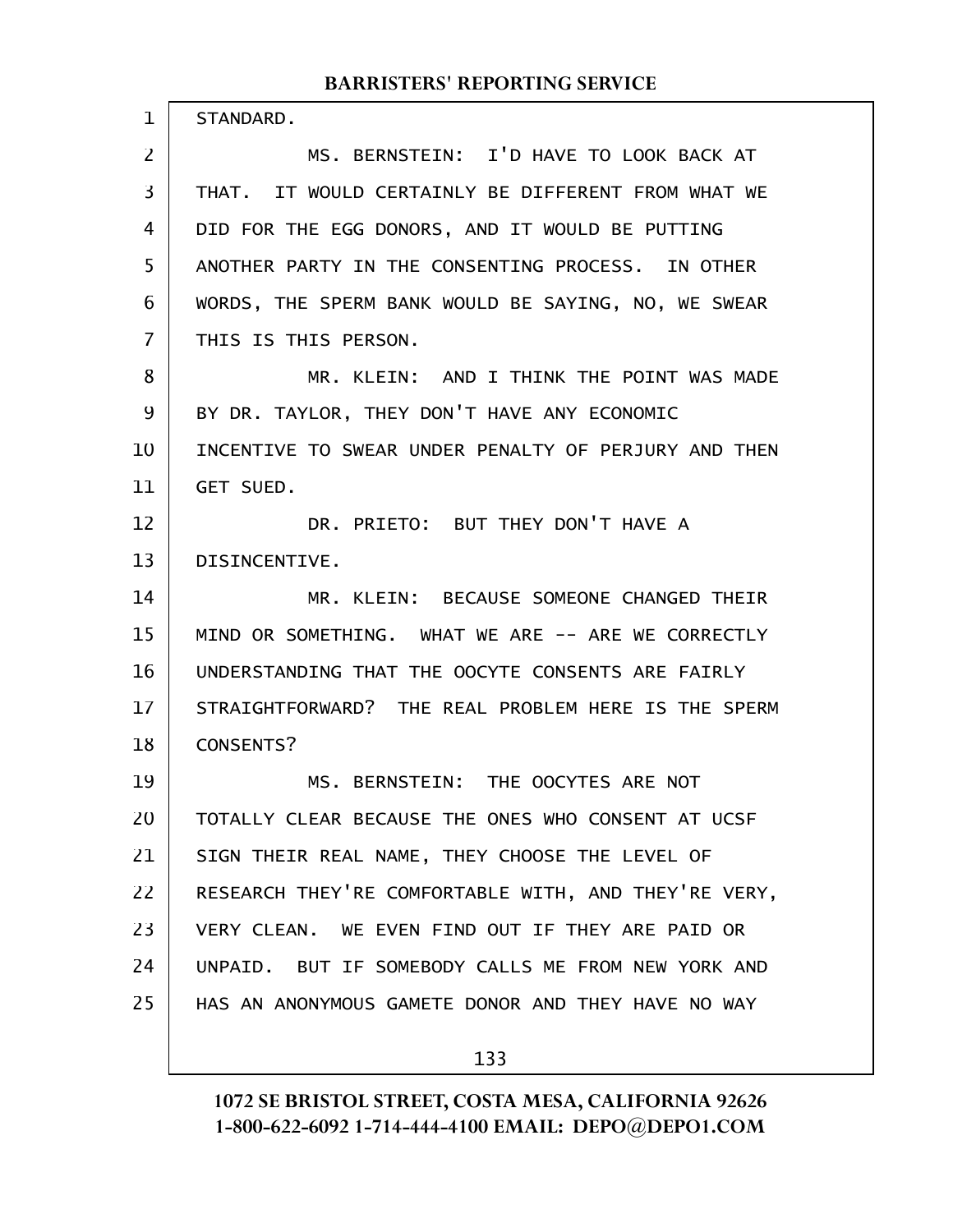| $\mathbf 1$    | OF FINDING THEM AND THE PROGRAM IS NOT GOING TO TELL |
|----------------|------------------------------------------------------|
| 2              | US WHO THEY ARE, THEN THE WHOLE PROCESS STOPS RIGHT  |
| 3              | THERE. AND THAT'S A COMMON OCCURRENCE.               |
| 4              | MS. MICHELSEN: SO THOSE ARE PEOPLE THAT              |
| 5              | WANT TO DONATE THEIR EMBRYOS WHICH ARE --            |
| 6              | DR. PRIETO: THESE ARE ALL RELATIVE.                  |
| $\overline{7}$ | MR. KLEIN: DID DR. CSETE WANT TO MAKE A              |
| 8              | COMMENT? I MEAN IS THERE A GROUP WITHIN THIS LARGER  |
| 9              | GROUP WHERE WE HAVE AN EASIER ISSUE WITH THE         |
| 10             | OOCYTES?                                             |
| 11             | DR. CSETE: I'M JUST GOING TO MAKE IT MORE            |
| 12             | COMPLICATED. I JUST WANT EVERYBODY TO KEEP IN THE    |
| 13             | BACK OF THEIR MIND THAT THERE ARE POTENTIALLY        |
| 14             | INHERENTLY COERCIBLE POPULATIONS WHO CAN'T AFFORD    |
| 15             | IVF, AND THE CONSENT PROCESS FOR -- HAS TO BE VERY   |
| 16             | CAREFULLY DONE TO NOT MAKE THE DONATION FOR RESEARCH |
| 17             | COERCIVE.                                            |
| 18             | MR. KLEIN: THAT'S A SEPARATE ISSUE HERE              |
| 19             | BEFORE US. THESE PEOPLE ARE IVF AND THEY'RE NOT      |
| 20             | CONSIDERED RESEARCH.                                 |
| 21             | DR. CSETE: HAS TO BE CLEANLY SEPARATED.              |
| 22             | CHAIRMAN LO: A LOT OF PEOPLE ARE TRYING              |
| 23             | TO GET IN ON THIS. ALTA, FRANCISCO, ROB, JEFF        |
| 24             | SHEEHY. ALTA. AND THEN THE OTHER CONSTRAINT WE       |
| 25             | HAVE, WE LOST THE STANFORD PARTY, BUT WE PROMISED    |
|                | 134                                                  |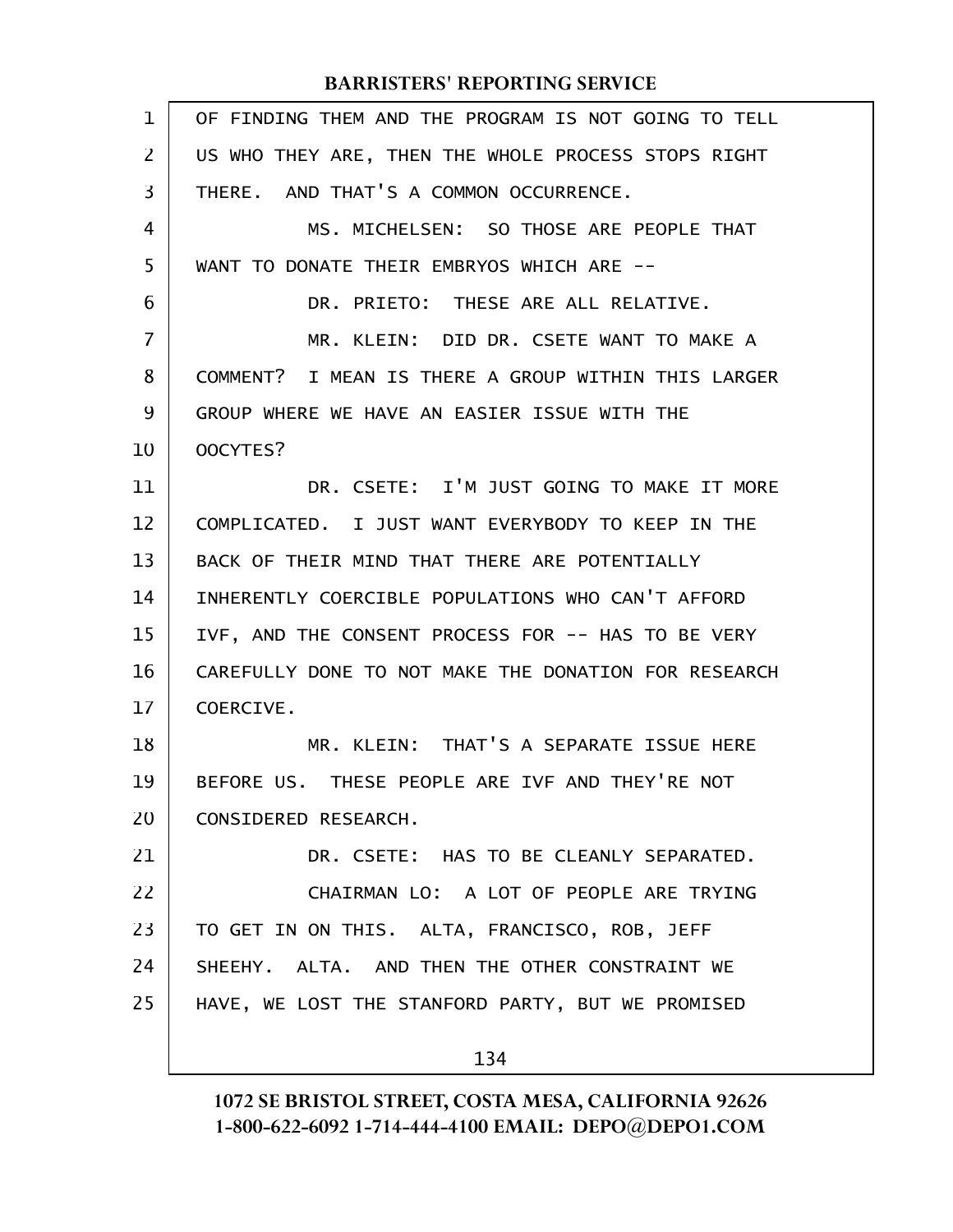| 1  | PAT BECKER THAT WE'RE GOING TO ADJOURN FOR LUNCH AT  |
|----|------------------------------------------------------|
| 2  | 12:45, WHICH IS ABOUT 20 MINUTES.                    |
| 3  | MS. CHARO: I'M GOING TO RETURN TO THE                |
| 4  | ISSUE OF PAYMENT FOR A MOMENT BECAUSE I THOUGHT WE   |
| 5  | HAD KIND OF DISCUSSED CONSENT BEFORE THE BREAK. I    |
| 6  | FIND IT HELPFUL IN THESE DISCUSSIONS TO GO BACK TO   |
| 7  | THE ORIGINAL PURPOSE OF THE RULES IN ORDER TO        |
| 8  | EXAMINE THEM WHETHER THE VARIATIONS MAKE SENSE.      |
| 9  | SO AS I UNDERSTAND IT, THE ORIGINAL REASON           |
| 10 | THAT WE AGREED TO PROHIBIT PAYMENT BEYOND THE        |
| 11 | REIMBURSEMENT OF OUT-OF-POCKET EXPENSES WAS TO ALLAY |
| 12 | ANY FEAR, JUSTIFIED OR UNJUSTIFIED, THAT THE OFFER   |
| 13 | OF PAYMENT WOULD INDUCE WOMEN TO UNDERGO AN          |
| 14 | OVULATION PROCEDURE THAT THEY MIGHT OTHERWISE NOT    |
| 15 | HAVE UNDERGONE. AND SO THE IDEA WAS NOT TO           |
| 16 | ENCOURAGE OR INCENTIVIZE IN ANY WAY ANY ADDITIONAL   |
| 17 | RISK.                                                |
| 18 | WHEN I LOOK AT THE USE OF EMBRYOS OR LINES           |
| 19 | FROM EMBRYOS THAT WERE MADE WITH EGG DONORS WHO      |
| 20 | PARTICIPATED SOLELY FOR REPRODUCTIVE PURPOSES, THEY  |
| 21 | MAY OR MAY NOT HAVE BEEN PAID. USUALLY THEY ARE.     |
| 22 | THEY TOOK ON CERTAIN RISKS IN EXCHANGE FOR PAYMENT   |
| 23 | IN A REPRODUCTIVE CONTEXT. OUR USE OF THOSE EMBRYOS  |
| 24 | OR THOSE LINES AT THIS POINT I CAN'T SEE WOULD       |
| 25 | EITHER INCREASE THE RISK TO THOSE WOMEN BECAUSE THEY |
|    |                                                      |

135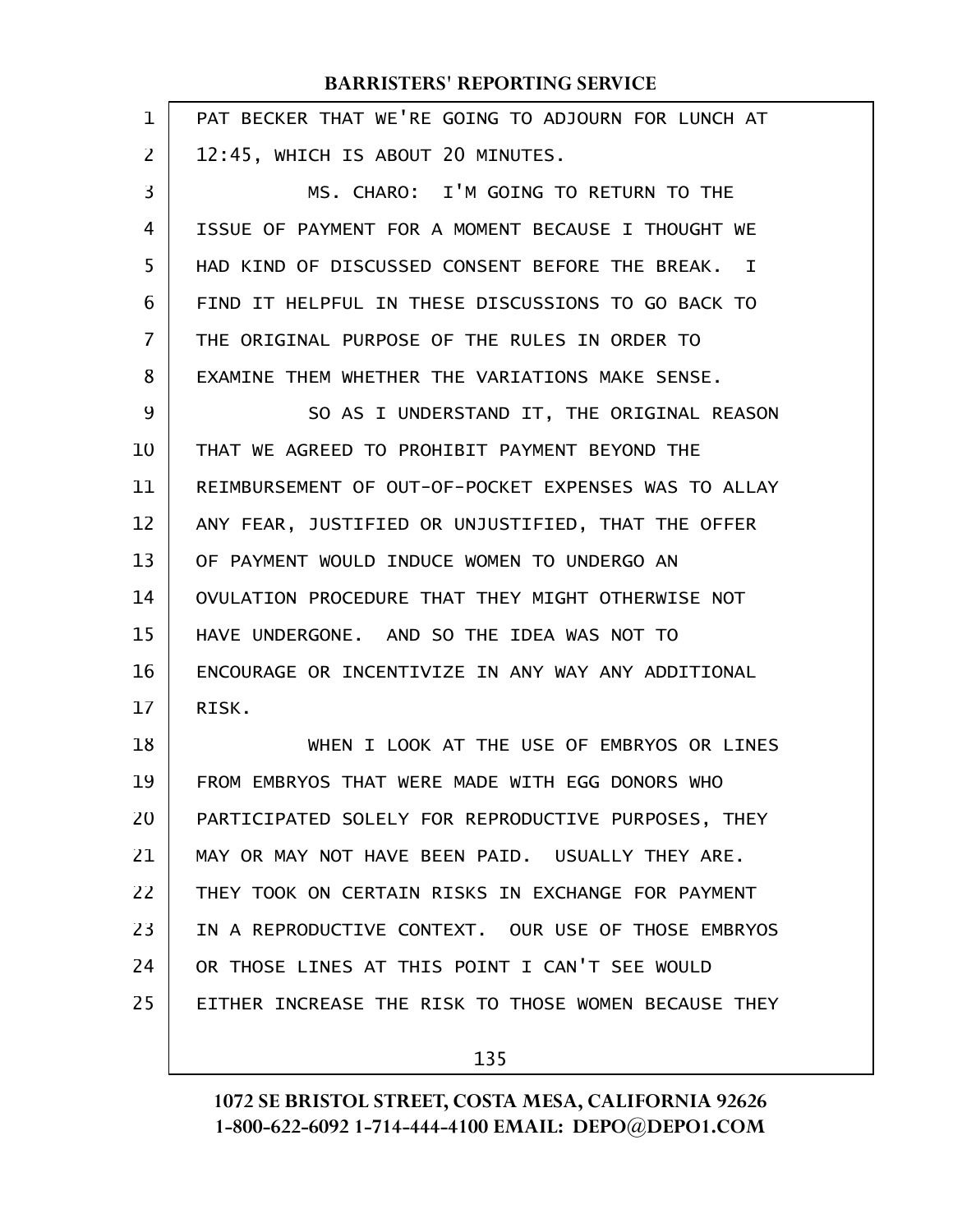| 1              | ARE NO LONGER PRESENTED WITH ANY MEDICAL             |
|----------------|------------------------------------------------------|
| $\overline{2}$ | INTERVENTIONS, NOR DO I REALISTICALLY THINK IT       |
| 3              | INCENTIVIZES WOMEN TO PARTICIPATE IN REPRODUCTIVE    |
| 4              | DONATIONS THAT THEY MIGHT OTHERWISE HAVE AVOIDED.    |
| 5              | RIGHT?                                               |
| 6              | SO IN THIS SENSE I FIND THAT THE EXTENSION           |
| 7              | OF THE PROHIBITION ON PAID GAMETES TO THE USE OF     |
| 8              | EMBRYOS THAT WERE MADE ORIGINALLY IN A REPRODUCTIVE  |
| 9              | CONTEXT DOESN'T NECESSARILY FULFILL THE ORIGINAL     |
| 10             | PURPOSE OF CONTRIBUTING PAYMENT. I WILL SAY, THAT    |
| 11             | SAID, I WILL ACKNOWLEDGE THAT THERE'S IRONY HERE     |
| 12             | BECAUSE, IF ANYTHING, THE PAYMENTS IN THE            |
| 13             | REPRODUCTIVE CONTEXT ARE THE ONES THAT UPSET PEOPLE  |
| 14             | THE MOST AND WHERE THE AMOUNTS ARE UNREGULATED AND   |
| 15             | WITH LITTLE OR NO OVERSIGHT, AND WHERE THERE ARE     |
| 16             | CONCERNS ABOUT UNDUE INDUCEMENT ARE PROBABLY MOST    |
| 17             | SIGNIFICANT RATHER THAN THE RESEARCH CONTEXT. BUT    |
| 18             | WE DON'T GET TO REGULATE REPRODUCTIVE PRACTICES IN   |
| 19             | IVF CLINICS, SO WE DON'T GET A CHANCE TO REACH OUT   |
| 20             | AND SAY YOU SHOULDN'T PAY THEM THERE. MAYBE YOU      |
| 21             | SHOULD BE PAYING THEM IN THE RESEARCH CONTEXT.       |
| 22             | SO WITHIN THE LIMITED JURISDICTION THAT WE           |
| 23             | HAVE, I DON'T SEE THE PROHIBITIONS, THE MOST         |
| 24             | CONSERVATIVE EXTENSIONS OF THE PROHIBITIONS,         |
| 25             | ACTUALLY SERVES THE UNDERLYING PURPOSE FOR WHICH THE |
|                | 136                                                  |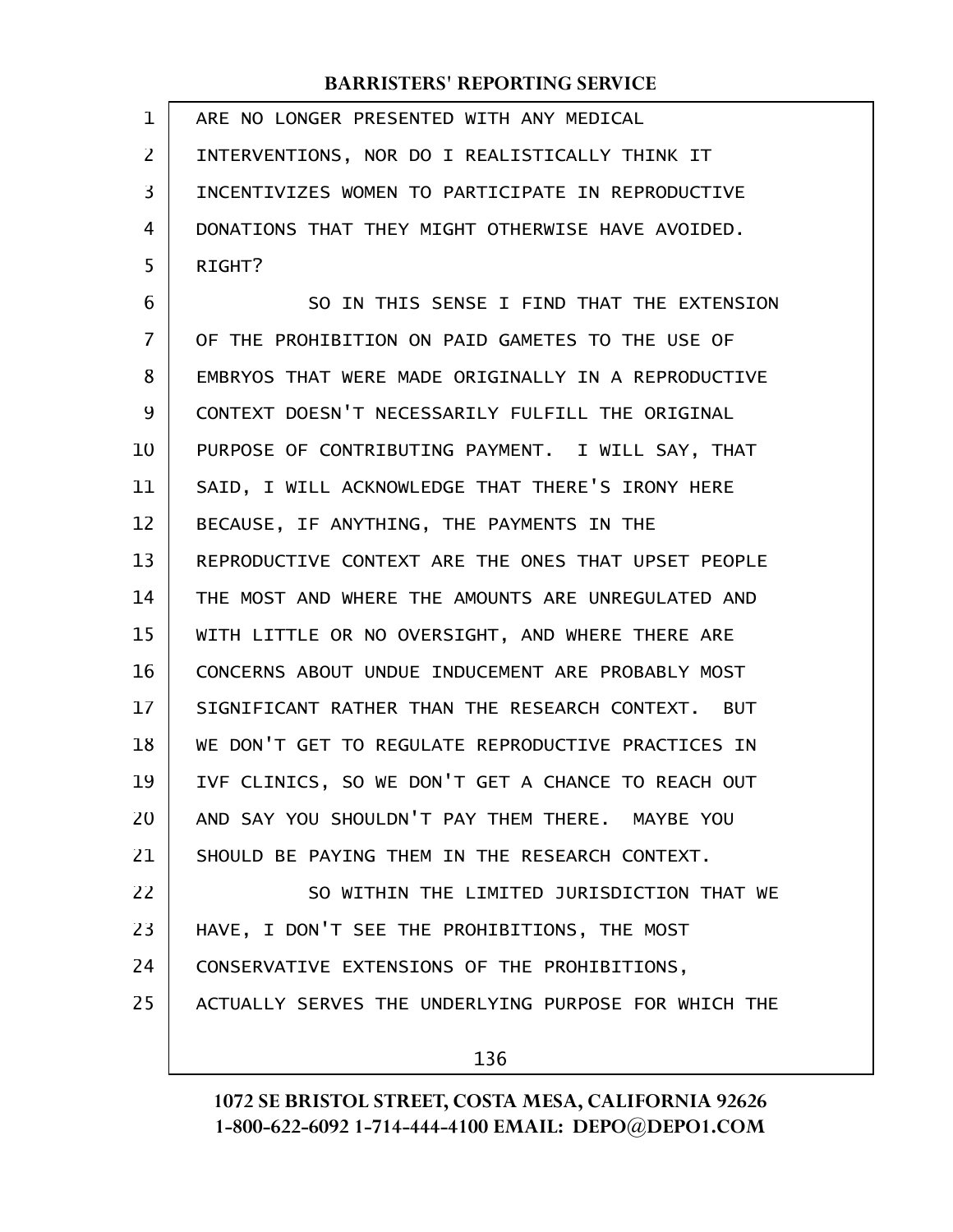| $\mathbf{1}$ | RULE THAT NONPAYMENT WAS WRITTEN.                    |
|--------------|------------------------------------------------------|
| 2            | CHAIRMAN LO: ROB.                                    |
| 3            | DR. TAYLOR: ACTUALLY I WAS GOING TO -- I             |
| 4            | REALLY LIKE YOUR COMMENTS, ALTA, ON THAT POINT. I    |
| 5            | AGREE COMPLETELY.                                    |
| 6            | I WANT TO COME BACK TO THE SPERM CONSENT             |
| 7            | ISSUE JUST TO MAKE THE COMMENT THAT THERE ARE        |
| 8            | PROBABLY ABOUT FIVE CRYOBANKS AROUND THE COUNTRY     |
| 9            | THAT I WOULD GUESSTIMATE ARE RESPONSIBLE FOR AT      |
| 10           | LEAST 70 PERCENT OF THE DONATED SPERM CYCLES. AND    |
| 11           | WHILE -- SO IT MAY BE -- YOU KNOW, ONE STRATEGY      |
| 12           | MIGHT BE TO TRY TO GET TO THOSE BANKS AND TRY TO     |
| 13           | MAKE THIS DONATION PROCESS ACTUALLY WORK FROM THAT   |
| 14           | LEVEL. SO IT'S VERY DIFFERENT, AND THE REASON THE    |
| 15           | OOCYTE DONATION AND SPERM DONATION ARE SO DIFFERENT  |
| 16           | IN THIS REGARD IS THAT OOCYTE DONATION ESSENTIALLY   |
| 17           | HAS TO BE DONE FRESH, AND IT'S BEEN REGULATED BY     |
| 18           | SORT OF LOCAL INDIVIDUALS WHO SORT OF RECRUIT AND    |
| 19           | DEVELOP THAT PROCESS. IT'S NOT CONSOLIDATED LIKE     |
| 20           | SOME OF THESE CRYOBANKS.                             |
| 21           | SO MAYBE IF WE WANTED TO GO AFTER THE                |
| 22           | SPERM ISSUE, CALIFORNIA CRYOBANK, FAIRFAX CRYOBANK,  |
| 23           | NEW ENGLAND CENTER, CHECK OFF A LIST TO KIND OF GO   |
| 24           | AFTER AND FIGURE OUT IS THERE A MECHANISM THAT WE    |
| 25           | CAN SORT OF DEVELOP SOMETHING THAT WOULD INCENT THEM |
|              |                                                      |

137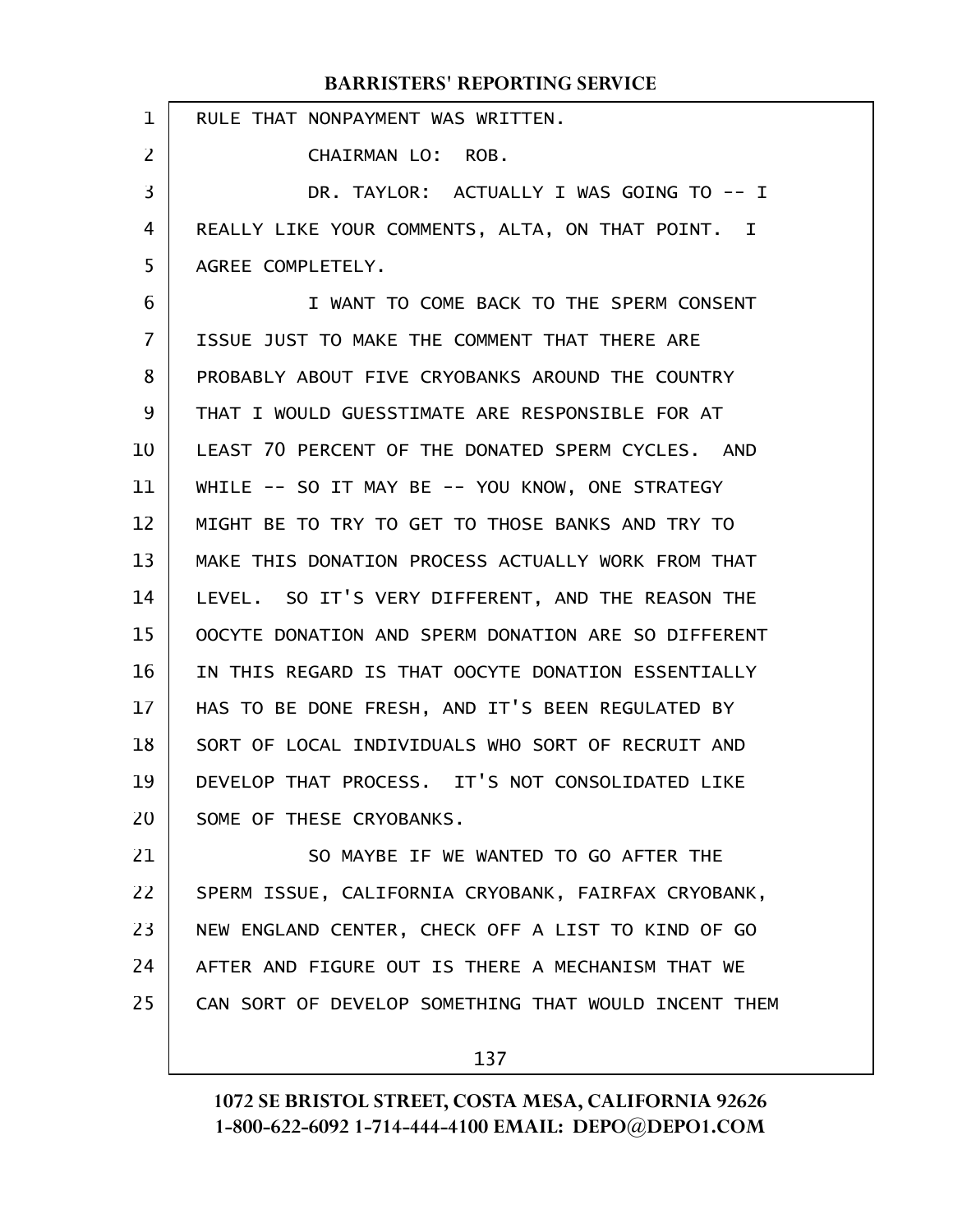| $\mathbf{1}$ | TO ACTUALLY WANT TO PARTICIPATE AND GET THE          |
|--------------|------------------------------------------------------|
| 2            | INFORMATION TO THE INVESTIGATORS.                    |
| 3            | MS. BERNSTEIN: I THINK IT WOULD HAVE TO              |
| 4            | HAPPEN AT THIS LEVEL, AT YOUR LEVEL.                 |
| 5            | DR. TAYLOR: YEAH. MAYBE IT CAN BE DONE               |
| 6            | AT THE STATUTORY LEVEL; BUT AT THE VERY LEAST, I     |
| 7            | WOULD THINK WE'D ONLY HAVE TO MAKE FIVE OR SIX PHONE |
| 8            | CALLS TO GET THE MAJORITY OF THE ACTION.             |
| 9            | CHAIRMAN LO: JEFF.                                   |
| 10           | MR. SHEEHY: I DO HAVE A QUESTION, BUT I              |
| 11           | DO WANT TO COMMENT. I MEAN I STILL GO BACK TO THE    |
| 12           | ORIGINAL POINT OF NOT USING -- IN THE PREVIOUS       |
| 13           | DISCUSSION, EVEN IF YOU GET CONSENT, DOES THAT MEAN  |
| 14           | THAT PERSON IS GOING TO BE WILLING TO BE CONTACTED   |
| 15           | FOR A FULL MEDICAL HISTORY?                          |
| 16           | DR. TAYLOR: DOWN THE LINE.                           |
| 17           | MR. SHEEHY: SO I JUST -- YOU KNOW, IT                |
| 18           | DOESN'T SEEM LIKE THE SPERM DONATION PRESENTS A      |
| 19           | GREAT DEAL -- THAT THERE'S A LOT WORKING ON THE      |
| 20           | CREATION OF THE EMBRYOS AND I MAY BE WRONG.          |
| 21           | MS. MICHELSEN: THERE'S CERTAINLY LESS                |
| 22           | SPERM DONATION INVOLVED IN CREATION OF EMBRYOS       |
| 23           | BECAUSE THE SUCCESS IN IVF GENERALLY IS CONNECTED TO |
| 24           | THE AGE OF THE EGG, MUCH LESS SO WITH THE AGE OF THE |
| 25           | SPERM. SO SOMEONE AGES OUT PRETTY QUICKLY AS A       |
|              | 138                                                  |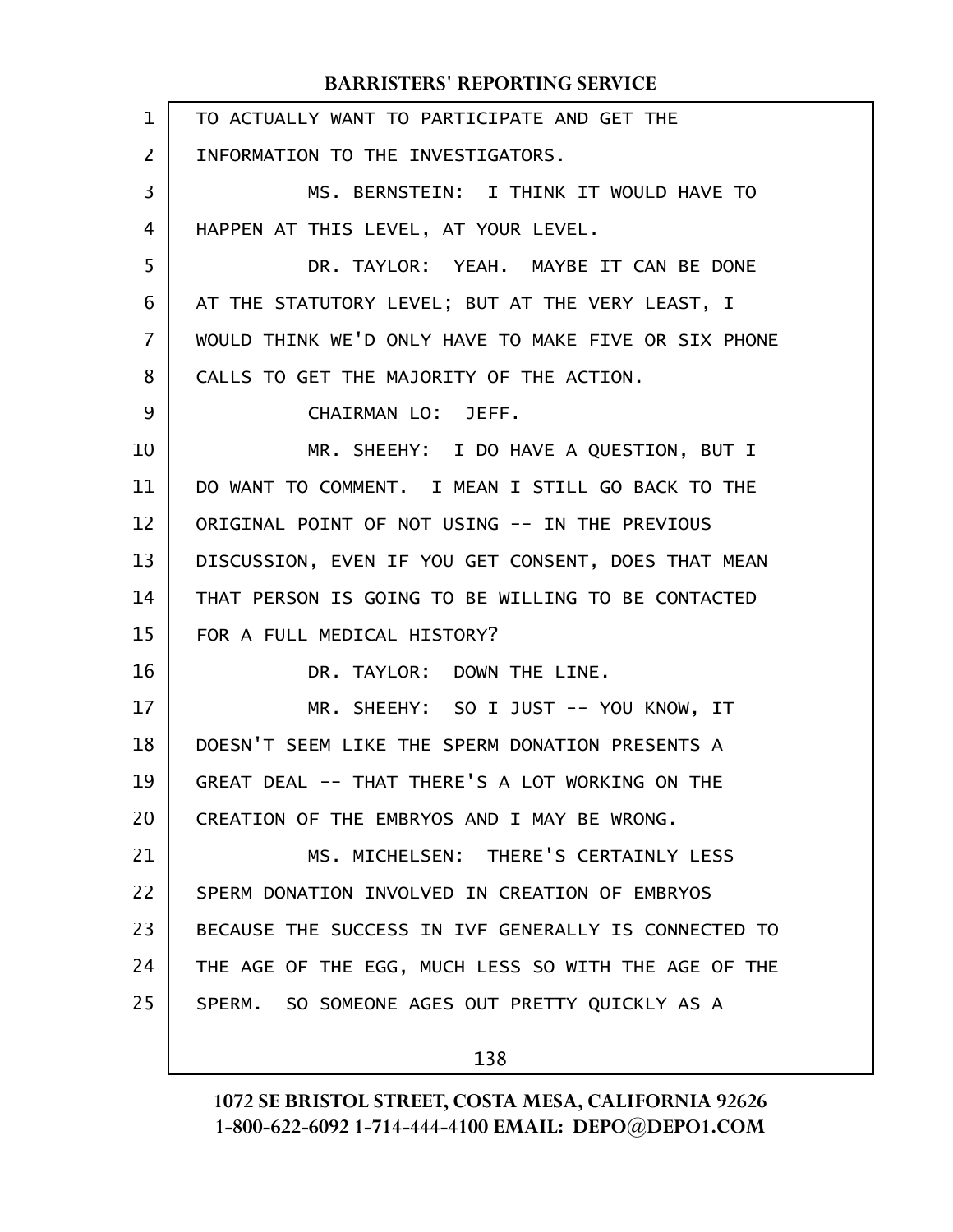| 1              | WOMAN. AS A MAN AND A COUPLE, ASSUMING YOU HAVE A    |
|----------------|------------------------------------------------------|
| 2              | HETEROSEXUAL COUPLE, NOT NEARLY AS SIGNIFICANT.      |
| 3              | MR. SHEEHY: SO IF 50 PERCENT DONATE AN               |
| 4              | EGG, THEN I WOULD SUSPECT THAT THE NUMBER WHO HAVE   |
| 5              | DONATED SPERM -- WE'RE NOT TALKING ABOUT --          |
| 6              | THE SECOND POINT I WANTED TO GET TO WAS IF           |
| $\overline{7}$ | WE DID GRANDFATHER THESE IN, I MEAN IF WE DID DECIDE |
| 8              | THAT THIS WAS OKAY, I MEAN I GET WHAT YOU'RE SAYING. |
| 9              | SO ONE CAN IMAGINE A SCENARIO WHERE IT MIGHT         |
| 10             | BE -- SOMEONE MIGHT CONSIDER IT VALUABLE TO CREATE   |
| 11             | AN EMBRYO JUST FOR RESEARCH, YOU KNOW. OR YOU CAN    |
| 12             | THINK OF SOMEONE WHO HAD A CONDITION, AND YOU COULD  |
| 13             | SAY, YOU KNOW, A FAMILY HISTORY OR SOMETHING, AND    |
| 14             | ACTUALLY -- ONCE YOU START PAYING, YOU KNOW, I JUST  |
| 15             | WORRY ABOUT IF WE START TO DRAW THAT LINE AT A       |
| 16             | TIME -- YOU KNOW, THERE ARE GENETIC CHARACTERISTICS  |
| 17             | THAT MAY INDUCE PEOPLE TO -- YOU KNOW, WE'RE NOT     |
| 18             | TALKING ABOUT A WELL-REGULATED INDUSTRY WHERE        |
| 19             | SOMEONE COULDN'T GO AND CREATE AN EMBRYO WITH A PAID |
| 20             | DONOR WITH THE THOUGHT IN THEIR MIND THAT THEY'RE    |
| 21             | GOING TO -- THEY DON'T REALLY WANT TO DO             |
| 22             | REPRODUCTION. THEY WANT IT TO JUST DONATE THIS FOR   |
| 23             | RESEARCH.                                            |
| 24             | I MEAN WE CAN IMAGINE SCENARIOS, EVEN YOU,           |
| 25             | KNOW, YOU HAD A CONDITION OF ALZHEIMER'S, YOU HAD A  |
|                | 139                                                  |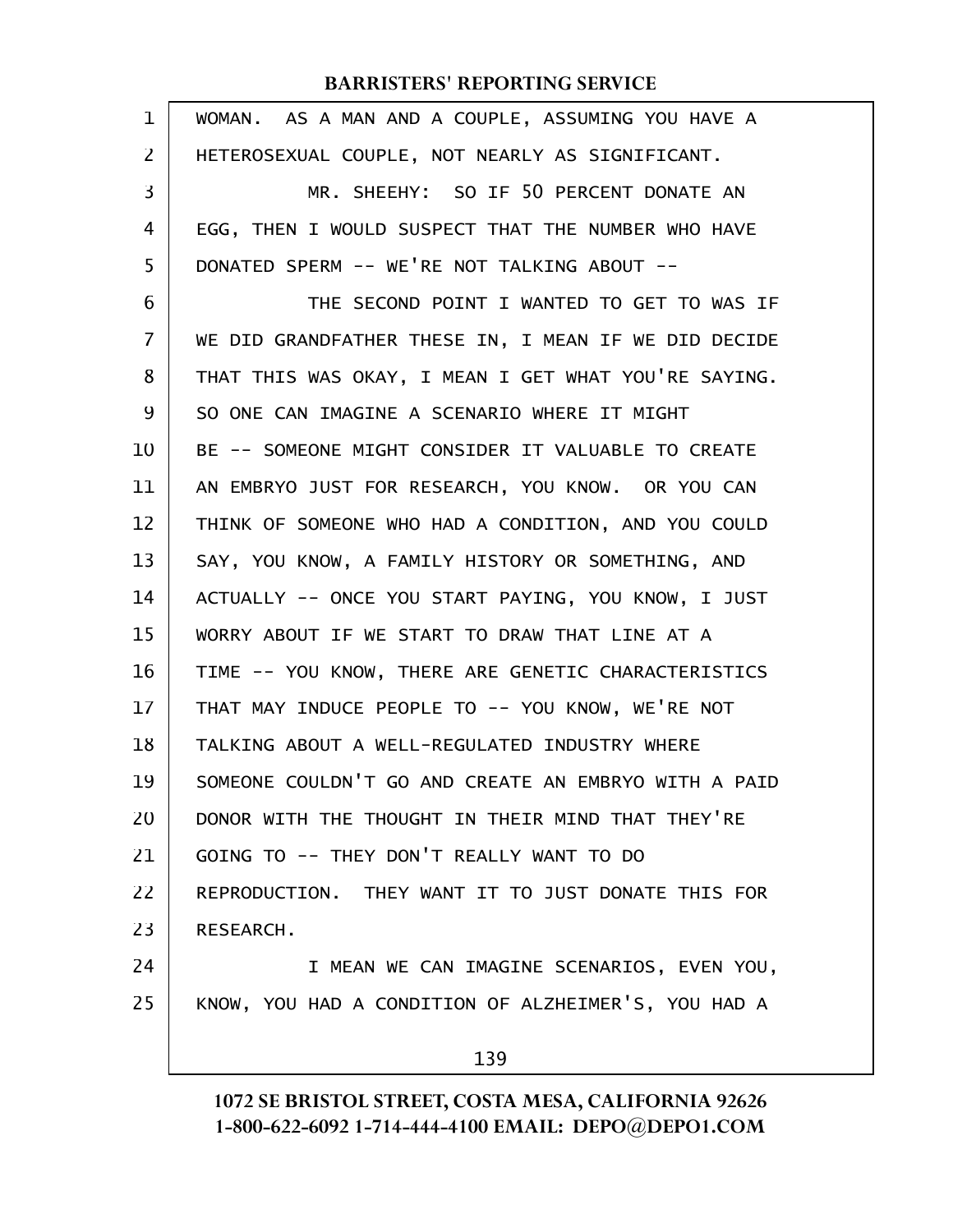| 1              | HISTORY OF ALZHEIMER'S, YOU WANTED TO CREATE A       |
|----------------|------------------------------------------------------|
| 2              | DISEASE MODEL.                                       |
| 3              | MS. CHARO: OF COURSE, ANY SET OF RULES,              |
| 4              | ANY SET OF RULES, THERE ARE THOSE PEOPLE THAT ARE    |
| 5              | DELIBERATELY GOING TO TRY TO CIRCUMVENT THEM. SO     |
| 6              | THAT, THEN, JUST GETS TO THE QUESTION OF HOW YOU     |
| $\overline{7}$ | WANT TO WRITE THE RULES. YOU WANT TO WRITE THEM AS   |
| 8              | A GENERAL SET OF RULES FOR THE WAY YOU THINK THE     |
| 9              | SYSTEM OUGHT TO BE, OR YOU'RE WRITING THEM           |
| 10             | DEFENSIVELY AGAINST EVERY POSSIBLE VIOLATION OF      |
| 11             | SOCIAL LEGAL NORMS.                                  |
| 12             | AND THAT IS A VERY -- IT DEPENDS HOW                 |
| 13             | SCARED YOU ARE OF THAT SCENARIO WHETHER OR NOT       |
| 14             | YOU'RE GOING TO WRITE THE RULES TO ANTICIPATE FAIRLY |
| 15             | UNLIKELY EVENTS.                                     |
| 16             | MR. SHEEHY: WELL, WE'RE NOT REALLY.                  |
| 17             | WE'RE ENFORCING WRITING RULES WITH THE FORCE OF LAW  |
| 18             | IN THE CALIFORNIA CONSTITUTION. SO IT'S A LITTLE     |
| 19             | BIT DIFFERENT WHERE THE PAID OOCYTE ISSUE IS BECAUSE |
| 20             | WE'RE NOT JUST SIMPLY WRITING RULES TO TRY TO        |
| 21             | COVER -- IF IT WERE JUST RULEMAKING, I'D AGREED WITH |
| 22             | YOU. BUT WE'RE ACTUALLY WRITING RULES TO ENFORCE     |
| 23             | THE LAW.                                             |
| 24             | MS. CHARO: I UNDERSTAND. WHAT YOU'RE                 |
| 25             | SUGGESTING IS THAT I WANT RESEARCH TO PROCEED ON MY  |
|                | 140                                                  |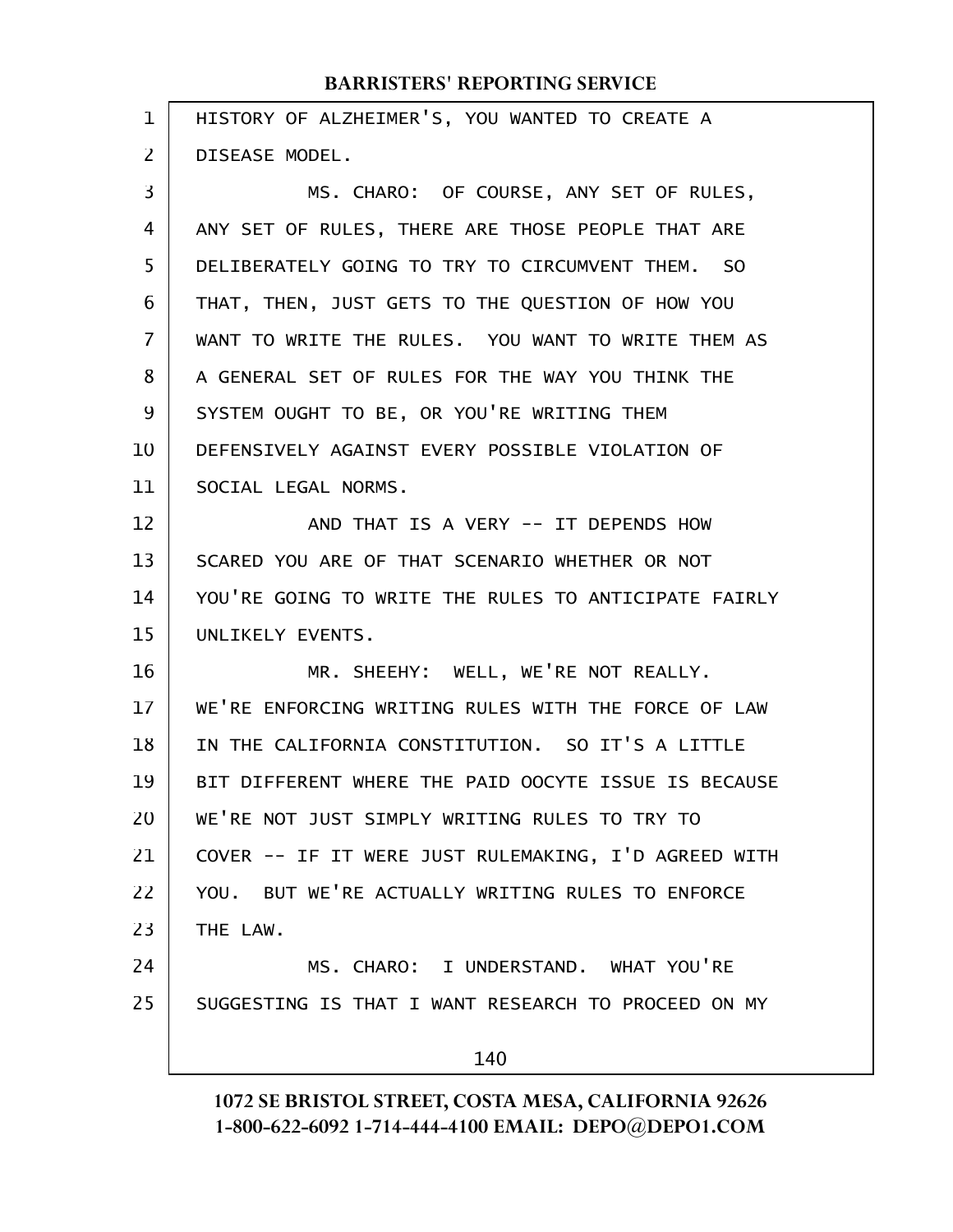| $\mathbf{1}$ | PARTICULAR DISEASE OR I WANT TISSUE CREATED          |
|--------------|------------------------------------------------------|
| 2            | ULTIMATELY FOR MY OWN TRANSPLANT, WHICH WOULD        |
| 3            | PRESUME THAT THE FDA IS NOT GOING TO BE APPROVING    |
| 4            | IT. I'M GOING TO GO TO MY IVF CLINIC, CLAIM I WANT   |
| 5            | EMBRYOS FOR REPRODUCTIVE PURPOSES, OBTAIN AN EGG     |
| 6            | DONOR THROUGH PAYMENT, HAVE THE EMBRYOS MADE, HAVE   |
| 7            | TO AT LEAST GO THROUGH AT LEAST ONE CYCLE OF         |
| 8            | IMPLANTATION TO CONVINCE THE IVF CLINIC I WAS        |
| 9            | SERIOUS, AND THEN WITH THE REMAINING EMBRYOS NOW     |
| 10           | DONATE THEM TO RESEARCH, AND HOPE THEY WILL ACTUALLY |
| 11           | REBOUND TO MY BENEFIT.                               |
| 12           | MR. SHEEHY: WELL, I DON'T WANT TO CREATE             |
| 13           | SCENARIOS. I'M JUST MAKING THE POINT. BUT, YOU       |
| 14           | KNOW, THIS IS A NEW IDEA, AND I'M NOT TRYING TO      |
| 15           | THINK OF EITHER THE WORST-CASE SCENARIOS OR THE      |
| 16           | BEST-CASE SCENARIOS. I JUST CAN IMAGINE THAT THERE   |
| 17           | WOULD BE A SCENARIO, YOU KNOW, ESPECIALLY SINCE WE   |
| 18           | HAVE ALL THE STEM CELL RESEARCH GOING ON.            |
| 19           | BUT MY OTHER QUESTION WAS I WAS REALLY               |
| 20           | INTRIGUED BY SOMETHING YOU SAID. SO WHEN PEOPLE --   |
| 21           | WHEN PEOPLE GO THROUGH IVF, THEY FERTILIZE ALL THE   |
| 22           | EGGS GENERALLY IN YOUR EXPERIENCE?                   |
| 23           | MS. MICHELSEN: UNLESS THE EGGS ARE                   |
| 24           | IMMATURE OR ARE BLIGHTED, THEY FERTILIZE ANY VIABLE  |
| 25           | EGG.                                                 |
|              | 141                                                  |
|              |                                                      |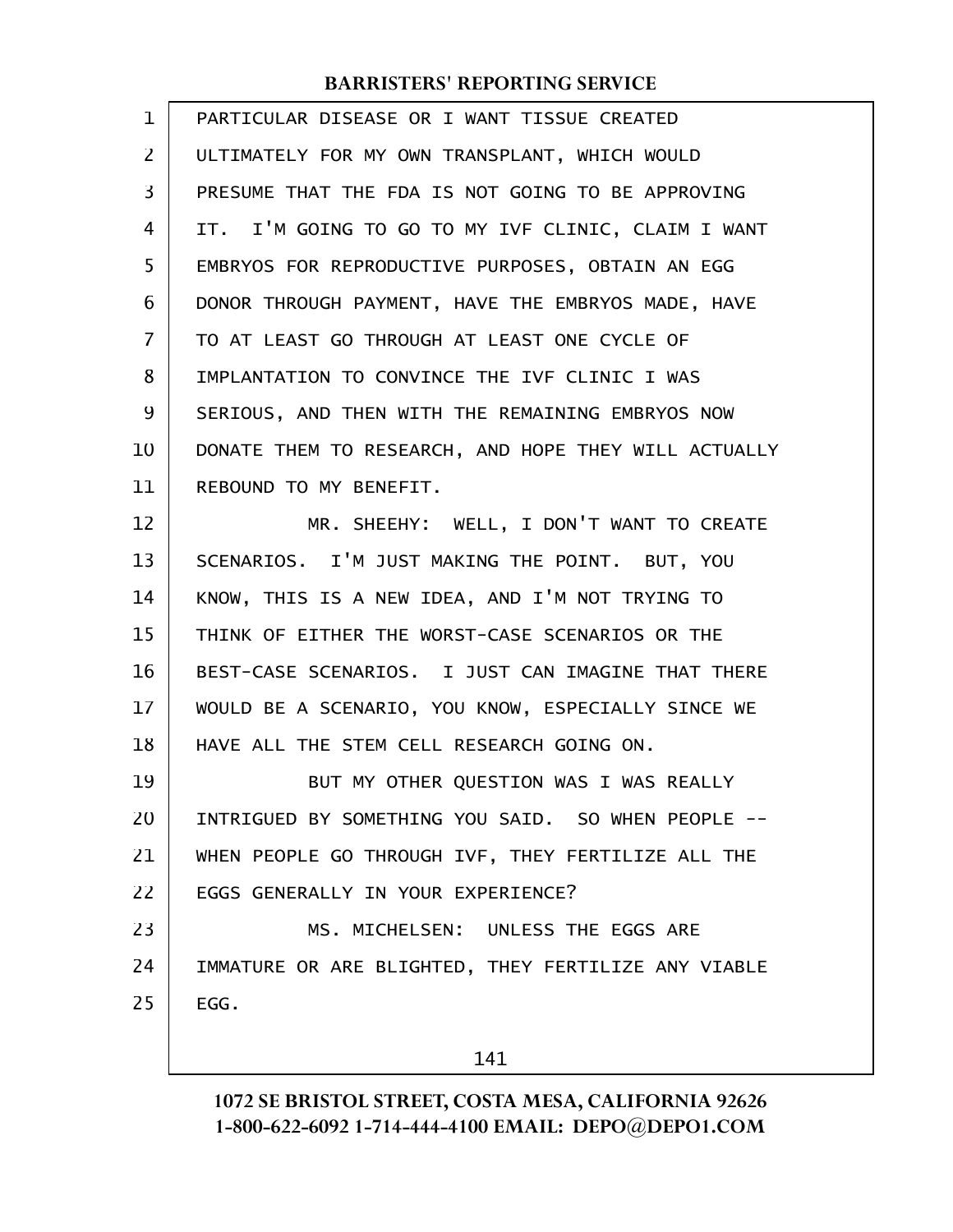| 1              | DR. TAYLOR: THAT MIGHT CHANGE AS WE GET              |
|----------------|------------------------------------------------------|
| $\overline{2}$ | BETTER AT FREEZING EGGS. OUR SUCCESS RATES ARE       |
| 3              | IMPROVING NOW WITH FREEZING EGGS, BUT WE'RE SO MUCH  |
| 4              | BETTER, MORE SUCCESSFUL AT FREEZING EMBRYOS, THAT    |
| 5              | THE IDEA WAS TO CREATE AS MANY EMBRYOS AS WE COULD   |
| 6              | AND THEN FREEZE THE EXTRA EMBRYOS RATHER THAN --     |
| 7              | MR. SHEEHY: YOU ALSO DON'T KNOW WHAT --              |
| 8              | YOU DON'T KNOW WHEN THE FIRST EGG THAT IS -- THE     |
| 9              | FIRST EMBRYO IS CREATED WITH (INAUDIBLE) AND THE     |
| 10             | TWENTIETH EMBRYO IS CREATED.                         |
| 11             | DR. KIESSLING: NOT FOR A COUPLE OF DAYS.             |
| 12             | DR. TAYLOR: YOU CAN LOOK AT THEM AFTER A             |
| 13             | COUPLE OF DAYS BEFORE YOU DECIDE WHICH ONES LOOK THE |
| 14             | BEST.                                                |
| 15             | MR. SHEEHY: SO THE LOGIC IS HAVING EXCESS            |
| 16             | EMBRYO -- EXCESS OOCYTES GOING TO RESEARCH.          |
| 17             | DR. TAYLOR: WE MAY SEE MORE OF IT IN THE             |
| 18             | FUTURE, I THINK, AS WE GET BETTER AT FREEZING EGGS,  |
| 19             | BUT IT'S STILL --                                    |
| 20             | MR. SHEEHY: SO WE WOULDN'T AT THIS KIND              |
| 21             | OF IVF PROCESS WITH THE EXCESS EGGS.                 |
| 22             | MR. KLEIN: THE OTHER SIDE OF THIS, JEFF,             |
| 23             | IS MY UNDERSTANDING IS THAT --                       |
| 24             | MR. SHEEHY: THIS IS FOR ANOTHER DAY.                 |
| 25             | MR. KLEIN: FOR YOUR POINT, MY                        |
|                | 142                                                  |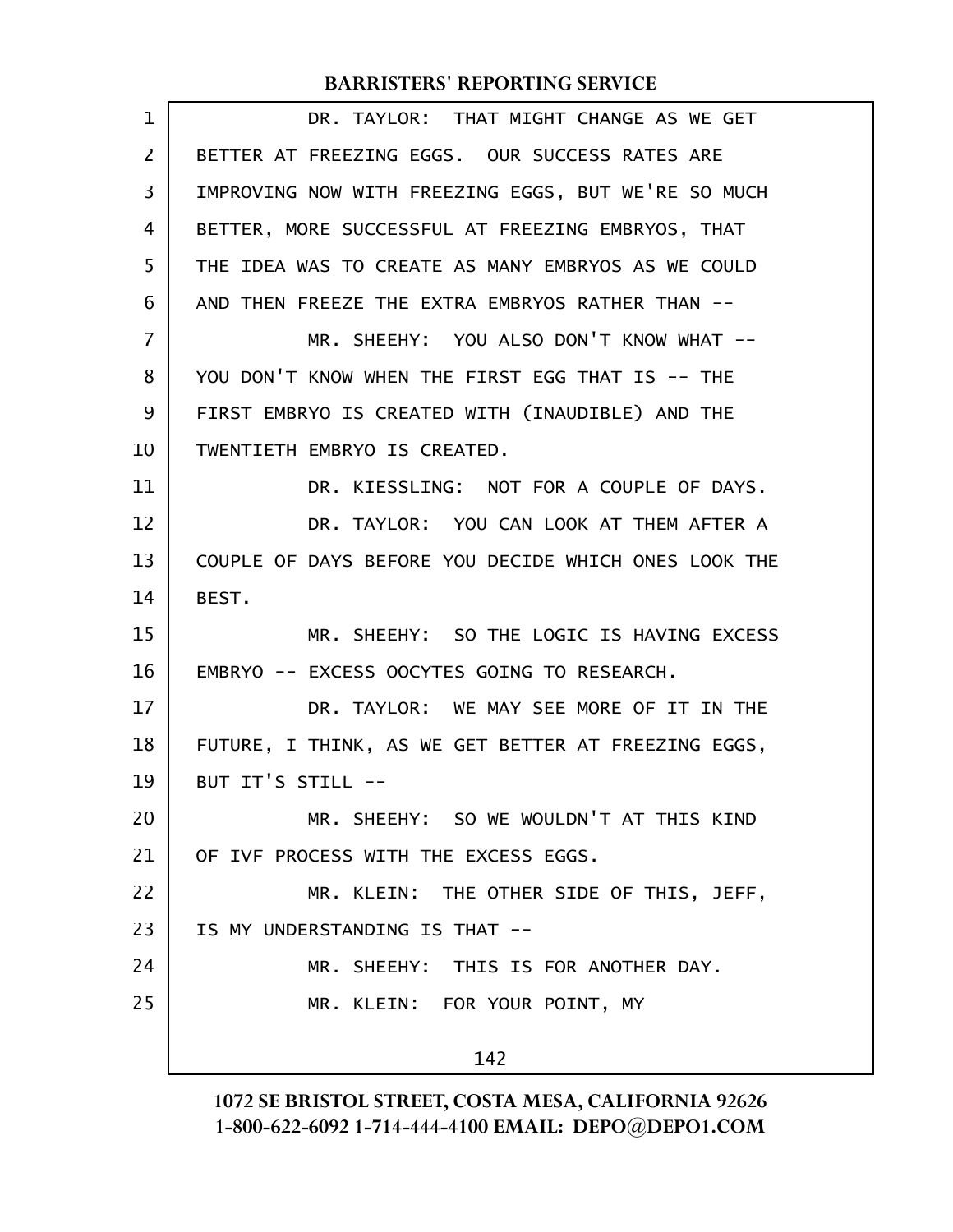UNDERSTANDING IS -- MR. SHEEHY: I DON'T NECESSARILY WANT DISCUSSION TODAY. MR. KLEIN: -- IS THAT WOMEN ARE ONLY GOING TO GO THROUGH SO MANY OF THESE IMPLANTATIONS OF EGGS, AND AT EIGHT OR TEN THEY MAY BE ESSENTIALLY LIMITED OUT, JUST NOT GOING TO GO THROUGH THIS. MR. SHEEHY: IT SEEMS LIKE THE REPRODUCTIVE CONSENTS, WE'RE GOING TO FERTILIZE ALL THE EGGS. DR. TROUNSON: JEFF, I DON'T THINK THAT'S NECESSARILY CORRECT. MR. SHEEHY: I'M WORKING WITHIN WHAT IS COMMON PRACTICE AS DESCRIBED. AND THIS IS NOT A DISCUSSION FOR TODAY, BUT WE NEED TO BRING IT UP AGAIN. DR. TROUNSON: BUT I THINK WHAT YOU SAID WASN'T NECESSARILY CORRECT. YOU NEED TO HAVE LINES (INAUDIBLE). CHAIRMAN LO: I THINK THIS IS ACTUALLY A GOOD TIME TO BREAK FOR LUNCH. LET ME JUST SAY THAT -- BECAUSE I THINK AFTER LUNCH WE HAVE TO KNOW WHAT DO WE WANT TO DO. MS. LANSING: WE ALSO NEED TO SEE WHAT  $--$  IF WE CAN GET  $--$  THE  $--$ 143 1 2 3 4 5 6 7 8 9 10 11 12 13 14 15 16 17 18 19 20 21 22 23 24 25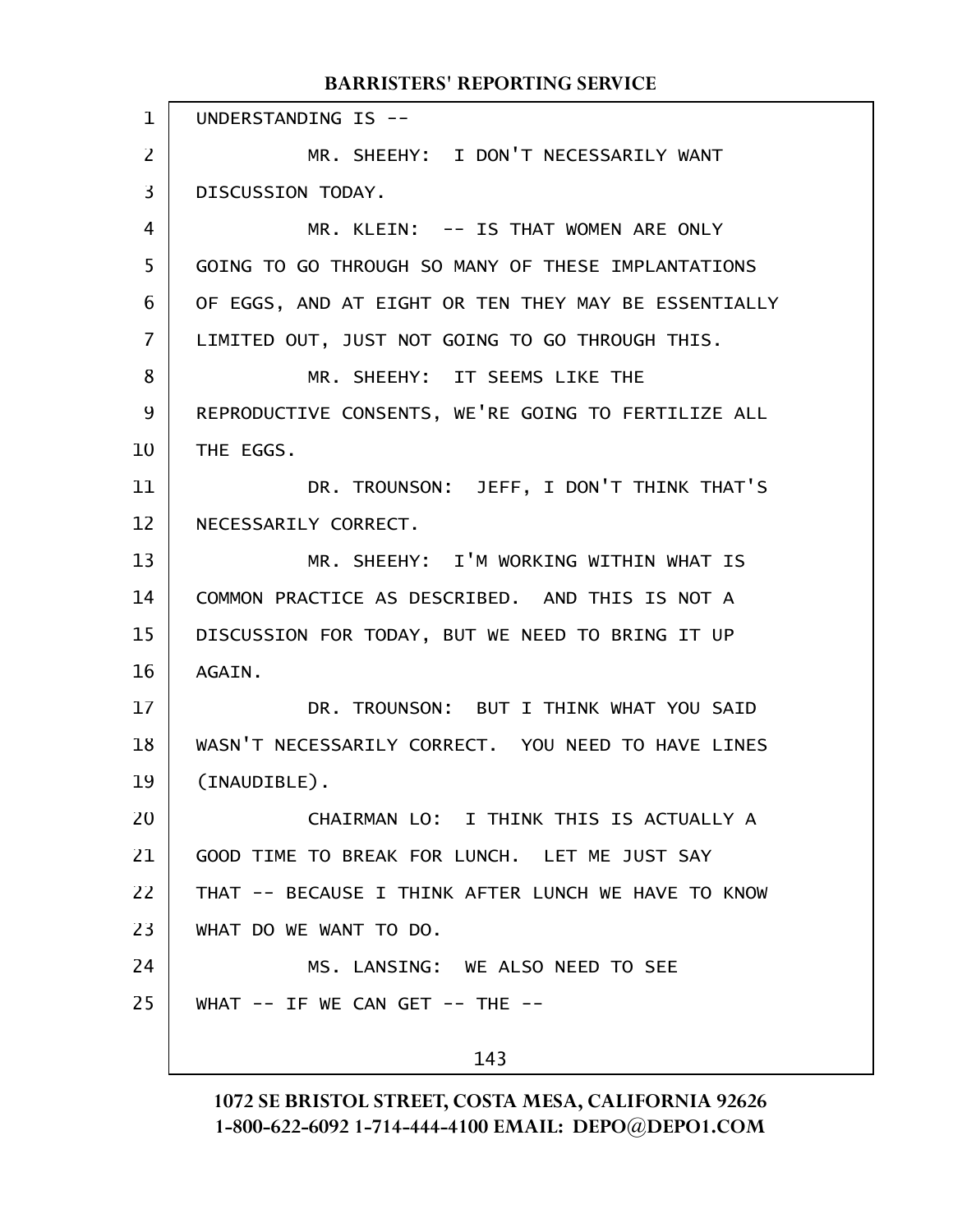| $\mathbf 1$ | CHAIRMAN LO: THE STANFORD PEOPLE, I                  |
|-------------|------------------------------------------------------|
| 2           | GUESS, ARE NOT AVAILABLE. THEY HUNG UP.              |
| 3           | MS. BECKER: I'M STILL WORKING ON IT.                 |
| 4           | CHAIRMAN LO: OKAY. THEY WERE GOING TO                |
| 5           | ADD, WHICH MAYBE WE CAN GET AFTER LUNCH FROM OUR     |
| 6           | SCIENTISTS, IS SORT OF WHAT ARE WE LOSING IN TERMS   |
| 7           | OF RESEARCH BY FOREGOING THESE LINES, HESC LINES     |
| 8           | CREATED FROM -- ALREADY IN EXISTENCE CREATED WITH    |
| 9           | OLD FAMILY HEALTH INFORMATION OR GIVING UP THE USE   |
| 10          | OF DERIVING NEW LINES WITH EXISTING EMBRYOS FOR      |
| 11          | WHICH THE DONORS (INAUDIBLE). THAT'S THE OTHER PART  |
| 12          | OF THIS. WHAT ARE WE LOSING SCIENTIFICALLY? AND,     |
| 13          | YOU KNOW, MAYBE I COULD ASK, BECAUSE THE STANFORD    |
| 14          | PEOPLE, I DON'T THINK, ARE GOING TO BE AVAILABLE,    |
| 15          | MAYBE ASK ALAN OR MARIE AND THE SCIENTISTS ON OUR    |
| 16          | PANEL TO HELP THOSE OF US WHO AREN'T REPRODUCTIVE    |
| 17          | STEM CELL SCIENTISTS TO UNDERSTAND.                  |
| 18          | MEANWHILE SHALL WE BREAK FOR LUNCH? I                |
| 19          | WOULD LIKE US BACK AT 1:30. IS THAT OKAY? BECAUSE    |
| 20          | WE ALSO HAVE MEMBERS FROM THE CALIFORNIA DEPARTMENT  |
| 21          | OF PUBLIC HEALTH WHO WANT TO TELL US ABOUT THEIR     |
| 22          | REPORTING REQUIREMENTS.                              |
| 23          | (A RECESS WAS TAKEN.)                                |
| 24          | CHAIRMAN LO: I'D LIKE TO RECONVENE.                  |
| 25          | BEFORE OUR LUNCH BREAK WE HEARD SOME VERY IMPORTANT, |
|             | 144                                                  |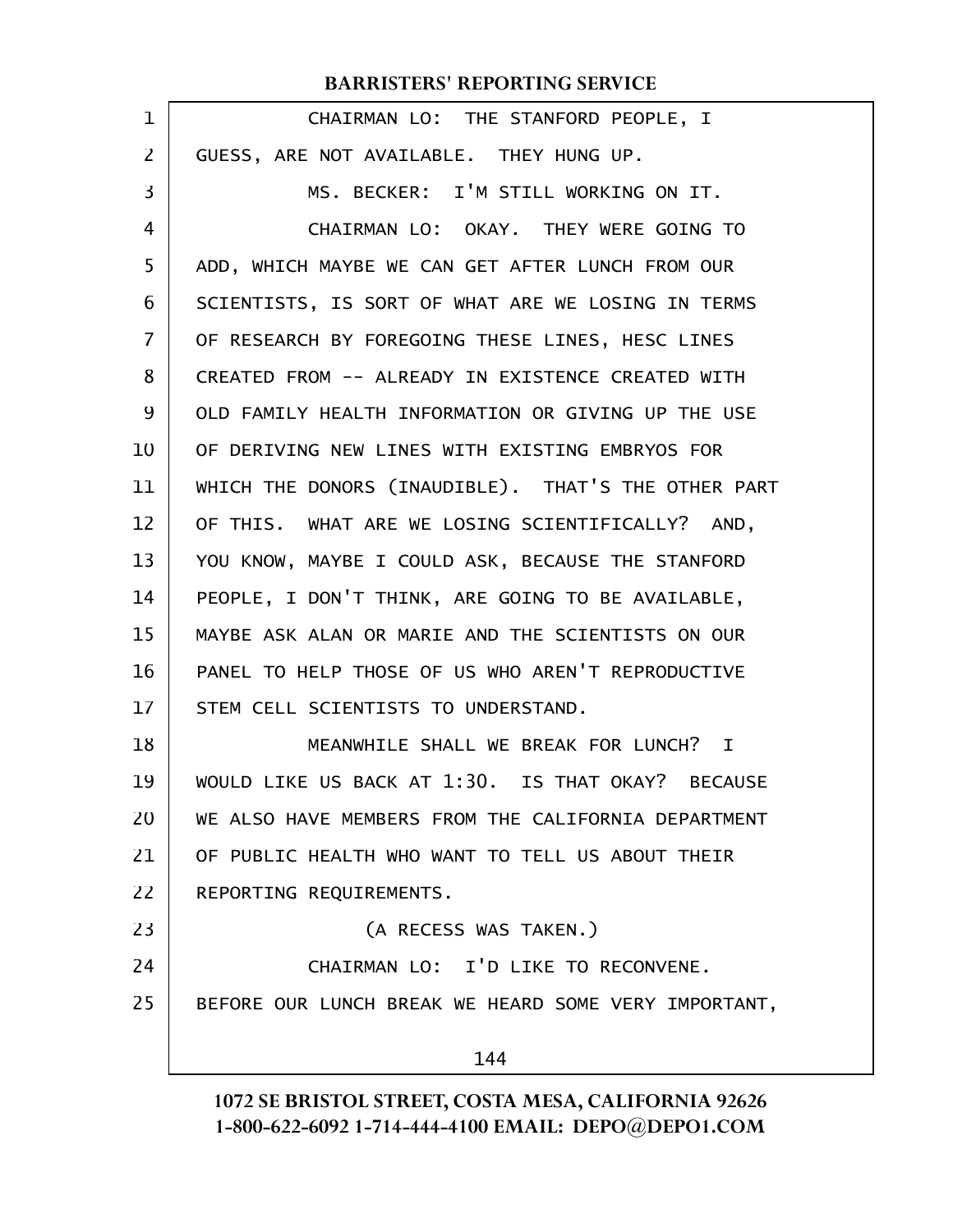| 1              | VERY INTERESTING INFORMATION FROM OUR TWO GUEST      |
|----------------|------------------------------------------------------|
| $\overline{2}$ | SPEAKERS. AND THERE WAS A LOT OF DISCUSSION OVER     |
| 3              | LUNCH, AND WHAT SHERRY AND I WOULD LIKE TO TRY TO DO |
| 4              | AS CO-CHAIRS -- I REALLY HAVE TO TIP MY HAT TO       |
| 5              | SHERRY -- IS TO TRY AND SORT OF PUT OUT SOME SAMPLE  |
| 6              | LANGUAGE THAT WE MAY BE ABLE TO REFINE AND THEN      |
| 7              | AGREE ON.                                            |
| 8              | SO JUST TO PUT THE CONTEXT, THERE ARE                |
| 9              | EMBRYOS THAT ARE CREATED WITH THE INTENTION OF BEING |
| 10             | USED IN IVF PROGRAMS. OFTEN THESE ARE FROM YOUNGER   |
| 11             | WOMEN DONORS, AND SO THERE MAY BE SOME SCIENTIFIC    |
| 12             | (UNINTELLIGIBLE). BUT AS IS TYPICAL IN IVF           |
| 13             | PRACTICE, MOST OF THESE IVF-EMBRYOS HAD PAYMENTS TO  |
| 14             | DONORS, GAMETE DONORS, THAT RECEIVED THE ACTUAL      |
| 15             | OUT-OF-THE POCKET EXPENSES. AND YEARS AFTER THEY     |
| 16             | WERE DONATED WHEN THE WOMAN, COUPLE IN IVF HAS       |
| 17             | COMPLETED THEIR TREATMENT, THAT WOMAN MAY WANT TO    |
| 18             | DONATE THEM FOR RESEARCH, SPECIFICALLY STEM CELL     |
| 19             | RESEARCH, AFTER MAKING A DECISION NOT TO KEEP THEM   |
| 20             | FROZEN OR TO DONATE THEM TO ANOTHER COUPLE FOR       |
| 21             | FERTILITY.                                           |
| 22             | AND WHAT WE'RE TRYING TO DO IS SEE ARE               |
| 23             | THERE SOME OF THOSE OR SOME OF THE CIRM POLICIES AND |
| 24             | REGULATIONS RESTRICTING SOME OF THE DONATIONS IN A   |
| 25             | WAY THAT IS UNNECESSARY FROM THE POINT OF VIEW OF    |
|                |                                                      |

145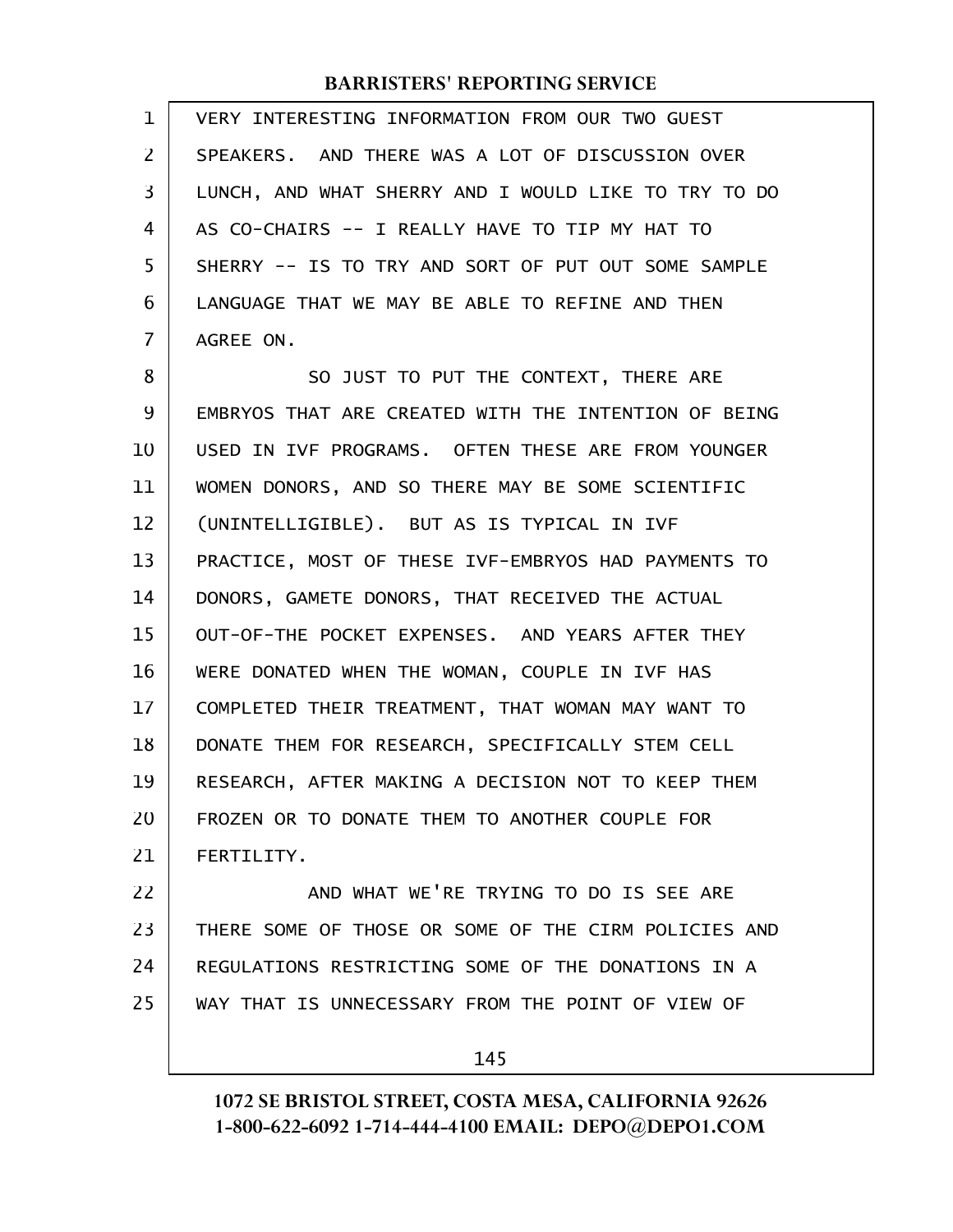PROTECTING THE INTERESTS AND THE SAFETY OF THE DONOR WOMEN AS WELL AS THE WOMEN OR COUPLE IN IVF. SO I'M PROPOSING THIS AS SOMETHING WE NEED TO DISCUSS, MODIFY AS THE NEED BE. 1 2 3 4

FIRST, THE USE OF HUMAN EMBRYONIC STEM CELL LINES DERIVED FROM EMBRYOS DONATED AFTER THE WOMAN IN IVF HAS COMPLETED FERTILITY TREATMENT TO SAY THAT THESE MAY BE USED IN CIRM-FUNDED RESEARCH EVEN THOUGH THE GAMETE DONOR RECEIVED, AND THE LANGUAGE IS NOT GOOD, SO I'M OPEN TO SUGGESTION, SO I'M TRYING TO GET THE THOUGHT DOWN, EVEN THOUGH THE GAMETE DONOR RECEIVED PAYMENT IN EXCESS OF EXPENSES PROVIDED THAT SEVERAL THINGS. ONE, THAT CONSENT FOR RESEARCH USE HAS BEEN OBTAINED FROM AND PROVIDED BY THE EMBRYO DONOR AS WELL AS BOTH GAMETE DONORS. WE UNDERSTAND WE'RE GOING TO LOSE SOME EMBRYO LINES BECAUSE THE GAMETE DONORS DIDN'T CHECK OFF THAT BOX. AND IRB HAS TO APPROVE THE RESEARCH PROTOCOL. 5 6 7 8 9 10 11 12 13 14 15 16 17 18

AND THEN I THINK THERE WERE CONCERNS THAT A NUMBER OF PEOPLE EXPRESSED OF ARE WE MAKING SURE WE'RE PROTECTING AGAINST THE POSSIBILITY THAT THIS WOULD BE -- THIS EXCEPTION OR THIS CHANGE WOULD BE EXPLOITED BY PEOPLE TO THE DETRIMENT OF WOMEN DONATING OOCYTES. 19 20 21 22 23 24

25

SO SOME OF THE CONCERNS THAT ONE MIGHT

146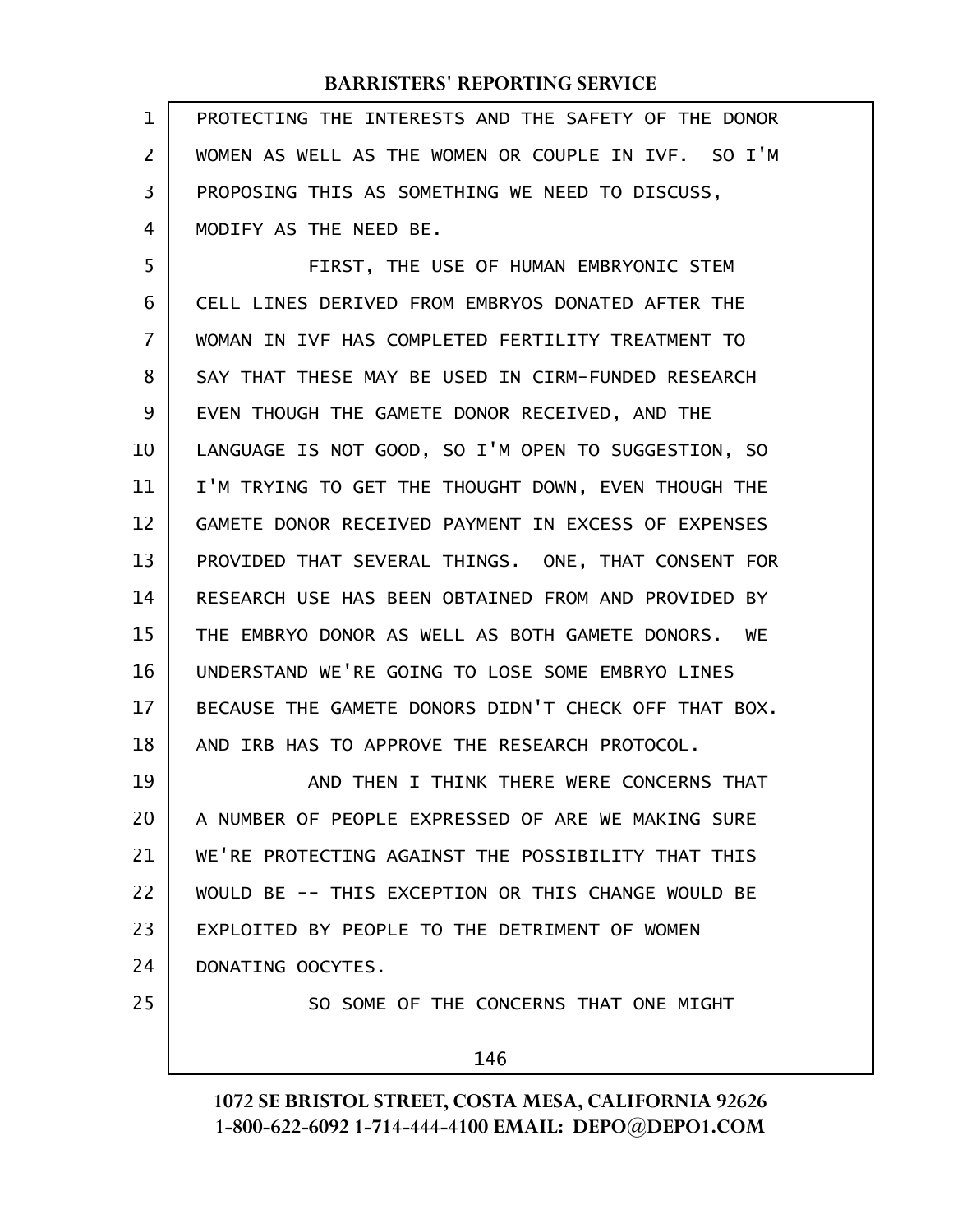| $\mathbf{1}$   | HAVE ARE THAT, FOR EXAMPLE, HAVE BEEN PRESSURED TO   |
|----------------|------------------------------------------------------|
| $\overline{2}$ | HAVE A MORE INTENSE INDUCTION CYCLE, RETRIEVAL CYCLE |
| 3              | TO SORT OF RETRIEVE 25 OOCYTES RATHER THAN 15.       |
| 4              | OBVIOUSLY THAT WAS WHERE THE WOMEN DONATING OOCYTES  |
| 5              | HAVE GREATER RISK. WE HEARD THAT FROM THE NAS PANEL  |
| 6              | THAT LINDA GUIDICE CHAIRED.                          |
| 7              | AND THE OTHER CONCERN THAT WAS RAISED WAS            |
| 8              | THAT, WELL, MAYBE PEOPLE WOULD SAY THAT THEY WERE    |
| 9              | GOING TO USE THESE -- THEY'RE INTENDING TO USE THESE |
| 10             | EMBRYOS FOR FERTILITY; AND THEN AFTER THEY'RE        |
| 11             | DERIVED, OH, ACTUALLY I CHANGED MY MIND. I DON'T     |
| 12             | WANT TO HAVE CHILDREN ANYMORE. LET'S GIVE THEM ALL   |
| 13             | TO SCIENCE, SORT OF AS A MAYBE NOT SO TRANSPARENT -- |
| 14             | I DON'T KNOW IF BAIT AND SWITCH IS TOO STRONG A      |
| 15             | TERM -- BUT SORT OF LESS THAN FORTHRIGHT.            |
| 16             | SO, AGAIN, I THINK WE DON'T WANT TO -- WE            |
| 17             | WANT TO MAKE SURE WE'RE PROVIDING, IT SEEMS TO ME AT |
| 18             | LEAST PERSONALLY, ADEQUATE PROTECTION TO THE WOMEN   |
| 19             | DONATING OOCYTES INVOLVED IN FERTILITY TREATMENT.    |
| 20             | AND THAT'S WHY I HAVE THOSE LAST TWO BULLETS WAS TO  |
| 21             | SUGGEST THAT WE PROTECT AGAINST -- WE'RE TRYING TO   |
| 22             | PROTECT AGAINST EMBRYOS THAT REALLY WERE INTENDED    |
| 23             | FOR RESEARCH ALL ALONG, SO THEY HADN'T BEEN USED FOR |
| 24             | AT LEAST ONE IVF CYCLE. I THINK WE MAY WANT TO       |
| 25             | THINK -- I DIDN'T HAVE TIME TO THINK THIS THROUGH -- |
|                |                                                      |

147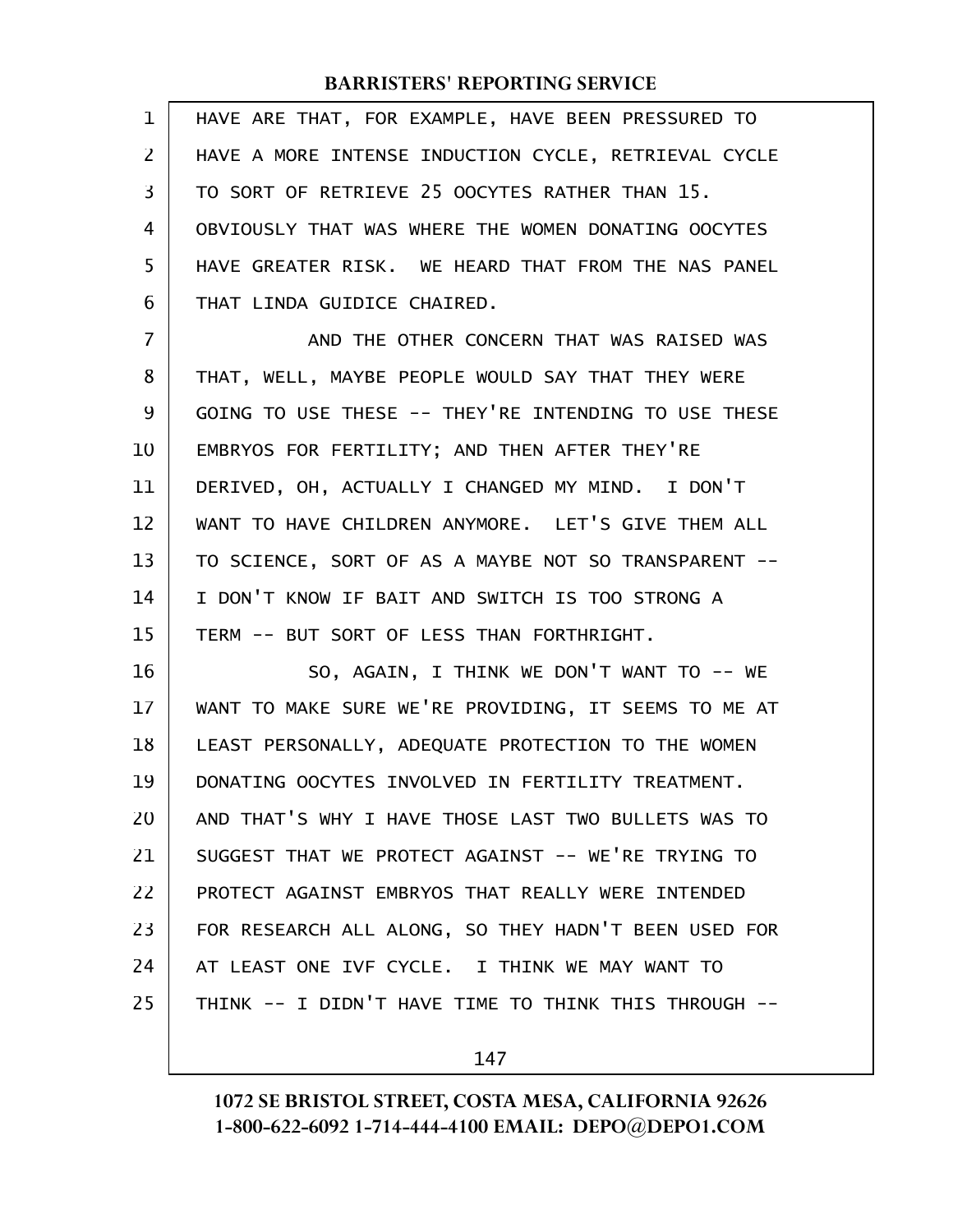| $\mathbf{1}$   | IF WE NEED OTHER PROTECTIONS PROTECTING AGAINST SORT |
|----------------|------------------------------------------------------|
| $\overline{2}$ | OF (UNINTELLIGIBLE).                                 |
| 3              | BUT I THINK THE INTENTION IS TO ALLOW                |
| 4              | THESE TO BE USED BECAUSE OF THE RESEARCH VALUE AND   |
| 5              | BECAUSE OF THE WISH OF MANY OF THE WOMEN IN IVF      |
| 6              | AFTER TREATMENT TO DONATE THEM TO RESEARCH, BUT WE   |
| 7              | ALSO I THINK WANT TO MAKE SURE WE DON'T DO SO MUCH   |
| 8              | THAT WE ACCEPT EMBRYOS WHERE THERE WAS A RISK.       |
| 9              | NOW, LET ME JUST SAY THIS IS NOW FOR BOTH            |
| 10             | THE LINES THAT ARE ALREADY DEVELOPED IN EXISTENCE,   |
| 11             | BUT ALSO LOOKING TO THE FUTURE. SO I THINK THAT'S    |
| 12             | THE OTHER THING WE TALKED ABOUT BEFORE LUNCH. WE     |
| 13             | JUST HAVE TO GRANDFATHER THEM AND SEPARATE THAT OFF  |
| 14             | FROM A FUTURE USE. THAT'S ANOTHER POSSIBILITY        |
| 15             | THAT'S BEEN SUGGESTED.                               |
| 16             | I WANTED TO LAY THIS OUT AND JUST HAVE               |
| 17             | PEOPLE KIND OF ANALYZE. I THINK THERE'S GOING TO BE  |
| 18             | PEOPLE FROM THE PUBLIC WHO WILL DEFINITELY WANT TO   |
| 19             | COMMENT, AND WE WANT TO HEAR THOSE COMMENTS AS WELL. |
| 20             | LET ME JUST START ON THE COMMITTEE. THIS             |
| 21             | IS VERY ROUGH AND OPEN FOR MODIFICATION. ANN.        |
| 22             | DR. KIESSLING: WHY DID YOU NOT INCLUDE               |
| 23             | ESCRO?                                               |
| 24             | CHAIRMAN LO: THAT'S FINE. IRB AND ESCRO              |
| 25             | OR ESCRO. SHOULD BE IRB/ESCRO.                       |
|                | 148                                                  |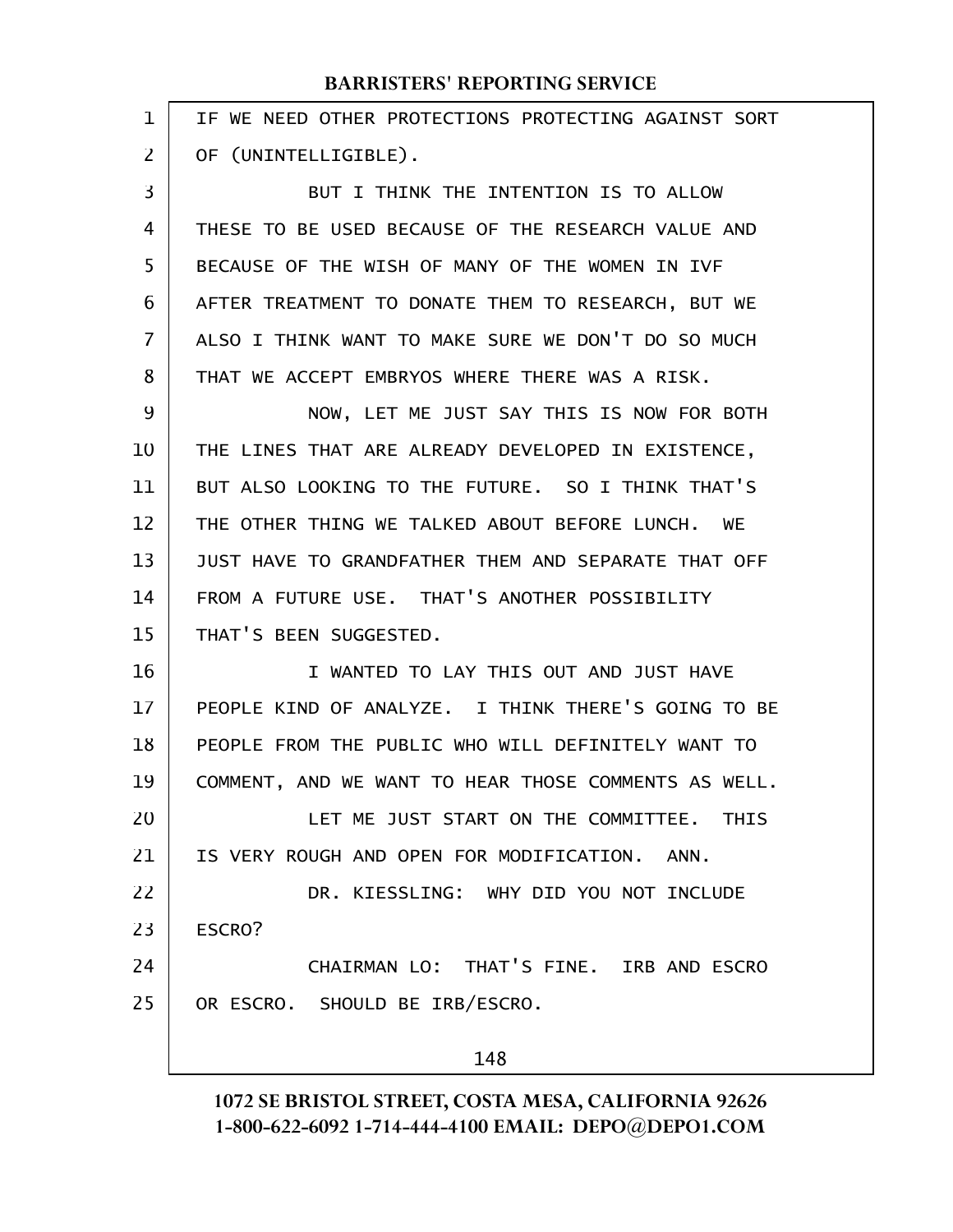|                | <b>BARRISTERS' REPORTING SERVICE</b>                |
|----------------|-----------------------------------------------------|
| $\mathbf 1$    | DR. LOMAX: WELL, WE DO NEED TO BE A BIT             |
| $\overline{2}$ | CAREFUL BECAUSE THE PRIOR APPROVALS IN THE CURRENT  |
| 3              | SITUATION WITH THE REGULATIONS DEPEND ON THE        |
| 4              | UTILIZATION OF A COVERED STEM CELL LINE.            |
| 5              | MR. KLEIN: WELL, IT WOULD BE IRB OR ESCRO           |
| 6              | AS APPLICABLE.                                      |
| 7              | DR. LO: YEAH. SOMETHING LIKE THAT.                  |
| 8              | DR. LOMAX: YEAH.                                    |
| 9              | CHAIRMAN LO: WE DON'T WANT TO AVOID ESCRO           |
| 10             | REVIEW IF IT WOULD OTHERWISE BE ASKED FOR. THAT'S   |
| 11             | AN IMPORTANT CORRECTION.                            |
| 12             | DR. CIBELLI: QUESTION. IT IS A LITTLE               |
| 13             | BIT PROBLEMATIC TO ALLOW THIS TO TAKE PLACE IN THE  |
| 14             | FUTURE. I MEAN WE SHOULD TALK ABOUT THE PAST. I'M   |
| 15             | WONDERING IF YOU HAVE STATISTICS HOW MANY EMBRYOS   |
| 16             | CAN BE THERE. HOW MANY WERE APPROVED, HUGE, JUST IN |
| 17             | CALIFORNIA.                                         |
| 18             | CHAIRMAN LO: THAT'S A GOOD QUESTION.                |
| 19             | DR. CIBELLI: I THINK WITH THOSE                     |
| 20             | STATISTICS, WE SHOULD BE ABLE TO GET THEM           |
| 21             | (UNINTELLIGIBLE). PROBABLY IS NOT AFTER 2007, BUT   |
| 22             | YOU WOULD BE ABLE TO GET 2005 IN CALIFORNIA.        |
| 23             | CHAIRMAN LO: I DON'T KNOW THAT. I DON'T             |
| 24             | KNOW IF ANYONE HERE HAS THAT DATA.                  |
| 25             | MS. LANSING: WE HAVE IT?                            |
|                | 110                                                 |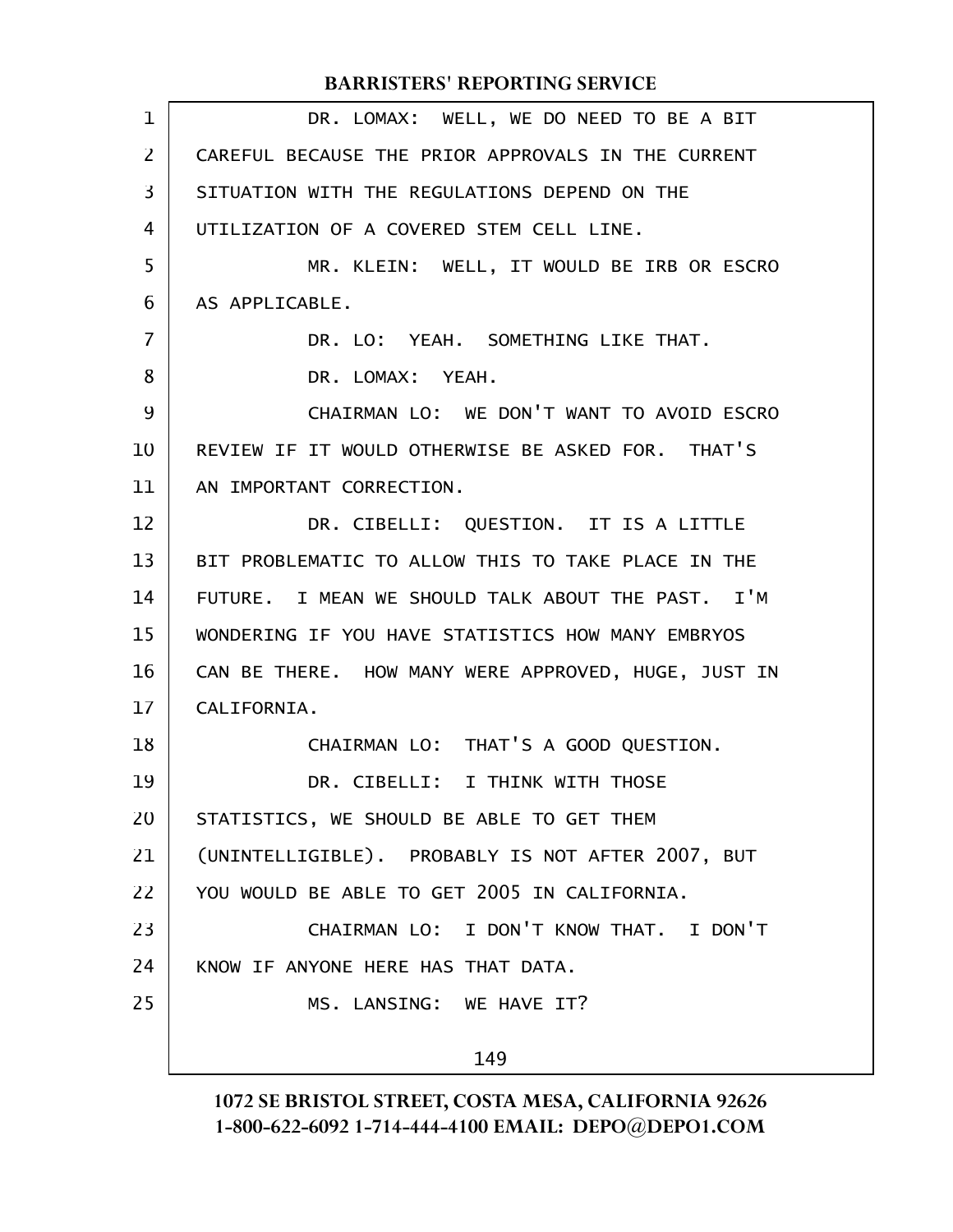| $\mathbf 1$ | CHAIRMAN LO: WHY DON'T YOU JUST, AGAIN,              |
|-------------|------------------------------------------------------|
| 2           | FOR THE RECORD, STEVE.                               |
| 3           | DR. PECKMAN: IT'S STEVE PECKMAN, UCLA. I             |
| 4           | DON'T HAVE ANY EXACT DATA ON THAT, BUT I CAN GIVE    |
| 5           | YOU ANECDOTAL DATA OF WHAT WE'VE EXPERIENCED AT      |
| 6           | UCLA, WHICH IS 50 PERCENT OF THE PEOPLE WHO HAVE     |
| 7           | CONTACTED US ABOUT EMBRYO DONATION FOR STEM CELL     |
| 8           | RESEARCH, EMBRYOS CREATED FOR CLINICAL IVF PURPOSES, |
| 9           | 50 PERCENT OF THOSE INQUIRIES, NOT ANY ADVERTISING,  |
| 10          | JUST PEOPLE PROACTIVELY CONTACTING US AT OUR         |
| 11          | INSTITUTION, 50 PERCENT OF THOSE ARE MADE WITH       |
| 12          | DONATED OOCYTES FROM THOSE DONORS. THAT'S HUNDREDS   |
| 13          | OF POTENTIAL EMBRYOS AT ONE INSTITUTION THAT CANNOT  |
| 14          | BE USED CURRENTLY BECAUSE THE OOCYTES HAVE BEEN PAID |
| 15          | FOR FOR CLINICAL PURPOSES.                           |
| 16          | CHAIRMAN LO: DENISE, DO YOU WANT MAKE A              |
| 17          | COMMENT ABOUT UCSF'S EXPERIENCE AGAIN WITH PEOPLE    |
| 18          | WANTING TO -- CONTACTING YOU TO DONATE, PEOPLE       |
| 19          | DONATING LEFT-OVER EMBRYOS AFTER IVF?                |
| 20          | MS. BERNSTEIN: I DON'T HAVE THE SAME                 |
| 21          | NUMBERS AT ALL. I DON'T HAVE EVEN NUMBERS AT ALL,    |
| 22          | BUT THE PROGRAMS THAT REFER PEOPLE TO US KIND OF     |
| 23          | WEED OUT THE PEOPLE THAT HAVE USED DONOR GAMETES     |
| 24          | AHEAD OF TIME SO THAT I'M NOT THE PERSON GIVING THE  |
| 25          | BAD NEWS, THEY ARE, WHICH I APPRECIATE. SO IT DOES.  |
|             |                                                      |

150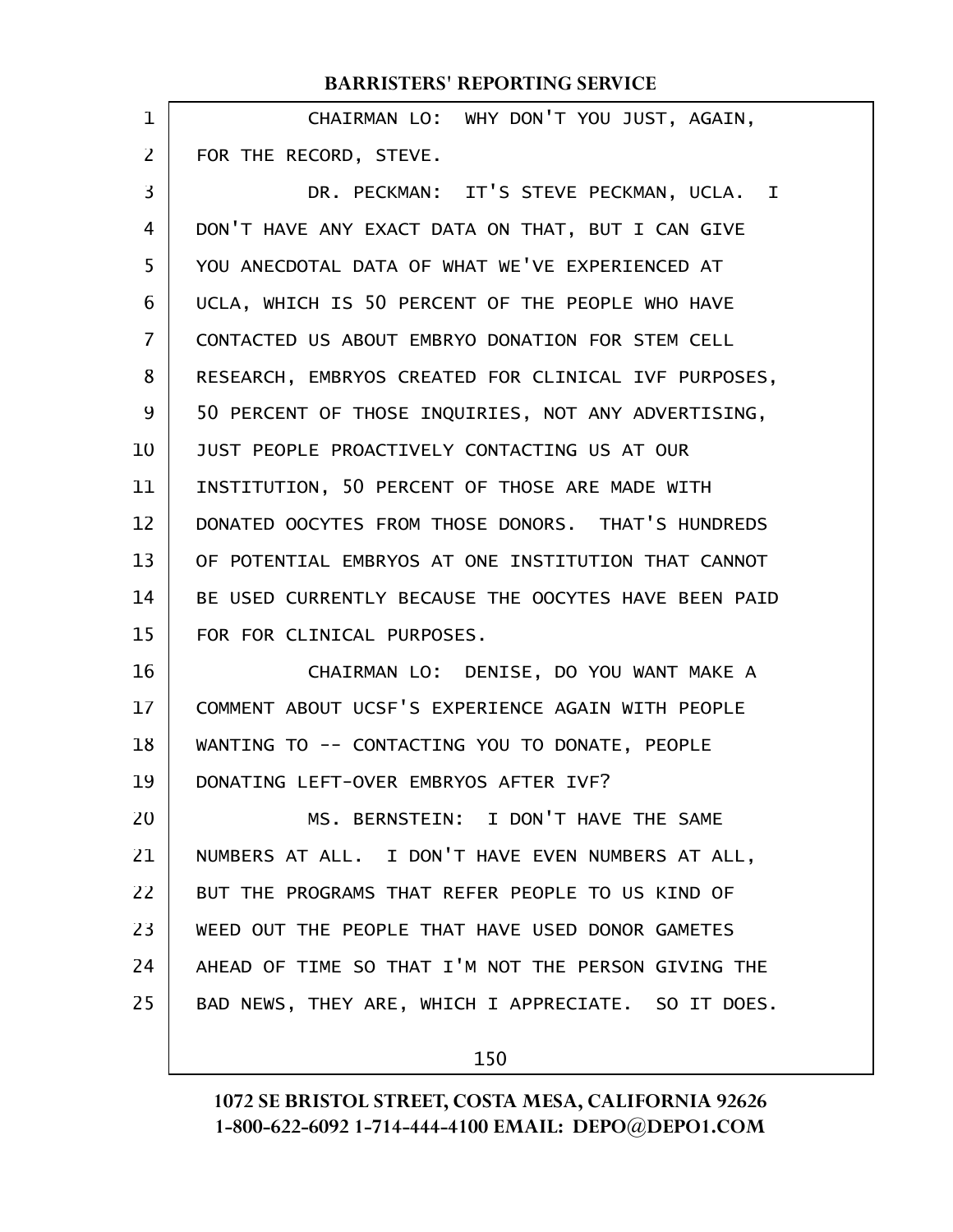|                | <b>BARRISTERS' REPORTING SERVICE</b>                 |
|----------------|------------------------------------------------------|
| $\mathbf{1}$   | IT HAPPENS FREQUENTLY, AND THEY HAVE THE MOST TO     |
| $\overline{2}$ | DONATE. THEY HAVE THE MOST NUMBER OF EMBRYOS TO      |
| 3              | DONATE.                                              |
| 4              | CHAIRMAN LO: MIKE KALICHMAN WAS HERE                 |
| 5              | BEFORE. ANY THOUGHTS FROM UCSD?                      |
| 6              | MR. KALICHMAN: WE DON'T HAVE ANY                     |
| 7              | EXPERIENCE ON THEM.                                  |
| 8              | CHAIRMAN LO: BUT STEVE PECKMAN SAYS THAT             |
| 9              | THIS IS A MAJOR --                                   |
| 10             | DR. PECKMAN: SO FOR US IT'S A SUBSTANTIAL            |
| 11             | ISSUE REGARDING STEM CELL RESEARCH AND THE           |
| 12             | DERIVATION OF NEW STEM CELL LINES.                   |
| 13             | MS. CHARO: BUT, STEVE, LET ME ASK. NOW               |
| 14             | THAT WE'VE BEEN ALERTED BY DIANE AT LEAST IN THE     |
| 15             | UNKNOWN CALIFORNIA STATUTE, THAT INDEPENDENTLY       |
| 16             | REQUIRES ABSOLUTELY THAT THERE BE CONSENT FROM BOTH  |
| 17             | SPERM AND EGG DONORS BEFORE THEIR MATERIALS CAN BE   |
| 18             | DIVERTED INTO ANYTHING. WOULD THERE BE ANY           |
| 19             | SUBSTANTIAL DIFFERENCE IN THE NUMBER OF EMBRYOS THAT |
| 20             | HAVE TO BE REJECTED IF WE WERE TO -- IF THE RULE     |
| 21             | ABOUT PAID GAMETE DONORS HAD CHANGED SINCE THE       |
| 22             | CONSENT ISSUE WOULD STILL HAVE TO BE HANDLED?        |
| 23             | DR. PECKMAN: RIGHT. I THINK THAT'S AN                |
| 24             | IMPORTANT QUESTION. I WAS THINKING ABOUT THAT        |
| 25             | DURING HER TALK, AND THOUGH I'M NOT GOING TO         |
|                | 151                                                  |
|                |                                                      |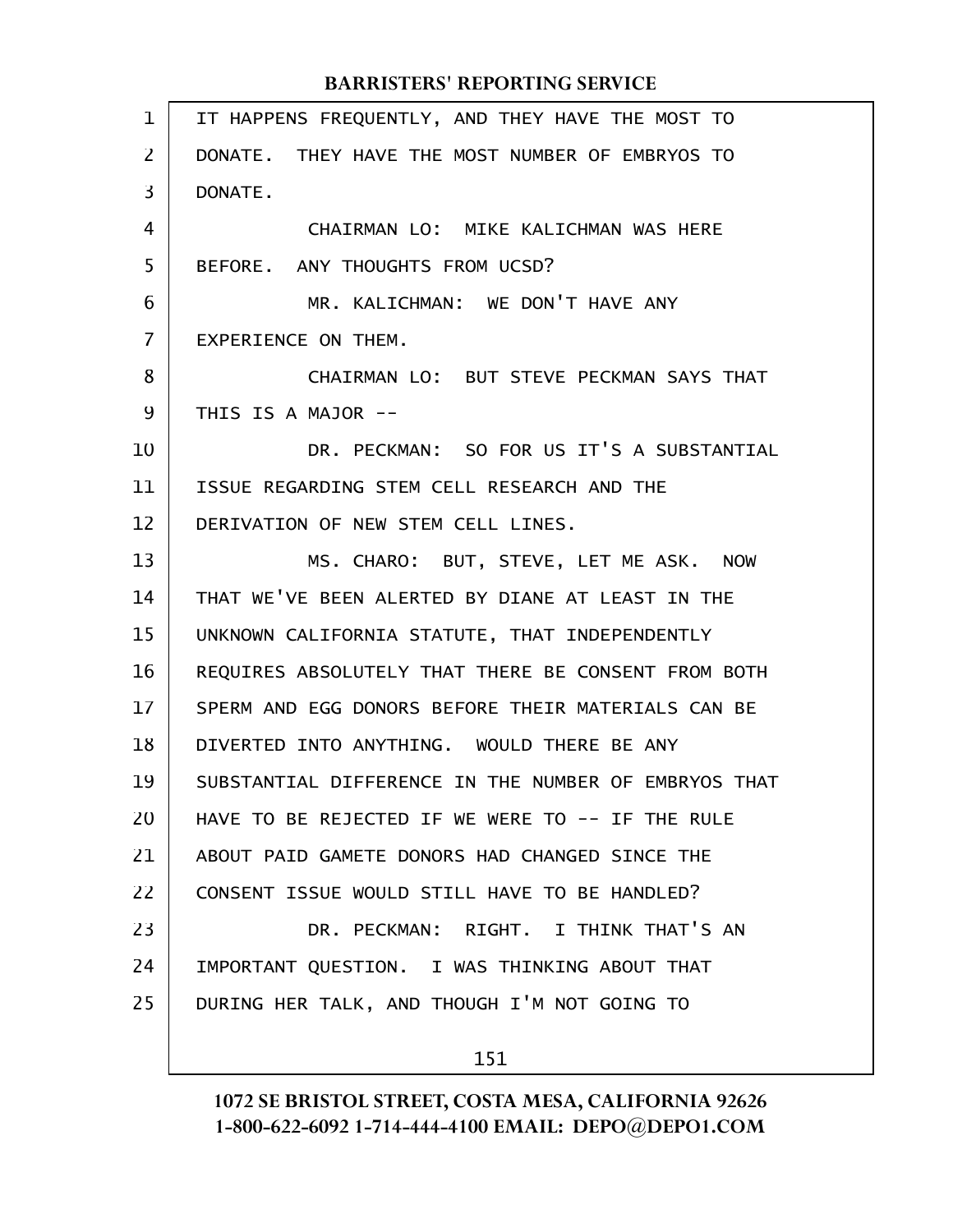| 1              | QUESTION ANYONE'S LEGAL EXPERTISE HERE TODAY, IT     |
|----------------|------------------------------------------------------|
| 2              | WOULD BE MY OPINION THAT WE GET A LEGAL OPINION ON   |
| 3              | THAT AND REVIEW THE ACTUAL STATUTE. I KNOW WHAT      |
| 4              | SHE'S TALKING ABOUT. I DON'T REMEMBER THE EXACT      |
| 5              | WORDING OF THE STATUTE, AND I DON'T REMEMBER IT      |
| 6              | BEING THAT EXCLUSIVE.                                |
| $\overline{7}$ | THAT BEING SAID, IF THERE ARE -- LET'S SAY           |
| 8              | THAT 75 PERCENT OF THAT 50 PERCENT THAT CAN'T DONATE |
| 9              | NOW ACTUALLY HAVE CHECKED THE BOX ON THE FORM THAT   |
| 10             | SAYS RESEARCH, AND IF WE SAY THAT RESEARCH IS        |
| 11             | SUFFICIENT ENOUGH CONSENT, AND IF WE REMOVE THE      |
| 12             | RESTRICTION ABOUT PAYMENT FOR IVF CLINICAL PURPOSES, |
| 13             | THEN WE'VE EXPONENTIALLY INCREASED THE NUMBER OF     |
| 14             | EMBRYOS THAT ARE AVAILABLE TO DERIVE STEM CELL       |
| 15             | LINES.                                               |
| 16             | AND SO THE ISSUE HERE FOR US HAS NOT BEEN            |
| 17             | THE FACT THAT ONE OF THE DONORS WERE UNKNOWN BECAUSE |
| 18             | ACTUALLY THE MAJORITY OF THE CASES OF PATIENTS WHO   |
| 19             | HAVE CONTACTED US ACTUALLY KNEW THE DONORS BECAUSE   |
| 20             | THERE HAD BEEN A RELATIONSHIP SET UP, WHICH I'M      |
| 21             | ASSUMING HAPPENS OFTEN, BUT THAT THERE WAS AN ISSUE  |
| 22             | ABOUT RESEARCH THAT HAD ALREADY BEEN ADDRESSED.      |
| 23             | NOW, LET'S SAY THAT THE STATUTE ISN'T WHAT           |
| 24             | WE THINK IT IS TODAY AND IT'S LESS RESTRICTIVE.      |
| 25             | THEN I THINK THE IMPORTANT QUESTION IS OWNERSHIP.    |
|                | 152                                                  |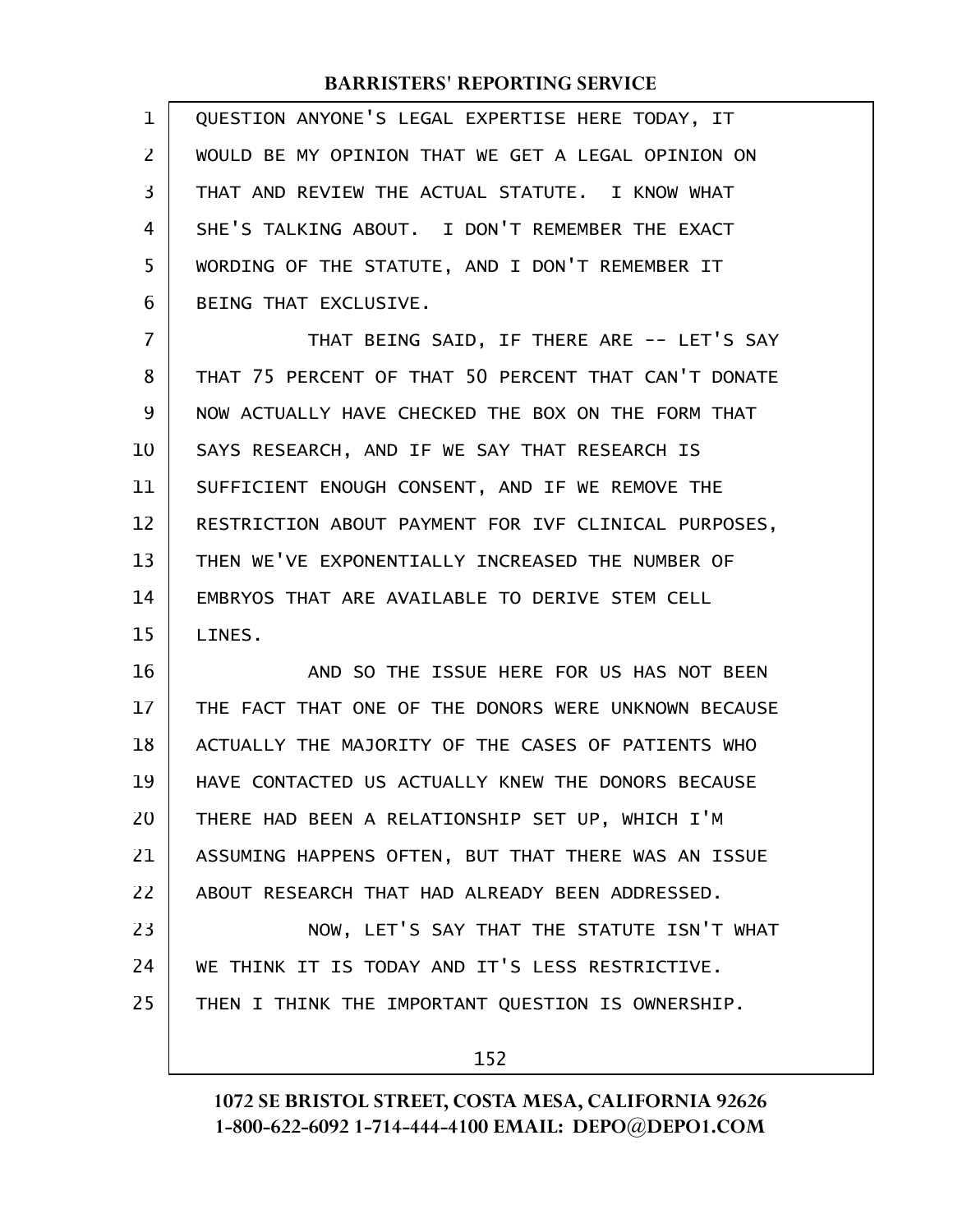| $\mathbf{1}$   | THAT WAS SOMETHING THAT MR. CIBELLI TALKED ABOUT     |
|----------------|------------------------------------------------------|
| $\overline{2}$ | THIS MORNING, WHICH IS IF THE OWNERSHIP OF THE       |
| 3              | RESULTING EMBRYO REVERTS TO THE PEOPLE WHO REQUESTED |
| 4              | THE CREATION OF THAT EMBRYO, WHAT FURTHER INTEREST   |
| 5              | DOES THE GAMETE DONOR HAVE IN THAT IN TERMS OF       |
| 6              | CONSENT FOR THAT GAMETE AND THE USE OF IT?           |
| $\overline{7}$ | AND THE SAME THING THAT IF YOU SELL ME AN            |
| 8              | OBJECT, ALTA, FOR X PURPOSE, AND I BUY IT AND I WANT |
| 9              | TO USE IT FOR ANOTHER PURPOSE THAN WHAT YOU SOLD IT  |
| 10             | TO ME FOR, AM I BARRED LEGALLY FROM USING IT FOR     |
| 11             | THAT OTHER PURPOSE?                                  |
| 12             | MS. CHARO: TRUST ME, STEVE, THAT THAT                |
| 13             | QUESTION IS MORE COMPLICATED THAN IT SOUNDS.         |
| 14             | CHAIRMAN LO: I WANT TO SORT OF GET BACK              |
| 15             | TO SORT OF THE QUESTION -- THANKS, STEVE. THAT'S     |
| 16             | VERY HELPFUL. I THINK IN ALL HONESTY DIANE           |
| 17             | MICHELSEN WAS TRYING TO GIVE US TEXT OF THE LAW. I   |
| 18             | THINK WE NEED TO REFER THIS TO TAMAR AND HER STAFF   |
| 19             | TO SORT OF SEE HOW THIS IMPACTS. BUT JUST NOTE THAT  |
| 20             | ONE OF THE THINGS THAT WAS SUGGESTED WE AGREE ON IS  |
| 21             | THAT BOTH GAMETE DONORS, ANY GAMETE DONORS IN THIS   |
| 22             | EMBRYO FOR IVF HAD TO HAVE GIVEN CONSENT FOR         |
| 23             | RESEARCH AT LEAST IN A GENERAL SENSE, AS SHERRY HAS  |
| 24             | POINTED OUT. BUT THEN WE HAD A LOT OF COMMENTS       |
| 25             | HERE, AND I JUST WANT SHERRY AND LET'S JUST GO       |
|                |                                                      |

153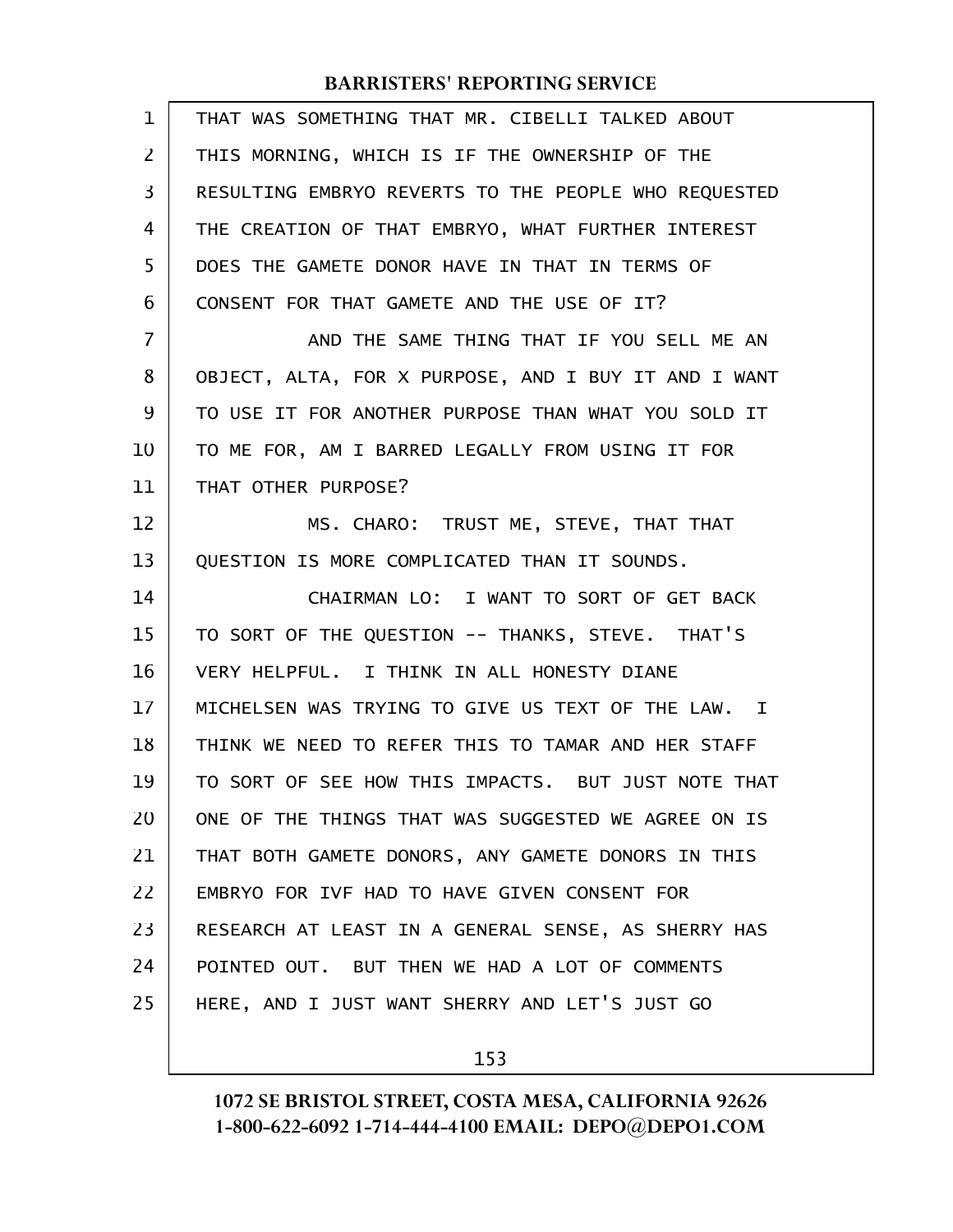AROUND.

1

MS. LANSING: I THINK, YOU KNOW, AT LUNCH WE ACTUALLY -- WE WERE TALKING. AND I THINK, UNLESS I'M MISUNDERSTANDING IT, WE CAN FIND OUT WITH A STRAW VOTE, THERE IS REAL CONSENSUS THAT WE STAY FOCUSED ON OUR ISSUE WITH ONE POSSIBLE -- ONE THAT CAN POSSIBLY BE WORKED OUT. I THINK THERE'S A REAL CONSENSUS THAT IF SOMEONE RECEIVED PAYMENT FOR IVF TREATMENT AND ACTUALLY WENT THROUGH SOME FORM OF THE TREATMENT AND CHECKED -- AND BOTH OF THE SPERM AND THE EGG DONOR BOTH CHECKED THE RESEARCH BOX, THAT THEN THAT WOULD BE ACCEPTABLE. THAT'S A BIG MOVE FOR US. I MEAN THAT'S SOMETHING THAT WE DIDN'T DO. THE QUESTION THAT HAS COME UP FROM THE PUBLIC AND FROM SOME OF US, WHICH I THINK WE NEED MORE WORK ON, WHICH IS NOT THE GRANDFATHER PART, BUT THE MOVING FORWARD PART. AND WE NEED TO PUT UP THE PROTECTIONS DOWN THERE, MAKE SURE THAT THERE'S NO ABUSE OF THIS, THAT SOME, YOU KNOW, FERTILITY EXPERT WOULD WANT TO -- I HOPE THIS IS MERELY A FANTASY -- WOULD RISK ENDANGERING THE WOMAN'S HEALTH TO GET MORE EGGS THAT COULD BE USED. AND THAT'S THE OTHER PROTECTIONS PART THAT WE WANT TO PROTECT AGAINST SO WE CAN MOVE FORWARD IN THE FUTURE SO THERE IS NO ABUSE OF THIS. AND I 2 3 4 5 6 7 8 9 10 11 12 13 14 15 16 17 18 19 20 21 22 23 24 25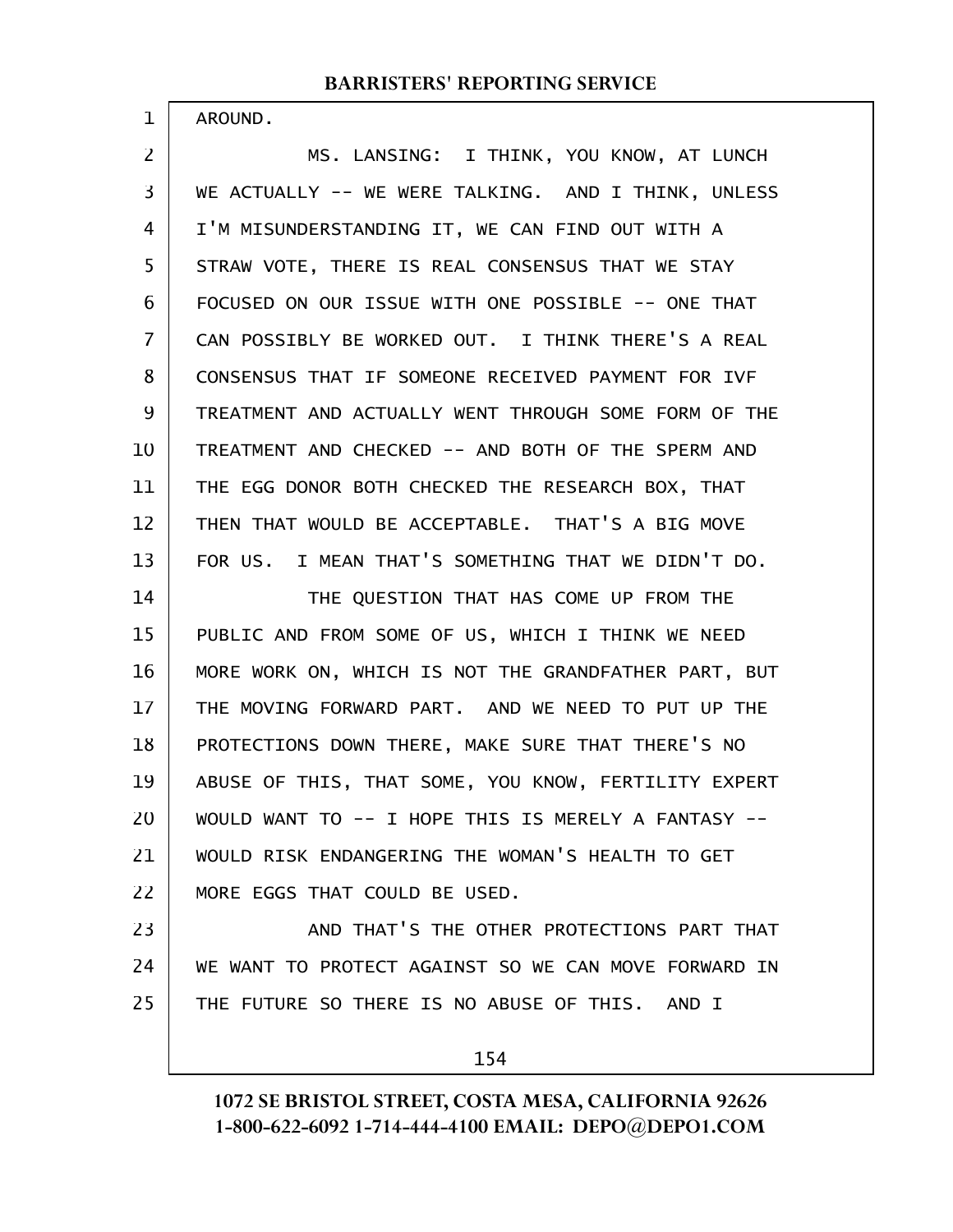| THINK THAT'S THE LANGUAGE THAT WE DON'T YET HAVE.    |
|------------------------------------------------------|
| CHAIRMAN-LO: SHERRY, LET ME SORT OF -- I             |
| MADE THIS SLIDE VERY RUSHED. BUT SO THIS REALLY IS   |
| BIFURCATED. AND ONE IS STEM CELL LINES ALREADY IN    |
| EXISTENCE AS OF NOVEMBER 2006, SO SORT OF THE        |
| GRANDFATHERING. YOU KNOW, WE'RE NOT -- YOU KNOW,     |
| THAT'S ONE ISSUE. WE MAY JUST WANT TO SAY, FOR       |
| EXAMPLE, WITH JUST THESE BULLETS WE'RE GOING TO      |
| ALLOW EXISTING --                                    |
| MS. LANSING: WE HAVE UNANIMOUS CONSENT ON            |
| THAT.                                                |
| CHAIRMAN LO: RIGHT.                                  |
| MS. LANSING: I THINK.                                |
| CHAIRMAN LO: THEN GOING FORWARD INTO THE             |
| FUTURE WHERE THE ISSUE OF ADDITIONAL PROTECTIONS FOR |
| THE WOMAN DONATING OOCYTES AND PERHAPS ALSO THE      |
| WOMEN IN IVF TREATMENT, I THINK WE NEED TO BE        |
| SENSITIVE TO THEM. AND THEN THE QUESTION IS WHAT     |
| ARE THE APPROPRIATE PROTECTIONS THAT ONE MIGHT WANT  |
| TO CONDITION HERE FOR GOING FORWARD TO ENSURE THAT   |
| PROTECTION.                                          |
| SO ONE WAY TO SPLIT IT IS TO SAY DO WE               |
| AGREE ON GRANDFATHERING; AND IF WE DO, THAT'S A BIG  |
| STEP.                                                |
| MS. LANSING: THAT'S A GOOD WAY TO DO IT.             |
| 155                                                  |
|                                                      |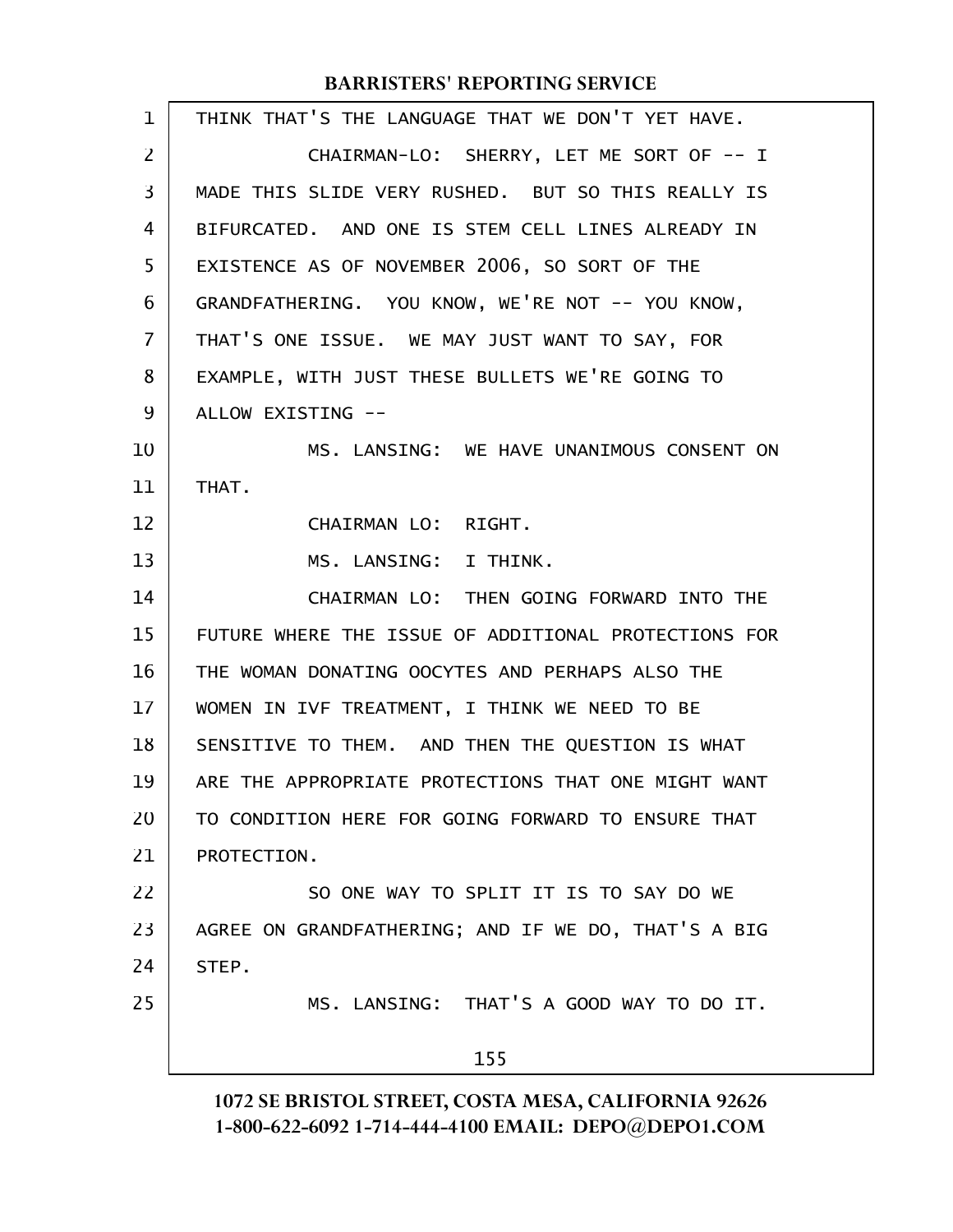| $\mathbf 1$    | AND THEN MAYBE GO TO STAFF AND ASK FOR WHAT OTHER    |
|----------------|------------------------------------------------------|
| $\overline{2}$ | PROTECTIONS WE WOULD NEED TO MOVE FORWARD IN THE     |
| 3              | FUTURE TO PROTECT AGAINST ANY --                     |
| 4              | CHAIRMAN LO: AND I'D ALSO LIKE TO GET                |
| 5              | OBVIOUSLY SOME PUBLIC COMMENT ON THIS AS WELL.       |
| 6              | MR. KLEIN: WAIT A MINUTE. FOR                        |
| $\overline{7}$ | GRANDFATHERING, AREN'T YOU TALKING ABOUT THE WRONG   |
| 8              | DATE BECAUSE IF WE ADOPT THIS --                     |
| 9              | MS. LANSING: FROM TODAY FORWARD.                     |
| 10             | MR. KLEIN: THE EMBRYOS ARE ALREADY IN                |
| 11             | EXISTENCE.                                           |
| 12             | MS. LANSING: I AGREE. THE DATE OF THIS               |
| 13             | MEETING, GRANT EVERYTHING BACKWARDS.                 |
| 14             | CHAIRMAN LO: OR THE DATE OF THE ADOPTION.            |
| 15             | MR. KLEIN: IT'S NOT STEM CELL LINES IN               |
| 16             | EXISTENCE. IF THE EMBRYOS ARE ALREADY IN             |
| 17             | EXISTENCE --                                         |
| 18             | CHAIRMAN LO: THAT WAS THE NEXT -- GEOFF,             |
| 19             | IF YOU CAN SHOW THE NEXT SLIDE, I HAD A COMPARABLE   |
| 20             | SUGGESTION, AGAIN TRYING TO SEPARATE OUT WHICH --    |
| 21             | THERE'S NO TITLE -- USE OF IVF-EMBRYOS. I THINK --   |
| 22             | SO BOB IS SAYING, YOU KNOW, WE'RE TALKING ABOUT STEM |
| 23             | CELL LINES. WE'RE ALSO TALKING ABOUT EMBRYOS THAT    |
| 24             | EXIST AS OF EITHER TODAY OR THE DAY THE ICOC         |
| 25             | OFFICIALLY ADOPTS IT --                              |
|                |                                                      |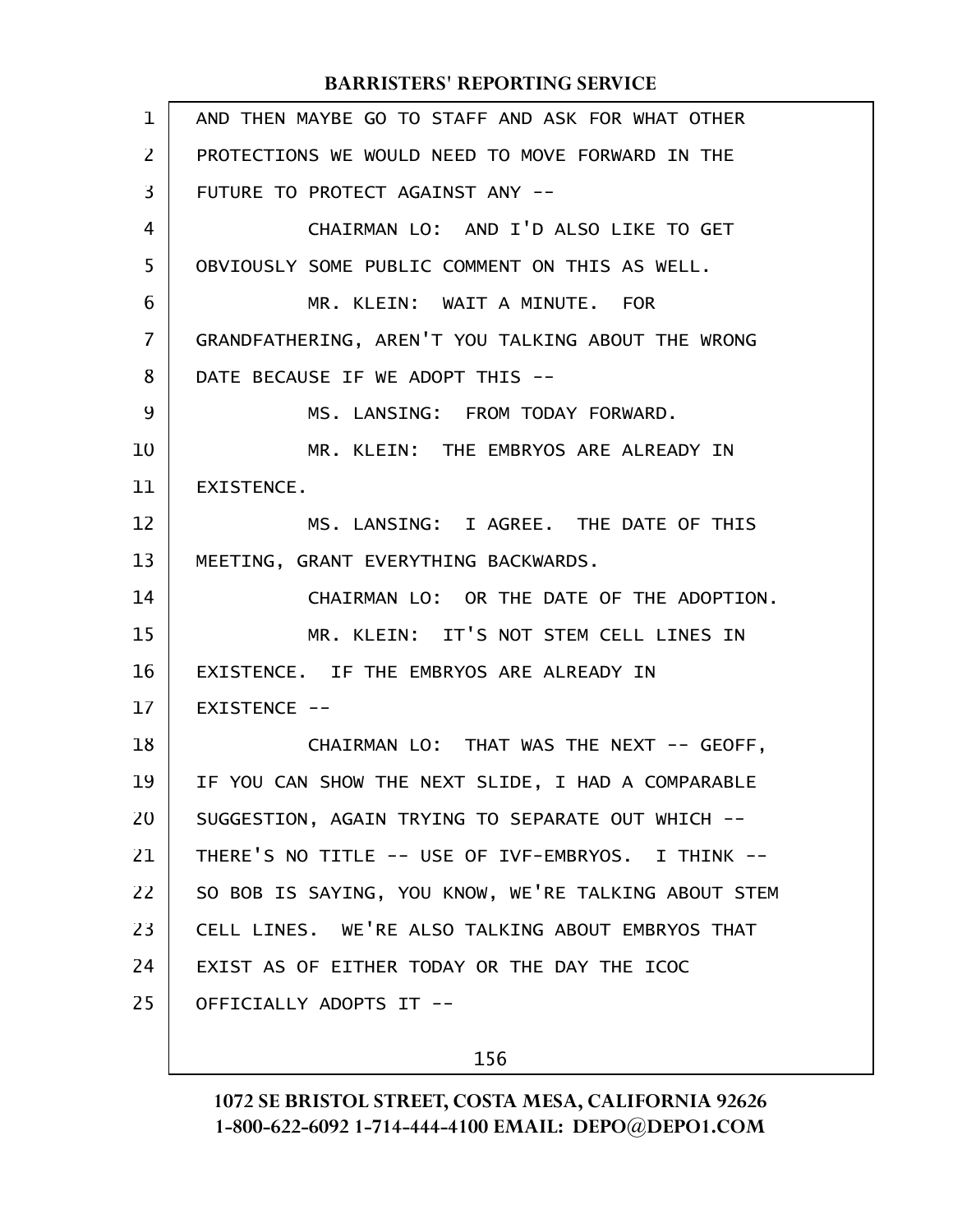| $\mathbf 1$    | MR. KLEIN: RIGHT.                                    |
|----------------|------------------------------------------------------|
| $\overline{2}$ | CHAIRMAN LO: -- GRANDFATHERING THAT. IF              |
| 3              | WE CAN ALL AGREE ON THAT, THE GRANDFATHERING OF      |
| 4              | EITHER THE LINES OR EMBRYOS, THAT WOULD BE A BIG     |
| 5              | STEP.                                                |
| 6              | MS. LANSING: CAN I JUST -- I'M SORRY. I              |
| 7              | THINK THAT'S, YOU KNOW, AS WE TALK TO, YOU KNOW --   |
| 8              | MARCY, I'D LOVE FOR YOU TO SPEAK.                    |
| 9              | DR. DARNOVSKEY: I'D LOVE TO.                         |
| 10             | MS. LANSING: BECAUSE I THINK THIS IS A               |
| 11             | BIG DEAL, AND I THINK WHAT WE REALLY WANT TO DO IS   |
| 12             | MOVE FORWARD IN THE MOST POSITIVE WAY WITH OUR       |
| 13             | PARTNERSHIP WITH THE PUBLIC AND NEW STANDARDS SO     |
| 14             | THAT WE CAN PRESENT IT TO THE ICOC. I THINK IF       |
| 15             | TODAY WE SAY, I KNOW, JEFF, YOU HAD SOME CONCERNS AS |
| 16             | WELL, AND I THINK IF WE SAY AS OF WHATEVER IS        |
| 17             | ADOPTED, EVERYTHING IS GRANDFATHERED IN, AND NOW     |
| 18             | WE'RE GOING TO LOOK TO THE FUTURE AND ASK STAFF TO   |
| 19             | COME BACK WITH SOME PROTECTIONS AND HAVE ANOTHER     |
| 20             | MEETING TO TALK -- TO SEE IF WE CAN COME UP WITH     |
| 21             | SUFFICIENT PROTECTIONS SO THAT THERE CAN BE NO       |
| 22             | ABUSES MOVING FORWARD.                               |
| 23             | CHAIRMAN LO: OKAY. SO A NUMBER OF                    |
| 24             | PEOPLE -- I CAN'T TELL IF SOME OF YOU ARE JUST       |
| 25             | STRETCHING. ROB HAD HIS HAND UP. MARCY. SHE'S        |
|                | 157                                                  |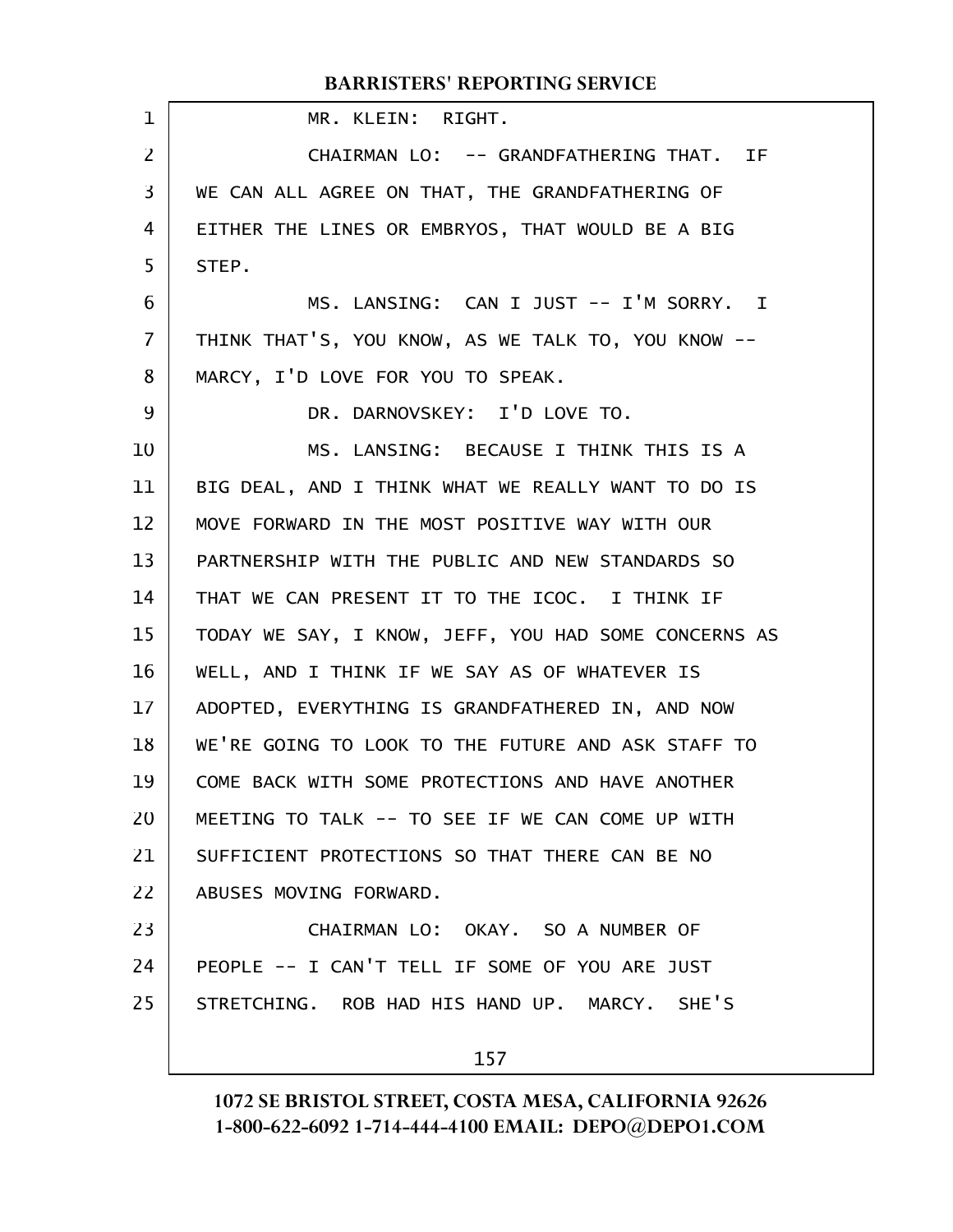| 1              | STRETCHING. JEFF, I KNOW AT LUNCH WE HAD A VERY      |
|----------------|------------------------------------------------------|
| $\overline{2}$ | INTERESTING CONVERSATION I'D LIKE YOU TO ADDRESS IF  |
| 3              | YOU WANT. AND THEN I'M ASK TO GET THE AUDIENCE       |
| 4              | INVOLVED.                                            |
| 5              | DR. TAYLOR: YEAH. I WAS JUST GOING TO                |
| 6              | SAY I THINK THAT'S A WONDERFUL SUGGESTION. AND IT'S  |
| 7              | LIKELY THAT THAT'S GOING TO OPEN UP A LOT OF         |
| 8              | MATERIAL THAT, EVEN IF GOING FORWARD SOMEHOW THERE'S |
| 9              | A BLOCK TO EVER SORT OF CHANGING THE ESTABLISHED     |
| 10             | POLICY AS WE KNOW IT, WE'D STILL BE MAKING A HUGE    |
| 11             | CONTRIBUTION BECAUSE I THINK THERE'S A LOT OF STUFF  |
| 12             | IN THE BANK CURRENTLY THAT CAN ACTUALLY BE UTILIZED  |
| 13             | NOW. SO I WOULD CERTAINLY SUPPORT THAT.              |
| 14             | CHAIRMAN LO: JEFF SHEEHY.                            |
| 15             | MR. SHEEHY: YEAH. I THINK -- I REALLY                |
|                |                                                      |
| 16             | THINK THAT THIS PROTECTS US, AT LEAST THIS FIRST     |
| 17             | PHASE, BECAUSE THOSE EMBRYOS WOULD NOT HAVE BEEN     |
| 18             | CREATED UNDER ANY INFLUENCE FROM US. AND SO THAT'S   |
| 19             | THE REAL -- THEY WERE CREATED FOR A COMPLETELY       |
| 20             | DIFFERENT PURPOSE, NONE OF OUR POLICIES HAD ANY      |
| 21             | IMPACT ON THEIR CREATION, SO I DON'T FEEL ANY SENSE  |
| 22             | OF UNEASE OR DISCOMFORT THAT IN ANY WAY WE VIOLATED, |
| 23             | AS ALTA WAS TALKING ABOUT, YOU KNOW, THOSE BRIGHT    |
| 24             | LINES, THOSE CORE PRINCIPLES THAT UNDERLIE A POLICY. |
| 25             | I DON'T THINK WE'RE IN ANY WAY INCONSISTENT WITH ANY |

158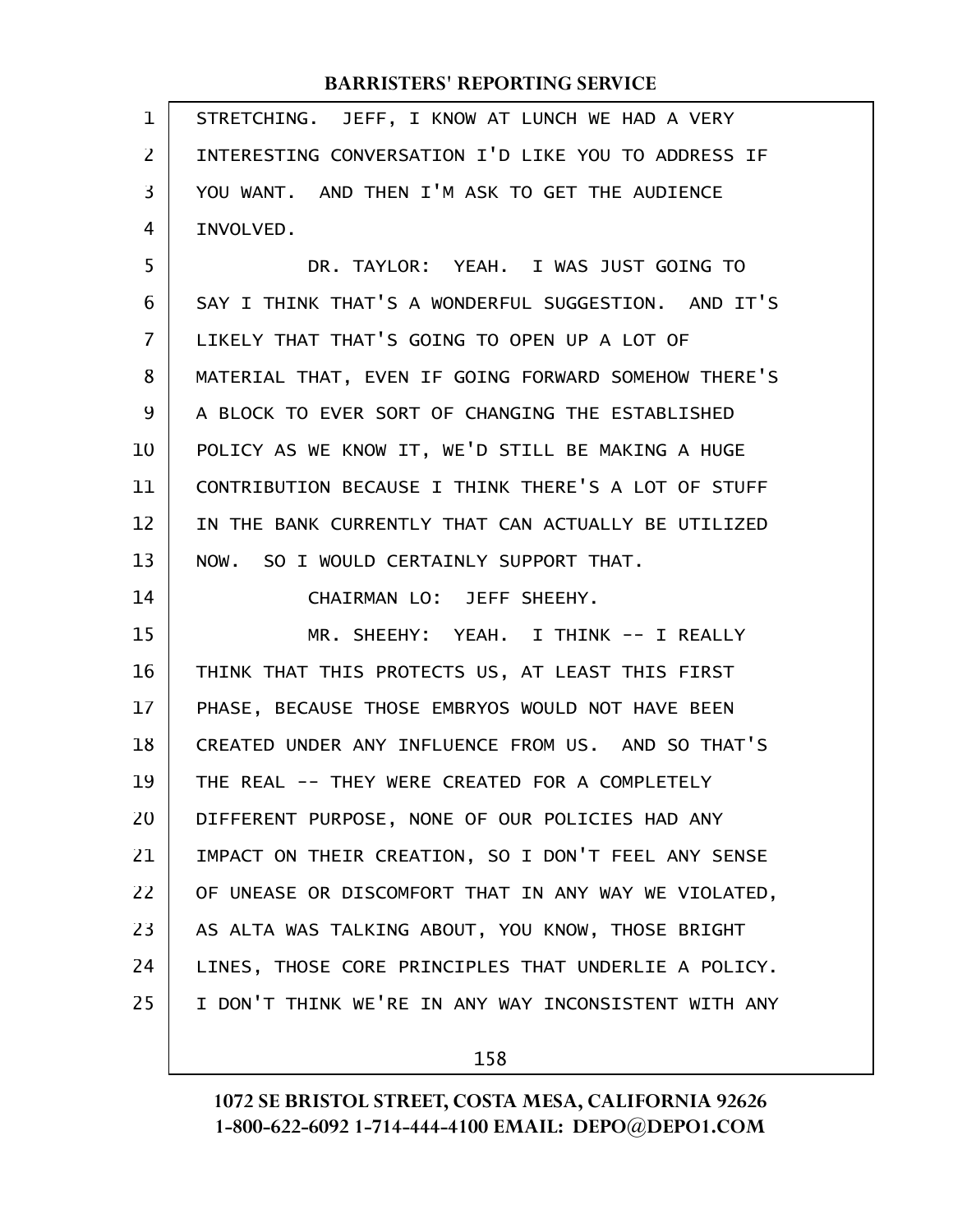| 1  | STATE LAWS OR ANYTHING LIKE THAT.                   |
|----|-----------------------------------------------------|
| 2  | AND IF WE CAN PUT THE ADEQUATE                      |
| 3  | PROTECTIONS, WE SHOULD LET STAFF STUDY AND SEE IF   |
| 4  | THERE'S A WAY WE CAN TALK ABOUT GOING FORWARD. BUT  |
| 5  | IT WOULD AT LEAST TAKE CARE OF, I THINK, PARTIALLY  |
| 6  | WHY FOLKS EXAMPLE ARE HERE, STANFORD, THESE EMBRYOS |
| 7  | ARE GOING TO NO GOOD USE. IT'S IMPORTANT TO THE     |
| 8  | PARENTS, RIGHT, THAT'S WHAT IT IS IS PARENTS, TO    |
| 9  | HAVE SOMETHING GOOD COME OUT OF THIS, NOT JUST TO   |
| 10 | HAVE THEM DESTROYED AND JUST SIT IN THE FREEZER.    |
| 11 | CHAIRMAN LO: DENISE AND THEN MARCY I'M              |
| 12 | GOING TO ASK YOU TO SPEAK.                          |
| 13 | MS. BERNSTEIN: WHEN YOU SAY THAT THESE              |
| 14 | WOULD GO TO RESEARCH, ARE YOU GOING TO BE           |
| 15 | DIFFERENTIATING TYPES OF RESEARCH, OR IT CAN ALL GO |
| 16 | TO STEM CELL RESEARCH AND YOU CAN PROPAGATE CELLS   |
| 17 | AND DNA OUT THERE?                                  |
| 18 | CHAIRMAN LO: WE'RE NOT GOING TO USE THE             |
| 19 | FINE-GRAINED CONSENT THAT YOU'VE PUT IN PLACE, AND  |
| 20 | WE STILL NOW SAYING GOING FORWARD WE WOULD WANT     |
| 21 | THAT. THAT'S PART OF WHAT WE NEED TO WORK OUT.      |
| 22 | MS. BERNSTEIN: SO IT WOULD JUST BE                  |
| 23 | EVERYTHING.                                         |
| 24 | CHAIRMAN LO: WHAT'S HAPPENED IN THE PAST,           |
| 25 | WE'RE SAYING RATHER THAN THAW AND DISCARD THESE     |
|    | 159                                                 |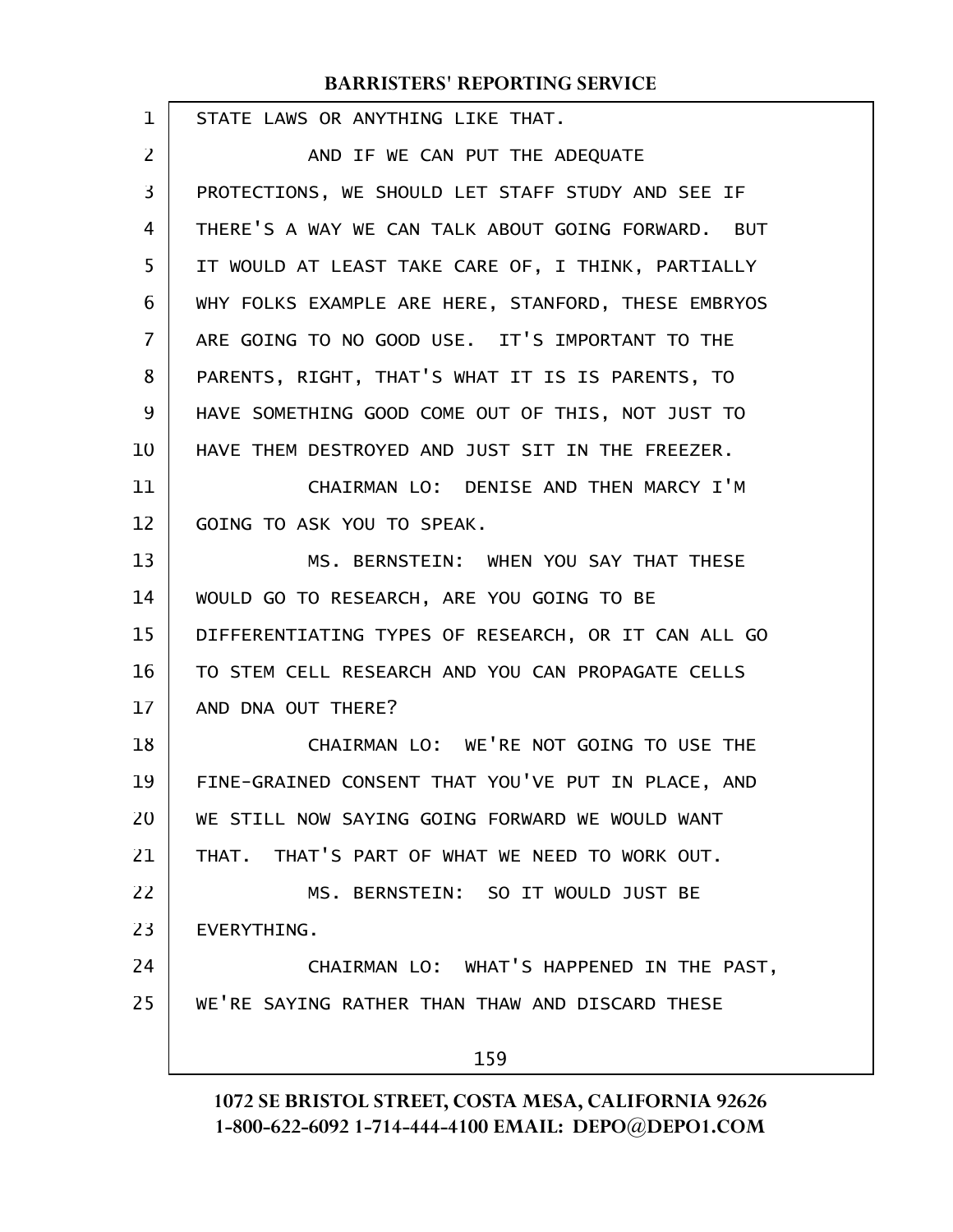| $\mathbf{1}$ | EMBRYOS, WITH THESE PROVISIONS, IF THEY'RE ALREADY   |
|--------------|------------------------------------------------------|
| 2            | IN EXISTENCE AS OF TODAY, WE'D ALLOW THEIR USE FOR   |
| 3            | RESEARCH.                                            |
| 4            | MS. BERNSTEIN: STEM CELL RESEARCH.                   |
| 5            | CHAIRMAN LO: GOING FORWARD, I THINK A                |
| 6            | NUMBER OF YOU HAVE SAID I'M COMFORTABLE WITH LOOKING |
| 7            | BACKWARDS, HAVING ALREADY BEEN CREATED, WE'RE NOT    |
| 8            | $GOING$ --                                           |
| 9            | MR. KLEIN: GOING FORWARD THE PROBLEM IS              |
| 10           | NOT EVERY PLACE IS A UNIVERSITY, NOT EVERY PLACE IS  |
| 11           | THIS GOING TO HAPPEN ALL THIS VERIFICATION, SO LET'S |
| 12           | LEAVE THAT FOR A FUTURE DISCUSSION. BUT ON AN        |
| 13           | HISTORIC BASIS, GENERAL RESEARCH IS RESEARCH.        |
| 14           | CHAIRMAN LO: AND, AGAIN, JUST FOR THE                |
| 15           | RECORD.                                              |
| 16           | DR. DARNOVSKEY: I'M MARCY DARNOVSKEY,                |
| 17           | CENTER FOR GENETICS AND SOCIETY. AND I APPRECIATE    |
| 18           | YOUR SOLICITING MY INPUT ON THIS.                    |
| 19           | YOU KNOW, WE'VE ALWAYS SAID THAT WE ARE              |
| 20           | SUPPORTIVE OF EMBRYONIC STEM CELL RESEARCH USING     |
| 21           | LEFT-OVER IVF-EMBRYOS, AND SO I AM COMFORTABLE WITH  |
| 22           | THE GRANDFATHERING ISSUE. LOOKING BACKWARDS, AS      |
| 23           | SEVERAL PEOPLE HAVE SAID, THOSE EMBRYOS WERE CREATED |
| 24           | FOR A PARTICULAR PURPOSE, THEY'RE THERE, WHY SHOULD  |
| 25           | THEY GO TO WASTE? THE PEOPLE WHOSE GAMETES THEY ARE  |
|              | 160                                                  |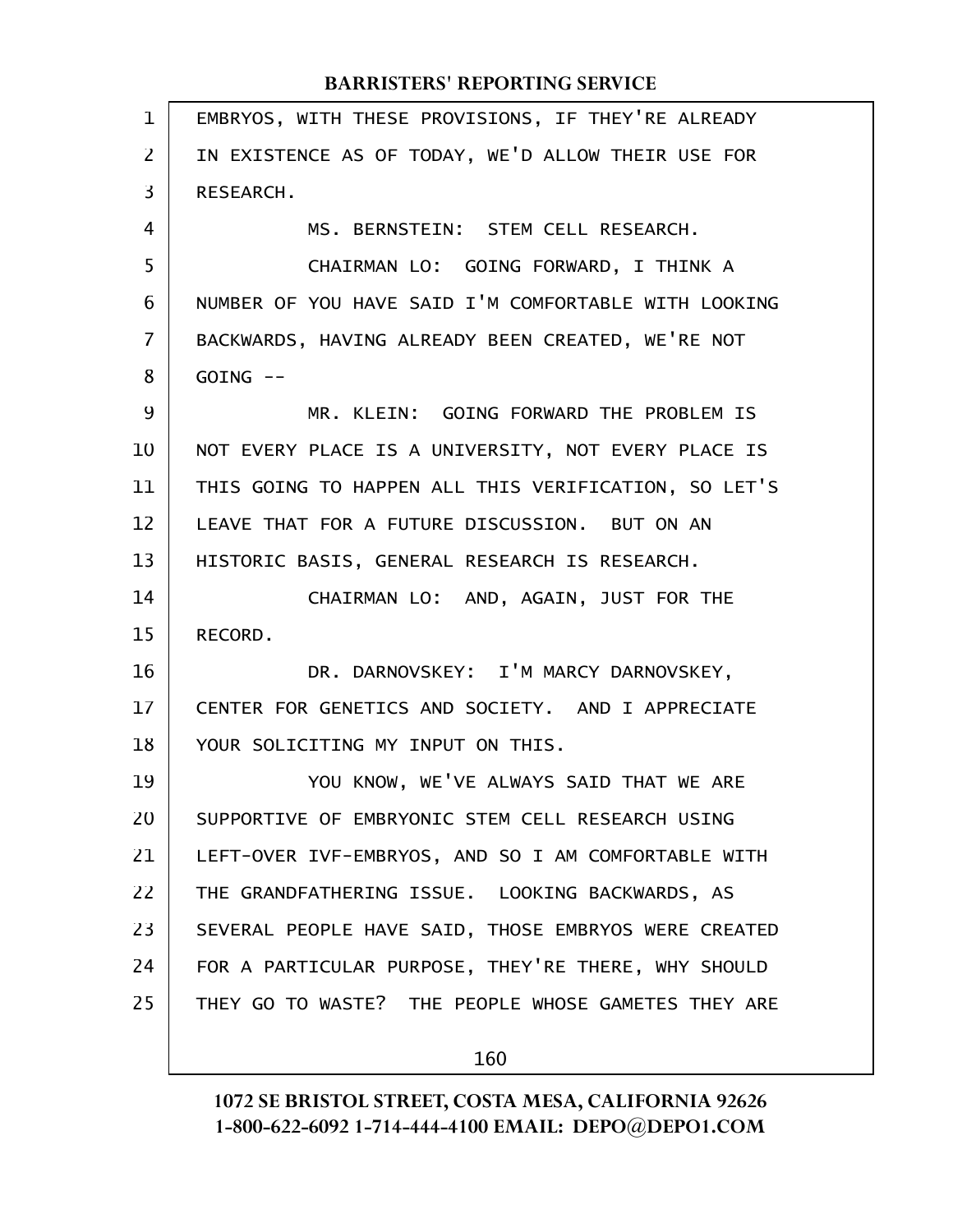| 1              | AND PEOPLE WHOSE EMBRYOS THEY ARE WANT THEM TO BE    |
|----------------|------------------------------------------------------|
| $\overline{2}$ | USED FOR RESEARCH, GREAT. BUT I THINK IT'S REALLY    |
| 3              | VERY DIFFERENT TO THINK ABOUT GOING FORWARD. --      |
| 4              | THAT'S WHEN YOU GET INTO THE SITUATION               |
| 5              | WHERE YOU GET ALL SORTS OF CONFLICTS OF INTEREST,    |
| 6              | ALL SORTS OF COMPETING INCENTIVES OF PRACTITIONERS.  |
| $\overline{7}$ | YOU KNOW, I DON'T THINK IT'S JUST A FANTASY,         |
| 8              | UNFORTUNATELY, THAT PEOPLE WOULD EITHER CONSCIOUSLY  |
| 9              | OR UNCONSCIOUSLY FEEL THAT, YOU KNOW, JUST A LITTLE  |
| 10             | MORE OF THIS HORMONE, WE GET A FEW MORE EGGS, WE     |
| 11             | REALLY WANT THEM. AND WHAT WE SEE TO DATE IN THE     |
| 12             | ATTEMPTS TO ACQUIRE EGGS FOR SCNT RESEARCH IS THAT   |
| 13             | JUST BECAUSE OF THE NATURE OF THESE FIELDS, THE IVF  |
| 14             | PRACTITIONERS AND THE STEM CELL RESEARCHERS ARE VERY |
| 15             | CLOSE TO EACH OTHER, SOMETIMES NOT FREQUENTLY, YOU   |
| 16             | KNOW, THE SAME INSTITUTION, SOMETIMES ON A DIFFERENT |
| 17             | FLOOR OF THE SAME BUILDING. AND IT'S A SITUATION     |
| 18             | WHERE I THINK IT'S REALLY DIFFICULT TO SEPARATE      |
| 19             | PEOPLE EVEN INSIDE THEMSELVES, EVEN PEOPLE OF GREAT  |
| 20             | INTEGRITY, TO SEPARATE THEIR DESIRE AND DUTY OF CARE |
| 21             | TO THE WOMAN WHO COMES IN TO PROVIDE EGGS AND THEIR  |
| 22             | DESIRE AND THEIR, YOU KNOW, SENSE OF DUTY TO THE     |
| 23             | PERSON WHO'S UNDERGOING THE IVF TREATMENT AND ALSO   |
| 24             | THEIR DESIRE AND MAYBE, AS THEY SEE IT, THEIR DUTY   |
| 25             | TO ADVANCING THE RESEARCH.                           |

161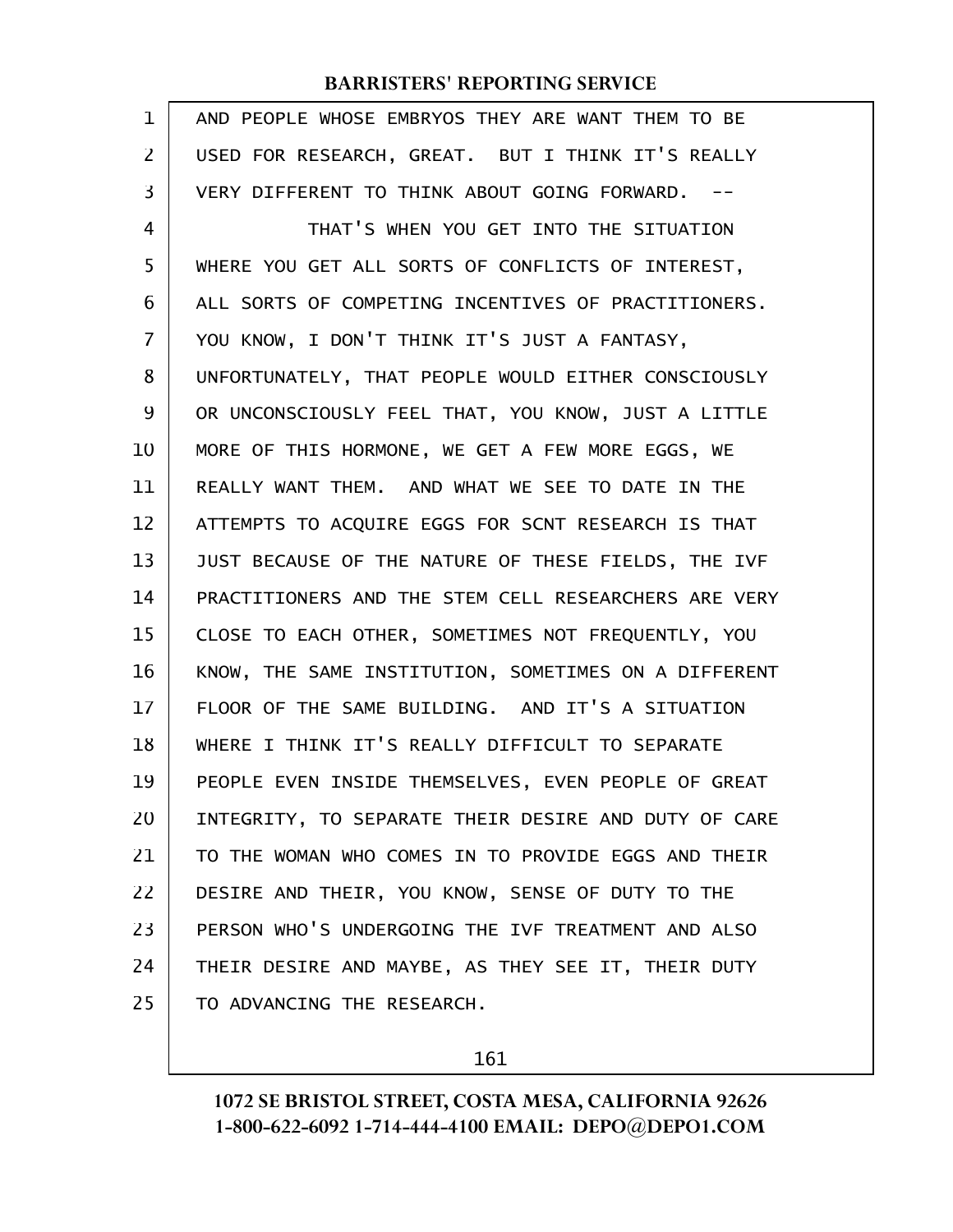| $\mathbf 1$ | AND I THINK THAT PUTS THESE PEOPLE IN A              |
|-------------|------------------------------------------------------|
| 2           | VERY DIFFICULT SITUATION, AND IT PUTS THE WOMEN WHO  |
| 3           | ARE PROVIDING THE EGGS AT RISK. SO THAT, I THINK,    |
| 4           | MAKES THE GOING FORWARD, THE PROSPECTIVE, ALLOWING   |
| 5           | THE USE OF IVF-EMBRYOS WITH PAID GAMETES IN A        |
| 6           | PROSPECTIVE WAY, I THINK THERE IS A VERY BRIGHT LINE |
| 7           | CONCEPTUALLY, LOGICALLY, ETHICALLY, MAYBE LEGALLY    |
| 8           | BETWEEN THE GRANDFATHERING AND THE MOVING FORWARD.   |
| 9           | CHAIRMAN LO: THERE'S A NUMBER OF                     |
| 10          | COMMENTS.                                            |
| 11          | MS. LANSING: I JUST WANTED TO THANK YOU.             |
| 12          | MARCY, BECAUSE I THINK ACTUALLY WE HAD AN            |
| 13          | OPPORTUNITY TO TALK. AND I THINK YOUR INPUT WAS      |
| 14          | INVALUABLE.                                          |
| 15          | DR. DARNOVSKEY: THANK YOU.                           |
| 16          | MS. LANSING: AND I THINK THAT IT'S GREAT             |
| 17          | THAT WE HAVE CONSENSUS, I THINK, I HOPE I'M NOT      |
| 18          | SPEAKING OUT OF TURN, AROUND THE GRANDFATHERING      |
| 19          | BECAUSE WE ALWAYS WANT TO MOVE FORWARD WITH          |
| 20          | CONSENSUS WITH YOU AS OUR PARTNER. AND I HOPE,       |
| 21          | BECAUSE I THINK YOUR INPUT WAS REALLY GOOD, I HOPE   |
| 22          | THAT YOU WILL WORK WITH US IN SEEING IF THERE'S A    |
| 23          | POSSIBILITY TO HAVE ENOUGH PROTECTIONS THAT WE CAN   |
| 24          | LOOK TO THE FUTURE AS WELL.                          |
| 25          | CHAIRMAN LO: LET ME ASK ALTA, AND THEN WE            |
|             | 162                                                  |
|             |                                                      |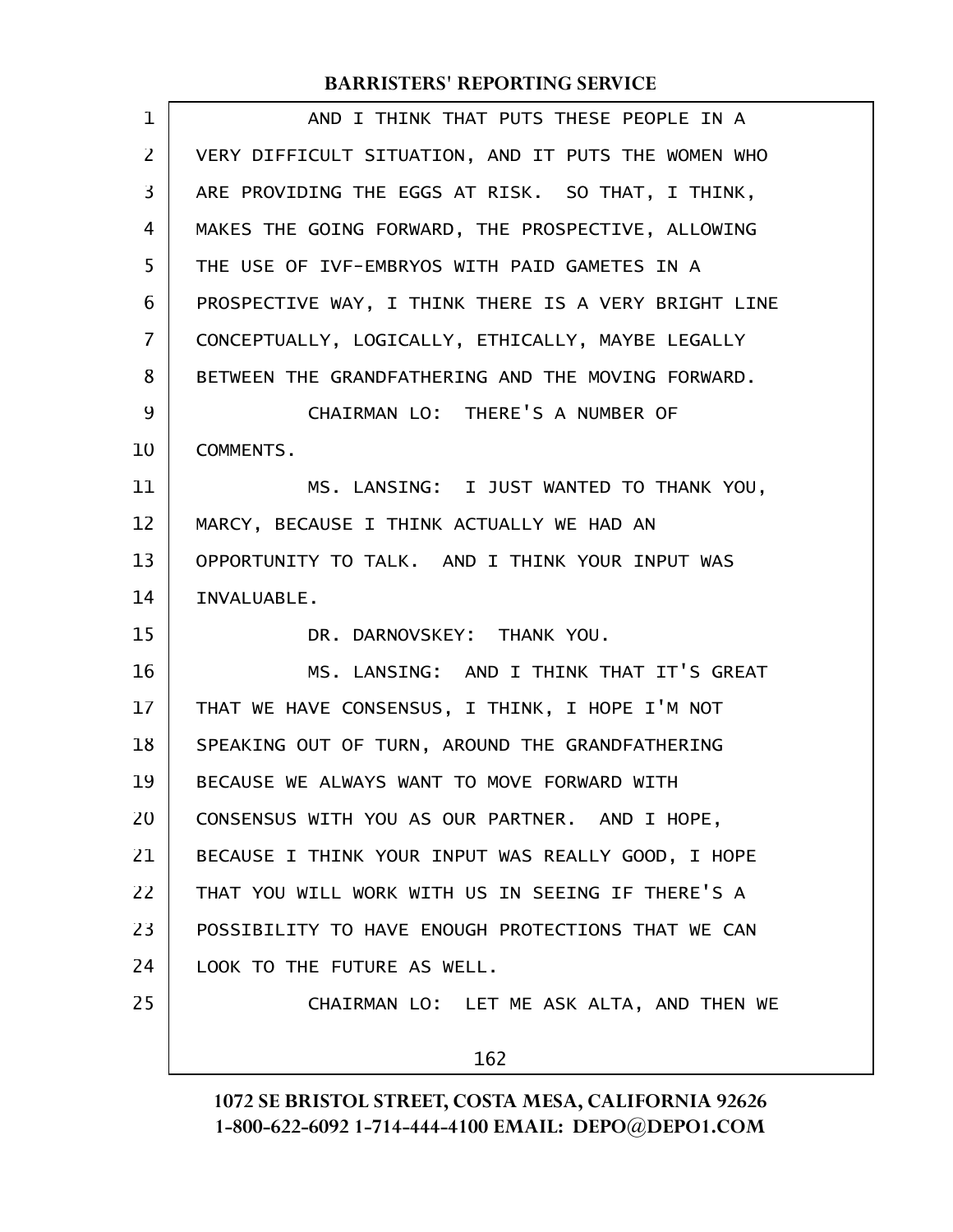HAVE SOME OTHER PUBLIC COMMENT. MS. CHARO: WELL, FIRST, SINCE IN MOST CASES WE'RE TALKING ABOUT PAID EGG DONORS, NOT SPERM DONORS, I WOULD SUGGEST WE START TALKING ABOUT GRANDMOTHERING AS OPPOSED TO GRANDFATHERING. LISTENING CLOSELY, I REALIZE THAT THERE ARE TWO DIFFERENT SETS OF CONCERNS IN THE CONTEXT OF THE PROSPECTIVE RULE THAT WE WOULD ALLOW CIRM GRANTEES TO DERIVE FROM EMBRYOS THAT INCLUDE WITH THEM GAMETES FROM A PAID DONOR. AND THE FIRST, WHICH IS WHAT I THOUGHT WE WERE GOING TO BE WORRIED ABOUT, WAS THAT SOMEHOW THIS WAS GOING TO ENCOURAGE WOMEN TO BECOME PAID GAMETE DONORS IN THE REPRODUCTIVE CONTEXT WHEN THEY OTHERWISE MIGHT NOT DO IT. AND THAT REALLY DID WORRY ME A BIT BECAUSE THAT'S EXACTLY THE LOGIC THAT HAD BEEN USED BY THE H. W. BUSH AND W. BUSH ADMINISTRATIONS WHEN IT CAME TO THE RULES ABOUT, FIRST, FETAL TISSUE RESEARCH IN THE '80S AND THEN ABOUT EMBRYONIC STEM CELL RESEARCH AT ALL IN THE 2000S. THAT IS, THAT THE PROSPECT OF RESEARCH OUT THERE SOMEWHERE IN THE WORLD AS AN AVENUE FOR DISCARDED PRODUCTS TO GO WOULD SOMEHOW ENCOURAGE PARTICIPATION. AND THAT WAS A LINE THAT MOST OF US HAD REJECTED AS UNREALISTIC, AND I'M GLAD THAT THAT'S 1 2 3 4 5 6 7 8 9 10 11 12 13 14 15 16 17 18 19 20 21 22 23 24 25

163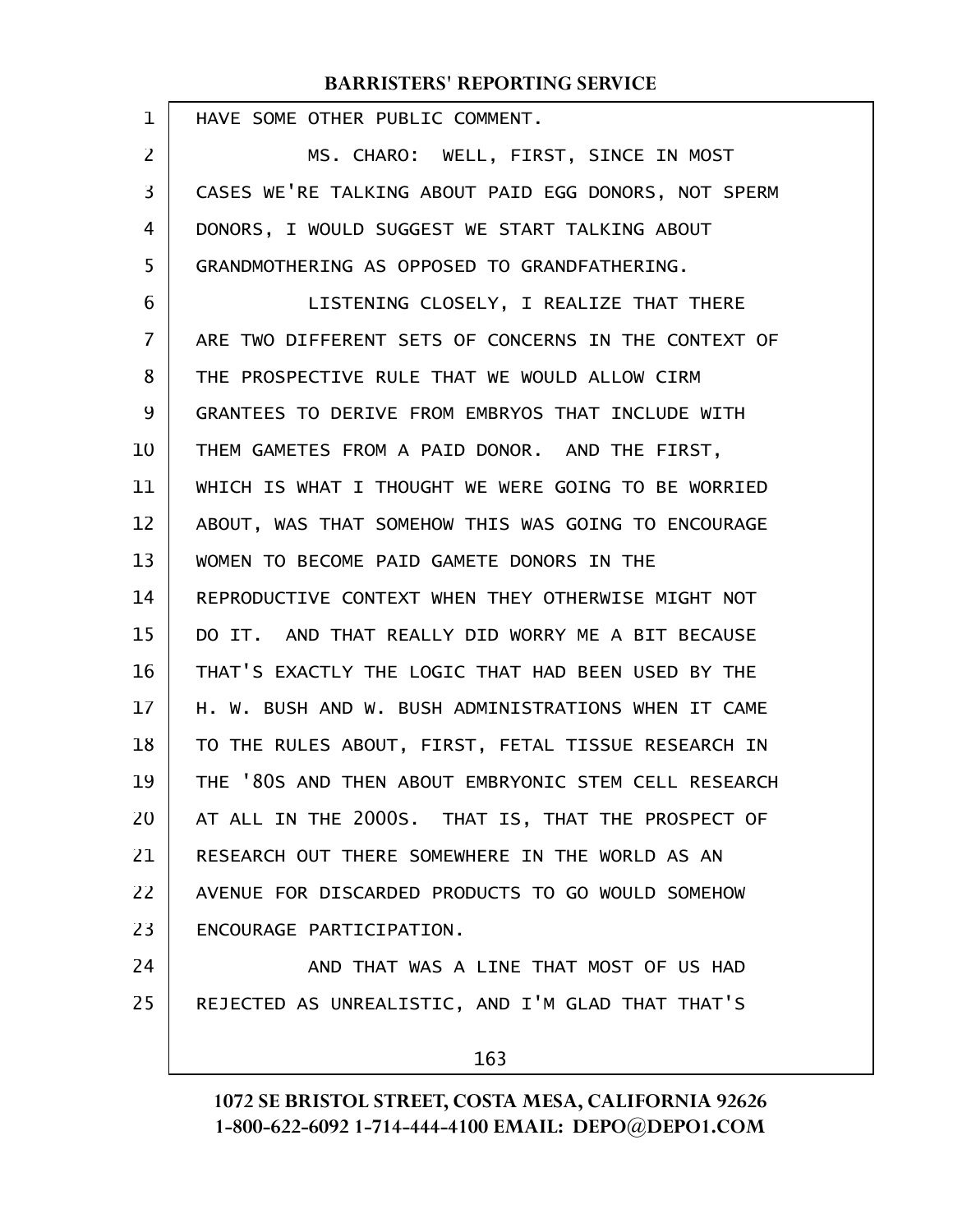| $\mathbf 1$       | ACTUALLY NOT, I THINK, FROM WHAT I'M HEARING, THE    |
|-------------------|------------------------------------------------------|
| 2                 | FOCUS OF CONCERN HERE.                               |
| 3                 | BUT MARCY RAISED A TOTALLY SEPARATE                  |
| 4                 | CONCERN, WHICH I ACTUALLY HADN'T REALLY THOUGHT      |
| 5                 | ABOUT, WHICH IS THE POTENTIAL EFFECT, NOT ON THE     |
| 6                 | WOMAN, BUT ON THE PEOPLE SURROUNDING THE WOMAN. AND  |
| 7                 | ON THAT SCORE, IT IS INTERESTING, THOUGH, TO GO BACK |
| 8                 | TO THE OLD FETAL TISSUE RULES BECAUSE THAT WAS ALSO  |
| 9                 | A CONCERN, THAT THE MODE OF ABORTION, TIMING,        |
| 10                | METHOD, ETC., MIGHT BE ALTERED TO MAKE THE FETAL     |
| 11                | TISSUE FROM THE ABORTUS MORE USABLE TO RESEARCH.     |
| $12 \overline{ }$ | AND THAT THIS WOULD HAVE AN ADVERSE EFFECT ON THE    |
| 13                | QUALITY OF THE MEDICAL CARE GIVEN TO THE WOMAN       |
| 14                | UNDERGOING ABORTION.                                 |
| 15                | AND AS A RESULT, IN THE FEDERAL                      |
| 16                | REGULATIONS, THEY WRITE IN A RULE THAT SAYS IF YOU   |
| 17                | ARE GOING TO USE THIS TISSUE, AND THESE RULES STILL  |
| 18                | PERSIST EVEN NOW IN THE W. BUSH ADMINISTRATION, IF   |
| 19                | YOU ARE GOING TO USE THIS TISSUE, YOU HAVE TO        |
| 20                | TESTIFY NOT ONLY TO THE FACT THAT THE WOMAN WASN'T   |
| 21                |                                                      |
|                   | PAID TO INDUCE HER TO HAVE AN ABORTION, BUT THAT THE |
| 22                | METHOD OF ABORTION WAS NOT ALTERED. AND TO PROVE     |
| 23                | THAT, YOU HAVE TO SHOW THAT THE METHOD OF ABORTION   |
| 24                | WAS CHOSEN BEFORE SHE WAS APPROACHED FOR HER CONSENT |
| 25                | TO RELINQUISH THE PRODUCTS OF ABORTION TO RESEARCH.  |

164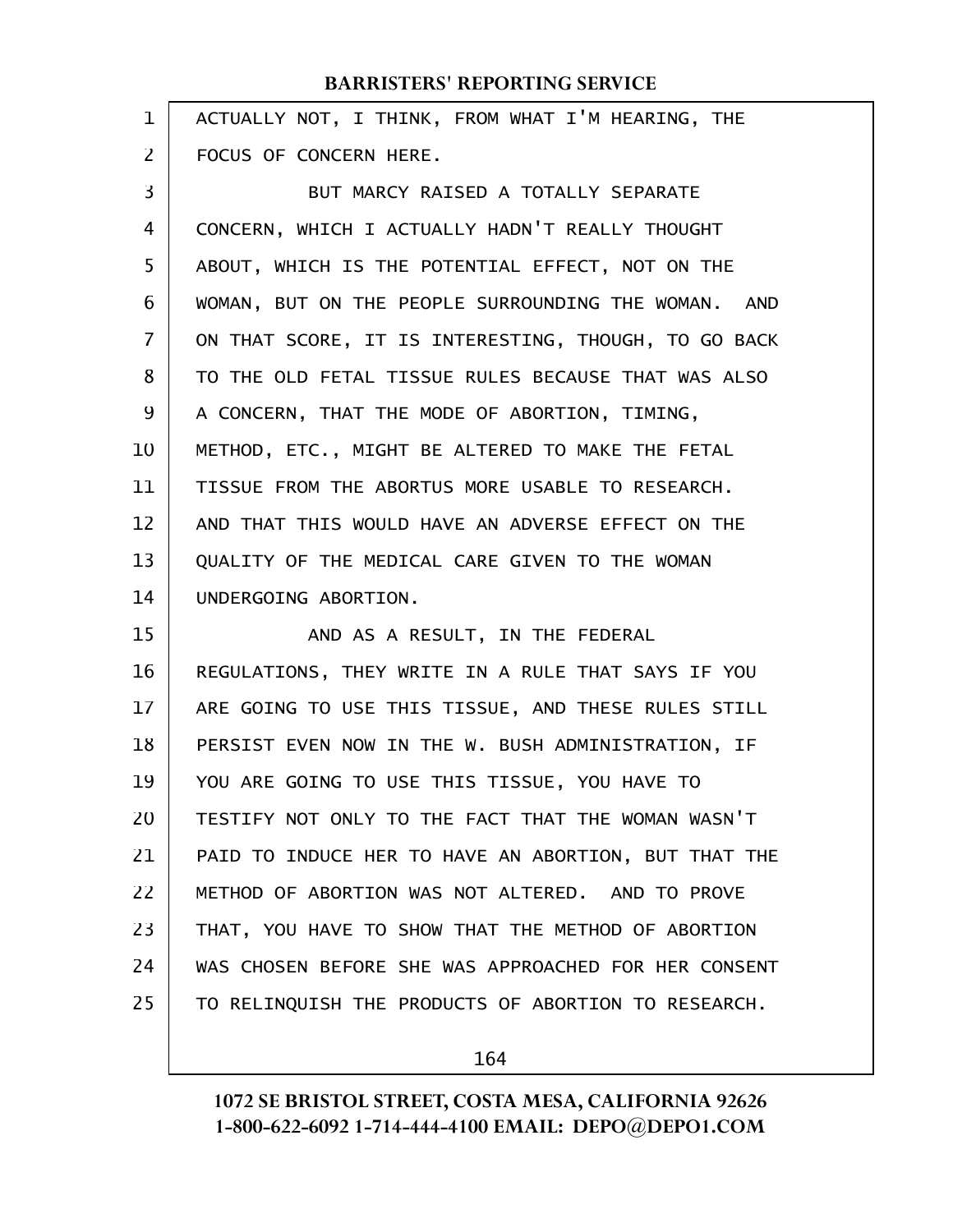| $\mathbf 1$    | IN OTHER WORDS, YOU SEPARATE OUT FOR BOTH THE       |
|----------------|-----------------------------------------------------|
| $\overline{2}$ | WOMAN'S THINKING AND THE CARRIER'S THINKING, RIGHT, |
| 3              | THE PROSPECT OF RESEARCH AS THEY'RE COMING TO AN    |
| 4              | AGREEMENT ON HOW TO PROCEED.                        |
| 5              | IT MAY NOT BE COMPLETELY TRANSFERABLE               |
| 6              | INSTANTLY, AND I DO TAKE THE POINT ABOUT THE        |
| 7              | COLLABORATIONS THAT GO ON, ESPECIALLY AS WE'RE      |
| 8              | MOVING TO GMP QUALITY RESEARCH WHERE YOU ACTUALLY   |
| 9              | NEED THE IVF DOCS AND THE RESEARCHERS TO BE IN      |
| 10             | FAIRLY CLOSE PROXIMITY IN ORDER TO MANAGE THE       |
| 11             | PHYSICAL ENVIRONMENT. I KNOW UP IN NEWCASTLE THEY   |
| 12             | HAVE BEEN DOING THIS. BUT IT DOES SEEM TO BE AN     |
| 13             | AVENUE OF ENDEAVOR THAT MIGHT LEAD TO THE KIND OF   |
| 14             | PROTECTIONS THAT WE'D LIKE TO SEE WITHOUT           |
| 15             | NECESSARILY HAVING TO ABSOLUTELY PREVENT THE USE OF |
| 16             | SUCH EMBRYOS BECAUSE NOW AT LEAST WE'RE FOCUSED ON  |
| 17             | WHAT WE'RE WORRIED ABOUT, AND WE'VE GOT SOME MODELS |
| 18             | OF HOW TO GUARD AGAINST ANY INCIDENTAL ABUSES EVEN  |
| 19             | BY PEOPLE OF GOOD INTENTION.                        |
| 20             | CHAIRMAN LO: OTHER PUBLIC -- SEVERAL                |
| 21             | PUBLIC COMMENTS. LET'S DO ONE AT A TIME. AGAIN,     |
| 22             | PLEASE INTRODUCE YOURSELF FOR THE RECORD.           |
| 23             | MS. SMITH-CROWLEY: SHANNON SMITH-CROWLEY,           |
| 24             | REPRESENTING THE AMERICAN SOCIETY FOR REPRODUCTIVE  |
| 25             | MEDICINE. I WAS VERY PLEASED TO HEAR                |
|                | 165                                                 |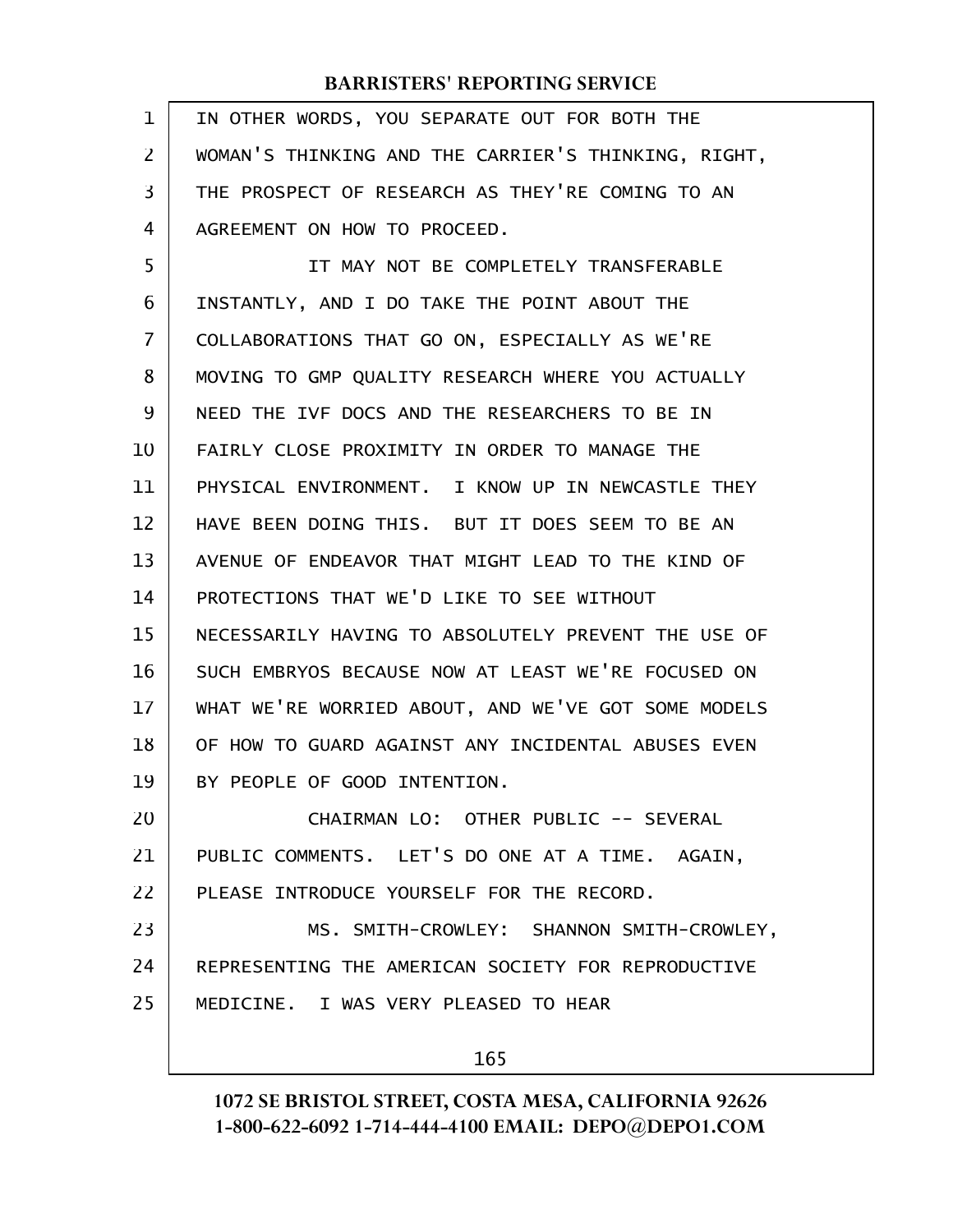| 1              | DR. DARNOVSKEY'S AGREEMENT AS TO THE GRANDMOTHERING  |
|----------------|------------------------------------------------------|
| $\overline{2}$ | OF THE EMBRYOS USING PAID GAMETES. AND I WOULD LIKE  |
| 3              | TO SAY THAT WE WILL DO EVERYTHING IN OUR POWER TO    |
| 4              | WORK TO FIND A SOLUTION TO HELP PUT SOME PROTECTIONS |
| 5              | IN PLACE. AND I THINK THE ISSUES THAT WERE BROUGHT   |
| 6              | UP WERE EXTREMELY VALID, AND I HOPE WE CAN ADDRESS   |
| $\overline{7}$ | THEM, ESPECIALLY LOOKING AT THE HISTORICAL           |
| 8              | REFERENCES IN TERMS OF SOME THINGS SUCH AS THE FETAL |
| 9              | TISSUE THAT THE OB-GYN'S HAVE HAD TO DEAL WITH MORE  |
| 10             | MANY YEARS. THANK YOU.                               |
| 11             | MR. REED: IT'S ALWAYS A PLEASURE TO HEAR             |
| 12             | THE AMAZINGLY ELEVATED LEVEL OF DISCOURSE THAT GOES  |
| 13             | ON HERE. I WISH SOME OF OUR OPPONENTS IN THE PRESS   |
| 14             | WOULD COME TO OUR MEETINGS AND HEAR WHAT IS ACTUALLY |
| 15             | SAID.                                                |
| 16             | TO GO TO A VERY SMALL DETAIL, I'M                    |
| 17             | CONCERNED ABOUT THE FIRST SENTENCE, EMBRYOS DONATED  |
| 18             | AFTER A WOMAN IN IVF HAS COMPLETED FERTILITY         |
| 19             | TREATMENT. DOES THAT MEAN AFTER SHE HAS COMPLETED    |
| 20             | AN IVF CYCLE, OR COULD THAT BE CONSTRUED AS WHEN SHE |
| 21             | IS BEYOND REPRODUCTIVE AGE? IS THAT SOMETHING THAT   |
| 22             | COULD BRING US BACK DIFFICULTIES IN THE FUTURE, OR   |
| 23             | COULD THERE BE HAS COMPLETED AN INFERTILITY          |
| 24             | TREATMENT CYCLE, SOMETHING LIKE THAT?                |
| 25             | DR. PECKMAN: FAMILY PLANNING IS                      |
|                | 166                                                  |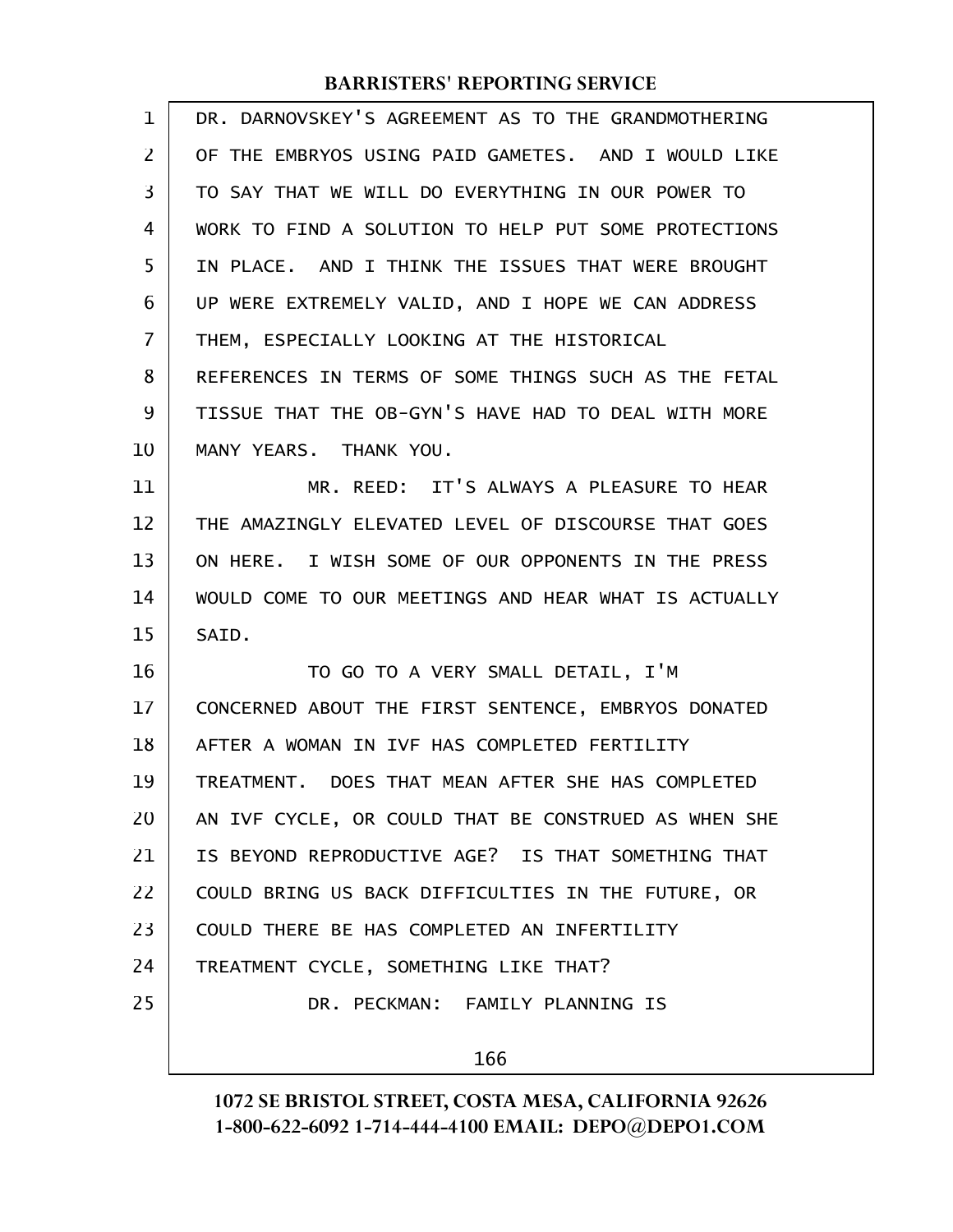COMPLETED. MS. CHARO: I THINK THE INTENT IS PROBABLY AT THE POINT AT WHICH SHE NO LONGER PLANS TO USE ANY REMAINING EMBRYOS. WHETHER SHE'S AT REPRODUCTIVE AGE OR NOT, SHE'S DECIDED SHE'S GOING TO CONCLUDE HER IVF EFFORTS. MR. KLEIN: A WOMAN'S CHOICE. IT'S THE WOMAN'S CHOICE. MR. REED: RIGHT. I DON'T QUESTION THE INTENT. I JUST QUESTION COULD THIS BE USED AGAINST US IN ANY WAY? DR. TAYLOR: REPRODUCTIVE AGE IS PRETTY BROAD NOW, SO I DON'T THINK WE WANT TO TRY TO DEFINE THAT. CHAIRMAN LO: WE HAVE THE LUXURY TO BE ADVISORY TO THE ICOC. MS. LANSING: WHEN SHE DECIDES SHE NO LONGER WANTS. CHAIRMAN LO: THAT'S A GOOD POINT. MR. KLEIN: DID SOMEONE GET SHERRY'S COMMENT THERE? MS. LANSING: WHEN SHE DECIDES THAT SHE NO LONGER WANTS THEM. DR. LOMAX: THIS IS IN THE RECORD. MR. KLEIN: WE HAVE A TRANSCRIPT FROM THE 167 1 2 3 4 5 6 7 8 9 10 11 12 13 14 15 16 17 18 19 20 21 22 23 24 25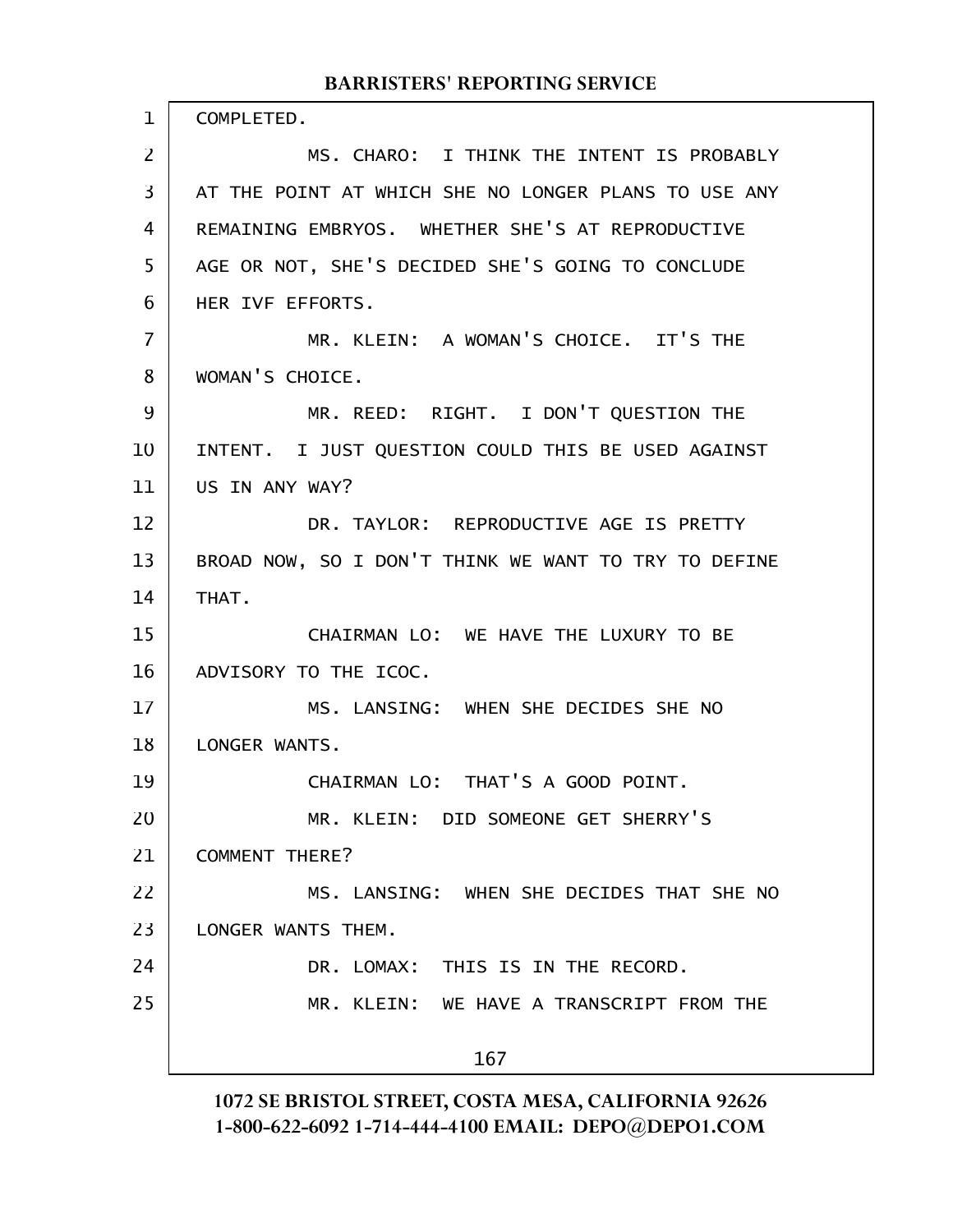RECORDING.

1

DR. LOMAX: SHERRY'S COMMENT IS ACTUALLY CONSISTENT WITH OUR EXISTING BODY OF REGULATION, WHICH INDICATES THAT THESE DECISIONS ARE BY THE WOMAN. SO IT'S CONSISTENT WITH OUR EXISTING LANGUAGE. WHEN WE COME BACK TO YOU, WHICH I WOULD SUGGEST THAT -- I ENVISION ON THIS ITEM A PROCESS WHERE PERHAPS WE WOULD COME BACK TO THE WORKING GROUP FIRST BECAUSE THIS IS VERY GOOD DIRECTION, BUT UNLIKE THE FIRST ITEM THAT HAD SUFFICIENT -- MR. KLEIN: GEOFF, I THINK THIS IS THE DIRECTION TO THE ICOC. WE'RE GOING TO DEAL WITH IT AT THE ICOC. MS. LANSING: IF YOU CAN -- WITH ALL DUE RESPECT, BOB, IF YOU CAN GIVE US SOME WRITTEN POINTS TO KIND OF HELP US IN OUR DIRECTION, WE DON'T OBJECT TO THAT. THE MORE SPECIFIC YOU CAN HELP US BE FOR THE ICOC. DR. LOMAX: I THINK THE POINT IS WE NEED TO REALLY KIND OF GO BACK INTO THE REGULATIONS GIVEN THE SENSE OF THE COMMITTEE TODAY AND UNDERSTAND SORT OF WHERE THE POINTS OF -- WHERE WE CAN ACTUALLY BRING THIS IN. SO THE DETAILS OF THE LANGUAGE WE NEED TO DEVELOP, BUT WITHIN THE CONTEXT OF EXISTING REGULATIONS. AND ON THIS PARTICULAR ITEM -- 2 3 4 5 6 7 8 9 10 11 12 13 14 15 16 17 18 19 20 21 22 23 24 25

168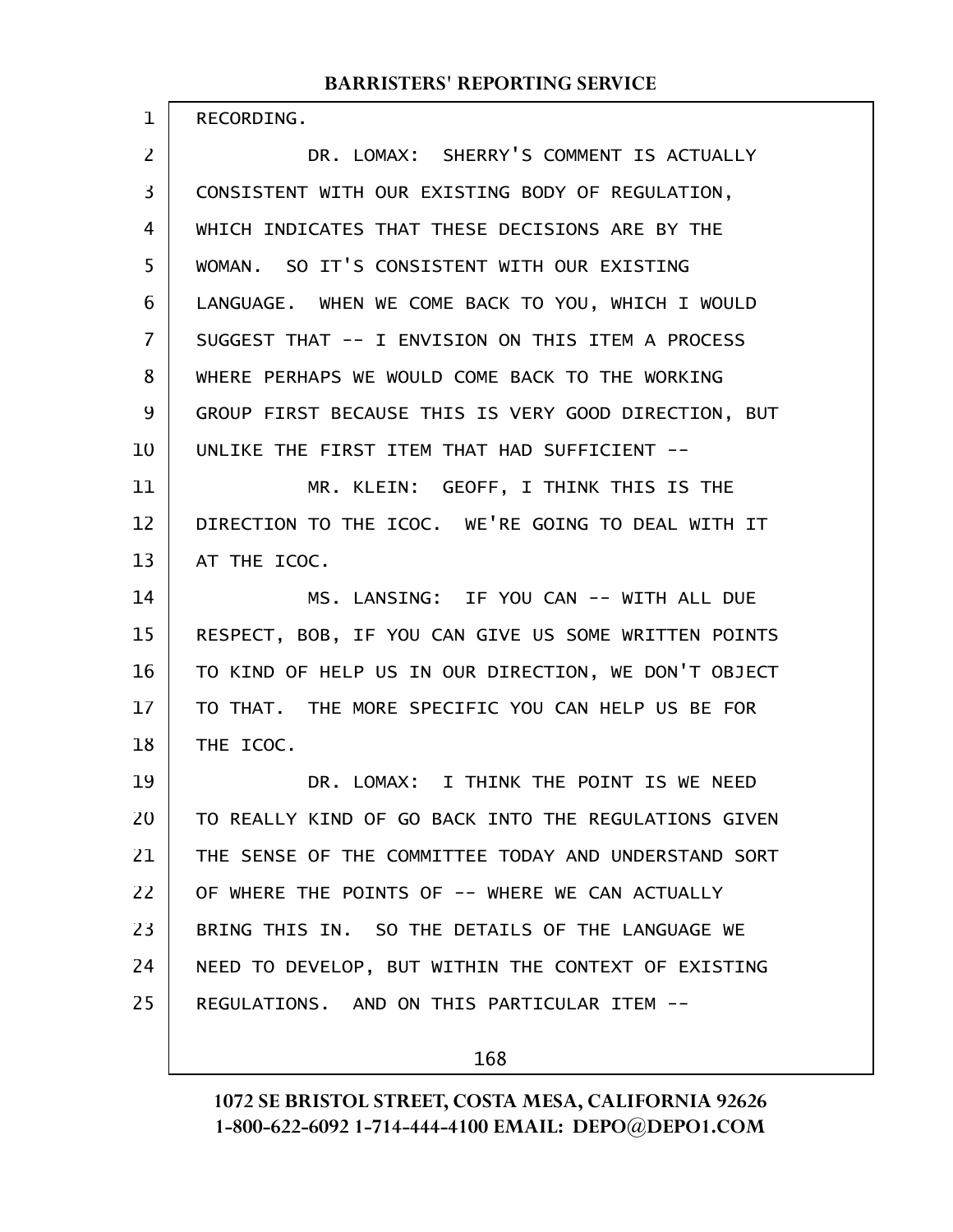| $\mathbf 1$ | MS. LANSING: THIS IS JUST --                         |
|-------------|------------------------------------------------------|
| 2           | CHAIRMAN LO: LET ME -- I THINK THERE NEED            |
| 3           | TO BE MORE COMMENTS AND DISCUSSION ON THE PANEL.     |
| 4           | STEVE, WHY DON'T YOU GO AHEAD.                       |
| 5           | DR. PECKMAN: STEVE PECKMAN, UCLA. FIRST              |
| 6           | OF ALL, I'D LIKE TO SECOND ALTA'S COMMENTS ABOUT     |
| 7           | SEPARATING OUT THE IVF TREATMENT FROM THE DONATION   |
| 8           | FOR RESEARCH WITH OOCYTE -- CLINICAL OOCYTE DONORS,  |
| 9           | AND THAT WE SHOULDN'T WHOLE CLOTH DISMISS THE IDEA   |
| 10          | THAT COUPLES OR INDIVIDUALS CREATING EMBRYOS WITH    |
| 11          | DONATED OOCYTES, THAT THOSE NEED TO BE REMOVED OFF   |
| 12          | THE TABLE IN THE FUTURE BECAUSE THERE MAY BE         |
| 13          | APPEARANCE -- BECAUSE THERE MAY BE QUESTIONS WE      |
| 14          | HAVE, BUT RATHER ENSURE THAT THOSE QUESTIONS ARE     |
| 15          | ADDRESSED AND MAKE THOSE EMBRYOS AVAILABLE IN THE    |
| 16          | FUTURE WITH THOSE QUESTIONS ADDRESSED. THAT'S THE    |
| 17          | MAIN POINT I ACTUALLY CAME HERE TO MAKE TODAY, SO    |
| 18          | I'M GLAD THAT ALTA MADE IT FOR ME.                   |
| 19          | I WANT TO GO BACK TO THE DISCUSSION THAT             |
| 20          | HAPPENED BEFORE LUNCH REGARDING SPERM DONORS AND     |
| 21          | INFORMED CONSENT. I DON'T KNOW OF ANY ACADEMIC       |
| 22          | MEDICAL CENTER IN CALIFORNIA THAT REQUIRES WHEN      |
| 23          | TISSUES ARE BEING SHARED THAT THEY RECEIVE AN ACTUAL |
| 24          | SIGNED CONSENT FORM FROM THE DONOR. WHAT THEY        |
| 25          | REQUEST IS THE CONSENT FORM THAT'S USED WHICH THEY   |
|             |                                                      |

169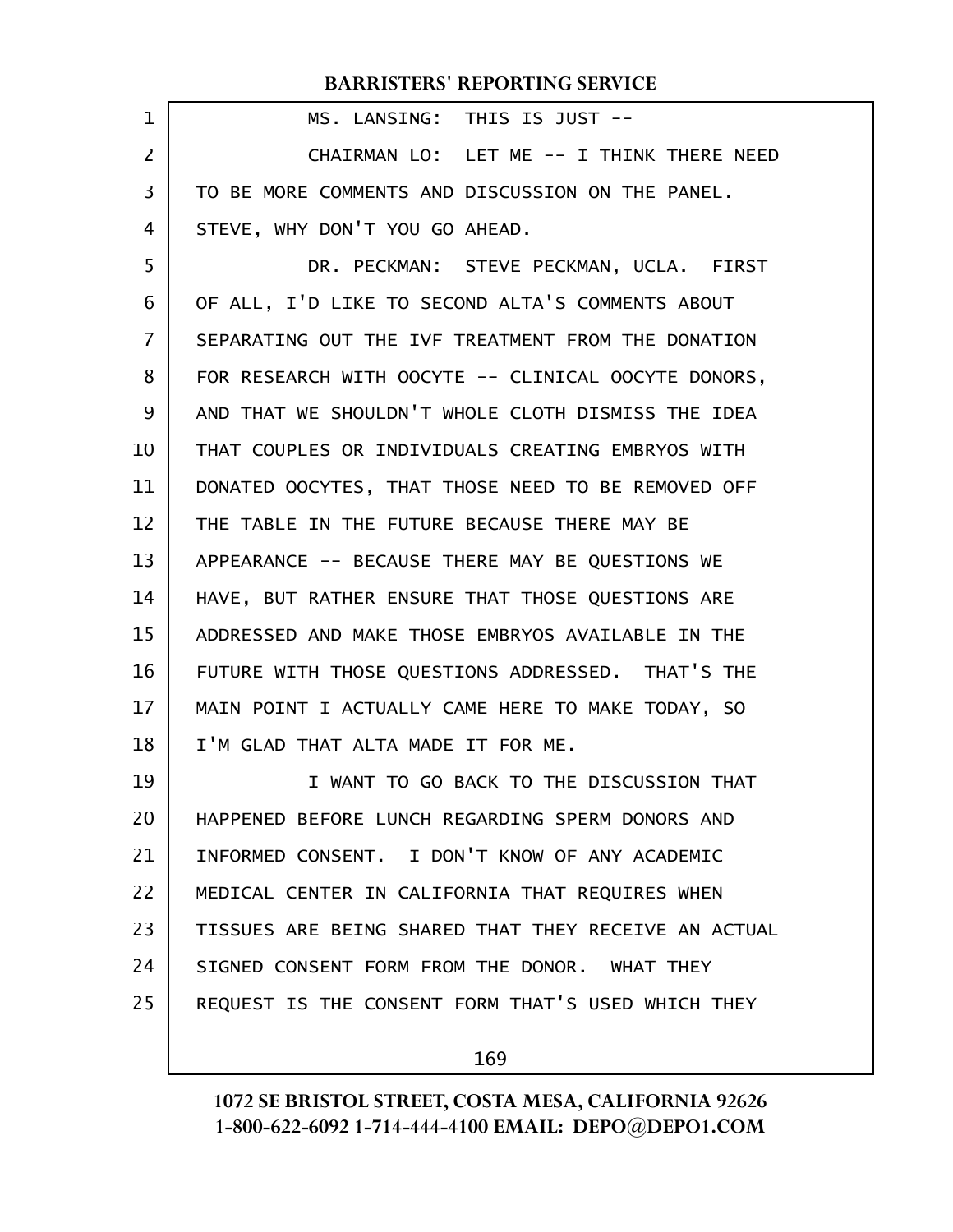| 1              | HAVE OBTAINED INFORMED CONSENT, AN ATTESTATION BY   |
|----------------|-----------------------------------------------------|
| $\overline{2}$ | THE PROVIDER THAT IT HAS BEEN USED APPROPRIATELY,   |
| 3              | AND THAT NO ONE ASKS TO SEE THE ACTUAL SIGNED       |
| 4              | DOCUMENT. I THINK THAT'S A RED HERRING THAT SHOULD  |
| 5              | BE TAKEN OFF THE TABLE COMPLETELY.                  |
| 6              | BUT THE MAIN POINT HERE TODAY IS TO                 |
| 7              | ENCOURAGE YOU TO CONSIDER THE USE BOTH              |
| 8              | RETROSPECTIVELY AND PROSPECTIVELY OF EMBRYOS THAT   |
| 9              | ARE CREATED WITH PAID DONORS FOR CLINICAL REASONS,  |
| 10             | THAT THOSE BE ALLOWED TO BE USED FOR RESEARCH EVEN  |
| 11             | THOUGH THOSE DONORS WERE PAID FOR CLINICAL PURPOSES |
| 12             | BECAUSE, AS YOU DISCUSSED EARLIER, INTENT OF THE    |
| 13             | RESTRICTION WAS TO ADDRESS UNDUE INFLUENCE ON THE   |
| 14             | OOCYTE DONOR. AND THERE'S CLEARLY NO UNDUE          |
| 15             | INFLUENCE ON THE OOCYTE DONOR WHO IS CONTRIBUTING   |
| 16             | THE OOCYTE FOR FERTILITY PURPOSES, AND THAT THE     |
| 17             | RESEARCH COMES FOLLOWING THOSE DECISIONS AND IS     |
| 18             | ACTUALLY NOT RELATED TO THAT IVF PROCESS AT ALL.    |
| 19             | AND WE NEED TO SEPARATE THOSE ASPECTS OUT. THANK    |
| 20             | YOU.                                                |
| 21             | CHAIRMAN LO: THANK YOU.                             |
| 22             | MR. KLEIN: SO, MR. CHAIRMAN, IF THE                 |
| 23             | INSTITUTIONS LIKE UCLA HAVE BEEN ALIGNED UPON THE   |
| 24             | PROVIDING -- ATTESTING TO THE FACT THAT CONSENT IS  |
| 25             | THERE, IT'S NOT OUR INTENT TO ASK THEM TO ACTUALLY  |
|                | 170                                                 |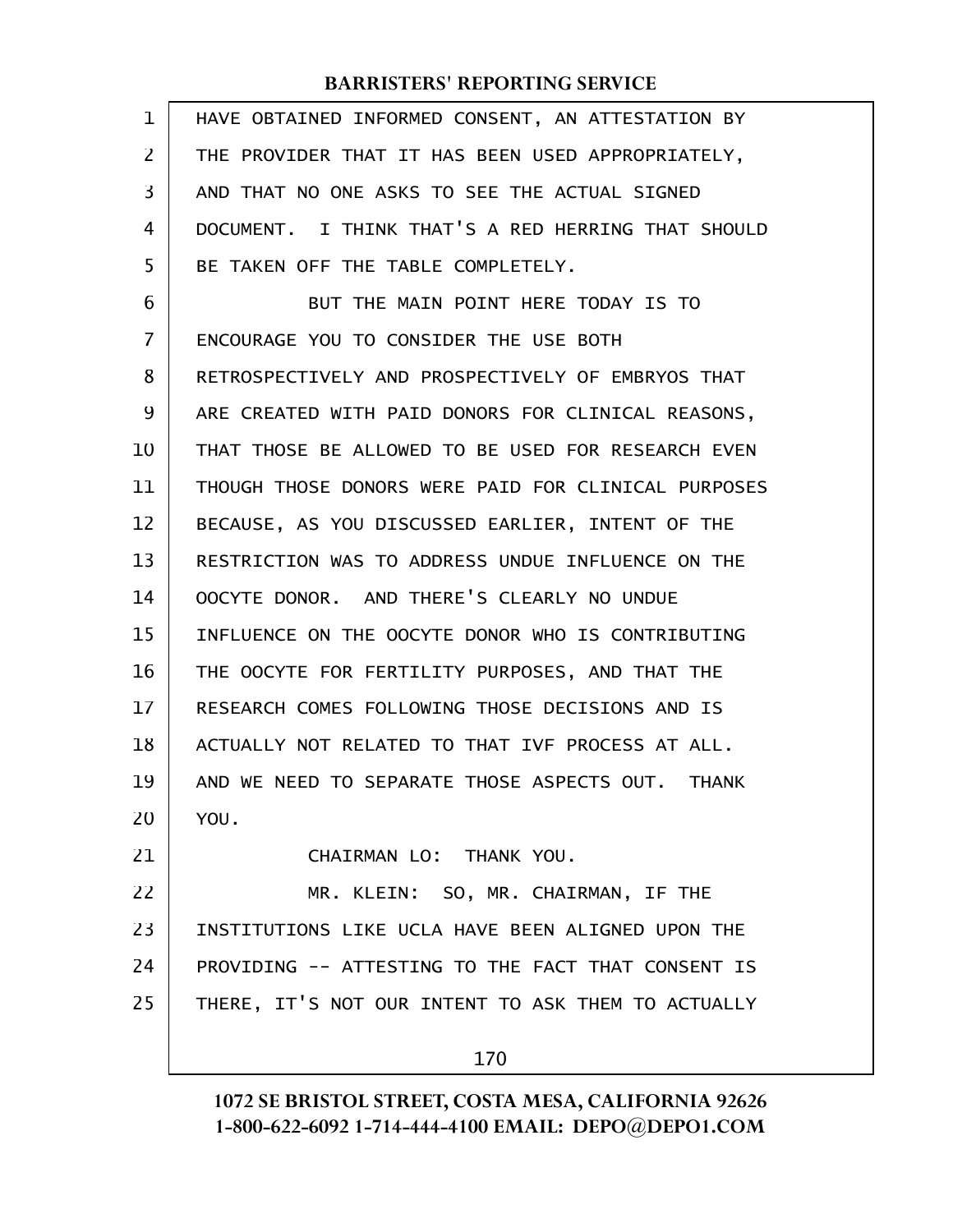| $\mathbf{1}$      | SUBMIT THE FORM; IS THAT CORRECT, WITH THE           |
|-------------------|------------------------------------------------------|
| $\overline{2}$    | GRANDFATHERED EMBRYOS THAT REALLY EXIST IN           |
| 3                 | PRACTICES?                                           |
| 4                 | DR. PECKMAN: I THINK WHAT YOU                        |
| 5                 | WANT -- WHAT YOU WANT TO SEE IS THE SAMPLE FORM      |
| 6                 | THAT'S BEING USED, NOT THE ACTUAL SIGNED DOCUMENT.   |
| 7                 | MR. KLEIN: YEAH. THAT MAKES SENSE.                   |
| 8                 | CHAIRMAN LO: I THINK, AGAIN, WHAT WE'RE              |
| 9                 | TRYING TO DO IS HAVE A FAIRLY VIABLE POLICY          |
| 10                | RECOMMENDATION WITH THE ICOC. I THINK SOME OF THESE  |
| 11                | DETAILS, I'LL BE SHRINKING THEM. WE WON'T BE ABLE    |
| $12 \overline{ }$ | TO DO THAT TODAY. I THINK THAT'S SOMETHING WE'D      |
| 13                | LIKE FRANKLY THE ICOC STAFF SORT OF DO.              |
| 14                | MR. SIMPSON: JOHN SIMPSON FROM CONSUMER              |
| 15                | WATCHDOG. I JUST WANTED TO AGREE THAT THE            |
| 16                | GRANDMOTHERING AND THE GRANDFATHERING AND            |
| 17                | GRANDPERSONING IS ABSOLUTELY THE RIGHT THING TO DO.  |
| 18                | I ALSO WANTED TO AGREE WITH THE PREVIOUS SPEAKER,    |
| 19                | THAT I DO ALSO THINK THAT IF COUPLES ARE IN A        |
| 20                | POSITION AND THEY ARE COMPLETED WITH THEIR IVF       |
| 21                | CYCLE, THAT THEY OUGHT TO BE ABLE TO GIVE DONATION   |
| 22                | OF THE EMBRYOS NO MATTER HOW THEY WERE OBTAINED      |
| 23                | ORIGINALLY.                                          |
| 24                | SO I THINK YOU NEED TO PUT TREMENDOUS                |
| 25                | EMPHASIS ON THE PROSPECTIVE ASPECT OF THIS BECAUSE I |
|                   | 171                                                  |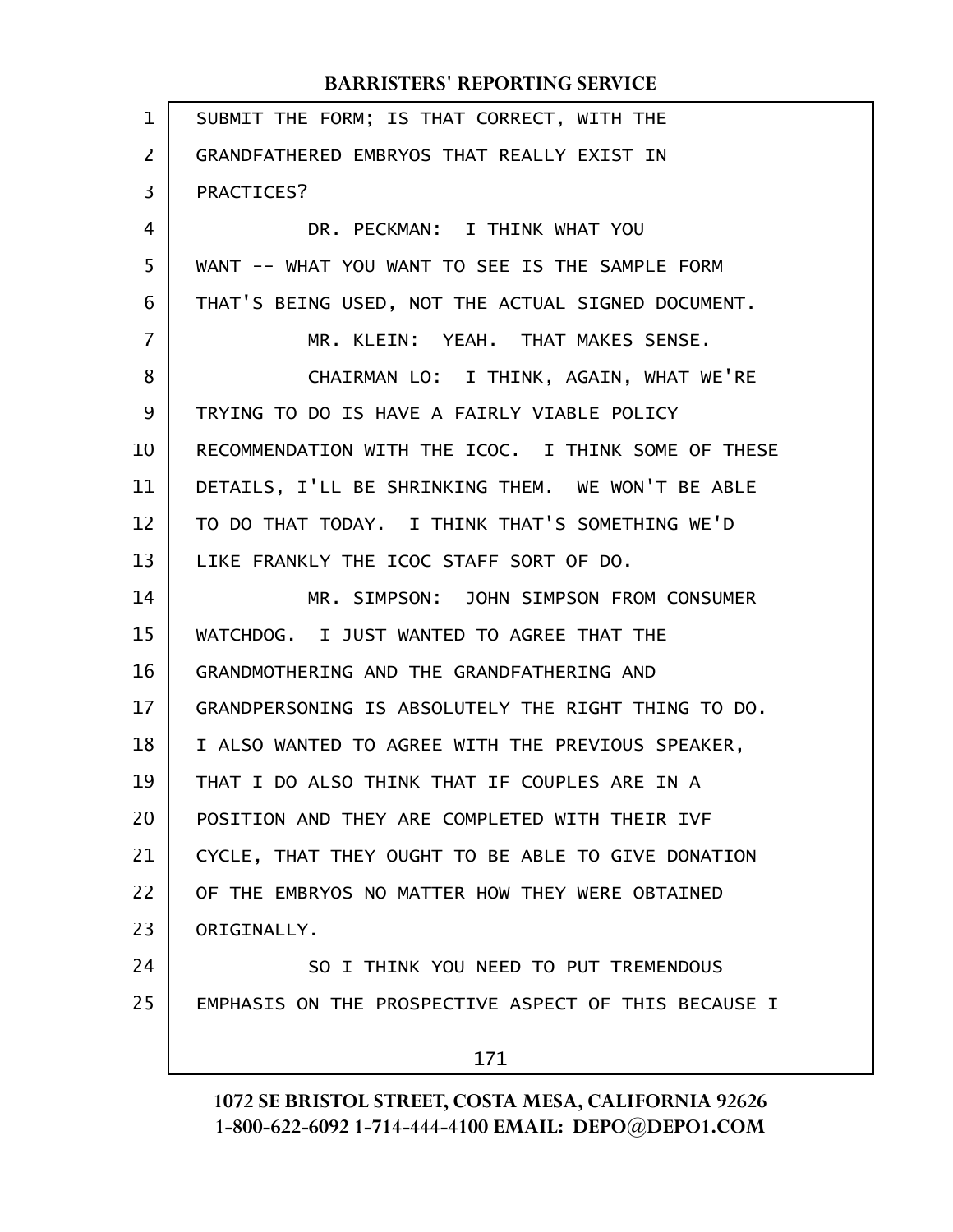| $\mathbf 1$    | THINK WHAT YOU WILL END UP DOING HERE, IF YOU LET IT |
|----------------|------------------------------------------------------|
| $\overline{2}$ | DRAG ON, YOU'RE GOING TO HAVE A VERY BIFURCATED      |
| 3              | GROUP OF PEOPLE, PEOPLE WHO KNOW THAT THEIR EMBRYOS  |
| 4              | WERE DONATED, AND THERE WILL BE A FRUSTRATED GROUP   |
| 5              | THAT WOULD LIKE TO BE DONATING THEM, BUT DON'T       |
| 6              | UNDERSTAND WHY THEY CAN'T. SO I WOULD ENCOURAGE      |
| $\overline{7}$ | APPROPRIATE DELIVERY OF THE CASE IN MOVING FORWARD   |
| 8              | TO FIGURE OUT TO MAKE THIS WORK IN THE FUTURE.       |
| 9              | CHAIRMAN LO: I THINK, AGAIN, THE                     |
| 10             | PROSPECTIVE IS SOMETHING WE'RE GOING HAVE TO COME    |
| 11             | BACK TO. WE'RE GOING TO WORK WITH THOSE PEOPLE.      |
| 12             | JOSE, YOU'VE BEEN VERY PATIENT.                      |
| 13             | DR. CIBELLI: YEAH. I HAPPEN TO HAVE MY               |
| 14             | COMPUTER WITH 2004 CDC REPORT. AND DID A QUICK       |
| 15             | SEARCH. I THINK IT'S IMPORTANT JUST THE MAGNITUDE    |
| 16             | OF THE ISSUE. I'M NOT AN EXPERT, BUT I READ THE      |
| 17             | NUMBERS TO YOU. SO IN 2004 THEY WERE DOING OVER      |
| 18             | 127,877 CYCLES. AND OF THOSE, 58,175 WERE DONOR      |
| 19             | EGGS. THAT'S ABOUT 12 PERCENT ON THE WHOLE CYCLES    |
| 20             | IN THE U.S. I DON'T KNOW IF THAT GIVES SOME          |
| 21             | PERSPECTIVE OR IT'S RELATED TO THIS OR NOT.          |
| 22             | CHAIRMAN LO: DOES THAT GIVE STATISTICS               |
| 23             | FOR THE NUMBER OF CYCLES WITH DONATED SPERM?         |
| 24             | DR. CIBELLI: I COULDN'T FIND IT.                     |
| 25             | CHAIRMAN LO: COULDN'T FIND IT. THAT'S                |
|                | 172                                                  |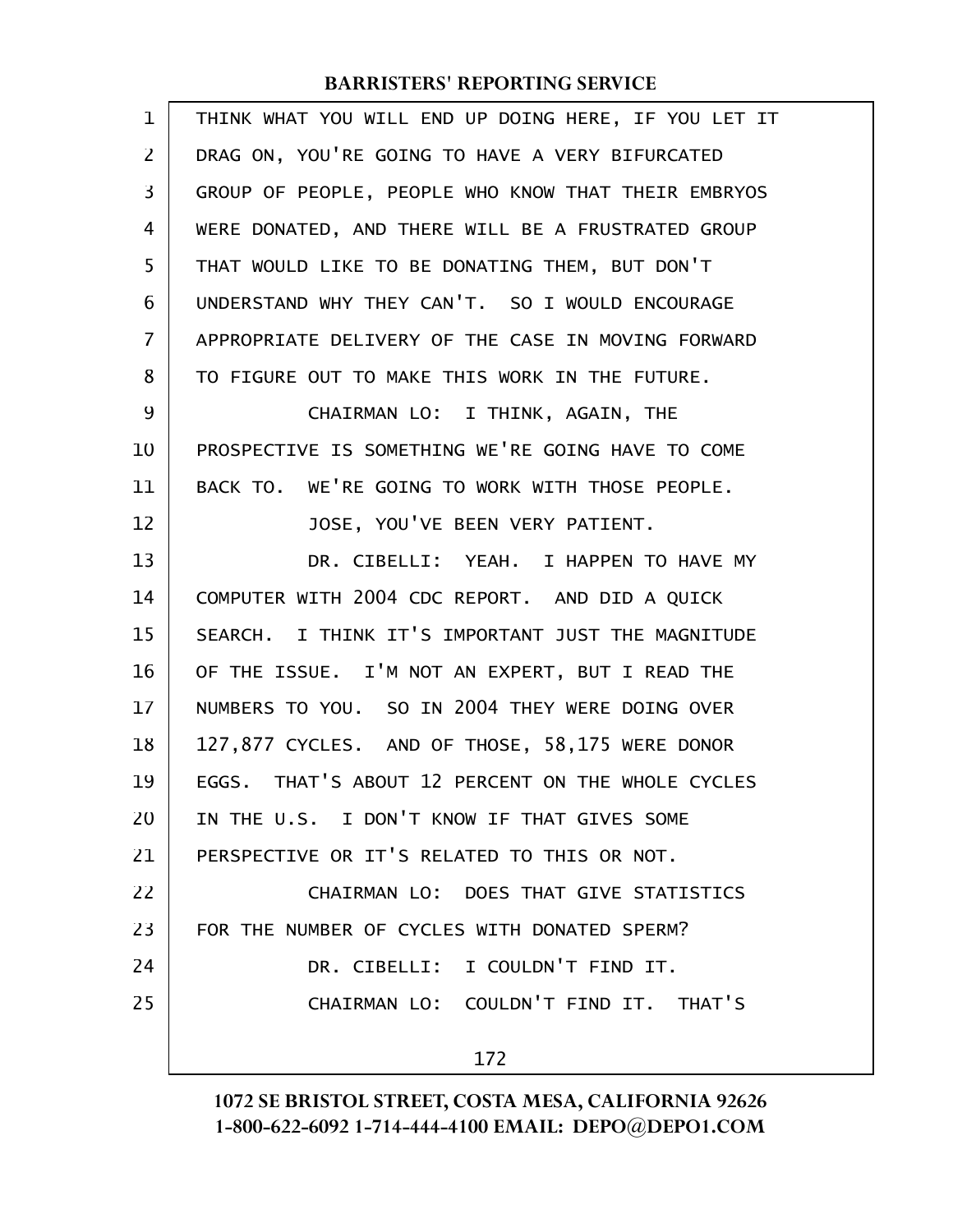| $\mathbf 1$ | SOMETHING I'M GOING TO ASK STAFF TO LOOK AT. THANK   |
|-------------|------------------------------------------------------|
| 2           | YOU. IT'S GREAT TO SEE THE INTERNET AT WORK.         |
| 3           | MS. MICHELSEN: IN HEARING THE CONCERNS AS            |
| 4           | TO HOW YOU OFFER PROTECTION, PERHAPS ONE OF THE      |
| 5           | THINGS THE COMMITTEE MIGHT DO IS DRAFT A CONSENT     |
| 6           | FORM THAT HAS THE PIECES YOU WANT TO MAKE SURE THAT  |
| 7           | PEOPLE HAVE ADHERED TO AND REQUIRE, FOR EXAMPLE,     |
| 8           | THAT THIS CONSENT FORM BE SIGNED NO SOONER THAN      |
| 9           | AFTER THE IVF PROCEDURE. AND THAT WAY IT'S VERY      |
| 10          | CLEAR THAT THE PROCEDURE TOOK PLACE PRIOR TO THE     |
| 11          | CONCEPT OF DONATION. AND THEN YOU CAN ADD IN YOUR    |
| 12          | OTHER PROTECTIONS ON THE CONSENT FORM, AND POSSIBLY  |
| 13          | THEN YOU CAN MANDATE THIS CONSENT FORM BE SIGNED BY  |
| 14          | THE VARIOUS IVF CLINICS AND SO FORTH THAT MAY BE     |
| 15          | DOING THESE PROCEDURES. SO THAT'S AN IDEA.           |
| 16          | CHAIRMAN LO: GREAT. I THINK, AGAIN, MY               |
| 17          | SENSE IS WE'RE GOING TO NEED TO THINK MORE ABOUT THE |
| 18          | PROSPECTIVE. I'D LIKE TO KIND OF REACH CLOSURE       |
| 19          | HERE. SO, GEOFF, IF YOU COULD CHANGE THIS, THAT      |
| 20          | THIS REALLY -- THIS -- WHY DON'T YOU PUT BACK ON THE |
| 21          | SLIDE.                                               |
| 22          | IS IT THE SENSE OF THIS MEETING THAT TO WE           |
| 23          | GO TO THE ICOC AND SAY THAT WITH REGARD TO BOTH      |
| 24          | EXISTING STEM CELL LINES AND EMBRYOS ALREADY IN      |
| 25          | EXISTENCE AS OF THE CUTOFF DATE WE MENTIONED TODAY   |
|             |                                                      |

173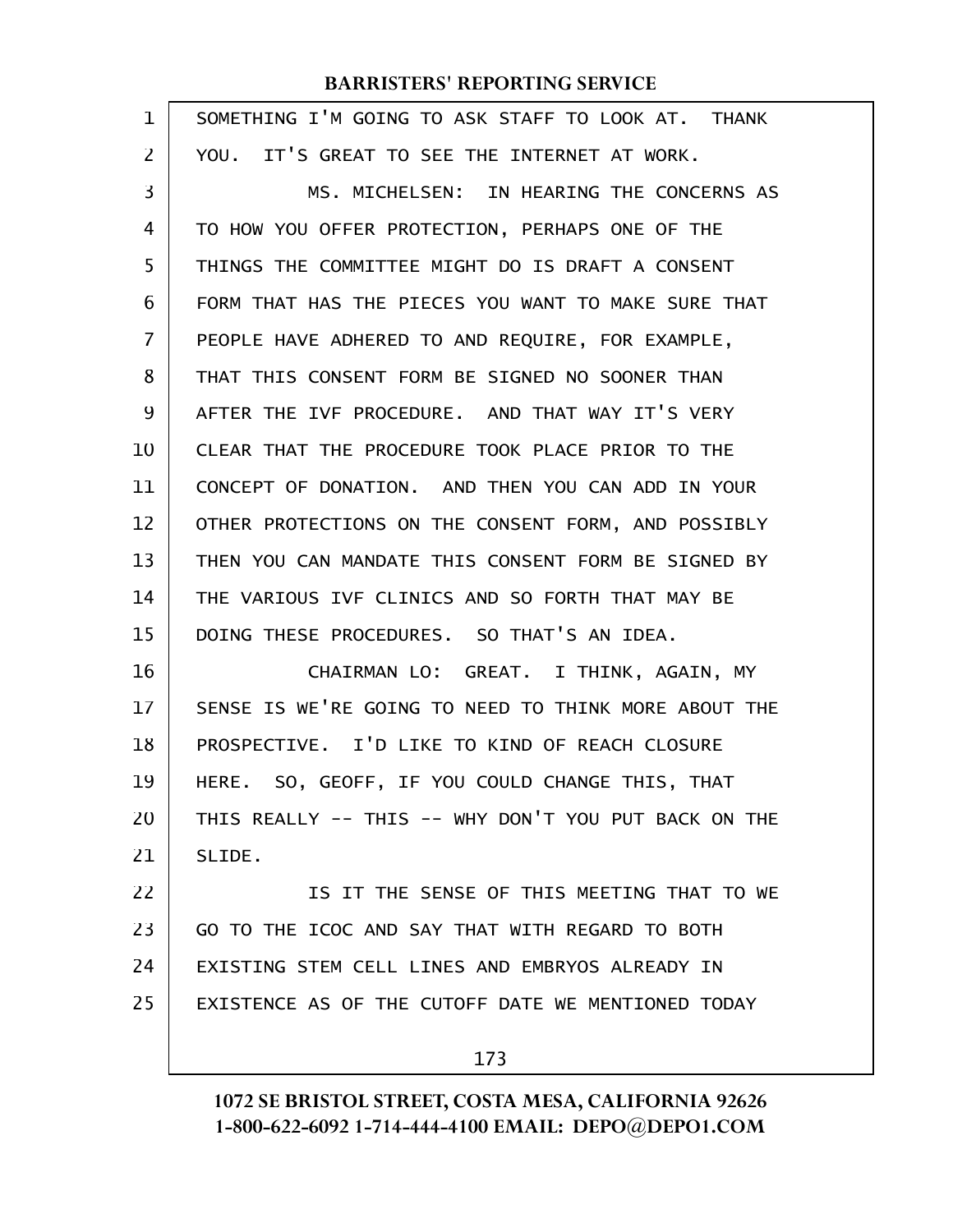| $\mathbf 1$       | OR AT THE ICOC MEETING, THAT THEY BE ALLOWED TO BE   |
|-------------------|------------------------------------------------------|
| $\overline{2}$    | USED SUBJECT TO THESE, BUT RATHER THAN THE LAST      |
| 3                 | BULLET, THIS IS REALLY FOR ONES ALREADY IN           |
| 4                 | EXISTENCE, THAT WE'RE GOING TO TODAY JUST PICK UP ON |
| 5                 | THAT IF WE CAN AND COME BACK AT THE NEXT MEETING TO  |
| 6                 | PROPOSE PROTECTIONS.                                 |
| $\overline{7}$    | MR. KLEIN: AND THE SLIDE DOESN'T ACTUALLY            |
| 8                 | SAY EMBRYOS ALREADY IN EXISTENCE AS OF THE DATE OF   |
| 9                 | OUR ADOPTION, BUT WE COULD ADD A BULLET POINT.       |
| 10                | MS. LANSING: THIS WOULD APPLY TO ANY                 |
| 11                | EMBRYOS --                                           |
| $12 \overline{ }$ | CHAIRMAN LO: EMBRYOS AND LINES.                      |
| 13                | MS. LANSING: -- IN THE PAST UP TO THE                |
| 14                | DATE OF THE ADOPTION.                                |
| 15                | MR. KLEIN: THAT'S RIGHT.                             |
| 16                | CHAIRMAN LO: GEOFF WILL --                           |
| 17                | MS. LANSING: AND WE'RE GOING TO THEN COME            |
| 18                | BACK. OUR NEXT SUBJECT OF OUR NEXT MEETING IS HOW    |
| 19                | WE MOVE FORWARD IN THE FUTURE.                       |
| 20                | CHAIRMAN LO: SO, MARCY, YOU HAD A                    |
| 21                | COMMENT? FOR THE RECORD.                             |
| 22                | DR. DARNOVSKEY: FOR THE RECORD, MARCY                |
| 23                | DARNOVSKEY, CENTER FOR GENETICS AND SOCIETY. I JUST  |
| 24                | WANT TO CONNECT SOME DOTS HERE. ONE ABOUT THE --     |
| 25                | I'M NOT CONVINCED THERE'S A WAY TO ADEQUATELY        |
|                   | 174                                                  |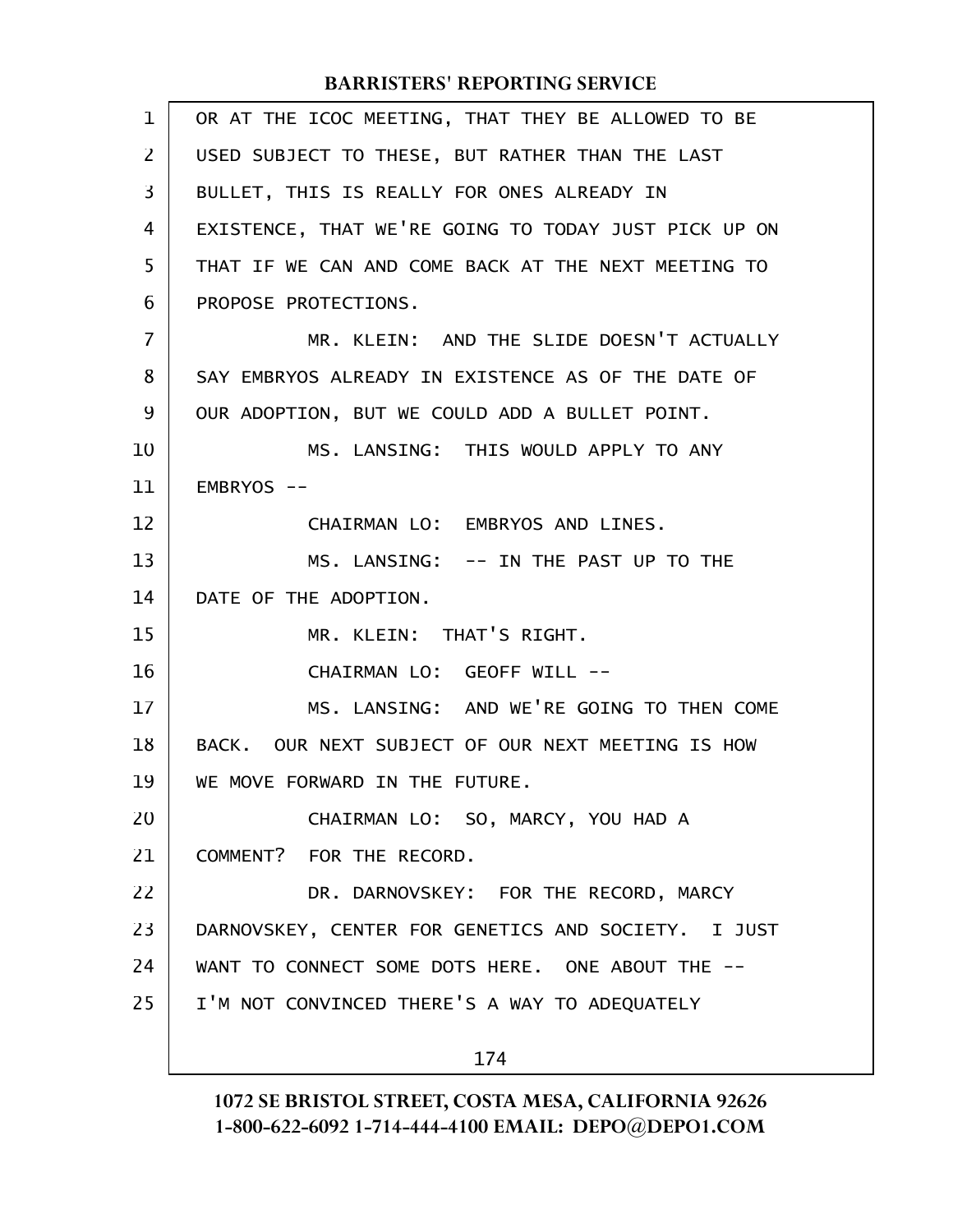| 1  | PROTECT WOMEN PROVIDING EGGS DOING IT IN THE FUTURE |
|----|-----------------------------------------------------|
| 2  | AT ALL. AND I THINK ONE OF THE THINGS THAT HAS TO   |
| 3  | BE CONSIDERED IS DO YOU REALLY NEED THIS? YOU KNOW, |
| 4  | YOU HAVE A 85, MAYBE 80 PERCENT OF EMBRYOS THAT     |
| 5  | DON'T HAVE PAID GAMETES IN THEM AT ALL. NOW WE'RE   |
| 6  | SAYING THE ONES THAT ALREADY EXIST ARE GOING TO BE  |
| 7  | ALLOWED. THAT'S A WHOLE -- AS DR. TAYLOR SAID, WE   |
| 8  | HAVE A WHOLE NOTHER SUPPLY OF MATERIAL.             |
| 9  | SO I THINK WE'RE IN A DIFFERENT MEETING             |
| 10 | SITUATION THAN WE WERE FIVE MINUTES AGO BY A LOT.   |
| 11 | AND THAT REALLY RECOGNIZING THAT NUMBER, THAT IT'S  |
| 12 | ONLY 12 PERCENT OF THE CYCLES, FOLKS, YOU KNOW,     |
| 13 | WE'RE NOT TALKING ABOUT THAT MANY, SO I THINK THAT  |
| 14 | DISCUSSION HAS TO REALLY --                         |
| 15 | CHAIRMAN LO: THE WHOLE PROSPECTIVE ISSUE            |
| 16 | IS WE NEED TO COME BACK TO THAT.                    |
| 17 | MS. LANSING: WE NEED TO REALLY DISCUSS              |
| 18 | IT, YOU KNOW, AND SEE WHAT --                       |
| 19 | CHAIRMAN LO: WHAT I WOULD LIKE TO --                |
| 20 | DENISE. IS THIS ON THE RETROSPECTIVE BECAUSE I      |
| 21 | $WANT$ --                                           |
| 22 | MS. BERNSTEIN: THIS IS JUST VERY QUICKLY            |
| 23 | ON THE COMMENT. I JUST THINK THAT THE EMBRYOS THAT  |
| 24 | ARE FROZEN, THAT HAVE BEEN FROZEN FROM THE DONOR    |
| 25 | GAMETES, IT'S NOT JUST A QUANTITY ISSUE. THOSE      |
|    | 175                                                 |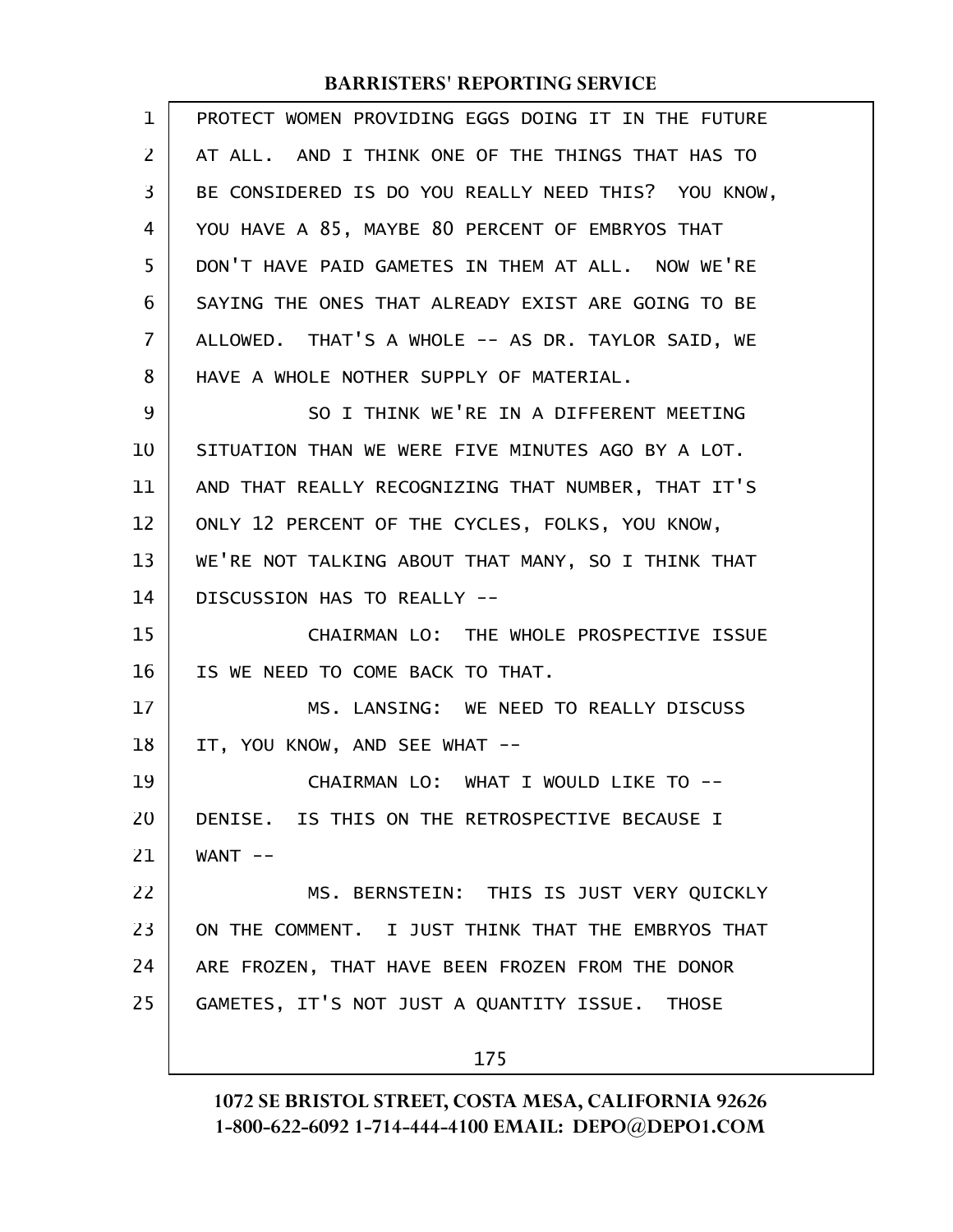| 1  | EMBRYOS ARE PROBABLY SCIENTIFICALLY SOUND.           |
|----|------------------------------------------------------|
| 2  | CHAIRMAN LO: WE'RE GOING TO HAVE TO --               |
| 3  | WE'RE UNABLE TO GET THE STANFORD SCIENTISTS, BUT I   |
| 4  | THINK THAT'S PART OF THE DISCUSSION. WHAT WOULD BE   |
| 5  | THE GAIN SCIENTIFICALLY IF WE COULD USE THESE        |
| 6  | EMBRYOS GOING FORWARD? WHAT'S THE MAGNITUDE OF THAT  |
| 7  | POTENTIAL CASE?                                      |
| 8  | MS. LANSING: AND HOW DO WE PROTECT? AND              |
| 9  | SO I THINK, TO PUT THIS IN PERSPECTIVE, YOU KNOW,    |
| 10 | AFTER TWO YEARS, YOU KNOW, OF EACH OF US HAVING      |
| 11 | DIFFERING OPINIONS TO WHAT, I HOPE, I THINK WILL     |
| 12 | PROBABLY BE A CONSENSUS WITH OUR GROUP AND OUR       |
| 13 | ADVOCATES IN THE PUBLIC, THIS IS A BIG STEP FOR US.  |
| 14 | AND NOW WE'RE GOING TO A LOT OF DISCUSSION, A LOT OF |
| 15 | INPUT FROM EVERY SIDES TO SEE IF THERE IS A WAY TO   |
| 16 | MOVE FORWARD IN THE FUTURE, THE BENEFITS, THE        |
| 17 | DOWNSIDE, AND WE CAN ANALYZE IT.                     |
| 18 | CHAIRMAN LO: WHAT I WOULD PROPOSE WE DO              |
| 19 | NOW IS TO ACTUALLY TAKE AN ADVISORY ROLL CALL VOTE   |
| 20 | TO THE ICOC AND SEE IF IT IS THE SENSE OF THIS       |
| 21 | COMMITTEE TODAY TO RECOMMEND TO THE ICOC THIS        |
| 22 | GRANDPARENTING IN OF THESE EMBRYOS AND EXISTING STEM |
| 23 | CELL LINES USING PAID GAMETES SUBJECT TO THESE       |
| 24 | CONDITIONS.                                          |
| 25 | OKAY. GEOFF, YOU WANT TO READ THE ROLL.              |
|    | 176                                                  |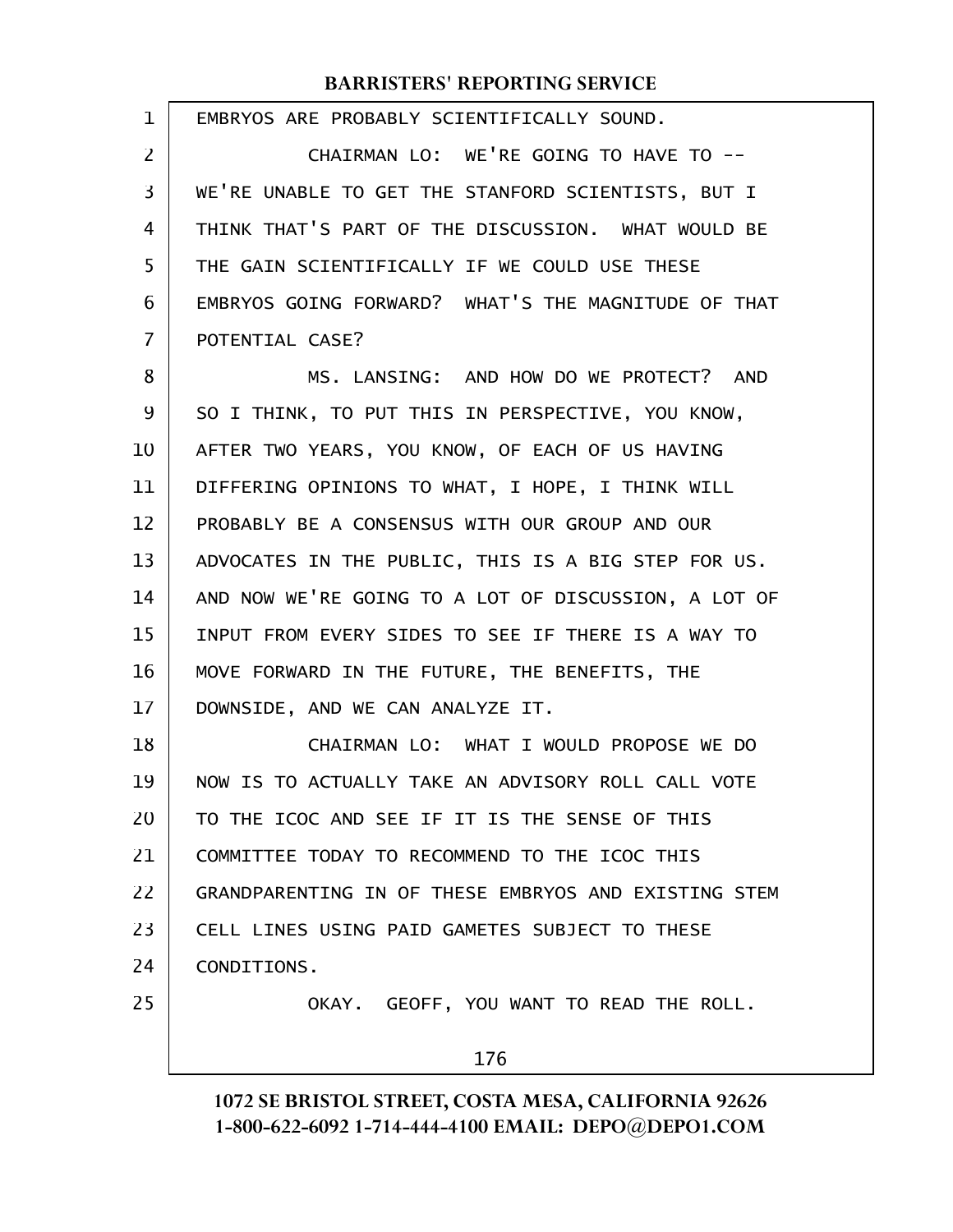DR. LOMAX: ARE WE CLEAR -- DO WE NEED  $TO - -$ MR. KLEIN: YEAH. DR. LOMAX: -- FURTHER ELUCIDATE THE MOTION? OKAY. SO THE RECORD REFLECTS WHAT WE'RE VOTING ON, AND WE CAN JUST GO FORWARD AND VOTE. AND FOR ANY REASON -- WELL, LET'S JUST MOVE FORWARD WITH THE VOTE. ROBERT TAYLOR. DR. TAYLOR: YEAH. I'M FOR GRANDMOTHERING. DR. LOMAX: ANN KIESSLING. DR. KIESSLING: I AM A GRANDMOTHER. DR. LOMAX: FRANCISCO PRIETO. DR. PRIETO: I SUPPORT GRANDMOTHERS. DR. LOMAX: ALTA CHARO. MR. KLEIN: FOR THE RECORD, WE REALLY SHOULD -- WE NEED THE VOTE. DR. KIESSLING: YES. DR. PRIETO: YES. MS. CHARO: YES. AND IF I'M EVER LUCKY ENOUGH TO HAVE CHILDREN, I'M LIKELY TO BE A GRANDMOTHER. CHAIRMAN LO: I'M JUST GOING TO SAY YES. MS. LANSING: I'M GOING TO SAY YES IN 177 BARRISTERS' REPORTING SERVICE 1 2 3 4 5 6 7 8 9 10 11 12 13 14 15 16 17 18 19 20 21 22 23 24 25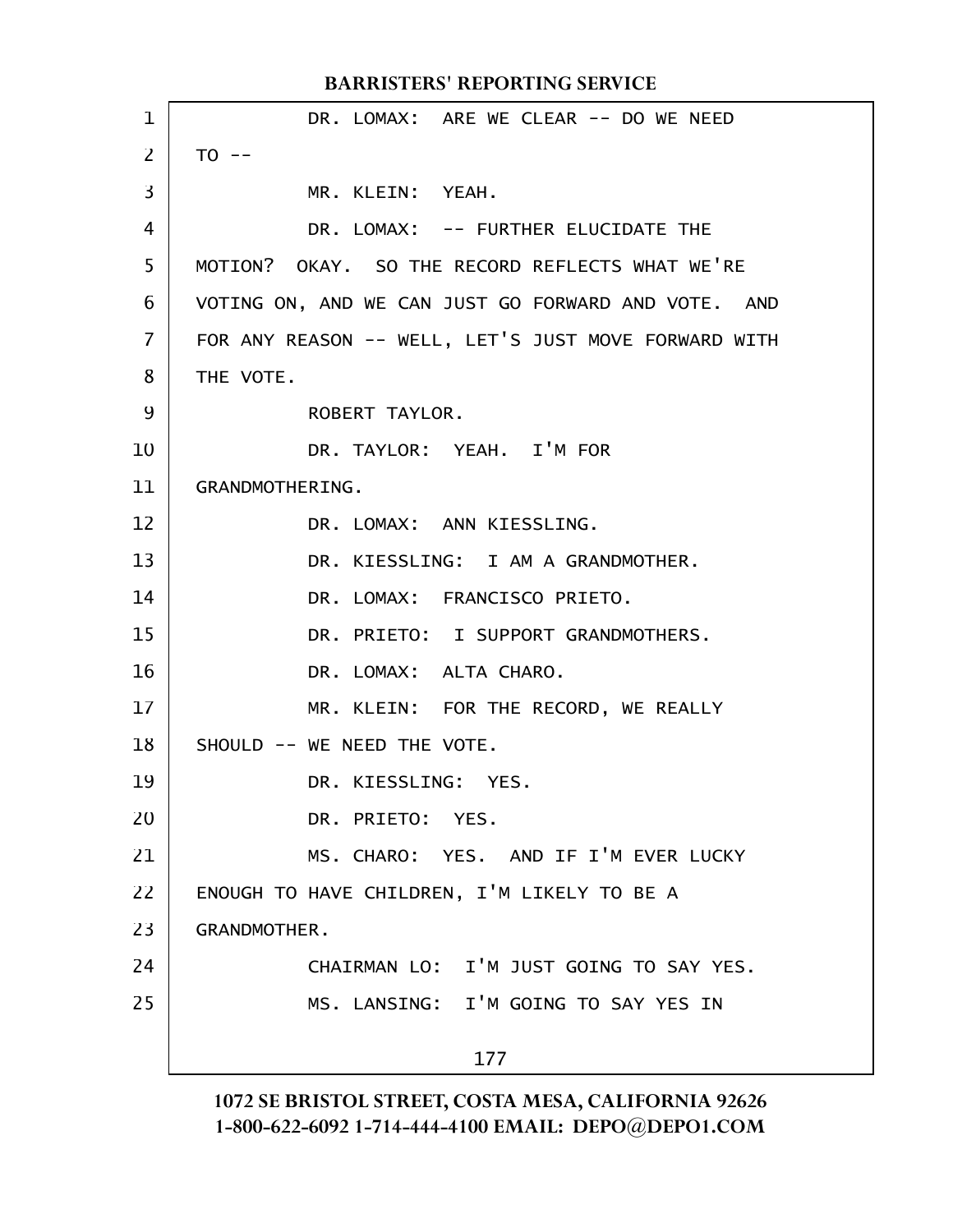| $\mathbf{1}$   | FAVOR. YES. I CAN'T RESIST THIS. I HOPE SOMEDAY     |
|----------------|-----------------------------------------------------|
| $\overline{2}$ | TO BE A GRANDMOTHER IN FAVOR OF ALL GRANDMOTHERS.   |
| 3              | MR. KLEIN: YES.                                     |
| 4              | MS. FEIT: YES.                                      |
| 5              | MR. SHEEHY: YES.                                    |
| 6              | DR. CIBELLI: IN FAVOR OF THIS.                      |
| $\overline{7}$ | CHAIRMAN LO: WELL, THANK YOU VERY MUCH.             |
| 8              | I THINK THIS IS AN IMPORTANT STEP.                  |
| 9              | (APPLAUSE.)                                         |
| 10             | MS. LANSING: JUST LET ME SAY WHAT I LIKE            |
| 11             | ABOUT THIS IS THAT, YOU KNOW, HAVING WORKED WITH    |
| 12             | THIS GROUP FOR TWO YEARS, HAVING WORKED WITH THE    |
| 13             | PUBLIC, IT SHOWS THAT WE REALLY ARE A WORK IN       |
| 14             | PROGRESS, THAT WE'RE CONSTANTLY LOOKING AT WHAT'S   |
| 15             | HAPPENING, WE'RE CONSTANTLY EVALUATING,             |
| 16             | REEVALUATING, AND TRYING TO DO THE BEST FOR THE     |
| 17             | PATIENT AND FOR THE SCIENCE. I THINK THIS IS REALLY |
| 18             | QUITE EXCITING.                                     |
| 19             | DR. TROUNSON: BERNIE AND SHERRY AND                 |
| 20             | COMMITTEE, REALLY DO APPRECIATE THE CLARITY OF THE  |
| 21             | PROPOSAL AND THE ABILITY FOR US TO MOVE ALONG IN    |
| 22             | THESE STEPS. SMALL AS THEY MIGHT BE, THEY'RE VERY   |
| 23             | SIGNIFICANT IN US ACHIEVING OUR MISSION. SO THANK   |
| 24             | YOU VERY, VERY MUCH.                                |
| 25             | MS. LANSING: THANK YOU.                             |
|                | 178                                                 |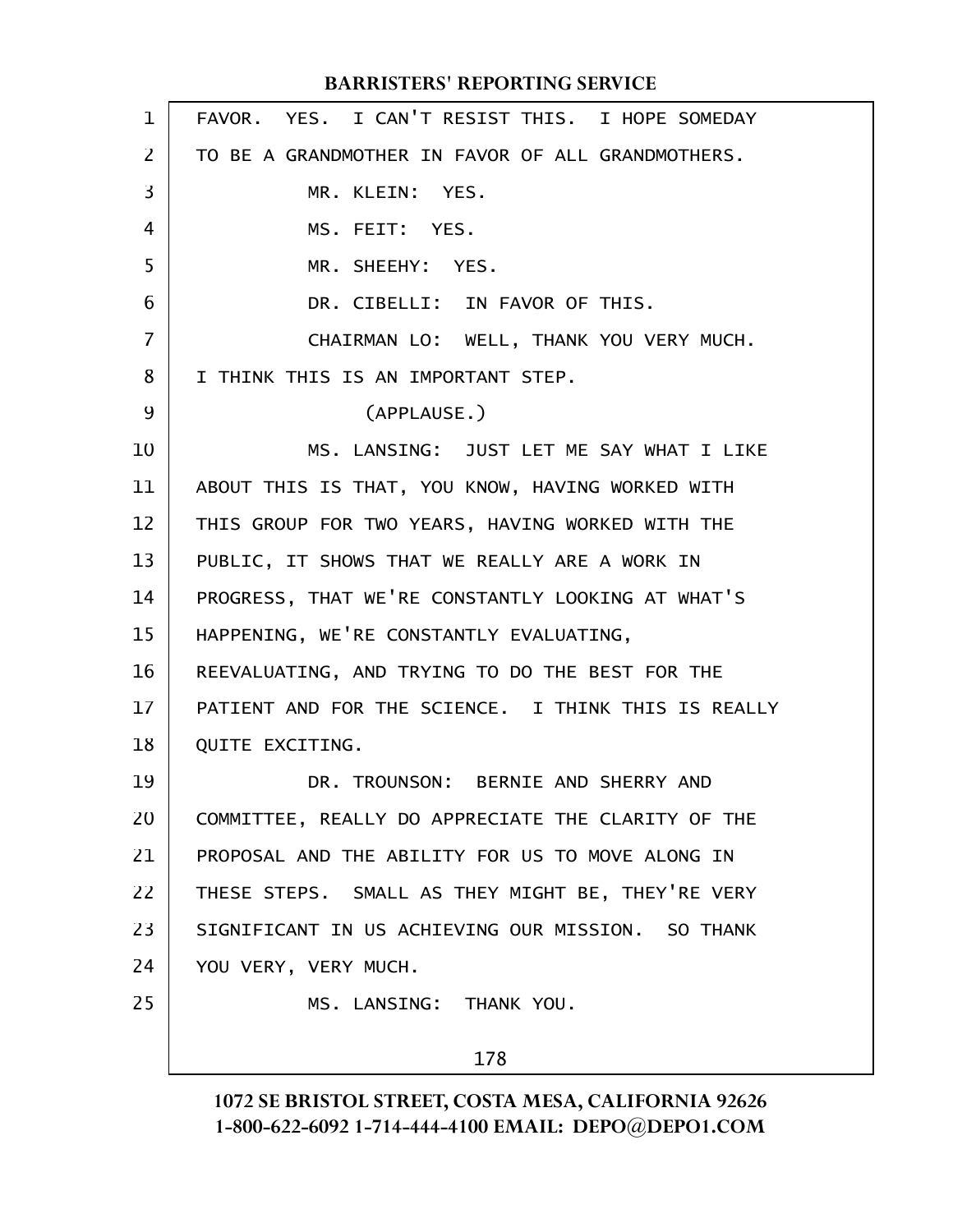| 1  | CHAIRMAN LO: AND NOW I'D LIKE TO ACTUALLY            |
|----|------------------------------------------------------|
| 2  | MOVE US FORWARD TO THE NEXT AGENDA ITEM. IT'S        |
| 3  | ACTUALLY A REPORT FROM THE CALIFORNIA DEPARTMENT OF  |
| 4  | PUBLIC HEALTH, WHICH, AS YOU KNOW, IS RESPONSIBLE    |
| 5  | FOR THE OVERSIGHT OF ALL STEM CELL RESEARCH IN       |
| 6  | CALIFORNIA NOT FUNDED BY CIRM, AND THEY'VE ACTUALLY  |
| 7  | BEEN WORKING VERY HARD ON REPORTING REQUIREMENTS FOR |
| 8  | OOCYTE DONATION. SO WE ARE VERY THANKFUL TO SHABBIR  |
| 9  | COMING FROM SACRAMENTO TODAY.                        |
| 10 | MR. AHMAD: FIRST OF ALL, I WANT TO THANK             |
| 11 | YOU AND THE WORK GROUP WILLING TO GIVE THE           |
| 12 | DEPARTMENT THE OPPORTUNITY TO SHARE THE REQUIREMENTS |
| 13 | OF REPORTING FOR THE HUMAN EMBRYONIC STEM CELL       |
| 14 | RESEARCH AS WELL AS ASSISTED OOCYTE PRODUCTION FOR   |
| 15 | RESEARCH FROM THIS COMMITTEE.                        |
| 16 | AND I ALSO WANT TO ENCOURAGE THAT THERE              |
| 17 | SHOULD BE MORE AND MORE COLLABORATION BETWEEN CIRM   |
| 18 | AND THE DEPARTMENT OF THE PUBLIC HEALTH IN TERMS OF  |
| 19 | THE STEM CELL RESEARCH BECAUSE I WAS IN FRONT OF ONE |
| 20 | SENATE BUDGET SUBCOMMITTEE, AND THE QUESTION WAS     |
| 21 | ASKED HOW YOU INTERACT WITH EACH OTHER ON STEM CELL  |
| 22 | RESEARCH. AND I THANK DR. GEOFF LOMAX TO INITIATE    |
| 23 | THAT PROCESS AND ATTENDING THE ADVISORY COMMITTEE    |
| 24 | MEETINGS FROM DEPARTMENT OF PUBLIC HEALTH. AND THIS  |
| 25 | IS ANOTHER EXAMPLE THAT WE ARE COLLABORATING ON      |
|    |                                                      |

179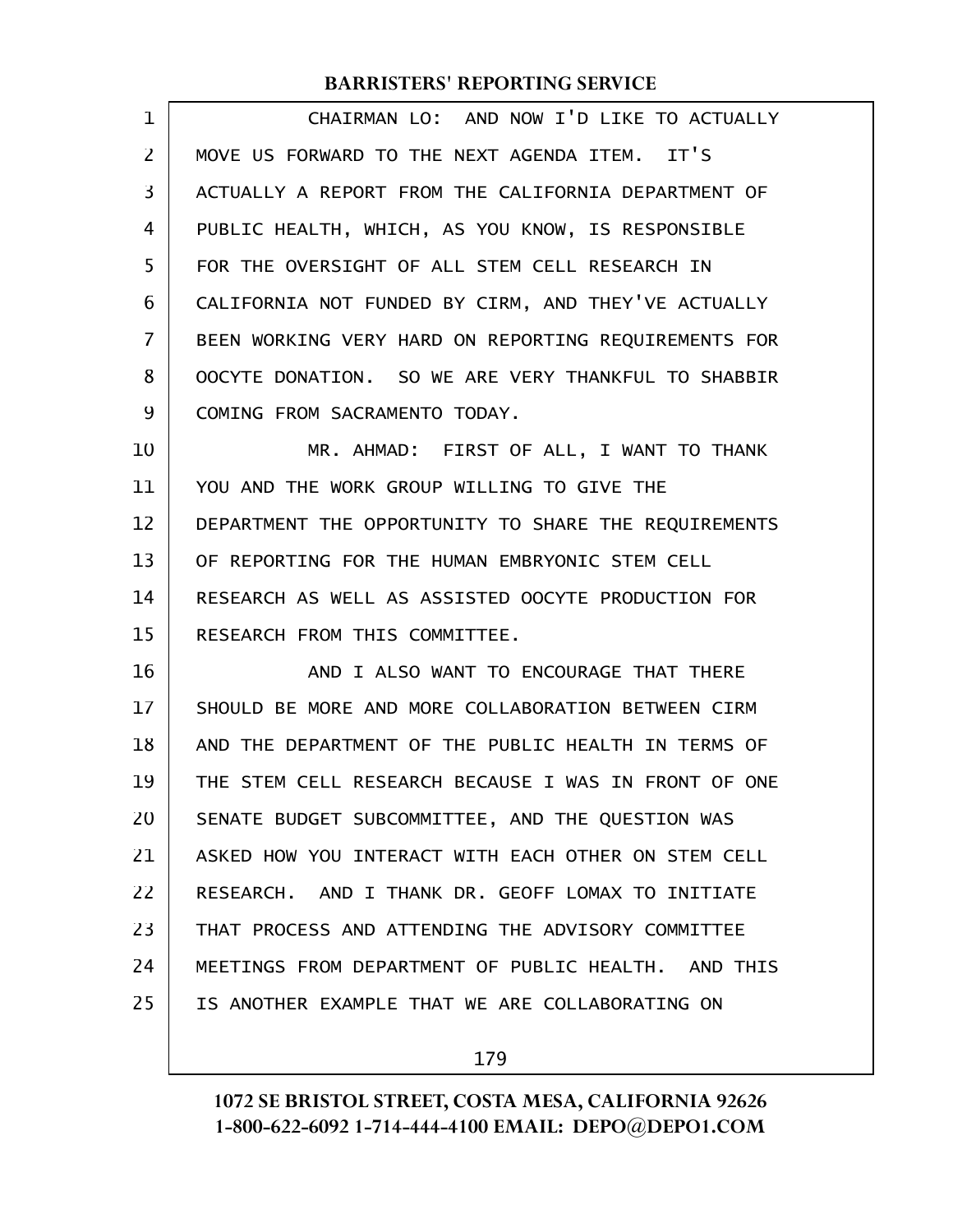THESE ISSUES.

1

FROM THE OUTSET I WANT TO THANK THE ADVISORY COMMITTEE, ESPECIALLY THE CHAIR, PROFESSOR GREELEY, DR. RUBEN, THE CO-CHAIR OF THE ADVISORY COMMITTEE, DR. MAGNUS, DR. LO, THE OTHER COMMITTEE MEMBERS WHO PROVIDED GREAT INPUT, ADVICE, GUIDANCE, RECOMMENDATIONS, AND THEIR VOLUNTARY TIME TO DEVELOP THE GUIDELINES AS WELL AS THESE REPORTING FORMS, WHICH I WANT TO DISCUSS WITH YOU. ALSO WANT TO THANK THE PUBLIC PARTICIPATION IN THIS PROCESS. WE RECEIVED VERY EXCELLENT SUGGESTIONS, VERY CONSTRUCTIVE CRITIQUE AND COMMENTS AND CONCERN WHILE WE WERE GOING THROUGH THE DEVELOPMENT OF THESE REPORTING FORMS. AND, OF COURSE, THE STAFF OF THE DEPARTMENT OF PUBLIC HEALTH, AS WELL AS DEPARTMENT OF PUBLIC HEALTH LEGAL AND PRIVACY OFFICERS WHO PARTICIPATED IN THE PROCESS. SO WHAT I'M GOING TO DO IS JUST REFRESH OUR MEMORIES, GIVING YOU SOME OF THE STATUTORY MANDATES BY WHICH THESE REPORTING REQUIREMENTS ARE THERE, AND THEN GO OVER THAT JUST BRIEFLY WHAT PROCESS WE FOLLOWED TO DEVELOP THESE REPORTING FORMS, AND THEN GIVE A BRIEF DESCRIPTION OF THE FORMS AND THE NEXT STEPS. 2 3 4 5 6 7 8 9 10 11 12 13 14 15 16 17 18 19 20 21 22 23 24 25

180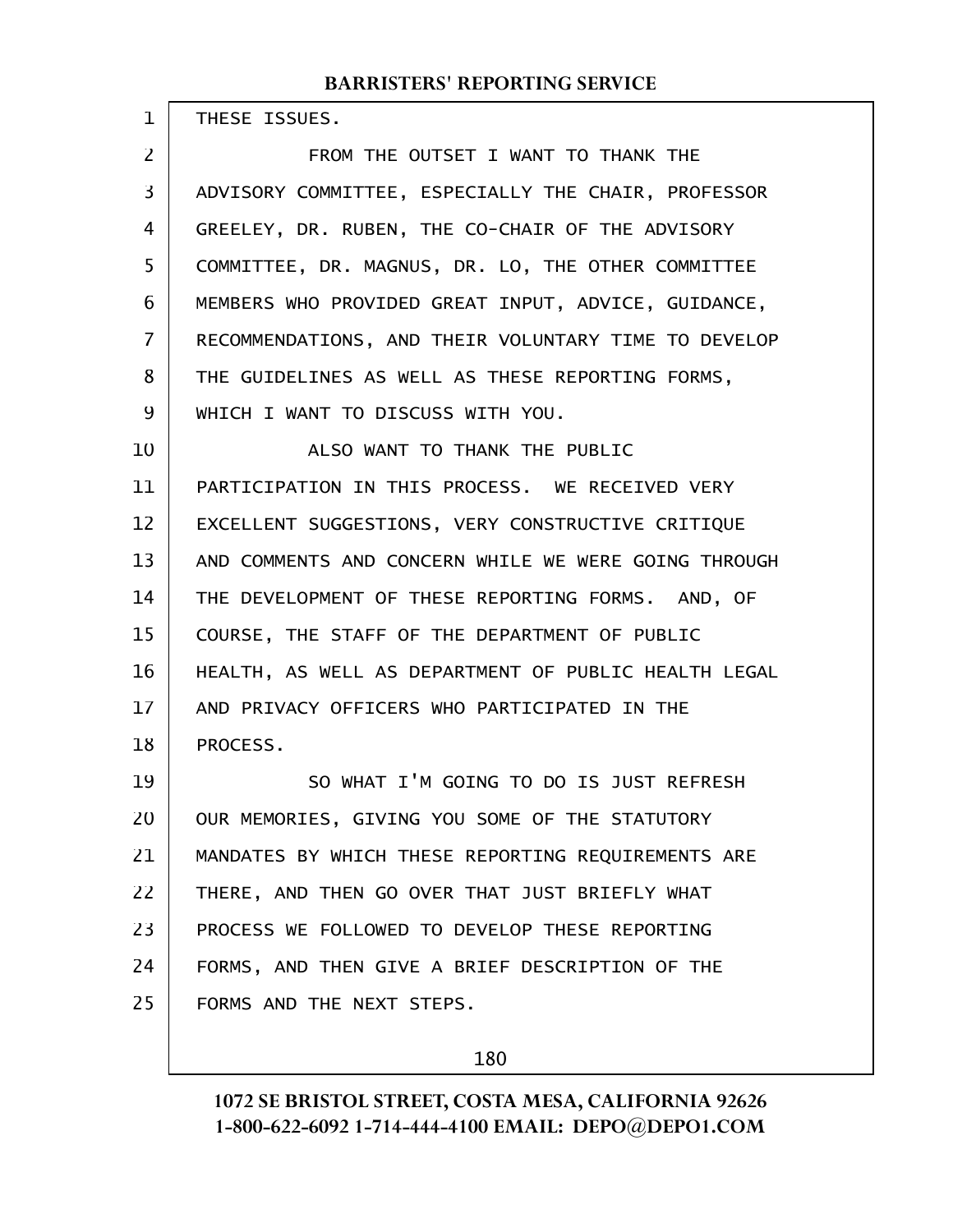| $\mathbf{1}$ | THESE HEALTH AND SAFETY CODES, THEY WERE             |
|--------------|------------------------------------------------------|
| 2            | ENACTED THROUGH BILL SB 1260. ALL OF YOU KNOW        |
| 3            | SENATOR ORTIZ INTRODUCED THE BILL, AND IT WAS SIGNED |
| 4            | INTO POLICY BY THE GOVERNOR. AND THERE ARE SOME      |
| 5            | REQUIREMENTS FROM SCRO COMMITTEES, FROM IRB, FROM    |
| 6            | DEPARTMENT OF PUBLIC HEALTH, IN DEVELOPING THE       |
| 7            | REVIEW REPORT FOR THE LEGISLATURE.                   |
| 8            | THE INFORMATION THAT IS RECEIVED WE                  |
| 9            | RECEIVED THROUGH THESE FORMS FROM SCRO'S, IRB'S, AND |
| 10           | RESEARCHERS. THE HEALTH AND SAFETY CODE              |
| 11           | 125119(A)(1), ALL RESEARCH PROJECTS INVOLVING THE    |
| 12           | DERIVATION OF USE OF HUMAN EMBRYONIC STEM CELLS      |
| 13           | SHALL BE REVIEWED AND APPROVED BY A STEM CELL        |
| 14           | RESEARCH OVERSIGHT COMMITTEE PRIOR TO BEING          |
| 15           | UNDERTAKEN. AND (B), NOT LESS THAN ONCE PER YEAR A   |
| 16           | STEM CELL RESEARCH OVERSIGHT COMMITTEE SHALL CONDUCT |
| 17           | CONTINUING REVIEW OF HUMAN EMBRYONIC STEM CELL       |
| 18           | RESEARCH PROJECTS REVIEWED AND APPROVED UNDER THIS   |
| 19           | SECTION.                                             |
| 20           | AND THEN THE COMMITTEE IS REQUIRED TO                |
| 21           | REPORT TO THE DEPARTMENT ANNUALLY ON THE NUMBER OF   |
| 22           | HUMAN STEM CELL RESEARCH PROJECTS AND THE STATUS AND |
| 23           | DISPOSITION OF EACH. AND I HIGHLIGHTED THE WORD      |
| 24           | "EACH" IN THIS CODE BECAUSE THERE WAS A LOT OF       |
| 25           | DISCUSSION ON WHETHER THERE SHOULD BE A REQUIREMENT  |
|              | 181                                                  |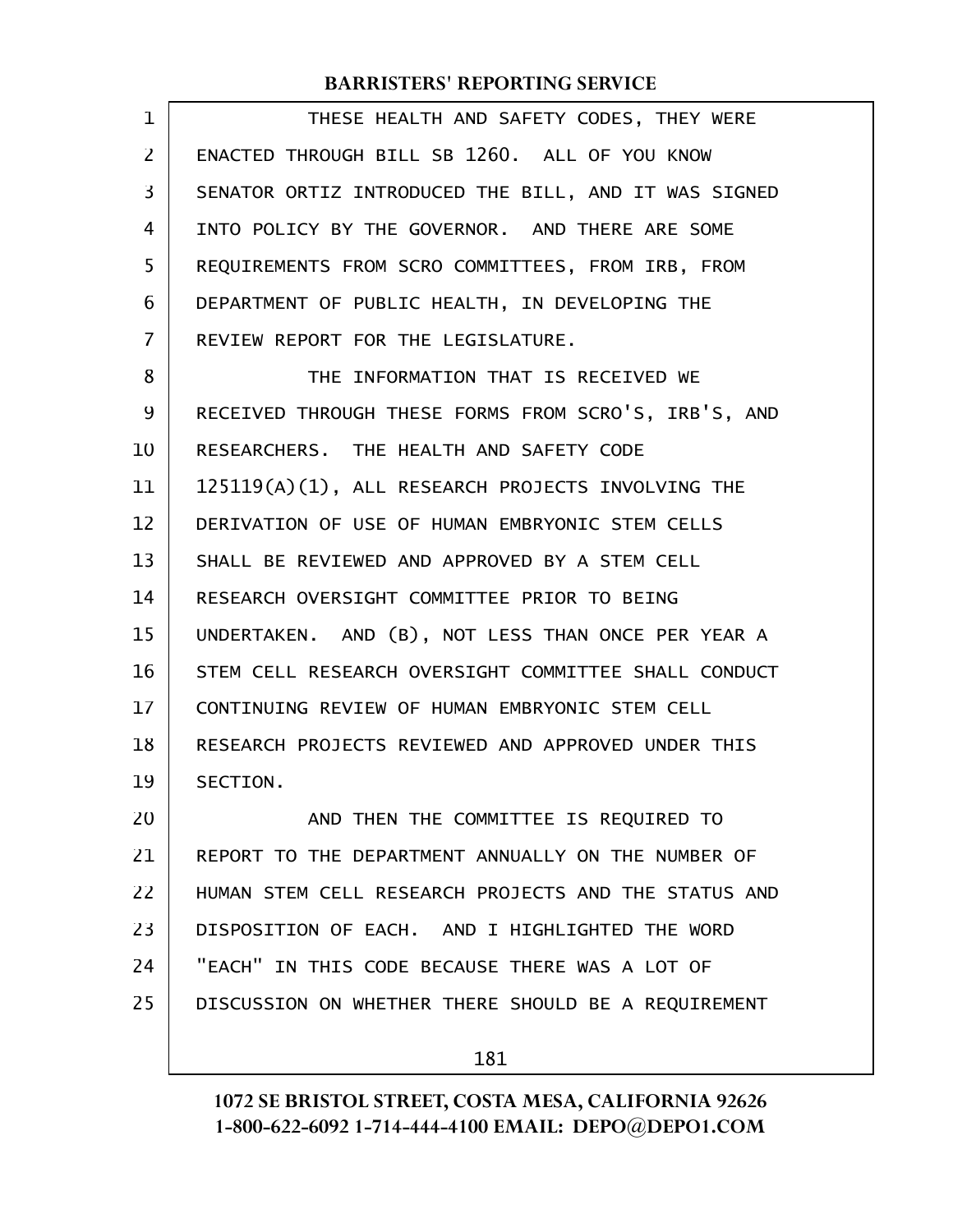| $\mathbf{1}$ | FOR REPORTING ON AN INDIVIDUAL PROJECT OR THERE      |
|--------------|------------------------------------------------------|
| 2            | SHOULD BE (UNINTELLIGIBLE) COMING FROM SCRO          |
| 3            | COMMITTEES OR FROM IRB'S OR RESEARCHERS. BUT WE      |
| 4            | SAID IN THE SPIRIT OF THE LAW, THAT WE NEED THE      |
| 5            | INFORMATION ON EACH OF THESE PROJECTS.               |
| 6            | 125119.3(B), EACH STEM CELL RESEARCH                 |
| 7            | OVERSIGHT COMMITTEE SHALL ALSO REPORT TO THE         |
| 8            | DEPARTMENT REGARDING UNANTICIPATED PROBLEMS,         |
| 9            | UNFORESEEN ISSUES, OR SERIOUS CONTINUING             |
| 10           | INVESTIGATOR NONCOMPLIANCE. SO IT'S NOT ONLY THE     |
| 11           | WRITTEN STATUS DISPOSITION OF THE PROJECT, BUT ANY   |
| 12           | ISSUES RELATED TO THOSE PROJECTS NEEDS TO BE         |
| 13           | FORWARDED TO THE DEPARTMENT.                         |
| 14           | THE DEPARTMENT SHALL AT LEAST -- NOW, THIS           |
| 15           | IS THE RESPONSIBILITY OF THE DEPARTMENT -- SHALL AT  |
|              |                                                      |
| 16           | LEAST ANNUALLY REVIEW THESE REPORTS AND WHAT HAS     |
| 17           | BEEN LEARNED OF DATA AND MAY USE THE INFORMATION     |
| 18           | COMING OUT OF THESE FORMS AND REPORTS MAY REVISE THE |
| 19           | GUIDELINES DEVELOPED PURSUANT TO THE SECTION 125118  |
| 20           | AS IT DEEMS NECESSARY TO THE ADVISORY COMMITTEE AND  |
| 21           | THE PUBLIC PARTICIPATION.                            |
| 22           | THE B PART, THE DEPARTMENT SHALL PROVIDE A           |
| 23           | BIENNIAL REVIEW. WE ARE REQUIRED TO DEVELOP A        |
| 24           | REPORT, A REVIEW REPORT FOR THE LEGISLATURE ON ALL   |
| 25           | THE HUMAN EMBRYONIC STEM CELL RESEARCH ACTIVITY      |

182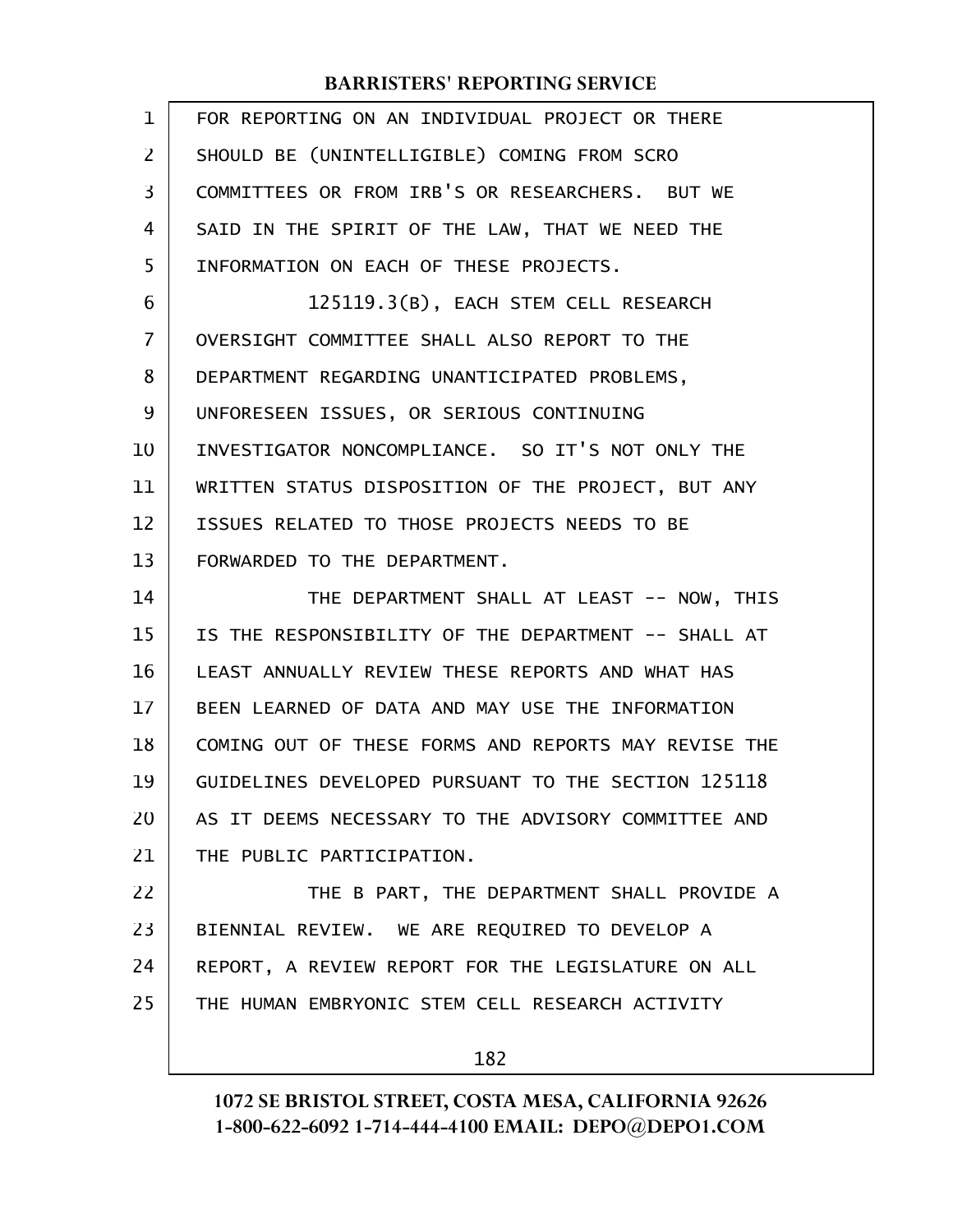| $\mathbf{1}$   | WHICH IS NOT FULLY FUNDED BY CIRM. SO THIS IS THE    |
|----------------|------------------------------------------------------|
| 2              | RESEARCH THAT IS BEING DONE WITH THE FUNDS FROM      |
| 3              | NON-CIRM RESOURCES.                                  |
| 4              | MR. KLEIN: COULD I ASK A QUESTION ON                 |
| 5              | THAT?                                                |
| 6              | MR. AHMAD: SURE.                                     |
| $\overline{7}$ | MR. KLEIN: WHEN YOU SAY NOT FULLY FUNDED             |
| 8              | BY CIRM, IF IT'S FUNDED IN PART BY ANOTHER STATE     |
| 9              | SOURCE, BUT IF THE BALANCE OF THE FUNDING IS FROM    |
| 10             | PRIVATE OR NIH, IF IT'S A CIRM-SPONSORED GRANT, THEY |
| 11             | WOULD BE UNDER CIRM REGULATIONS.                     |
| 12             | MR. AHMAD: IF THE FUNDING, AT LEAST WHAT             |
| 13             | OUR LEGAL COUNSEL HAS INTERPRETED, THAT IF THERE ARE |
| 14             | ANY DOLLARS TO THE RESEARCH THAT ARE COMING FROM     |
| 15             | NON-CIRM RESOURCE, THEN WHETHER IT'S NIH, WHETHER IT |
| 16             | IS A STATE FUNDING, WHETHER THERE IS A FOUNDATION,   |
| 17             | PRIVATE DONATION, PRIVATE FUNDING, THEN THESE        |
| 18             | REPORTING REQUIREMENTS WOULD APPLY.                  |
| 19             | MR. KLEIN: OKAY. BUT WHAT'S VERY                     |
| 20             | IMPORTANT HERE IS THAT WE HAVE OUR COUNSEL TALK      |
| 21             | TOGETHER BECAUSE ON A CONSTITUTIONAL AND A STATUTORY |
| 22             | BASIS, OUR LEGAL POSITION IS THAT IF IT'S A          |
| 23             | CIRM-SPONSORED GRANT, IF THERE'S NIH DOLLARS, IF     |
| 24             | THERE'S ANY OTHER SOURCE'S FUNDING PART OF IT, IT'S  |
| 25             | A CIRM-SPONSORED GRANT, COMES UNDER CIRM             |
|                |                                                      |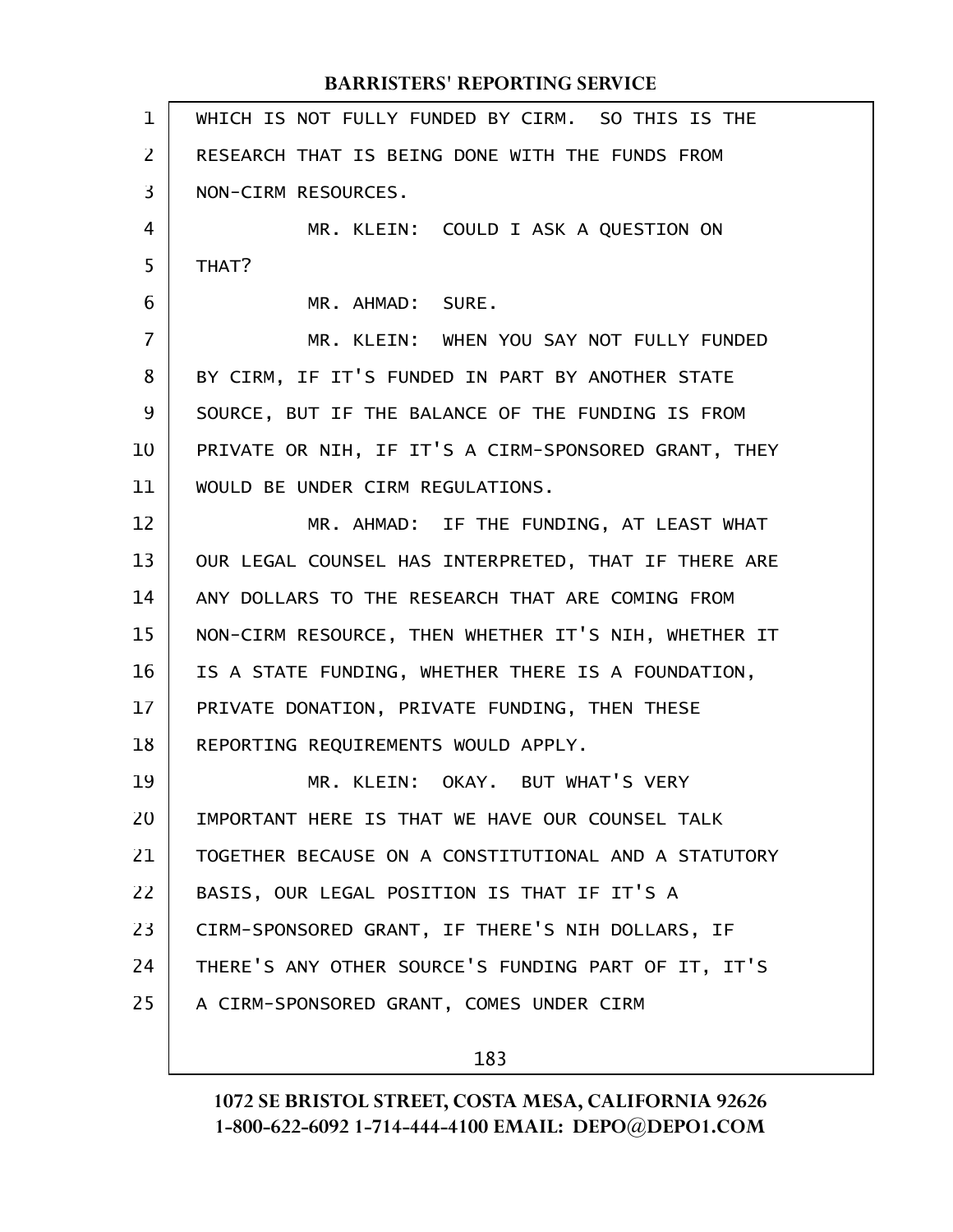| $\mathbf{1}$   | JURISDICTION. SO IT IS VERY HELPFUL TO HAVE YOU     |
|----------------|-----------------------------------------------------|
| $\overline{2}$ | HERE SO WE GET THIS COORDINATED BECAUSE THIS IS A   |
| 3              | VERY IMPORTANT LEGAL DECISION FOR US. WE CAN'T HAVE |
| 4              | TWO DIFFERENT STANDARDS APPLYING TO THE SAME        |
| 5              | RESEARCH. AND IF IT'S A CIRM GRANT, IT'S OUR LEGAL  |
| 6              | POSITION THAT IT IS EXCLUSIVELY THE JURISDICTION OF |
| 7              | CIRM'S REGULATORY REGIME.                           |
| 8              | MR. AHMAD: I THINK WE NEED TO WORK ON               |
| 9              | THAT. THIS IS BEYOND MY OPINION AT THIS MOMENT, AND |
| 10             | THE ISSUE SHOULD BE DISCUSSED WITH THE DEPARTMENT   |
| 11             | LEGAL ADVICE AND OPINION.                           |
| 12             | MR. KLEIN: SO WE REALLY APPRECIATE YOU              |
| 13             | GETTING THERE SO WE CAN SOLVE THESE PROBLEMS EARLY  |
| 14             | AND HAVE GREAT COORDINATION, SO THIS IS VERY        |
| 15             | HELPFUL.                                            |
| 16             | MR. AHMAD: OKAY GREAT. I WILL FOLLOW UP             |
| 17             | WITH DR. LOMAX, WHO WILL CONTINUE ON THAT ISSUE.    |
| 18             | SO THE IRB REQUIREMENTS, THIS IS JUST               |
| 19             | REFRESHING YOU ALL FOR REMEMBERING, WRITTEN SUMMARY |
| 20             | OF HEALTH RISKS, INFORMED CONSENT REQUIREMENTS,     |
| 21             | POSTPROCEDURE MEDICAL EXAMINATION, AND COVERAGE OF  |
| 22             | MEDICAL EXPENSES, THOSE THINGS TO BE APPROVED AND   |
| 23             | COVERED BY THE IRB ON ASSISTED OOCYTE PRODUCTION.   |
| 24             | NOW, THE COMPONENTS OF THE WRITTEN RECORD           |
| 25             | OF SUBJECTS AND OOCYTES, A RESEARCH PROGRAM OR      |
|                | 184                                                 |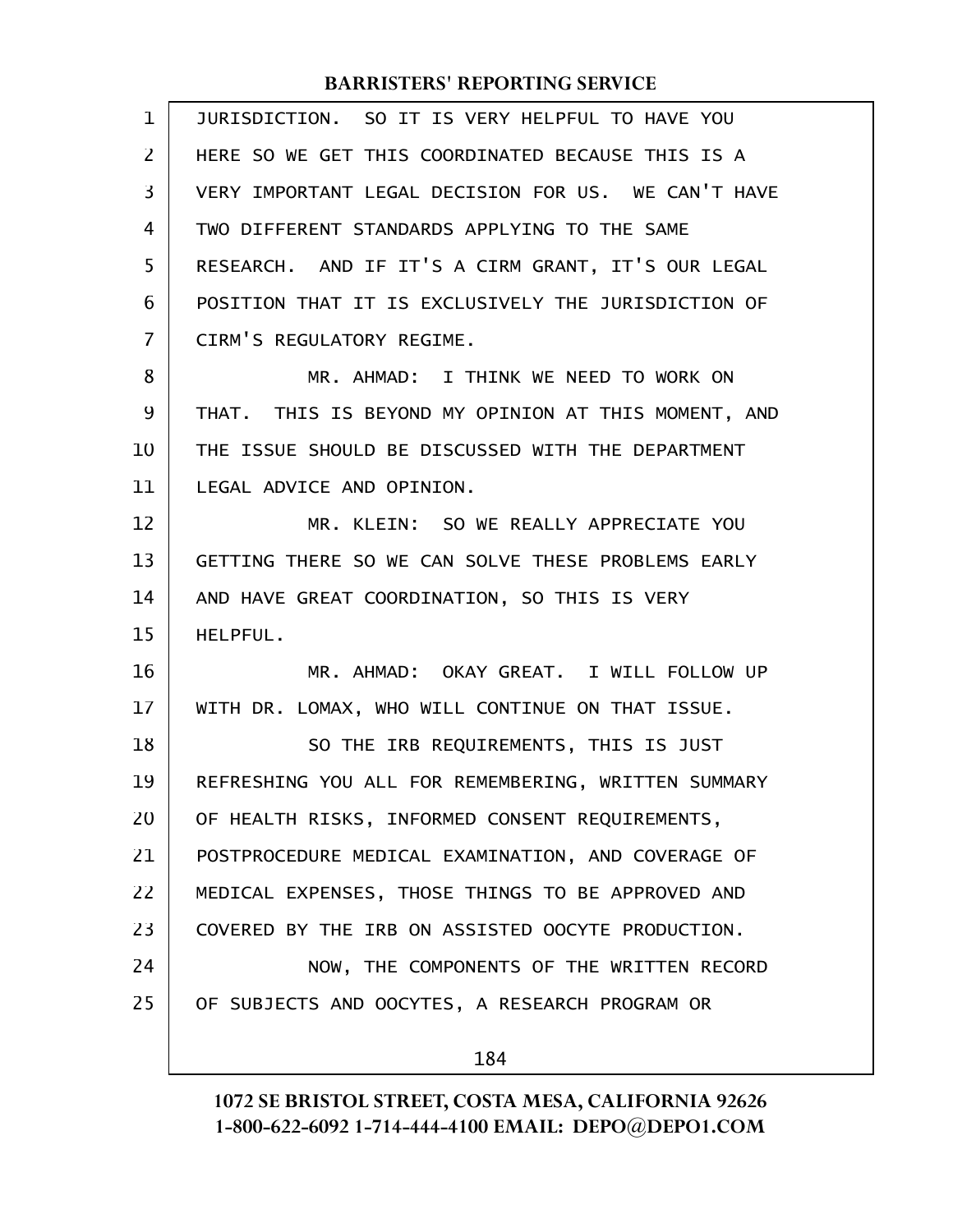| $\mathbf 1$ | PROJECT, THERE HAS BEEN A LOT OF DISCUSSION WHO      |
|-------------|------------------------------------------------------|
| 2           | SHOULD REPORT THIS FOR ASSISTED OOCYTE PRODUCTION.   |
| 3           | THE LAW SAYS THAT IT IS THE RESEARCH PROJECT OR THE  |
| 4           | PROGRAM. WE HAVE GOTTEN THE OPINION THAT IT SHOULD   |
| 5           | BE OKAY BECAUSE IF SCRO HAS GONE THROUGH THE         |
| 6           | RESEARCH PROJECT, THE SCRO COMMITTEES CAN REPORT ON  |
| 7           | THE ASSISTED OOCYTE PRODUCTION.                      |
| 8           | AND WHAT IS NEEDED IN THAT REPORT IS THE             |
| 9           | DEMOGRAPHICS OF THE SUBJECT, WHICH SAYS INCLUDING,   |
| 10          | BUT NOT LIMITED TO, THEIR AGE, RACE, PRIMARY         |
| 11          | LANGUAGE, ETHNICITY, INCOME BRACKET, EDUCATION       |
| 12          | LEVEL, AND THE FIRST THREE DIGITS OF THE ZIP CODE OF |
| 13          | THE CURRENT RESIDENCE. SO THESE ARE SOME OF THE      |
| 14          | VARIABLES WHICH WE INCLUDED IN THE REPORTING FORMS.  |
| 15          | SECOND, INFORMATION REGARDING EVERY                  |
| 16          | OOCYTE, AGAIN, HERE THE WORD "EVERY" IS VERY         |
| 17          | IMPORTANT, THAT HAS BEEN DONATED OR USED. THIS       |
| 18          | RECORD SHOULD BE SUFFICIENT TO DETERMINE THE         |
| 19          | PROVENANCE AND THE DISPOSITION OF THOSE MATERIALS.   |
| 20          | NUMBER THIRD, A RECORD OF ALL ADVERSE                |
| 21          | HEALTH OUTCOMES, INCLUDING, BUT NOT LIMITED TO,      |
| 22          | INCIDENCES AND DEGREES OF SEVERITY RESULTING FROM    |
| 23          | THE ASSISTED OOCYTE PRODUCTION OR ANY ALTERNATIVE    |
| 24          | METHOD OF OOCYTE RETRIEVAL.                          |
| 25          | SUBJECT PRIVACY PROVISIONS, THE HEALTH AND           |
|             | 185                                                  |
|             |                                                      |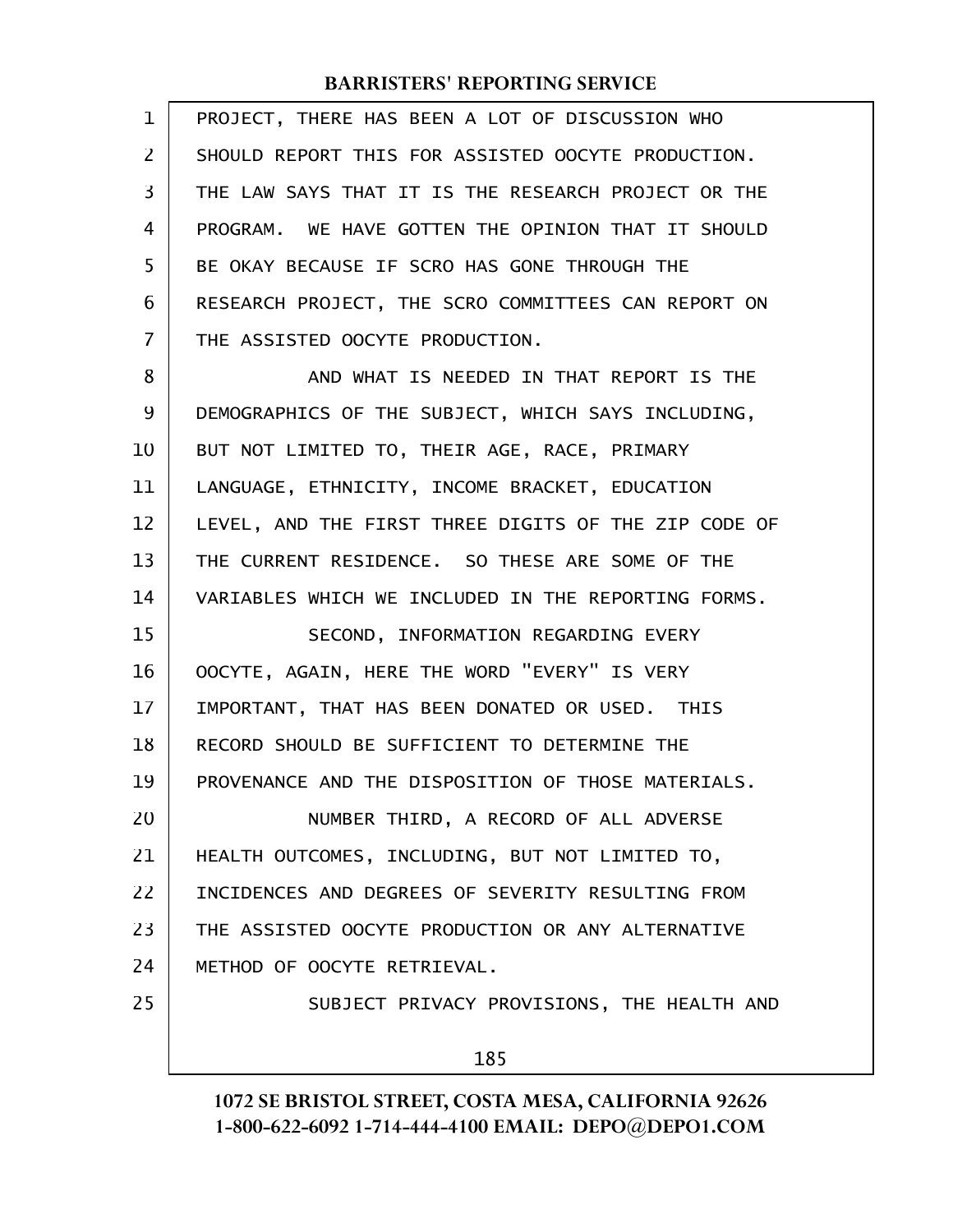| $\mathbf{1}$   | SAFETY CODE 125342(B)(1), THE INFORMATION INCLUDED   |
|----------------|------------------------------------------------------|
| $\overline{2}$ | IN THE WRITTEN RECORD PURSUANT TO SUBDIVISION A      |
| 3              | SHALL NOT DISCLOSE PERSONALLY IDENTIFIABLE           |
| 4              | INFORMATION ABOUT SUBJECTS, AND SHALL BE             |
| 5              | CONFIDENTIAL, AND IS DEEMED PROTECTED BY SUBJECT     |
| 6              | PRIVACY PROVISIONS OF LAW.                           |
| $\overline{7}$ | THIS INFORMATION SHALL BE REPORTED TO THE            |
| 8              | STATE DEPARTMENT OF HEALTH SERVICES, NOW STATE       |
| 9              | DEPENDENT OF PUBLIC HEALTH, WHICH SHALL AGGREGATE    |
| 10             | THE DATA, SHALL AGGREGATE THE DATA AND MAKE IT       |
| 11             | PUBLICLY AVAILABLE, AND THE DEPARTMENT SHALL PROVIDE |
| 12             | PUBLIC ACCESS TO THIS INFORMATION THROUGH THE        |
| 13             | CALIFORNIA PUBLIC RECORDS ACT. AND THIS IS SECTION   |
| 14             | 8 OF WHAT 1260 SAYS, THAT THIS ACT SHALL NOT BE      |
| 15             | CONSTRUED TO AMEND PROPOSITION 71 APPROVED BY THE    |
| 16             | VOTERS AT THE NOVEMBER 2, 2004, GENERAL ELECTION.    |
| 17             | THIS IS JUST A SUMMARY, BUT I HAVE SAID              |
| 18             | THERE ARE SOME REQUIREMENTS FROM DEPARTMENT OF       |
| 19             | PUBLIC HEALTH, SOME FROM IRB, SOME FROM SCRO         |
| 20             | COMMITTEES, AND SOME FROM THE RESEARCHERS OF THE     |
| 21             | RESEARCH PROGRAMS.                                   |
| 22             | THE PROCESS WE WENT THROUGH TO DEVELOP               |
| 23             | THESE TWO REPORTING FORMS WAS QUITE EXTENSIVE. THE   |
| 24             | FORMS WERE DRAFTED BASED ON INTERPRETATION OF THE    |
| 25             | STATUTES, AND THE DEPARTMENT OF PUBLIC HEALTH HUMAN  |
|                | 186                                                  |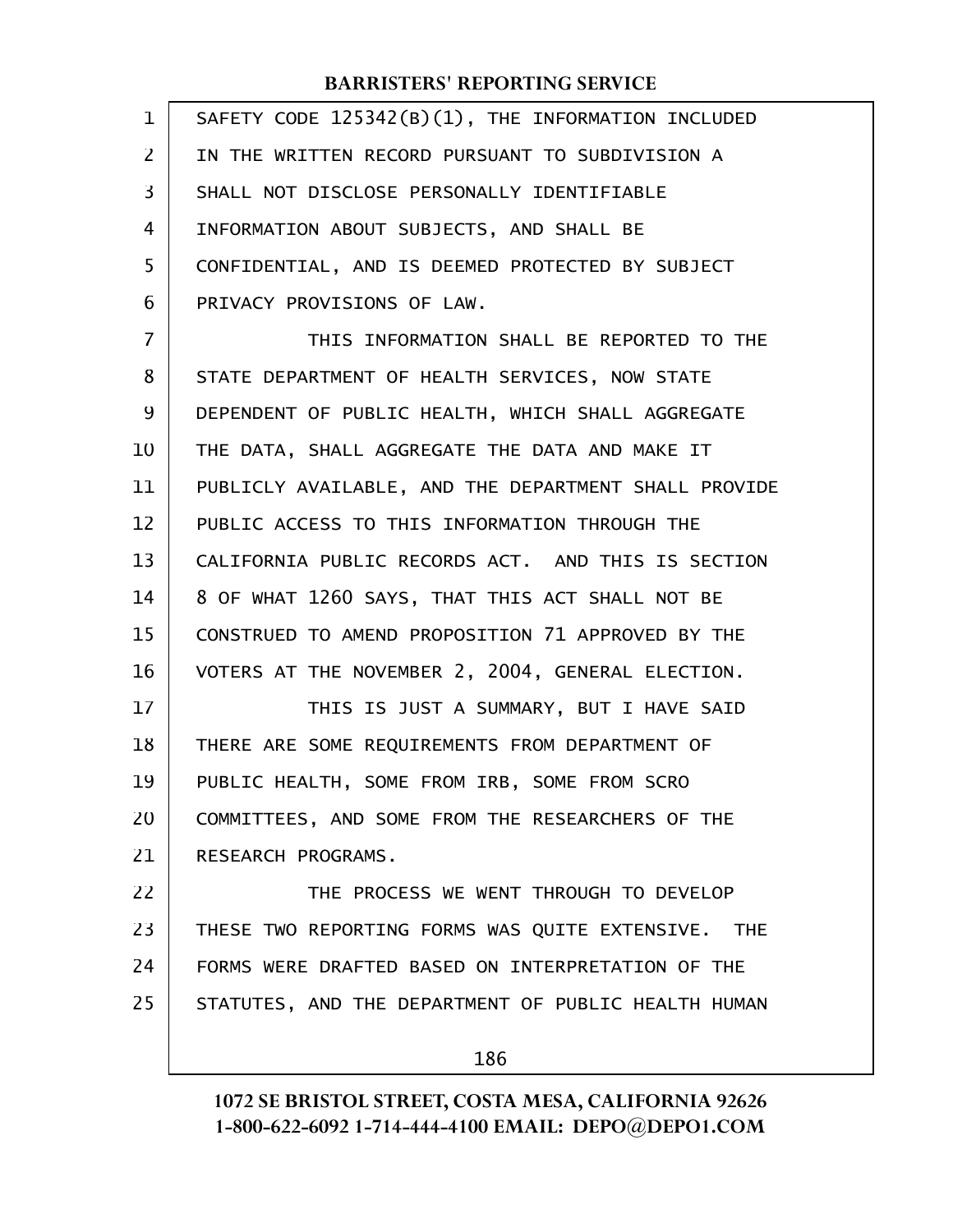| 1  | STEM CELL RESEARCH ADVISORY COMMITTEE MEETING WENT   |
|----|------------------------------------------------------|
| 2  | TO WORK ON THAT DRAFT, AND THERE WAS DISCUSSION OF   |
| 3  | THE REVISION OF THE FORMS. THERE WAS A SECOND        |
| 4  | COMMITTEE MEETING ON DECEMBER 2007 THAT ALSO         |
| 5  | INCLUDED THE PUBLIC COMMENTS, AND THE FORMS ARE      |
| 6  | FURTHER REVISED.                                     |
| 7  | THE PUBLIC COMMENT PERIOD FROM DECEMBER TO           |
| 8  | JANUARY, WE RECEIVED MANY COMMENTS FROM UC, FROM     |
| 9  | STANFORD, FROM OTHER STAKEHOLDERS, AND WE HAD A      |
| 10 | GREAT DISCUSSION BACK AND FORTH WITH THOSE WHO       |
| 11 | PROVIDED US THE COMMENTS. AND THOSE COMMENTS WERE    |
| 12 | VERY SERIOUSLY CONSIDERED BY THE DEPARTMENT IN       |
| 13 | DEVELOPING THE FINAL FORM PROVIDED BY THE COMMITTEE. |
| 14 | THE FINAL REVIEW WAS GIVEN BY THE LEGAL              |
|    |                                                      |
| 15 | SERVICES FROM THE DEPARTMENT, AND THE FORMS WERE     |
| 16 | BETA TESTED AT LEAST FROM TWO SITES. AND I WANT TO   |
| 17 | ACKNOWLEDGE DR. MARTINEZ-MASA FROM UCLA AS WELL AS   |
| 18 | DR. DAVID MAGNUS, WHO AT LEAST GAVE US SOME INPUT    |
| 19 | LIKE HOW FRIENDLY THESE FORMS ARE IN FILLING, WHAT   |
| 20 | ARE THE ISSUES, AND THEN MINOR REVISIONS WERE MADE   |
| 21 | BASED ON THEIR COMMENTS. AND FORMS WERE FINALIZED    |
| 22 | AND POSTED TWO OR THREE MONTHS AGO ON OUR WEBSITE.   |
| 23 | SO THERE ARE TWO FORMS THAT HAVE BEEN                |
| 24 | DEVELOPED. ONE IS FROM THE -- THAT WOULD BE          |
| 25 | REPORTED BY THE SCRO COMMITTEE TO THE DEPARTMENT,    |

187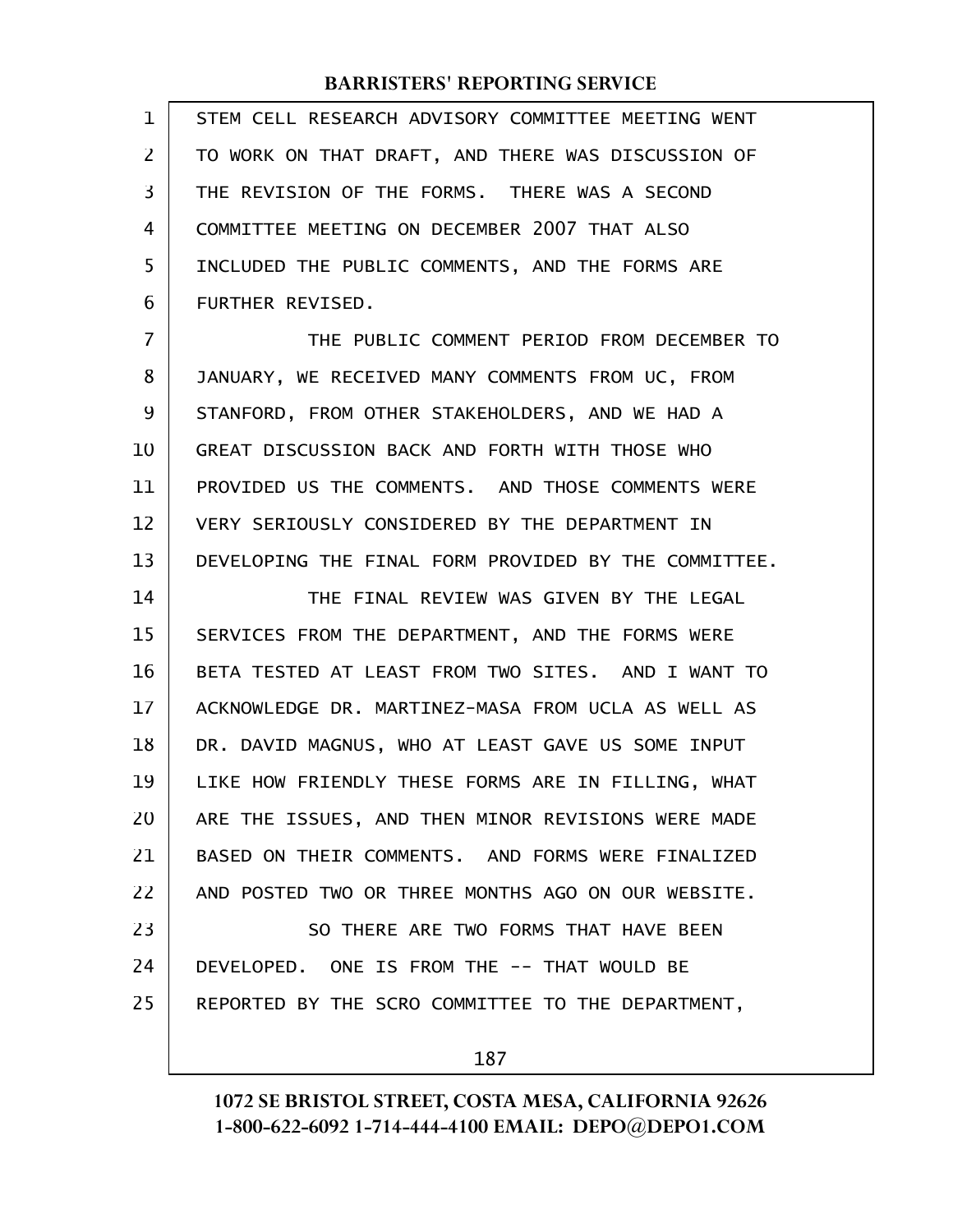| $\mathbf{1}$      | AND THE SECOND FORM -- AND THE FIRST FORM IS         |
|-------------------|------------------------------------------------------|
| $\overline{2}$    | BASICALLY FOR HUMAN EMBRYONIC STEM CELL RESEARCH.    |
| 3                 | AND THE SECOND FORM THAT IS RESEARCH INVOLVING       |
| 4                 | OOCYTE RETRIEVAL. AND THAT HAS TO BE -- THE          |
| 5                 | REPORT -- THE FORM NEED TO BE FILLED BY THE RESEARCH |
| 6                 | PROGRAM, RESEARCHER, OR THE SCRO COMMITTEE.          |
| $\overline{7}$    | THE FORMS, WE HAVE THE HANDOUTS. I DON'T             |
| 8                 | KNOW IF YOU HAVE WITH YOU AT THIS MOMENT. WE PUT     |
| 9                 | SOME FORMS THAT WERE HERE. WE PROVIDED QUITE         |
| 10                | DETAILED INSTRUCTIONS LIKE WHAT IS THE STATUTORY     |
| 11                | AUTHORITY, REPORTING PERIOD BECAUSE THESE PROVISIONS |
| $12 \overline{ }$ | WERE ENACTED FROM JANUARY 2007, AND THAT'S THE       |
| 13                | STARTING TIME FOR THE REPORTING ON STEM CELL         |
| 14                | RESEARCH PROJECTS, AS WELL AS ASSISTED OOCYTE        |
| 15                | PRODUCTION.                                          |
| 16                | THE FIRST CYCLE OF REPORTING IS 18 MONTHS,           |
| 17                | AND THEN IT WOULD BE ON THE YEARLY BASIS FROM JULY   |
| 18                | 1ST TO JUNE 30TH EVERY YEAR. DUE DATE FOR THE FIRST  |
| 19                | REPORTING CYCLE IS AUGUST 1ST, AND WE HAVE RECEIVED  |
| 20                | AT LEAST FIVE OR SIX FORMS FILLED BY VARIOUS SCRO    |
| 21                | COMMITTEES AND INSTITUTIONS. THE FORMS HAVE SPECIAL  |
| 22                | EXCEL FEATURES. THEY'RE VERY USER FRIENDLY, AND      |
| 23                | THEY HAVE DROP MENUS, AND THERE ARE COMMENTS         |
| 24                | INCLUDED FOR THE DETAILS PROVIDED TO THE RESEARCHERS |
| 25                | AND THE SCRO COMMITTEE MEMBERS SO THAT THERE ARE     |
|                   |                                                      |

188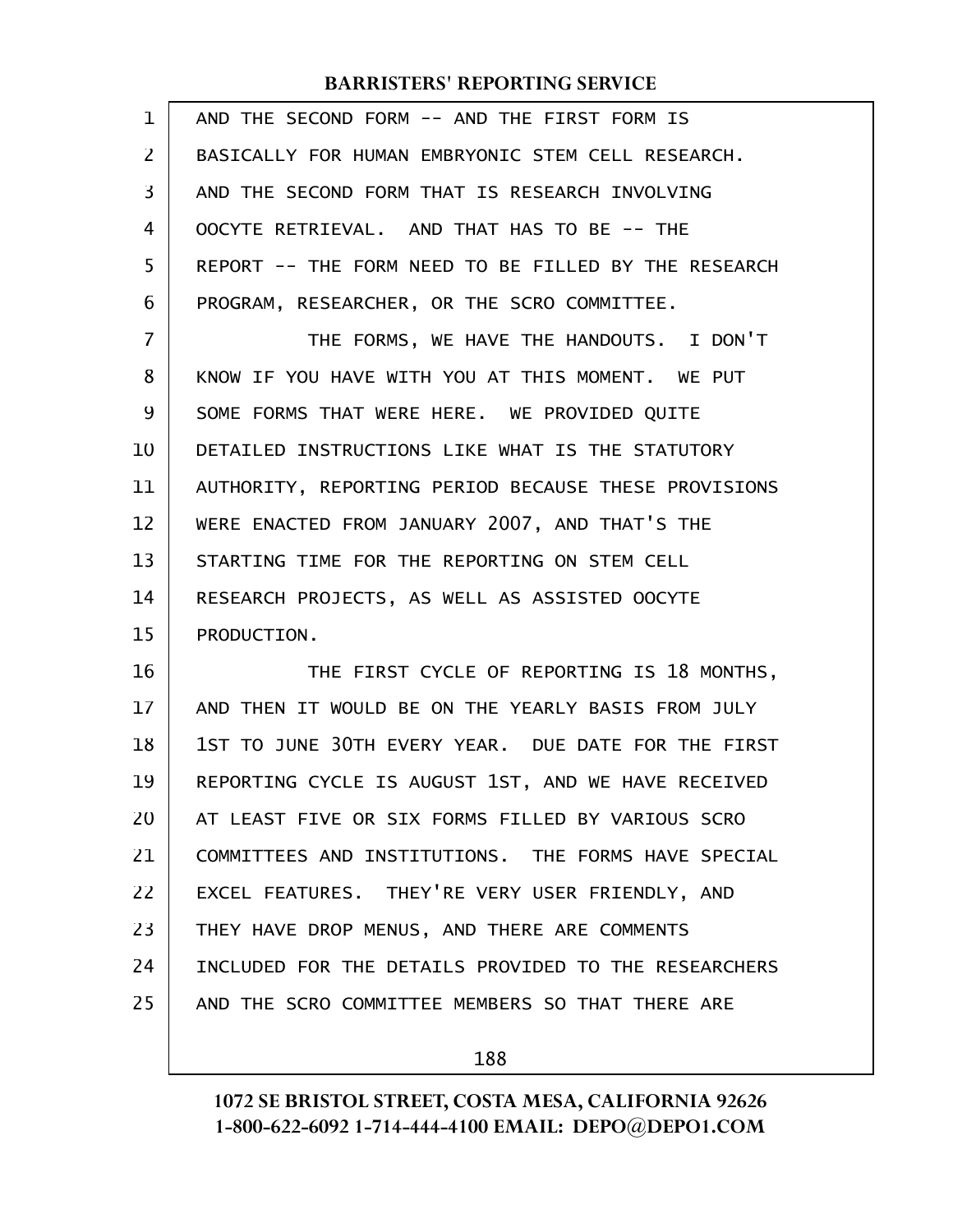| $\mathbf 1$ | DETAILS AVAILABLE. AND THE COMPLETE FORMS ARE        |
|-------------|------------------------------------------------------|
| 2           | SUBMITTED THROUGH THE STEM CELL@CDPH.CA.GOV          |
| 3           | ELECTRONICALLY.                                      |
| 4           | THIS IS JUST ONE SNAPSHOT ON THE FORM 1.             |
| 5           | AND IT'S JUST RESEARCH PROTOCOL, I.D.; AND THEN IF   |
| 6           | YOU SEE NO. 3, THIS RESEARCH PROJECT INVOLVES, LIKE, |
| 7           | RESEARCH OF HUMAN EMBRYONIC STEM CELL RESEARCH IN    |
| 8           | VITRO, IN VIVO, CREATION/DERIVATION OF HUMAN         |
| 9           | EMBRYONIC STEM CELLS OR CELL LINES, USE OF HUMAN     |
| 10          | OOCYTES FOR HESC RESEARCH, USE OF HUMAN EMBRYOS FOR  |
| 11          | HESC RESEARCH. SO THIS IS JUST A DESCRIPTION WHAT    |
| 12          | INVOLVES IN THE RESEARCH PROJECT.                    |
| 13          | AND EACH -- NOT EACH -- WHEREVER THERE IS            |
| 14          | A FORMAL DESCRIPTION NEEDED OR INSTRUCTIONS OR       |
| 15          | INFORMATION NEEDED, WE EMBEDDED COMMENTS FOR THAT    |
| 16          | PARTICULAR CELL.                                     |
| 17          | SO THIS IS THE SECOND PAGE OF FORM                   |
| 18          | $2 - -$ FORM 1.                                      |
| 19          | THIS IS THE FORM 2, WHICH IS RESEARCH                |
| 20          | INVOLVING OOCYTE RETRIEVAL. AND THIS IS ON THE       |
| 21          | HORMONE TREATMENT (OOCYTE PRODUCTION/OVARIAN         |
| 22          | STIMULATION). AND WHAT IS --                         |
| 23          | MS. CHARO: SHOULD WE ASK A QUESTION WHILE            |
| 24          | YOU'RE GOING FORWARD? SO WHO'S FILLING OUT THIS      |
| 25          | FORM? IS IT THE STEM CELL PI, OR IS IT THE IVF DOC?  |
|             | 189                                                  |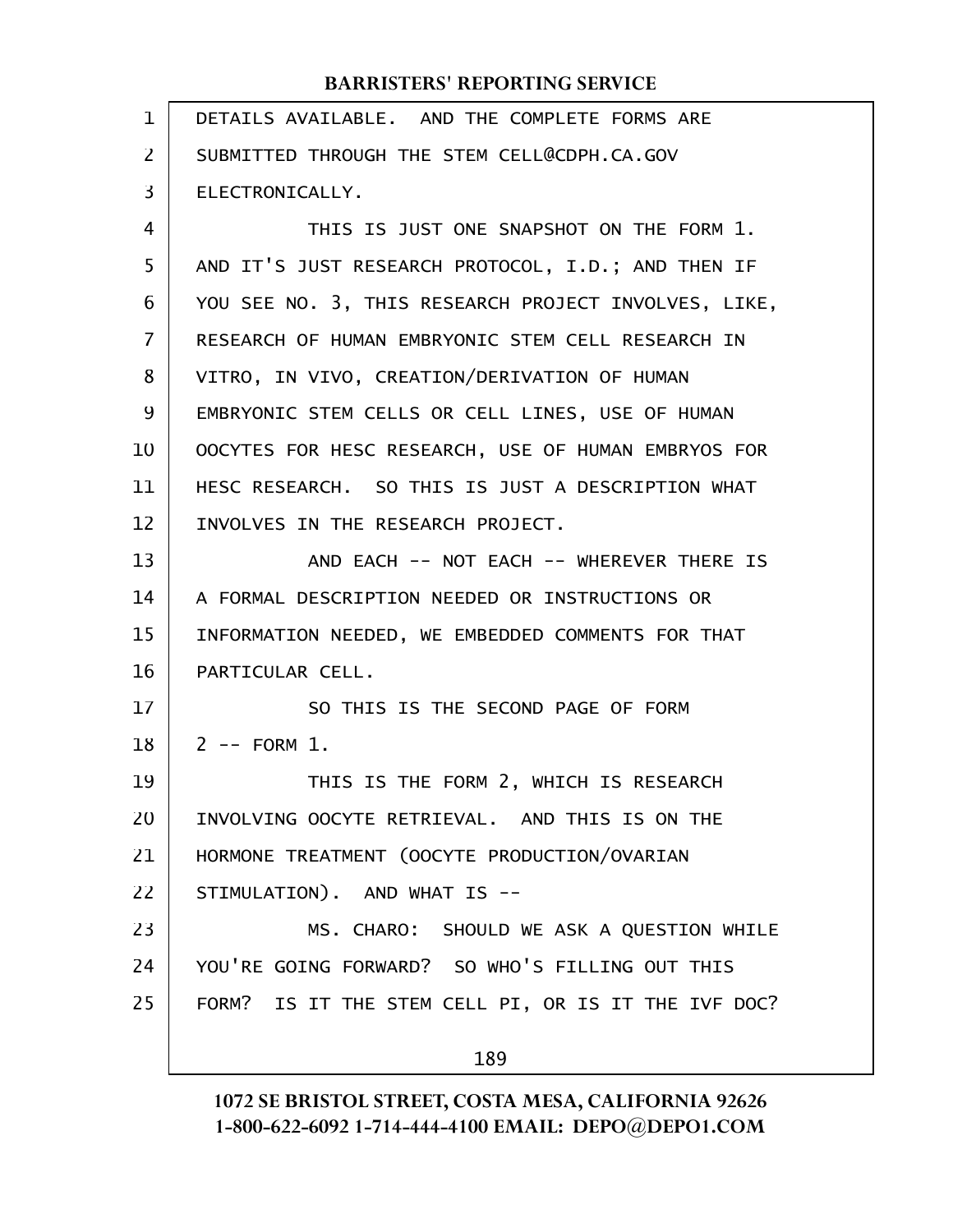| $\mathbf{1}$   | MR. AHMAD: THESE WOULD BE THE FORM FIRST             |
|----------------|------------------------------------------------------|
| 2              | WOULD BE FILLED BY THE SCRO COMMITTEE.               |
| 3              | MS. CHARO: OKAY.                                     |
| 4              | MR. AHMAD: THAT'S THE REQUIREMENT. THE               |
| 5              | STATUTE SAYING FOR FORM 2, WHICH IS FOR AOP, THAT    |
| 6              | SHOULD BE FILLED BY THE RESEARCH PROGRAM OR          |
| $\overline{I}$ | RESEARCHER.                                          |
| 8              | MS. CHARO: BUT THE RESEARCHER WOULDN'T               |
| 9              | NECESSARILY BE ABLE TO ANSWER THESE QUESTIONS. SO    |
| 10             | NOW THE RESEARCHER HAS TO GO BACK TO THE ORIGINAL    |
| 11             | CLINIC, RIGHT?                                       |
| 12             | MR. AHMAD: RIGHT. SO THERE HAS BEEN A                |
| 13             | LOT OF DISCUSSION ON THAT, AND THE ADVISORY          |
| 14             | COMMITTEE HAD A RECOMMENDATION THAT MAYBE THIS       |
| 15             | INFORMATION IS COMING, THE SCRO MAY -- AND SCRO      |
| 16             | MAYBE CAN'T FILL THESE FORMS, SO THAT'S A            |
| 17             | RECOMMENDATION WE ARE GOING WITH THE ADVISORY        |
| 18             | COMMITTEE.                                           |
| 19             | AND AS THE STATUTE SAYS, THAT WHAT ARE THE           |
| 20             | UNTOWARD EFFECTS OF AOP, WHETHER THEY'RE MODERATE OR |
| 21             | SEVERE, AND IF THERE ARE SOME SURGICAL OR CLINICAL   |
| 22             | INDICATIONS FOR OOCYTE RETRIEVAL LIKE VAGINAL        |
| 23             | BLEEDING, INTRA-ABDOMINAL BLEEDING, INTESTINAL       |
| 24             | INJURIES, INFLAMMATION, ALL THOSE.                   |
| 25             | SO JUST TO GIVE YOU -- SUMMARIZE, WE                 |
|                | 190                                                  |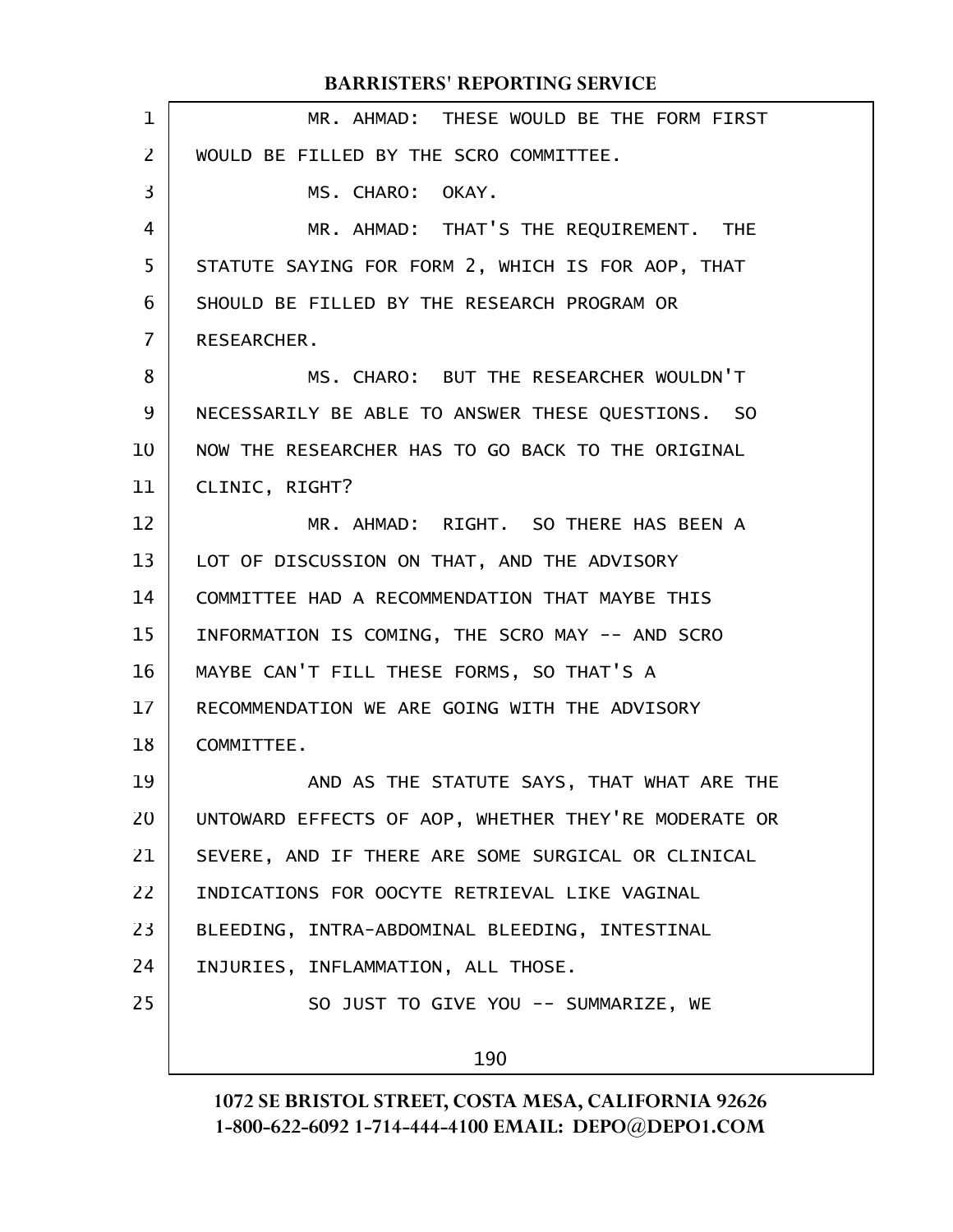| $\mathbf 1$    | STARTED WITH VERY ELABORATE REQUIREMENTS BASED ON    |
|----------------|------------------------------------------------------|
| $\overline{2}$ | JUST INITIAL EFFORT; BUT AFTER MULTIPLE REVISIONS    |
| 3              | AND REVIEWS AND PUBLIC COMMENTS, WE TRIED TO HAVE A  |
| 4              | BALANCE BY WHICH THERE IS IMPLEMENTATION OF THESE    |
| 5              | STATUTES, BUT AT THE SAME TIME IT DOES NOT IMPEDE    |
| 6              | ANY RESEARCH. WE WERE VERY MUCH CAREFUL ABOUT THAT   |
| 7              | ISSUE, THAT WE DO NOT OVERBURDEN.                    |
| 8              | AGAIN AND AGAIN IN THE PUBLIC COMMENTS,              |
| 9              | THE ISSUE CAME OF THE BURDEN OF IT, THAT WE DO NOT   |
| 10             | IMPOSE THROUGH THESE STATUTES ON THE SCRO COMMITTEES |
| 11             | OR ON THE RESEARCHERS BECAUSE OF MULTIPLE LAYERS OF  |
| 12             | REPORTING BY THESE CLINICIANS OR THESE COMMITTEES OR |
| 13             | MEMBERS. SO WE KEPT IT TO THE MINIMUM WHAT IS        |
| 14             | REQUIRED BY LAW THAT WAS INCLUDED.                   |
| 15             | SO I WOULD END WITH THAT. THESE FORMS,               |
| 16             | THIS IS THE FIRST YEAR. AND WE WOULD LEARN FROM THE  |
| 17             | PROCESS. IF THERE ARE SOME DIFFICULTIES OR THERE     |
| 18             | ARE FURTHER COMMENTS OF CONCERN FROM THE             |
| 19             | RESEARCHERS, SCRO COMMITTEES, I THINK THAT WE WILL   |
| 20             | COLLECT THOSE, WE WILL PUT FORWARD IN FRONT OF THE   |
| 21             | ADVISORY COMMITTEE. AND IF THERE IS A NEED TO        |
| 22             | REVISE THESE FORMS FURTHER, WE WILL -- WE ARE OPEN   |
| 23             | TO THAT. AND WE ARE ALSO STARTING THE PROCESS BY     |
| 24             | WHICH THESE FORMS WOULD BE PROMULGATED THROUGH       |
| 25             | REGULATIONS.                                         |
|                |                                                      |

191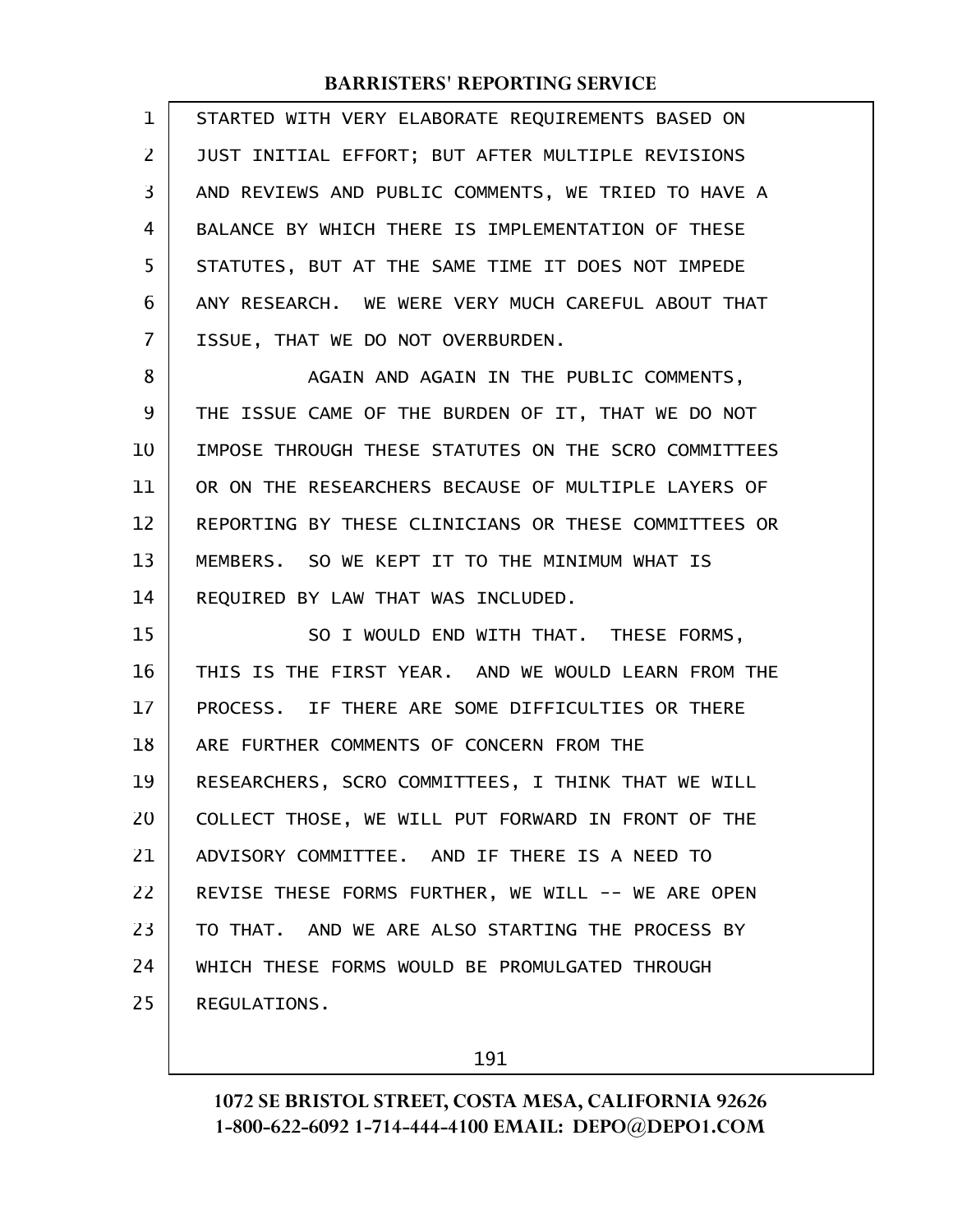| 1                 | MS. CHARO: MR. CHAIR, ANOTHER QUESTION               |
|-------------------|------------------------------------------------------|
| 2                 | ABOUT THE REPORTING. SO I'M GOING TO PRESUME THAT    |
| 3                 | ALL OF THE WOMEN WHO ARE BEING RECRUITED TO DONATE   |
| 4                 | OOCYTES UNDER THIS SYSTEM ARE CONSENTING TO HAVE ALL |
| 5                 | OF THIS MEDICAL INFORMATION FORWARDED ONTO           |
| 6                 | INVESTIGATORS, TO STATE COMMITTEES, AND OTHER BODIES |
| 7                 | RIGHT. SO I GUESS THE FIRST QUESTION IS HOW IS THE   |
| 8                 | MEDICAL CONFIDENTIALITY MANAGED?                     |
| 9                 | AND SECOND, IS THIS INFORMATION ACTUALLY             |
| 10                | PUT INTO HER MEDICAL RECORD, WHICH WOULD RAISE       |
| 11                | QUESTIONS ABOUT PREEXISTING CONDITION REPORTING TO   |
| $12 \overline{ }$ | INSURANCE COMPANIES AND SUCH? I KNOW WE'RE           |
| 13                | CONCERNED ABOUT THE MEDICAL RISKS OF OOCYTE          |
| 14                | DONATION, BUT IN SOME WAYS THE FINANCIAL RISKS MIGHT |
| 15                | ACTUALLY EXCEED THE MEDICAL RISKS.                   |
| 16                | MR. KLEIN: I THINK THIS IS A VERY                    |
| 17                | IMPORTANT ISSUE THAT DR. CHARO IS RAISING. WE'VE     |
| 18                | BEEN TRYING TO BE VERY CAREFUL ABOUT HIPAA. WE'VE    |
| 19                | BEEN TRYING TO BE VERY CAREFUL ABOUT NOT PREJUDICING |
| 20                | THE MEDICAL RECORD OF THE WOMAN THAT'S INVOLVED.     |
| 21                | AND HAVING THIS LEVEL OF DETAIL DISTRIBUTED TO       |
| 22                | ANOTHER INSTITUTIONAL LEVEL IS A REAL RISK ISSUE FOR |
| 23                | THE WOMEN INVOLVED. SO THIS RAISES A CONCERN.        |
| 24                | MR. AHMAD: WE WENT TO OUR LEGAL AS WELL              |
| 25                | AS OUR PRIVACY OFFICIALS, AND THEY ARE -- THEY'RE    |
|                   | 192                                                  |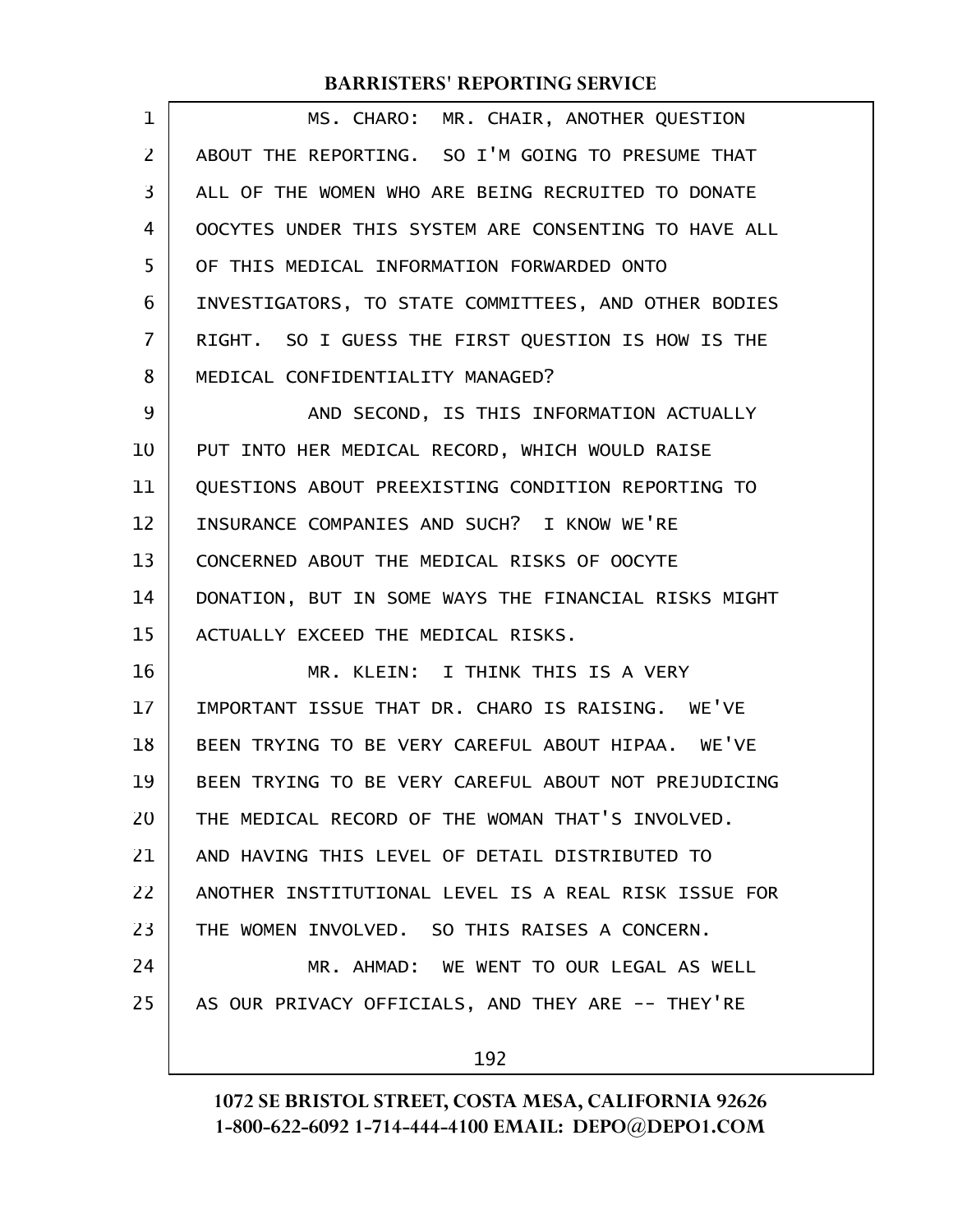| 1  | COMFORTABLE THAT THIS INFORMATION COMING TO THE      |
|----|------------------------------------------------------|
| 2  | DEPARTMENT. BUT THROUGH THE STATUTE, DEPARTMENT IS   |
| 3  | REQUIRED TO MAKE EVERY EFFORT TO NOT RELEASE ANY     |
| 4  | IDENTIFIABLE INFORMATION. RATHER, THE FORWARDING OF  |
| 5  | THE (UNINTELLIGIBLE) THAT WOULD BE PROVIDED TO THE   |
| 6  | LEGISLATURE OR TO THE PUBLIC, THAT WOULD BE          |
| 7  | AGGREGATE DATA, AND THE DEPARTMENT WILL TAKE         |
| 8  | EVERY -- MAKE EVERY EFFORT TO NOT INCLUDE ANY        |
| 9  | IDENTIFIABLE INFORMATION REGARDING THE INSTITUTION   |
| 10 | OR RESEARCHER OR THE SUBJECT WHO IS DONATING EGG FOR |
| 11 | RESEARCH PURPOSES.                                   |
| 12 | AND I SEE THAT THERE IS ALWAYS A                     |
| 13 | POSSIBILITY, BUT THE WAY WE ARE PROVIDING THIS       |
| 14 | INFORMATION, LIKE, THROUGH ELECTRONIC SUBMISSION     |
| 15 | DIRECTLY TO THE DEPARTMENT WAS ONE WAY OF            |
| 16 | SAFEGUARDING INFORMATION COMING FROM SCRO COMMITTEES |
| 17 | TO THE DEPARTMENT, YES.                              |
| 18 | MR. KLEIN: SO DOES THE PUBLIC INFORMATION            |
| 19 | ACT GIVE ACCESS TO INFORMATION IN THE ESCRO          |
| 20 | COMMITTEE IN CALIFORNIA THROUGH THE PUBLIC RECORDS   |
| 21 | ACT?                                                 |
| 22 | MR. AHMAD: I CANNOT SPEAK TO THAT, BUT I             |
| 23 | $CAN$ --                                             |
| 24 | MR. KLEIN: THE REASON I'M RAISING THAT               |
| 25 | QUESTION IS AT THE ESCRO ON SPECIFIC GRANTS, IF YOU  |
|    | 193                                                  |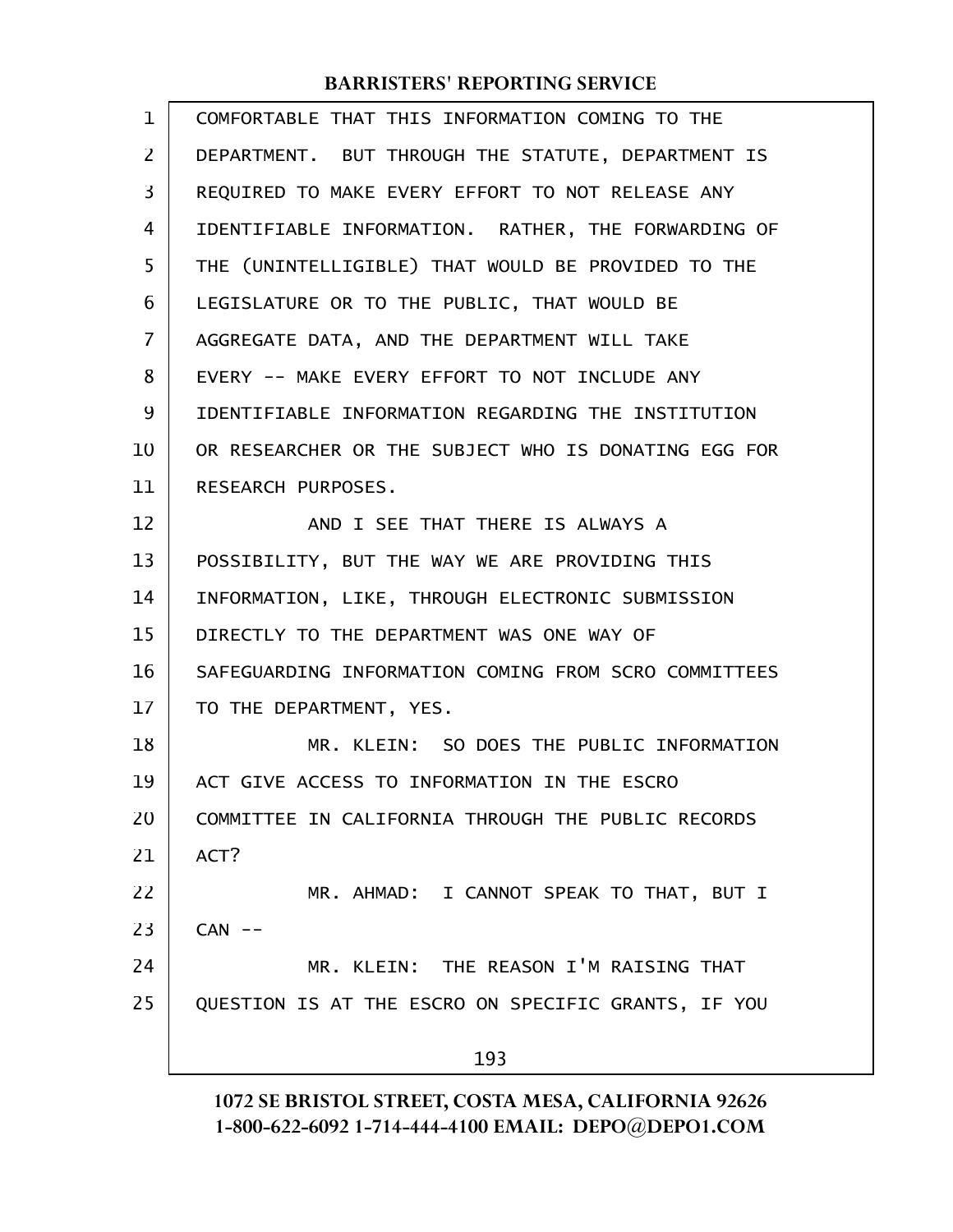| $\mathbf{1}$   | HAVE THAT DETAILED INFORMATION, YOU COULD            |
|----------------|------------------------------------------------------|
| $\overline{2}$ | POTENTIALLY THEN RELATE IT BACK TO THE PERSON.       |
| 3              | MR. AHMAD: I SEE YOUR POINT. I THINK                 |
| 4              | THAT'S WHAT'S CONCERNING TO LEGAL COUNSEL, THIS      |
| 5              | ISSUE.                                               |
| 6              | MR. KLEIN: AND, MR. CHAIRMAN, MAYBE THE              |
| 7              | RESEARCH INSTITUTIONS THAT ARE HERE COULD COMMENT ON |
| 8              | THIS.                                                |
| 9              | CHAIRMAN LO: OKAY. ALTHOUGH THESE ARE                |
| 10             | REALLY STATE REGULATIONS, I'D RATHER THEY BE RAISED  |
| 11             | AT A STATE MEETING.                                  |
| 12             | MR. KLEIN: WELL, THEY'RE GOING TAKING THE            |
| 13             | POSITION CURRENTLY THAT THEY APPLY TO ANY GRANT THAT |
| 14             | WE DON'T FUND FULLY, WHICH, WHILE WE CLEARLY         |
| 15             | DISAGREE WITH THAT POSITION, I'D LIKE TO UNDERSTAND  |
| 16             | WHAT THE RESEARCH INSTITUTIONS FEEL ABOUT THE ISSUES |
| 17             | RAISED BY DR. CHARO WITH THE PRIVACY ISSUES AND      |
| 18             | PROTECT HER CONDITIONS, MEDICAL RECORDS AND OTHER    |
| 19             | COMPLICATIONS DISPLAYED FROM THE DATA. I THINK WE    |
| 20             | HAVE SOME RESEARCH INSTITUTIONS HERE.                |
| 21             | CHAIRMAN LO: UCLA, UCSF, UCSD.                       |
| 22             | DR. PECKMAN: ON BEHALF OF UCLA, WE'D SAY             |
| 23             | THAT CALIFORNIA DEPARTMENT OF PUBLIC HEALTH HAS COME |
| 24             | A LONG WAY IN THIS PROCESS AND CAREFULLY CONSIDERED  |
| 25             | COMMENTS FROM US AND UC SAN DIEGO AND STANFORD       |
|                | 194                                                  |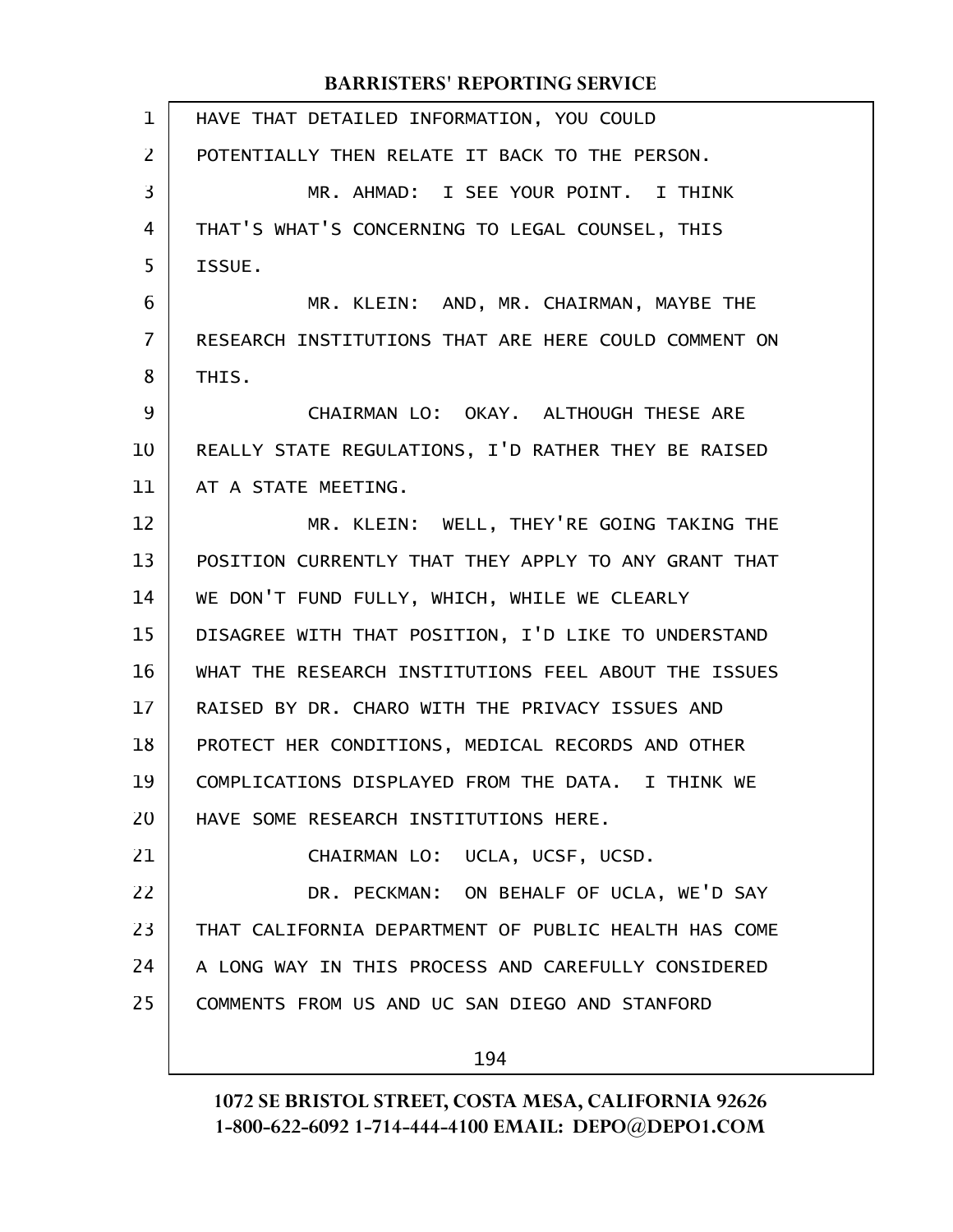| 1              | UNIVERSITY. ALL THREE ACADEMIC CENTERS VOICED GREAT  |
|----------------|------------------------------------------------------|
| $\overline{2}$ | CONCERNS ABOUT THE CONFIDENTIALITY OF PATIENTS IN    |
| 3              | THIS REPORTING PROCESS. SO THE FORMS ARE WHAT WE'VE  |
| 4              | BEEN ASKED TO COMPLETE BY STATE LAW BY THE DATE      |
| 5              | PROVIDED, AND WE'LL COMPLY WITH THE LAW.             |
| 6              | I'LL SAY THIS ABOUT PUBLIC RECORDS ACT,              |
| 7              | WHICH IS, AS IT RELATES TO IRB'S, IT DOES NOT COMPEL |
| 8              | THE IRB'S TO PROVIDE IDENTIFIABLE INFORMATION ABOUT  |
| 9              | SUBJECTS. SO I WOULD ASSUME THAT THAT COULD BE       |
| 10             | EXTRAPOLATED TO SCRO'S AS WELL. BUT WE HAVE BEEN     |
| 11             | VERY CONCERNED ABOUT THE IDENTIFIERS REQUESTED IN    |
| 12             | THAT REPORTING, SO THE PORTION OF ZIP CODE, OTHER    |
| 13             | ELEMENTS, ALL COMBINED WITH CERTAIN AREAS WITHIN THE |
| 14             | STATE COULD CERTAINLY LEAD TO IDENTIFYING POTENTIAL  |
| 15             | PATIENTS OR PATIENTS WHO HAVE PARTICIPATED IN OOCYTE |
| 16             | PRODUCTION FOR RESEARCH. AND WE ASKED FOR AN         |
| 17             | INDEPENDENT ASSESSMENT OF THOSE IDENTIFIERS AND      |
| 18             | WHETHER THEY COULD BE ATTACHED TO SPECIFIC           |
| 19             | INDIVIDUALS, AND WE HAVEN'T RECEIVED RESPONSE ON     |
| 20             | THAT COMMENT.                                        |
| 21             | MR. KLEIN: THANK YOU.                                |
| 22             | CHAIRMAN LO: THERE IS A WAY, BY THE WAY,             |
| 23             | OF ASKING -- YOU KNOW, UNDER HIPAA THERE'S A WAY OF  |
| 24             | GETTING A BIOSTATISTICAL CONSULTATION ON THE         |
| 25             | LIKELIHOOD OF REIDENTIFYING FROM IDENTIFIERS. AND    |
|                | 195                                                  |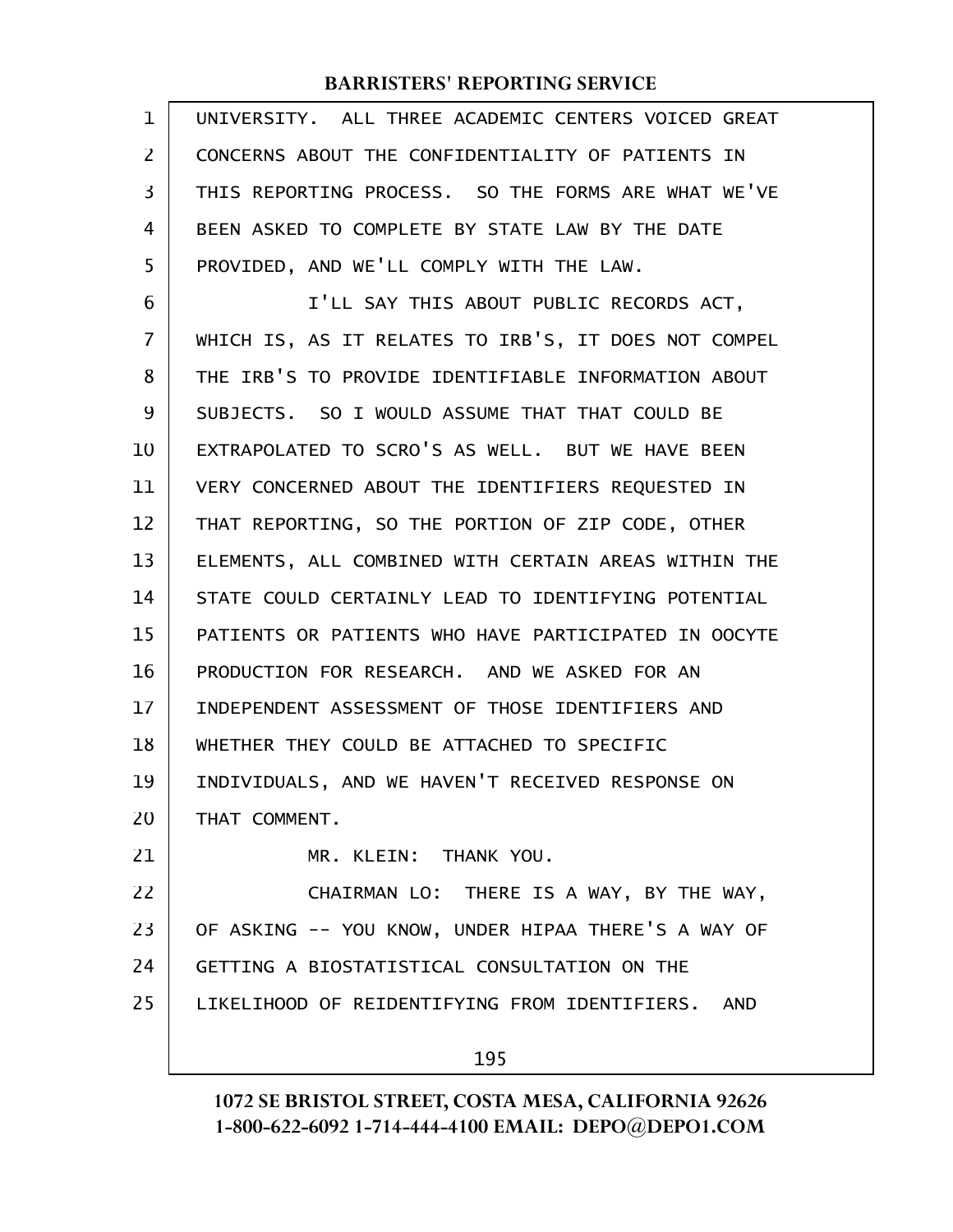| $\mathbf 1$    | IT SEEMS TO ME GIVEN THE IMPORTANCE OF              |
|----------------|-----------------------------------------------------|
| $\overline{2}$ | CONFIDENTIALITY, THIS IS AN EXTREMELY PERSONAL,     |
| 3              | PRIVATE SENSITIVE ISSUE, THAT I THINK THE COMMENTS  |
| 4              | THAT PROFESSOR CHARO, PRESIDENT KLEIN, AND OTHERS   |
| 5              | HAVE RAISED IS REALLY IMPORTANT. IT'S PSYCHOSOCIAL. |
| 6              | IT'S REALLY A RISK TO SOMEONE.                      |
| $\overline{7}$ | DR. KIESSLING: THIS IS AN EXTRAORDINARY             |
| 8              | AMOUNT OF INFORMATION TO BE REPORTING TO A STATE    |
| 9              | AGENCY ABOUT A RESEARCH PROJECT. AND I'M WONDERING  |
| 10             | IF -- AND I'M NOT FAMILIAR WITH THE CALIFORNIA      |
| 11             | SYSTEM. DOES CALIFORNIA AS A STATE GRANT RESEARCH   |
| 12             | GRANTS IN ANY OTHER AREA OF RESEARCH? DOES          |
| 13             | CALIFORNIA HAVE A BREAST CANCER FUNDING PROGRAM?    |
| 14             | DOES IT HAVE A PROSTATE CANCER FUNDING PROGRAM?     |
| 15             | DR. PECKMAN: UNIVERSITY OF CALIFORNIA               |
| 16             | DOES.                                               |
| 17             | DR. KIESSLING: WHAT OTHER STATE --                  |
| 18             | MS. CHARO: I THINK THE STATE ACTUALLY               |
| 19             | DOES HAVE A BREAST CANCER RESEARCH PROJECT.         |
| 20             | MR. AHMAD: THERE ARE STATE PROGRAMS WHO             |
| 21             | FUND RESEARCH, BUT ON THE STEM CELL --              |
| 22             | DR. KIESSLING: NO. NO. NO. THE STATE                |
| 23             | PROGRAMS THAT FUND RESEARCH ON --                   |
| 24             | MR. AHMAD: LIKE OFFICE OF AIDS PROBABLY             |
| 25             | THROUGH THE UC COLLABORATION PERFORMED RESEARCH.    |
|                | 196                                                 |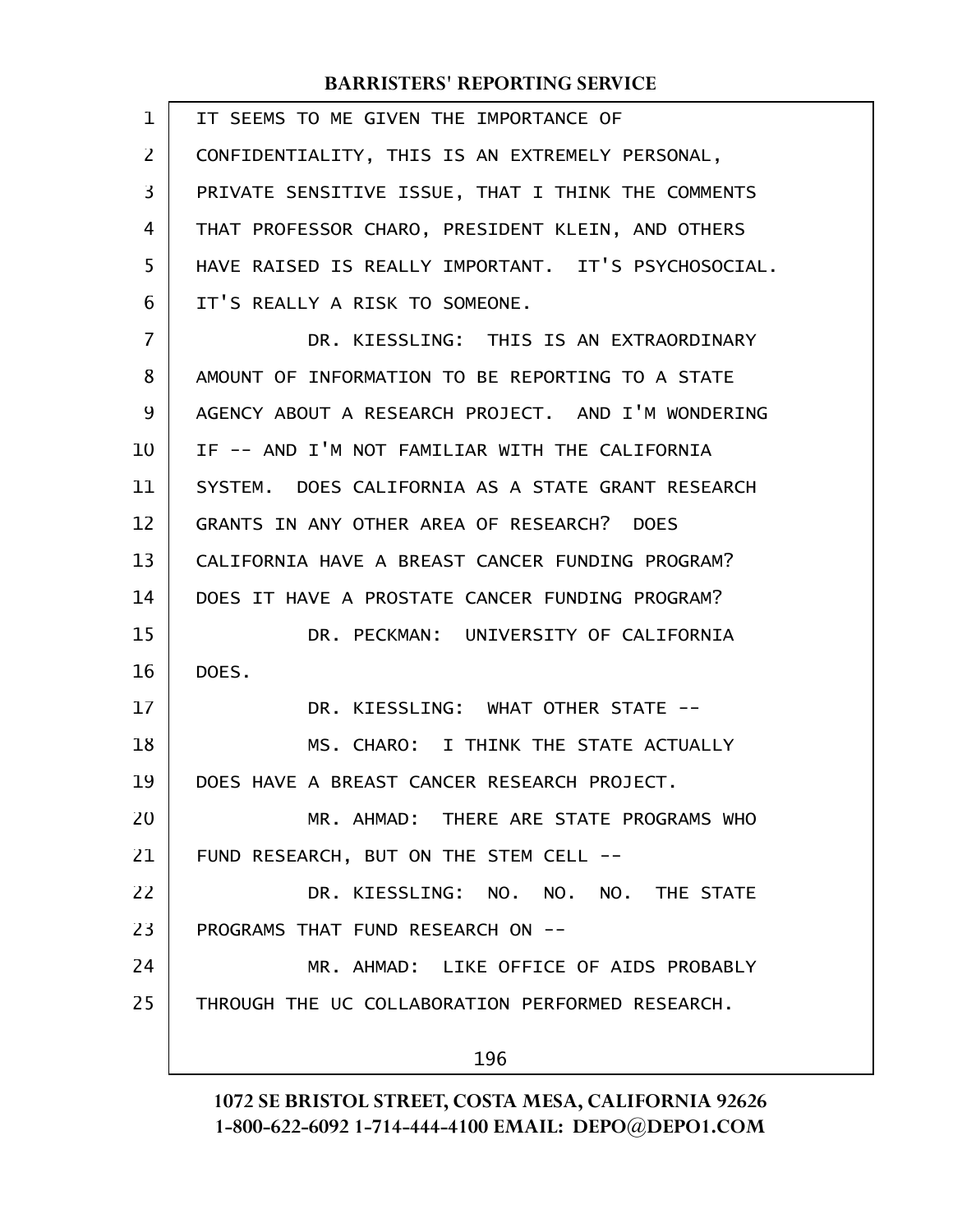| $\mathbf{1}$   | DR. KIESSLING: WHAT KINDS OF REPORTING              |
|----------------|-----------------------------------------------------|
| $\overline{2}$ | REQUIREMENTS DOES THE DEPARTMENT OF PUBLIC HEALTH   |
| 3              | ASK OF THOSE PROGRAMS? DOES IT EVEN APPROACH THIS   |
| 4              | LEVEL OF DETAIL?                                    |
| 5              | MR. AHMAD: IN THIS SPECIAL CASE, THIS IS,           |
| 6              | OF COURSE, THE ACTIONS, WHAT IS IN THE STATUTE, WE  |
| 7              | HAVE TO FOLLOW. THEY MAY NOT BE STATUTE FOR THE     |
| 8              | RESEARCH, LET'S SAY, FOR STATE-FUNDED CANCER        |
| 9              | RESEARCH OR STATE-FUNDED AIDS RESEARCH, BUT IN THIS |
| 10             | SPECIFIC CASE, WE ARE GIVEN THE RESPONSIBILITY BY   |
| 11             | LAW TO HAVE THAT INFORMATION. AND THOSE VARIABLES   |
| 12             | WHICH WE ARE ASKING, THEY ARE ACTUALLY SPECIFIED IN |
| 13             | THE LAW.                                            |
| 14             | DR. KIESSLING: BUT, NOW, IS THIS STATUTE?           |
| 15             | IS THIS PROPOSITION 71? IS THAT THE STATUTE YOU'RE  |
| 16             | REFERRING TO?                                       |
| 17             | MR. AHMAD: THIS IS STATE HEALTH AND                 |
| 18             | SAFETY CODE, YES.                                   |
| 19             | DR. KIESSLING: AND SO THAT STATUTE                  |
| 20             | APPLIES SPECIFICALLY TO STEM CELL RESEARCH?         |
| 21             | MR. AHMAD: YES. YES.                                |
| 22             | DR. KIESSLING: SO THIS IS A NEW LEVEL PF            |
| 23             | REPORTING REQUIRED OF STEM CELL RESEARCH THAT'S     |
| 24             | DIFFERENT FROM ALL OTHER STATE-FUNDED RESEARCH      |
| 25             | ACTIVITIES. YOU HAVE AN EXPLANATION FOR THAT?       |
|                | 197                                                 |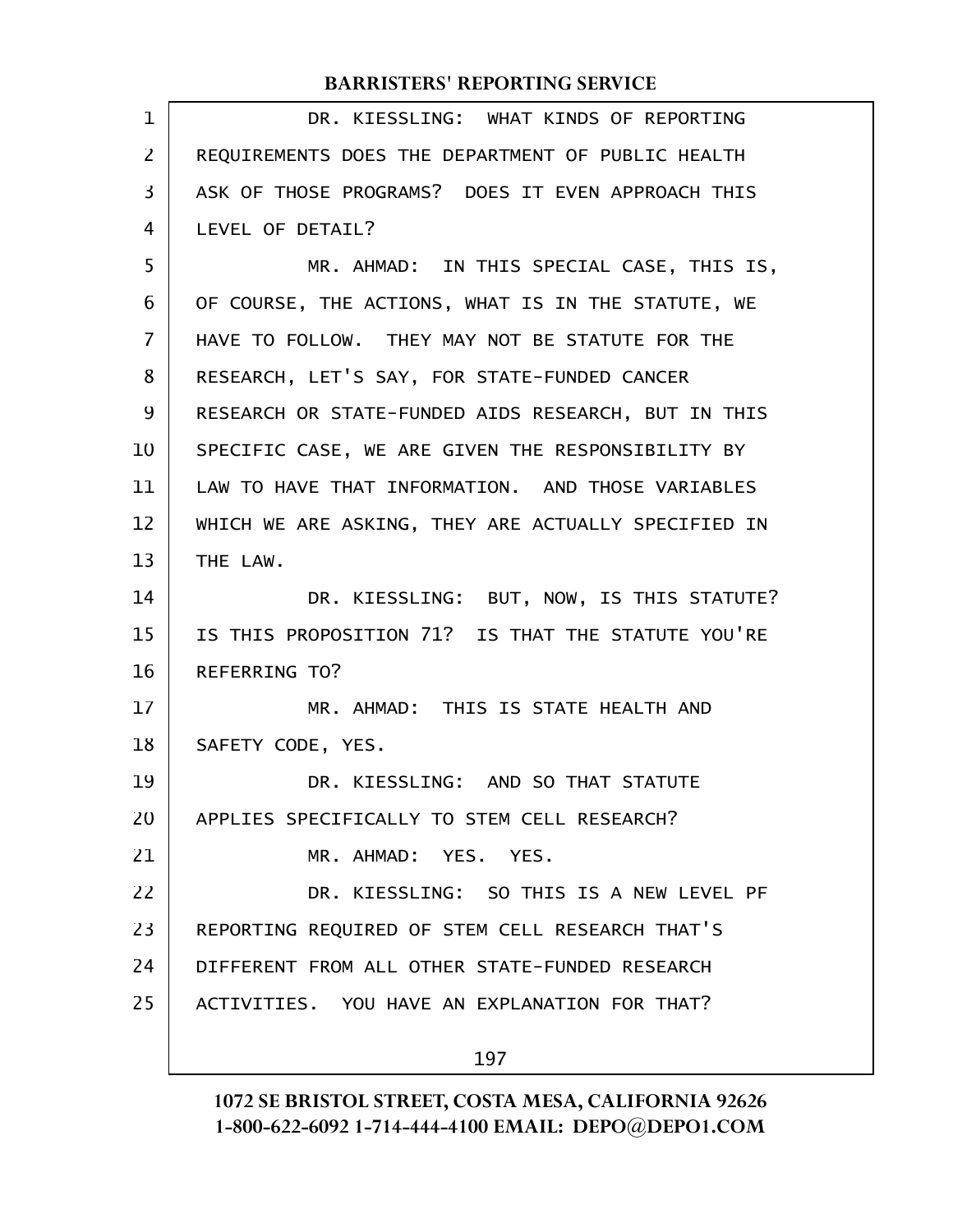| 1              | MR. KLEIN: DR. KIESSLING, THIS IS -- THAT            |
|----------------|------------------------------------------------------|
| $\overline{2}$ | ACT SAYS SPECIFICALLY NOT TO AMEND, MODIFY, OR       |
| 3              | CHANGE ANY PORTION OF PROP 71. SO IT IS NOT          |
| 4              | INTENDED TO CHANGE WHAT WE THINK IS EXCLUSIVE        |
| 5              | JURISDICTION WHERE ANY OF OUR RESEARCH FUNDS ARE     |
| 6              | CONTROLLED. BUT I'M JUST NOW LEARNING THAT THERE IS  |
| 7              | A DIFFERENT LEGAL OPINION OUT THERE WHICH WOULD BE   |
| 8              | REALLY PROBLEMATIC BECAUSE IT WOULD MEAN OUR         |
| 9              | GRANTEES WOULD HAVE TO RESPOND TO MULTIPLE           |
| 10             | STANDARDS, WHICH, OF COURSE, DOESN'T WORK. SO WE'RE  |
| 11             | GOING TO HAVE TO RESOLVE THIS ON AN EXPEDITED BASIS. |
| 12             | DR. KIESSLING: THIS IS JUST AN                       |
| 13             | EXTRAORDINARY AMOUNT OF INFORMATION THAT NEEDS TO BE |
| 14             | REPORTED. I'M UNFAMILIAR WITH THE STATUTE THAT       |
| 15             | YOU'RE TALKING ABOUT. I WOULD BE VERY INTERESTED IN  |
| 16             | THE MOTIVATION BEHIND IT.                            |
| 17             | CHAIRMAN LO: THE PUBLIC MOTIVATION FOR               |
| 18             | THAT WAS TO PROTECT WOMEN WHO ARE DONATING OOCYTES   |
| 19             | FOR RESEARCH, STEM CELL RESEARCH.                    |
| 20             | DR. TAYLOR: BERNIE AND SHERRY AND BOB, I             |
| 21             | WOULD SUSPECT THAT THERE MAY BE SOME INTELLECTUAL    |
| 22             | PROPERTY ISSUES ASSOCIATED WITH THIS AS WELL. YOU    |
| 23             | KNOW, THE PRIVACY ISSUES ARE PARAMOUNT, BUT I THINK  |
| 24             | THIS COULD ALSO SORT OF HAVE A CHILLING EFFECT       |
| 25             | AROUND SOME OTHER ASPECTS OF WHAT WE'RE TRYING TO    |
|                |                                                      |

198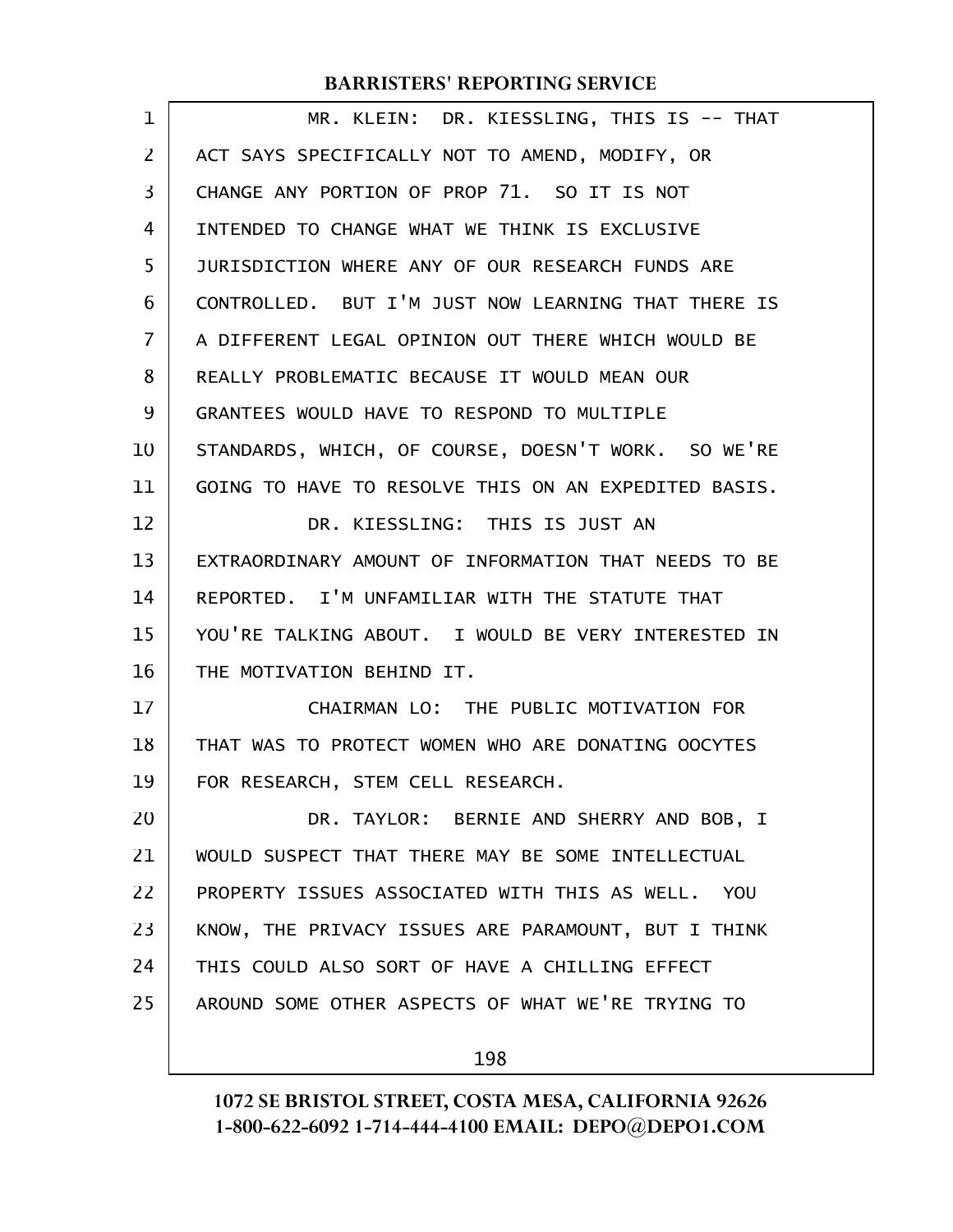ACCOMPLISH.

1

CHAIRMAN LO: I WANT TO THANK DR. AHMAD FOR COMING AND UPDATING US ON THE REPORTING REQUIREMENTS. PUBLIC COMMENTS. AND IF THERE ARE COMMENTS -- I WANT TO KEEP THE COMMENTS FOCUSED ON THE CIRM ASPECT BECAUSE THERE'S OBVIOUSLY A LOT OF DISCUSSION WITH DEPENDENT OF PUBLIC HEALTH. THANK YOU VERY MUCH. 2 3 4 5 6 7 8

MR. KALICHMAN: MIKE KALICHMAN, UC SAN DIEGO. JUST A BRIEF COMMENT. I AGREE WITH EVERYTHING STEVE PECKMAN SAID, AS I ALMOST ALWAYS DO. BUT RELATIVE TO CIRM, PARTICULARLY BECAUSE THIS PARTICULAR REQUIREMENT OVERLAPS CIRM FUNDING, I WANT TO PERHAPS ENCOURAGE CIRM TO THINK ABOUT SUGGESTING OTHER WAYS THAT STATE REQUIREMENT CAN BE MET. WHAT WE SEE IN THIS KIND OF INVASIVE QUESTIONING IS AN ATTEMPT TO GET INFORMATION THAT MIGHT BE USEFUL, BUT IT LOOKS MORE LIKE A RESEARCH PROJECT. THIS IS PART OF THE COMMENTS I SENT INTO THE STATE. LOOKS MORE LIKE A RESEARCH PROJECT THAT NEEDS TO BE DESIGNED PROPERLY THAN A PROJECT THAT WILL BE USEFUL FOR HELPING THE STATE UNDERSTAND WHAT'S HAPPENING. AND THERE MIGHT BE OTHER WAYS TO GET THIS INFORMATION INSTEAD OF ASKING INSTITUTIONS TO REVEAL WHAT IS CLEARLY PRETTY INVASIVE INFORMATION. 9 10 11 12 13 14 15 16 17 18 19 20 21 22 23 24 25

199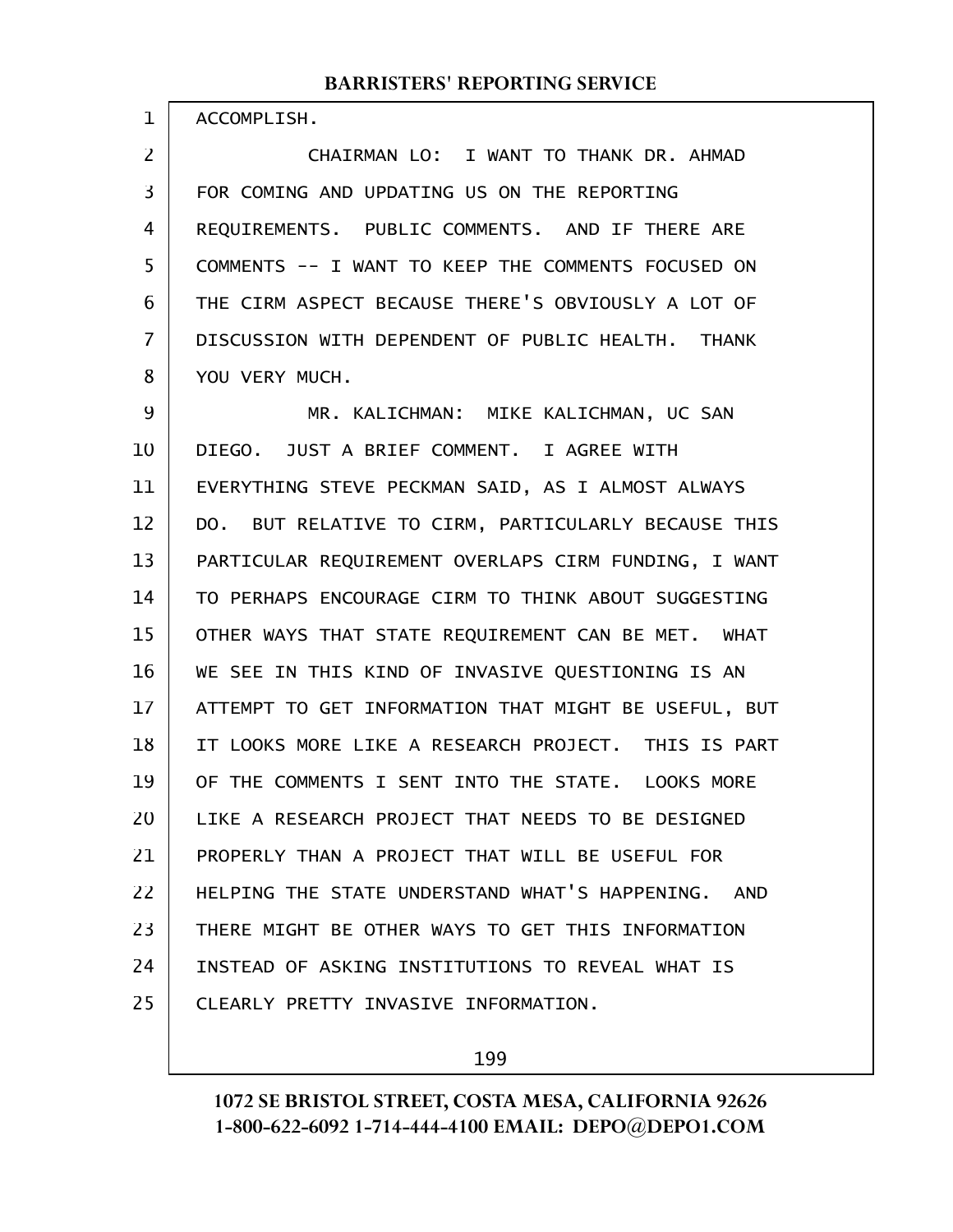| 1  | I HAVE ALMOST NO DOUBT AT ALL THAT WHAT WE           |
|----|------------------------------------------------------|
| 2  | HAVE HERE IS IDENTIFIABLE INFORMATION IN MANY CASES  |
| 3  | THAT YOU COULD TRACK BACK TO AN INDIVIDUAL. THIS IS  |
| 4  | A PERSONAL COMMENT CONCERNING UC SAN DIEGO BECAUSE   |
| 5  | WE ARE NOT YET DEALING WITH OOCYTE DONATION IN OUR   |
| 6  | RESEARCH PROJECTS.                                   |
| 7  | CHAIRMAN LO: THANKS.                                 |
| 8  | MR. AHMAD: I JUST WANT TO ADD ONE                    |
| 9  | COMMENT. DR. LO INDICATED THAT WE NEED TO CONSULT    |
| 10 | SOME BIOSTATISTICIAN. IT'S OUR INTENT AT THIS        |
| 11 | MOMENT, IF THERE IS A NUMBER OF -- ESPECIALLY ON THE |
| 12 | IRB, IF THERE ARE REPORTS LESS THAN FIVE, FIVE OR    |
| 13 | LESS THAN FIVE, WE WOULD NOT AGGREGATE THE DATA, AND |
| 14 | THAT WE WILL NOT REPORT IT BECAUSE OF THE            |
| 15 | POSSIBILITY OF IDENTIFYING THE INDIVIDUAL. IF IT IS  |
| 16 | BEYOND THAT NUMBER, NOW, FIVE IS THE ONE USED BY     |
| 17 | BIOSTATISTICIANS. IF A CELL HAS, LET'S SAY, AN       |
| 18 | INDIVIDUAL OF FOUR, THREE, TWO, THAT CELL IS MASKED  |
| 19 | AND THAT INFORMATION IS NOT PROVIDED. THAT'S THE     |
| 20 | PRACTICE.                                            |
| 21 | SO WE ARE LOOKING INTO WHAT SHOULD BE THE            |
| 22 | MINIMUM NUMBER UNDER WHICH THAT AGGREGATION OF THE   |
| 23 | DATA WOULD NOT BE DONE AND WOULD NOT BE REPORTED.    |
| 24 | SO WE DID NOT DETERMINE THAT NUMBER YET, BUT THAT IS |
| 25 | SUBJECT TO DISCUSSION AT THE ADVISORY COMMITTEE.     |
|    |                                                      |

200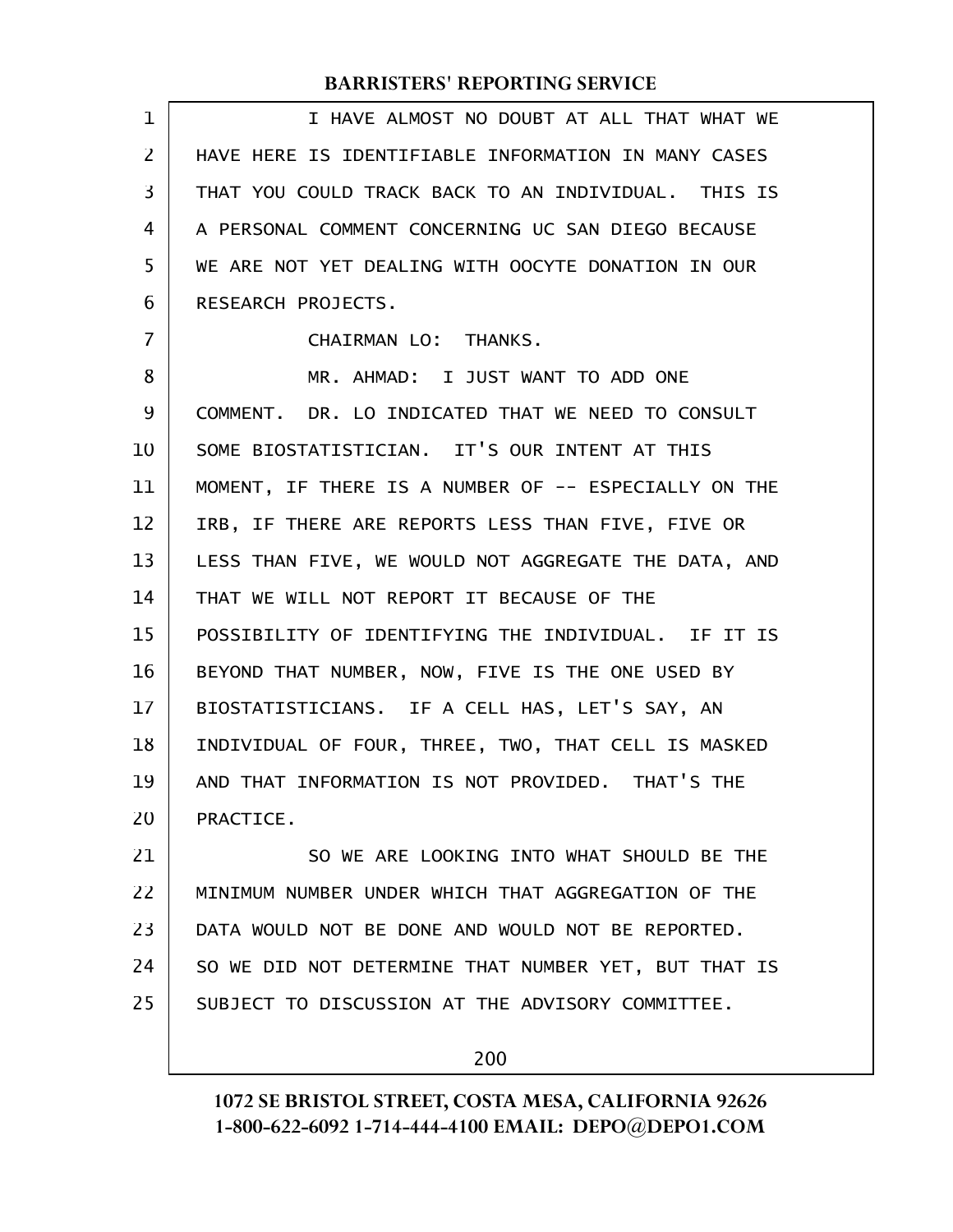CHAIRMAN LO: ALTA. MS. CHARO: WELL, FOCUSING ON CIRM FOR WHICH THE INFORMATION IS BEING DEVELOPED SO THAT, NOT THAT YOUR PROGRAM IS CONCERNED, BUT CIRM ITSELF IS VERY INTERESTED IN UNDERSTANDING AT ALL TIMES THE MOST UP-TO-DATE INFORMATION ABOUT RISKS ASSOCIATED WITH HYPERSTIMULATION. ONE THING THAT I WORRY ABOUT IS THAT IT'S STILL SUCH AN INFREQUENT ACTIVITY IN THE CONTEXT OF RESEARCH, THAT EVEN WITH ALL OF THIS INFORMATION, THERE WILL NOT BE A DATA COLLECTION LARGE ENOUGH FROM WHICH ONE COULD DRAW STATISTICALLY SIGNIFICANT CONCLUSIONS. AND ALTHOUGH I HAVE NO CONTROL OVER HOW THE STATE PROCEEDS, IT DOES STRIKE ME THAT IN THE FUTURE, IF PEOPLE WERE RETHINKING THIS, AN ALTERNATIVE WAY OF GENERATING VALUABLE INFORMATION IS TO WORK THROUGH THE FDA'S ADVERSE EVENT REPORTING SYSTEM, WHICH ALREADY EXISTS AND WHERE THE FDA IS NOW FINALLY FRESHLY FOCUSED ON POSTMARKETING SURVEILLANCE, TO WORK WITH THE PHYSICIANS WHO ARE LEADERS OF THE IVF CLINICS THROUGHOUT THE STATE TO MORE COMPLETELY TRACK AND REPORT ADVERSE EVENTS ASSOCIATED WITH THE DRUGS THAT THEY'RE USING. THAT DATA COULD INCLUDE CLINICAL STIMULATIONS AS WELL AS RESEARCH-ORIENTED ONES MIGHT 201 1 2 3 4 5 6 7 8 9 10 11 12 13 14 15 16 17 18 19 20 21 22 23 24 25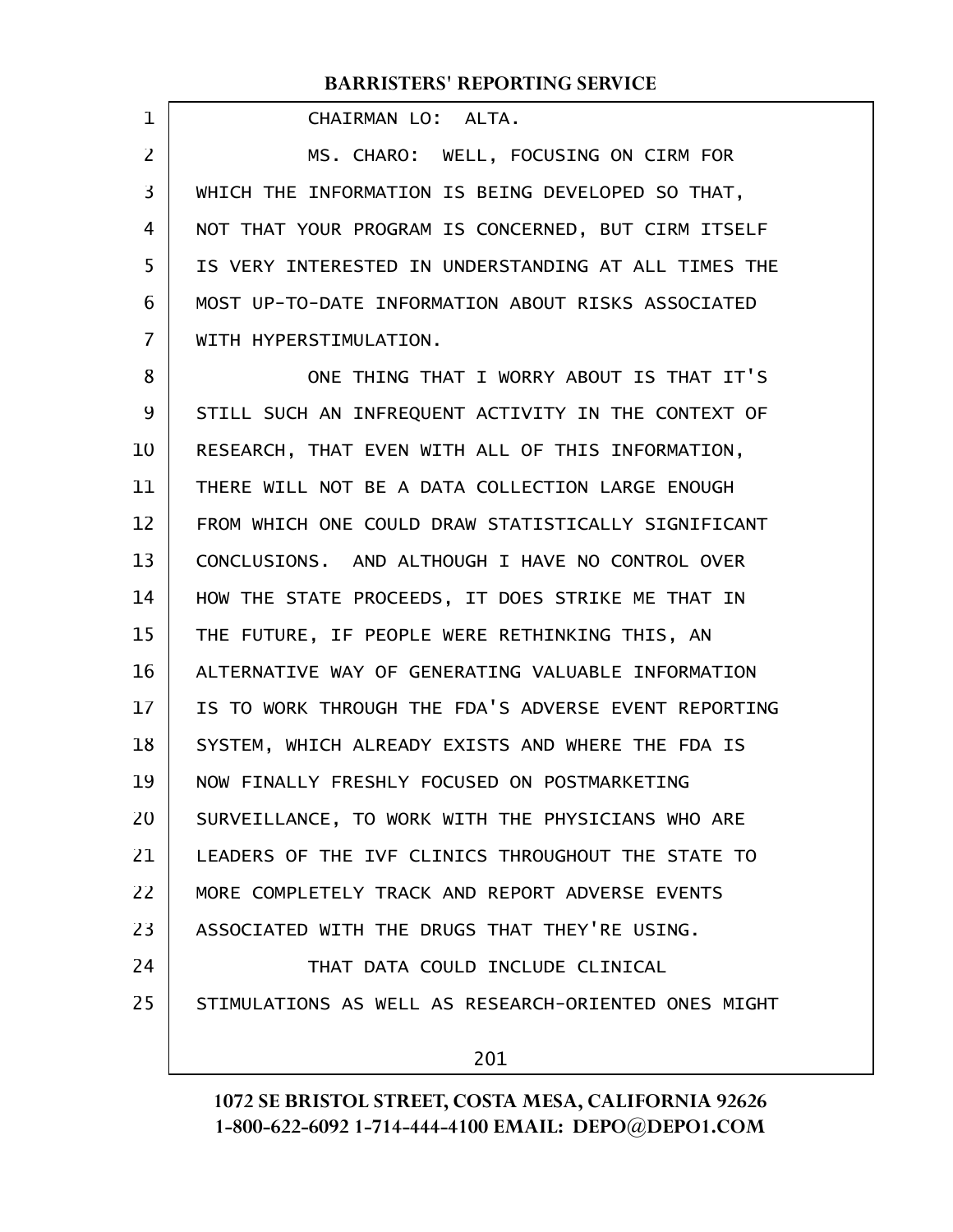| $\mathbf{1}$   | GENERATE ENOUGH DATA THAT IT WOULD BE USEFUL FOR     |
|----------------|------------------------------------------------------|
| $\overline{2}$ | CIRM AS WELL AS BEING, INCIDENTALLY, USEFUL FOR THE  |
| 3              | DRUG MANUFACTURERS, THE FDA, AND THE INFERTILITY     |
| 4              | COMMUNITY IN GENERAL.                                |
| 5              | SO I UNDERSTAND THAT THIS IS A SEPARATE              |
| 6              | EFFORT, BUT I DO FIND MYSELF WONDERING IF IT WOULD   |
| 7              | BE CAPABLE OF GENERATING ENOUGH INFORMATION THAT'S   |
| 8              | USABLE TO ACCOMPLISH ALL THE PURPOSES TO WHICH CIRM  |
| 9              | WOULD LIKE TO PUT IT.                                |
| 10             | DR. TAYLOR: YOU'RE RIGHT. YOU'D HAVE A               |
| 11             | DENOMINATOR AS WELL AS A NUMERATOR WITH THAT         |
| 12             | APPROACH.                                            |
| 13             | MR. KLEIN: AND, BERNIE, I'D JUST LIKE TO             |
| 14             | INDICATE MY COMMENTS WERE IN THE CONTEXT OF, A,      |
| 15             | CLEARLY A HUGE AMOUNT OF EFFORT HAS BEEN PUT INTO    |
| 16             | THIS, VERY THOUGHTFUL EFFORT, VERY SENSITIVE EFFORT. |
| 17             | THE ISSUE IS THAT THERE MAY BE A LEVEL WHERE THE     |
| 18             | GOALS OF THIS REPORTING FLY IN THE FACE OF OTHER     |
| 19             | POLICIES THAT YOU HAVE NOT BEEN DIRECTED TO          |
| 20             | NECESSARILY WEIGH. WE ARE WEIGHING THOSE POLICIES,   |
| 21             | AND WE NEED TO SIT DOWN WITH YOU BECAUSE YOU'RE      |
| 22             | TRYING TO DO A FABULOUS JOB FOR THE STATE. WE'RE     |
| 23             | TRYING TO DO A FABULOUS JOB FOR THE STATE. AND WE    |
| 24             | HAVE THE SAME GOALS, SO WE REALLY NEED TO SIT DOWN   |
| 25             | TOGETHER.                                            |
|                |                                                      |

202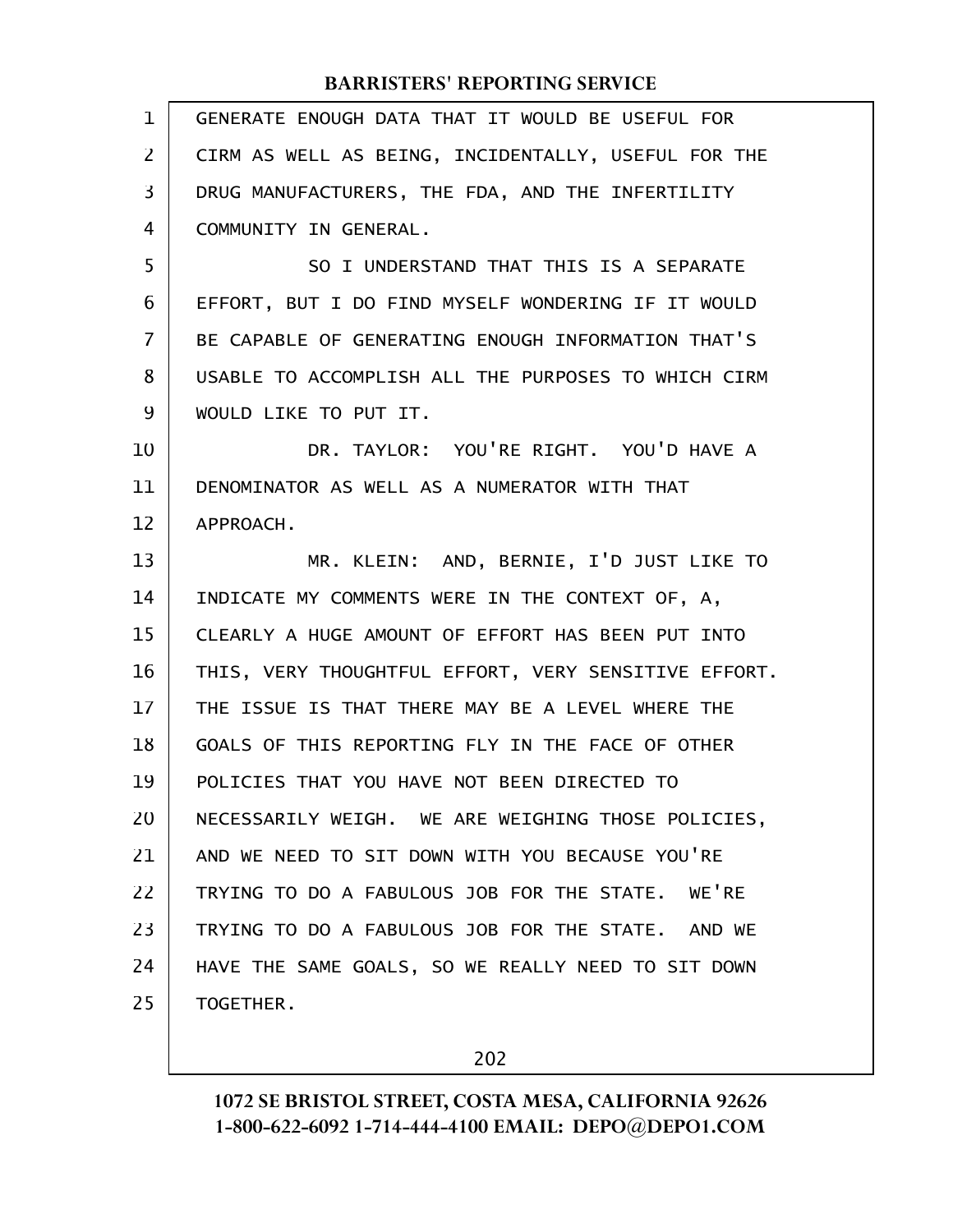| 1  | MR. AHMAD: I THINK THAT THAT'S A VERY                |
|----|------------------------------------------------------|
| 2  | GOOD SUGGESTION THAT WE CAN HAVE BOTH THE STANDARDS  |
| 3  | SUBGROUP OR FROM HERE SOME MEMBERS AND WORKING WITH  |
| 4  | THE DEPARTMENT OF PUBLIC HEALTH ADVISORY COMMITTEE   |
| 5  | MEMBERS AND SORT OUT SOME OF THE ISSUES WHICH ARE    |
| 6  | MUTUALLY IMPEDING RESEARCH OR THEY ARE PROBLEMATIC   |
| 7  | OR THEY NEED TO BE ADDRESSED FOR THE PURPOSE OF      |
| 8  | LEGAL REASONS OR SOME OTHER REASON, PRIVACY REASONS. |
| 9  | AND, OF COURSE, ANY RECOMMENDATIONS COMING FROM A    |
| 10 | JOINT EFFORT WOULD BE SUBJECT TO PUBLIC COMMENTS,    |
| 11 | PUBLIC PARTICIPATION, AND PUBLIC INPUT. I THINK      |
| 12 | THAT'S A GOOD IDEA.                                  |
| 13 | DR. CSETE: I'D JUST LIKE TO SAY SOMETHING            |
| 14 | THAT IN OUR INTEREST IN FACILITATING RESEARCH, YOU   |
| 15 | DON'T WANT TO OVERBURDEN THE SCRO COMMITTEES WHO ARE |
| 16 | UNPAID VOLUNTEERS WITH INFORMATION THAT'S NOT GOING  |
| 17 | TO HAVE A LOT OF UTILITY. SO I THINK IN THE THOUGHT  |
| 18 | PROCESSES THAT GO INTO THIS, SIMPLIFICATION SHOULD   |
| 19 | BE A BIG PART OF THE FOCUS.                          |
| 20 | DR. PECKMAN: I KNOW YOU WANT TO WRAP THIS            |
| 21 | UP, BUT WITH THE SUGGESTION OF GROUPING TOGETHER     |
| 22 | CIRM AND CALIFORNIA DEPARTMENT OF PUBLIC HEALTH      |
| 23 | ADVISORY COMMITTEES TO LOOK AT THIS EFFORT MORE      |
| 24 | IN-DEPTH, I WOULD STRONGLY SUGGEST, I THINK I CAN    |
| 25 | SPEAK ON BEHALF OF SAN DIEGO AND STANFORD, THAT YOU  |
|    | 203                                                  |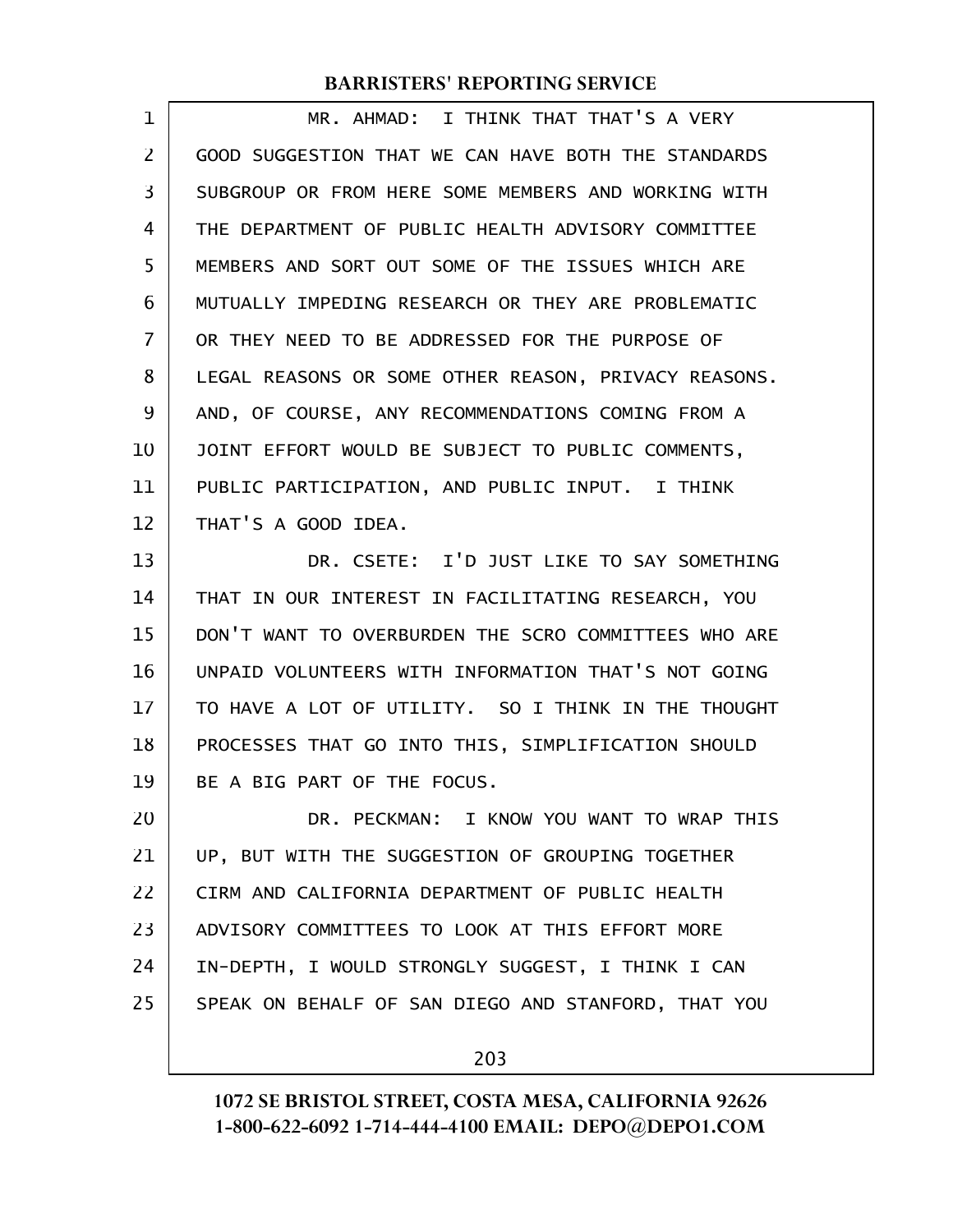| $\mathbf 1$    | INCLUDE MEMBERS ON THOSE -- ON THAT COMMITTEE WHO    |
|----------------|------------------------------------------------------|
| $\overline{2}$ | ACTUALLY DO THE WORK AND ARE INVOLVED ON THE GROUND  |
| 3              | LEVEL WHO CAN PROVIDE SOME INSIGHT INTO THE PLANNING |
| 4              | PROCESS.                                             |
| 5              | MR. KLEIN: AND FOR THE RECORD, IF YOU                |
| 6              | COULD JUST REPEAT FOR THE TRANSCRIPTED RECORD YOUR   |
| 7              | NAME AND YOUR ASSOCIATION.                           |
| 8              | DR. PECKMAN: STEVE PECKMAN, UCLA.                    |
| 9              | CHAIRMAN LO: WE CAN SEE YOU, BUT THE --              |
| 10             | DR. PECKMAN: I UNDERSTAND.                           |
| 11             | CHAIRMAN LO: WITH THAT, THANK YOU AGAIN              |
| 12             | TO THE CALIFORNIA DEPARTMENT OF HEALTH.              |
| 13             | I ACTUALLY WANT TO CONGRATULATE THE SWG ON           |
| 14             | WHAT I THOUGHT WAS A VERY STIMULATING AND, I THINK,  |
| 15             | PRODUCTIVE MEETING. I THINK WE GOT THROUGH SOME      |
| 16             | DIFFICULT ISSUES AND SORT OF MADE SOME VERY          |
| 17             | THOUGHTFUL DECISIONS AND ALSO HAVE THINGS FOR THE    |
| 18             | FUTURE. I THINK WE GAVE OURSELVES CHALLENGES WHICH   |
| 19             | GEOFF AND STAFF WILL HELP US TO ADDRESS IN THE       |
| 20             | FUTURE. I WANTED TO THANK YOU ALL FOR YOUR           |
| 21             | THOUGHTFULNESS.                                      |
| 22             | AND I WILL BE GLAD TO ENTERTAIN A MOTION             |
| 23             | TO ADJOURN.                                          |
| 24             | MS. LANSING: WELL, I MOVE WE ADJOURN.                |
| 25             | AND I ALSO WANT TO THANK BERNIE. YOUR LEADERSHIP IS  |
|                | 204                                                  |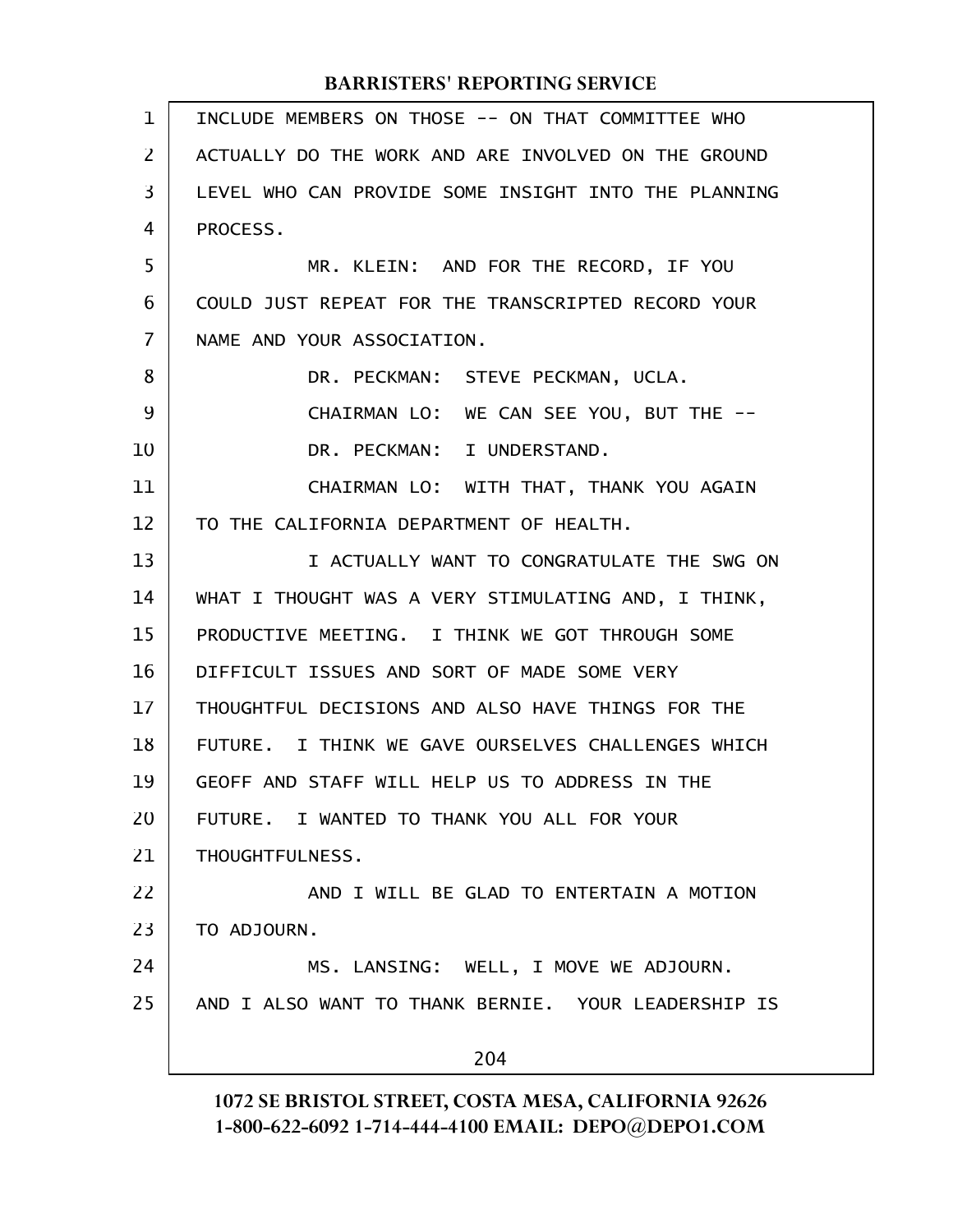| $\mathbf{1}$   | ALWAYS EXTRAORDINARY, AND THE THOUGHTFUL AND         |
|----------------|------------------------------------------------------|
| $\overline{2}$ | COLLABORATIVE WAY YOU BUILD CONSENSUS IS JUST        |
| 3              | REMARKABLE AND FUN TO PARTICIPATE IN.                |
| 4              | I ALSO WANT TO THANK ALL THE MEMBERS OF              |
| 5              | COMMITTEE FOR THE COUNTLESS HOURS THAT THEY SPENT    |
| 6              | HERE AND THE THOUGHTFUL AND COLLEGIAL WAY WE ALL     |
| 7              | WORK TOGETHER. AND THE MEMBERS OF THE PUBLIC, WHO    |
| 8              | ONCE AGAIN, PROVE THAT YOUR INPUT WAS TERRIFIC IN    |
| 9              | GETTING US TO ADDRESS AN ISSUE THAT WE HAD QUITE     |
| 10             | HONESTLY NOT TAKEN SUFFICIENT THOUGHT.               |
| 11             | MR. KLEIN: AND, SHERRY, I THINK THAT THIS            |
| 12             | WHOLE WORKING GROUP WAS DRAWN TOGETHER WITH PAT      |
| 13             | BECKER DOING ALL THE LOGISTICS, COORDINATION         |
| 14             | BRINGING THIS EXTRAORDINARY GROUP TOGETHER, AND THE  |
| 15             | PATIENT INTERFACE, WHICH I THINK MELISSA HAS BEEN    |
| 16             | SUPPORTING MATERIALS TO GET ALL OF US AS PATIENT     |
| 17             | ADVOCATES UP TO SPEED AS WE WENT FORWARD. SO WE      |
| 18             | REALLY OWE A GREAT DEAL OF THANKS TO THE STAFF ALONG |
| 19             | WITH TAMAR PACHTER, MARIE CSETE, ALAN TROUNSON. BUT  |
| 20             | WE ALSO, I DON'T THINK, HAVE GIVEN A HAND OF         |
| 21             | APPLAUSE TO OUR SPECIAL GUESTS WHO PROVIDED THEIR    |
| 22             | TESTIMONY THROUGH TODAY AND THAT MIGHT BE            |
| 23             | APPROPRIATE.                                         |
| 24             | (APPLAUSE.)                                          |
| 25             | CHAIRMAN LO: BEFORE WE DO THAT, I ALSO               |
|                | 205                                                  |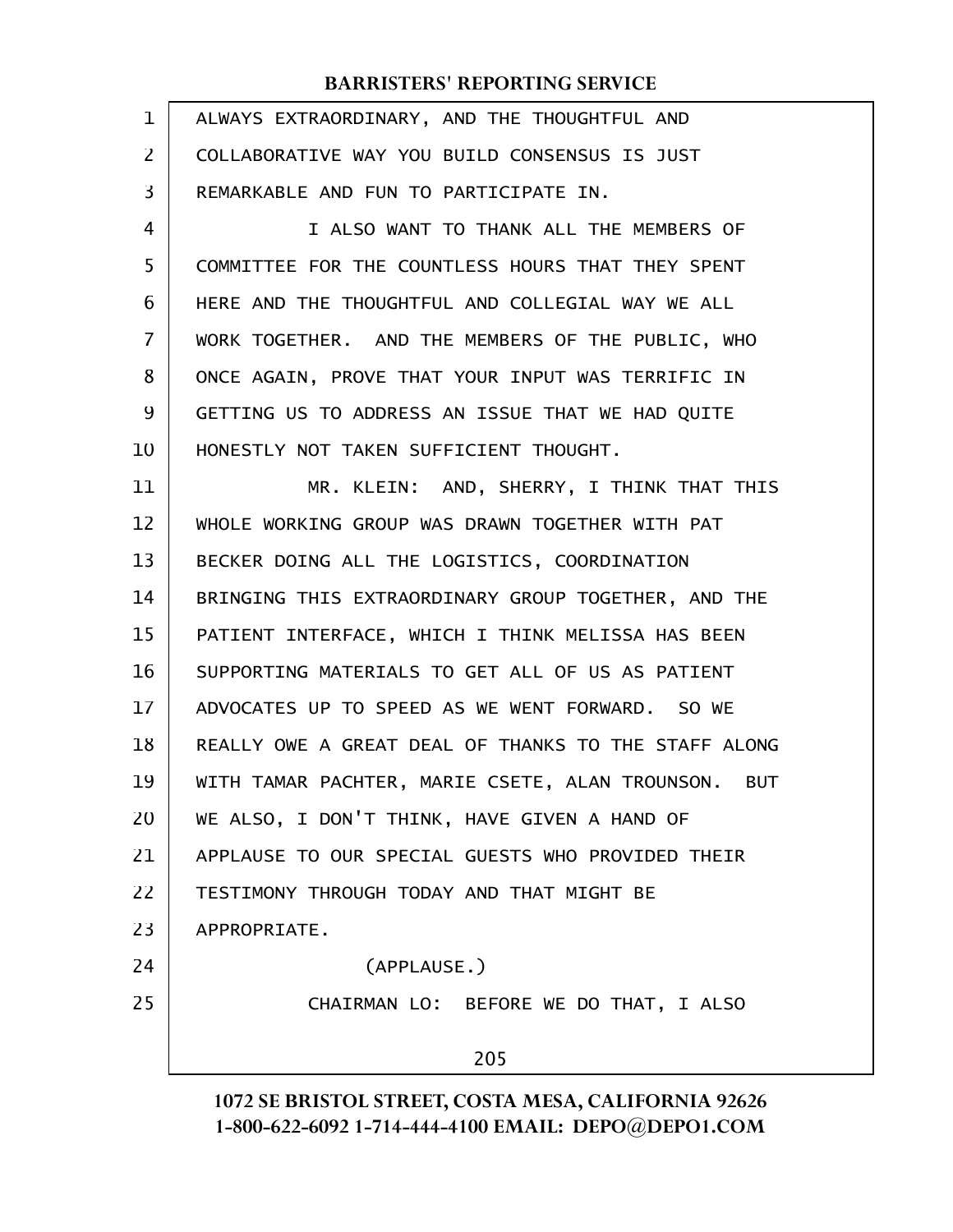| $\mathbf 1$    | WANTED TO THANK GEOFF LOMAX FOR HIS VERY THOUGHTFUL |
|----------------|-----------------------------------------------------|
| 2              | ANALYSIS. AND ACTUALLY SHERRY IS FAR TOO MODEST. I  |
| 3              | MEAN SHE'S REALLY BEEN THE ONE TO SORT OF GET THE   |
| 4              | ISSUES -- SHE HAS THAT WONDERFUL WAY TO SORT OF     |
| 5              | DRILL DOWN TO THE CORE ISSUES AND REALLY GET PEOPLE |
| 6              | TO ARTICULATE THEIR CONCERNS AND THEN ADDRESS THEM  |
| $\overline{7}$ | IN A WAY. I JUST THINK IT'S MARVELOUS TO WORK WITH  |
| 8              | YOU, SHERRY. SO WITH THAT DO I HAVE A SECOND?       |
| 9              | MS. FEIT: SECOND.                                   |
| 10             | CHAIRMAN LO: SECOND. THANK YOU,                     |
| 11             | EVERYONE, SAFE TRAVELS HOME,                        |
| 12             | (THE MEETING WAS THEN ADJOURNED AT                  |
| 13             | $3:09$ P.M.)                                        |
| 14             |                                                     |
| 15             |                                                     |
| 16             |                                                     |
| 17             |                                                     |
| 18             |                                                     |
| 19             |                                                     |
| 20             |                                                     |
| 21             |                                                     |
| 22             |                                                     |
| 23             |                                                     |
| 24             |                                                     |
| 25             |                                                     |
|                | 206                                                 |
|                |                                                     |